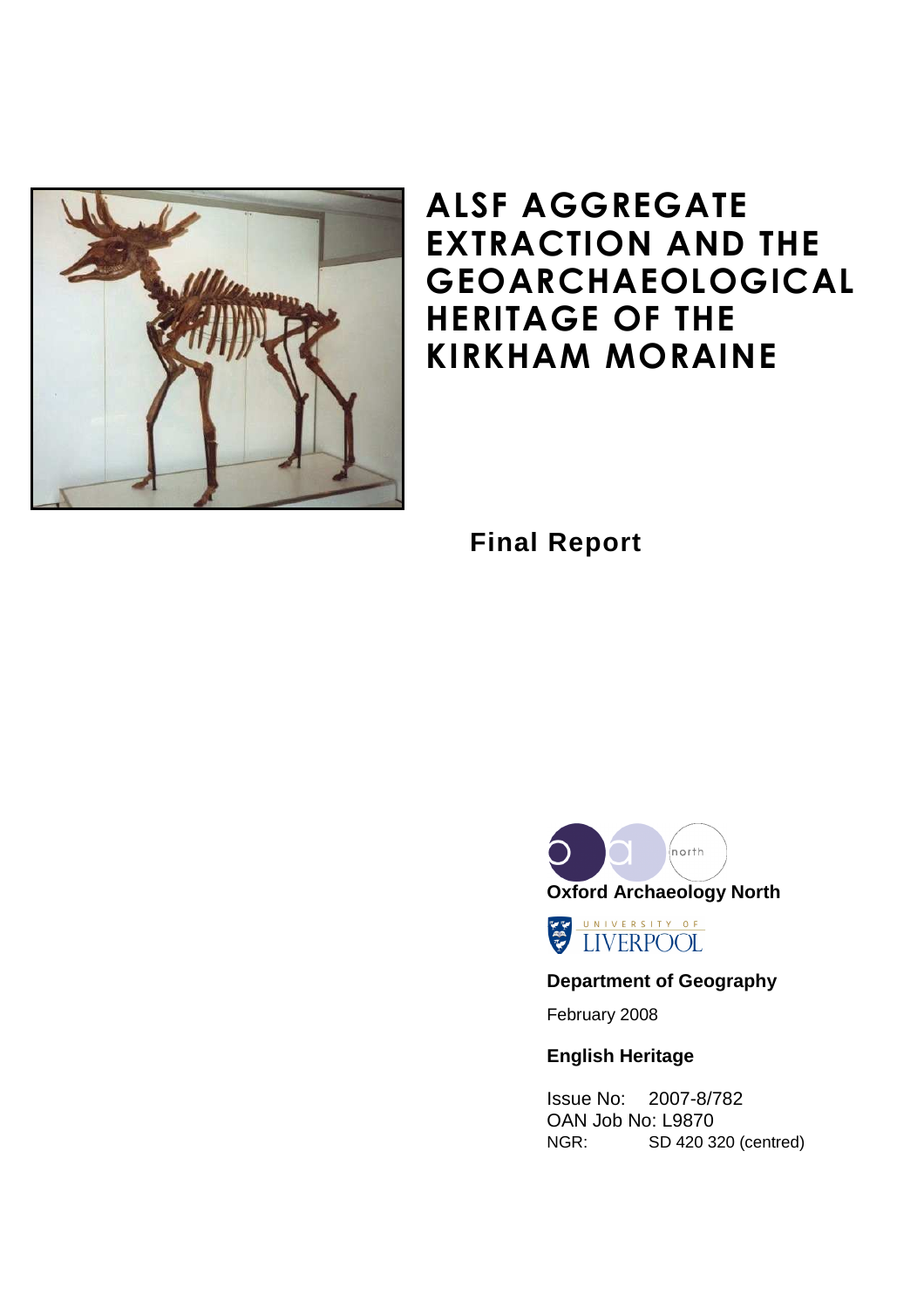| <b>Document Title:</b>                                             | <b>MORAINE</b>                                                          | <b>ALSF AGGREGATE EXTRACTION AND THE</b><br><b>GEOARCHAEOLOGICAL HERITAGE OF THE KIRKHAM</b> |  |
|--------------------------------------------------------------------|-------------------------------------------------------------------------|----------------------------------------------------------------------------------------------|--|
| <b>Document Type:</b>                                              | <b>Final Report</b>                                                     |                                                                                              |  |
| <b>Client Name:</b>                                                | English Heritage                                                        |                                                                                              |  |
| <b>Issue Number:</b><br><b>OA Job Number:</b><br><b>Site Code:</b> | 2007-8/782<br>L9870<br>n/a                                              |                                                                                              |  |
| <b>National Grid Reference:</b>                                    | SD 420 320 (centred)                                                    |                                                                                              |  |
| Prepared by:<br>Position:<br>Date:                                 | Joanne Cook<br>Project Officer<br>14 <sup>th</sup> February 2008        | Neil Wearing<br>Project Officer                                                              |  |
| Checked by:<br>Position:<br>Date:                                  | Jamie Quartermaine<br>Project Manager<br>14 <sup>th</sup> February 2008 |                                                                                              |  |
| Approved by:<br>Position:<br>Date:                                 | Rachel Newman<br>Director<br>14 <sup>th</sup> February 2008             |                                                                                              |  |
| <b>Receiving Museum</b><br><b>Museum Accession No</b>              | n/a<br>n/a                                                              |                                                                                              |  |

| <b>Oxford Archaeology North</b> | © Oxfoi       |
|---------------------------------|---------------|
| Storey Institute                | Janus Hou     |
| Meeting House Lane              | Osney Me      |
| Lancaster                       | Oxford        |
| <b>LA1 1TF</b>                  | $OX2$ OEA     |
| t: $(0044)$ 01524 848666        | t: $(0044)$ 0 |

#### © Oxford Archaeological Unit Ltd (2008)

Janus House Osney Mead Oxford t: (0044) 01524 848666 t: (0044) 01865 263800 f: (0044) 01524 848666 f: (0044) 01524 848606 f: (0044) 01865 793496

Oxford Archaeological Unit Limited is a Registered Charity No: 285627

w: www.oxfordarch.co.uk e: info@oxfordarch.co.uk

#### *Disclaimer:*

*This document has been prepared for the titled project or named part thereof and should not be relied upon or used for any other project without an independent check being carried out as to its suitability and prior written authority of Oxford Archaeology being obtained. Oxford Archaeology accepts no responsibility or liability for the consequences of this document being used for a purpose other than the purposes for which it was commissioned. Any person/party using or relying on the document for such other purposes agrees, and will by such use or reliance be taken to confirm their agreement to indemnify Oxford Archaeology for all loss or damage resulting therefrom. Oxford Archaeology accepts no responsibility or liability for this document to any party other than the person/party by whom it was commissioned.*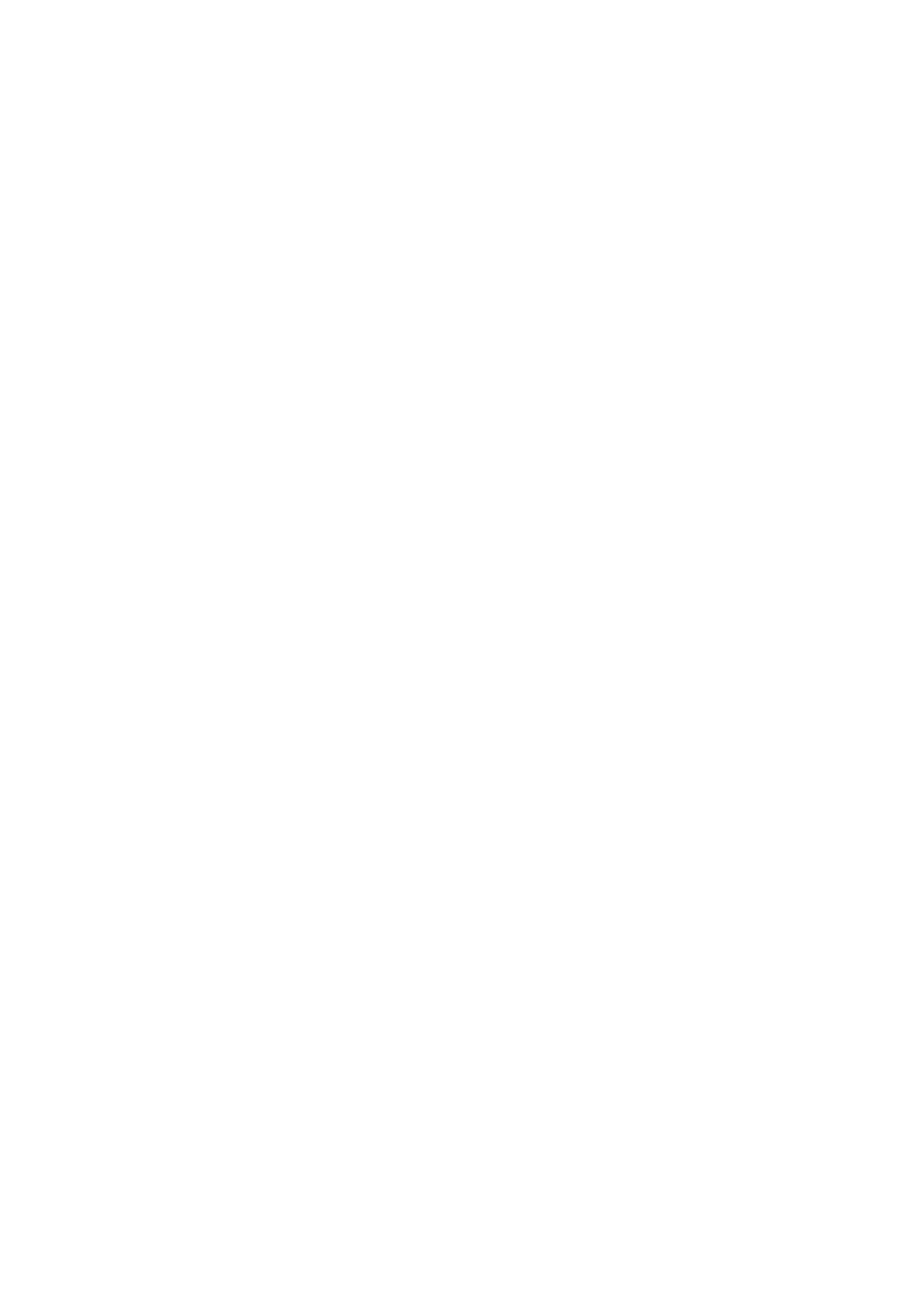# **CONTENTS**

| $\mathbf{1}$            |                                                                       |  |  |  |  |
|-------------------------|-----------------------------------------------------------------------|--|--|--|--|
| 1.1                     |                                                                       |  |  |  |  |
| 1.2                     |                                                                       |  |  |  |  |
| 1.3                     |                                                                       |  |  |  |  |
| 1.4                     |                                                                       |  |  |  |  |
| 1.5                     |                                                                       |  |  |  |  |
| $\overline{2}$          |                                                                       |  |  |  |  |
| 2.1                     |                                                                       |  |  |  |  |
| 2.2                     |                                                                       |  |  |  |  |
| 2.3                     |                                                                       |  |  |  |  |
| 2.4                     |                                                                       |  |  |  |  |
| 2.5                     |                                                                       |  |  |  |  |
| 2.6                     |                                                                       |  |  |  |  |
| 2.7                     |                                                                       |  |  |  |  |
| 3                       |                                                                       |  |  |  |  |
| 3.1                     |                                                                       |  |  |  |  |
| 3.2                     |                                                                       |  |  |  |  |
| 3.3                     |                                                                       |  |  |  |  |
| 3.4                     |                                                                       |  |  |  |  |
| 3.5                     |                                                                       |  |  |  |  |
| 3.6                     |                                                                       |  |  |  |  |
| 3.7                     |                                                                       |  |  |  |  |
| $\overline{\mathbf{4}}$ |                                                                       |  |  |  |  |
| 4.1                     |                                                                       |  |  |  |  |
| 4.2                     |                                                                       |  |  |  |  |
| 5                       |                                                                       |  |  |  |  |
| 5.1                     |                                                                       |  |  |  |  |
| 5.2                     |                                                                       |  |  |  |  |
| 5.3                     |                                                                       |  |  |  |  |
| 5.4                     | Preliminary Analysis and Enhancement of the Archaeological Dataset 63 |  |  |  |  |
| 5.5                     | Enhancement of the HLC.                                               |  |  |  |  |
| 5.6                     |                                                                       |  |  |  |  |
| 5.7                     |                                                                       |  |  |  |  |
| 5.8                     |                                                                       |  |  |  |  |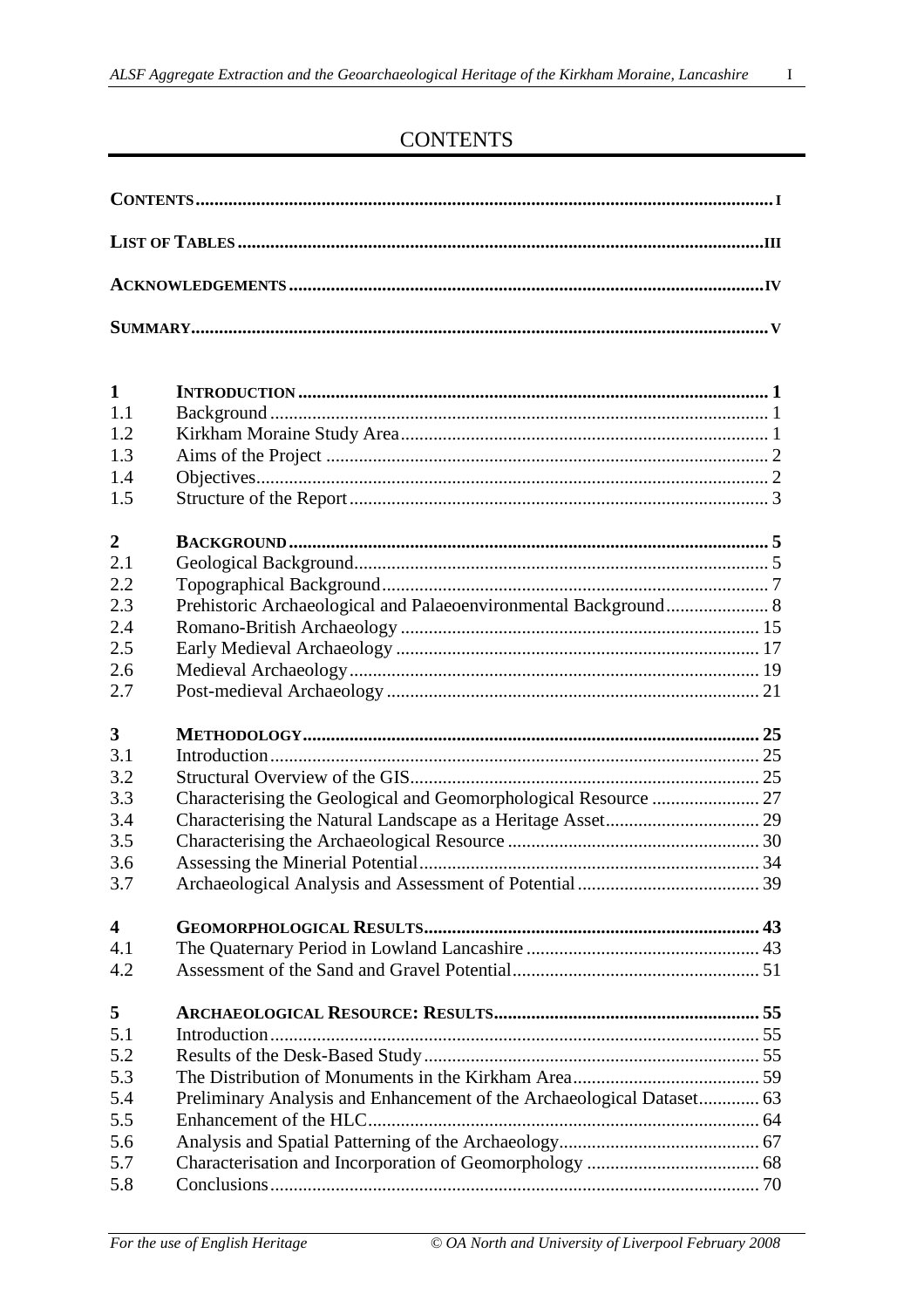| 6              | AGGREGATE PROSPECT AND ARCHAEOLOGICAL POTENTIAL 73 |  |  |
|----------------|----------------------------------------------------|--|--|
| 6.1            |                                                    |  |  |
| 6.2            |                                                    |  |  |
| $\overline{7}$ |                                                    |  |  |
| 7.1            |                                                    |  |  |
| 7.2            |                                                    |  |  |
| 7.3            |                                                    |  |  |
| 7.4            |                                                    |  |  |
| 7.5            |                                                    |  |  |
| 8              |                                                    |  |  |
|                |                                                    |  |  |
|                |                                                    |  |  |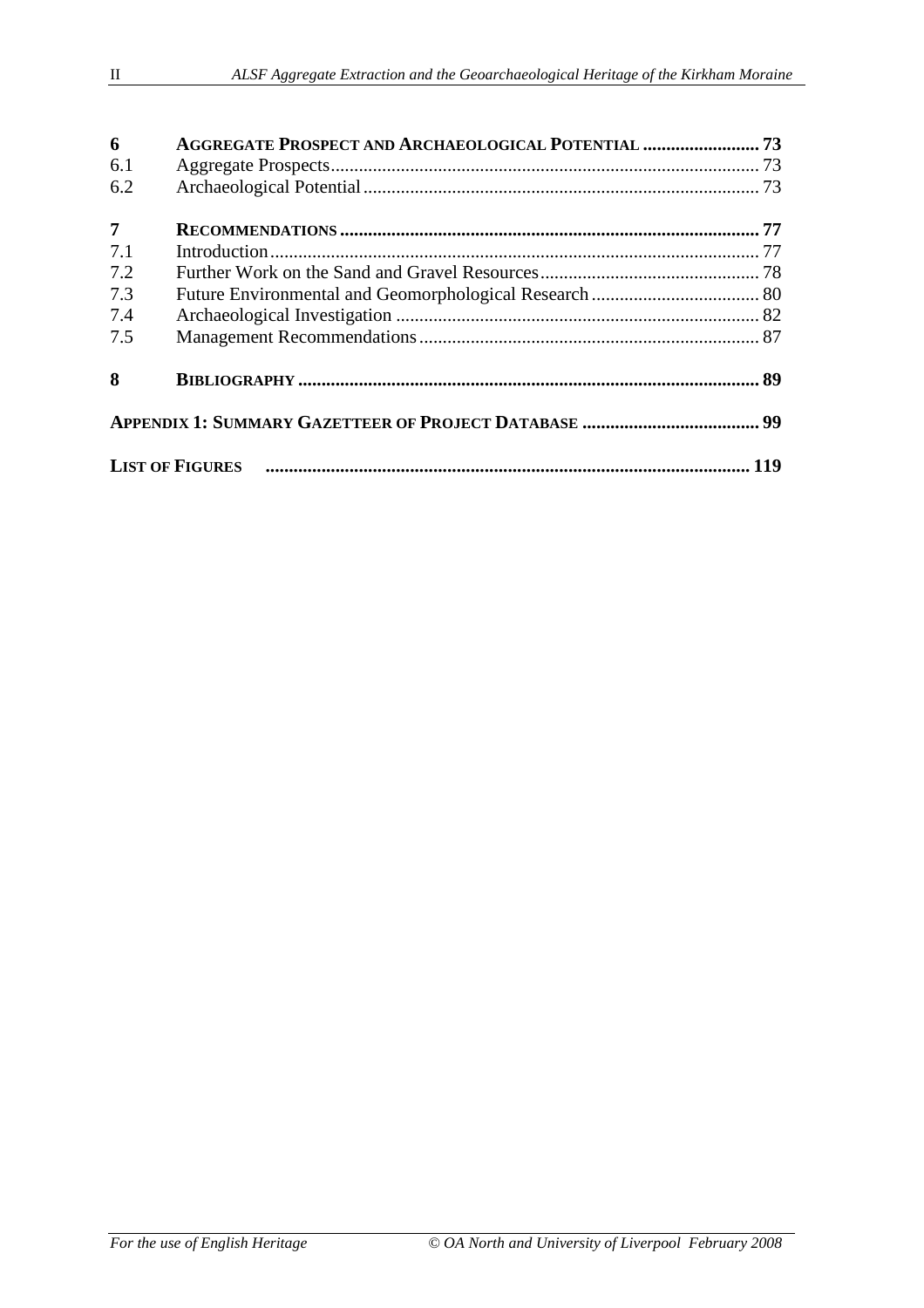# LIST OF TABLES

| Table 1:  | Datasets included in the Ribble Valley ALSF project geodatabase  27          |
|-----------|------------------------------------------------------------------------------|
| Table 2:  | Sediment landform assemblages of the Kirkham Moraine and Fylde               |
| Table 3:  | Mineral volumes expressed as total estimated sand and gravel for the         |
| Table 4:  | Environmental constraints for the workable Resource Blocks identified        |
| Table 5:  | Breakdown of new monuments sourced from historic maps 55                     |
| Table 6:  |                                                                              |
| Table 7:  |                                                                              |
| Table 8:  | Breakdown of North West Wetlands Survey records by period 56                 |
| Table 9:  | Breakdown of Ribble Valley Rapid Identification Survey records by period .56 |
| Table 10: |                                                                              |
| Table 11: | Breakdown of monuments sourced from LiDAR, aerial photographic               |
| Table 12: |                                                                              |
| Table 13: |                                                                              |
| Table 14: |                                                                              |
| Table 15: | HLC landscape types, showing the total and average number of monuments       |
| Table 16: | HLC landscape types, showing numbers of polygons containing no               |
| Table 17: |                                                                              |
| Table 18: | Monuments contained within Resource Blocks K66, K68 and K43, by              |
| Table 19: | Mineral aggregate statistics from the 2005-6 RAWP report issued in           |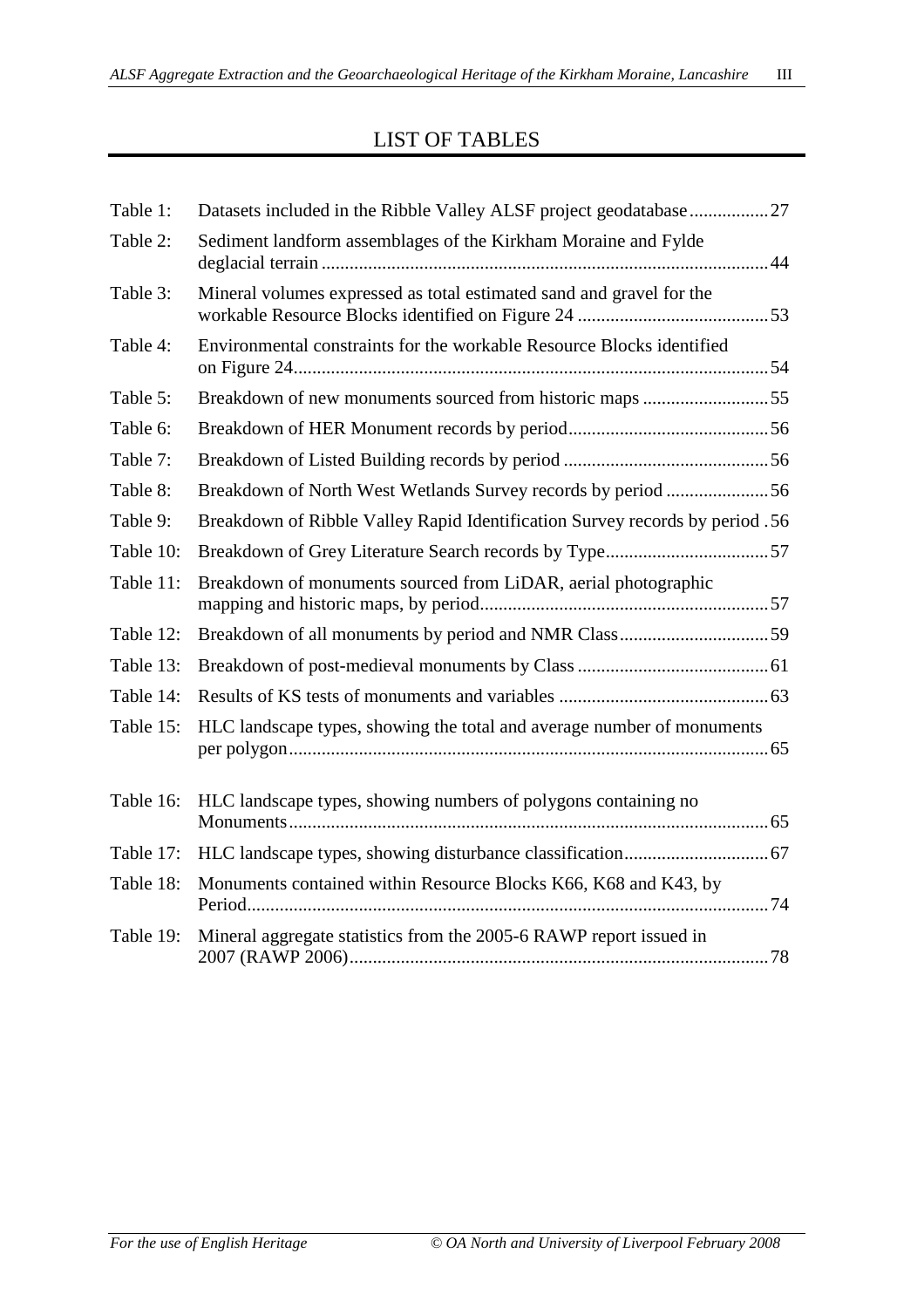# ACKNOWLEDGEMENTS

Oxford Archaeology North (OA North) and the University of Liverpool Geography Department would like to thank the staff of English Heritage for their considerable support for this project. In particular, we would like to thank Dr Jennie Stopford (English Heritage Ancient Monuments Inspector) and David Gander (English Heritage Ordnance Survey Liaison Officer).

We would particularly like to thank Peter D Iles (Specialist Advisor (Archaeology) Lancashire County Council Environment Directorate) for his support in the course of the project, for providing considerable amounts of digital data, and for the use of his offices for project meetings. Thanks are also due to the staff of the Lancashire Record Office, Preston. We are indebted to the staff of Preston and Lancaster Libraries for help in providing secondary sources, and to the staff of the National Monuments Record, Swindon.

At the University of Liverpool, Dr Richard Chiverrell was the Principal Investigator, examining the long-term (Quaternary) evolution and geoarchaeology of the Kirkham Moraine. Dr Gez Foster examined the long-term (Quaternary) evolution and geoarchaeology of the Kirkham Moraine and undertook much of the GIS analysis, fieldwork and modelling that underpinned the geomorphic research. Dr Geoff Thomas undertook the borehole archive research at the BGS and was integral to the interpretation of the glacial geology and Quaternary history.

At OA North, the data capture and GIS processing for the archaeological resource were undertaken by Neil Wearing and Jo Cook, and the palaeoenvironmental research was undertaken by Elizabeth Huckerby. Archaeological ground-truthing and fieldwork was by Neil Wearing. Neil Wearing, Jo Cook and Elizabeth Huckerby contributed to the report, which was edited by Jamie Quartermaine and Rachel Newman. Jamie Quartermaine managed the project.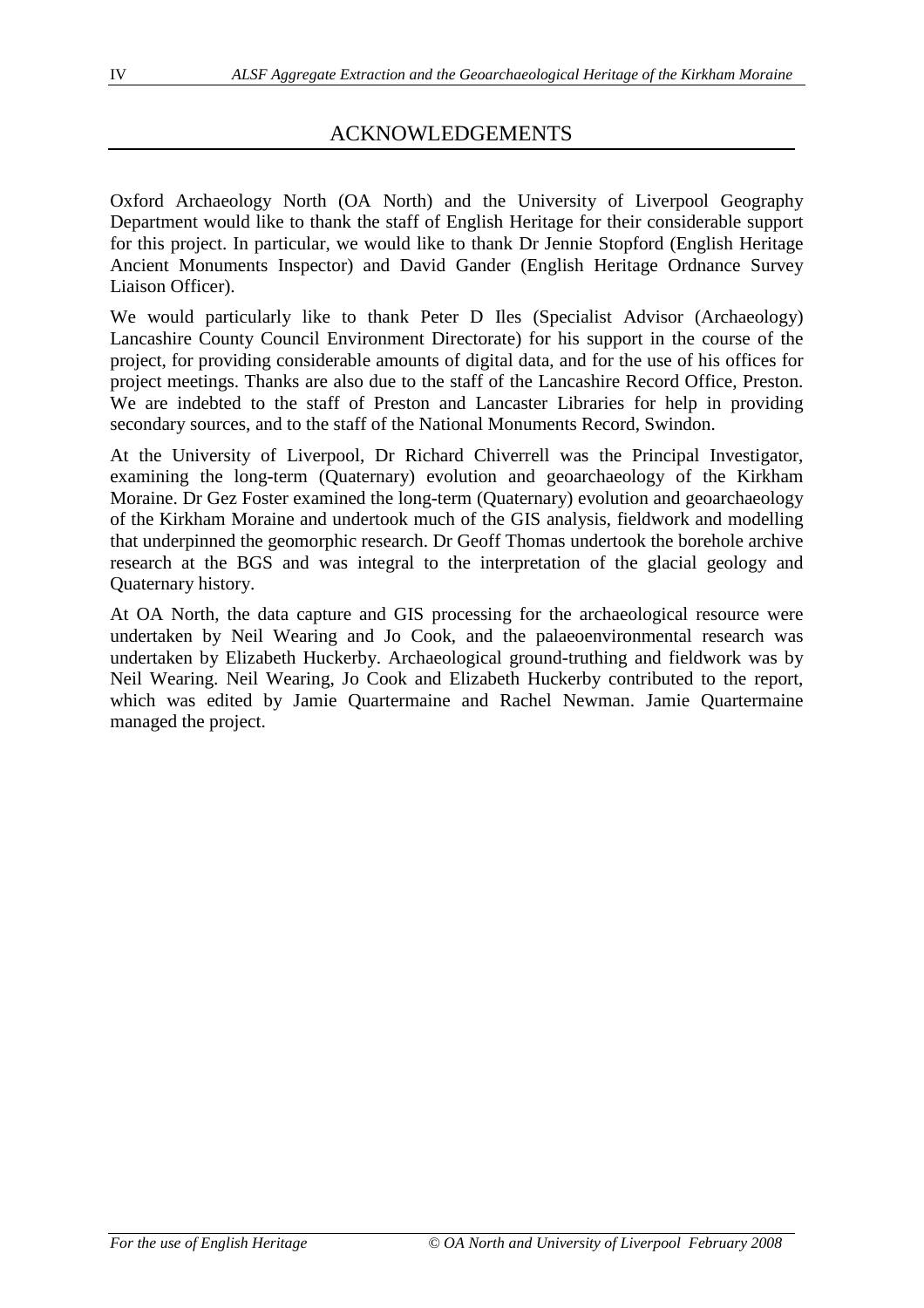## SUMMARY

This report presents the results of the ALSF Aggregate Extraction and the Geoarchaeological Heritage of the Kirkham Moraine project, which was a study of the aggregate and archaeological potential of a study are centred on the Kirkham Moraine in Lancashire (SD 430 320 (centred)). The work was undertaken between April 2007 and January 2008 as a joint project between the University of Liverpool Geography Department and Oxford Archaeology North (OA North), and was funded by the Aggregates Levy Sustainability Fund (ALSF) under the overall management of English Heritage. The responsibility of the project was split such that the University of Liverpool undertook the geological and geomorphological elements of the project whilst OA North undertook the archaeological elements, and the palaeobotanical elements were undertaken jointly.

The geomorphological objectives of the project were to collate evidence on all past and present aggregate extraction, and to produce revised estimations and mapping of suitable resources for future extraction. The archaeological objectives were to collate evidence for all archaeological activity and, by the means of an exhaustive survey of LiDAR, aerial photography, field survey and other methods, find new archaeological sites and assess the potential for sites within areas of potential extraction. The data were assimilated into a GIS system, which was integral to the project, and the archaeological data and geomorphic data were subject to spatial analysis to provide an assessment of the areas of greatest potential for each element. A final objective was to integrate these two strands and assess the potential impact of aggregate extraction or geomorphological change on the archaeological resource.

The University of Liverpool has undertaken an extensive remapping of the available aggregate reserves and geology within the study area. This has led to an assessment demonstrating that substantial reserves are available, although some do have extensive overburden deposits, thereby reducing their economic viability. The principal sources of sand and gravel are glacially deposited inter-moraine sandur. Much of the Kirkham Moraine comprises workable aggregate in some manner or form, and 20 resource areas have been identified as having mineral present in both workable quantities and form. Thirteen of the blocks are landforms that have a history of extraction within the region, and these have been estimated as having potential deposit thicknesses of 10m, which is the practical extraction limit.

A survey of the archaeological resource using LiDAR and aerial photography was extremely successful, identifying new sites and improving classification of those already identified. Collating the enhanced resource and examining its location in relation to environmental and topographical factors, such as slope and distance to water, suggested considerable potential for buried archaeology within the study area. In particular, there is a significant potential for prehistoric remains, particularly on the sand islands, which are also potentially subject to aggregate extraction.

Recommendations have been made for further work within the region, following on from the discovery by the University of Liverpool of considerable mineral reserves in the Lune, Wyre, Northern Cumbria and Chorley areas, and the potential for the use of hard geological sources for aggregate in the Craven District of North Yorkshire.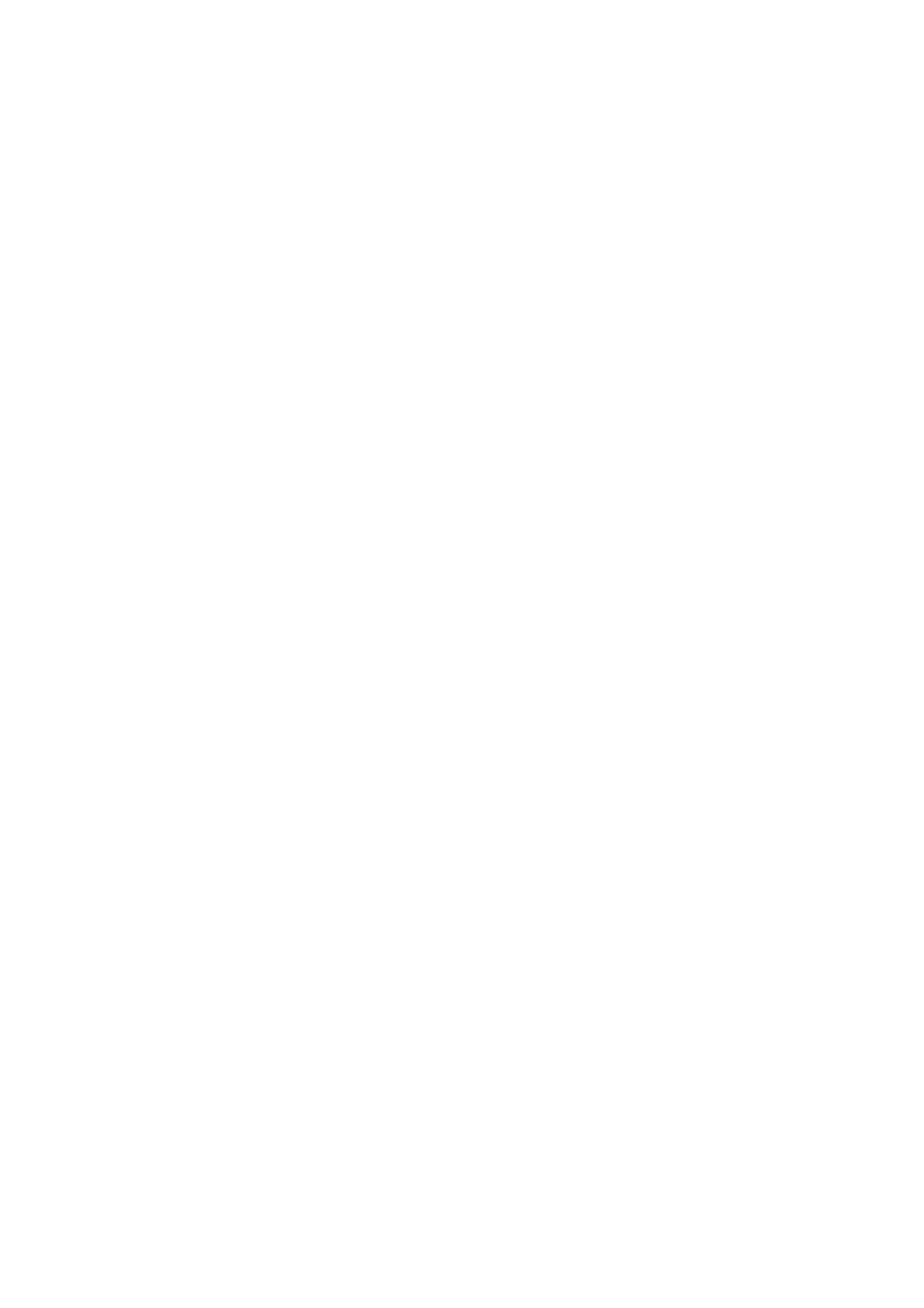# 1 INTRODUCTION

# **1.1 BACKGROUND**

- 1.1.1 In April 2005, English Heritage (EH) commissioned Oxford Archaeology North (OA North) and the Department of Geography at the University of Liverpool to undertake a programme of investigation, funded by the *Aggregates Levy Sustainability Fund* (ALSF), into the potential impact of sand and gravel mineral extraction on the archaeological resource of the Ribble Valley in Lancashire and North Yorkshire (OA North and University of Liverpool 2007a). A key outcome of this project was the identification of two new areas of potential aggregate extraction, namely the Kirkham Moraine, between Kirkham, Poulton-le-Fylde and Longridge in Lancashire (Fig 1), and the Craven Lowlands in West Yorkshire.
- 1.1.2 As a result, in May 2007, OA North and the University of Liverpool were commissioned to undertake a related programme to assess the archaeology and the geomorphology of the Kirkham Moraine (OA North and University of Liverpool 2007b). The original Ribble Valley ALSF project had developed and tested a methodology for the combined study of the geomorphology and archaeology in areas of aggregate extraction, and this has been refined and reused in the current project. Furthermore, the earlier study had highlighted a need for outreach, targeting both industrial and lay audiences, along with better communication between the aggregates industry and archaeologists. The current project has sought to address this, with a programme of academic publication and a more generalised booklet for lay audiences.
- 1.1.3 *Contract Background:* the project design for the Kirkham Moraine ALSF project was prepared by OA North and University of Liverpool Department of Geography (2007b) following discussions with Peter Iles (Specialist Advisor (Archaeology) Lancashire County Council Environment Directorate), and Dr Susan Stallibrass, EH Scientific Advisor for the North West, with other EH personnel. It provided for an investigation of the geology and geomorphology of potential areas of sand and gravel, undertaken by the Department of Geography, University of Liverpool, and for an investigation of the archaeological resource of the area, undertaken by OA North. The project design was submitted in May 2007 and the project was commissioned in the same month.

# **1.2 THE KIRKHAM MORAINE STUDY AREA**

- 1.2.1 The Kirkham Moraine is a ridge of low hills extending from the east of Preston to the coast north of Blackpool, centred approximately on Ordnance Survey grid reference NY 439 435 (Fig 1). It is an area of raised dry land edged by the wetlands of Fylde to the north, and has considerable archaeological potential. The present evidence (Middleton *et al* 1995) suggests that it has been an area of settlement since the early prehistoric period; it was subject to Roman military occupation and was subsequently further developed with the establishment of medieval towns.
- 1.2.2 Preliminary geomorphological mapping and evidence from boreholes and sections (Fig 2) shows that it is an ice marginal moraine ridge that comprises a significant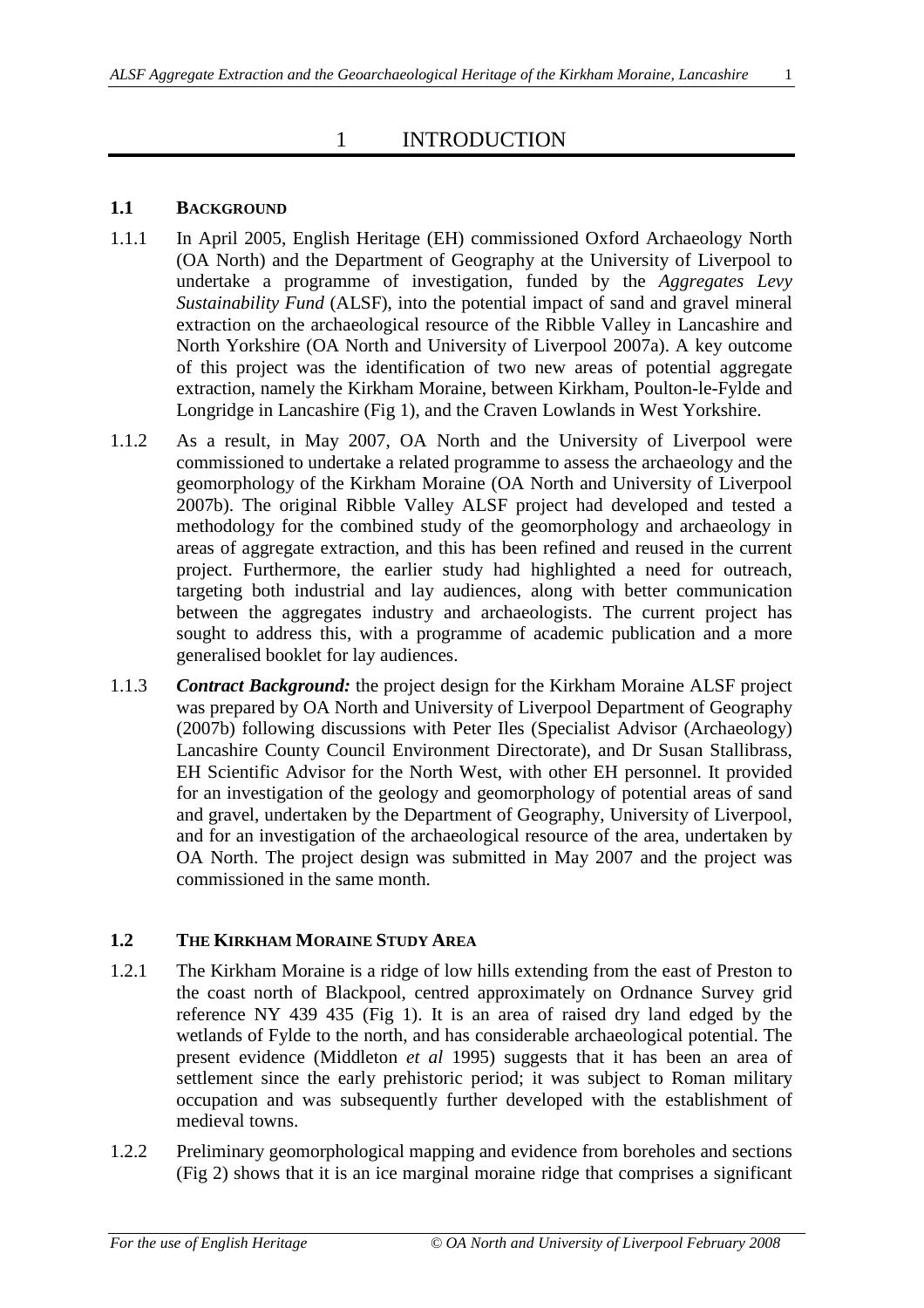thickness of glacial sediment or diamict. Glaciofluvial sand and gravels thicken in the inter-moraine flow and reflect former outwash rivers. The ridges of the moraine demonstrate that the ice retreat was punctuated by oscillations of the ice margin, and in front of these successive ridges sandur deposits were formed, thicker in the major outwash channels at Skippool and Kirkham.

- 1.2.3 Towards the eastern end of the M55, the thick sequence of glaciolacustrine clays has precluded aggregate extraction, but to the west there are clearly thick sequences of glaciofluvial sands and gravels. Often these are buried by surface diamict that was laid down during oscillations of the ice margin, but these thin in the inter-moraine areas and can be no more than a shallow surface drape (1-3m) on the moraine ridges.
- 1.2.4 The study area was, therefore, defined on the basis of the geomorphological mapping and a series of Areas of Search identified in Lancashire County Council's *Minerals Plan* (Geoplan Ltd 2006). It covers an area of approximately 127 km<sup>2</sup>, centred on Ordnance Survey grid reference NY 446 344 (Fig 1), and encompasses known sand and gravel extraction sites in the Kirkham Moraine, along with other more extensive areas that may have the potential to be exploited for aggregates.

#### **1.3 AIMS OF THE PROJECT**

- 1.3.1 The aims of this project, like those of the earlier Ribble Valley ALSF project (OA North and University of Liverpool 2007a), were principally to provide baseline data to assess the potential impact of aggregate extraction in the study area upon the archaeological and palaeoenvironmental resource, as defined in Objective 2 of the *Aggregates Levy Sustainability Fund* (English Heritage 2005). The aims are:
	- to produce data that contributes to the needs of both planners, the minerals industry, and curators, and the archaeological community at large;
	- to establish the effect that extraction has had and may continue to have on the archaeological and palaeoenvironmental resource;
	- to enable a better understanding of the archaeological resource within the archaeological community and amongst the aggregate industry stakeholders;
	- to allow better working practices to be developed, facilitating interaction and understanding between archaeologists and other professionals.

#### **1.4 OBJECTIVES**

- 1.4.1 The project proposed to highlight those areas within the study area that are most likely to be affected by short-term proposals for aggregate and sand extraction, as defined by the Lancashire County Council's *Minerals Plan* (Entec UK Ltd 2005; Geoplan Ltd 2006), and also the long-term potential for extraction as determined by geological constraints. The following objectives were identified:
	- *i)* to collate, within a GIS, all available data on past, current and future aggregate extraction within the Kirkham Moraine area, including the Directory of Mines (BGS), Lancashire County Council (LCC) and Regional Aggregate Working Party (RAWP) sources;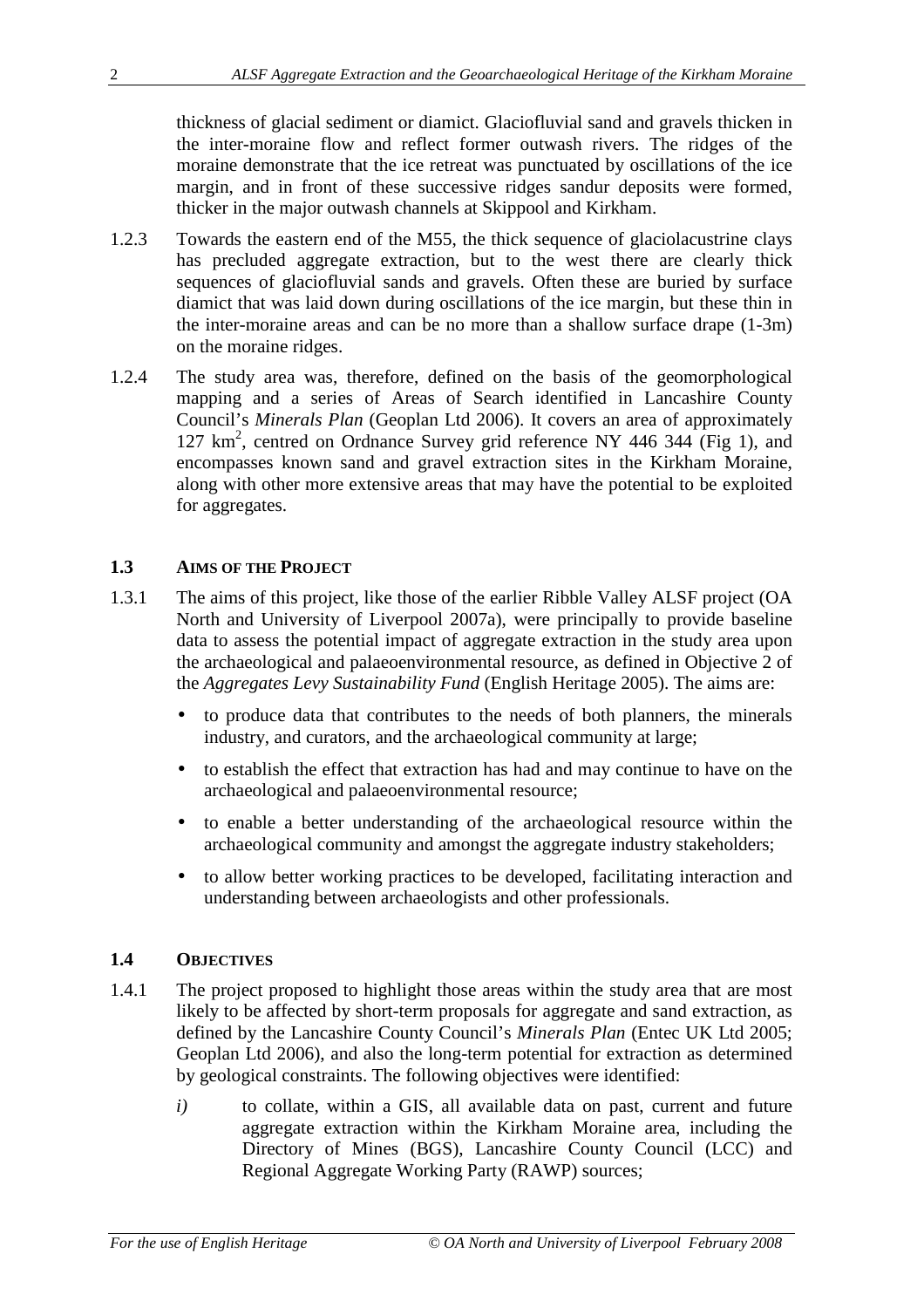- *ii)* to map within a GIS the mineral resources within areas of search, drawing upon BGS maps, published and unpublished academic geomorphological and geological mapping;
- *iii*) to assess the character and condition of the archaeological resource;
- *iv)* to enhance the Lancashire HER by means of documentary and secondary sources, and by linking into the Environment Agency and National Rivers Authority historic environment databases, the *Historic Landscape Characterisation for Lancashire* (Ede and Darlington 2002), and the *Countryside Agency Joint Character Area Map* for the North West region (Countryside Agency 2005);
- *v)* to undertake a comprehensive GIS-based survey of the late Quaternary geomorphology, using a combination of field survey and LiDAR/NextMAP elevation data. Field survey and LiDAR data will allow comprehensive identification of the glacial landforms and geology, and following this, an assessment of the potential for workable aggregate deposits within the glacial outwash and ice contact geology;
- *vi)* to undertake a comprehensive assessment of the boreholes in the archives of the BGS and Highways Authorities and to undertake field recording of available sections in current and former extraction sites;
- *vii)* to undertake a survey of published and unpublished archaeological, geoarchaeological and geomorphological research to produce a greatly enhanced GIS and database;
- *viii)* to examine the potential impact upon the archaeological and palaeoenvironmental resource of changes to the ground-water levels, caused by aggregate extraction or other similar intrusions to the landscape;
- *ix)* to produce a range of academic journal articles, and also develop a popular publication intended for a 'lay audience' that documents the 'landscape and cultural development of the Ribble Valley, which would be targeted at the local community.

#### **1.5 STRUCTURE OF THE REPORT**

- 1.5.1 This report presents the results of the survey into the archaeology and geomorphology of the Kirkham Moraine. The spatial coverage for the geological and geomorphological research is, however, broader in scope so as to place the environmental history and the sand and gravel mineral resource within an appropriate regional context.
- 1.5.2 This report examines the geology and geomorphology of the areas in relation to its archaeological resource. It opens with a background section (*Section 2*) which presents the wider geological and geomorphological context of the Kirkham area and examines the archaeological and palaeoenvironmental context for the present study.
- 1.5.3 The methodology (*Section 3*) reports on the techniques that have been applied to examine the geomorphological development of the area and to identify and characterise the archaeological resource. This is based strongly on the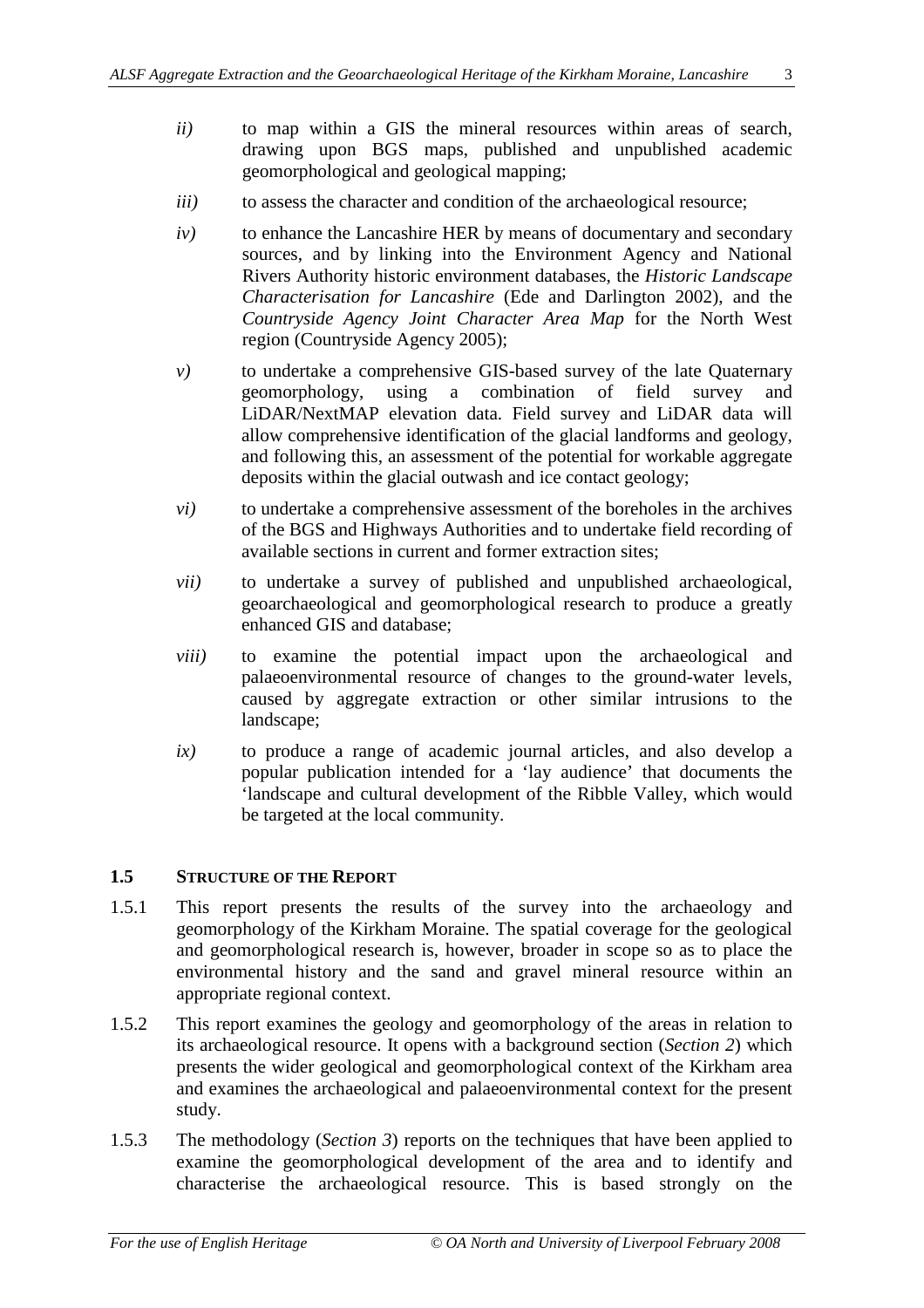methodology developed in the Ribble Valley ALSF project (OA North and University of Liverpool 2007a, *Section 3*), but where appropriate for the archaeology and geomorphology within the area, some techniques were modified for this project.

- 1.5.4 The results of the study are presented in *Sections 4* and *5*. *Section 4* examines the glacial history of the area in the light of the present work. It also highlights the sand and gravel reserves that have the greatest potential for extraction, and therefore the areas that present the greatest threat to the archaeological resource. The following section (*Section 5*) examines the distribution of the archaeological resource and presents this distribution based on an enhanced Historic Landscape Characterisation (HLC), which highlights both the actual observed resource and the archaeological potential.
- 1.5.5 In *Section 6*, the threats resulting from aggregate extraction are considered in terms of areas of archaeological potential, examining the extent to which areas identified for potential extraction will have an impact on known archaeological sites, or areas of archaeological potential. Following on from this, *Section 7* makes recommendations for managing the risk to the archaeology, and highlights preferred options, including further research and mitigation, should extraction take place.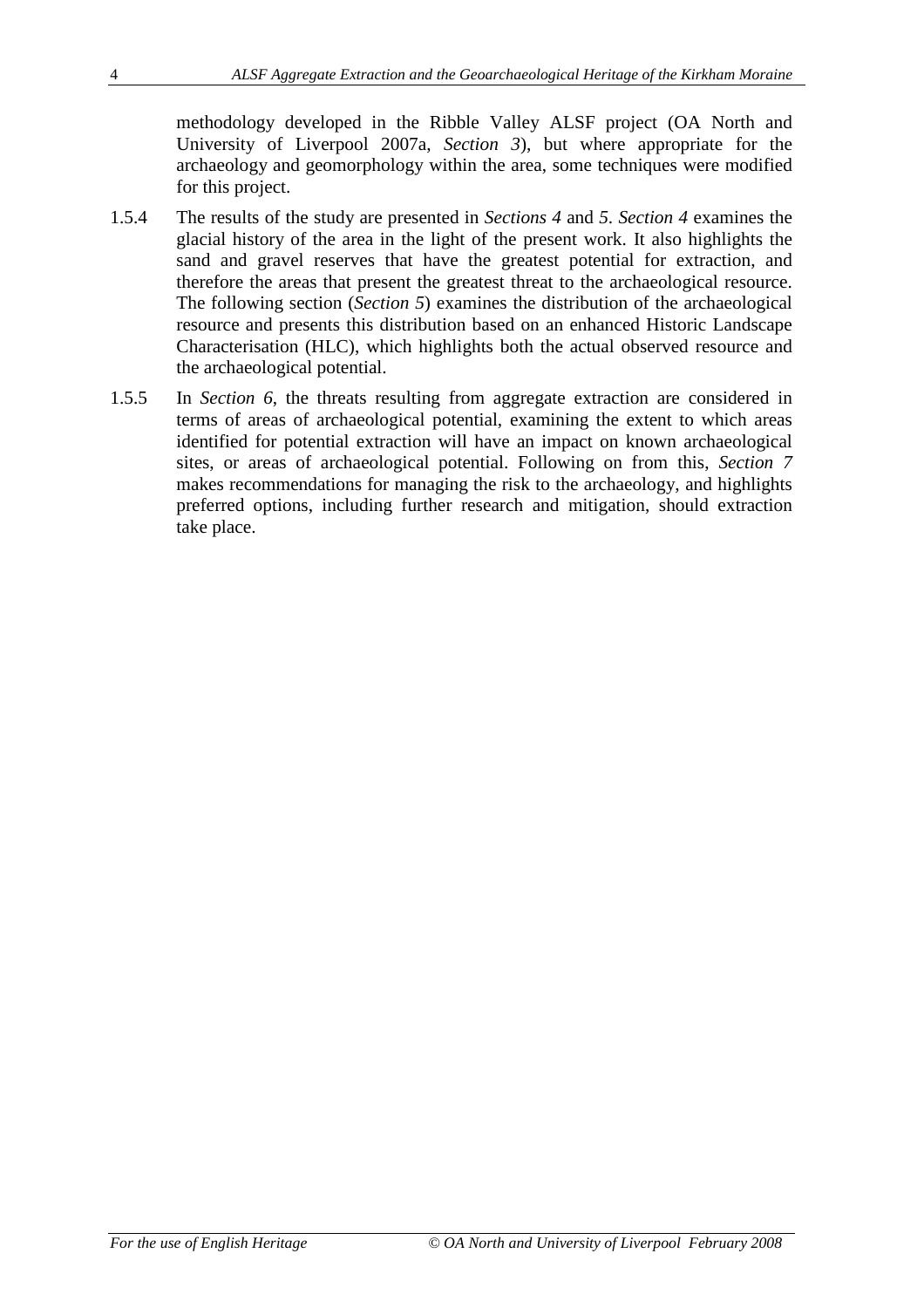## 2 BACKGROUND

### **2.1 GEOLOGICAL BACKGROUND**

- 2.1.1 *The Kirkham Moraine:* over the last two decades, the morphology, stratigraphy and sedimentology of a number of major moraine systems exposed around the coastal margin of the Irish Sea basin have received much attention. These moraines include the Screen Hills, Co Wexford, Ireland (Thomas and Summers 1983; 1984; Eyles and McCabe 1989; Evans and O´Cofaigh 2003), the 'Drumlin Readvance' moraines between Dundalk Bay and Killard Point in south-east Ulster (McCabe *et al* 1984; 1987; 2007), the Bride Moraine, Isle of Man (Thomas 1977; 1984; Thomas *et al* 1985; 2004), the moraines of the West Cumbrian coastal lowland (Huddart *et al* 1977; Merritt and Auton 2000; Williams *et al* 2001) and the moraines of the northwest coast of the Lleyn Peninsula in North Wales (Thomas and Chiverrell 2007). In each case, the moraines appear to have been associated with, and form a distinctive component of, complex episodes of multiple marginal oscillations, probably resulting from dynamic interaction between adjacent ice-streams during stages in the retreat of the Late Devensian Irish Sea Ice Sheet.
- 2.1.2 In this report, the focus is on the morphology and internal structure of a moraine system that borders the Lancashire coast of the Irish Sea. Originally identified as the 'Kirkham End Moraine' by Gresswell (1967a), it runs as a subdued set of low hills across the Fylde peninsula for some 25km from Broughton, north of Preston, westwards through Kirkham and north-west to Cleveleys, on the Irish Sea coast north of Blackpool (Fig 3). Lowland Lancashire received ice radiating out from centres in Scotland, the Lake District and the northern Pennines that coalesced and moved southwards. During the latter stages of the Devensian flood, as the ice-sheets reduced in extent, local ice source areas become increasingly important, moderating ice-streams within the main British and Irish Ice-sheet (BIS). The Kirkham area was affected by three significant ice-streams: first, an eastern Irish Sea Ice-stream (EISI) that crossed lowland south Lancashire, Cheshire and southwards towards Shropshire; second, an east Lake District Ice-stream (ELDI), radiating south out of the Lake District and passing across lowland Lancashire; and a third that radiated off the northern Pennines ice divide southwards and then bifurcated eastwards down Wharfedale and Airedale and south-westwards down Ribblesdale (Fig 3). Ice cover and penetration was extensive in the northern Pennines, but ceased at Burnley, south of which the Pennine hills formed a significant ice barrier and were as a result largely ice-free (Crofts 2005).
- 2.1.3 *Drift distribution, thickness and bedrock relief:* the earliest description and interpretation of the Pleistocene deposits of lowland Lancashire were undertaken in the late nineteenth century by Binney (1852) and De Rance (1875; 1877a), who utilised the, at the time, excellent coastal exposure at and north of Blackpool. All of the Fylde Peninsula is covered by glacial deposits, locally buried to the north, west and south by Holocene marine and estuarine sediments, and shows no exposed solid rock (Longworth 1985). The drift is underlain by Permo-Triassic sandstones and mudstones to the west of the M6 motorway and by Carboniferous sandstones and shales to the east. It is only to the east that bedrock is exposed at the surface as the Carboniferous rocks appear on the western escarpment of the Bowland Fells and the drift thins.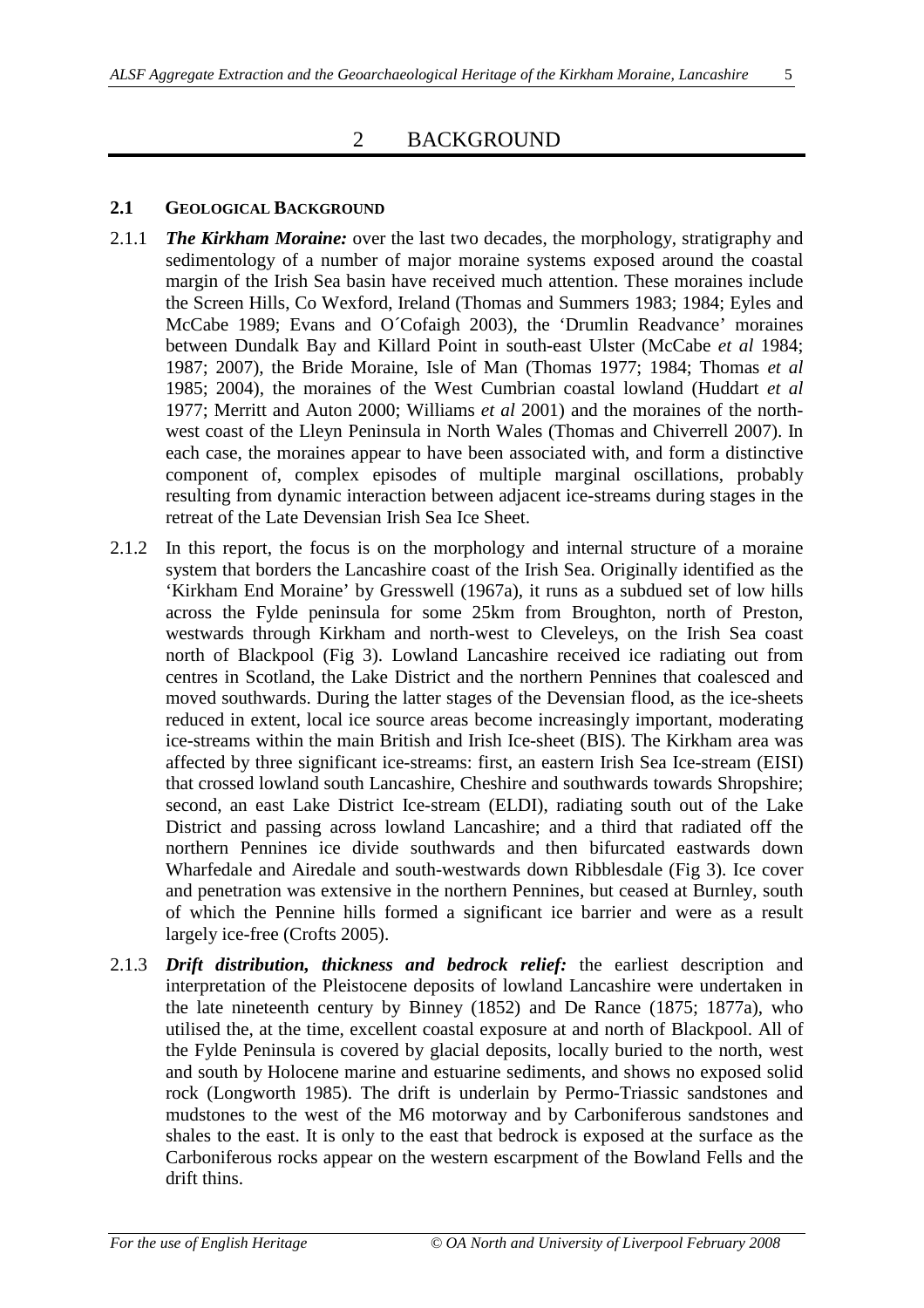- 2.1.4 A reconstruction of the sub-drift surface from data in Wilson and Evans (1990) and Aitkenhead *et al* (1992) is shown in Figure 4. Little further data can be added however, because the BGS summary data, from which borehole records are selected, regrettably does not identify those boreholes that penetrate bedrock. Consequently, all boreholes, not just those identified as useful for characterising sediment-landform assemblages or constructing cross-sections, would have to be assessed, a wasteful effort given the small proportion in this area that descend to bedrock. Caution should be applied in the interpretation of reconstructed sub-drift surfaces. Firstly, few boreholes actually reach the rockhead, and secondly, many rural areas have very few boreholes, thus making interpretation and extrapolation very hazardous. Thirdly, the drilling method employed and the precision of description often makes it difficult to distinguish between clay-rich Irish Sea diamict and underlying Mercia Mudstone in the west of the area, and between glacial outwash sands and Sherwood Sandstone in the east. Consequently, the misidentification of sand or diamict units, or sandstone and mudstone units, commonly up to 20-30m in thickness, can raise or lower the rockhead by this amount.
- 2.1.5 West of the M6, the sub-drift surface forms a rough platform, 10-12km wide, at between -10m to -15m OD, and overlain by 20-35m of drift. West of Garstang, the platform is cut by a series of narrow channels floored at depths between - 36m and - 38m OD, one running beneath the modern Pilling Water and widening offshore to the north-west, another beneath the River Wyre and widening offshore to the west, and a third, north/south channel is floored to a depth of at least -22m OD, connecting the former two in their inner parts. To the south-west, around Blackpool, the rockhead falls rapidly away into a further channel running westwards to rockhead depths of at least -61m OD and overall drift thickness of up to 80m. Further south, along the northern and south shore of the Ribble estuary, boreholes are infrequent and shallow and no attempt has been made to determine the rockhead relief. More than 100 boreholes around Preesall, all drilled to prove the Permo-Triassic Preesall Salt Member, show very rapid variation in the rockhead over a short distance and identify a large depression caused, not by glacial erosion, but by probable solution and collapse of the salt. Further depressions in the rockhead surface occur north-west of Garstang (Fig 4), but their origin is unknown.
- 2.1.6 The origin of the channels cutting the rockhead surface are open to a number of interpretations but bear comparison to similar channels observed in the rockhead relief of the Merseyside area and elsewhere. The north/south channels are most likely to be of sub-glacial origin, either as large-scale basal erosional scours, as large tunnel valleys or, more likely, as sub-glacial meltwater channels following flow-line directed drainage at the base of an Irish Sea icesheet. The west or north-west directed channels, however, are unlikely to be sub-glacial and may be fortuitously preserved, though probably much glacially modified, non-glacial channels, formed by drainage from the western margin of the Bowland Fells during an unglaciated period of lowered sea-level, such as Oxygen Isotope Stage 3 or 4 of the Devensian Cold Stage (Aitkenhead *et al* 1992).
- 2.1.7 The deposits that comprise the Kirkham Moraine, in places show a Quaternary sediment fill of at least 30m, between +10m and -20m OD, with bedrock not reached in many boreholes. Typically, the sediment sequences comprise lower interbedded glacial diamict, outwash sands and laminated lake/marine muds. In terms of potential sand and gravel mineral, the outwash deposits within these sequences are the best candidate, and their distribution is affected by changing ice marginal positions,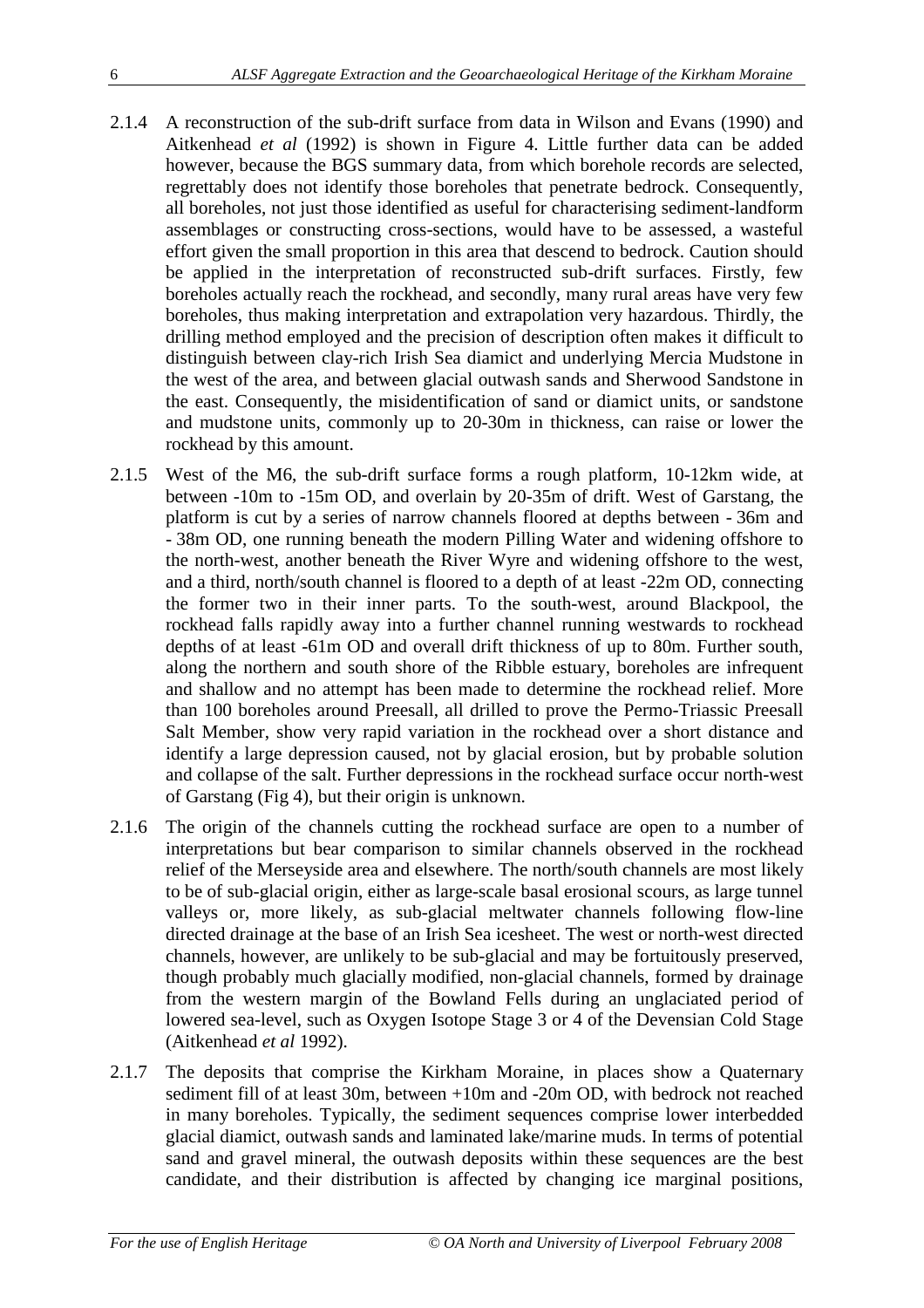minor advance and retreat episodes during the late Devensian deglaciation. Overlying the lower diamicts are thick (in places >10-15m) accumulations of outwash gravels, sands and waterlain silts and clays. The gravel and sand units are concentrated and thicker within broad channels and this upper sequence reflects proglacial deposition in the form of outwash sandar during passage northwards of the ice margin. Further complicating the sequence are, in the eastern parts of the moraine and the low-level plain to the north, thick (15-20m) units of waterlain silt and clay, which suggest a possible lacustrine basin, perhaps bordered and dammed by the Kirkham Moraine to the south and the retreating ice margin to the north.

2.1.8 *Quaternary history of South Lancashire*: in south Lancashire, the earliest evidence for Pleistocene environments in the region is the basal diamict, a lodgement till smeared over the bedrock of the Lower Ribble. Borehole evidence shows the rockhead is some 20-25m below OD and the Pleistocene sediment fill in places is over 50-60m in thickness. This lodgement till was probably emplaced during the advance of the British Icesheet to limits in the English Midlands *c* 24,000 years ago (Longworth 1985). Much of the glacial geomorphic and sedimentary evidence relates to the sequence of environmental changes on retreat of the ice margins from that maximal limit. The Kirkham Moraine complex is an extensive feature of some magnitude, with no obvious parallels down-ice until the moraine ridges of south Cheshire are reached at Whitchurch, and little else in the up-ice direction until the Lake District. After the ice-marginal oscillations associated with the production of the Kirkham Moraine, the BIS appears to have gone into terminal decline, with rapid ice wastage and marginal retreat denoting the transition to the warm conditions of the late-Glacial interstadial, the Windermere Interstadial of Great Britain. In Lancashire, this is evidenced by the complete Windermere interstadial to Holocene stratigraphic sequences at Haweswater (Marshall *et al* 2002; Jones *et al* 2002) and in the kettleholes of the lowland Lake District, which show the region was ice-free by 15,500 years ago. Similar kettleholes diversify and occur throughout the Kirkham hills, typically formed by the melt out of buried ice within these ice front moraines. With climate warming, the buried ice melts, leaving depressions that have since formed a locus for organic sedimentation and are excellent repositories of the organic macro- and microfossils used to uncover vegetation histories.

#### **2.2 TOPOGRAPHICAL BACKGROUND**

- 2.2.1 *Countryside Character Areas*: the former Countryside Agency (now Natural England) has divided England into 159 'Joint Character Areas', which represent zones of distinctively similar landscape character. Each area has a report that outlines the influences that determine the character of the landscape. The Kirkham Moraine study area is predominantly contained within the 'Lancashire and Amounderness Plain', with the exception of its most easterly tip, which crosses over into the 'Bowland Fringe and Pendle Hill area' (Fig 5; Countryside Agency 2005).
- 2.2.2 *Bowland Fringe and Pendle Hill***:** this is a generally undulating landscape with local river valleys creating variations in topography, along with upland features including Longridge Fell, Beacon Fell and Pendle Hill. Limestone outcrops are common features of the Ribble and Hodder Valleys. Meandering rivers, commonly lined by trees, and dotted with oxbow lakes, are prominent in a predominantly pastoral landscape.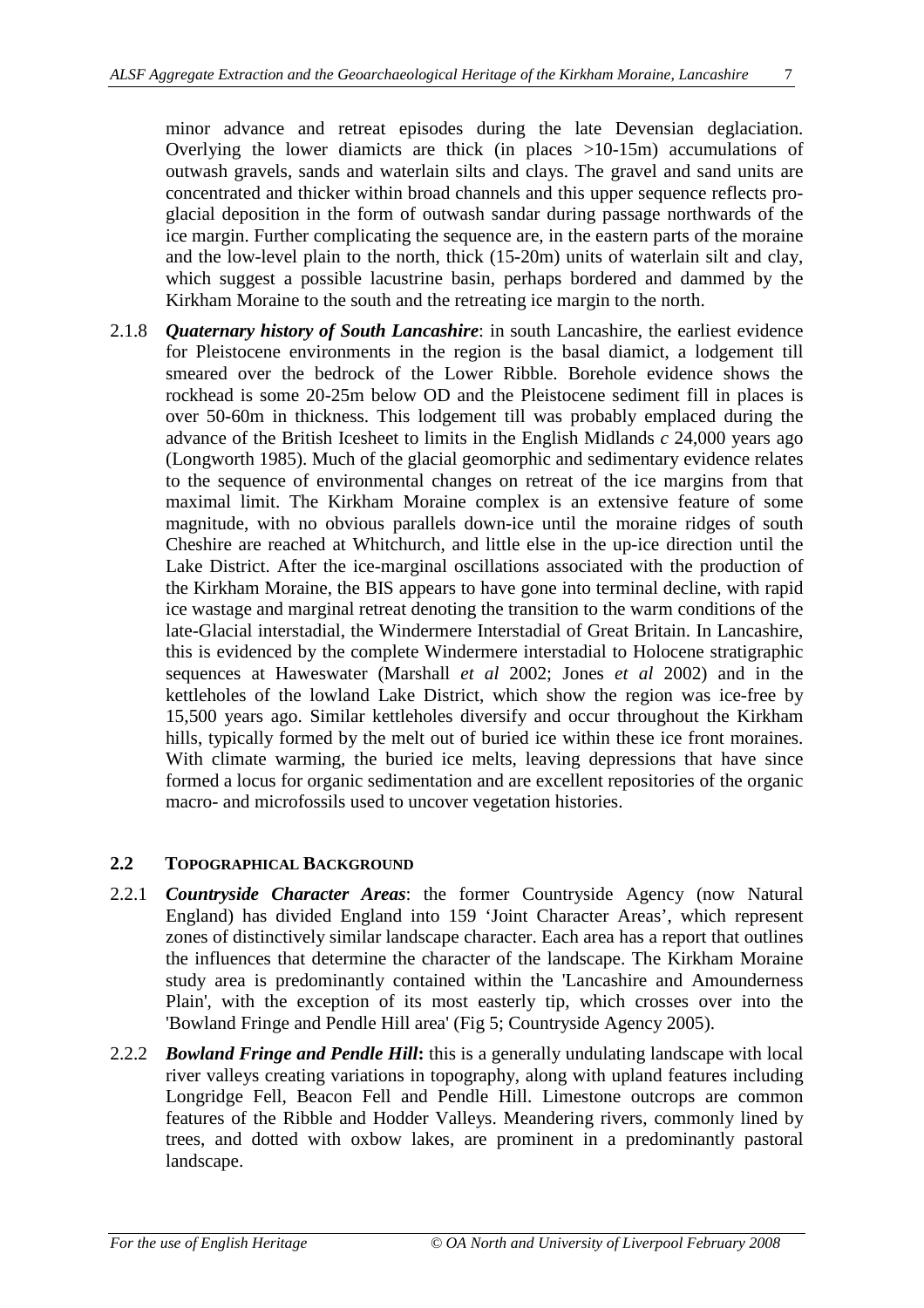- 2.2.3 The land has undergone much in the way of improvement for dairy and livestock farming. Most grazing occurs in the lush fields of the river valley bottoms, with some grazing at higher altitudes. River bodies include the Calder, Ribble, Hodder, and the Wyre. There is semi-natural woodland, much of which is Designated Ancient Woodland, on the valley bottoms and ridges. The main settlement pattern is one of small villages, hamlets and scattered farmsteads interconnected by winding country lanes, often hedge-lined (Countryside Agency 2005).
- 2.2.4 *Lancashire and Amounderness Plain:* this is a relatively flat area of gently rolling lowlands punctuated by occasional isolated hills. It is a large-scale agricultural landscape with a patchwork of pasture and arable fields, with areas of woodland. It includes areas of reclaimed land, many of the fields having ponds, and drains and dykes are characteristic of the lands to the west, where there are also remnants of lowland mires and mosses. The river estuary heads are often areas of salt marsh. The pattern of lanes and tracks becomes more regular, and rectilinear, and there is a much lower occurrence of hedgeline or fencing along these transport routes in comparison with the Bowland Fringe area. The buildings are predominantly isolated brick farmsteads in the rural areas, with major settlements along the coasts, often comprising former Victorian seaside resorts.

#### **2.3 PREHISTORIC ARCHAEOLOGICAL AND PALAEOENVIRONMENTAL BACKGROUND**

- 2.3.1 *Upper Palaeolithic Period (11,000-8000 BC):* the 'Old Stone Age', the time of the earliest stone-tool-using cultures, spans the first settlement of Britain from the middle to the end of the Pleistocene era, between 500,000 and *c*8-10,000 years ago. During this period at least six glacial cycles occurred, until the end of the last great Ice Age, *c*10,000 years ago (Gresswell 1967b). Early human occupation of the North West was dependent upon the cycles of glaciation, and the region was essentially an unoccupied icy waste during each glacial period. As the ice retreated and the climate became warmer in the Late Devensian interstadial, the vegetation on the drier land was an open birch, juniper and willow scrub with a rich herbaceous flora. This was ultimately replaced by more open grassland, with less stable soil conditions as the climate became colder (Middleton *et al* 1995; Hodgson and Brennand 2006). The most complete pollen sequence near to the study area is that from the deposits at High Furlong (SD 331 387), Poulton-le-Fylde (Fig 6), in which the remains of an elk where discovered (Hallam *et al* 1973; Barnes 1975). The pollen diagram and plant macrofossil record from this site span the Late Devensian from the earliest climatic amelioration in Late-Devensian I, through the warmer Late-Devensian II interstadial to the return of colder conditions in Late-Devensian III. The upper and lower contacts of the Devensian II interstadial were dated (Barnes 1975) to 11,843-11,311 cal BC  $(11,665\pm140BP)$ , Lab code unavailable) and  $12,881-11,821$  cal BC  $(12,220\pm160;$  Lab code unavailable). West of this site, there is a cluster of pollen sites from the Skitham/Eskham ridge, which record the vegetation in Late-Devensian II and III (Barnes 1975), at Skitham (SD 4334 4358), Crabtree Farm (SD 4411 4296), Curlew Farm (SD 4345 4302) and Eskham 1 (SD 4320 4367). At Skitham 1, the upper boundary was dated to  $11,688-10,741$  cal BC  $(11,160\pm260BP)$ ; Lab code unavailable).
- 2.3.2 The earliest evidence for human activity in the broad study area all falls into the late Upper Palaeolithic date range (*c*16,000-8000 BC). The most famous find from Lancashire was that of the elk at Poulton-le-Fylde in 1970 (Hallam *et al* 1973), in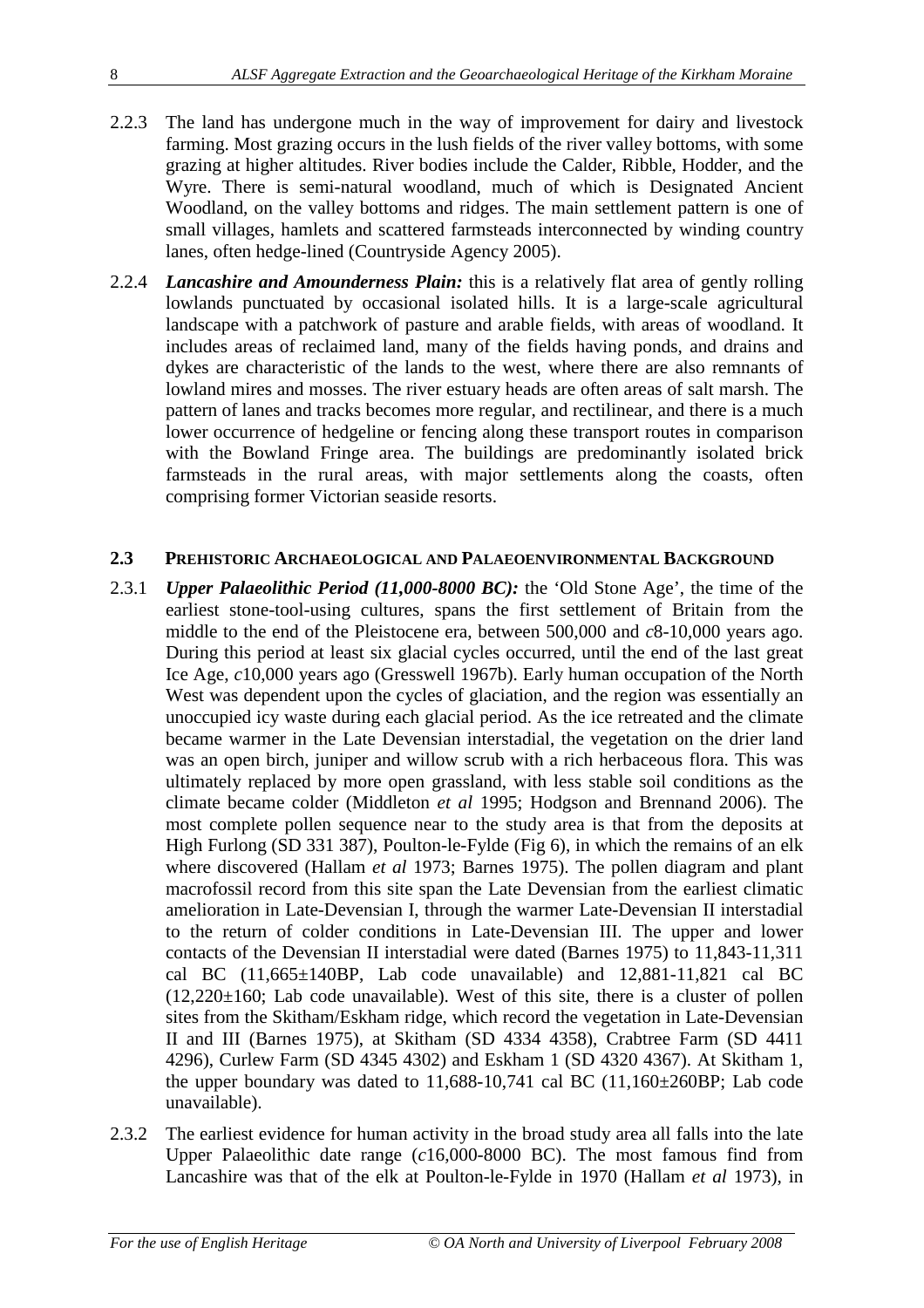peat, the body having flint points embedded in its leg and ribs, indicating that human hunting groups were present in the area. This has been dated to 13,417-11,769 cal BC (12,400±300BP; OxA-1500; Jacobi *et al* 1986), although it has been suggested that the sample was contaminated and that the date may be flawed. The pollen from the site was suggestive of a lightly wooded park tundra landscape (Middleton *et al* 1995). Elk have been found elsewhere in the area, at Carnforth quarry, North Lancashire, where extraction works revealed an antler of the *Megaloceros* or Giant Antlered Elk in 1973, a species that was known to be extinct by 8000 BC (Young 2002).

- 2.3.3 *Mesolithic Period (8000-4000 BC):* the transition from the Upper Palaeolithic to the Mesolithic period is marked by the landscape changing from an open birch and juniper scrub to a largely wooded one. This transition was dated at Skitham (Barnes 1975) to 10,675-9275 cal BC (10,160 ±210BP; Lab code unavailable) and at Rawcliffe to 10,396-8921 cal BC (9980±180BP; GU-5202, Middleton *et al* 1995). The early Holocene (Flandrian) open scrub woodland was replaced first by birch woods then by dense hazel woods with pine and birch and it was at this time that charcoal was first recorded in peat deposits at Skitham and Rawcliffe 1 (Barnes 1975; Middleton *et al* 1995, 193). Whether the charcoal is the result of anthropogenic activity or natural fires is debatable but the former can be neither confirmed nor disproved (Middleton *et al* 1995); it may, though, indicate an early Mesolithic presence in Over Wyre just north of the present study area. Further evidence of Mesolithic fires is recorded from south of the study area at Starr Hills (SD 3352 2747; Fig 6), where it is dated to 7597-7144 cal BC (8390±105BP; Hv-4343, Tooley 1978, 82). Charcoal continued to be recorded in the peat from the sites at Skitham, and Eskham (Barnes 1975) and from Rawcliffe (Barnes 1975; Middleton *et al* 1995) for most of the Mesolithic period.
- 2.3.4 The raised acid mires of the Fylde were initiated at this time, and marine conditions were present some kilometres from the present coastline (Tooley 1978). This transgression, Lytham 1, was the first of a series recorded by Tooley at a number of sites in the south-west Fylde, demonstrating a period of fluctuating sea-levels.
- 2.3.5 There was a rapid expansion of pine throughout the North West before it was replaced by oak, and at Skitham this was associated with charcoal. The Mesolithic landscape then became one of a mixed deciduous forest of oak, elm, hazel, and pine on the drier ground, with extensive areas of alder carr on wetter ground. The pine decline and oak rise was quickly followed by indications of possible small-scale clearances, with a slight reduction in oak pollen, and rises in birch and ash pollen and bracken spores in the pollen diagrams from the Fylde (Barnes 1975). Later in the Mesolithic period, a corpus of evidence for small-scale temporary clearances in this type of woodland in Lancashire is recorded in pollen diagrams (Hibbert *et al* 1971; Barnes 1975; Cowell and Innes 1994; Middleton *et al* 1995), which suggest that small-scale disturbance of the natural woodland cover was regionally widespread at that time.
- 2.3.6 Towards the end of the Mesolithic period, parts of the Fylde were submerged by the Lytham VI marine transgression. The regression that followed Lytham VI in the early Neolithic period has been dated at several sites in the south-west Fylde, perhaps the most significant, because of their proximity to the study area, being two sites at Lytham Common, and one each at Peel and Lytham Hall Park, where dates of 3946- 3690 cal BC (5005±45BP; Hv-3845), 3947-3384 cal BC (4895±45BP; Hv-4344),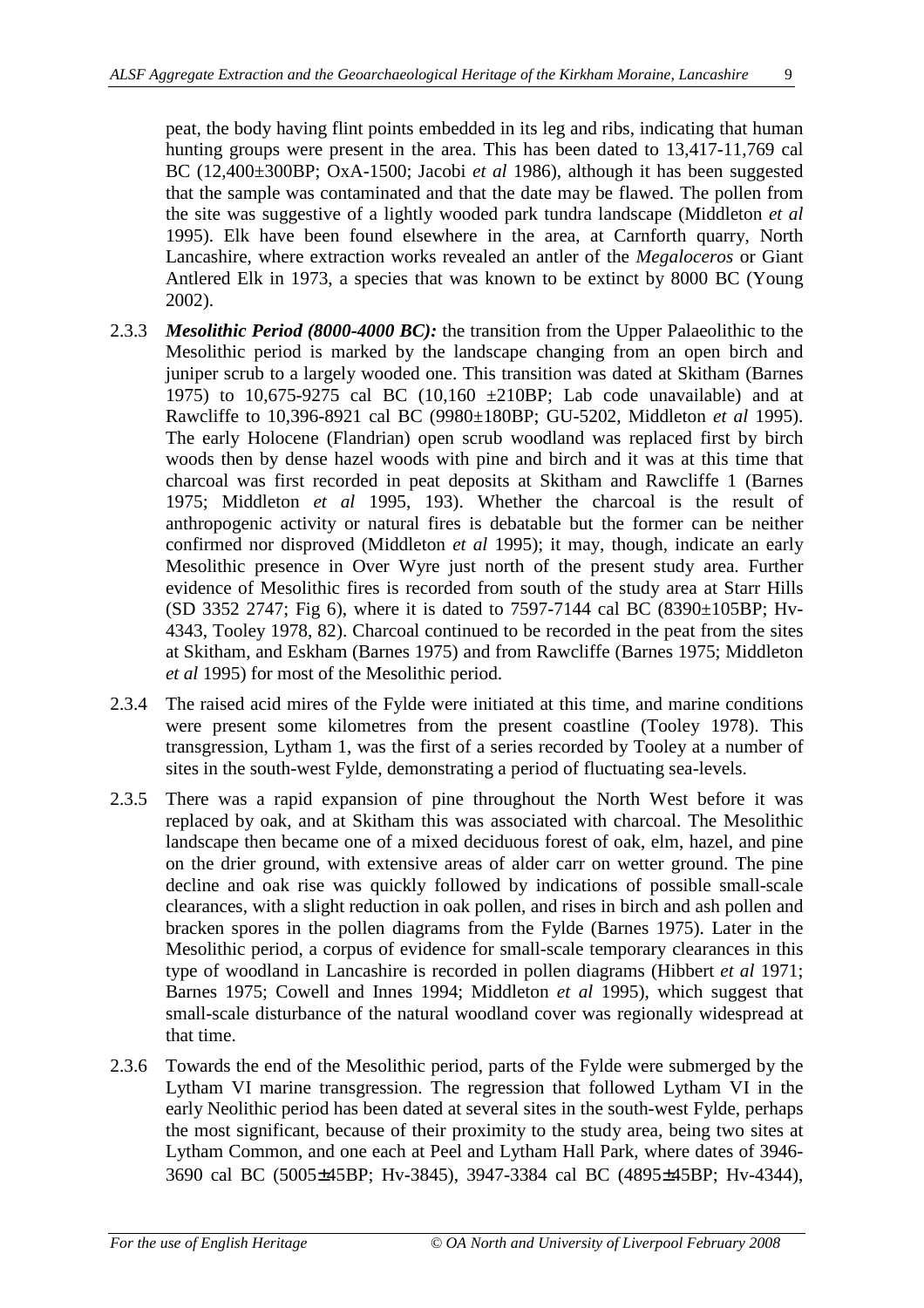4038-3386 cal BC (4960±120BP; Hv-2919), and 3711-3372 cal BC (4800±75BP; HV-3933) have been recorded. At the height of Lytham VI, Blackpool and Lytham would have been islands, which would have had a significant impact on the location of late Mesolithic and Early Neolithic settlement in the Fylde.

- 2.3.7 The general understanding of settlement patterns and human society in Britain as a whole is reasonably well evidenced and understood at this time. However, there is a lack of physical remains and the record is dominated by either individual isolated artefacts or scatters of lithic material, of which the latter is taken as being the best indicator of activity and/or settlement (Middleton *et al* 1995). Evidence of Mesolithic activity has been recovered from lowland, coastal and estuarine sites in Lancashire over the last 20 years, as a result of systematic surveys (Cowell 1991; 1992; Cowell and Innes 1994; Middleton *et al* 1995). In addition, there has been a general increase in commercial archaeological projects, which have occasionally revealed Mesolithic material.
- 2.3.8 This pattern of small-scale Mesolithic clearance in the Fylde, possibly resulting from anthropogenic activity, is supported by finds made by the North West Wetlands Survey of typologically later Mesolithic flint in the Lytham Moss area (site LA71), around what is now Peel Hall Business Park (Middleton *et al* 1995). The assemblage contained Black Chert, which has so far only been found in deposits that have been securely dated to the period, including at Marles Wood in the Ribble Valley and Halton Park in the Lune Valley (Middleton 1993; OA North 2006). It would appear that the Mesolithic evidence within the study area, a combination of scatters and individual stray finds, indicates a significant amount of human activity, particularly in the western coastal section of the study area (Fig 7). Indeed, during the North West Wetlands Survey, the area around the northern edge of Lytham Moss, particularly around Peel, proved to be a key area of settlement from the late Mesolithic to the Bronze Age (Middleton *et al* 1995).
- 2.3.9 *Neolithic Period* **(***4000-2000 BC***)***:* the Neolithic period provides considerable evidence for significant changes in society in Britain, which includes the emergence of social stratification and the increase in the archaeological record of evidence for elite groups. Ceremonial monuments, henges, stone circles and mortuary structures all appear, and a gradual reduction in group mobility from the end of the Mesolithic period is evident, reflecting the gradual abandonment of a hunter-gatherer lifestyle and the establishment of more permanent settlements associated with the adoption of agriculture (Edmonds 1999).
- 2.3.10 Core areas of early human agricultural occupation are likely have been restricted by a combination of physical constraints and the need of early communities to utilise land best suited for growing crops (Winchester 2006). In the case of the Kirkham Moraine, the settlements would be constrained by the areas of lowland mosses and marshes, essentially avoiding excessive water, whilst the potential arable lands would be limited to the islands and ridges of till, which provide freely draining soils. This would suggest that the earliest settlement of the area would be necessarily dispersed and fragmented.
- 2.3.11 The first possible palaeoenvironmental indicator of anthropogenic activity is the extensive burning (indicated by charcoal) recorded in the raised mires of the Fylde. This is related to changes in the composition of the natural woodland, for example the expansion of pine, then oak and finally by alder. If the burning was anthropogenic, it extended back into the Mesolithic period and was perhaps related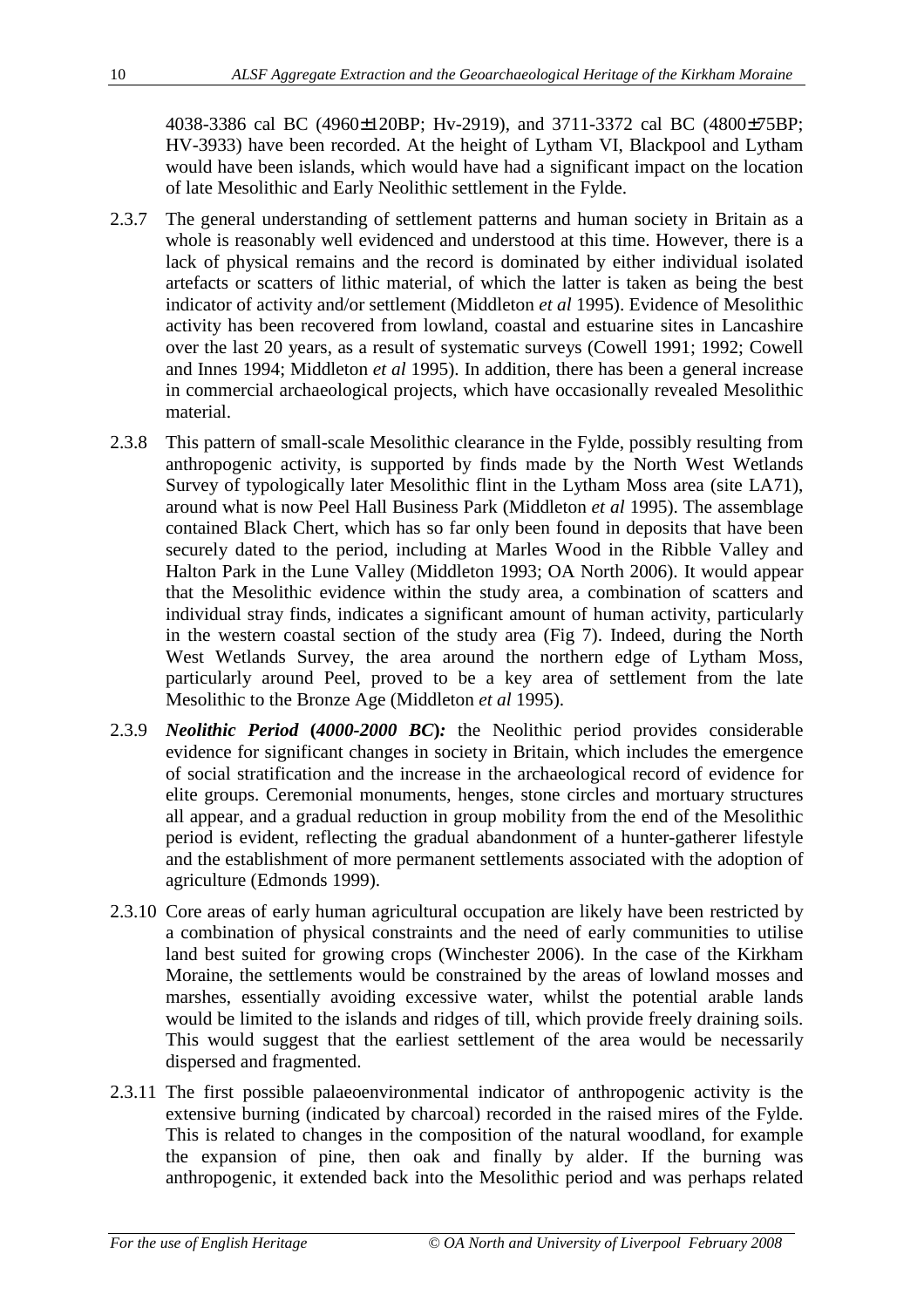to hunter-gatherer activities (Middleton *et al* 1995, 203). A more reliable indicator of settlement in the region is the appearance of cereal pollen in the palaeoecological record, and in Lancashire it is frequently present in pollen diagrams at the Mesolithic/Neolithic transition (eg Barnes 1975; Tooley 1978; Middleton *et al* 1995; Howard-Davis 1996, fig 9). Pollen diagrams demonstrate a regional pattern, of temporary episodes of woodland clearance followed by the regeneration of trees. Early cereal pollen, an indicator of arable cultivation, is consistently recorded in the pollen record throughout the region and was identified in the Fylde, for example at Fenton Cottage and Winmarleigh Moss, where it was associated with high values of grass pollen and microscopic charcoal (Middleton *et al* 1995); it becomes less frequent, however, in the later Neolithic record. Cereal pollen is absent from the Fenton Cottage diagram after 3312-2891 cal BC (4370±50BP; GU-5145) and from Winmarleigh Moss after 3515-2674 cal BC (4410±140BP; GU-5033), and it is recorded only sporadically until the late Iron Age and Romano-British periods.

- 2.3.12 Although there were higher drier areas in the Fylde that may have been suitable for agriculture, considerable areas of low-lying land, which had been inundated by the Lytham VI transgression, either directly by salt water or by the drainage becoming impeded, gradually became terrestrialised. As water levels fell, this terrestrialisation would have taken two forms, with plants tolerant of brackish conditions colonising the coastal areas, to be replaced by reedswamp. Away from the marine influences, this reedswamp replaced the obligate aquatic plants, before fen carr became established throughout the Fylde on the low-lying ground. The fen carr lasted for *c* 500-700 years, but ended suddenly around 2300 cal BC, with a widespread flooding horizon, clearly shown in mire stratigraphy, which was most prominent north of the Eskham-Skitham ridge (Middleton *et al* 1995). This flooding does not appear to be related to either a known marine transgression or to extensive forest clearance, but tephra from Hekla was recorded within it at Fenton Cottage (Middleton *et al* 1995; Wells *et al* 1997). The description of the excavation in 1950 of Kate's Pad, the prehistoric trackway across the mires of Over Wyre, suggests that it was constructed on this flooding horizon in the early Bronze Age (Middleton *et al* 1995).
- 2.3.13 This plant succession is recorded in both the plant macrofossil and pollen records from Fenton Cottage (Figs 8 and 9), Winmarleigh Moss, and Peel Park (Middleton *et al* 1995). Mixed deciduous woodland and areas of cultivation were found on the higher ground and, although this evidence comes from outside the study area, it is likely that this would also have been the case on the Kirkham Moraine and the lowlying hills around it.
- 2.3.14 The main artefactual evidence for Neolithic settlement in the region is lithic material, both scatters and individual flint finds. Prior to the North West Wetlands Survey, no records of early Neolithic sites had been recorded for the western part of the Fylde (Middleton *et al* 1995). One site was located during the survey, to the north of the current Moss House Farm (Fig 6), and was found to be a concentration of flint material, over an area of 50 x 40m, surrounded by less concentrated scattered finds across the surrounding field. The spread was thought to continue into the neighbouring field to the north (Middleton *et al* 1995).
- 2.3.15 At Friar's Hill, on Wyre, the same sand island provided evidence of activity in both the late Mesolithic and the early Neolithic periods (Middleton *et al* 1995, 204). A site at Pilling Moss produced an assemblage of flints on the eastern edge of the moss, on an area of well-drained gravel, surrounded by heavy boulder clay that was much less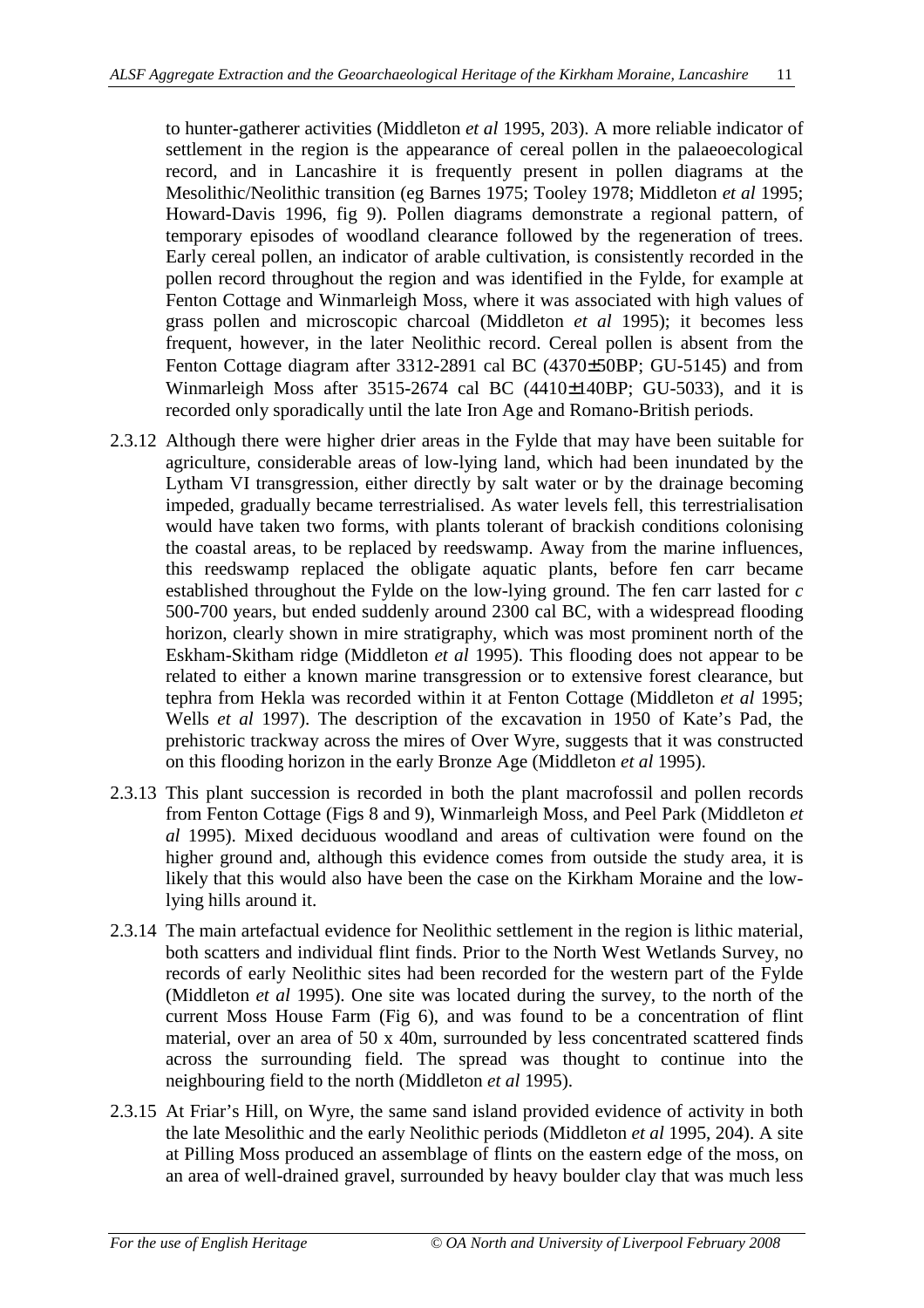suited to agricultural practices because of its inherently poor drainage. Indeed, the most likely places for the preservation of prehistoric material are within the areas of river gravels, where the geological history indicates that they will be buried beneath fluvial deposition episodes.

- 2.3.16 This can be demonstrated at the site of St Michaels, on the floodplain of the River Wyre (Fig 6), where Neolithic flints and pottery have been discovered. There, a peat lens was dated to 4325-3966 cal BC (5286±80BP; GX-17293) and 4316-3810 cal BC (5230±80BP; GX-17294; Middleton *et al* 1995, 58). Plant remains taken as indicators of settlement were buried beneath 2m of alluvium, including pollen and macrofossil evidence, the former suggesting small-scale clearance of the local carr vegetation. A tentative identification of possible cereal pollen towards the top of the peat suggested cereal cultivation. The macrofossil evidence contained high values of charcoal throughout the profile, suggesting *in situ* burning (*ibid*).
- 2.3.17 There is a distinct change in the nature of the artefacts during the period, in particular the appearance of single-piece leaf-shaped arrowheads and polished stone axes. The pattern of stone axe finds tends to result from a combination of casual loss and ritual deposition (Bradley and Edmonds 1993), and where thin-section analysis has been undertaken, the majority in Lancashire originate from Great Langdale in Cumbria (Clough and Cummins 1988). As Middleton states, 'the axes from Lancashire have a definite riverine and mossland distribution. It is now clear, however, that many of the axes must have been deposited deliberately and the rivers had a specific significance' (Middleton 1996, 38). A group of eight such polished axes were found at Pilling Moss, and a single axe was found south of the junction of the railway and the M55 at Weeton (KM0032), attributed a later Neolithic date (Middleton *et al* 1995).
- 2.3.18 The other significant change in the archaeological record is the first appearance of formal burial monuments, specifically long barrows and cairns. The evidence in Lancashire is sparse in comparison to neighbouring areas, but equally a systematic survey of monuments is lacking, particularly in upland areas (Howard-Davis 1996). Within the study area, there are two funerary sites which have been attributed a general prehistoric date: a barrow at Derby Hill Weeton road, Weeton (KM0606); and at Many Pits Wood, north of Lea Town (Fig 6), where there is a possible remnant ring barrow (KM0317).
- 2.3.19 *Bronze Age* **(***2000-800 BC***)***:* the Bronze Age was essentially a period of consolidation after the apparently revolutionary upheavals of the Neolithic period. There was an expansion of forest clearance, which extended onto the marginal uplands, such as Anglezarke and the Forest of Bowland. In these areas there is a substantial increase in the number of identified settlement remains (OA North in prep), in part reflecting the improved survival of archaeological remains within lands that have subsequently seen little exploitation.
- 2.3.20 There is a rich palaeoenvironmental record in the Fylde. There is, however, little in the pollen record to distinguish the vegetation of the Bronze Age from that of the Neolithic period, with a continuing pattern of temporary woodland clearance episodes followed by regeneration. The only difference is that these episodes were possibly more marked and cereal cultivation is less frequently recorded, perhaps reflecting a more pastoral economy. There were, however, major changes on the surfaces of the mires, which may have been caused by either local edaphic factors, climatic conditions or a combination of the two, when the lowlands of Over Wyre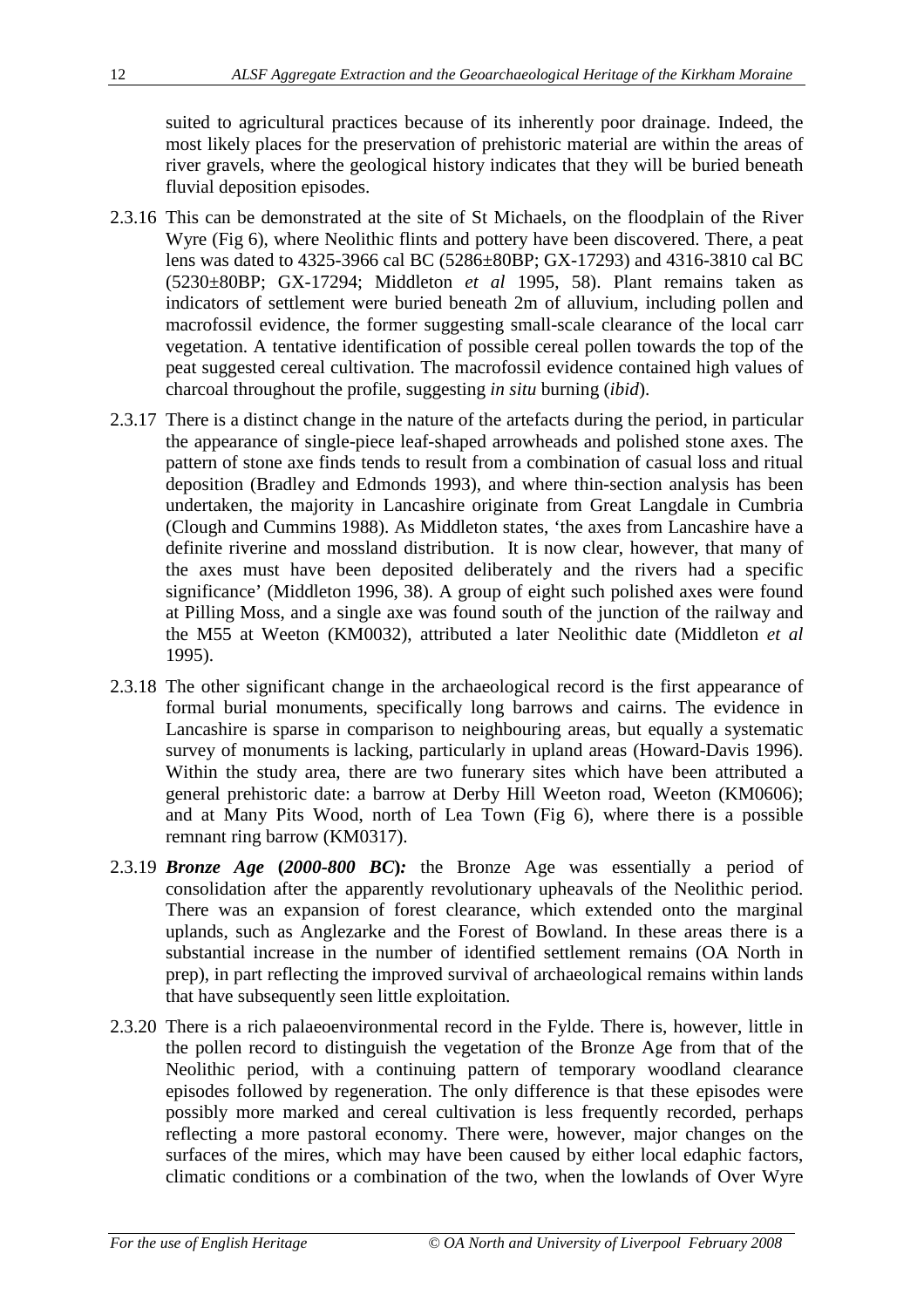became slow-growing mires of poor fen or 'wet heath'. The area was described by the North West Wetlands Survey as one of acid valley mires gradually becoming fused, leaving islands of birch wood on the sand hills (Middleton *et al* 1995). Burning episodes continue to be recorded in the mire stratigraphy throughout the Bronze Age.

- 2.3.21 In the later Bronze and early Iron Ages, a low but consistent level of interference with the vegetation is recorded in the pollen diagrams from Fenton Cottage and Winmarleigh Moss, Lancashire (Middleton *et al* 1995; Wells *et al* 1997; Wells and Hodgkinson 2001; Fig 9). The tree pollen recorded in these diagrams suggests that although woodland dominated the landscape it was of a secondary character, alder and hazel dominating rather than oak and elm. However, at Briarfield Nursery, Poulton-le-Fylde (SD 337 389), where a late Bronze Age human skull, dated to 1212-843 cal BC (2845±65BP; AA-28733), was discovered in peat, the pollen data suggest that there was a higher level of anthropogenic activity surrounding this site than at others in Lancashire (Huckerby 2001).
- 2.3.22 The evidence for Bronze Age activity within the region is well documented, one of the most distinctive features in Lancashire being the large numbers of stray finds (Middleton 1996). These are distributed across the region, with clusters in the river at Sawley (HER PRN 296), a group of three found at Longridge (HER PRN 2660, 147, 1789), and one at Broadgate, Preston (HER PRN 101). This would seem to point to the probable importance of the Lune and Ribble Valleys as natural corridors (Middleton 1996).
- 2.3.23 Within the Kirkham Moraine area, there are ten records which have been definitely attributed a Bronze Age date, of which five refer to funerary monuments and five are small finds (*Section 5.3*). The funerary monuments have almost all been discovered around the Weeton Lane Ends area, with the exceptions of a possible round barrow at Many Pits Wood (KM0317), and possible tumuli at Clifton Mill farm (KM0010) to the east of the study area. The stray finds again cluster around Weeton Lane Ends, with the exception of a fragment of a bronze flat axe found at Little Singleton, to the north west of the area, and a Palstave found at Salwick Hall Farm, Salwick (KM0197, KM0011).
- 2.3.24 In terms of settlement, the general pattern of finds and monuments suggests that a much wider use of the landscape was occurring. In particular, the uplands seem to have been exploited throughout the second millennium BC, a period when the pollen records from the Forest of Bowland and Anglezarke show that there was an increase in human impact on the natural environment (OA North in prep). Although the evidence of upland settlement is not as extensive and widespread as it is for Cumbria, there are nevertheless reliable indicators of Bronze Age land improvement and farming within this zone. At Nicky Nook, on the western slopes of the Forest of Bowland, a relatively sizable cairnfield on a gently sloping plateau has 57 randomly distributed clearance cairns (OA North in prep). There were no indicators of associated settlement, however, and it is probable that any domestic structures were wooden and have not survived as surface evidence.
- 2.3.25 At Anglezarke (Fig 6), there were also clearance cairns and a putative cairnfield on Stronstrey Bank, which is a very distinctive natural terrace, both elevated above the adjacent low-lying plain, and relatively flat (OA North in prep). The area is thus comparable to western Cumbria, where such terraces invariably were covered in cairnfields (Quartermaine and Leech forthcoming). These most often reflect Bronze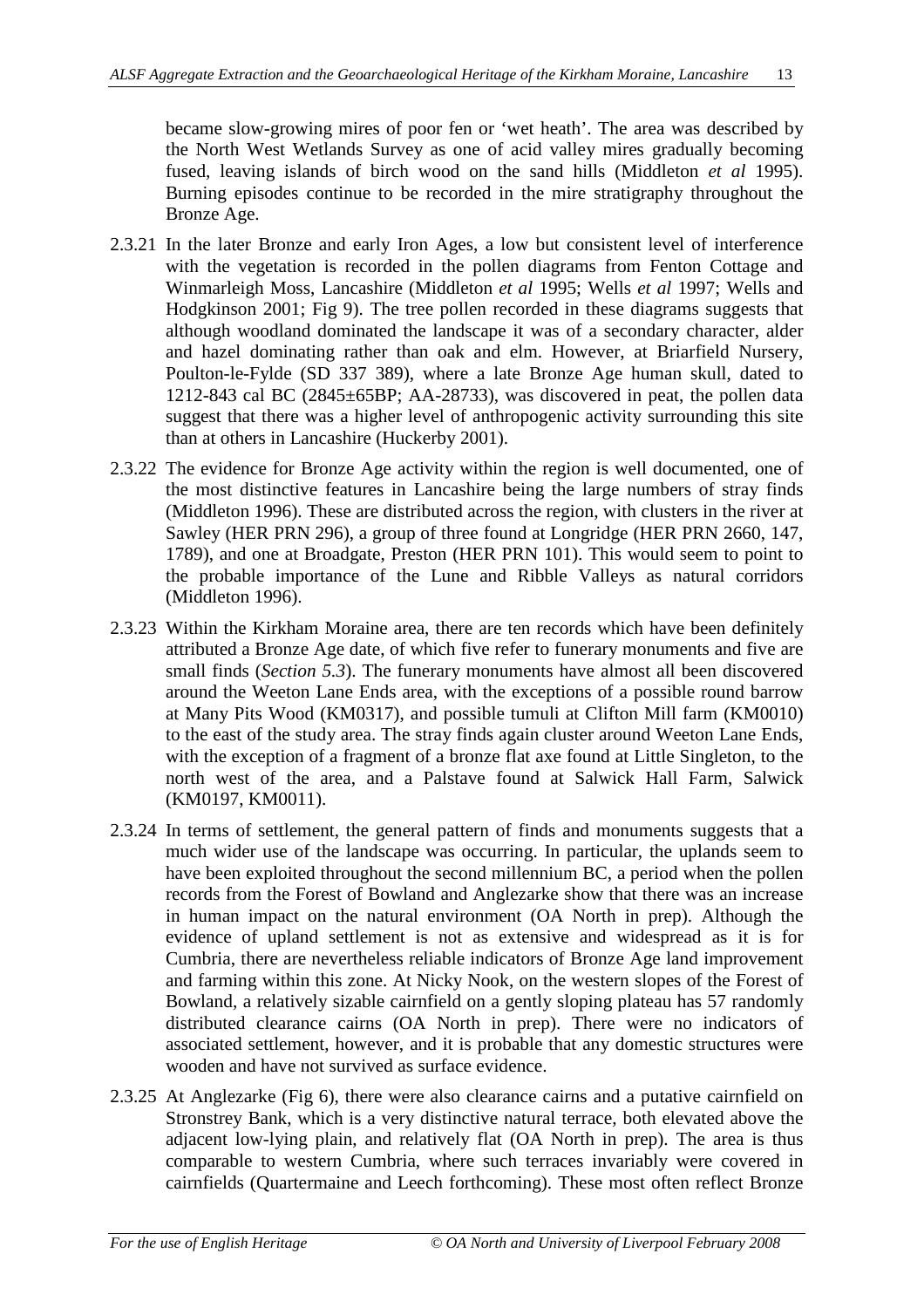Age land improvement, and it is tempting to relate those at Anglezarke to a major clearance episode dated to the late Neolithic/early Bronze Age, identified at nearby Hurst Hill (Bain 1991; OA North in prep).

- 2.3.26 Settlement sites on the lowlands are again invariably defined by flint scatters, in part because the structural remains may not have been very substantial. At Bonds Farm, Pilling Moss (Fig 10), a Bronze Age artefact scatter was excavated (Edwards 1992), revealing a group of postholes and stakeholes, with no particularly discernible pattern. The implication is that this was a transient settlement, and the structures were little more than tents.
- 2.3.27 *Bronze Age/Iron Age Transition:* the end of the Bronze Age saw a change in the pattern of land use, and it seems that some of the upland areas were abandoned, with a move towards enclosed settlement (Fig 10). On the Ribble, there are two definite enclosed sites of this date (PRN 12914, Fishwick Allotments; PRN 1293, Frenchwood Knoll, east of the current Avenham Park) and four possible sites (PRN 15239, Mete House Wood, Fishwick; PRN 15240, Brockholes Wood; PRN 15241, Boilton Wood; and PRN 15242, Red Scar Wood). If these putative promontory forts are proved to be of later Bronze Age or early Iron Age date, then it would indicate concentrated occupation of the valley bottom during this transitional period.
- 2.3.28 Multi-proxy indicators from peat bogs throughout north-west England suggest that there was a sharp downturn in climatic conditions in the first millennium BC, with a significant expansion of the wetlands within the range of *c* 900-400 cal BC, both in the lowlands and the uplands (Middleton *et al* 1995, 196; OA North in prep; Bain 1991). This is also the date range for the *Grenzhorizont* of Weber (1926; Middleton *et al* 1995) and Granlund's RY4 (1932; Middleton *et al* 1995). This recurrence surface has been recorded in bog stratigraphy throughout Northern Europe and Turner (1981), in a review of the evidence, concluded that it was highly likely that climatic changes caused this horizon to form. The rapidly expanding mires would have severely restricted the area of land available for cultivation, perhaps causing a decrease in the population.
- 2.3.29 This climatic down-turn in the mid first millennium BC is when the conditions of the mires in the Fylde became much wetter and *Sphagnum imbricatum* rose to dominate the surface vegetation. This sudden expansion of wet mires in the Fylde also seems to be associated with peaks in macroscopic and microscopic charcoal in the peat stratigraphy and woodland clearance, at least in the vicinity of Fenton Cottage. However, although the evidence for anthropogenic activity being the causal agent of the increasing wetness is not strong (Middleton *et al* 1995), there are significant implications for settlement and agriculture north of the study area, perhaps leading to the Kirkham Moraine becoming more attractive, with more and larger areas of higher dry ground.
- 2.3.30 *Iron Age:* the climatic deterioration continued into the Iron Age. There was an abandonment of the upland settlements and clear evidence of woodland regeneration from the early Iron Age within the pollen sequences of the region, which is coupled with proxy climatic indicators, for example recurrence surfaces in peat bogs, that clearly indicate a deterioration in climatic conditions. However, there is also evidence in pollen diagrams of an improvement in climate, with drier and warmer conditions associated with extensive clearance in the later Iron Age; arable cultivation is clearly recorded in the pollen diagram from Fenton Cottage (Fig 10; Middleton *et al* 1995; Wells *et al* 1997).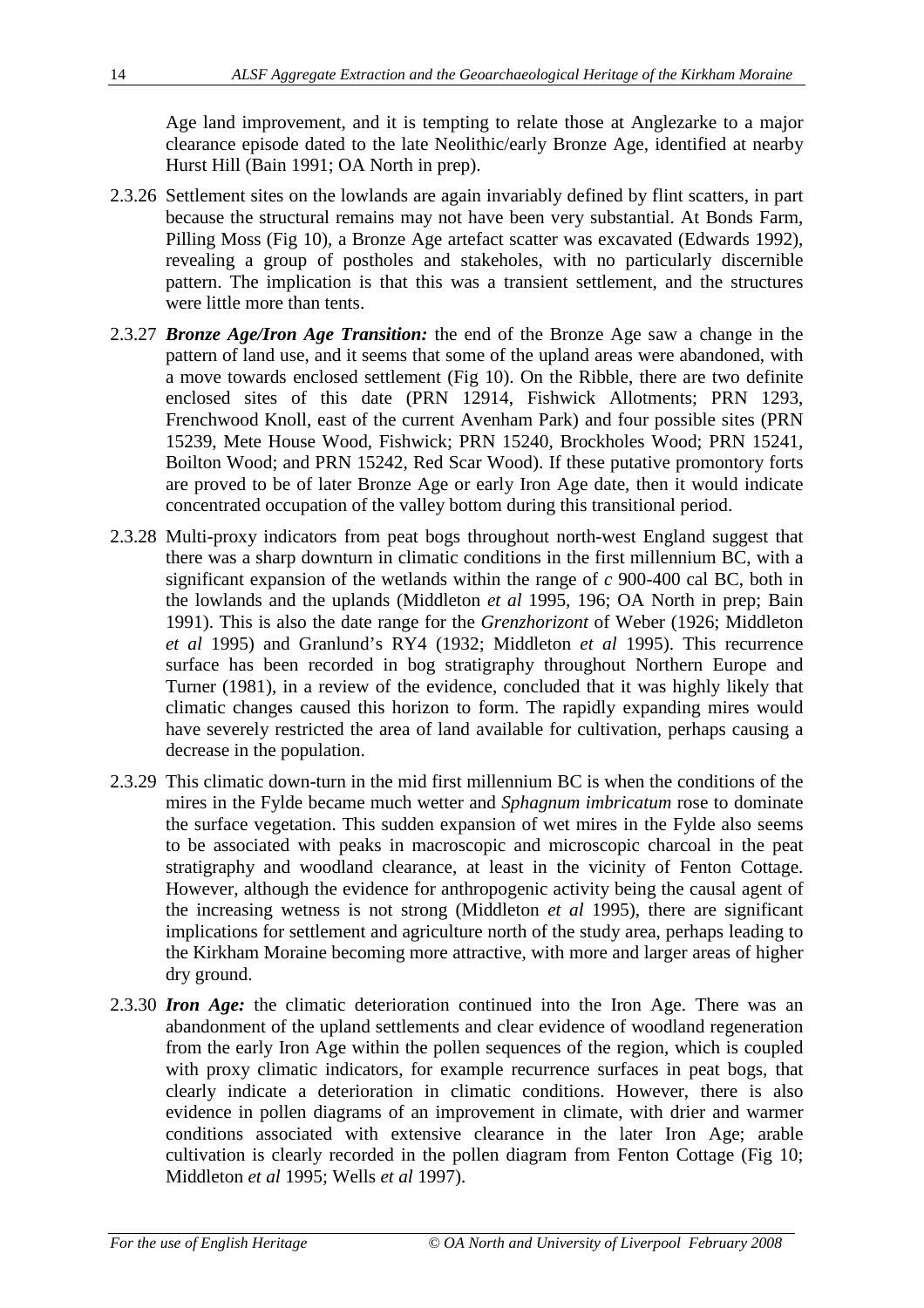- 2.3.31 The archaeological evidence for Iron Age activity in Lancashire is quite sparse, and even aerial surveys (Higham 1980) have located only a small number of sites. There are of course a few classic hillfort sites, presumably resulting from the increasing competition for agriculturally viable land that had diminished as a result of the climatic decline. The most notable hillfort, in the wider region, is that on Ingleborough, near the upper reaches of the River Ribble. This is a single vallate fort on the flat-topped summit of a 723m-high mountain in the Yorkshire Dales (Fig 10).
- 2.3.32 Much of the evidence for the Iron Age in the region derives from isolated finds, such as the dagger scabbard preserved in Pilling Moss (Haselgrove 1996). The deposition of human bodies in mosses and bogs is also known from the period, bodies having been recorded from Pilling Moss and Red Moss (Fig 10), and from further afield at Lindow Moss (Stead *et al* 1986; Middleton 1996).
- 2.3.33 There is an apparent contradiction between the dearth of confirmed Iron Age sites and palaeoenvironmental evidence, which indicates increased activity and forest clearance in the later Iron Age. In part, this reflects the dearth of reliably dated excavations on potential sites, and that there is a corresponding reliance on the typological dating of surface features. There is a now accepted realisation that in the North West (Quartermaine and Leech forthcoming) there was considerable continuity of settlement from the Iron Age into the Roman period, and sites that have the typical characteristics of a Romano-British settlement may in fact have Iron Age origins. For instance, a rectilinear, complex enclosed settlement at Ingleton, near to the northern reaches of the Ribble, morphologically was a classic Romano-British settlement, and the dates confirm that it was occupied during much of the Roman period; however, the earliest date (88 cal BC-cal AD 66 (2010  $\pm$  28 BP; KIA 22910)) indicates that it had an Iron Age origin.

#### **2.4 ROMANO-BRITISH ARCHAEOLOGY**

- 2.4.1 The knowledge base and understanding of the Romano-British period is greater than that of any preceding period, reflecting in part the literary accounts of the peoples and places, ranging from 'histories' to inscriptions. A great deal of research in the North has focused on the Roman military and in particular the northern frontier system; the principal elements of this within the wider region of the study area are the sites of Kirkham, Ribchester and Walton-le-Dale (Howard-Davis and Buxton 2000; Buxton and Howard-Davis 2000; Gibbons *et al* forthcoming; Fig 11).
- 2.4.2 Within the study area there is physical evidence of a Roman road running from Kirkham, heading east, providing a communication route that linked to Walton-le-Dale and Ribchester (Margary 1973). The roads themselves have yielded a considerable amount of Roman coins, spanning the first to fourth centuries AD, as well as milestones and sculptures (Graystone 1996). At Elston Hall, on the Ribchester to Kirkham road, a hoard of *denarii* was found, at Fulwood and Ribbleton, coins of Nerva, and at Red Scar, Haslem Park and Clifton, third- and fourth-century coins have been found. This concentration of finds apparently contrasts with the lack of finds on the road between Ribchester and York (Graystone 1996; Shotter 1999).
- 2.4.3 West of Kirkham, the road is not visible in the landscape, but it is thought to follow a putative line curving north-west. The route is known as 'Dane's Pad' and has been described by the antiquary, the Rev W Thornber, who postulated that it was used by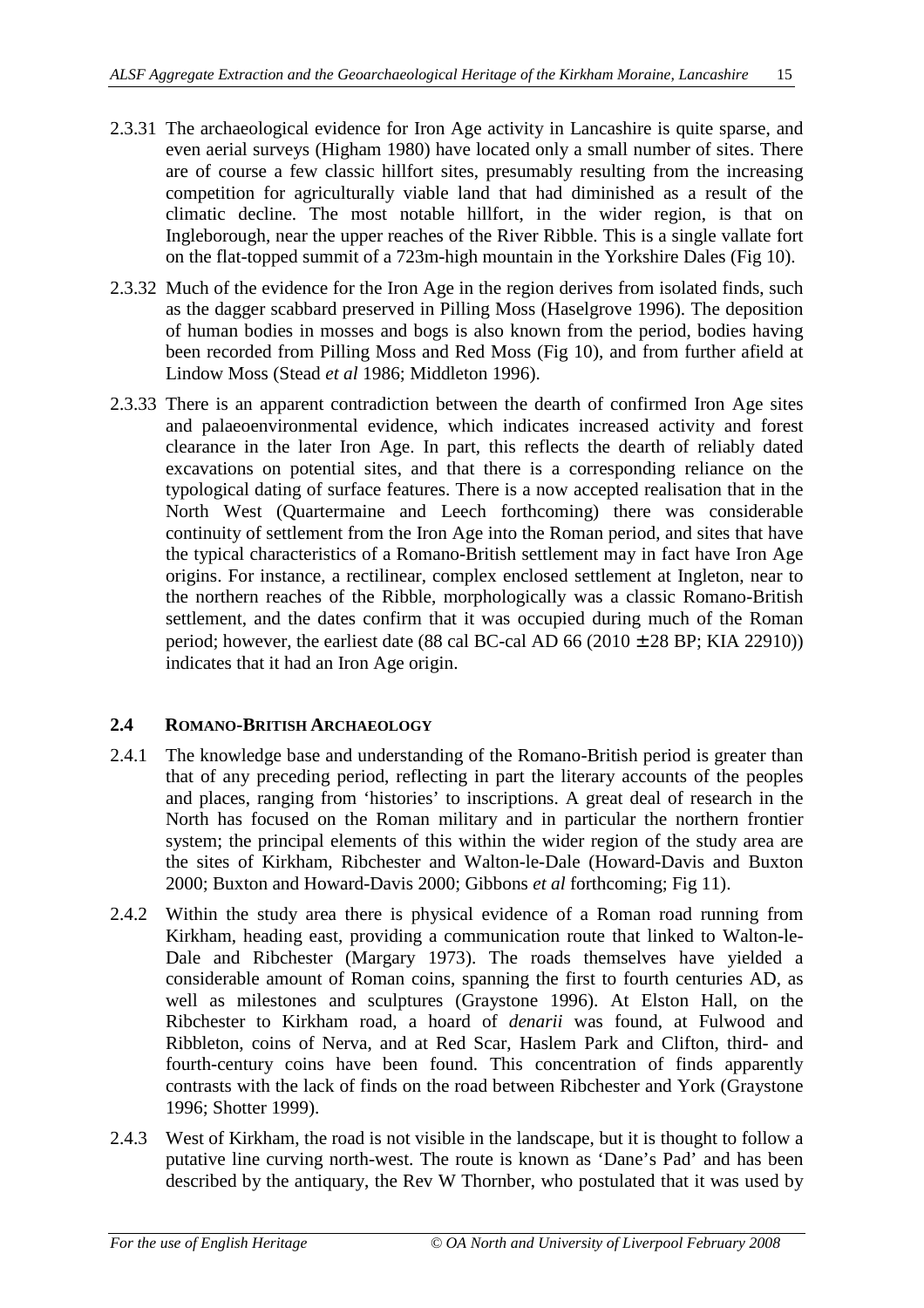Danish raiding parties to penetrate inland (Graystone 1996). This line is unusual in that it curves across the landscape, rather than etching a more customary straight line and indeed its very existence has been questioned (Middleton *et al* 1995). At Mythop Hall, however, an antiquarian report of an 'agger being up to 60ft wide at the base and 36ft wide at the top', was reported, but no physical remains can be seen today (Margary 1973).

- 2.4.4 Findspots of coins, pottery and metalworking run in a north-west curving line along the putative route from Kirkham to Todderstaffe Hall, north of Weeton. There the distribution of finds stop and the road running further north towards Poulton-le-Fylde and Thornton is increasingly speculative. The physical evidence of the road is slight across its course, with possibly the best remains being around Puddle House Farm to the north-east of the village of Hardhorn, south of Poulton-le-Fylde (Graystone 1996), though there is no corroborating record for this in the Lancashire HER.
- 2.4.5 One theory is that the road continued north to the estuary of the Wyre, with its northern terminus suggested as the postulated *Portus Setantiorum* or seaport of the Setantii, the local Iron Age tribe (Howard-Davis and Buxton 2000). This is mentioned by the ancient geographer Ptolemy (Berggren and Jones 2000) and perhaps lies somewhere along the lower reaches of the Wyre around present-day Fleetwood. A second stretch of Roman road between Preston crosses the study area through the village of Broughton and Lancaster; however, much of its route lies beneath the modern A6.
- 2.4.6 Kirkham was the focal point of Roman activity in the study area. At Dowbridge, a series of at least three temporary camps suggest that occupation may have begun as early as the governorship of Petilius Cerialis, *c*AD 71 (Howard-Davis and Buxton 2000). These were subsequently succeeded by a signal station or fortlet *(ibid*), which seems to have been incorporated into a more conventional fort, with a stone-fronted rampart and deep defensive ditch, probably in the early second century (*ibid*). The stone revetment was built from red sandstone, which was imported from areas further east (*op cit*, 27). The ditch was recut twice, and there appears to have been a fortified annexe to the east, also bounded by ditches. The interior of the fort was heavily disturbed and the stone had been robbed for later buildings in Kirkham, thereby limiting the evidence for structures (*op cit*, 36). The fortlet may have acted as a beacon, and the fort was clearly part of a system connecting the Fylde Coast to Ribchester, via the river and roads running along the north bank of the River Ribble (Shotter 2004). It appears, though, to have been abandoned by the middle of the second century AD (Howard-Davis and Buxton 2000).
- 2.4.7 The study area contains 40 definite Roman sites recorded in the HER, 16 of these in Kirkham, which are either associated with the fort at Dowbridge or are sections of the Roman road which runs through the town (Fig 11). The construction of the fort at Kirkham is likely to have been a stimulus to encourage the growth of settled communities in the area, providing a market for grain and meat production. This would mean that the remains of Romano-British field systems and farms should be dotted across the well-drained soils of the area. However, no substantial remains have yet been identified. This may reflect the fact that good agricultural land has remained in use and subsequent agricultural improvements may have removed traces of earlier field systems (Shotter and White 1995).
- 2.4.8 This suggestion is supported by the finding of 'a wide distribution of find spots of Roman coins in the Fylde area, even in places removed from the Roman roads and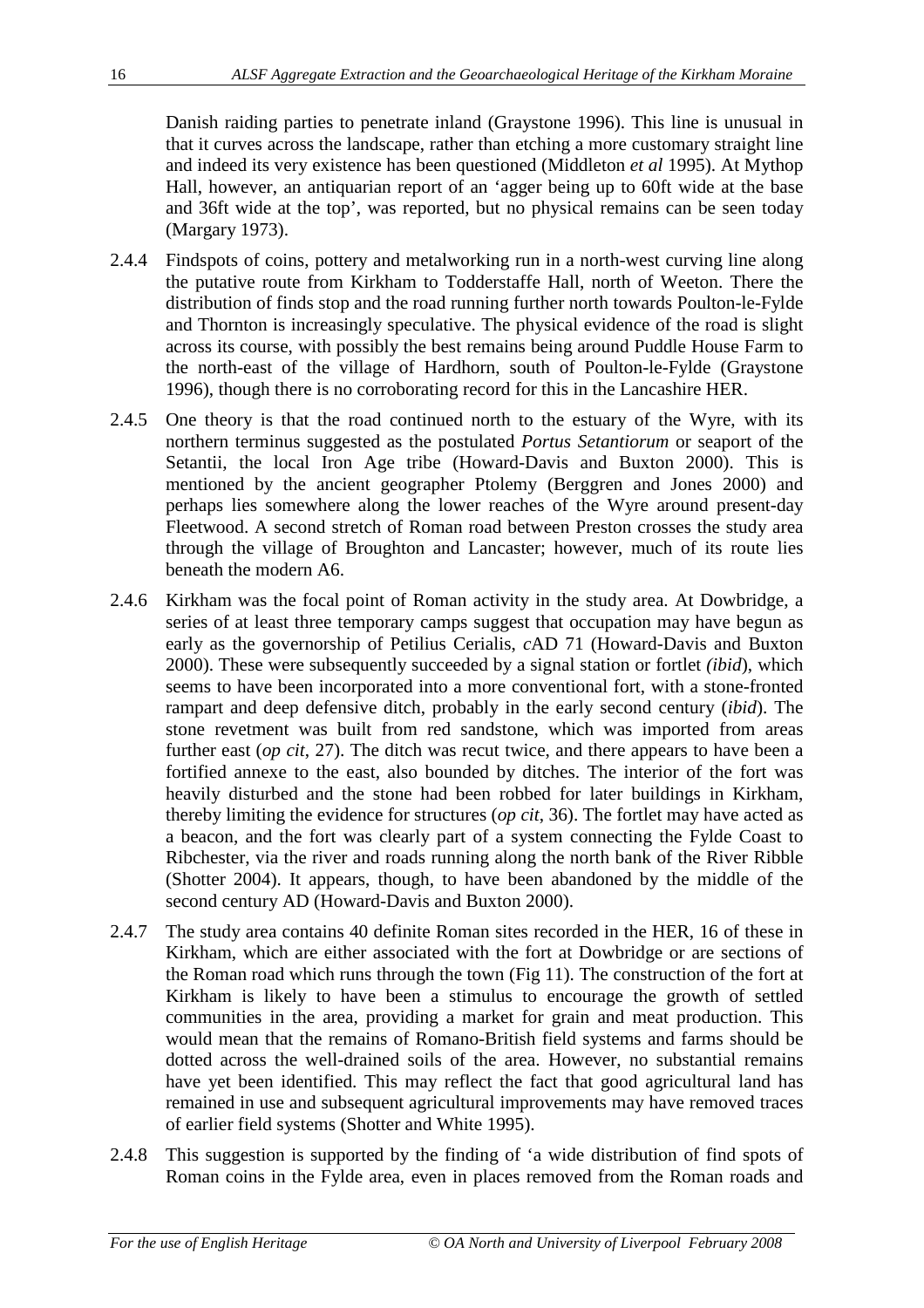settlement' (Graystone 1996, 84). Additionally, there are several HER records of findspots indicating wider settlement away from the roads, quernstones having been found at both Wharles and east of Esprick, and coins at Woodplumpton (PRN 2035, LA129 NWWS).

- 2.4.9 The evidence from the North West generally, and from Duttons Farm, Lathom (Cowell 2003), Barker House Farm, Lancaster (OA North 2004), and Broadwood, Ingleton (Johnson 2004; Fig 11) specifically, indicate that rural settlement was essentially of a native, Iron Age character. The houses were round and either stone founded or of timber, and often revealed little in the way of Roman material culture. The implication is that, although the native Britons may have traded with their Roman overlords, there was relatively little cultural interaction between them in the rural hinterlands of the Roman installations.
- 2.4.10 Palaeoenvironmental evidence shows that woodland clearance during the late Iron Age intensified during the Romano-British period. The extensive clearance activity recorded in the Late Iron Age at Fenton Cottage, Winmarleigh Moss, Cockerham, and Pilling Mosses in the Fylde (Oldfield and Statham 1965; Middleton *et al* 1995; Wells *et al* 1997), continued into the Roman period, with clear evidence of cereal cultivation. This clearance activity has been dated to between 365 cal BC-cal AD 77 (2080±90BP; GU-5159) and cal AD 349-583 (1590±50BP; GU-5144). Pollen evidence from this and other sites suggest both arable and pastoral farming in the Fylde, with heather (*Calluna vulgaris*) still an important component of the local vegetation. Burning still continued to be widespread, but this could have been used as a management tool to encourage new heather growth for animal fodder rather than for clearance *per se*. The dominance of *Sphagnum imbricatum* in the peat stratigraphy suggests that in general the mire surface was very wet, but it alternated with peaks of heather and cotton grass, suggesting temporary episodes of drier conditions.
- 2.4.11 *Roman Decline:* during the second century AD, the pacification and increasing stability of the area appears to have led to a scaling down of military activity. Evidence from Kirkham suggests abandonment, though the production site of Walton-le-Dale continued. Ribchester itself appears to have changed in function and become more of an administrative centre (Buxton and Shotter 1996).
- 2.4.12 The decline of Roman rule in Britain seems to have occurred not as an event but as an extended process over the latter part of the fourth century, the most obvious symptom of the administrative decline being the reduced supply of pottery and coinage. During this period, army units became in effect a local militia. From AD 402 there were no more supplies to pay the army (Shotter 2004, 153-74) and the ties with Rome were effectively cut, leaving the fort commanders as at least semiautonomous leaders.

#### **2.5 EARLY MEDIEVAL ARCHAEOLOGY**

2.5.1 Following Rome's abandonment of the province, there appear to have been two phases of partial woodland regeneration, dated to cal AD 349-583 (1590±50BP; GU-5144) and cal AD 558-773 (1380±60BP; GU-5143) at Fenton Cottage, Lancashire (Fig 8); these phases were separated by increasing levels of grassland in the landscape (Middleton *et al* 1995, 152; Wells *et al* 1997; Fig 9). The earlier period of regeneration is contemporary on the mire surface with a change in dominance from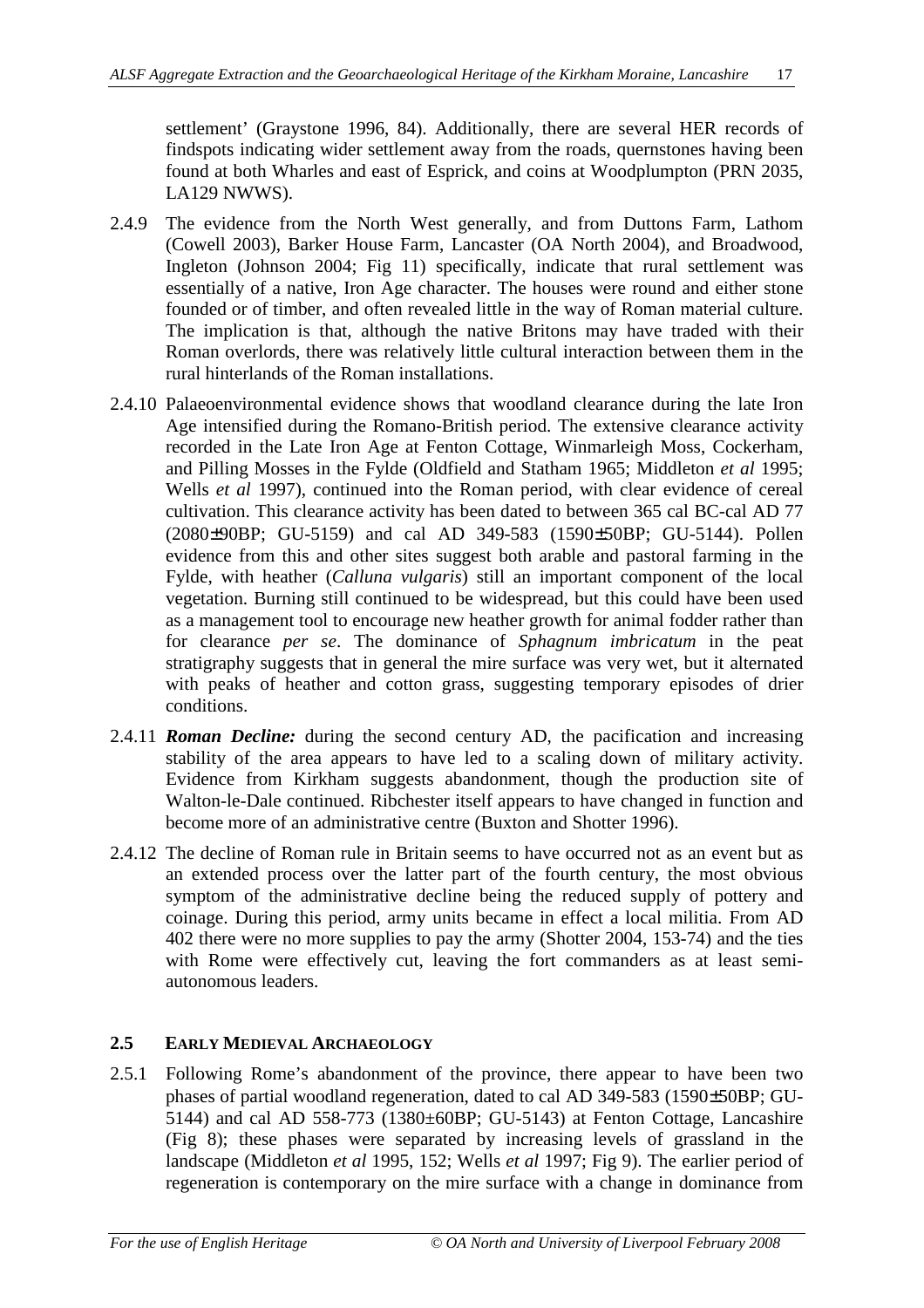*Sphagnum imbricatum* to *S sect Acutifolia* at cal AD 349-583 (1590±50BP; GU-5144), suggesting a period of drier conditions at this time (Middleton *et al* 1995). There is extensive evidence for a drier period throughout the British Isles (Lamb 1977) and it seems likely therefore that the reduction in anthropogenic activity recorded was not caused by a deterioration in climatic conditions but by a genuine reduction in farming.

- 2.5.2 A great deal of the evidence for the period following the end of Roman governance comes from early historical sources, but any references to the North West are usually quite general, and often written with or for the purposes of a political agenda, or from a specific standpoint. Examples include the *Anglo-Saxon Chronicle* (Garmonsway 1967) and the writings of Bede (Colgrave and Mynors 1969).
- 2.5.3 The North West became part of the Anglo-Saxon kingdom of Northumbria in the seventh to ninth centuries, although there is limited archaeological evidence for this period across the area. It is likely that political instability existed throughout the tenth and eleventh centuries, and in this period, the most famous site known is the Cuerdale Hoard, the largest hoard of Viking hack silver and coins found outside Russia (Fig 12). It was discovered in the riverbank near Cuerdale, outside Preston, in 1840 (RM Newman 1996), and contained over 8600 items, including silver coins and bullion, contained in a lead box (Edwards 1998). The hoard contains over 7000 coins and between them they demonstrate very clearly the international scale of Viking activity, as well as providing evidence for the dating of the hoard. It is believed that it was buried between AD 903 and AD 910, at a time when the Ribble Valley was an important Viking route between the Irish Sea and York (Kenyon 1991).
- 2.5.4 The only surviving churches with obvious early medieval fabric in the region are St Patrick's Chapel and St Peter's Church, both at Heysham, and a small part of the church at Lancaster. The fabric of both the church and chapel at Heysham has been dated to the late eighth century (Potter and Andrews 1994). Given the amount of sculpture at both sites, and the juxtaposition of the two churches at Heysham, both of these, and Halton church, have been suggested as possible monastic sites (RM Newman 1996). These Lune Valley sites show a concentration of stone sculpture with both Northumbrian and Scandinavian attributes, at Heysham, Halton and Lancaster (Fig 13), which indicate Christian sites in the eighth to tenth centuries (*ibid*). These early church sites clearly continued to be in use into the tenth and eleventh centuries, as stone sculpture with Scandinavian attributes has been found at each. The Ribble Valley has both Northumbrian and Scandinavian motifs on stone crosses at Whalley, and there is possibly another piece, now at Anderton, but which may have derived from Preston (*ibid*).
- 2.5.5 At Lancaster, a hoard of stycas was also found at Vicarage Field (Penney 1981; Garstang 1906). Closer to the study area, a burial mound was opened in 1822 to the east of the study area, at Claughton Hall, near Garstang, which proved to be of immense significance. This revealed an urned cremation, an assemblage of ironwork that was of undoubted Norse origin, and two very ornate tortoise-shaped oval brooches (Edwards 1998, 14-17), suggesting reuse of an earlier burial place. A single HER record hints at early medieval activity within the study area; PRN 0074 records the find of a fragmented 'cinerary urn' during gravel extraction in 1889, at Crossmoor near Inskip. However, there was also a sword and a dagger that were thought to be Anglo-Saxon (Fishwick 1891). Again, this represents a later reuse of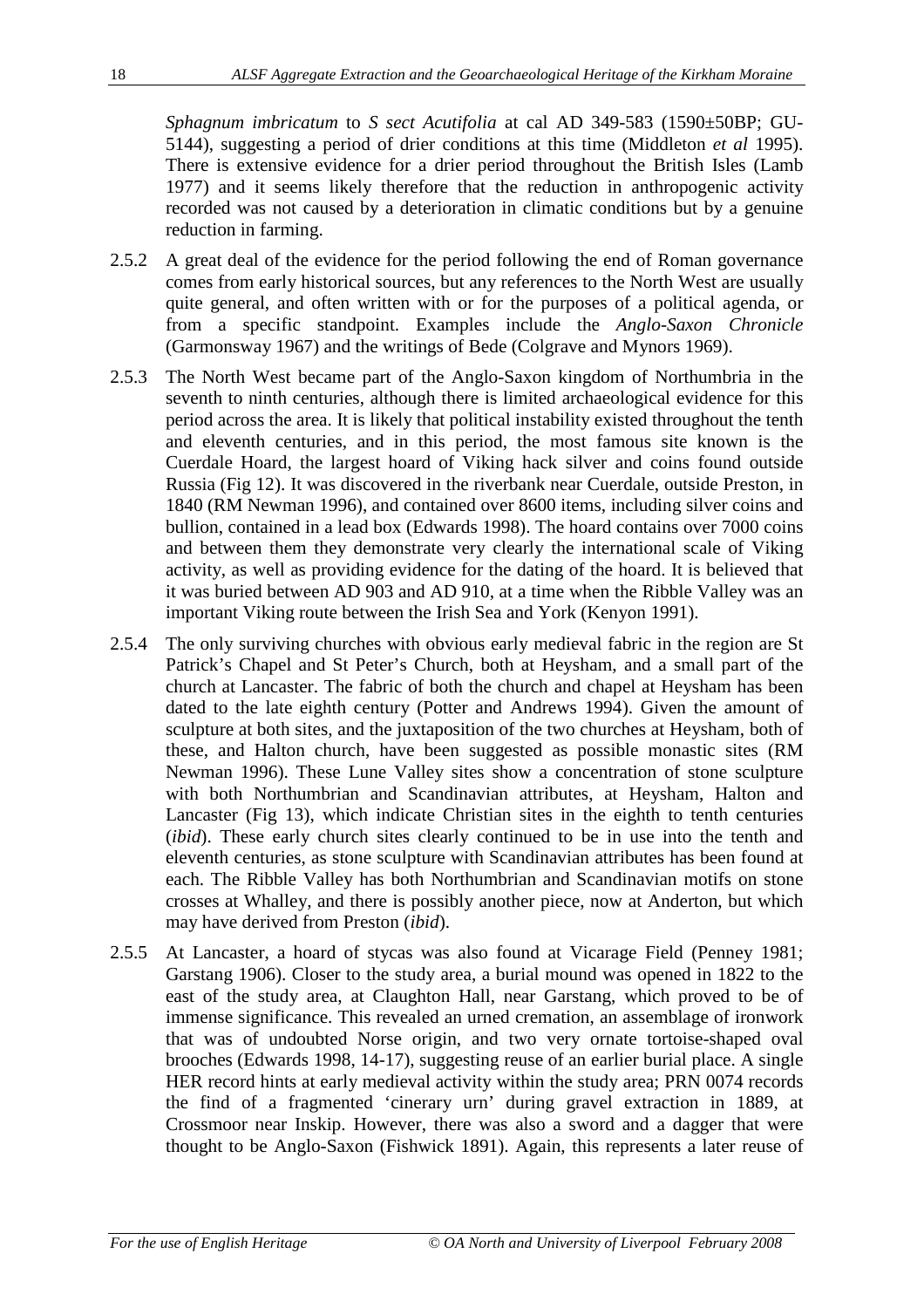an early burial mound, although the dating is not certain and the HER lists this find as 'uncertain' in date.

- 2.5.6 Despite the emergence of a distinct material culture from the eighth/ninth century onwards, evidence for the middle centuries of the early medieval period depends heavily on both place-names of Old English and Scandinavian origin. Groupings of both can be found on the good agricultural land of the North West's river valley floors (RM Newman 1996; Higham 2004), and also in coastal areas such as Kirkham (Kenyon 1991; Higham 2004).
- 2.5.7 The central Fylde contains some of the earliest surviving place-name evidence in the area, and 'settlement in the immediate Post-Roman period may be suggested by a series of 'British' place-names' (Middleton *et al 1*995, 113). The town of Kirkham is thought to have been in existence by approximately AD 700, as indicated by the 'ham' element of the name (Kenyon 1991). Inskip is thought to derive from the Old English 'Cype', which means an osier basket used for catching fish (Mills 1976, 99- 100), and it is perhaps noteworthy that the village is situated on a rise that stands 20m above the low-lying reclaimed fields that surround it on three sides.

#### **2.6 MEDIEVAL ARCHAEOLOGY**

- 2.6.1 It was during the later medieval period that the landscape that we know today was largely created. The pattern of villages, with their irregular radial field systems, the scattered market towns, and the country road system had its origins largely in this period. The impetus for the nucleation of settlement was the intensification of lordship and manorialisation in the ninth and tenth centuries (Newman 1996). However, this process was impeded in the North West by the unstable political situation created by the expanding kingdoms of England and Scotland (Winchester 1987, 5) during the eleventh century. During the twelfth century, as the Norman rulers expanded their power up to the present Scottish border, a significant grouping of the characteristic Norman motte and bailey defensive earthworks developed along the line of the Lune. The indications are that for a period in the later eleventh century this river may have served as a border (*ibid*), whose defensive sites became centres of the feudal administration system introduced to England by William I (Higham 1991).
- 2.6.2 The system involved the division of the landscape into very large estates, each of which was given to the charge of a nobleman. These noblemen would collect taxes and would provide the king with troops; they were known as tenants-in-chief. Often these areas would be sub-divided amongst knights who would govern their own smaller estates, as sub-tenants (Barlow 1999). A general description of Kirkham and the Fylde is given in Porter's *History of Fylde* (1876). The study area was part of the Hundred of Amounderness and was given to Theobold Walter, a Norman noble. The document of conveyance is described at length by Porter: 'The Hundred of Amounderness was conveyed by the King on the 22nd of April, 1194, being the fifth year of his reign, to Theobald Walter the son of Hervens, a Norman who had accompanied the Conqueror. "Be it known" says the document, "that we give and confirm to Theobald Walter the whole of Amounderness with its appurtenances by the service of three Knights' fees, namely, all the domain thereto belonging, all the services of the Knights who hold of the fee of Amounderness by Knight's service, all the service of the Free-tenants of Amounderness, all the Forest of Amounderness,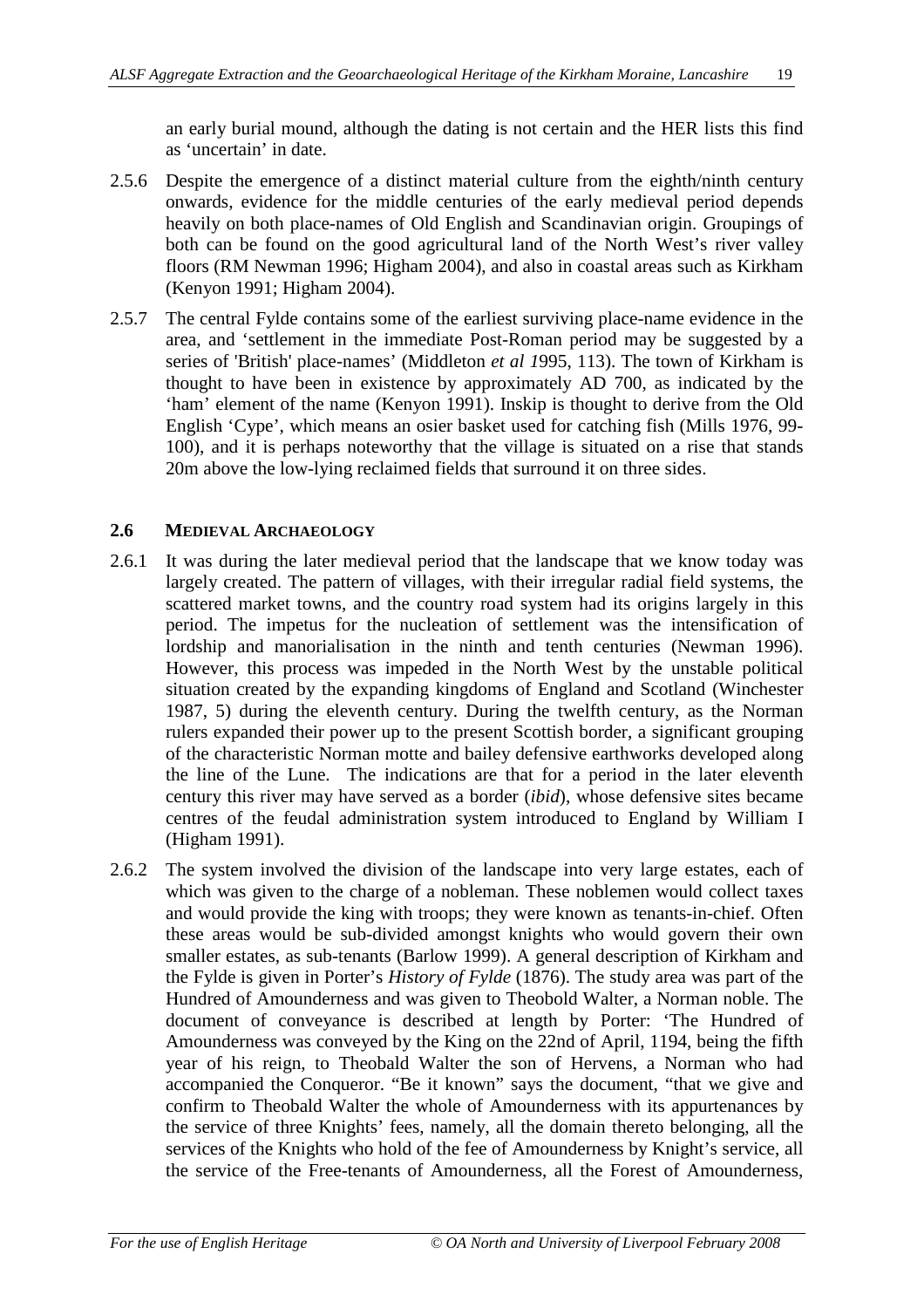with all the Venison, and all the Pleas of the Forest". His rights "are to be freely and quietly allowed", continues the deed, "in wood and plain, in meadows and pastures, in highways and footpaths, in waters and mills, in mill-ponds, in fish-ponds and fishings, in peat-lands, moors and marshes, in wreck of the sea, in fairs and markets, in advowsons and chapelries, and in all liberties and free customs"' (Porter 1876, 33).

- 2.6.3 The study area maintains an historic rural feel to the landscape, with areas of relict ridge and furrow cultivation preserved across the Fylde, many of which have been attributed a medieval date. Farmhouses at Woodplumpton, Haighton, and Elswick also have medieval origins. The field systems have headlands that indicate the use of horse or ox ploughing, as opposed to later steam ploughing, and as such suggest an early date. A strikingly well-preserved field system survives west of Catforth, where a series of long lanes extend out from the village. The small fields are orientated along these lanes and are almost identical to the pattern of fields that can be seen on the first edition Ordnance Survey map of 1844 (Fig 14). The field system runs for nearly 2km westwards to the parish boundary, where it stops abruptly, and stands in stark contrast to the regular larger fields to its west. It may suggest that the paths led out to the extent of usable land, perhaps with individual ownership of plots along them. The area has been classified by *The Lancashire Historic Landscape Characterisation programme* as 'Ancient Enclosure', which is defined as being 'land which has been enclosed prior to *c*. AD1600' (Ede and Darlington 2002, 92).
- 2.6.4 The areas of wetlands were seemingly attributed little value, and do not appear to have been exploited until the sixteenth century, when documentary evidence from court pleadings (Fishwick 1907) mentions disputes over the cutting of rushes for thatch and the blocking of drainage. This suggests that water management and some measure of reclamation was being undertaken in the landscape (*op cit*, 11-15). Further documentary evidence comes from Woodplumpton, where court records dated to 1542 record a protest by freeholders who lost their rights to pasture and 'turves' as a result of the lord of the manor enclosing certain lands (Middleton *et al* 1995).
- 2.6.5 The raised mires of the Fylde and North West in general have been extensively cut from at least the medieval period onwards. An exceptional resource is to be found at Fenton Cottage, where a rare fragment of 'top moss' remains, which curiously is still accumulating, despite being surrounded by ground several metres lower, where the mires have been extensively cut and drained. The surface of the mire is obviously drying and is gradually being colonised by birch, but pollen preservation is excellent and gives an unique record of vegetational changes in the Fylde, from the Neolithic to the present day (Middleton *et al* 1995).
- 2.6.6 In the late twelfth and thirteenth centuries, the North West began to see the development of what were to become the major towns of the region. Prior to the Norman Conquest, towns were not a feature of the landscape (White 1996, 125), and it is probable that the earliest were proto-urban defended sites, such as Lancaster and Penwortham (Fig 12), where the defended settlements grew into towns (Crosby 1994), though it has been postulated that Penwortham was actually a burh (a planted defended town) created under the rule of Edward the Elder (Higham 2006).
- 2.6.7 Settlements in the area mentioned in Domesday Book are Walton-le-Dale, Whalley, St Michael's on the Wyre, Poulton-le-Fylde, Kirkham, Ribchester and Ashton on Ribble (Morgan 1978; Faull and Stinson 1986). By the mid thirteenth century, the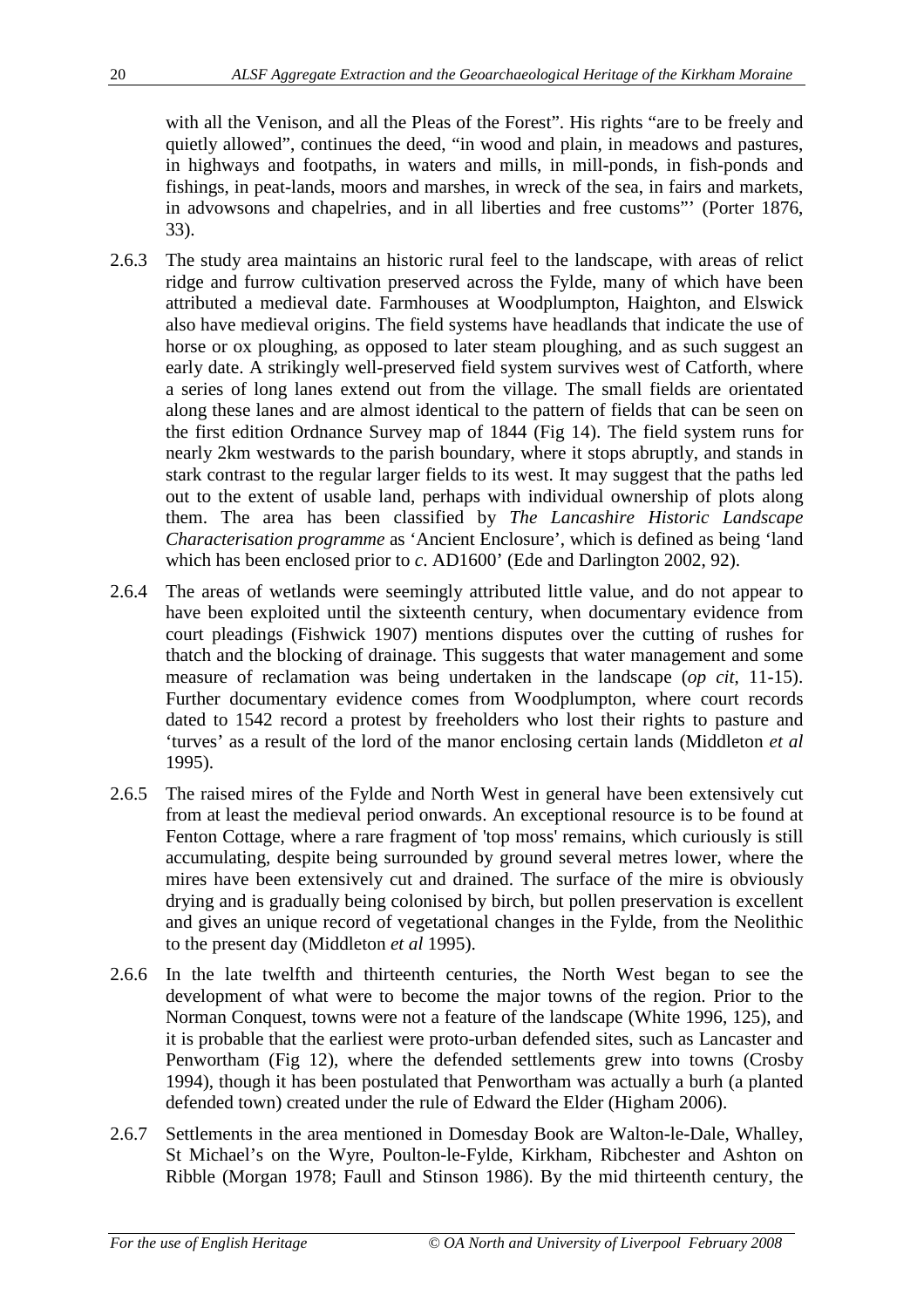principal boroughs of Lancashire were Lancaster, Preston, Liverpool, Manchester, Wigan and Warrington (Higham 2004). In addition to these, there were other smaller towns, tending to be situated at the favoured sites for settlement along the welldrained drier ridges and hillocks in between the extensive marshes. A distinct cluster of these can be seen in the Lower Ribble Valley, including Kirkham, Freckleton, Clifton, Penwortham (just south of the river), Longridge and Broughton (Newman 1996), all, for the most part, on the margins of the wetter lands.

- 2.6.8 There seem to have been only a few large parishes on the Fylde, principally Lytham, Preston, Kirkham, Poulton-le-Fylde and St Michael-on-Wyre. Both Poulton-le-Fylde and, St Michael-on-Wyre contained chapeleries, at Bispham and Woodplumpton respectively (Tupling 1957). The monastic cell at Lytham was created in the late twelfth century, the documents referring to its creation describing the landscape and including reference to mosslands (De Rance 1877b, 79). Lytham and Marton Mosses were described in the foundation charter for the Benedictine cell (a dependency of Durham Priory), written during the reign of Richard I (1189-99). The description lists meadows, pastures, moors, mosses, marshes, mills, millponds and fisheries (Middleton 1996, 100), and matches well the landscape description quoted by Porter (*Section 2.6.2*).
- 2.6.9 The written evidence for a church in Poulton is in the document of conveyance quoted by Porter (*Section 2.6.2*), which describes the presentation of the church in Poulton to the Abbey at Sees in Normandy (Porter 1876). This was accepted practice, and Poulton church, together with other churches in Amounderness, including the newly built church dedicated to St Mary at Lancaster, remained in the hold of the Norman Abbey until Henry IV dissolved the power of foreign abbeys to hold land in England.
- 2.6.10 Additionally, there are 12 crosses and/or cross bases, recorded in the HER for the study area, which have been dated to the medieval period, all in the southern half of the study area. Crosses are known to have been used as boundary markers between parishes (Middleton *et al* 1995).

#### **2.7 POST-MEDIEVAL ARCHAEOLOGY**

2.7.1 The study area contains 510 records HER assigned to the post-medieval period, of which the majority are features relating either to agricultural, domestic life, industrial or transport, which reflects the mixed economy of the area (Fig 15). The records include 118 listed buildings dotted throughout the towns and villages of the area. Post-medieval farming, to a substantial extent, was a continuation of medieval practices. However, there were several very significant changes, particularly the collapse of the peasant farming system. During the latter part of the medieval and the earlier post-medieval periods, the peasant farmers were acquiring the land they farmed (Taylor 1983) and there was a corresponding break-up of the open fields around nucleated settlements. This involved the enclosure of the aratral strip fields, their shape reflecting the oxen-ploughed ridge and furrow of the open fields. There was also, during the later medieval and post-medieval periods, pressure to reclaim lands that had previously been wetlands, and there was an increase of dispersed settlement on these outlying lands. This increase was compounded by the ultimate expression of land reorganisation, the parliamentary enclosure of the eighteenth and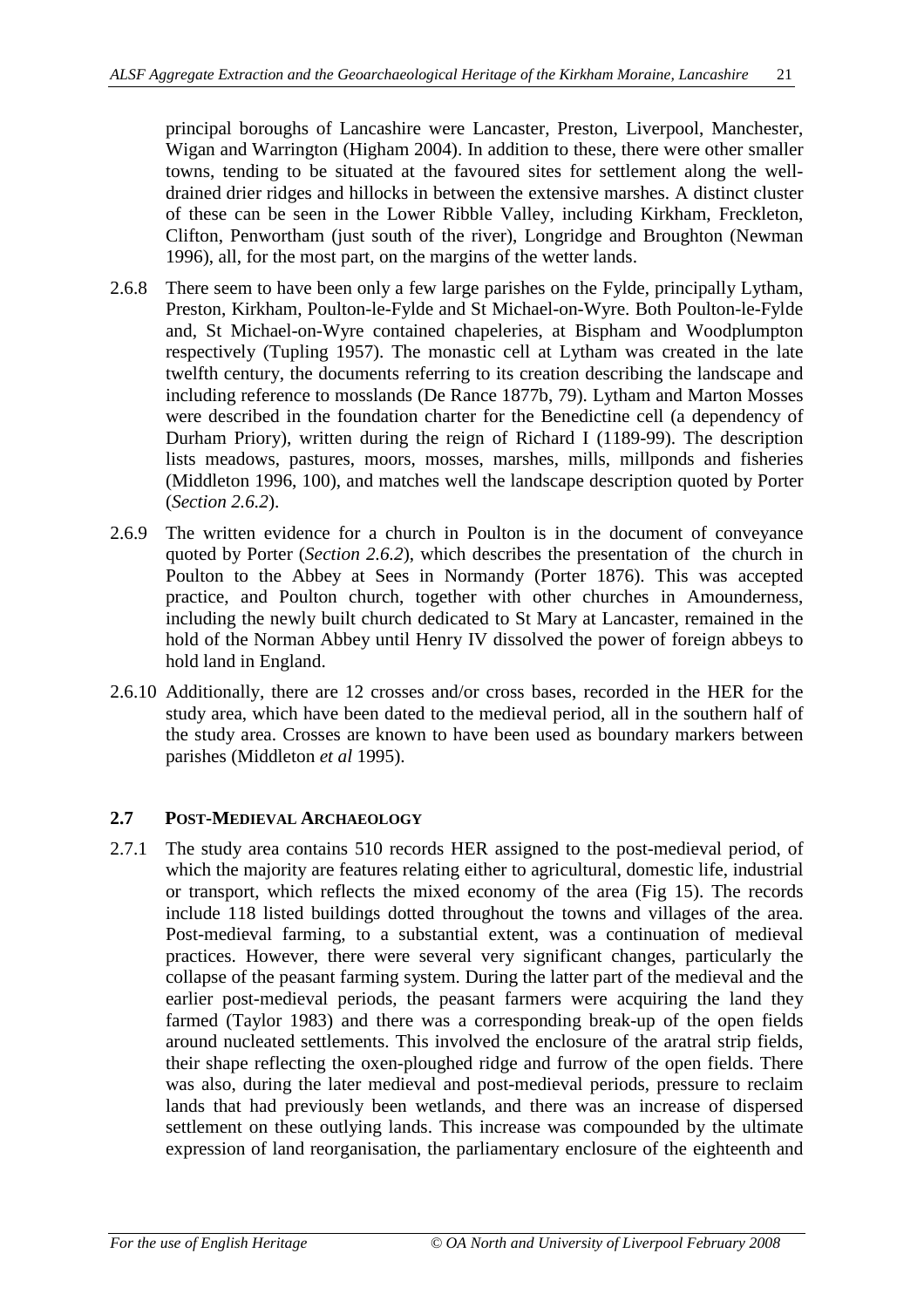early nineteenth centuries, which pushed this exploitation of newly won landholdings (Whyte 2003).

- 2.7.2 In the medieval and post-medieval periods, from cal AD 1048-1268 (820±50BP; GU-5142) to the present, the landscape around Fenton Cottage has become progressively cleared and is now virtually treeless (Middleton *et al* 1995). Cereal cultivation was visible to a depth of 0.06m from the present ground surface (Fig 9), which is likely be historically very recent, as at a depth of 0.25-0.30m, peat was dated to cal AD 1435-1635 (390 $\pm$ 50BP; GU-5141). The decline in cereal cultivation in recent times perhaps suggests changing agricultural regimes, away from subsistence farming, or reflects the fact that grain started to be imported from America after World War II (on what is likely to have been a marginal environment for cereal).
- 2.7.3 The effect of these changes was the expansion of the field systems, onto areas of previous waste, often with the characteristic straight lines of the parliamentary enclosures, as well as the rationalisation of nucleated settlements, and the loss of the former waste, be it woodland or moorland. The field patterns of the Fylde seen on the first edition Ordnance Survey mapping of 1844 show an increase in narrow yet regular fields, which are indicative of intensive drainage of land claimed back from mosses and marshes.
- 2.7.4 The villages and towns owe their growth to the expansion of eighteenth- and nineteenth-century industry; indeed, it was the growth and spread of industry which characterised the broader economic growth of the North West (Winchester 2006). At Thornton Cleveleys (Fig 15), a largely residential town developed between Blackpool and Fleetwood, during the late 1800s. The two original settlements of Thornton and Cleveleys became linked over a 100 years ago, when the railway station was named Thornton for Cleveleys because it served both communities (Kirkman and Van Zeller 1991). Cleveleys had developed as a resort, whilst Thornton has a more industrial background. The Marsh Mill at Thornton is a windmill dating back to 1794, standing 70ft (21m) high and is one of the largest mills in Europe. It is fully restored and is now a museum (Rothwell 1994). In 1889, land at Burn Naze, near the Wyre estuary, was acquired for building a salt works and The United Alkali Company's ammonia soda works started production in the early 1890s (*ibid*). In 1900, Thornton became an Urban District Council and remained so until 1974, when it was incorporated in Wyre Borough Council.
- 2.7.5 Poulton (Fig 15) had two ports, one on either bank of the River Wyre, on the south side at Skippool and on the north side at Wardleys in Hambleton. During the eighteenth century, this was an important trading facility, and Poulton had its own customs house, dealing in mahogany and flax with the Baltic ports, and coastal trade, with farm produce to Liverpool, Lancaster and Cumbria. The rise of Glasson Dock and Fleetwood ended Skippool's importance as a port (Poulton-le-Fylde Historical Society 2007).
- 2.7.6 By the post-medieval period, Kirkham appears generally to have been a successful local market centre. The Moot Hall was built in 1570 on the Market Place (Singleton 1980, 18). Additionally, Kirkham had acquired an industrial role in the postmedieval period, as a centre of flax processing and small-scale linen production, and it had a minor salt-making industry (Baines 1824). The Birley, Langton and Hornby families became established names in the town and built sailcloth mills supplying the Royal Navy, their success bringing workers into the town, increasing population and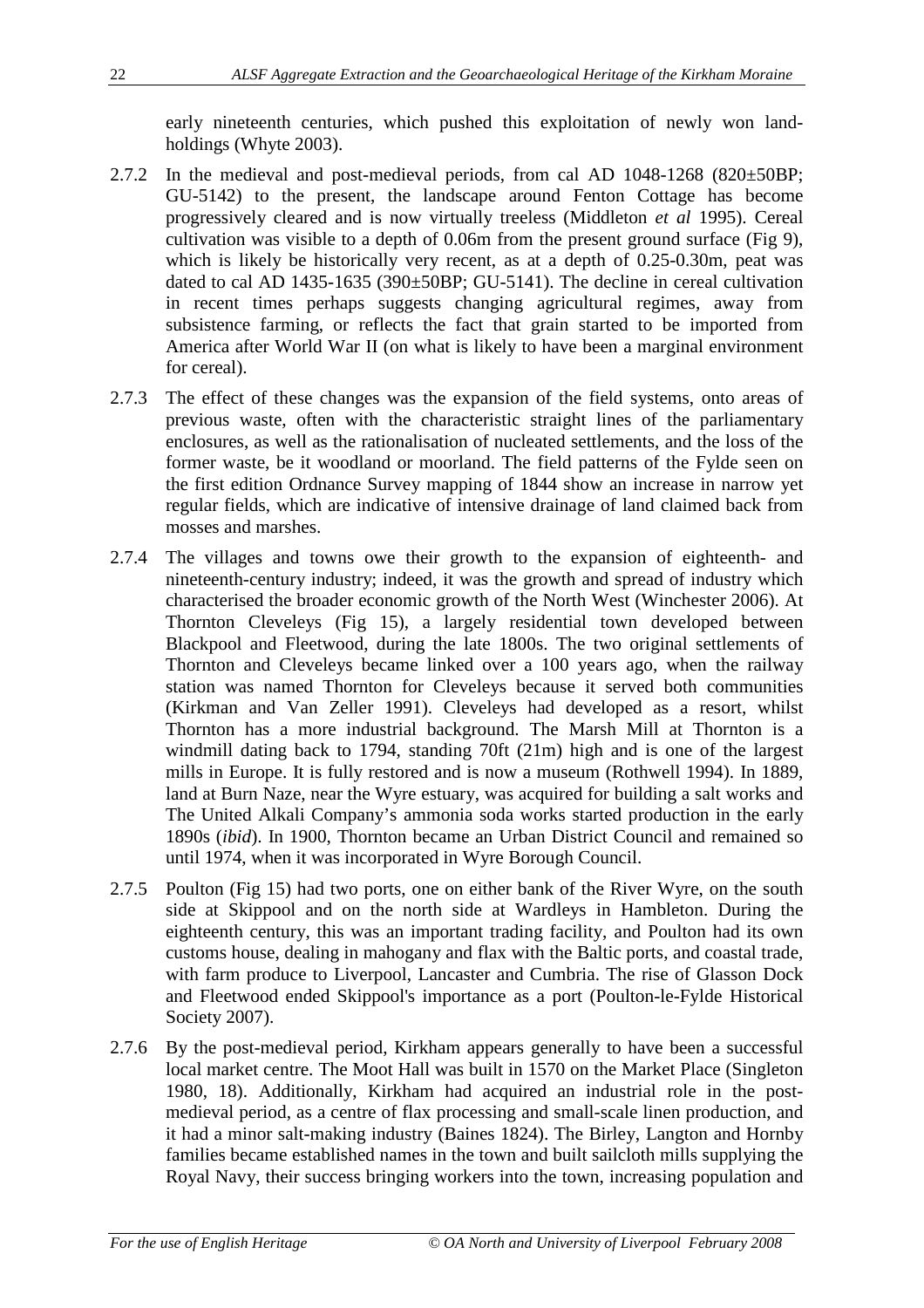creating a demand for housing and amenities such as public houses. Consequently, much of the old oxgang land (the land which a single farmer with a single ox could cultivate in a year, usually around 15 acres (Langdon 2002)) was used up, so joining Kirkham to the neighbouring village of Wesham, lying at the other side of the railway lines (Baines 1824, 658; Mannex 1851).

2.7.7 There are 22 mill sites in the study area recorded in the HER, including water- and wind-powered mills and later cotton and corn mills. One factor which certainly helped the development of all these industries was the coming of the railway to Kirkham in 1840. Its main purpose when constructed was to facilitate communications between the Lancashire manufacturers and Ireland by providing easy access to the River Wyre and the Port of Fleetwood. The Preston and Wyre Railway and Harbour Company was set up to construct the railway between Preston and the Wyre and plans were passed for this line in 1835 (Kirkman and Van Zeller 1991). The port, however, developed into a resort town and associated fishing industry rather than a centre of goods and cargo shipping.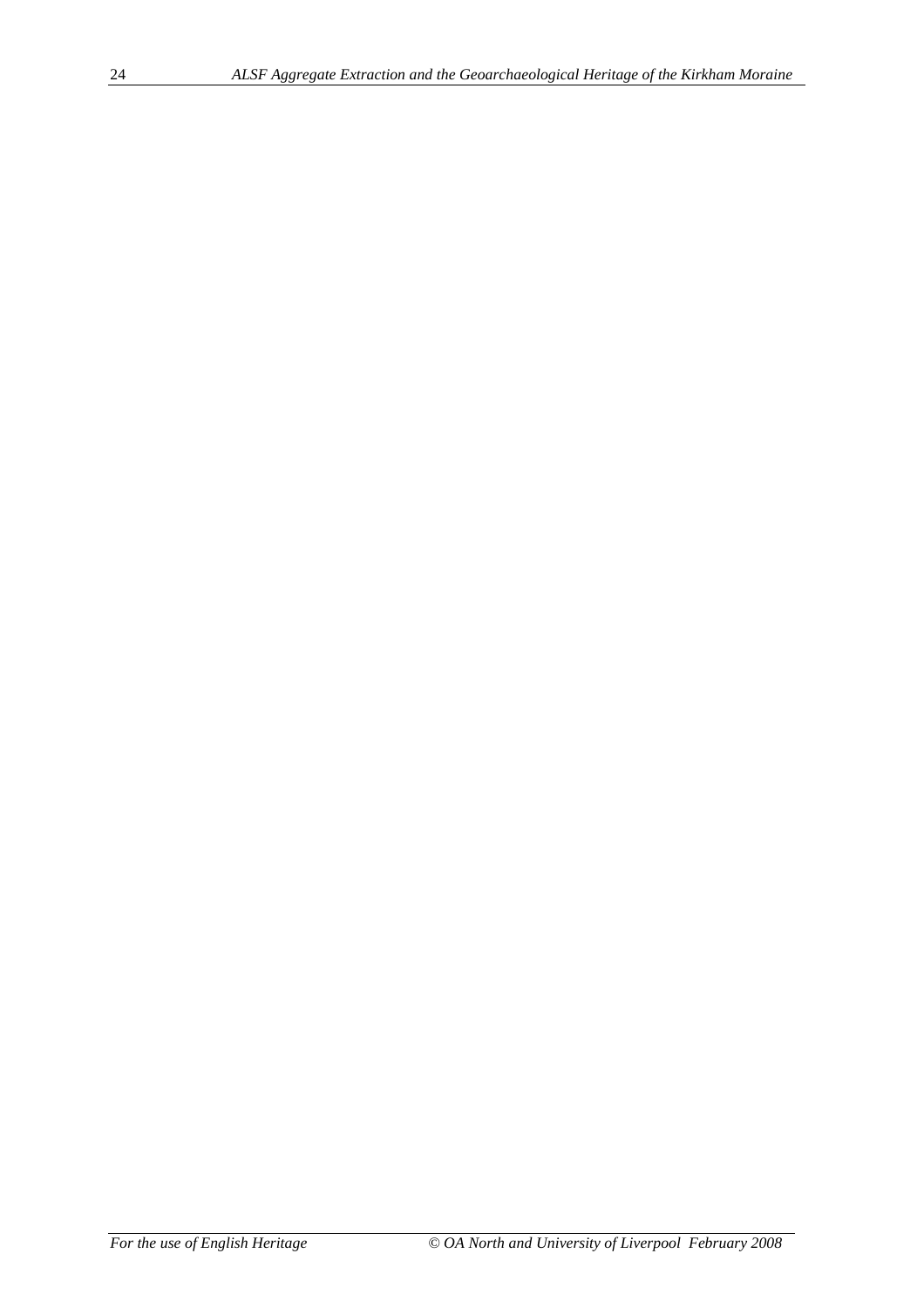# 3 METHODOLOGY

#### **3.1 INTRODUCTION**

- 3.1.1 This project continued to use the methodology established during the Ribble Valley ALSF project (OA North and University of Liverpool 2007a), bringing together geomorphological, palaeoenvironmental, and archaeological expertise, to produce an integrated model of the potential for archaeology and the suitability for aggregate extraction across the Kirkham Moraine study area (centred on SD 439 435). The techniques used have included traditional desk-based assessment, archaeological walkover survey, geological and palaeoenvironmental fieldwork, geostatistical and spatial analysis, and geospatial modelling.
- 3.1.2 During the Ribble Valley ALSF project, these techniques were assessed for their suitability and effectiveness, given the nature of the data available. For example, the distribution and quantity of archaeological sites within the study area favoured some techniques over others (*op cit*, *sections 4.1-3*). This process allowed the creation of a refined methodological toolkit, comprising techniques that could be applied as appropriate in other projects. Consequently, this section will not include an in-depth introduction or assessment of the techniques used, but will provide cross-references back to the original Ribble Valley ALSF report where necessary.

#### **3.2 STRUCTURAL OVERVIEW OF THE GIS**

- 3.2.1 Separate GIS systems were constructed for the data-gathering tasks that were undertaken by OA North and the University of Liverpool, but both were constructed in ArcGIS 9.2 format to ensure compatibility. In the analytical phase of the project, data were transferred freely between the two organisations in the form of a single geodatabase, compatible with Access 97. This allows the datasets, normally separated as shapefiles, to be distributed as a single file, and also allows both spatial and non-spatial interrogation of the datasets in both ArcGIS and Access.
- 3.2.2 *Modern Mapping:* the following modern map datasets were provided to form the basis of the GIS:
	- Ordnance Survey Landform Profile 10m resolution digital elevation dataset;
	- Ordnance Survey 1:10,000 digital raster mapping;
	- Ordnance Survey 1:50,000 digital raster mapping.
- 3.2.3 *Incorporation, processing and analysis of DEM datasets:* due to licensing issues, hydrological data from the Environment Agency were not available for use in this project. Furthermore, the NextMAP Great Britain™ digital elevation dataset from Intermap Technologies was only available to the University of Liverpool under an existing academic licence, and could not be supplied to OA North. Consequently, a digital elevation model (DEM) for OA North that covered the entire study area could, therefore, only be created from the Ordnance Survey Landform Profile dataset (*Section 3.2.2*). This was of limited use for detailed analysis, given the resolution and accuracy, but was helpful in providing a broad model of the topography of the study area.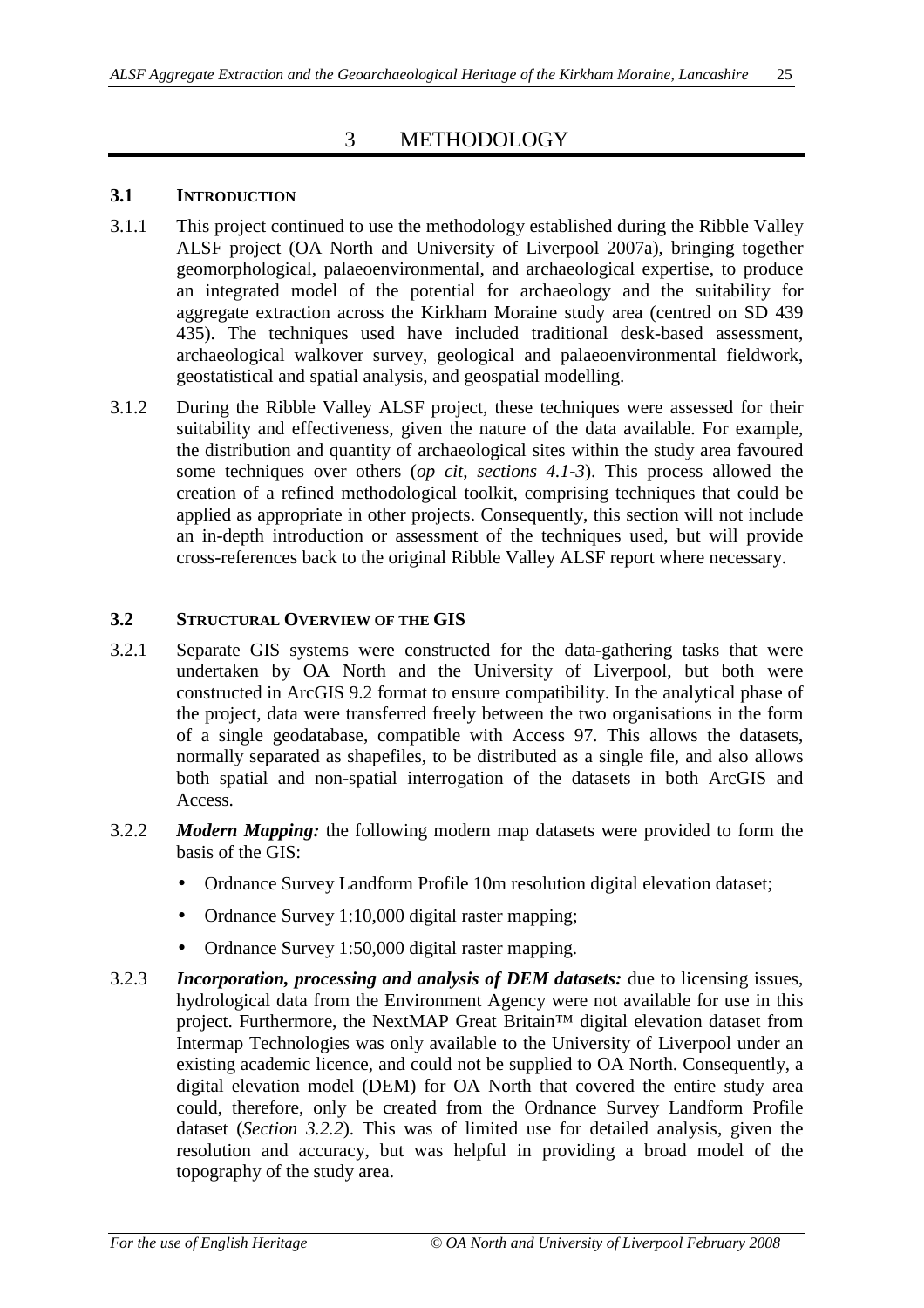- 3.2.4 *Light Distance and Ranging (LiDAR) data:* this was supplied under licence for the duration of the project by the Environment Agency, although the whole study area has not been flown (Fig 16). Available coverage was supplied as ASCII files that were used to create georeferenced DEM for use in both the geomorphological and archaeological analyses.
- 3.2.5 *Geomorphological mapping:* in recent years geomorphological mapping has been revolutionised by the application of high-quality DEM, such as NEXTMAP and LiDAR, which has radically improved the quality of geomorphological mapping and considerably reduced its cost (Smith *et al* 2006; Chiverrell *et al* in press). For this project, geomorphological mapping of the whole of the Fylde was undertaken using a NEXTMAP bare ground model with a 5 x 5m spatial precision and a  $\sim 0.5$ m vertical resolution, with more detailed mapping undertaken for the Kirkham study area using the LiDAR data. Both datasets were manipulated to generate a lightdark-light colour gradation to highlight morphology within the altitudinal range of the moraine system, 1m contour intervals, variable aspect hillslope shading and slope angle surfaces. These images were then divided into 35 5 x 5km blocks, each equivalent to a conventional 1:10,000 scale quarter map sheet (eg SD44NE, SD44SE etc). Each sheet was overlain with a conventional non-generic symbol mapping system that includes basic break of slope symbols, together with symbols for primary landform geometries such as ridges, mounds and basins, and special symbols for channels, water bodies, flat ground, etc.
- 3.2.6 Despite the advantages of high-resolution DEMs, the morphological complexity of the landscape often imposes severe limitations on the interpretative capability of the remote sensing approach. Interpretative problems in DEM mapping may arise, for example, in differentiating between complex palaeochannel configurations and terrace levels, or between anthropogenically and naturally formed surface morphologies. Additional problems may arise where derived 'ground surface' DEMs involve elevation errors as a result of tree or building coverage. Therefore, field mapping surveys represent a necessary second stage of mapping in order to 'ground truth' and improve upon the results of the DEM desk-based study. Field mapping was carried out within the study area visiting key sites to verify the digital mapping. However, more complex examples of newly identified landforms were mapped using a hand-held GPS, particularly where the LiDAR coverage was lacking. All alterations compiled on the field maps formed the basis for editing the glacial landform (esker, delta, moraine ridge) and glacial line features (ridge crests, erosional channels, slope breaks) that comprise the geomorphological aspects of the geodatabase (Table 1).
- 3.2.7 *Datasets produced:* the datasets included in the geodatabase are outlined in Table 1. A flow diagram describing the tasks necessary to construct this geodatabase can be found in OA North and University of Liverpool 2007a, fig 28.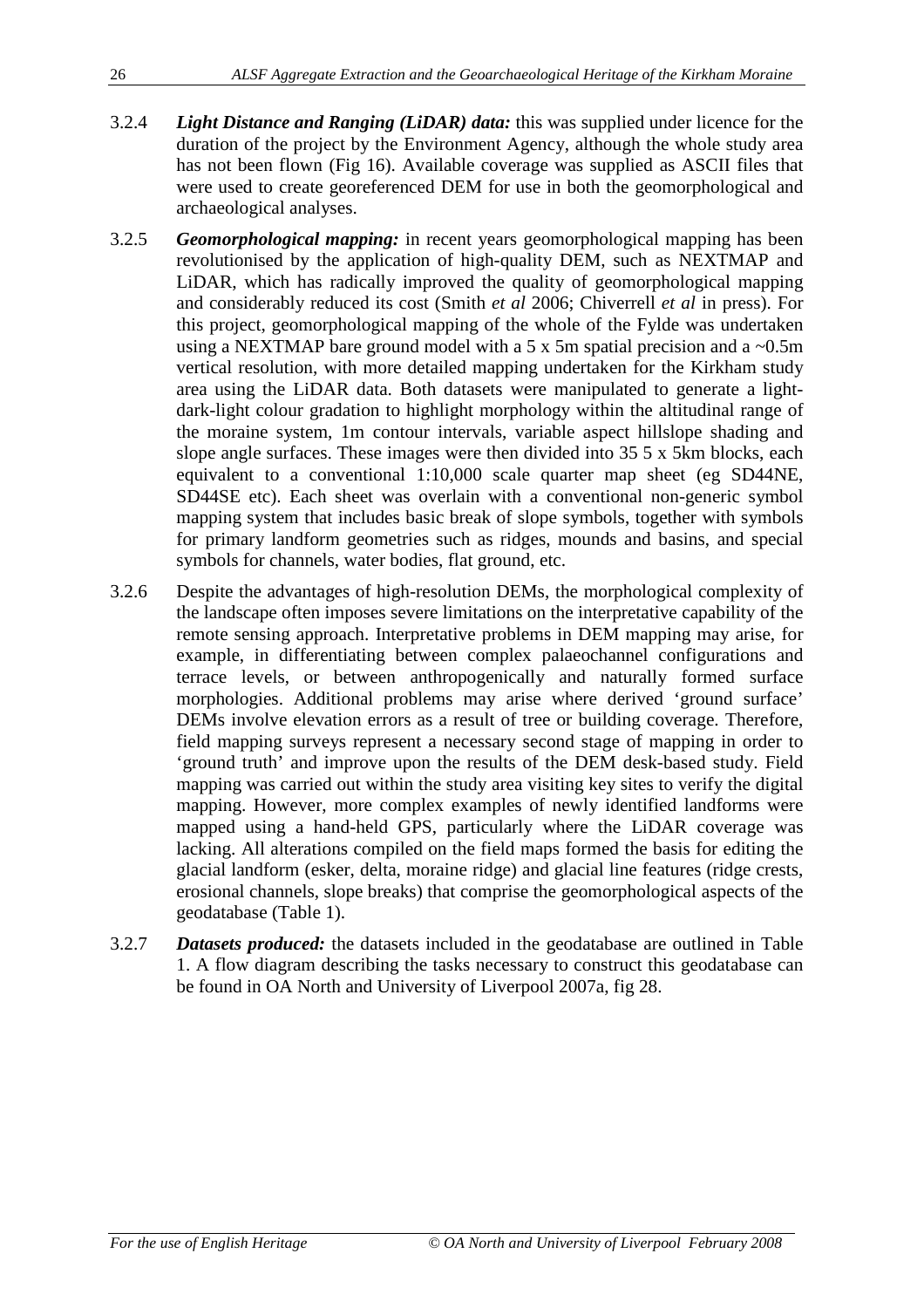| <b>Feature class</b>        | Data type | <b>Features included</b>                                 |
|-----------------------------|-----------|----------------------------------------------------------|
| Archaeological Events       | Points    | All archaeological interventions such as excavations,    |
|                             |           | watching briefs and so on                                |
| Archaeological Events       | Polygons  | The actual extent of all archaeological interventions,   |
|                             |           | where available                                          |
| Archaeological              | Points    | All archaeological features within the study area        |
| Monuments                   |           |                                                          |
| Archaeological              | Polygons  | The actual extent of all archaeological features, where  |
| Monuments                   |           | available                                                |
| <b>Enhanced Historic</b>    | Polygons  | Quantity and density of archaeological events and        |
| Landscape                   |           | monuments within each polygon                            |
| Characterisation            |           |                                                          |
| Potential for               | Polygons  | Areas of high, medium and low potential for activity     |
| prehistoric activity        |           |                                                          |
| Potential for Roman         | Polygons  | Areas of high, medium and low potential for activity     |
| activity                    |           |                                                          |
| Potential for medieval      | Polygons  | Areas of high, medium and low potential for activity     |
| activity                    |           |                                                          |
| Palaeoenvironmental         | Points    | All palaeoenvironmental work within the study area       |
| Events                      |           | such as boreholes, coring and so on                      |
| Palaeoenvironmental         | Points    | Data resulting from palaeoenvironmental events, such     |
| Monuments                   |           | as radiocarbon dates and so on                           |
| Glacial Landforms           | Polygon   | Moraine ridges, drumlins, deltas, kettle basins, sandur  |
|                             |           | flats                                                    |
| <b>Glacial Lines</b>        | Lines     | Channels, ridge crests, ice-flow directions, ice divides |
| <b>Boreholes</b>            | Points    | Location of boreholes                                    |
| Suitability for             | Polygons  |                                                          |
| <b>Aggregate Extraction</b> |           |                                                          |

*Table 1: Datasets included in the Ribble Valley ALSF project geodatabase*

#### **3.3 CHARACTERISING THE GEOLOGICAL AND GEOMORPHOLOGICAL RESOURCE**

- 3.3.1 *Introduction:* some preliminary analysis and compilation of necessary datasets was achieved during the Ribble Valley ALSF project (OA North and University of Liverpool 2007a, *sections 7.2.12-16*), but this needed to be built on to ensure comprehensive coverage. All data compilation was built upon the GIS framework described above (*Section 3.2*).
- 3.3.2 *Collation and Analysis of Available Geological Data:* the location, characteristics and age of all deposits potentially exploitable for aggregates within the study area were collated from a variety of sources. Evidence of usable aggregate sources was derived from the Lancashire Mineral Planning Authority record of current and old aggregate permissions, and the current *Lancashire Minerals and Waste Local Plan* (Geoplan Ltd 2006). Records of active, dormant and exhausted quarry workings were collated from the British Geological Survey (BGS) BritPits dataset, which records all quarry workings since 1835. Additional information on current and past workings was derived from the North West England Regional Aggregate Working Parties (RAWP), and the *Lancashire Minerals and Waste Local Plan*. BGS digital mapping was incorporated within the GIS as a first approximation for the sand and gravel (drift) aggregate. Lancashire County Council had commissioned three sand and gravel surveys in the last 15 years (Allot and Lomax Ltd 1990; Entec UK Ltd 2005; Geoplan Ltd 2006), and these identified preferred areas of search, but none of them had been underpinned by a geomorphological and lithofacies-based analysis to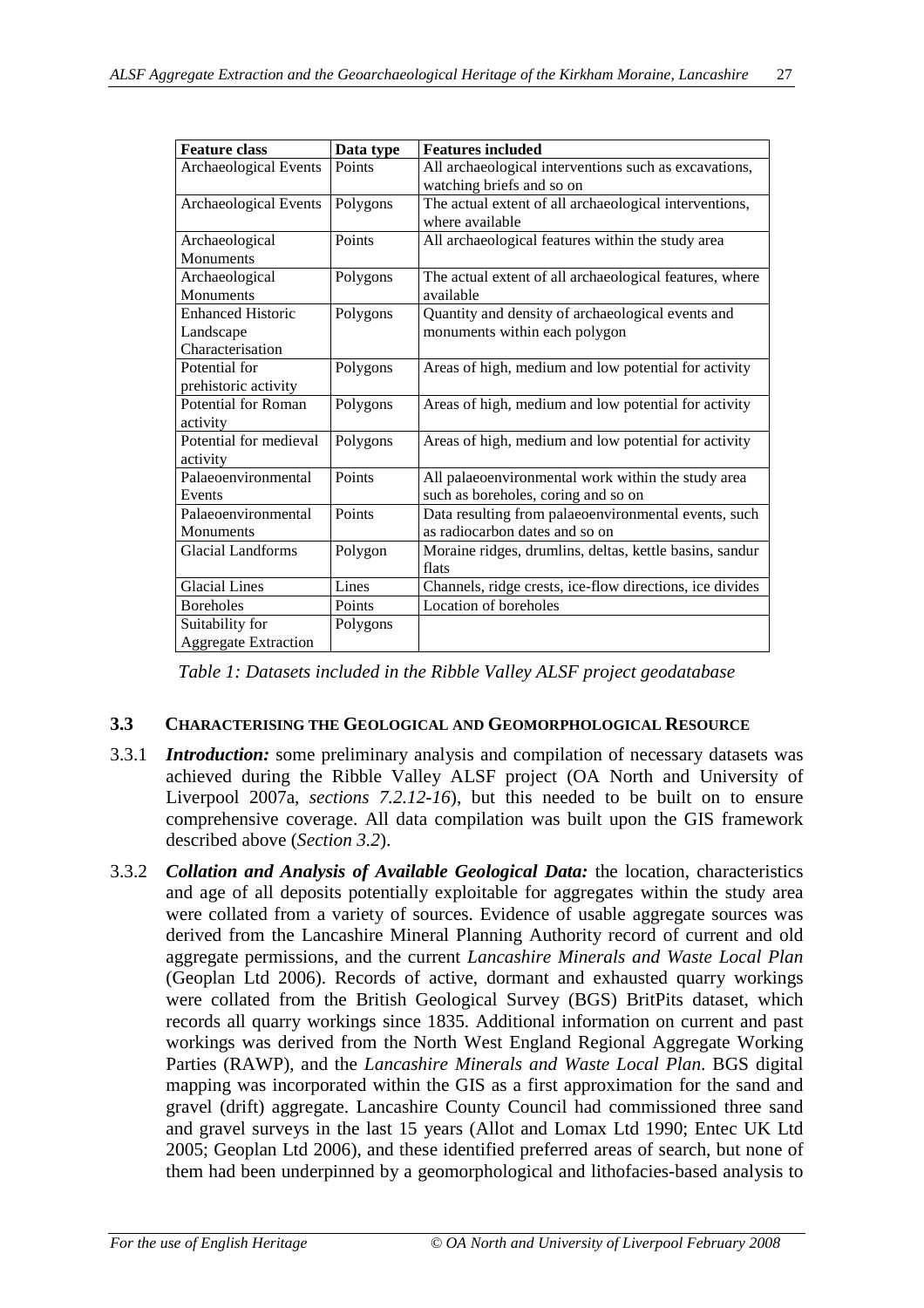enhance understanding of the spatial pattern of deposits outside the outlines provided by BGS maps.

- 3.3.3 *Borehole records and Quaternary stratigraphy:* the BGS has legal right to logs of all boreholes drilled to depths greater than 10m, and encourages deposition of the logs of shallower boreholes. Numerous borehole records, mostly for shallow-depth site investigation, are also held by civil engineering, site investigation and quarry companies, public utilities, and highway and planning authorities. The BGS archive, held at the Keyworth office for England and Wales, now includes almost a million records, all scanned and available electronically in-house. Summary details of all boreholes are available externally, via the BGS Geoindex internet portal (http://www.bgs.ac.uk/scripts/GeoPortal/home.cfm), and these list borehole number, grid reference, availability and depth, amongst other information, for any userdefined geographical area. This permits the rapid downloading of data files that can be used for a first-order classification of borehole records of likely potential use.
- 3.3.4 For this work, summaries were obtained for the whole  $875 \text{km}^2$  area geomorphologically mapped, yielding over 7000 borehole records. Boreholes less than 3m deep were excluded because of their limited use in determining stratigraphy, as were boreholes where no depth or location was recorded, amounting to a total of 13% of the records. Boreholes flagged as confidential were also excluded, as time constraints did not permit the request for retrospective permission from original contractors or clients, many no longer in existence. These boreholes numbered a further 29% of total records. Thus only 58% (3712 out of 6365) of records were potentially usable. Within these, 1861 were between 3m and 10m in depth, 1023 between 1m and 20m, 475 between 20m and 50m, and 354 over 50m.
- 3.3.5 Full log details of boreholes, held as a photocopy or a scan of the original, are not yet available from the BGS via the internet. Because of the number of boreholes that could potentially be used in this investigation (3712), and the number of man-days needed to assess them (some 40 days), it was necessary to sample for two different purposes. Firstly, in order to satisfy the definition of a sediment-landform assemblage, enough boreholes should be used to identify, where possible, a type sedimentary sequence underlying the principal sediment-landform assemblages, defined from the geomorphological mapping exercise (*Section 3.4*). The second purpose was for the construction of cross-sections. In this case, potential crosssection lines were identified on a GIS map of borehole locations, colour coded for depth, and boreholes selected on the basis of choosing those with the closest interhole distance and the greatest depth. A representative number of the deepest boreholes was also randomly selected in order to assist in the assessment of the overall stratigraphy of the area. In total, some 1400 borehole records were recorded (Fig 17).
- 3.3.6 A number of problems occur when interpreting borehole records, and these frequently determine whether the record can be used. Foremost is the unfortunate lack of any descriptive detail of the drift in many of the older, deeper and potentially more valuable boreholes. Further problems arise with older records through the use of very obscure local drilling terms that are difficult to resolve as a sediment or rock type. 'Crunchie', for example, was eventually found to refer to a coarse-grained diamict formed by the 'crunching up' of inferred bedrock beneath it by the passage of ice. Clastic sediments (sands and gravels) usually cause no problems, even with older records, though there is a plethora of terms used to denote size. Clays and silts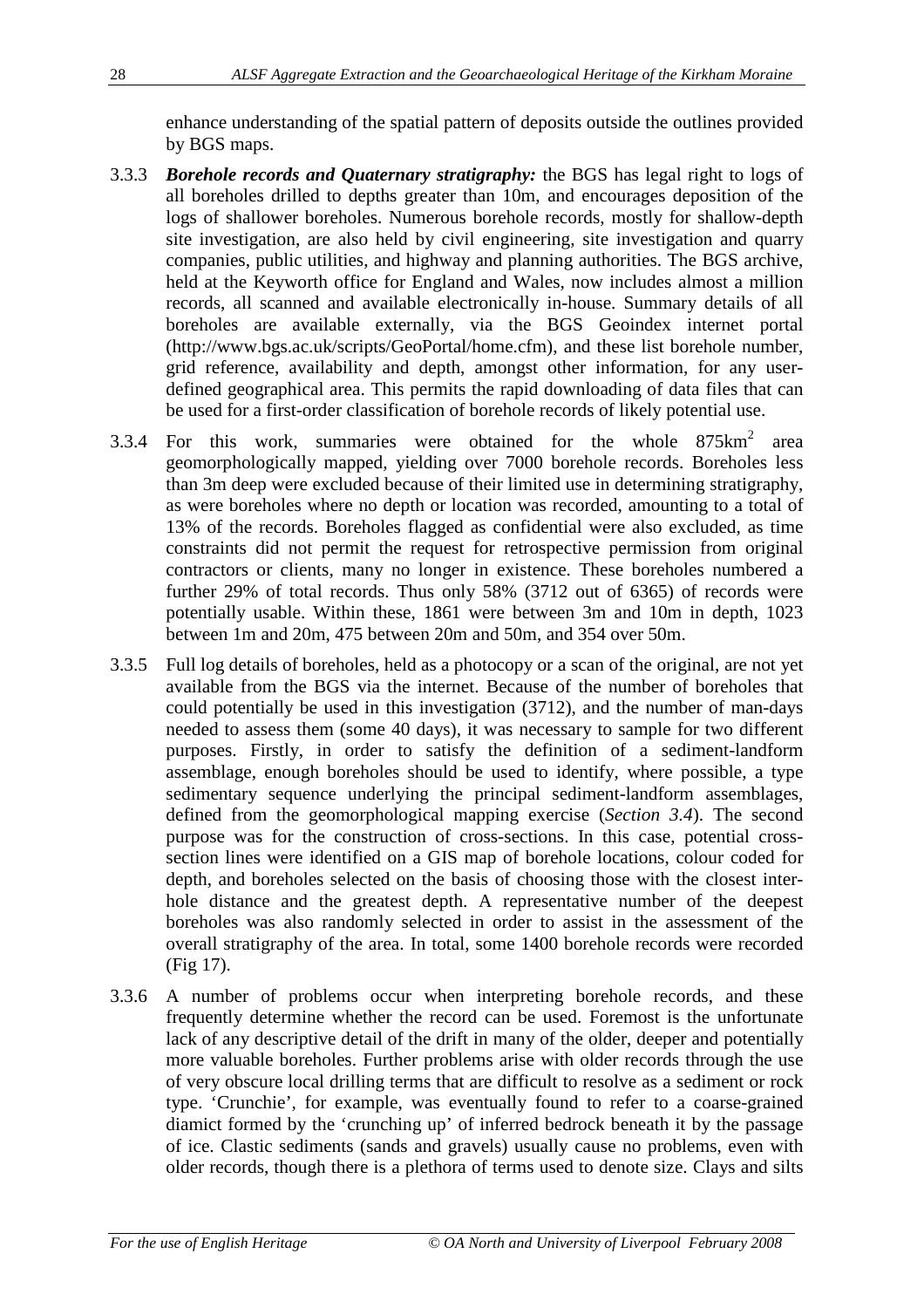cause difficulty, even amongst the youngest records, as they often have no further description and could refer to massive lacustrine clay or, commonly, very clay-rich diamict.

- 3.3.7 *Outline of Approach to the Geomorphic Analysis:* the analysis of the geomorphology focused on two aspects:
	- providing an enhanced assessment of the sand and gravel deposits;
	- improving understanding of the glacial history.
- 3.3.8 The detailed methodology of providing an enhanced aggregate assessment is detailed in *Section 0*. The glacial history of lowland Lancashire has received scant attention over the last 50 years, and so the data compiled and reviewed in this project were analysed in the context of current thinking about the deglaciation of Britain at the end of the Devensian Ice Age. The analysis focused on the nature and timing of deglaciation, direct evidence for ice-marginal limits, ice-flow directions and the impacts of the differing ice-streams of the British and Irish Ice-sheets.

### **3.4 CHARACTERISING THE NATURAL LANDSCAPE AS A HERITAGE ASSET**

- 3.4.1 The physical environment forms an important natural archive of past climatic and environmental change, and the geodiversity and biodiversity of this environment are both under threat from a multitude of sources: climate change; resource consumption; and land surface transformation (Ellis *et al* 2007). Geoconservation of our landscape heritage is an increasingly important component of the successful stewardship of the natural environment. The physical environment is currently protected under a number of statutory and non-statutory schemes, the main statutory scheme being the SSSI (Sites of Special Scientific Interest) scheme administered across the UK by Natural England (2007), Scottish National Heritage (SNH) and Countryside Council for Wales (CCW). The non-statutory conservation and management of sites is facilitated through the Regionally Important Geological/ Geomorphological Sites (RIGS) scheme devised by the former Nature Conservancy Council (NCC). The scheme is locally initiated through interest groups and supported by the Association of United Kingdom RIGS Groups (UKRIGS 2007), a national organisation formed in 1999, with the encouragement and support of the then English Nature, Countryside Council for Wales, Scottish Natural Heritage and the Royal Society for Nature Conservation (RSNC). UKRIGS represents the RIGS movement and the large number of independent RIGS groups across the UK. The Lancashire RIGS Group (2007) is a focus for activity within much of the Kirkham ALSF region.
- 3.4.2 The process of identifying what constitutes important scientific geological or geomorphological sites has been facilitated by the *Geological Conservation Review* (GCR), coordinated by the Joint Nature Conservation Committee (JNCC). The GCR selection process is underpinned by the highest scientific standards to identify systematically important sites that would reflect the range and diversity of Great Britain's Earth Heritage (Ellis *et al* 2007), and each GCR site must satisfy the legal requirements for notification as a Site of Special Scientific Interest by reason of its geology or geomorphology, which must be of international importance. International importance is conferred for a variety of reasons to include: sites that show time interval or boundary stratotypes; type localities for biozones (defined by fossil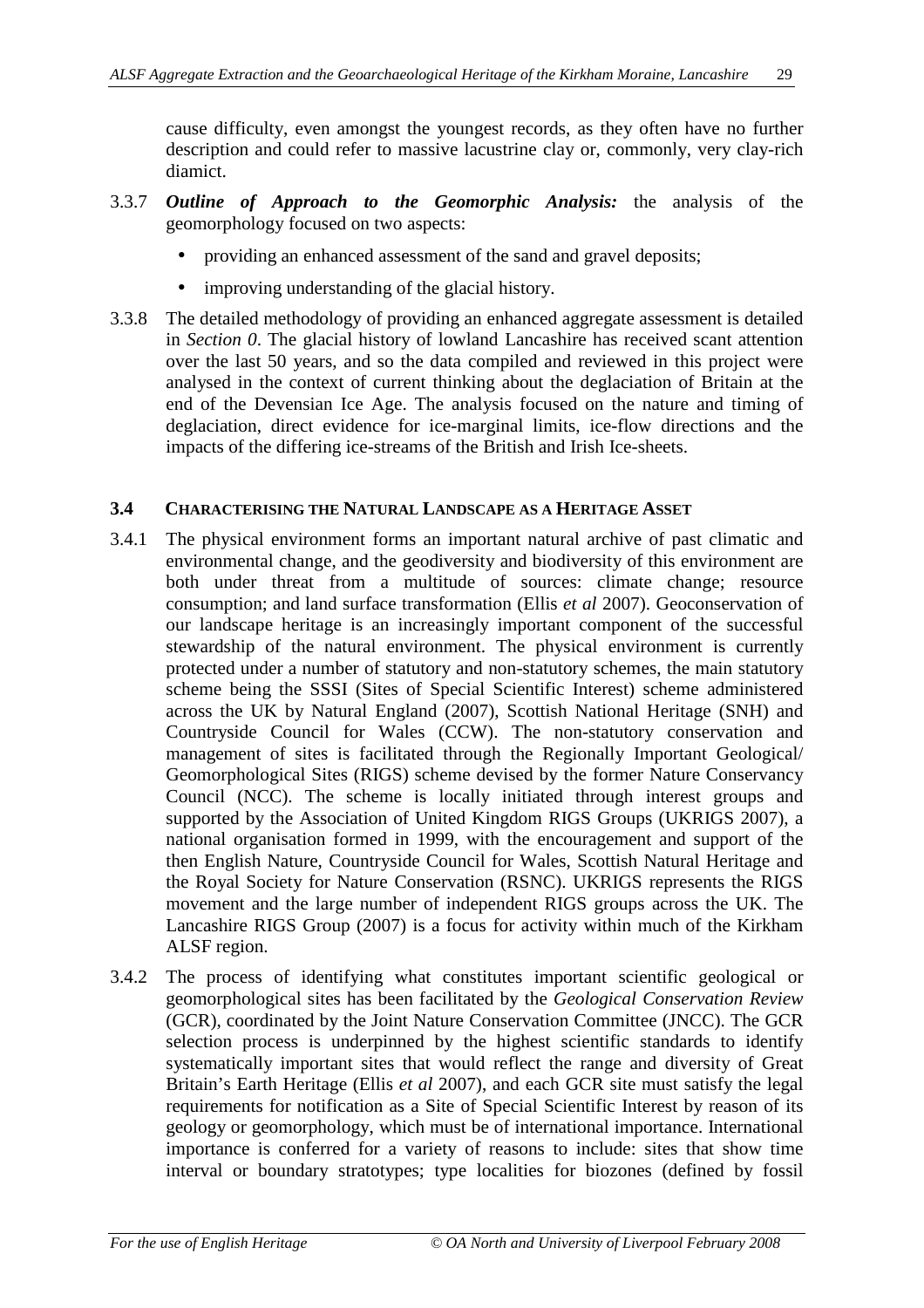content); and chronozone type localities for particular rock types, mineral or fossil species; historically important localities where rock or time units were first described, characterised, or linked to advances in geological theory; and where geological or geomorphological phenomena, concepts or theory were first recognised and described. Sites can also be listed because they have unique, rare or special features, with the intention that the highlights of British geology and geomorphology are conserved, and to ensure representative coverage of the essential features of Britain's Earth Heritage.

3.4.3 Given that academic research appears to be one of the precursors to designation and listing of sites for geological and geomorphological reasons, it is perhaps not surprising that there are few sites currently listed within the Kirkham Moraine ALSF area. Sites can be nominated for RIGS status through the site assessment process of the local RIGS groups and UKRIGS (2007). Sites can become SSSIs for geological and geomorphological criteria through the *Geological Conservation Review* series. The research undertaken during this project and the previous Ribble Valley ALSF project has assessed in some detailed the fluvial and glacial evolution, and, as a part of that work programme, the heritage value of the physical environment has been advanced. Sites that have contributed significantly to understanding the physical landscape, and the Quaternary and Holocene geomorphic history, are clearly now candidates for RIGS status and perhaps GCR nomination.

## **3.5 CHARACTERISING THE ARCHAEOLOGICAL RESOURCE**

- 3.5.1 *Database Structure:* the structure of the database of archaeological and palaeoenvironmental events and monuments was taken directly from that used in the Ribble Valley ALSF project (OA North and University of Liverpool 2007a, *sections 3.9.1-3*), meeting the same national standards, and with the same distinction between events and monuments.
- 3.5.2 *Historic Mapping:* a range of historic maps for the study area was consulted, comprising:
	- Ordnance Survey First Edition (6 inch to 1 mile) digital raster mapping;
	- Ordnance Survey Second Edition (6 inch to 1 mile) digital raster mapping;
	- Ordnance Survey Third Edition (6 inch to 1 mile) digital raster mapping;
	- Ordnance Survey First Edition (25 inch to 1 mile) digital raster mapping;
	- Saxton's *Survey of Northern England* (1577);
	- Yates' *Map of Lancashire* (1786);
	- Speed's *Map of Lancashire* (1610).
- 3.5.3 All the current and historic 1:10,560 (6 inch to 1 mile) Ordnance Survey maps were supplied georeferenced and incorporated within the GIS. The more detailed 1:2500 (25 inch to 1 mile) maps for Lancashire were acquired in PDF format from Digital Archives Association in Warrington. This precluded their use within the GIS due to the time required to convert the data into image files and properly georeference them.
- 3.5.4 Saxton (1577), Speed (1610) and Yates (1786) were found to be at too small a scale for use within the GIS. For example, entire villages were represented as a single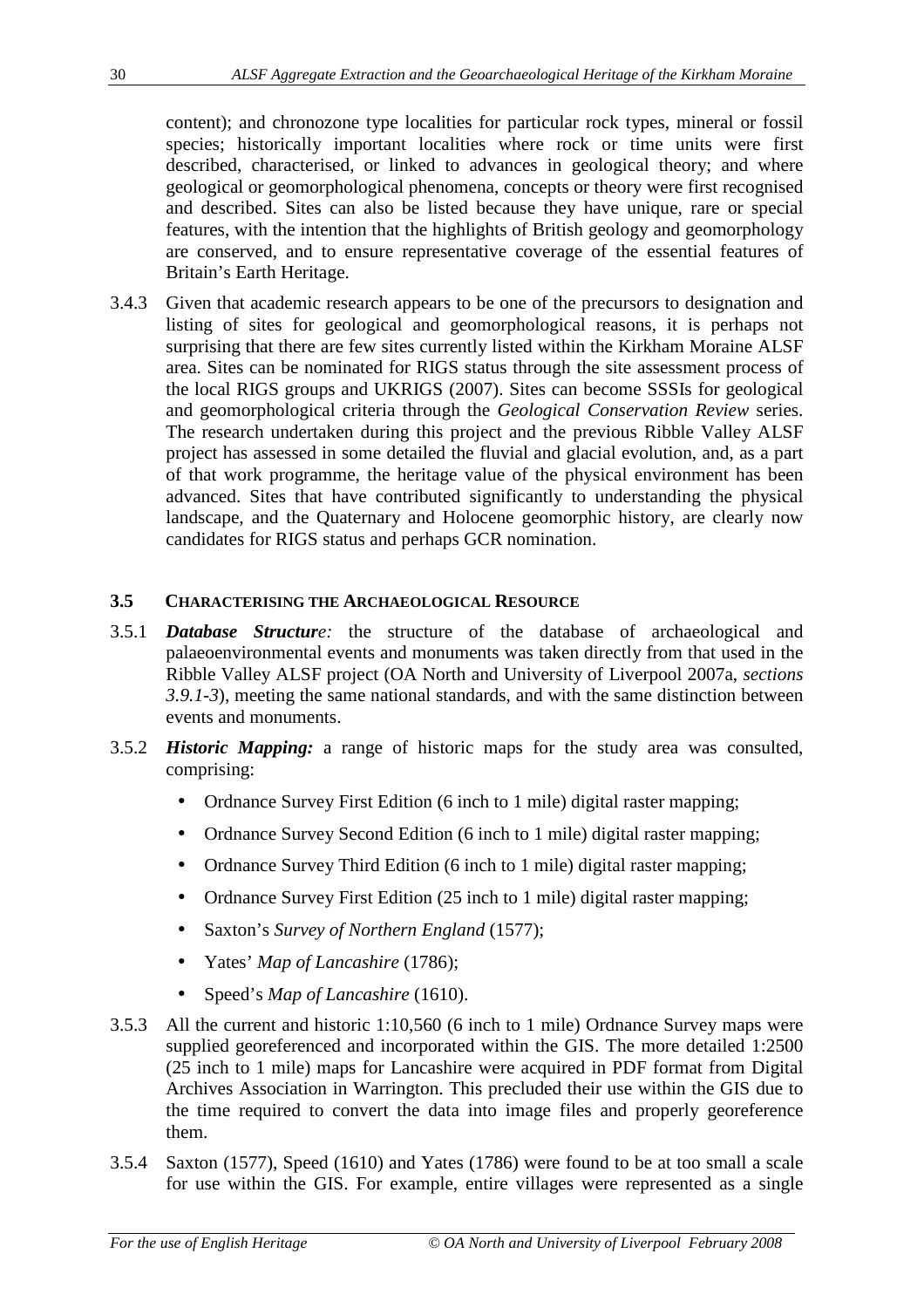'blob' on the map. These, along with the Ordnance Survey 25 inch mapping, were consulted qualitatively outside of the GIS. Where new monuments were seen on these maps, an approximate location could be found by comparing them on screen with the GIS. The Ordnance Survey 25 inch maps were also used to provide greater detail for monuments than was shown on the six inch maps.

- 3.5.5 *Archaeological and Palaeoenvironmental Data Capture:* the GIS datasets were sourced from Lancashire County Council, whereas national repositories were utilised in the grey literature search, along with the archives of OA North, the County Record Office, and libraries at Kirkham, Preston, and Poulton-le-Fylde. Literature sources were also utilised to provide a broader context for the data.
- 3.5.6 Datasets provided by Lancashire County Council comprised:
	- Historic Environment Records (HER);
	- Roman roads:
	- Portable Antiquities Scheme;
	- Listed Buildings;
	- Registered Parks and Gardens:
	- Data derived from the North West Wetlands Survey (Middleton *et al* 1995);
	- Scheduled Ancient Monuments;
	- Data derived from the *Ribble Valley Catchment Archaeological Rapid Identification Survey* (LUAU 1997);
	- Data derived from the Lancashire County Council Survey of the 1890 Ordnance Survey Map (Lancashire HER 2006).
- 3.5.7 National sources for the grey literature search comprised:
	- Archaeological Investigations Project (AIP, Bournemouth University);
	- National Monuments Record (NMR) Excavation Index for England;
	- Archaeological Data Service (ADS).
- 3.5.8 Each dataset was opened in the GIS and subject to a process of data cleansing before any data entry work began. Location, spelling, field omissions and record duplications were addressed, and terminology was standardised to comply with ALGAO (FISH 2007) and the NMR thesauri for monument and event types (English Heritage 2007). To ensure compliance with Midas standards (English Heritage 2003), additional fields were added that were not originally included in the datasets, such as National Grid Reference (NGR) precision. An additional field was also added to the data to accommodate the National Monuments Broad Class (*ibid*) entry for each record. Once this process was completed, the records were entered into the project database via the appropriate data entry form.
- 3.5.9 *Air Photographs:* oblique and vertical aerial photographic coverage for the study area was obtained from the holdings of the Lancashire HER. This collection comprised historic RAF vertical photographs flown between the mid 1940s and mid 1950s (scanned by OA North), modern colour vertical air photographs provided as Multi-resolution Seamless Image Database (MRSID) format, and oblique air photographs ranging from the 1940s to the 1990s.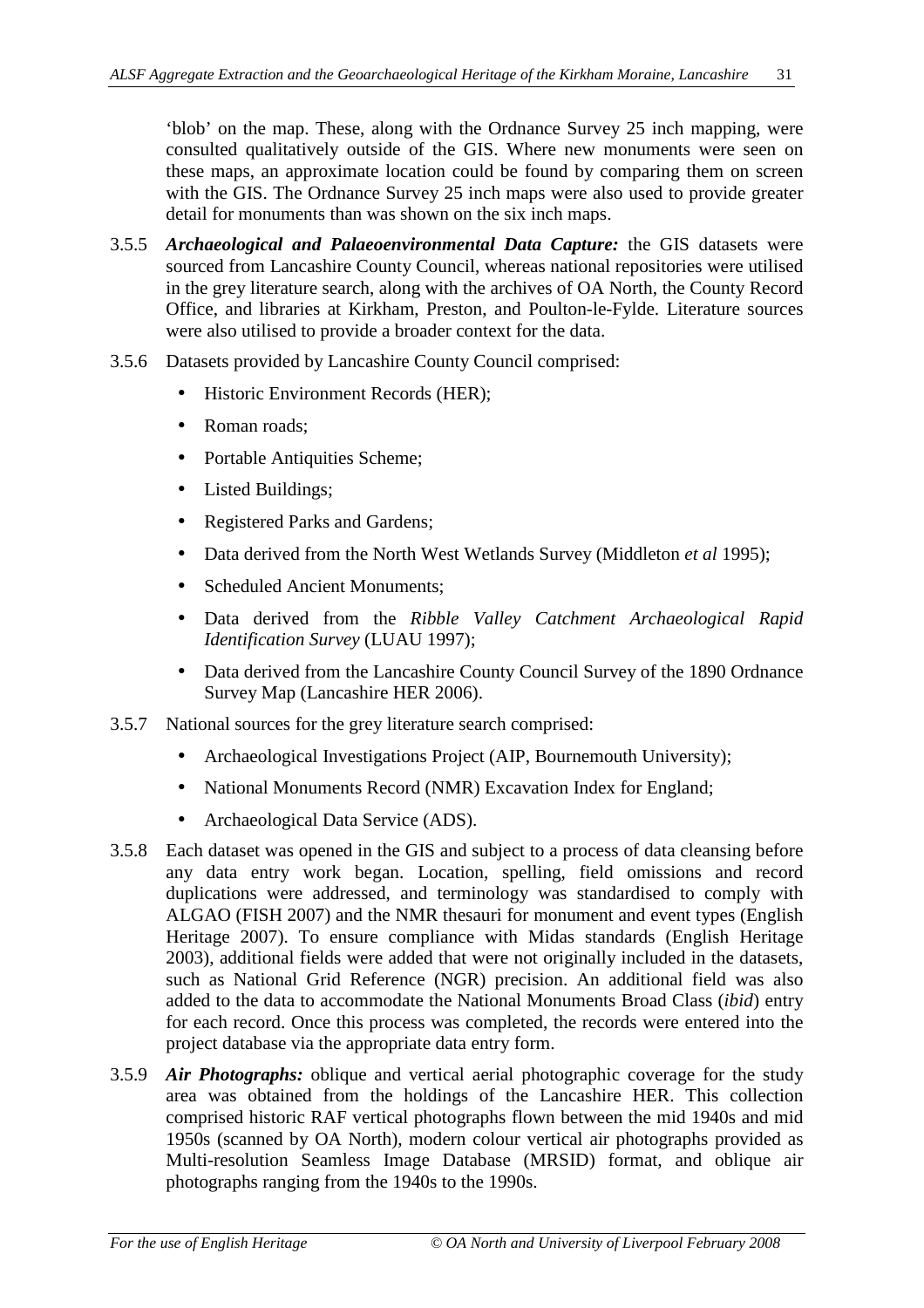- 3.5.10 The oblique photographs were provided as hard copy and scanned as part of this project. The Lancashire HER provided shapefiles mapping the coverage of the photographs, allowing them to be analysed in conjunction with the other datasets. Features seen on the air photographs were then noted and cross-referenced against all other known archaeological monuments, and only when it was confirmed that there was no duplication were they added as new sites in the database. The distortion in the oblique photographs when attempting to draw up new monuments was resolved by direct comparison with available LiDAR data.
- 3.5.11 *Secondary Sources:* a selection of secondary sources was consulted, both relating to the study area and the wider landscape:
	- *Historic Landscape Characterisation* (HLC) Project (Ede and Darlington 2002);
	- Grey Literature from the archives of OA North/LUAU;
	- Conservation Areas/SSSIs/Ramsar;
	- Designated Ancient Woodland;
	- Countryside Character Areas.
- 3.5.12 An initial scan of the secondary sources was undertaken to provide further evidence for the events and monuments already in the database and GIS. Where new events and monuments were identified during the study of the secondary sources, the primary source was sought and, where available, used as the basis for the record in the database and GIS.
- 3.5.13 However, the primary role of the secondary sources was to provide information about the broader landscape of the Fylde Coast, and to examine the development of the current character of the study area. The most useful sources for this were works undertaken by English Nature and the Countryside Agency (English Nature 1999a; 1999b; 1999c; Countryside Commission 1998) and the Lancashire HLC (Ede and Darlington 2002).
- 3.5.14 These datasets provided an understanding of the modern landscape types, a brief outline of historical influences on the region, and the location of particular designated areas such as Sites of Special Scientific interest (SSSI) or Designated Ancient Woodland. The Countryside Agency has created a map of character areas (Fig 5) that divide the landscape into 'packets' of similar character (Countryside Commission 1998 (*Section 2.1*)). The descriptions also relate how that character has developed and how it is changing; as such, they provide a context against which the archaeological development of the study area can be assessed. These were added to the GIS without any form of data cleansing and were added as external references to monuments as appropriate.
- 3.5.15 The Record Office and relevant libraries of Kirkham, Poulton-le-Fylde and Preston were visited and local history sections searched. The scope of the material was initially wider than the study area in order to determine whether the area matched patterns of development observable in other parts of north-west England, or whether it was unique. The approach taken for the secondary source information was to create a period-by-period description of the known archaeological and historical information from the region, but focusing on the Kirkham Moraine.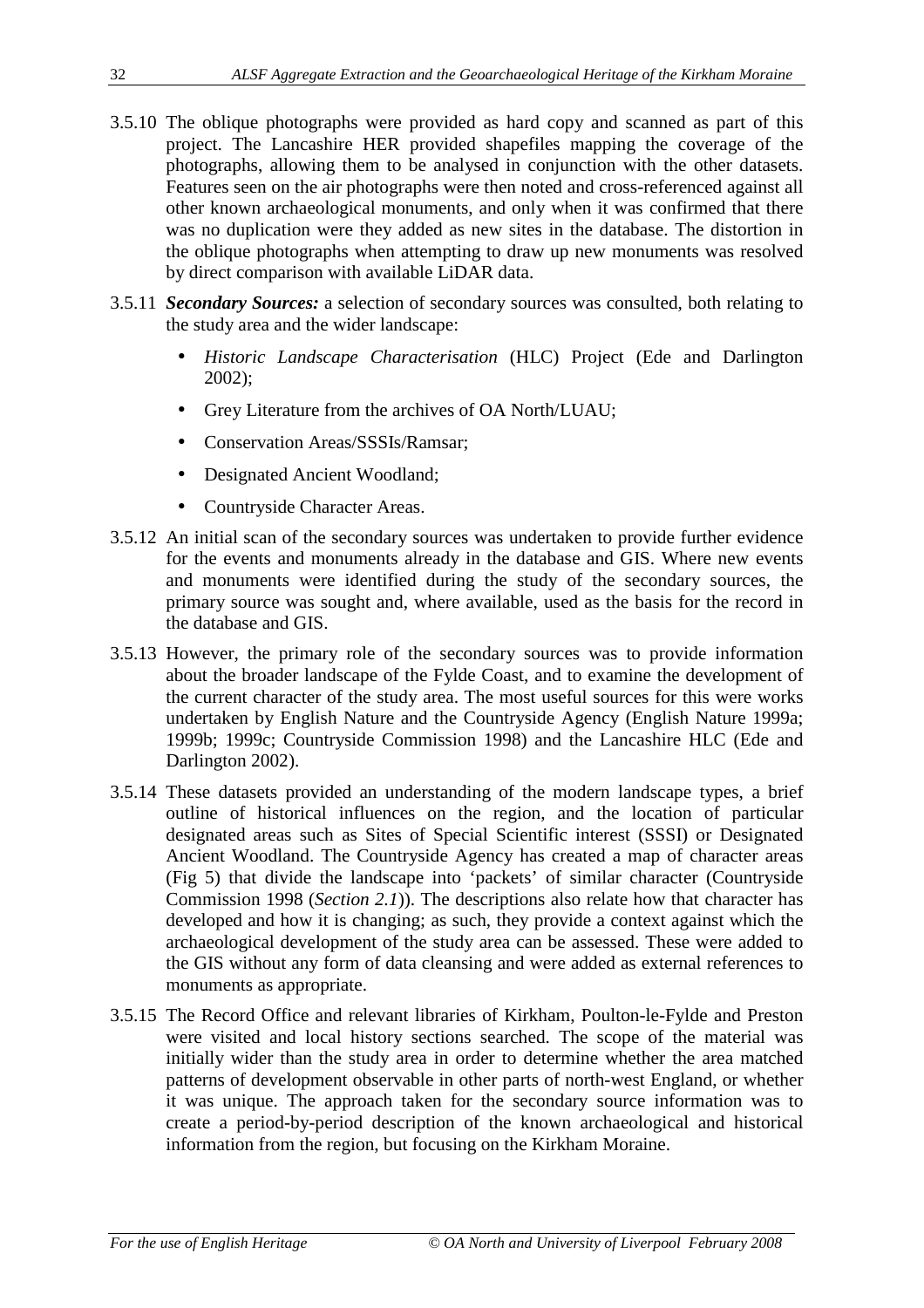- 3.5.16 In addition, several publications were consulted at both a regional and site-specific level, including The North West Wetlands Survey 3: *The Wetlands of North Lancashire* (Middleton *et al* 1995), The Centre for North West Regional Studies volume, *Roman Forts in the Fylde: Excavations at Dowbridge, Kirkham* (Howard-Davis and Buxton 2000), and English Heritage's *English Landscapes* volume for the North West (Winchester 2006), and the *North West England Archaeological Research Framework, Archaeological Resource Assessment* (Brennand 2006).
- 3.5.17 *Integration and analysis of aggregate, environment and heritage datasets:* the initial archaeological dataset (*Sections 3.6.2-16*), along with the primary geological mapping and Lancashire County Council Areas of Search (*Sections 3.6.3*), were integrated in the GIS. A preliminary assessment of the distribution of archaeological monuments, geological types, and aggregate prospects was then undertaken in order to inform the later stages of enhancement, ground truthing and statistical analysis.
- 3.5.18 The methodology used was the KS Test (OA North and University of Liverpool 2007a, *section 3.1.25*). This allowed the comparison of geological type and aggregate prospect with the NMR Broad Class of each archaeological monument.
- 3.5.19 *Enhancement of the archaeological record using LiDAR:* the two main prospection techniques used were as for the Ribble Valley ALSF project: hillshade and slope models.
- 3.5.20 *Hillshades:* the hillshade function calculates the illumination values for each cell in a raster representing a surface, given a hypothetical light source in a specified position. It does this by setting a position for the light source and calculating the illumination values of each cell in relation to neighbouring cells. It can greatly enhance the visualisation of a surface for analysis or graphical display by highlighting subtle changes in the topographical surface (Chapman 2006, 81-2).
- 3.5.21 From the perspective of searching for archaeological monuments, the hillshade function simulates the effect of low-level aerial photography, in that the angle and azimuth of the sun can be selected to allow one to view the landscape as if from an aircraft. In this way landscape features stand out in the same way as they would under oblique photographic conditions.
- 3.5.22 Once a hillshade layer had been created in the GIS, it was overlaid onto the current vertical colour aerial photographic mapping to enhance the landscape, and this was systematically examined in transects across the study area. Any new archaeological monuments were recorded in the database and digitised within the GIS.
- 3.5.23 *Slope Models***:** these were created using the height values attached to the LiDAR data. The slope model identifies the steepest gradient for a location on a surface (*op cit*, 82). For raster surfaces, this is the maximum rate of change in elevation between a cell and each of its nearest neighbours. The lower the slope value, the flatter the terrain; the higher the slope value, the steeper the terrain.
- 3.5.24 Both slope and hillshade were manipulated in ArcScene, which allows a threedimensional view of the data, and allowed the landscape to be examined from virtually any angle and with different orientation of light sources. Again, the landscape was systematically examined and any new monuments recorded on the GIS.
- 3.5.25 *Ground-Truthing of the archaeological model:* a limited programme of groundtruthing was undertaken during the course of the project, utilising OA North's *Level*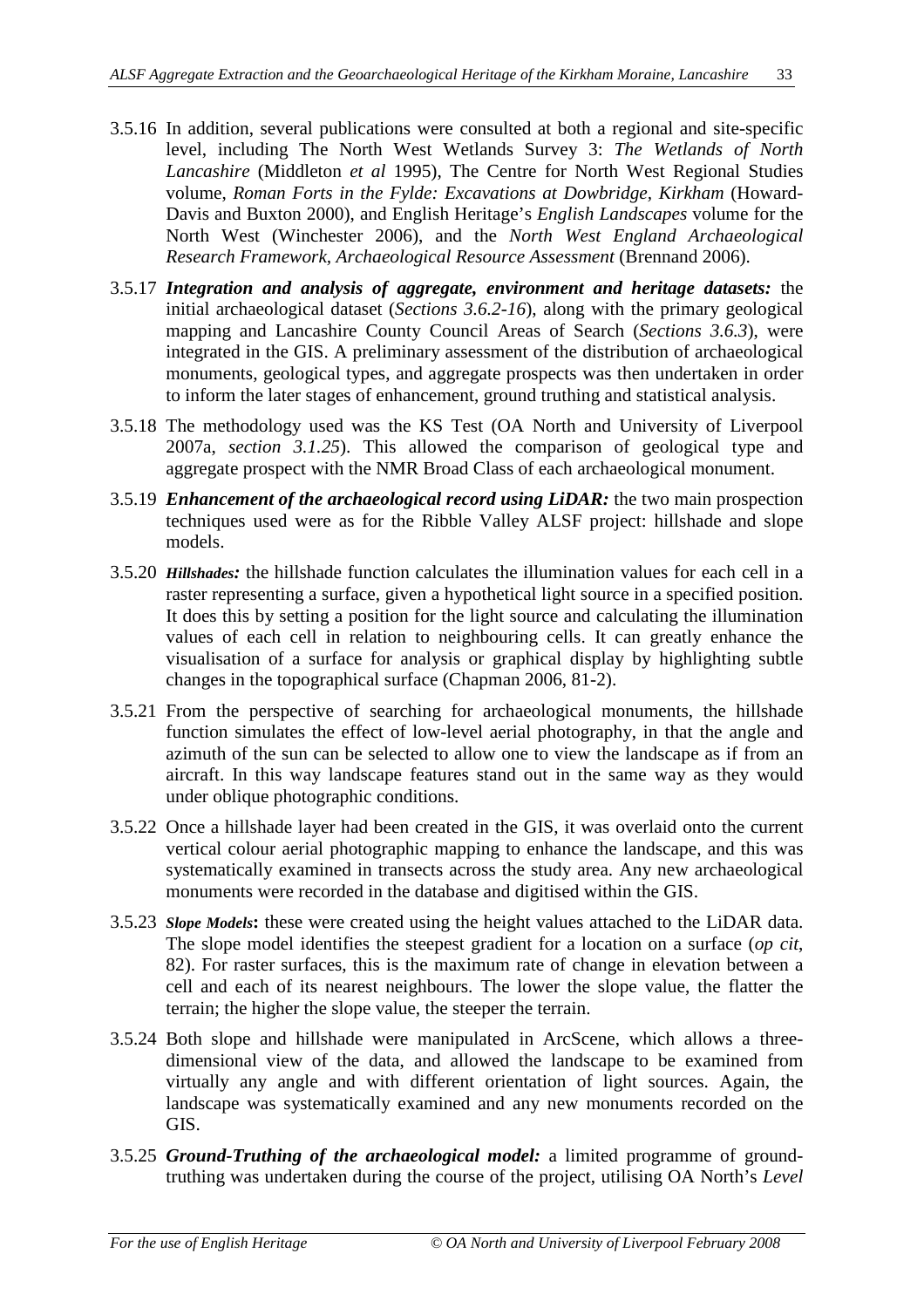*1 Identification Survey Methodology* (OA North 2002), which covers walkover survey by visual assessment. This level of survey represents the minimum standard of record for field investigation, and is aimed at the rapid discovery of previously unrecorded archaeological monuments. Its objective is to record the existence, location, and extent of any monument using four elements: reconnaissance; mapping; description; and photography, and includes comments on character and condition. The focus was to cover areas that lacked LiDAR coverage. Records for new sites were then entered into the database.

## **3.6 ASSESSING THE MINERAL POTENTIAL**

- 3.6.1 *History of mineral extraction:* the focus of the Kirkham ALSF project is upon landbased sand and gravel aggregates, for which previous and current extraction has targeted glacial, fluvioglacial and fluvial deposits. To assess the history of mineral extraction and future mineral planning, and to produce an inventory of current, past and future extraction of sand and gravel, information has been compiled from various sources. These were data held on existing extraction sites from the BGS, the reports of the Regional Aggregate Working Party (RAWP 1999-2006) for north-west England, and reports commissioned by LCC on the sand and gravel resource (Entec UK Ltd (2005) and the Geoplan Ltd (2006) reports). All these sources were constrained in that they focus on existing knowledge and predetermined study areas. All the sources were examined, however, and analysed to compile a database of sand and gravel mineral extraction activity within the study area. These data were used to compile a spatial geodatabase of current and past extraction sites, including both solid rock and sand and gravel aggregate quarries.
- 3.6.2 *Current minerals planning, survey and knowledge:* the main resources to inform minerals planning are:
	- drift geology maps and digital databases of the BGS, particularly the five 1:50,000 sheets covering: Garstang (BGS 1990) and Preston (BGS 1982). The Preston sheet is currently under revision, and the present study is contributing to that process (BGS Preston sheet under revision);
	- the Department of the Environment-commissioned report, *Sand and Gravel Resources of Lancashire,* by Allot and Lomax, which reported in 1990;
	- the report, *Sand and Gravel Study Stage 1*, commissioned in November 2003 by Lancashire County Council from Entec UK Ltd (2005) in partnership with the British Geological Survey (BGS), http://www.lancashire.gov.uk/environment/lmwlp/;
	- the report, *Sand and Gravel Study Stage 2*, commissioned in June 2005 by Lancashire County Council from Geoplan Ltd (2006), http://www.lancashire.gov.uk/environment/lmwlp/.
- 3.6.3 Boreholes clearly provide the ready means of confirming the nature of areas identified as having potential for sand and gravel extraction. The BGS holds copies of all deposited borehole records at their national headquarters, with summary data, including borehole number, location and depth, available from the BGS website. A list of potentially useful boreholes was collated (*Section 3.3.3*) and these were then compiled by examination and interpretation at the BGS archive at Keyworth. This data compilation exercise was undertaken for all areas identified as having potential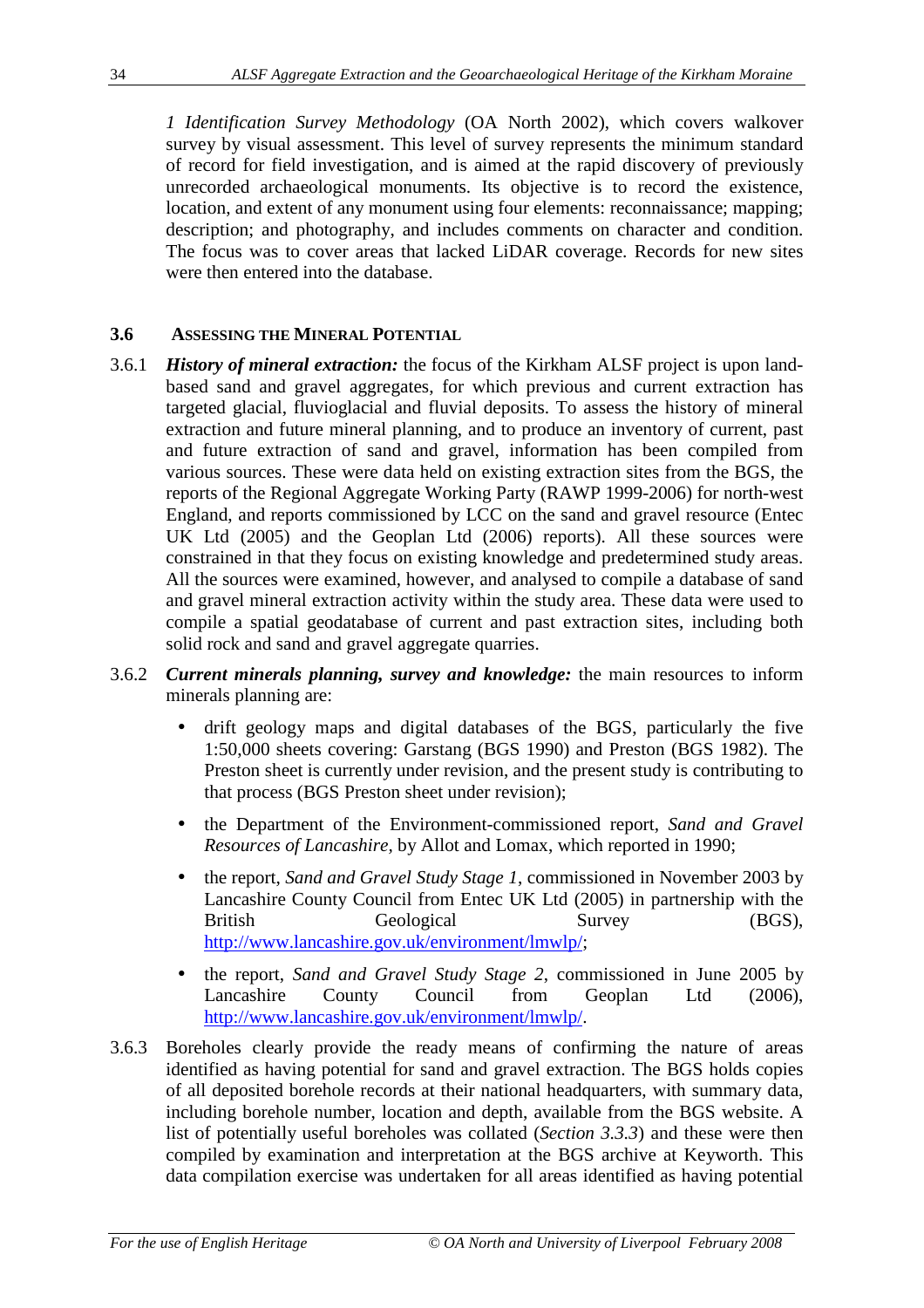aggregate prospects from existing map and digital sources, and then repeated after the interrogation of the new geomorphological and Quaternary geological mapping, undertaken in the course of this study. This two-phase approach has proven necessary because the process of cataloguing borehole records demonstrated that, like the comparison of new geomorphic boundary data with BGS drift boundaries, BGS maps and the minerals plans based on the BGS mapping, especially older ones, are often inaccurate in their identification of the type of glacial sediment and depiction of boundary locations between them. This arises because the traditional basis of geological mapping, the identification of lithology at the surface, is inappropriate when mapping areas of thick glacial deposits, because of their inherent variability and rapid vertical and lateral transition between lithological units in glacial sediments. As a consequence of this, many boreholes identified as being in areas of non-aggregate mineral, such as till, show significant thicknesses of potential mineral hidden by thin surface tills.

- 3.6.4 All borehole locations were identified and the coordinates transferred into a Boreholes layer within the geodatabase. The following attribute data were attached to the layer:
	- borehole identification code (text);
	- borehole classification according to their usefulness;
	- maximum depth;
	- geomorphology associated with the borehole location;
	- description of the sedimentology.
- 3.6.5 *Producing an enhanced mineral assessment:* to identify and characterize the mineral aggregates for the study area, it was necessary to identify a set of search criteria that define the type of mineral aggregate that is sought. It should be emphasised that the search criteria applied within the target areas may vary depending upon local circumstances. It must also be emphasized that an assessment of the criteria requires intervention by extraction, test pit or borehole; without these types of data, confidence in any assessment is reduced. Further, gleaning this type of information from the BGS borehole archive is often difficult, owing to the variable quality of the recording.
- 3.6.6 *Lithology:* examination of the mineral plans for Lancashire suggests that there is a need to identify new sand and gravel reserves and so there is no targeted preference for particular aggregate products. However, there is an additional focus on identifying high-grade sand in both the recent LCC commissioned sand and gravel studies (Entec UK Ltd 2005; Geoplan Ltd 2006).
- 3.6.7 *Proportion of Fines:* in order to minimise processing, potential resources need to be relatively free of silt and clay. In their regional mineral assessment reports, the BGS has traditionally used a maximum proportion of 40% fines (<0.0624mm) to differentiate between mineral and non-mineral. Consultation with the industry, however, suggests that this figure is too high and a figure of 15% is more appropriate.
- 3.6.8 *Minimum thickness:* the BGS uses an average minimum thickness of 1m to define an economically viable mineral resource. This is felt to be much too low and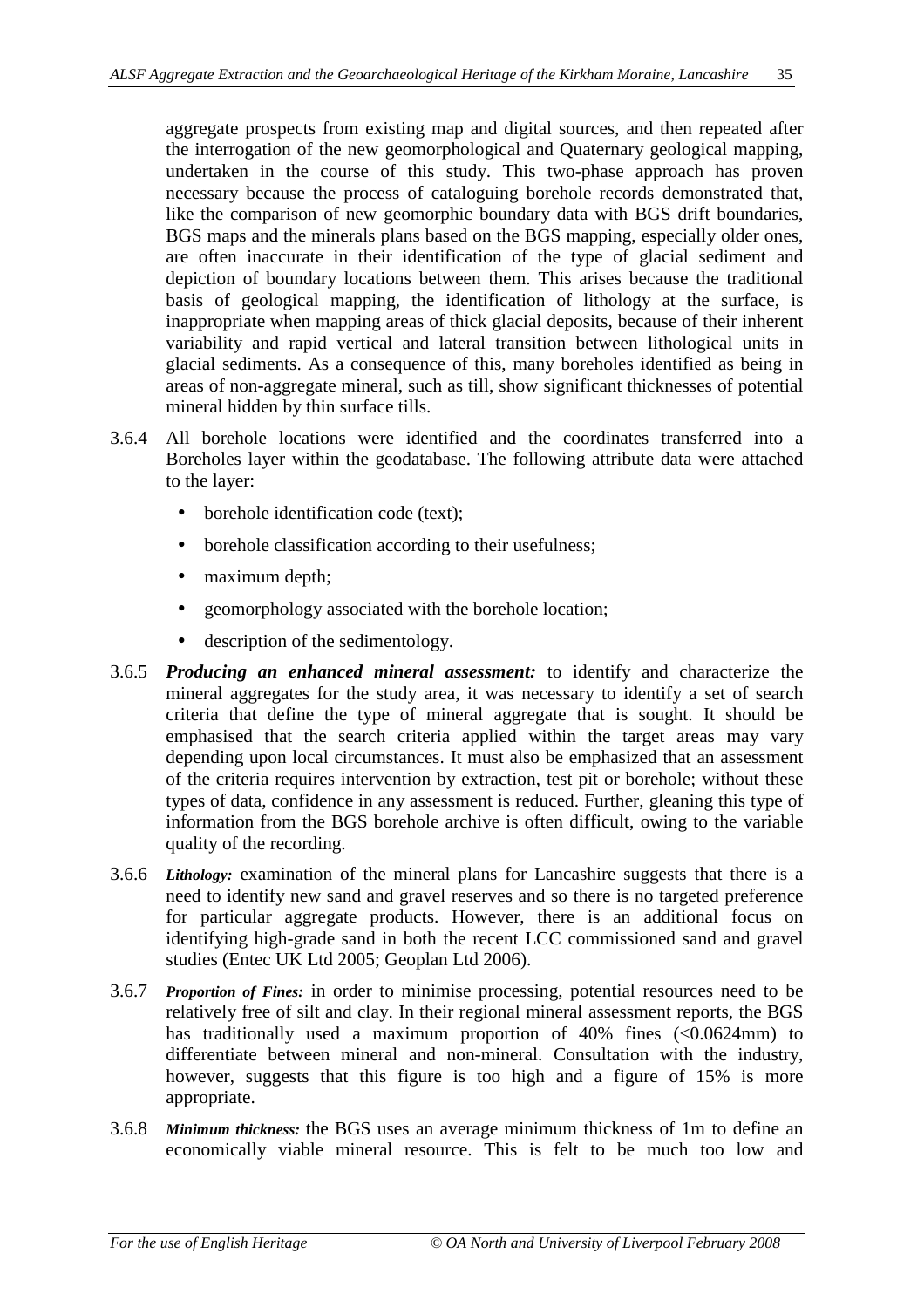consultation with the industry suggests an average minimum thickness of 3m is more appropriate.

- 3.6.9 *Minimum ratio of overburden:* 'overburden' is defined as the ratio of non-mineral overlying mineral in any potential resource. This ratio is important as higher ratios increase the cost of extraction. The BGS uses a ratio of not more than 3:1 but consultation with the industry suggests that a ratio of 1:1 is more appropriate.
- 3.6.10 *Waste:* 'waste' is defined as the ratio of mineral to non-mineral within any potential resource. This is important because many types of glacial deposit, especially those deposited in ice-marginal environments, contain rapidly varying, often discontinuous, sequences of sediment, that are usually diamict or laminated or massive mud, and which serve to contaminate the potential mineral and increase the cost of extraction. Consultation with the industry suggests that a minimum ratio of waste to mineral of 1:1, or 50% of a potential resource volume, is acceptable. In this project, diamict-dominated moraine ridges have been given a mineral waste rating of 90% waste, with 50% applied to sandur. Lower quantities of waste (25-40%) have been assigned to resource blocks with known higher quantities of sand.
- 3.6.11 *Minimum quantity:* consultation with the industry suggests that the minimum quantity of extractable mineral in any potential resource likely to be used for regional-scale supply should not be less than half a million tonnes. The Geoplan Ltd (2006) survey utilised a cut-off figure of one million tonnes, but recognised that it may be economic to extract quantities under that threshold.
- 3.6.12 *Depth:* in the industry, the normal maximum depth of extraction, below which technical difficulties and hence costs increase, is 20m. Potential resources located below this depth have therefore been excluded.
- 3.6.13 *Working conditions:* in general, resources located above the water table are significantly cheaper to extract than those below the water table. Extraction below the water table may also cause significant environmental problems due to contamination of groundwater, alteration of the ground-water circulation system, leakage of water used in processing into river systems, and disposal of water saturated with mud washed from the mineral removed.
- 3.6.14 *Deleterious materials:* deleterious materials are naturally occurring rocks, sediments or minerals, such as coal, shell beds, peat and alkali-silica reactive minerals, that reduce the quality of mineral aggregate or make them unsuitable for use by reducing their load-bearing or shear strength, or causing chemical reaction when mixed with cement in concrete production. This information may be difficult to gauge from the available data.
- 3.6.15 *Methods for identifying potential resource areas***:** traditional approaches to the identification of workable sand and gravel (soft aggregate) reserves in the UK have varied from standard geological drift mapping, with borehole support, to more deductive use of sediment and landform relationships discerned through programmes of geomorphological mapping (Crimes *et al* 1992; 1994). This project has applied a sediment/landform approach and the integrated geomorphic and lithofacies models to identify and predict the distribution, quantity and quality of sand and gravel deposits (after Chiverrell *et al* in press). For glacial terrain like the Kirkham Moraine, economically extractable sand and gravel deposits are associated with certain sediment/landform assemblages, particularly sandur, pro-glacial alluvial and subaqueous fans, deltas, kames, eskers, and river terraces. Understanding the spatial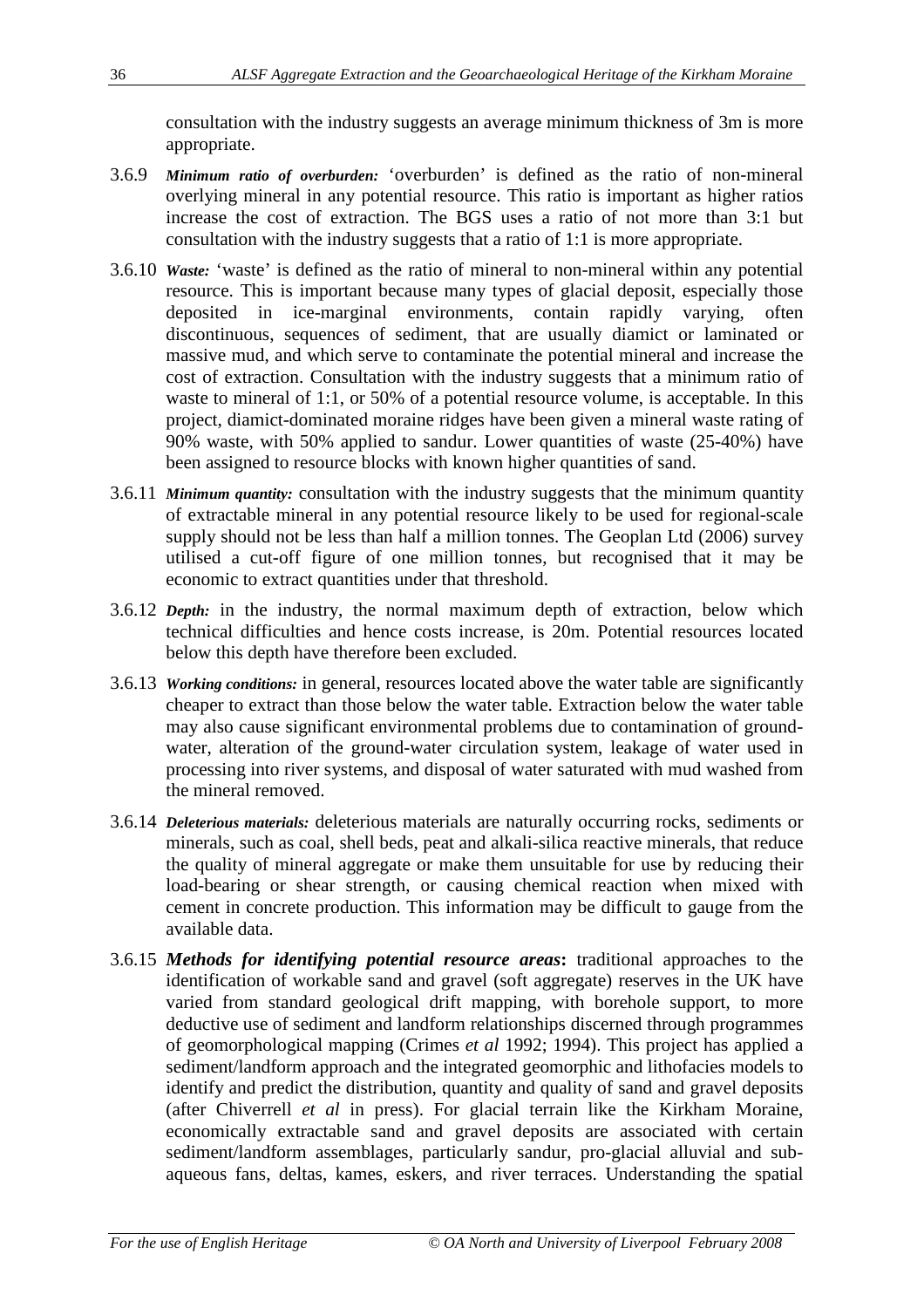sedimentological relationships and geometries within the landform types allows construction of palaeogeographical models for different depositional settings. This sediment-landform assemblage approach provides a methodology for predicting the distribution, character and quality of sand and gravel reserves.

- 3.6.16 Investigations of how glacial systems behave in terms of transport and deposition of debris have resulted in the generation of models of landform-sediment relationships, which can be used to identify potential mineral aggregate resources. The basis of these models is the recognition that particular types of landform are associated with particular types of sediment, because the landform reflects the depositional process that created it. This leads to the concept of the sediment-landform assemblage, which is defined as an area in which relatively homogeneous geomorphological, stratigraphic and lithological characteristics occur. The identification of sedimentlandform assemblages therefore provides a first approximation for potential mineral resources. Three major sediment-landform assemblage zones can be recognised within the glacial terrain of the British Isles that often provide deposits utilised as reserves of sand and gravel by the aggregate industry (Chiverrell *et al* in press), and all three are constituent members of the Kirkham Moraine complex.
- 3.6.17 *Sub-glacial assemblage zone***:** this assemblage includes all landforms and sediments generated by the deposition of debris at the base of a glacier and is mostly associated with the outer, lowland portion of ice-sheets, where eroded materials are transported through the ice and redeposited further down the flow direction. This process often leads to thick accumulations of sub-glacial diamict, forming either low-amplitude diamict plains, or fields of ice-moulded drumlins. In either case, aggregate potential is low. An exception is eskers (Boothroyd and Ashley 1975; Warren and Ashley 1994), which represent former sub-glacial tunnels, preserved as a sand- and gravelfilled 'cast'. These can provide good local aggregate potential, as the characteristic ridge form is easily exploited.
- 3.6.18 *Ice-marginal assemblage zone:* this includes all landforms and sediments generated at the margin of, and in contact with, a glacier. Glacier velocity reduces to zero at the snout and the debris contained within and beneath it is consequently released. A wide variety of depositional environments are generated due to changes in the position of the ice margin, including ice-front alluvial fans, ice-front and icemarginal sandur and lacustrine basins (Thomas 1985). Much deposition takes place over ice which, on melt, collapses, causing complex ice-disintegration topography, including classic kame-moraine systems and kettles holes. At the same time, other moraine ridges are generated by ice-front ablation and structural push. Together these processes create a very distinctive suite of individual landforms, each associated with a distinctive, though complex, sedimentary sequence (*ibid*). Consequently, they form potentially good sources of aggregate, easily identified, but often difficult to extract due to their rapid lateral and vertical variation, coarse calibre, and complex interdigitation with non-mineral deposits, such as diamict and lake-suspension mud.
- 3.6.19 *Pro-glacial assemblage zone:* this zone includes those landforms and sediments generated by glaciofluvial or glaciolacustrine processes beyond the margin of a glacier. At the snout, glacial meltwater is commonly discharged from exit tunnels into large braided streams that can carry exceptionally high sediment loads. These pass outwards, through the ice-marginal zone, to feed pro-glacial outwash sandur systems (Boothroyd and Ashley 1975) that act as major sediment sinks of potential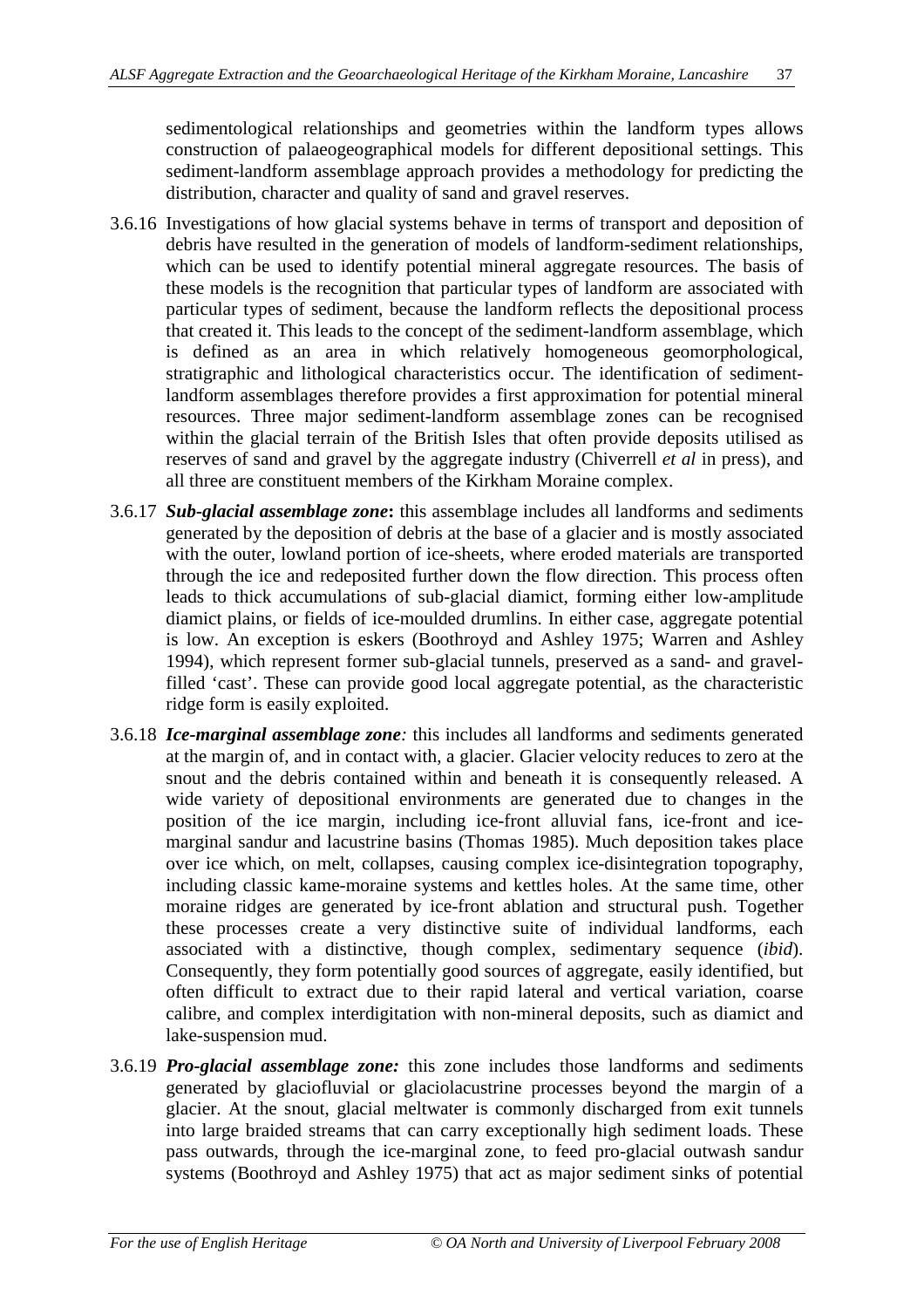aggregate resource. Reflecting flow diffusion and the consequent decline in stream power, they generally fine in grain-size down-sandur from coarse gravels, through alternating finer gravel and sand, into fine sands and muds. Where sandur streams enter into lacustrine or marine basins, deltas form by rapid reduction in flow velocity. Most deltas show a classic Gilbert-style, three-fold internal structure (Thomas 1984; Lønne 1995), comprising topset gravels, formed by progradation of the sandur system across the delta surface; foreset gravels and sands, formed by avalanche down the delta slope; and bottomset muds, deposited across the lake floor by suspension. Where an ice margin is in contact with a water body, discharge from drowned-out exit tunnels generates complex sub-aqueous fan systems, characterised by rapid outward facies-shift from coarse gravel and intercalated diamict, through well-washed finer gravels and sands, into laminated and massive muds (Lønne 1995).

- 3.6.20 *Identification and assessment of individual Resource Blocks:* from the geomorphological maps generated for the Ribble, a filtering process was used to identify potential Resource Blocks. The first level of filtering was by the type of geomorphological feature. Thus, features identified as sandur, marginal sandur, icefront alluvial fans, deltas, kames, kame terraces, eskers and river terraces were all included as, reflecting their depositional environments, they are likely to contain potential mineral. Features identified as diamict plains, drumlins, lake floors, pushmoraines and ablation-moraines were excluded, as they are unlikely to contain potential mineral. The second level of filtering was done on the basis of pre-existing borehole information and section detail reported in the literature. Thus, if a preexisting borehole provided confirmatory information of quality aggregate, it was included, otherwise unpromising prospects were excluded. Each resource block identified normally equates to an individual geomorphological feature, though in some cases several adjacent features of similar type are combined together.
- 3.6.21 *Calculation of mineral volumes for prospects:* one of the principal aims of geomorphology-based sand and gravel assessments is the accurate gauging of the volume of a deposit. Detailed accurate borehole information (provided by the BGS) characterises and describes the composition of the prospect, and without this information there is a great deal of uncertainty associated with sand and gravel assessments. It is in the volumetric assessment of landform geometry that DEMs and GIS come into their own, because the software allows the rapid calculation of the volumetric fill for a landform or shape, compared with another surface, typically the base of the deposit. Where possible, using a DEM-based approach represents a clear methodological improvement; however, it must be stressed that volumetric estimation of aggregate within Resource Blocks must take account of other areas of uncertainty, including product to waste ratios and overburden thickness, which need to be taken into consideration. Conversions from volumes (in  $m<sup>3</sup>$ ) to weight (in tonnes) were based on multiplying volumes by a factor of 1.6.
- 3.6.22 *Reliability of volume and quality estimates:* Resource Blocks have been classed into categories of reliability to reflect the sources of information available about each block and the method used for estimating volume and quality. These categories generally equate to the method of assessing volume and quality used in the Resource Blocks, but also takes into account uncertainties in landform identification, variations in the thickness of overburden, and waste.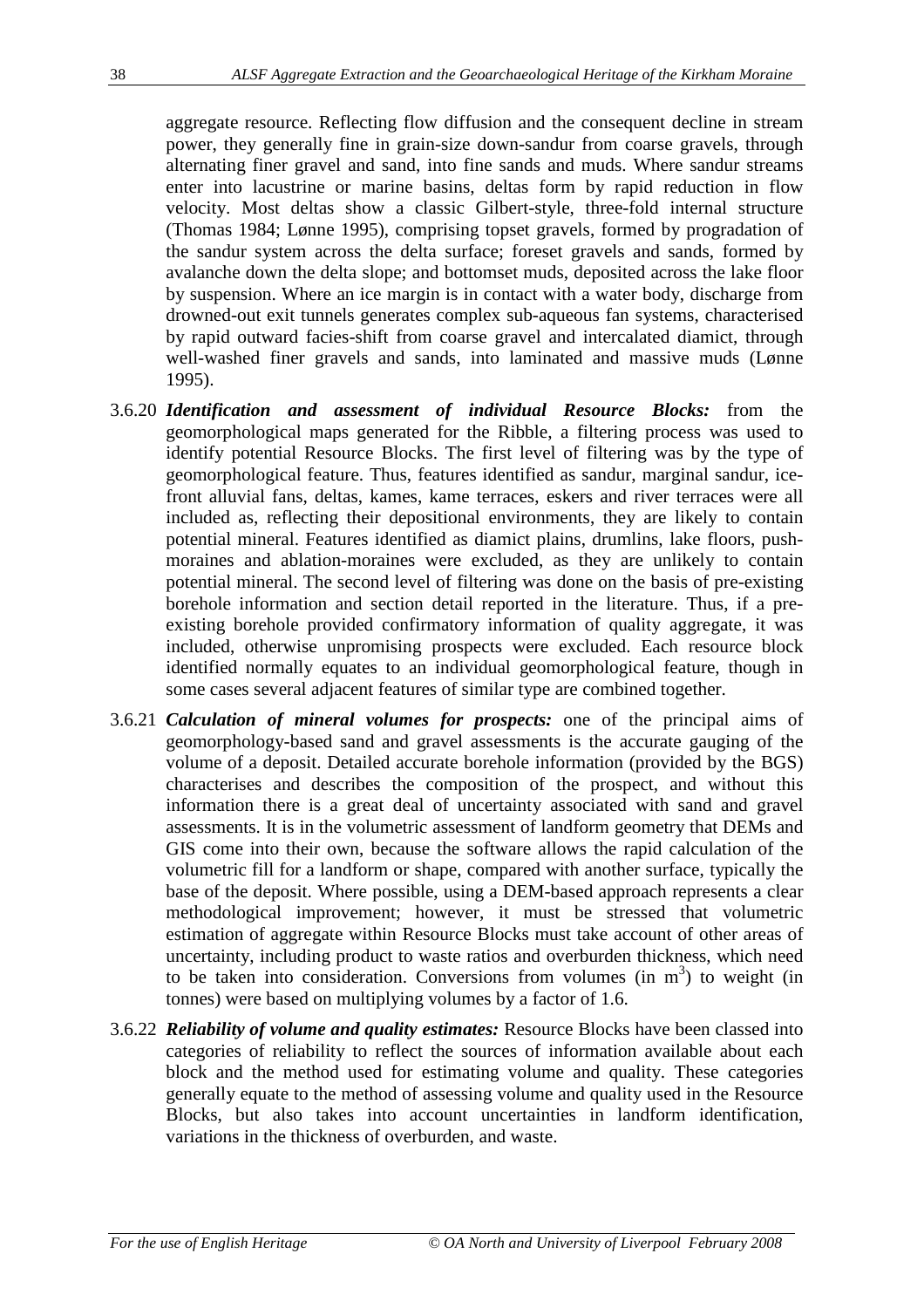- *High:* this is used where borehole information is available and is consistent in terms of thickness, broad grain-size and thickness of overburden. Some reliance may be placed on these estimates in the immediate vicinity of borehole locations, but should not be extrapolated to adjacent areas as glacial and fluvial deposits can vary considerably over short distances.
- *Medium:* this is used where there is no borehole information, but some sediment information is available from exposed sections. These estimates have a moderate margin of error but should be used with caution. A detailed drilling and sample testing programme should be undertaken before exploitation of blocks classed as of medium reliability is considered.
- *Low:* this is used where no borehole, sample or exposure information is available. Volume and grain-size distribution estimates are based on comparison with other blocks of similar geomorphological character and the general geological conditions in the area. Nevertheless, any estimates have a wide margin of error and should therefore be used with very considerable caution. A detailed drilling and sample testing programme should be undertaken, before exploitation is considered on blocks classed as of low reliability.
- 3.6.23 *Environmental constraints***:** Resource Blocks have been classified according to the degree to which they are constrained by highway access, proximity to market, environmental designations and planning zonation. It should be noted that the significance of the latter factors can vary due to changes in planning policy or commercial conditions. Similarly, environmental constraints are rarely absolute and policy towards them often changes in the light of changed economic conditions.
- 3.6.24 Consequently, an assessment of any particular resource block as of high commercial potential should not be taken as a recommendation. The method of assessment used applies a ranking that takes into account the potential value of the prospect and offsets it against likely restrictions. The ranking of prospects in the Aggregate layer in the GIS follows an algorithm. Aggregate resource in tonnes was converted to a percentage of the average for the study area; this value provided a positive weighting, with the following constraints subtracted from that value. The key constraints were divided into: proximity to A roads; urban area; environmental site area (SSSI, SAC, SPA, RAMSAR and NNR); landscape areas (National Park, AONB and AONB Fringe); and the number of statutory historic sites (Scheduled Monuments and Listed Buildings). The area-based classes (urban, environmental and landscape) were expressed as percentage cover for each Resource Block. Distance to A roads was expressed as a percentage of 1500m. Numbers of Listed Buildings and Scheduled Monuments were expressed as percentages of a threshold of ten instances that was judged as representative of the study area. The eventual prospect score subtracts the five constraints from the mineral score, using a weighting of 2, 2, 1, 1, 1, 2 for Road, Urban area, Landscape, Historical, Environmental and Mineral indicators respectively.

## **3.7 ARCHAEOLOGICAL ANALYSIS AND ASSESSMENT OF POTENTIAL**

3.7.1 *Collation, analysis and enhancement of the archaeological data:* as a result of the LiDAR study (*Sections 3.5.19*), and the limited ground-truthing programme (*Section 3.5.25*), an enhanced archaeological dataset was created.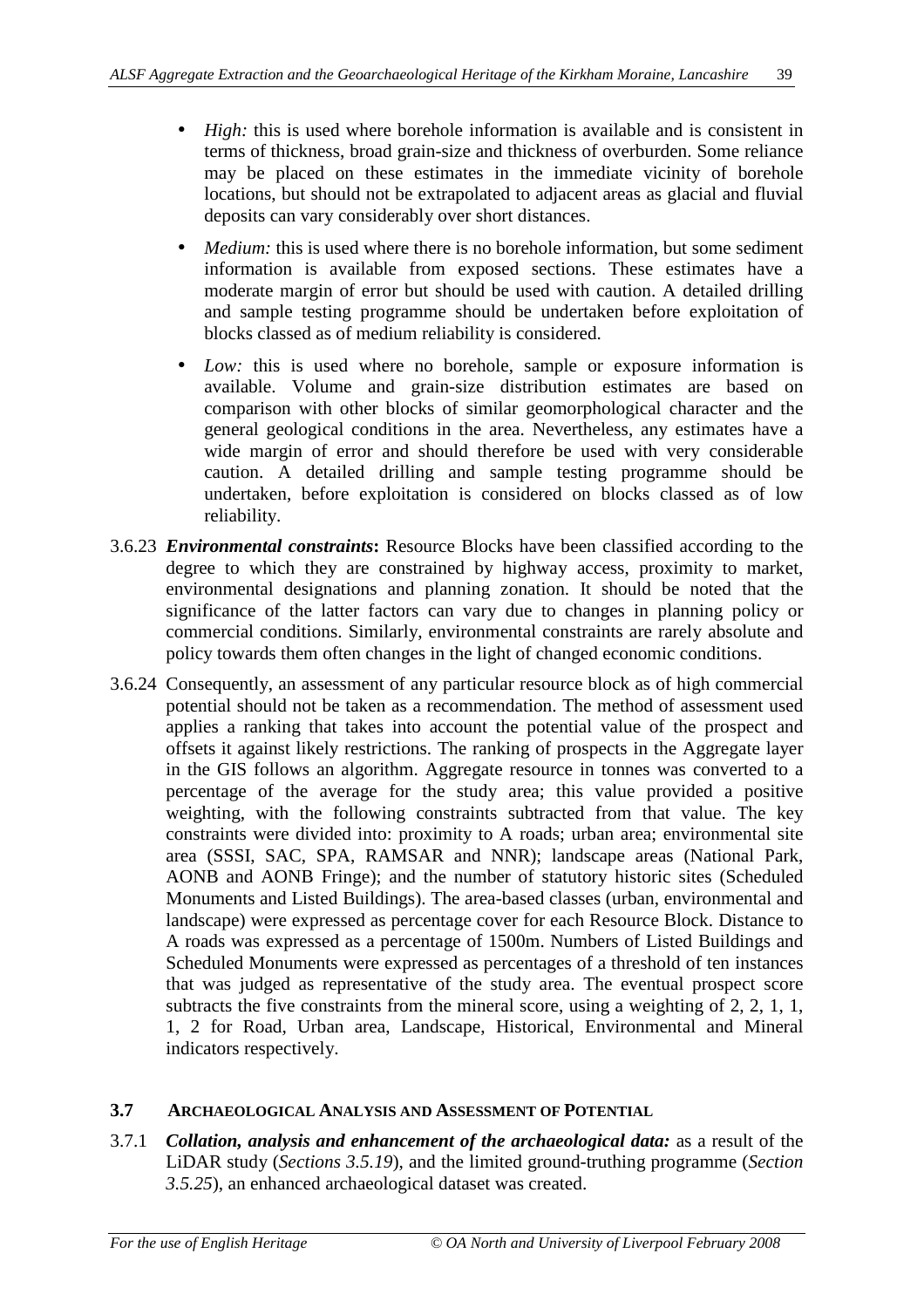- 3.7.2 *Initial characterisation, risk, and archaeological value assessment using all datasets:* during the Ribble Valley ALSF project (OA North and University of Liverpool 2007a, s*ection 3.12.5-7*), a broad statistical analysis was undertaken of all broad classes and periods of archaeological monument, as an assessment of the method. However, the distribution and quantities of some classes and periods of monuments meant that it was not a statistically valid exercise. Consequently, it was anticipated that, for the current project, a more qualitative assessment of the archaeological distribution would be undertaken prior to performing the statistical analysis.
- 3.7.3 The factors selected for analysis included:
	- prehistoric, Roman, and medieval monuments;
	- prehistoric flint finds, both as isolated finds and scatters;
	- NMR broad monument-type classes of domestic, industrial, agricultural and subsistence, and water supply and drainage.
- 3.7.4 Each of the selections was converted into a 10 x 10m presence-absence raster (see OA North and University of Liverpool 2007a, *section 3.12.2-4* for information) to match the resolution of the DEM created (*Section 3.2.3*).
- 3.7.5 The environmental and topographical factors selected for the comparison were aspect, elevation, geology, and slope. Distance to water was not included, for two reasons: firstly, unlike the Ribble Valley ALSF project, the study area did not include a significant river system; and secondly, hydrological data were not readily available for use.
- 3.7.6 Aspect was measured clockwise in degrees from 0° (due north) to 360° (again due north). The value of each cell in an aspect dataset indicates the direction of slope in which the cell faces. The individual values for each cell were grouped into 45<sup>°</sup> intervals and assigned the numbers 1-8. Flat areas with no downslope direction were assigned a value of -1. Elevation was measured in 10m intervals and slope was grouped into 5° intervals. The geological mapping (*Section 3.3.2*), was converted into a raster dataset, with each substrata-type assigned a value between 1 and 10.
- 3.7.7 Each dataset was combined using the raster calculator in ArcGIS, and the resulting tables exported into Excel. The Kolmogorov-Smirnov (KS) Goodness-of-Fit test (Kvamme 1990; OA North and University of Liverpool 2007a, *sections 3.12.6-7*) was then applied. The results were used to create weighted raster maps that indicate where the location of a particular archaeological type has been influenced by a particular environmental or topographical factor.
- 3.7.8 Kernel density mapping (*op cit*, *section 3.13.11*) was undertaken, with intervals of 250m, 500m and 1000m, for the prehistoric, Roman and medieval monuments. This produced a raster map that could be reclassified into intervals of low, medium and high density, representing low, medium and high potential.
- 3.7.9 Using the ArcGIS raster calculator, algebraic functions can be performed on single or multiple rasters on a cell-by-cell basis. In this way, the weighted raster maps (*Section 3.7.7*) and density maps (*Section 3.7.8*) were added together to produce maps of potential for the different periods of archaeology.
- 3.7.10 Using the methodology set out in the Ribble Valley ALSF project (*op cit*, *section 3.13.2*), the HLC land classifications were used to provide a measure of the amount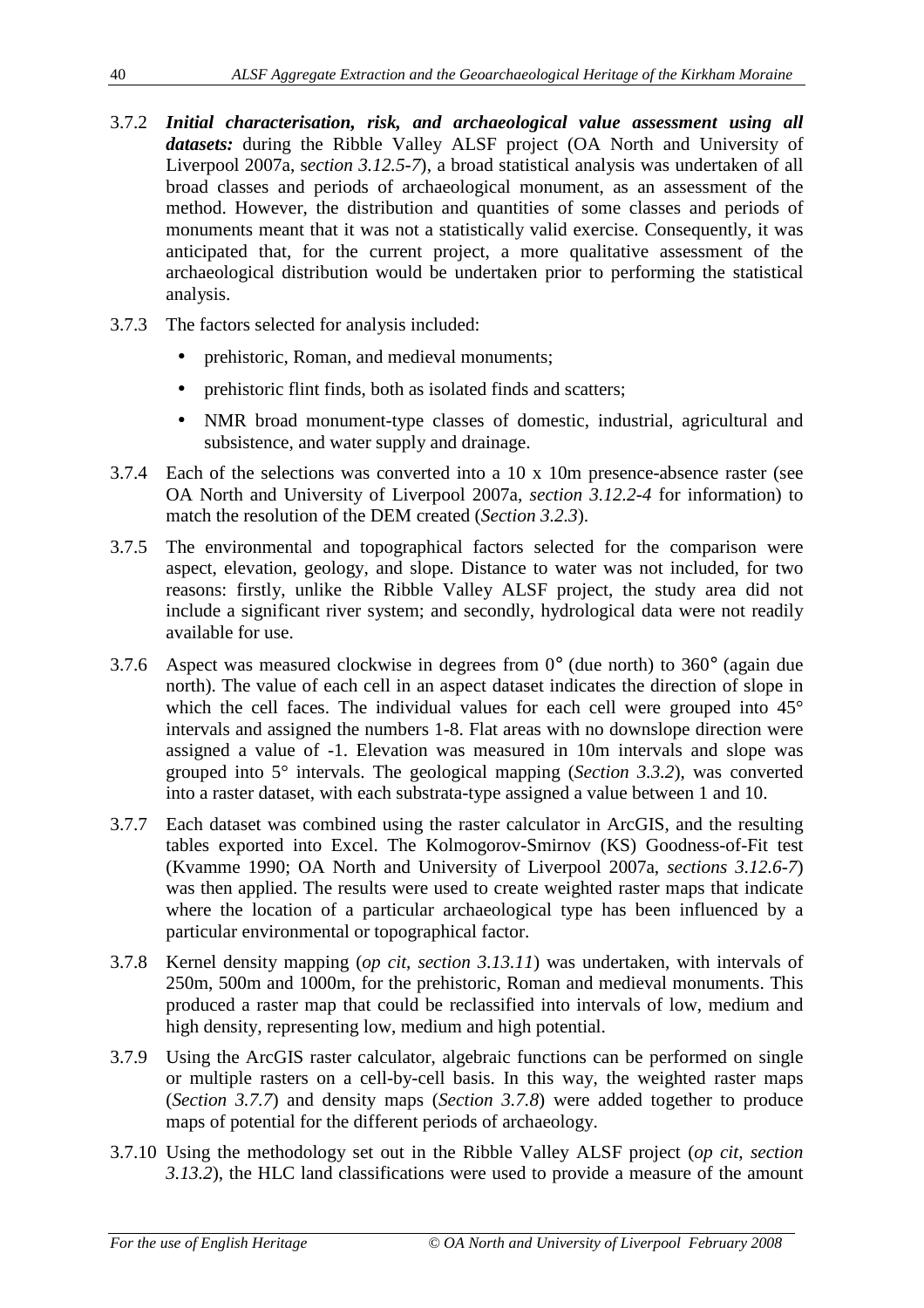of below-ground disturbance in a locality. Landscape types that incur large amounts of below-ground disturbance will either already have had some level of archaeological investigation, or will probably have resulted in the destruction of any archaeological evidence. In either case, the potential for the discovery of new sites is likely to be low, whereas for more undisturbed landscape types, the potential for the discovery of new sites may be higher.

- 3.7.11 This process led to a reclassified set of HLC polygons within the study area that were converted into a raster and given the values one to three, with one representing high disturbance and three low. This raster was combined with the maps of potential (*Section 3.7.9*) to produce the final maps of potential for each period.
- 3.7.12 *Refinement of characterisation of archaeological value:* using the HLC polygons as the basic land division, an updated gazetteer for the study area was created, using the methodology devised during the Ribble Valley ALSF project (OA North and University of Liverpool 2007a, *sections 3.12.11-15*). For each HLC polygon, information was collated on the number and density of archaeological events and monuments within it, along with the geomorphological classification, archaeological potential, an assessment of the level of below-ground disturbance indicated by the particular HLC landscape type, and a free-text description of the area.
- 3.7.13 *Analysis and spatial patterning of archaeology against landscape taphonomy:* preliminary analysis of the archaeological dataset (*Sections 3.5.17 and 3.7.2*) confirmed the decision to limit the selection of archaeological types to be used for the cell-based analysis. Additionally, the NMR broad classification of monument type was not felt to be fine-grained enough to take account of the more subtle distributions of monuments. For example, prehistoric flints are often classified as findspots, yet flint scatters may be the only evidence of prehistoric settlement. Consequently, a series of more subjective comparisons, using the KS Test methodology described above (*Section 3.7.7*), was undertaken in order to examine the archaeological development in the study area more closely.
- 3.7.14 The distribution of Roman monuments was compared to the known routes of Roman roads in the study area. This investigated the general pattern of Roman settlement within the area to see whether it was based entirely along the roads or was more widespread.
- 3.7.15 The distribution of ponds and marl pits was also investigated. Marl pits are associated with small-scale extraction of minerals for improving land for agriculture, and the HLC classifies them as being generally found on land of marginally higher elevation (Ede and Darlington 2002, 95). The presence of marl pits has two implications for this study: firstly, it is an indicator of agriculture; and secondly, it implies a degree of below-ground disturbance that may have brought to light evidence of prehistoric activity that had previously been buried.
- 3.7.16 Many ponds not shown on the modern mapping were identified from the LiDAR data (*Section 3.5.19*). In some cases these features could be seen on the historic mapping, but it was not possible to identify their function more closely. A comparison of the distribution of ponds and pond-like features against elevation and geology was therefore undertaken to try and identify the location of marl pits.
- 3.7.17 The distribution of flints and flint scatters was examined. Scatters of multiple flints are potentially indicators of increased prehistoric activity, such as settlement, whereas isolated finds may simply represent chance loss. However, flint scatters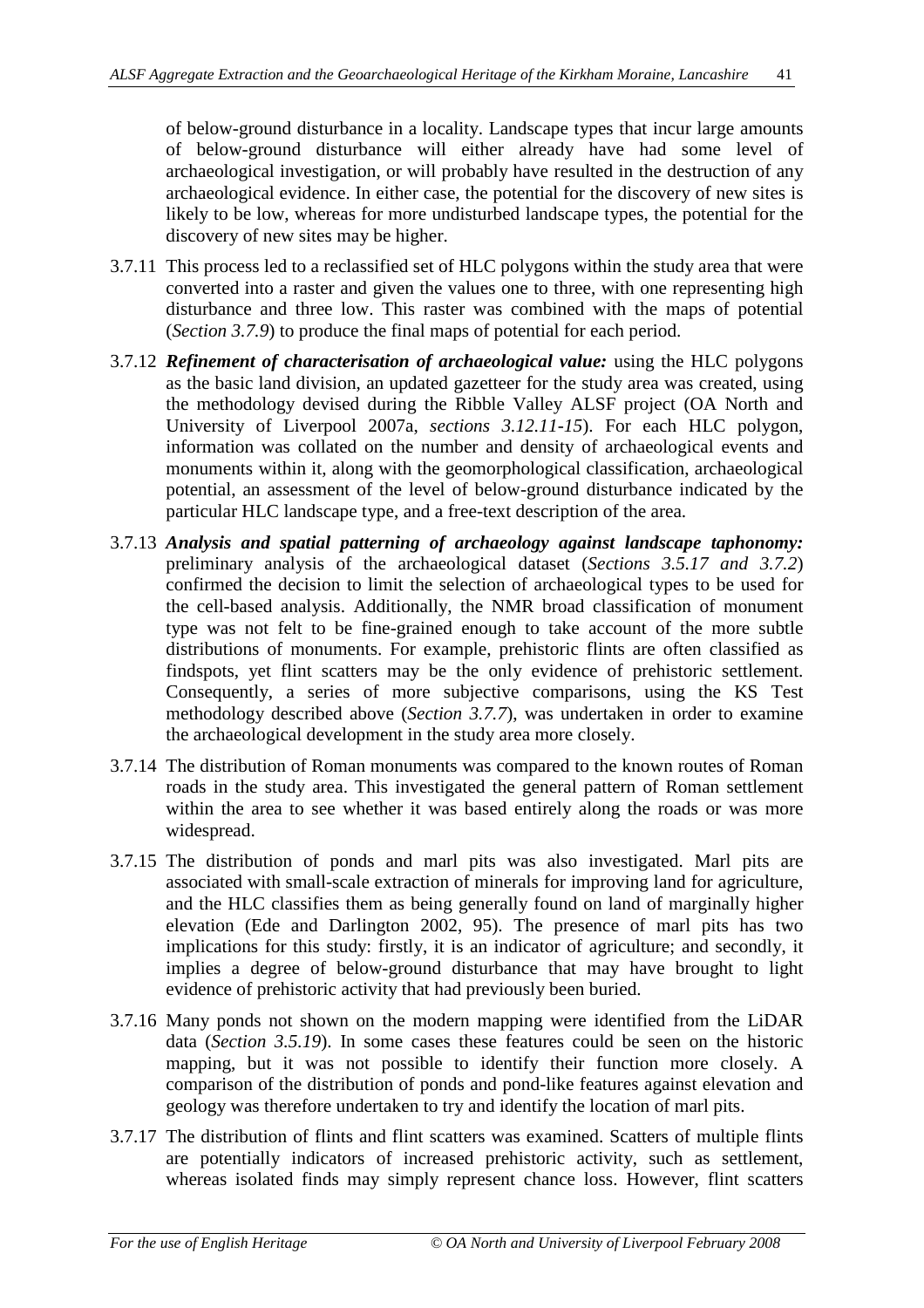were only recorded as such in the HER if they were all found at the same time, and many individual finds over time within a small area were not necessarily recognised as constituents of a 'scatter'. Consequently, it was necessary to examine the locations not only of the definitive flint scatters but also the areas where there was a higher density of individual flint finds. Kernel density calculations were used to identify clusters in the distribution of individual flints (OA North and University of Liverpool 2007a, *section 3.13.11*), with buffers set at 20m, 50m and 100m intervals.

3.7.18 *Finalise risk/threat characterisation, incorporating geology and archaeology:* using the ranked prospects data (*Section 3.6*), it was possible to create combined datasets showing the interaction between archaeological potential and suitability for aggregate extraction; this showed the correlation between the highest threat and the potential for archaeology. The overall rankings for prospects were grouped into intervals corresponding to low, medium and high suitability for aggregate extraction.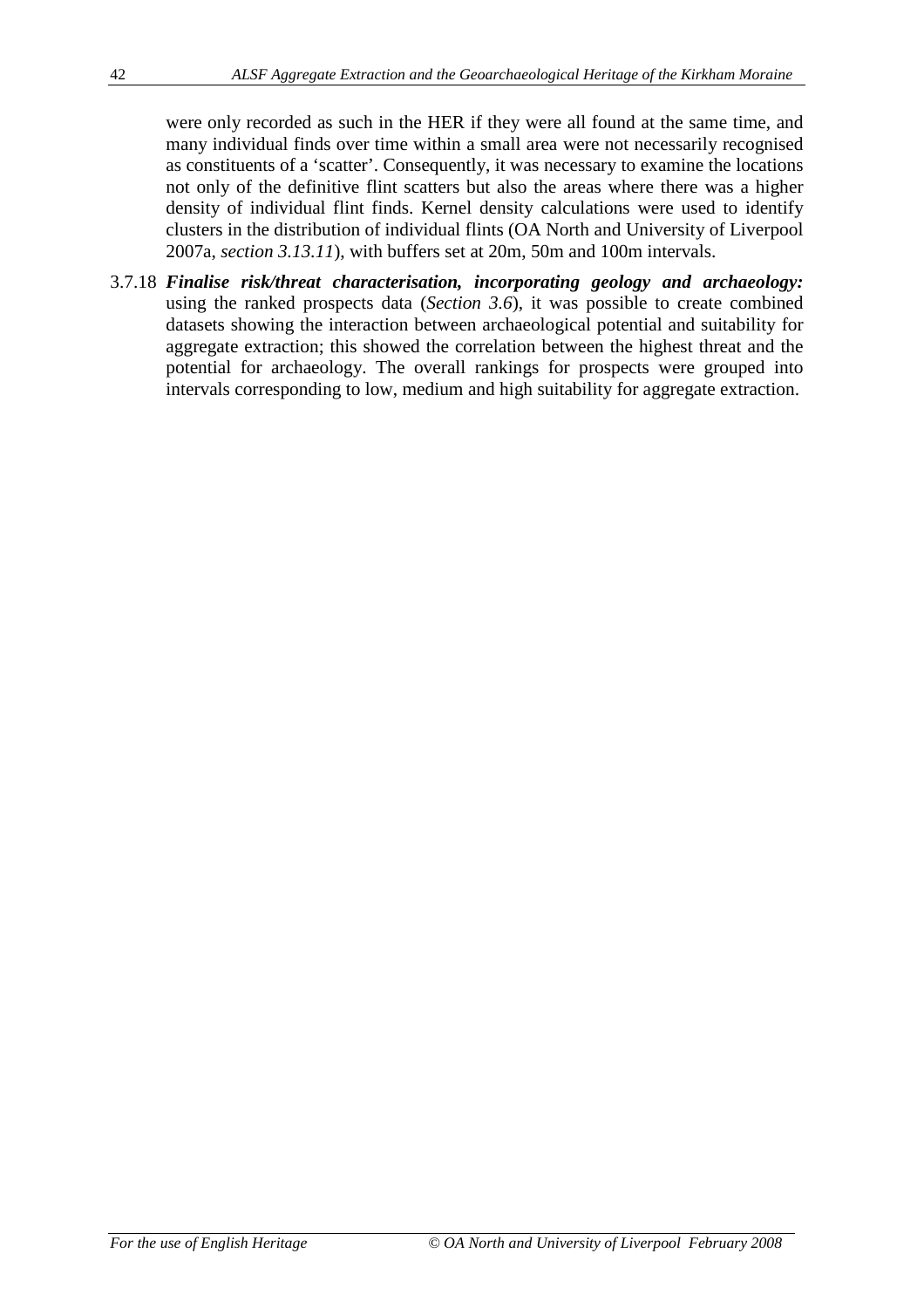# 4 GEOMORPHOLOGICAL RESULTS

#### **4.1 THE QUATERNARY PERIOD IN LOWLAND LANCASHIRE**

- 4.1.1 *Research during the nineteenth century:* the Pleistocene deposits of lowland Lancashire were first investigated in the late nineteenth century by Binney (1852) and De Rance (1875; 1877a), who utilised the, at the time, excellent coastal exposure at and north of Blackpool. These investigations, reviewed by Wilson and Evans (1990), provide considerable detail on the composition of the Kirkham Moraine complex (Gresswell 1967a), which comprises an arc of low hills stretching from Preston to the coast at Blackpool. Binney (1852) and De Rance (1877a) devised a tripartite scheme to describe the glacial deposits of the Blackpool area. Although currently unfashionable, this scheme provides a useful summary of the overall sequence, but does not capture the complexity implicit in the history of ice retreat. The 'Lower Boulder Clay', hereafter the Lower Diamict, occurs at the base of the sequence overlying the bedrock, which lies up to some 20-30m below OD. Lithologically, this Lower Diamict is composed of materials that originated for the most part in the Lake District, with occasional chalk flints and Jurassic erratics. Overlying the Lower Diamict is a sequence of sands and gravels, 'The Middle Sands' of De Rance (1877a), varying in thickness by up to 25m. Sand tends to be considerably more dominant than gravel, although this balance varies at a local scale. These sands and gravels are glaciofluvial deposits lain down in a pro-glacial setting, probably during ice retreat. They are overlain by 'the Upper Boulder Clay', hereafter termed Upper Diamict, which varies spatially both in terms of thickness and inter-digitation with glaciofluvial sands and gravels, and reflects either small or larger-scale oscillation of the ice margin. The broad Lower Diamict / sands / Upper Diamict sequence occurs widely across the region.
- 4.1.2 *Glacial geomorphology of the Fylde:* the Fylde lowlands comprise a broad suite of landforms and sediments that were formed largely by sub- and pro-glacial processes. Large areas of the lowlands are of low relief, and form a relatively featureless sub-glacial diamict plain, formed by basal deposition under relatively thick ice conditions when the ice margin was some distance south of the region. The most substantial ice-marginal landforms in the region are the extensive array of elongated low ridges that extend from the foothills of the Bowland Fells, east of Preston, to the coast north of Blackpool. These ridges, collectively termed the Kirkham Moraine by Gresswell (1967a), were remapped during this project and comprise a sequence of parallel ridge forms with amplitudes of relief of 15-35m, extending over some 10km north to south (Fig 18).
- 4.1.3 *Geomorphology of the Kirkham Moraine:* investigation of major moraine systems (Chadwick *et al* 2001; Thomas *et al* 2004; Thomas 1999; Thomas and Chiverrell 2007) shows that they display a number of characteristic sediment-landform assemblages that are a response to the major glacial depositional environments active during their formation. In this context, a sediment-landform assemblage is defined as a mappable unit in which relatively homogeneous morphological, lithological and stratigraphic characteristics occur (Thomas 1989; Thomas *et al* 2004; Thomas and Chiverrell 2007). The main sediment-landform assemblages identified in the area are mapped in Figure 18 and a summary list of their characteristics is given (Table 2). These assemblages ignore the extensive, thick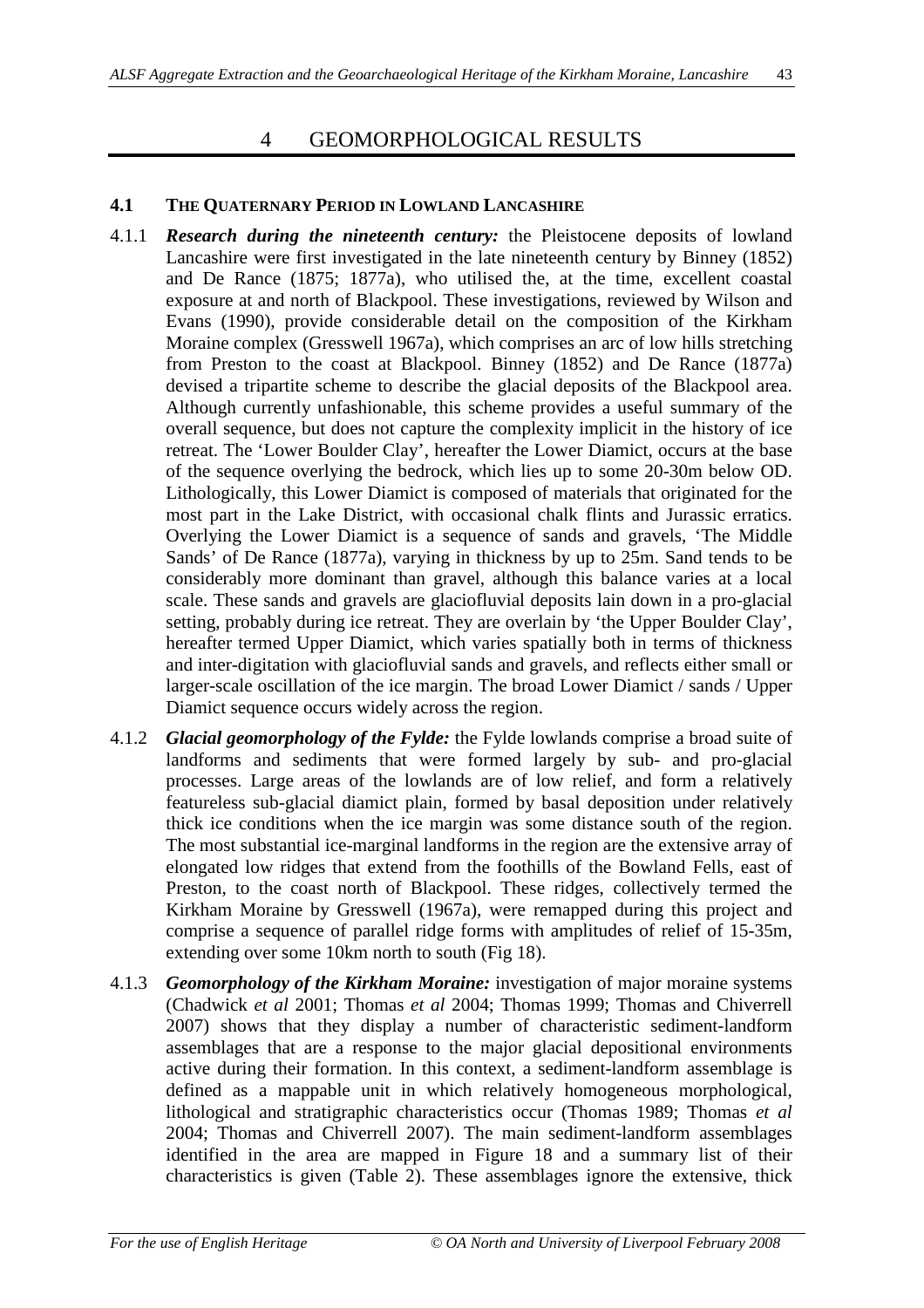sequences of Holocene coastal, peatland, lacustrine and alluvial deposits which drape, and in place cover, the glacial terrain.

| <b>Sediment landform</b><br>assemblage | <b>Description of main characteristics</b>                                                                                                                                                                                                                                                                                                                                                                                                                                                                                                                                                                     |
|----------------------------------------|----------------------------------------------------------------------------------------------------------------------------------------------------------------------------------------------------------------------------------------------------------------------------------------------------------------------------------------------------------------------------------------------------------------------------------------------------------------------------------------------------------------------------------------------------------------------------------------------------------------|
| 1. Drumlin fields                      | Areas of thick diamict showing characteristic 'basket of eggs'<br>topography, consisting of elongated, smooth ridges on a scale of up<br>to 1km in length. Represent areas of basal lodgement till that have<br>been moulded by the fast advance of thick ice.                                                                                                                                                                                                                                                                                                                                                 |
| 2. Sub-glacial Diamict floor           | Areas of low amplitude, subdued topography, underlain by thick<br>diamict. Represent areas of basal lodgement till deposition under<br>thick, advancing active ice.                                                                                                                                                                                                                                                                                                                                                                                                                                            |
| 3. Ice-marginal moraine ridges         | Often prominent linear ridges occurring singly or as an en-echelon<br>complex. They form at the margin of active glaciers and are<br>composed of complex sequences of diamict and sands and gravels.<br>They are often tectonically deformed by the repeated movement of<br>the ice margin. These ridges represent ice-marginal sedimentation<br>and subsequent deformation during still-stand and varying scales of<br>ice-marginal oscillation.                                                                                                                                                              |
| 4. Ice-disintegration zones            | Areas of disorganised topography, including small-scale ridges,<br>mounds and basins, many water filled, often occurring in wide linear<br>belts. Underlain by complex sequences of diamict and fluvioglacial<br>sediment. They represent the disintegration of ice-marginal<br>topography by the melt of buried ice at the margin.                                                                                                                                                                                                                                                                            |
| 5. Sandur systems                      | Flat to low-angle topography sloping away from normal ice-<br>marginal moraine systems, or wide, flat channels or troughs running<br>parallel to ice-marginal moraine systems. Underlain by fluvioglacial<br>sand and gravel sequences, they are sediment depocentres draining<br>directly away from tunnels in the ice-margin or outwash sandur<br>directed parallel to the ice-margin by the occurrence of large,<br>abandoned moraines forward of the ice-margin. Local sandur<br>surfaces can have a pitted form, fretted with hollows formed through<br>the meltout of dead-ice buried within the sandur. |
| 6. Kame terraces                       | Relatively flat but often uneven terraces or benches formed on the<br>lateral margins of glaciers between the glacier and adjacent<br>hillslopes. Surfaces of kames are often locally diversified by higher<br>relief, reflecting bedrock outcrop, moraine ridges and debris<br>features. They comprise complex sequences of diamict, debris flow,<br>alluvial fan, fluvioglacial and glaciolacustrine sediment.                                                                                                                                                                                               |
| 7. Major drainage distributaries       | Fretting and dissecting ice-marginal moraine complexes, are often<br>incised channels. These channels are often flat floored, incised and<br>breach the moraine, with current drainage that is clearly a misfit.<br>They reflect the location of major drainage exits from the ice-<br>margin. The floors comprise often thin sequences of sand and gravel<br>close to the ice-margin that thicken and fine in a distal direction.                                                                                                                                                                             |

*Table 2: Sediment landform assemblages of the Kirkham Moraine and Fylde deglacial terrain*

4.1.4 The main sub-glacial landforms are the *drumlin fields* (Assemblage 1) flanking the River Wyre south of Fleetwood (Fig 18) and on either side of the River Lune extending south from Lancaster. The drumlin field adjacent to the River Lune is part of a more extensive field extending from Kendal in the south Lake District to 5km north of Garstang (Fig 3). The orientation of these drumlin fields confirms a north to south ice-flow out from the eastern Lake District. Relatively little exposure has been seen but Wilson and Evans (1990) describe a section near the mouth of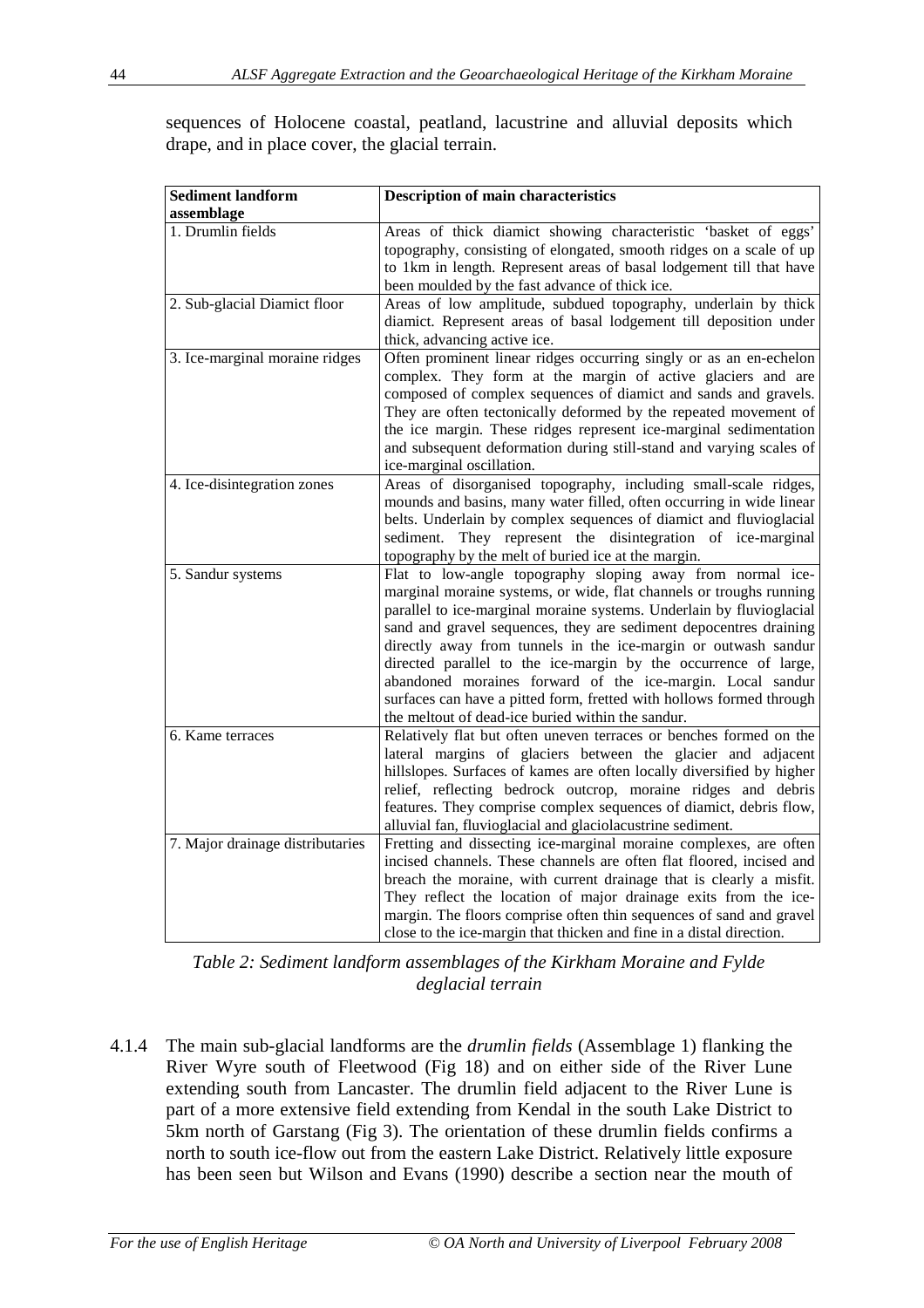the Wyre that comprised glacial diamict containing an erratic suite of Lake Districtderived lithologies. Further drumlins occur in the upper Ribble, on the interfluve between the Ribble and the head of Airedale, between Hellifield and Skipton (Rose 1985), the orientation of which indicates two directions of ice movement: southeastwards down the Ribble Valley; and east and south-east into Airedale (Fig 3). Adjacent to these drumlin fields and south of the Kirkham Moraine is a lower amplitude topography underlain by thick accumulations of diamict (Fig 18). This *diamict plain* (Assemblage 2) represents an area where basal lodgement tills were deposited under conditions of thick advancing ice.

- 4.1.5 The most substantial landforms in the region are *ice-marginal moraine ridges* (Assemblage 3), which occur as an extensive array of elongated low ridges extending from the foothills of the Bowland Fells east of Preston to the coast north of Blackpool. Further arcuate bands of ridges can be identified further north, with the mostly clearly identified bands to the north and south of the River Wyre. These lineations of moraine ridges reflect former ice-marginal positions during the retreat of Devensian ice in lowland Lancashire. Diversifying the morphology of Assemblage 3 are numerous depressions and water-filled basins identified as kettleholes (Fig 18; Wilson and Evans 1990). These are formed by disintegration and melt of marginal dead-ice and are identified as *ice-disintegration zones* (Assemblage 4; Fig 18). This assemblage is restricted to inter-ridge areas and typically is up-ice of the maximum southwards extent of the Kirkham Moraine. Icedisintegration topography is particularly well displayed on the outskirts of Blackpool, between the moraine ridge crests around Kirkham, and in the moraine ridges north of the River Wyre extending west from Garstang.
- 4.1.6 The ridges of Assemblage 3 are often separated by narrow, flat-floored channels (Fig 18), which represent former ice-marginal *sandur systems* or outwash plains (Assemblage 5). They typically run parallel to moraine crests and are formed by the deposition of sands and gravels in marginal sandur troughs constrained by the moraine ridges. Sandur flats and troughs are widespread throughout the moraine complex, but are more extensive in the lower terrain between the three major belts of moraine ridge: Kirkham, South Wyre and North Wyre (Fig 18). To the north of the region (Fig 18), flanking the western fringe of the Bowland Fells, are a number of uneven but extensive flats identified as *kame terraces* (Assemblage 6). These hillslope benches comprise a mixture of glacial diamict and outwash sands and gravels.
- 4.1.7 Crossing and dissecting the Kirkham Moraine are several major drainage distributary channels (Assemblage 7). These are differentiated from the more numerous minor drainage channels, in that they run broadly north / south across the moraine, extend over 10-15km and are 200-500m in width. The channels are typically flat-floored and were formed by the incision of glacial meltwaters that have subsequently aggraded relatively thin sequences of fluvioglacial sand and gravel. The most substantial of these features are the Skippool channel, immediately east of Blackpool, and the Kirkham channel (Fig 18), further to the east. They both cut through the moraine complex and probably represent fixedposition drainage outlets from the retreating margins of the icesheet.
- 4.1.8 *Interpretation of the Geomorphology:* the regional distribution and relationships between these assemblages display some consistent patterns, with the ice-marginal moraine ridges, ice disintegration zones and sandur forming three discrete bands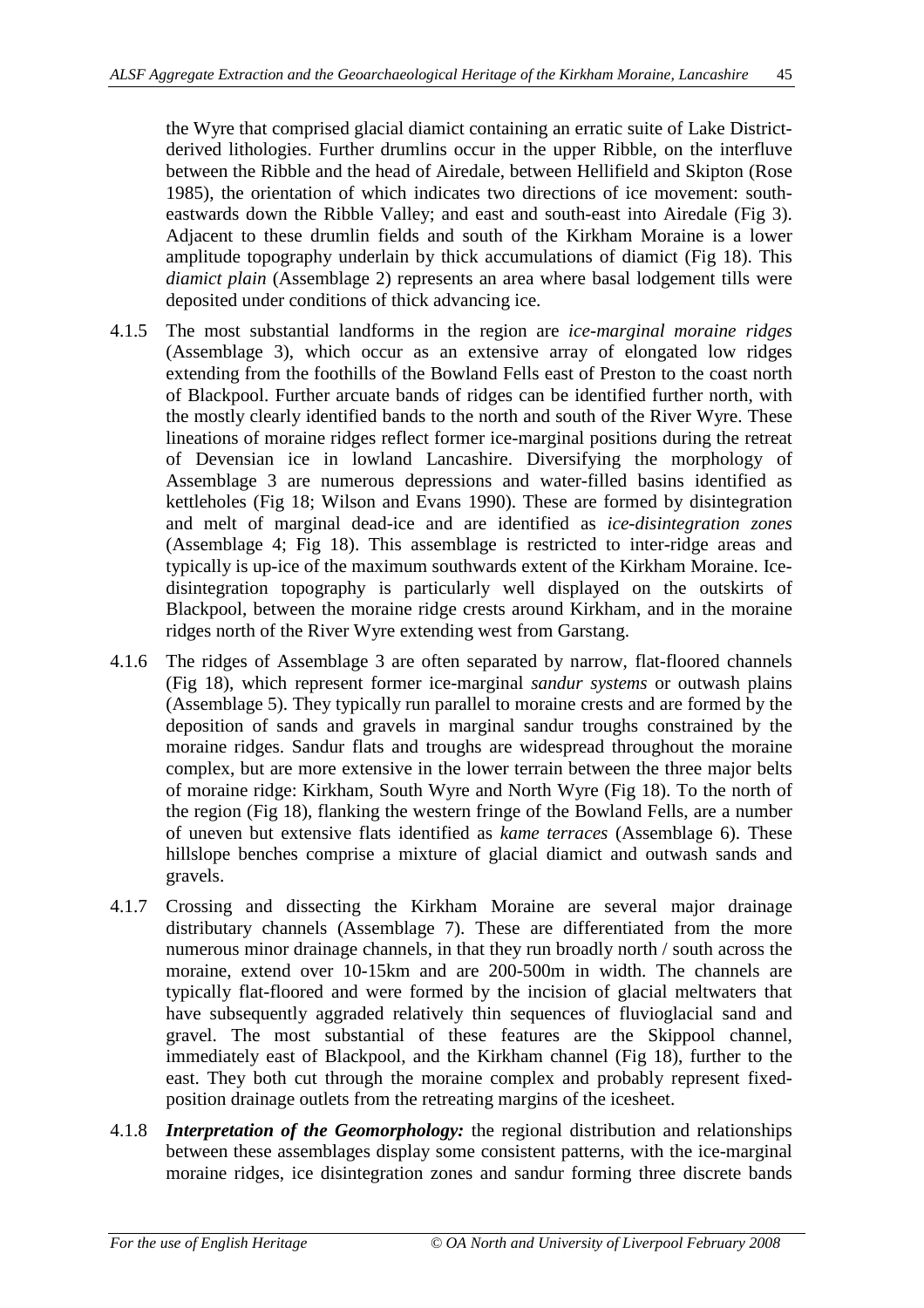across the Fylde lowlands. These lineations are a function of the staged retreat of the east Lake District ice-stream during deglaciation, as seen elsewhere around the Irish Sea basin in Wexford, Ireland (Thomas and Summers 1984), the Isle of Man (Thomas *et al* 2004) and in north-west Wales (Thomas and Chiverrell 2007). Diamict plains are restricted to zones in advance of these limits, or around the drumlin field, where perhaps materials were lacking for deformation into drumlinoid features, and instead relatively flat but ice-moulded terrains of lodgement till were produced. The drumlin fields themselves are 20-30km up-ice from marked ice-marginal positions, which is a similar relationship to that encountered between the Anglesey drumlin field and ice-marginal retreat moraines on the Lleyn peninsula (Thomas and Chiverrell 2007) and associated with the drumlin re-advance moraines in Ireland (McCabe *et al* 1984; 1987; 2007). Intriguingly, for the Kirkham area morphological evidence for pro-glacial outwash landforms is lacking, and perhaps has mostly been buried or has been removed by the subsequent erosion of the Ribble. Sediments of this nature possibly include a thick sandur floor underlying the estuary of the Ribble, or lake or even shallow water glaciomarine sedimentation in advance of the Kirkham Moraine.

- 4.1.9 South of the post-glacial erosional cut of the current Ribble Valley, there appears to be a large fan at the exit of the more enclosed reach of the lower Ribble Valley. Morphologically, it appears to be either a large ice-front alluvial fan or a subaqueous fan that must entirely reflect deposition in front of a Ribble glacier or ice stream (Fig 18). Immediately to the west of this fan there is what appears to be a north/south aligned asymmetric moraine ridge with a fronting sediment apron to the west (Fig 18). This interpretation explains the steep asymmetry of the ridge, with the eastern steep slope the ice-contact surface of an ice-lobe issuing from the Ribble Valley. This feature is very similar in form to a de Greer moraine (cf Eyles and McCabe 1989). This geomorphology appears to reflect the actions of three major ice-streams that coalesced in the Kirkham area, with the bulk of the end moraine structure reflective of an ice-stream issuing from the east Lake District, and a south Pennines ice-stream extending down the Ribble Valley at least as far as Preston (Johnson 1985). These two ice-streams are, however, dwarfed by the eastern Irish Sea ice-stream that extended southwards from the Solway Firth and western Lake District, east of the Isle of Man, and eventually southwards across south Lancashire into Cheshire (Crofts 2005). The interplay between these three ice-streams is critical in explaining the glacial geomorphology and geology, with the north/south aspect of the lineation of the Kirkham Moraine marking the most probable boundary between the eastern Irish Sea basin and east Lake District icestreams.
- 4.1.10 *Stratigraphy and internal structure:* formerly very well exposed in a coastal cliff section (Binney 1852; De Rance 1877a; Fig 2), but now almost completely obscured by coastal land reclamation and sea defences, the Kirkham Moraine provided much of the basis for formulating the original 'tripartite' glacial drift classification of lowland north-west England. This classification divided the glacial deposits into a Lower Boulder Clay, a Middle Sands, and an Upper Boulder Clay, and, although unfashionable and heavily criticised by Longworth (1985) in his detailed account of the glaciation of the Lancashire Plain, it remains a useful local descriptive classification. The scheme is not one to be taken to imply strict contemporaneity with similarly named deposit sequences from elsewhere (Wilson and Evans 1990). Its use also implies that the Upper and Lower Boulders Clays can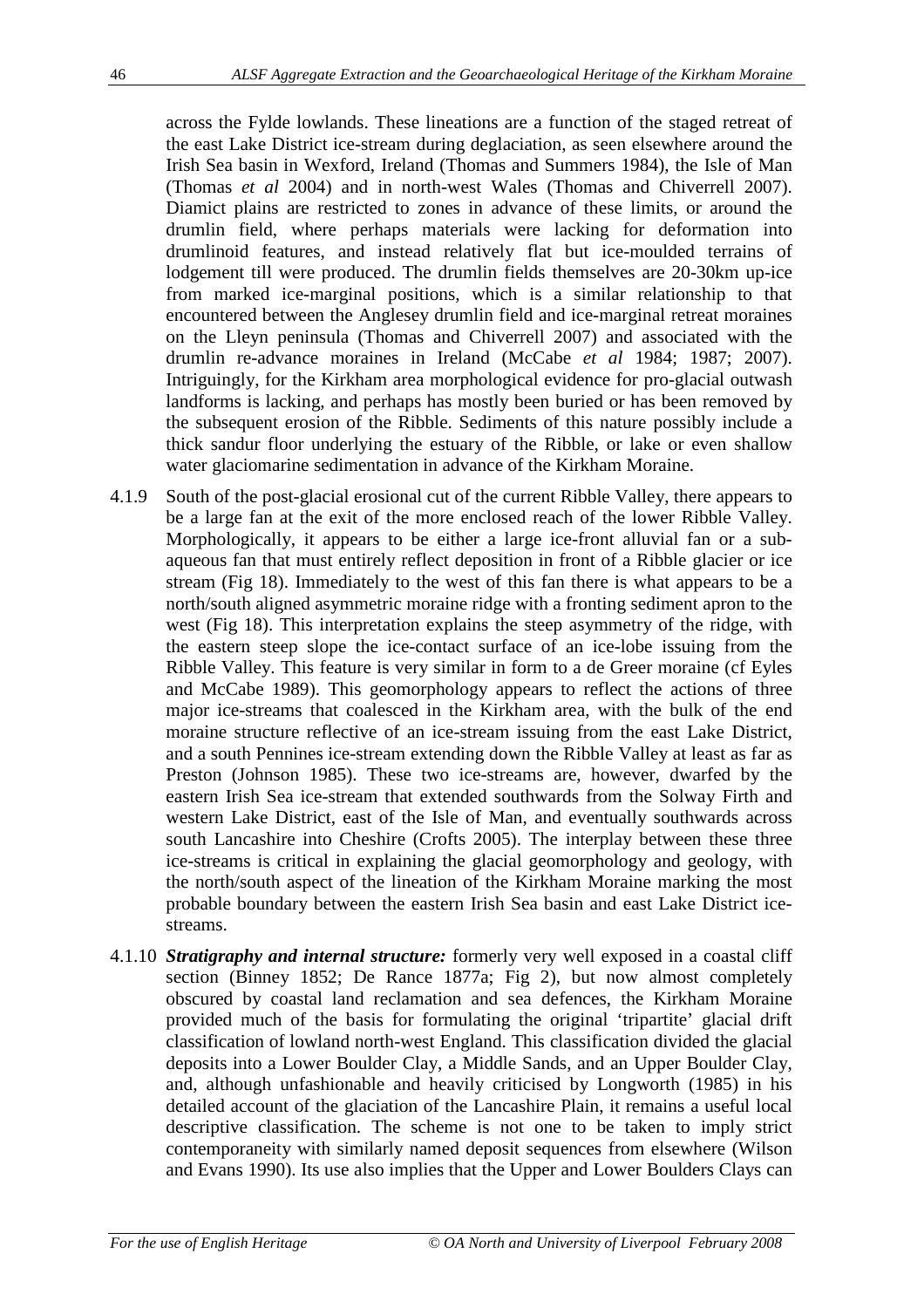be distinguished one from the other lithologically, and may therefore be properly identified in section or borehole log in the absence of the other. This implication is used in the account of the Blackpool area by Wilson and Evans (1990) but is not used a few years later in the account of the adjacent Garstang area by Aitkenhead *et al* (1992).

- 4.1.11 In addition, borehole records have been used to construct a series of cross-sections through the Kirkham Moraine, with the aim of identifying its stratigraphy and internal structure. Ideally, these cross-sections would comprise two sets of section lines, one drawn parallel to the assumed ice-flow direction, from north-east to south-west, the other drawn parallel to the strike of the moraine ridges, from northwest to south-east, together providing the basis for constructing a three-dimensional model of the moraine. In reality, the identification of lines was constrained by major spatial variation in borehole density and location, and complications arising from the lobate form of the ice-margin. Most boreholes are either clustered somewhat randomly in major urban areas or spread out in lines along major highway or pipeline routes, with many intervening rural areas almost devoid of boreholes. Despite these limitations, several major lines were established (Fig 19 (inset)). They include a set (lines 1-6) in the west of the area and, further east, another set (lines 8-12; Figs 20, 21a and 22), all running normal to the strike of the moraine ridge. To these were added a re-analysis of borehole cross-section lines parallel to the strike of the moraine (line 7) following the M55 motorway (Fig 21b), previously described by Longworth (1985), Aitkenhead *et al* (1992), and Wilson and Evans (1990). The cross-sections (Figs 19-22) are only as good as the borehole data that provided the information, and these are affected by problems of limited or vague lithostratigraphic description. The identification of glacigenic lithologies has been restricted in this report to sands, sand and gravel, silt/clay, laminated muds, and diamict, because these are more reliably assigned. Furthermore, boreholes where the descriptions were ambiguous or unclear have been excluded. The boreholes have been located as precisely as possible using the BGS catalogue grid reference, but the ground elevations of the sections are shown as a continuous profile and were derived from the Nextmap DEM and cross-checked against elevations recorded in the borehole logs.
- 4.1.12 *Blackpool and northwards:* Blackpool and the surroundings are well served in borehole coverage and six section lines (Fig 19) have been compiled progressing north to south, which complement the recorded but now obscured coastal cliff sections (Fig 2; Binney 1852; De Rance 1877a). Line 1, farthest north from the flat low terrain north of the Kirkham Moraine, shows a Pleistocene sediment fill of at least 30m, between +10m and -20m OD, with bedrock not reached throughout most of the section. Two broad sequences are shown, with the lower comprising at least 30m of interbedded glacial diamict, outwash sands and laminated lake/marine muds. These appear to be stacked and bifurcating diamict units separated by outwash deposits, which probably reflect changing ice-marginal positions, minor advance and retreat episodes during the late Devensian deglaciation. Overlying the lower sequence are thick (in places >10-15m) accumulations of outwash gravels, sands and waterlain silts and clays. The gravel and sand units are concentrated and thicker within broad channels and this upper sequence reflects pro-glacial deposition in the form of outwash sandar during the northwards passage of the ice margin. The eastward part of line 2 (Fig 19) further reveals the character of the low-level plain to the north of the Kirkham Moraine, with a thick (15-20m)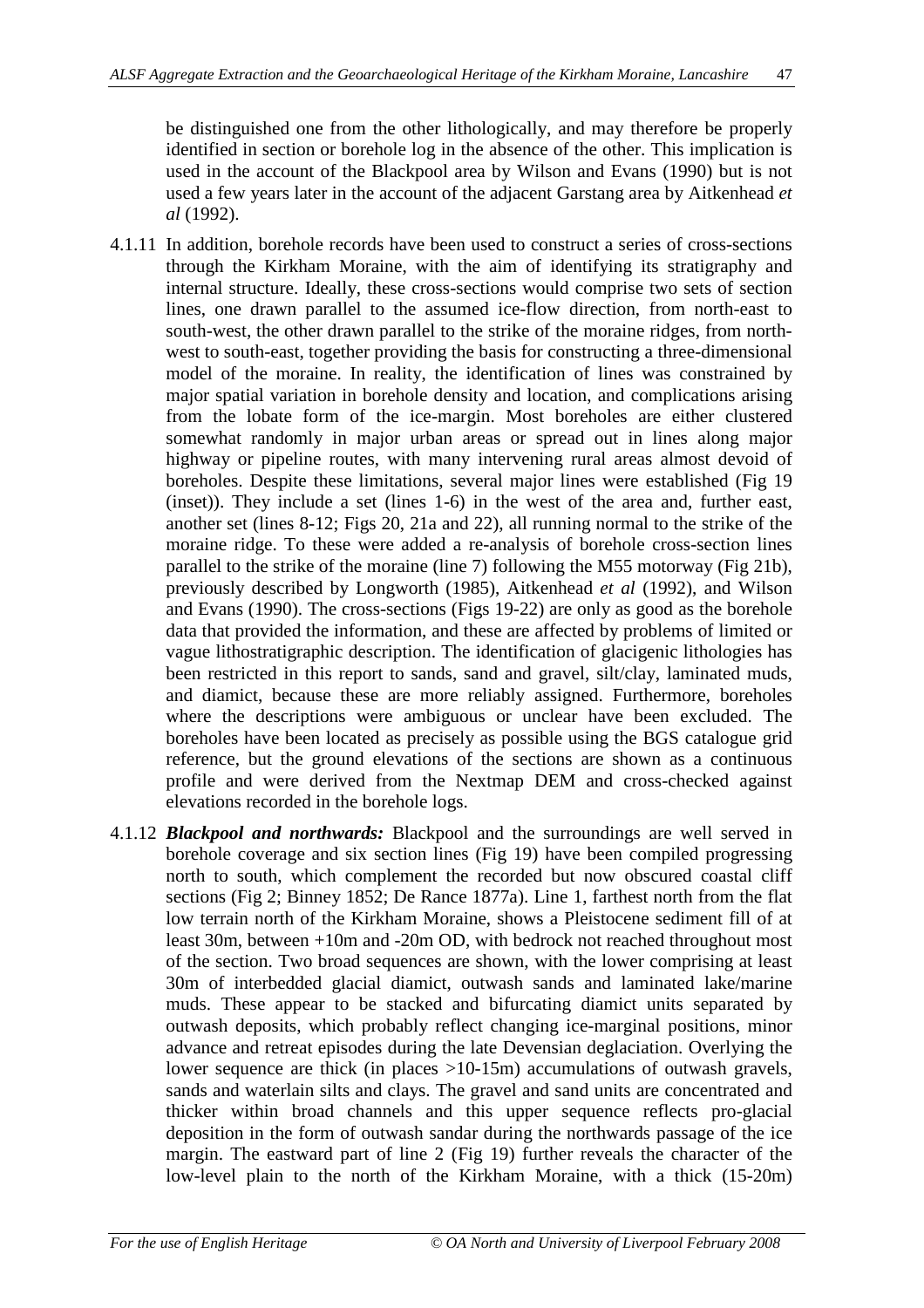sequence of waterlain silt and clay burying glacial diamict, which suggests a possible lacustrine basin border that was dammed by the Kirkham Moraine to the south and the retreating ice-margin to the north.

- 4.1.13 The western end of line 2 and, proceeding southwards, lines 3 to 6 traverse the repeated crests and troughs of the Kirkham Moraine. The bedrock surface is at considerable, but variable, depth, and for the most part was not reached; however, locally it rises to within 20m of the surface (line 3). Further to the south, the Pleistocene sequence reaches thicknesses in excess of 70m. These sections reveal complicated sequences dominated by glacial diamict, but with interbedded outwash sands, gravels and occasional laminated muds. Lines 3, 4 and 5 show relative highs and thickening of diamict at the three major ridge lineations (Fig 19), suggesting a link between the morphology and stratigraphy. The sequence does not show the 'classical' tripartite scheme of diamict, sand and gravel and then diamict. Instead, the diamicts vary in thickness, bifurcate and laterally pinch-out, with wedges of outwash sand and gravel interbedded and laterally variable across the sections. The stratigraphy probably reflects minor advance and retreat episodes (Thomas and Chiverrell 2007), either at the margin of an ELD (Eastern Lake District) ice-stream or in a complicated sediment depocentre along the suture between the ELD and EIS (Eastern Irish Sea) ice-streams. Both these models provide settings for the deposition of laminated lacustrine muds in either moraine-dammed ice-marginal lakes or as inter-ice-stream sub-glacial or surfical lakes along these marginal sutures. The surface of the Kirkham Moraine is diversified by a series of peat- and lacustrine mud-filled hollows (lines 4-5), and a depth of 5-6m of probable late glacial and Holocene deposit have accumulated within these kettleholes.
- 4.1.14 Line 6 extends from the centre of the southernmost moraine lineation southwards across a diamict plain into the pro-glacial zone. At depth (-40m OD), a basal diamict is buried by a thick (>30m) off-lapping southwards wedge of outwash gravels and sands, that is interbedded with diamict units. A surface, and probable re-advance, diamict extends southwards of the Kirkham Moraine, forming a relatively gently undulating diamict plain immediately south of the moraine ridges. This diamict is then buried by a thick (15-20m) off-lapping wedge of pro-glacial outwash sands and gravel south of the moraine complex (lines 5 and 6).
- 4.1.15 The coastal sections (Fig 2) at Blackpool run parallel to the strike of the Kirkham Moraine (line 7), and to some extent reveal a less complex stratigraphy than that shown in strike normal sections, because they represent a snapshot along a moraine crest rather than a retreat/advance timeline. The sequence comprises the 'classic' tripartite scheme with upper and lower diamict separated by outwash sands and gravel. This lateral exposure of the sand and gravel reveals spatial variations in dominant grain size, with gravels focused in distinct higher energy channels and the more widespread sands typical of the wider sandur environment. The strike normal sections (Fig 19; *Sections 4.1.12-4.1.14*) show this sequence to be a simplification, with the repeated and stacked diamicts lain down during repeated oscillations of the ice-marginal position.
- 4.1.16 *Kirkham to Preston:* further east, between Kirkham and the rise towards the Bowland Fells, the borehole coverage is more intermittent, but four section lines have been compiled, each aligned north/south (lines 9-12; Figs 21 and 22). They complement line 8, which runs parallel to the M55, and which has been enhanced and reinterpreted with additional borehole information. Eastern tracts of line 8 run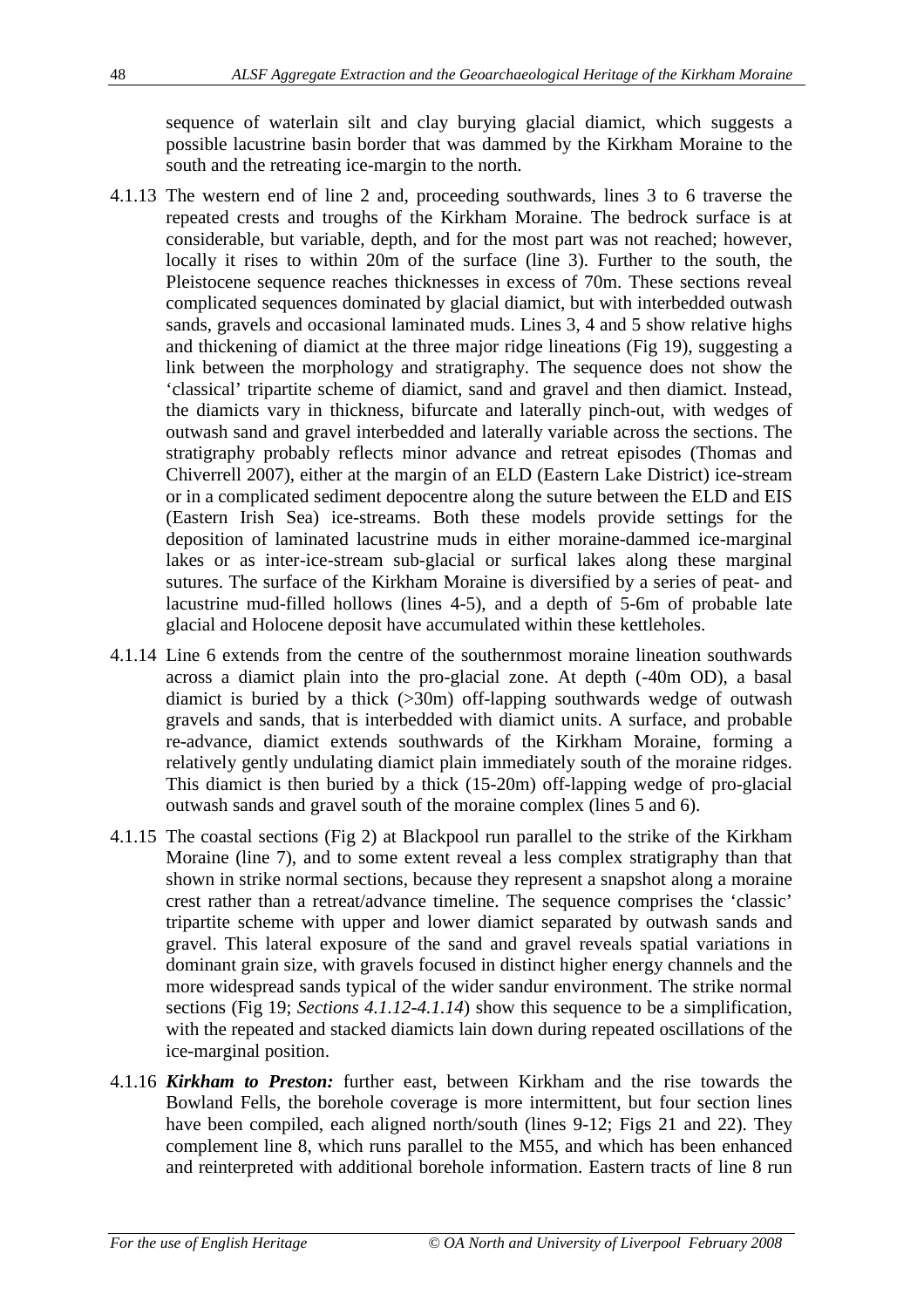parallel to the strike of the Kirkham Moraine, whereas the curvature of the ridge in the western lines forms a strike normal section (Fig 22 (lower)). In contrast to sections near Blackpool, the terrain in this area is higher, with the moraine crests rising to *c*30m OD, which in part reflects the rockhead rising locally to 10-15m above OD. Bedrock is also more consistently present and reached throughout most of the lines. Throughout, the sections are more diamict-dominated than those around Blackpool. The northern tracts of lines 9-12 cross obliquely a series of lateral moraines abutted against the bedrock rise of the Bowland Fells. The deposits thicken westwards away from the Bowland Fells, and, in lines 9-12, units of gravel, sand and laminated mud are more abundant, forming wedges between diamict units (Fig 22). Further south, stacked and bifurcating sequences of diamict dominate but are locally separated by outwash sands and gravels. These patterns are confirmed and amplified by the M55 borehole section (line 8; Fig 21), which shows thicker glaciolacustrine deposits towards the east. What is also apparent is that the thickness of surface diamict varies considerably, with greater thickness of nearsurface sands around Preston and Kirkham.

- 4.1.17 The whole sequence probably reflects minor advance and retreat episodes and the stratigraphy broadly supports the geomorphology, with diamict at the surface of ridge crests. Outwash sand and gravel tend to thicken rapidly and then pinch out in a down-ice direction, but are buried by later diamict, reflecting either over-ride by ice or flow-diamict off an advancing and proximal ice-margin. Lines 8 and 6 show the thickest sequence of outwash deposits, which has, towards the southern reaches, in excess of 15m of sand and gravels, but these also inter-digitate with diamict, and off-lap the moraine ridge to the south. Also more abundant in these eastern sections are laminated and probable glaciolacustrine (no recorded fauna) muds, which are laterally continuous over 1-2km and over 10m in thickness. These deposits are also interbedded with the mixture of diamict and outwash deposits, but are more prevalent in the eastern and southern parts of these transects.
- 4.1.18 *Summary stratigraphic succession:* the Quaternary stratigraphic succession in Lancashire comprises Devensian glacial deposits overlain by thick sequences of lacustrine, alluvial, peatland and estuarine deposits (Thomas 1999). The regional stratigraphy was first defined by Hull (1864) as the classic three-fold division into 'Lower Boulder Clay', a 'Middle Sands', and an 'Upper Boulder Clay', and in recent revisions to the British Quaternary Stratigraphy these are all incorporated within the Kirkham Formation (Thomas 1999). The variable nature of the Quaternary succession led Gresswell (1967a) to question the value of the tripartite scheme in his treatment of the Kirkham Moraine, and the wider conceptual view of this scheme was further challenged by Johnson (1985). Longworth (1985) expounded on this theme in detailed stratigraphic research on the Lancashire plain, identifying multiple till or diamict sequences that seldom conformed to the tripartite scheme, although the M55 borehole series does in part conform to this idealised model. In this report, further strike parallel sections confirm the complexity of the glacigenic succession. The entire Quaternary succession relates to the late Devensian, and incorporates lower diamicts that reflect the advance of ice well to the south of the region, probably towards maximal limits in Cheshire/Shropshire, which are buried by a series of retreat-stage outwash deposits and further diamicts, of both flow and lodgement types (Longworth 1985). As with other regions, for example the Isle of Man and Lleyn Peninsula (Thomas *et al* 2004; Thomas and Chiverrell 2007), the upper diamicts and outwash deposits can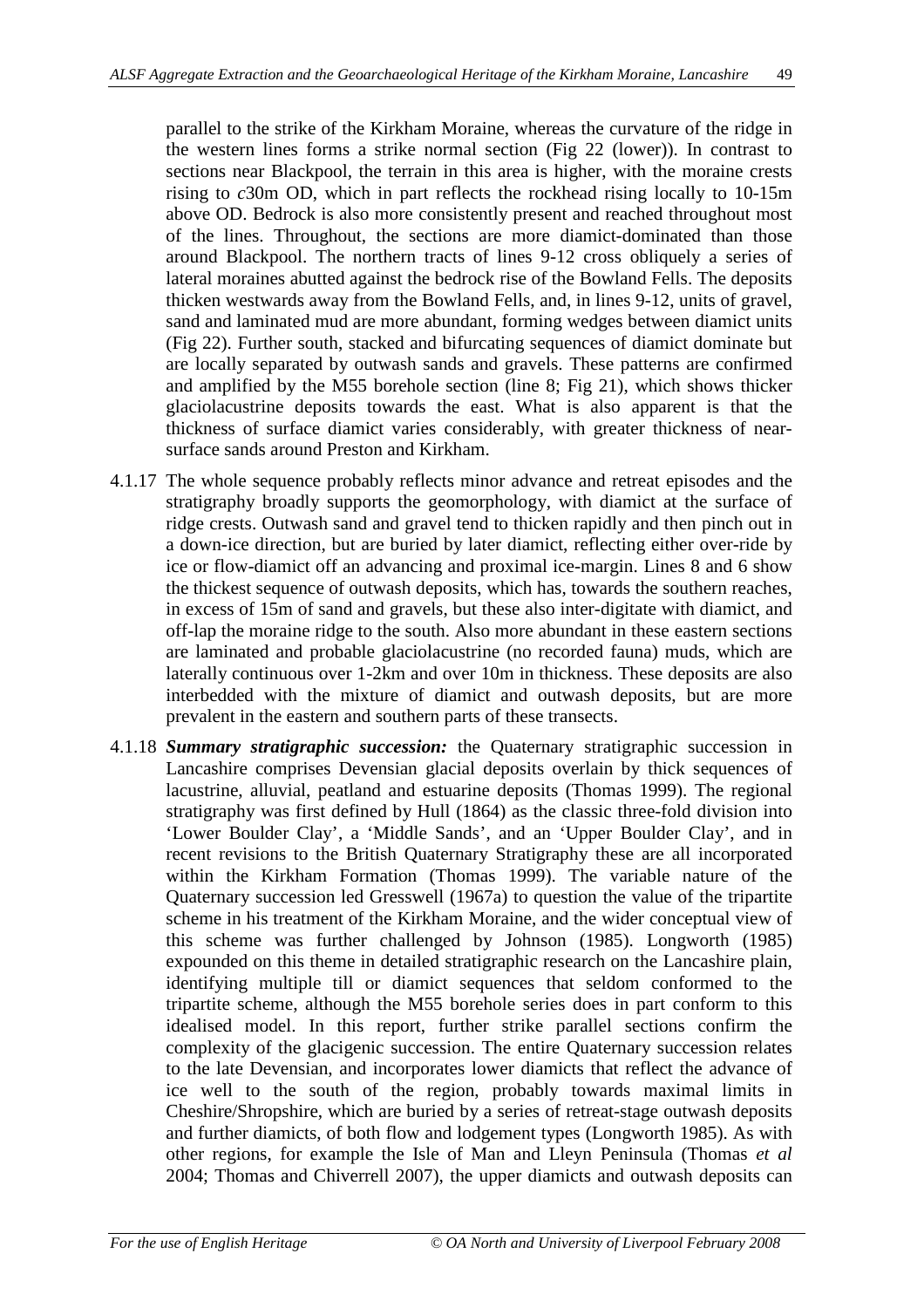be attributed to multiple and variable-scale marginal oscillations of the ice-margin during the retreat of the late Devensian ice-streams of the British Isles. From a perspective of stratigraphic nomenclature, the entire glacigenic succession is properly defined as the Kirkham Formation, with further formal subdivision unwarranted, although clearly it does comprise a number of distinct sedimentlandform assemblages: outwash sand and gravels, diamicts and glaciolacustrine muds.

- 4.1.19 *Event sequence the Pleistocene Evolution of the Ribble Valley:* the earliest evidence for Pleistocene environments in the region is the basal diamict, a lodgement till smeared over the bedrock of the Lower Ribble Valley. Borehole evidence shows that the rockhead is some 20-25m below OD and the Pleistocene sediment fill in places is over 50-60m in thickness. This lodgement till was probably emplaced during the advance of the British Icesheet to limits in the English Midlands *c* 24,000 years ago. Much of the glacial geomorphic and sedimentary evidence relates to the sequence of environmental changes on the retreat of the ice margins from that maximal limit. The Kirkham Moraine complex is an extensive feature of some magnitude, with no obvious parallels down-ice until the moraine ridges of south Cheshire are reached at Whitchurch, and little else in the up-ice direction until the Lake District (Longworth 1985). After the icemarginal oscillations associated with the production of the Kirkham Moraine, the British Icesheet (BIS) appears to have gone into terminal decline, with rapid ice wastage and marginal retreat denoting the transition to the warm conditions of the late-Glacial Windermere Interstadial of Great Britain. In Lancashire, this is evidenced by the complete Windermere interstadial to Holocene stratigraphic sequences at Haweswater (Marshall *et al* 2002; Jones *et al* 2002) and in the kettleholes of the lowland Lake District, which show that the region was ice-free by 15,500 years ago.
- 4.1.20 The geomorphology and limited stratigraphic data suggest that the Kirkham Moraines were the product of repeated ice-marginal oscillation, with tills overriding the glaciolacustrine deposits east of Preston. The probable sub-glacial deformation in the lower diamict, the number of moraine ridges, and stratigraphy tentatively identified from the borehole and previously described section exposures (De Rance 1877b), can all be interpreted as reflecting marginal oscillations during a re-advance episode. In the Lower Ribble Valley, there is borehole and exposure evidence for lacustrine environments that extends from just east of Preston, upstream in the Lower Ribble and Calder, in the Vale of Chipping, and throughout much of the Hodder. That the Lower Ribble Valley comprised a large ice-dammed lake during deglaciation is beyond question; the implications of this are that the Ribble glacier was in a state of retreat earlier than the ELD and EIS ice-streams issuing from the Lake District and Scotland. This may reflect the comparatively low altitude and small ice source area of the southern section of the Pennine icefield north of Settle. This lake may have varied considerably both in size and water depth throughout its existence, with the key controlling feature being the damming mechanism across the Lower Ribble Valley east of Preston and the western edge of the Vale of Chipping (Fig 3). The Kirkham Moraine formed the northern shoreline to this lake for part of its history and the overriding of lake sediments by glacial diamict implies ice advance into the lake basin.
- 4.1.21 There is no information about the timing of this sequence of events, but, given that glaciolacustrine deposits appear to underlie much of the Lower Ribble Valley and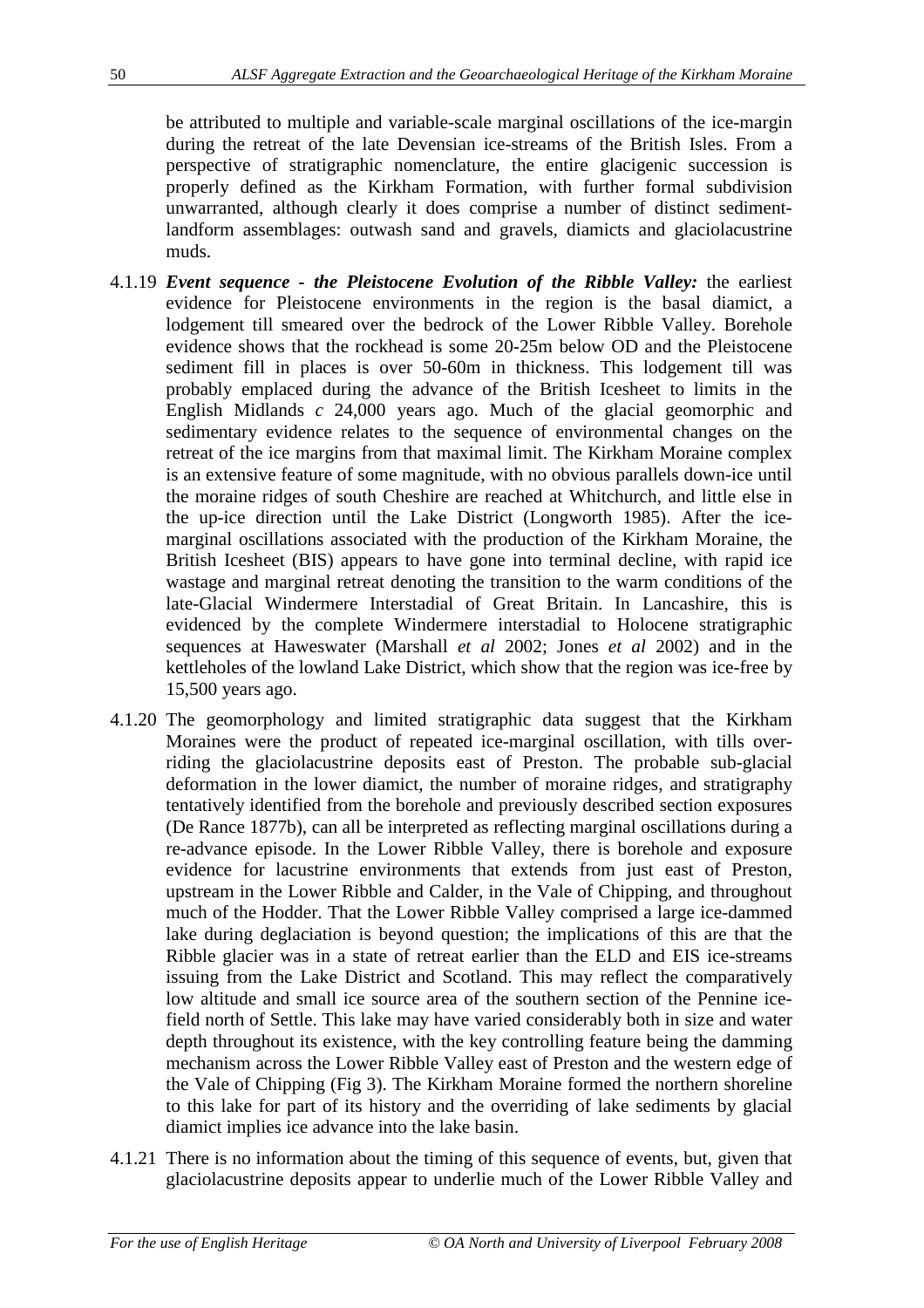up into the Hodder catchment, it does appear that the Bowland Fells had become ice-free and the Ribble glacier was substantially in retreat whilst the EIS and ELD ice-streams may still have been in comparatively advanced positions, at least as far south as the rock-ridge that extends west to Skelmersdale. The eventual northwards retreat of the EIS and ELD ice-fronts would have allowed the drainage of this lake system, and perhaps encouraged some of the incision, that produced the reach that the contemporary Ribble occupies. It is suggested that the margins of the ELD icestream were at, or near, the Kirkham Moraine complex during the existence of the Ribble ice-dammed lake, with the larger dominant EIS ice-stream providing the damming mechanism. In this context, the curvature of the Kirkham Moraine and the north/south aligned moraine ridge to the south of the Ribble mark the join between two ice-streams. As such, the Kirkham Moraine is at least, for part of its length, an example of an inter-ice-stream moraine complex, as is the continuation of the moraine ridge from south of the Ribble towards Skelmersdale. The diamict drape over glaciolacustrine deposits east of Preston can then be explained as debris flows off the ice-margin over bottom-set laminated clays. It would also explain some of the inter-digitation between the glaciolacustrine clays and sand and gravel units, with outwash sands and gravels from the nearby ice-margin impinging upon the lake.

4.1.22 Retreat and submission rapid advances by the ELD ice-stream were probably responsible for the sub-glacial deformation and production of the Lancashire drumlin fields. A corollary of this rapid ice advance could be the advances to Heinrich event 1 (H1) limits identified in north-east Ireland and on the Isle of Man (Bowen *et al* 2002). This theory is largely underpinned by an attempt to link the retreat sequence to major ice-advance episodes, which is not necessary because the pulsed process of ice-margin retreat is more than capable of producing substantial recessional moraine complexes. However, the curvature of the Kirkham Moraine does encourage the determination of the ELD ice-stream as the dominant ice source area. Unfortunately, much of the geomorphology required to assess the westward continuation of these ice-marginal moraine limits is currently on the seabed of the Irish Sea.

## **4.2 ASSESSMENT OF THE SAND AND GRAVEL POTENTIAL**

4.2.1 *The Kirkham Moraine Complex:* the focus on the Kirkham Moraine was driven for the most part by the fact that it is arguably one of the best prospects for finding significant quantities of sand and gravel in Lancashire. Stratigraphic information on the mineral potential of this region, compiled in this report, draws on new and previously discussed borehole series (Wilson and Evans 1990; Aitkenhead *et al* 1992). The detailed mapping of the geomorphology and the borehole and section evidence show that the glaciofluvial sands and gravels thicken in the inter-moraine areas and that there are thick units of sand and sand/gravel buried within the moraine complex. These deposits provide the best prospect for mineral extraction. The ice-front sandur appear wider and comprise thicker deposits near the major through-moraine outwash channels: the Skippool and the Kirkham Channels. Towards the eastern end of the M55, borehole sequences, the surface diamicts, and the thick sequence of glaciolacustrine laminated clays preclude aggregate extraction, but to the west there are clearly thick sequences of glaciofluvial sands and gravels. The surface diamict laid down during the ice-marginal oscillations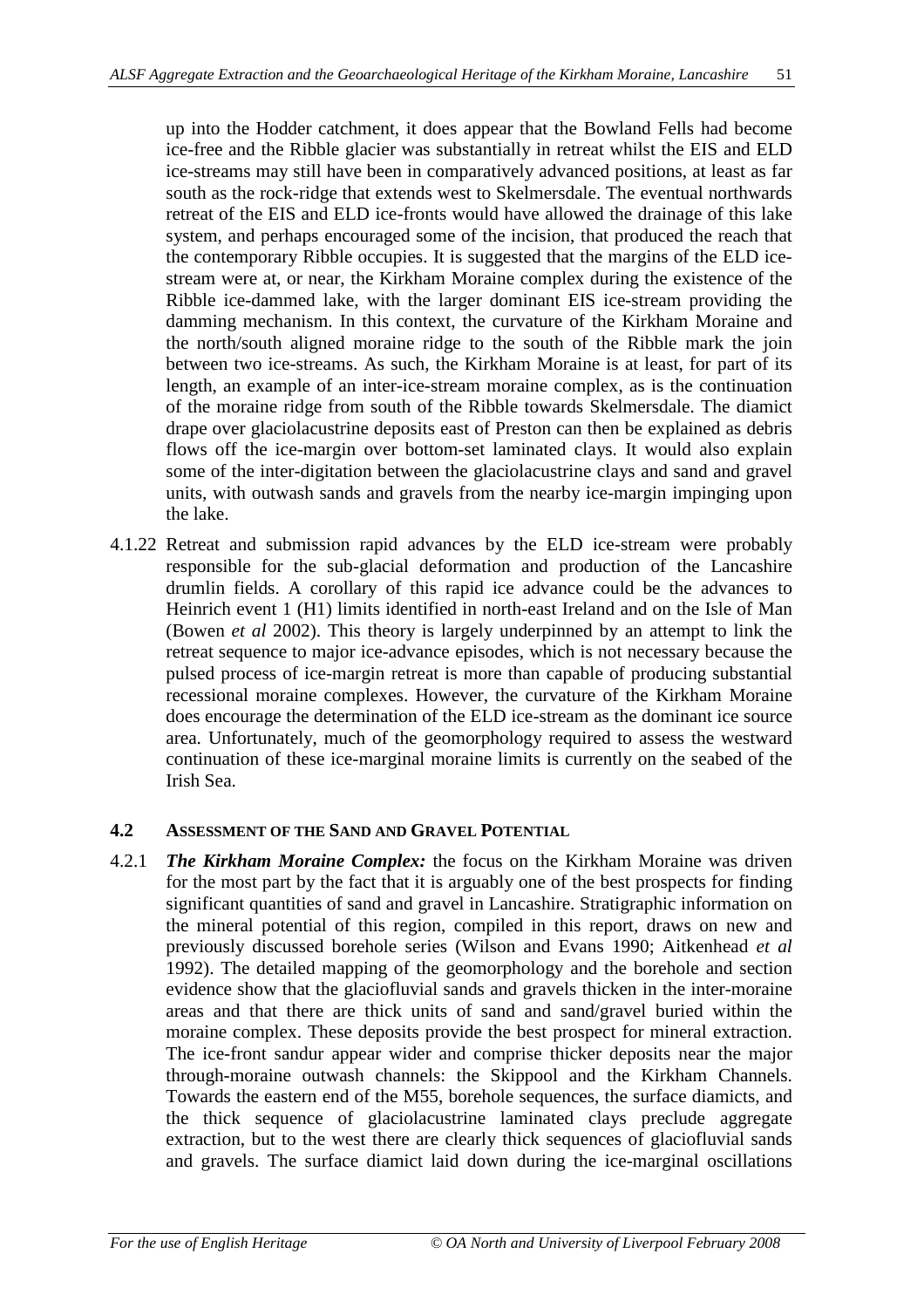responsible for the ridges often buries these glaciofluvial sands and gravels, but the diamict of variable thickness drapes the moraines.

- 4.2.2 Further data on the mineral reserves within the Kirkham Moraine are available from past, current and planned mineral extraction sites: at Chain Lane; Bradley's Sand Pit; Higher Hill House Farm; Myerscough; and Sharples Quarry (Geoplan Ltd 2006; Fig 23). All previous mineral extraction in the Kirkham Moraine complex has targeted the inter-moraine areas. The database of Resource Block reports by Geoplan Ltd (*ibid*) assists scrutiny of the potential mineral resource, Resource Blocks 4C, 4D, 4E and 3H highlighting the potential resource within the Kirkham Moraine, with 8m-thick sand and gravel deposits present (*ibid*). Higher Hill House Farm (Fig 23) was refused planning permission for mineral extraction in 1983 and the limited information within the Geoplan Ltd report (*ibid*) suggests that a fairly limited deposit of glaciofluvial sand and gravel was the target mineral, with a predominance of sand at *c*72%. The setting is one of an inter-moraine sandur flat, and so is a zone with a high potential for glaciofluvial sands and gravel. Further confirmation of ice-marginal sandur-style deposits associated with this flat, that are commercially extractable, is gained from mineral reports from nearby exhausted workings at Myerscough (*ibid*).
- 4.2.3 Bradley's Sand Pit to the south-east (Fig 23) is also within an inter-moraine area, and the mineral reported is some 25m in thickness, buried by 4-4.5m of diamict/clay. The reports for Resource Block 4E (*ibid*) around Bradley's Sand Pit confirm this interpretation, that mineral is present but is laterally variable. The geomorphological setting is intriguing, because the nature of the deposits and intermoraine setting suggests a sandur depositional environment, but the sandur would have been very restricted in extent between the flanking ridges. However, the total thickness of deposit may relate to the phase of ice retreat formed as pro-glacial outwash, with ridge-forms created by later ice-marginal advance. The M55 borehole series around the M55-A585 interchange shows the thickest sand deposits, potentially 15-20m in thickness, that lie in this inter-moraine sandur associated with the Kirkham Channel. Further to the west, at Chain Lane, a restored gravel pit worked glaciofluvial deposits during the 1950s, and again the geomorphic setting is in an inter-moraine flat.
- 4.2.4 *Sand and gravel potential of the Kirkham Moraine:* much of the Kirkham Moraine comprises workable aggregate in some manner or form. Areas underlying a substantial kettlehole have been excluded from consideration owing to the potential thick, saturated overburden. Twenty resource areas are identified as having mineral present in both workable quantities and form (Fig 24; Table 3). These 20 areas are also the least constrained of the potential Resource Blocks within the Kirkham study area. Thirteen of the blocks are inter-moraine sandur, landforms that have a history of extraction within the region, and these have been given potential deposit thicknesses of 10m, which is the practical extraction limit. This estimate, derived from the history of extraction and mineral reports (*ibid*), is probably an over-estimate, however, and is offset by the more conservative waste estimates of 40% attached to these deposits. The remainder of the Resource Blocks are moraine ridges, which have been included based on borehole evidence that suggests the presence of significant quantities of sand. With these prospects, the thicknesses have again been set at 10m, but waste is significantly higher, possibly as much as 90%. These waste values are estimates, and the actual values are likely to be much lower and spatially variable. It is crucial, however, that these estimates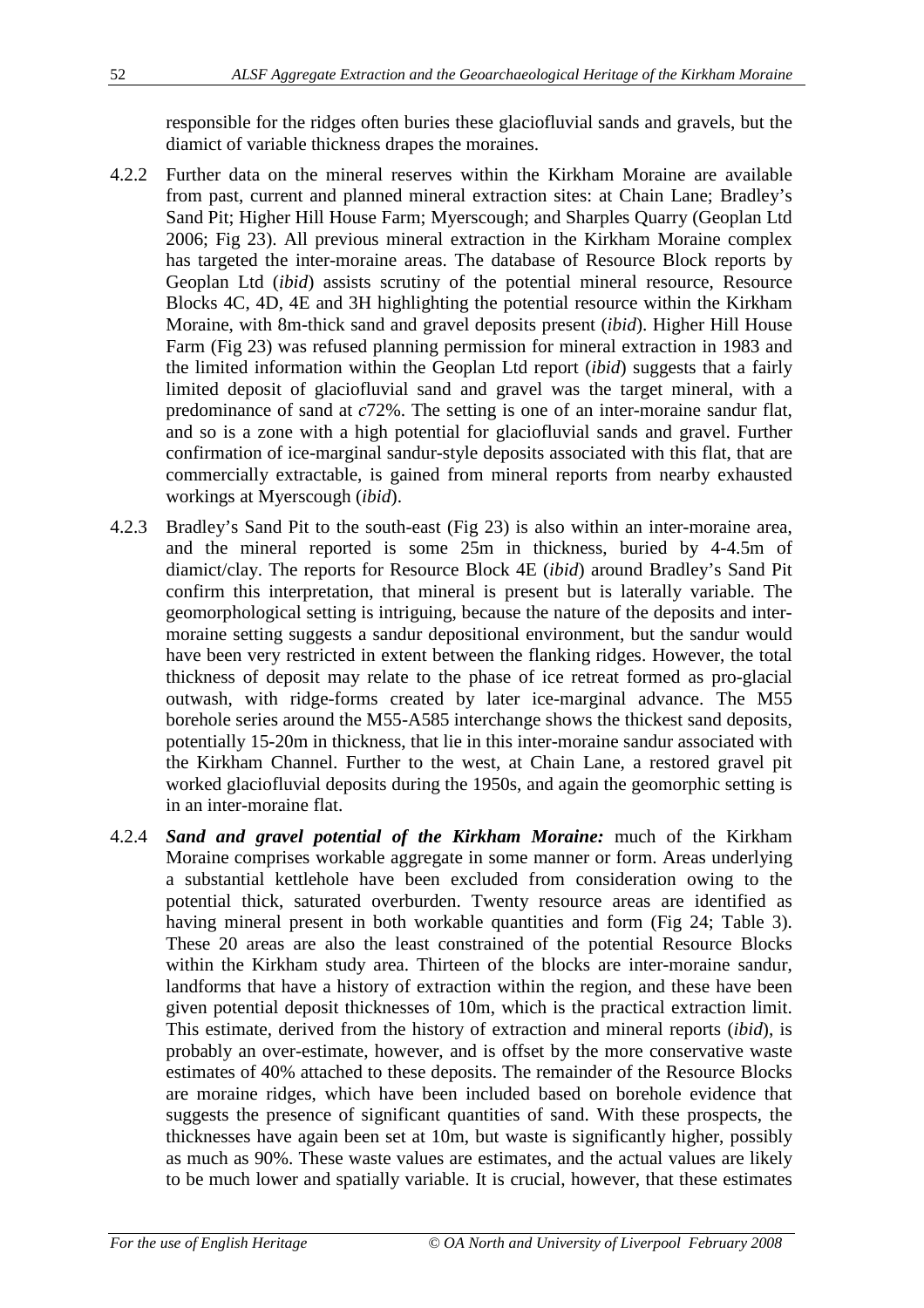are subsequently validated and supported by field-derived borehole and exposure data, together with appropriate sediment sampling and laboratory analysis. Two prospects have been handled differently: sandur prospect K19 has previously sustained extraction in Bradley's Sand Pit and has been assessed as having a waste of 25%, with a deposit thickness of 20m. Moraine prospect K66 appears to be the largest aggregate resource, and borehole evidence shows this to have in excess of 20m of sand. Taking consideration of the hill morphology and potential quality of the deposit, a deposit thickness of 20m and a waste of 40% has been used. Admittedly, though, some of these volumes are locked beneath roads and settlements, and so provide broadly indicative maximal estimates. According to our reliability index, with the exception of sub-Resource Blocks where exposures are available and so have a high reliability, the remainder are inferred resources and the reliability of the assessment is medium to low. Prior to any extraction, a comprehensive survey must be undertaken to prove the nature of the deposits, and the predicted aggregate quantities must be regarded as indicative estimates.

4.2.5 In terms of constraints (Table 4), the majority of the resource blocks appear largely free. K18 borders the Forest of Bowland AONB and is within the AONB fringe zone. K34 and K13 are poorly connected in terms of transport network. Historic constraints within current understanding are negligible, owing to the absence of Schedule Monuments (*Section 5*), and all Listed Buildings are within Urban areas and thus accounted for in the Urban category. Urban cover does not prohibit extraction within the Resource Blocks outside the settlement limit. In summary, combining the information on the quantity of mineral available with limitations to use by constraint produces a relative viability index (Fig 25), which shows that most of the Resource Blocks are of reasonable viability for future use.

| <b>Resource</b><br><b>Block</b> | <b>Feature</b> | <b>Depth</b><br>(m) | Volume $(m^3)$ | Waste<br>$(\%)$ | <b>Estimated</b><br>Workable<br>Deposit $(m^3)$ | <b>Reliability</b> | <b>Usable</b> |
|---------------------------------|----------------|---------------------|----------------|-----------------|-------------------------------------------------|--------------------|---------------|
| K <sub>10</sub>                 | Sandur flat    | 10                  | 20620700       | 40              | 19795900                                        | Medium             | Y             |
| K <sub>13</sub>                 | Sandur flat    | 10                  | 18466600       | 40              | 17727900                                        | Medium             | Y             |
| K18                             | Moraine ridge  | 10                  | 70838300       | 90              | 11334100                                        | Medium             | Y             |
| K <sub>19</sub>                 | Sandur flat    | 20                  | 11213700       | 25              | 13456400                                        | High               | Y             |
| K <sub>20</sub>                 | Sandur flat    | 10                  | 12616900       | 40              | 12112200                                        | Medium             | Y             |
| K <sub>24</sub>                 | Moraine ridge  | 10                  | 60219800       | 90              | 9635170                                         | Medium             | Y             |
| K <sub>25</sub>                 | Sandur flat    | 10                  | 34188500       | 40              | 32821000                                        | Medium             | Y             |
| K <sub>26</sub>                 | Moraine ridge  | 10                  | 47955600       | 90              | 7672900                                         | Medium             | Y             |
| K28                             | Sandur flat    | 10                  | 11429200       | 40              | 10972000                                        | Low                | Y             |
| K <sub>29</sub>                 | Moraine ridge  | 10                  | 23564300       | 90              | 3770290                                         | Medium             | Y             |
| K34                             | Sandur flat    | 10                  | 40813700       | 40              | 39181200                                        | Medium             | Y             |
| K42                             | Sandur flat    | 10                  | 9795610        | 40              | 9403790                                         | Low                | Y             |
| K43                             | Sandur flat    | 10                  | 56316400       | 40              | 54063700                                        | Medium             | Y             |
| K56                             | Sandur flat    | 10                  | 11115500       | 40              | 10670900                                        | Low                | Y             |
| K66                             | Moraine ridge  | 15                  | 124742000      | 40              | 79834900                                        | Medium             | Y             |
| K67                             | Sandur flat    | 10                  | 18632100       | 40              | 17886800                                        | Medium             | Y             |
| K68                             | Sandur flat    | 10                  | 26568500       | 40              | 25505800                                        | Medium             | Y             |
| K69                             | Moraine ridge  | 10                  | 78697500       | 90              | 12591600                                        | Medium             | Y             |
| K7                              | Sandur flat    | 10                  | 11125000       | 40              | 10680000                                        | Medium             | Y             |
| K74                             | Moraine ridge  | 10                  | 27134800       | 90              | 4341570                                         | Low                | Y             |

*Table 3: Mineral volumes expressed as total estimated sand and gravel for the workable Resource Blocks identified on Figure 24. Workable Resource Blocks have to exceed 1,000,000mt usable mineral.*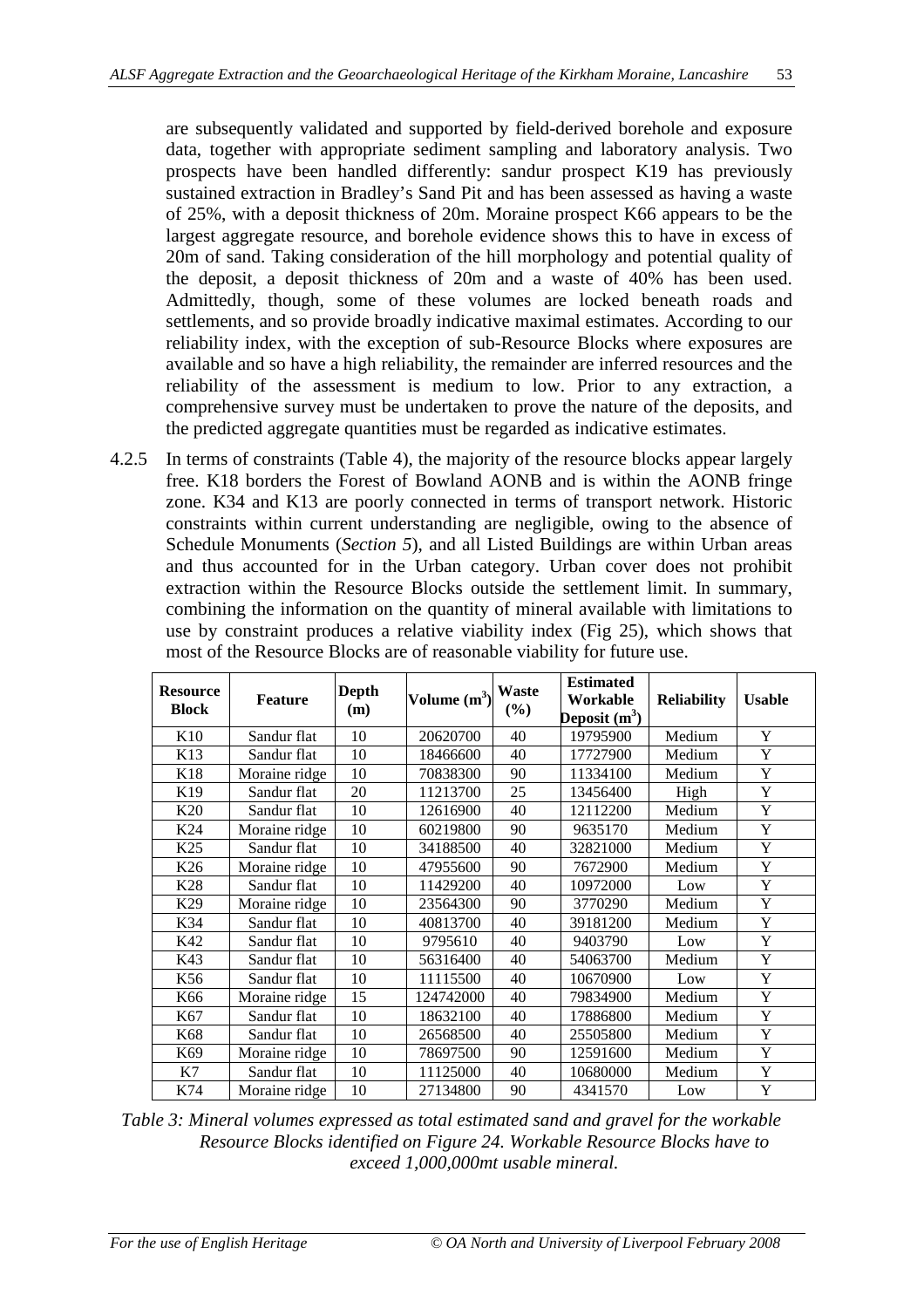| <b>Resource</b> | Road $(m)$       | Road<br><b>Name</b> | <b>Urban</b><br>$(\%)$ | <b>Environment</b><br>$(\%)$ | Landscape        | <b>Historic</b>  | <b>Ranking</b> |
|-----------------|------------------|---------------------|------------------------|------------------------------|------------------|------------------|----------------|
| K <sub>10</sub> | 1197             | A6                  | $\Omega$               | $\overline{0}$               | $\mathbf{0}$     | 120              | 8              |
| K13             | 2774             | A6                  | 9                      | $\boldsymbol{0}$             | $\Omega$         | $\Omega$         | 20             |
| K18             | $\theta$         | A <sub>6</sub>      | 1                      | $\overline{c}$               | 100              | 100              | 19             |
| K19             | $\theta$         | A6                  | 30                     | $\boldsymbol{0}$             | $\theta$         | 20               | 9              |
| K <sub>20</sub> | 657              | A6                  | $\theta$               | $\boldsymbol{0}$             | $\mathbf{0}$     | $\Omega$         | 18             |
| K24             | $\theta$         | A583                | 16                     | $\boldsymbol{0}$             | $\overline{0}$   | 160              | 13             |
| K <sub>25</sub> | 516              | A583                | 19                     | $\boldsymbol{0}$             | $\boldsymbol{0}$ | 140              | 5              |
| K26             | $\theta$         | A583                | 16                     | $\boldsymbol{0}$             | $\mathbf{0}$     | 80               | 14             |
| K28             | $\mathbf{0}$     | A583                | $\Omega$               | $\mathbf{0}$                 | $\boldsymbol{0}$ | $\boldsymbol{0}$ | $\overline{7}$ |
| K <sub>29</sub> | $\theta$         | A583                | 12                     | $\boldsymbol{0}$             | $\mathbf{0}$     | $\Omega$         | 12             |
| K34             | 2235             | A583                | 9                      | $\boldsymbol{0}$             | $\mathbf{0}$     | 80               | $\overline{4}$ |
| K42             | 698              | A585(T)             | $\Omega$               | $\boldsymbol{0}$             | $\Omega$         | $\Omega$         | 15             |
| K43             | $\theta$         | A585(T)             | 10                     | $\boldsymbol{0}$             | $\boldsymbol{0}$ | 40               | 3              |
| K56             | $\Omega$         | A585(T)             | $\theta$               | $\boldsymbol{0}$             | $\mathbf{0}$     | $\Omega$         | 10             |
| K66             | $\boldsymbol{0}$ | A585                | 11                     | $\boldsymbol{0}$             | $\boldsymbol{0}$ | 100              | 1              |
| K67             | $\theta$         | A583                | 49                     | $\boldsymbol{0}$             | $\boldsymbol{0}$ | $\overline{0}$   | 6              |
| K68             | 73               | A585                | 5                      | $\boldsymbol{0}$             | $\overline{0}$   | $\Omega$         | $\overline{2}$ |
| K69             | 1295             | A585                | 9                      | $\boldsymbol{0}$             | $\boldsymbol{0}$ | 60               | 16             |
| K7              | $\mathbf{0}$     | A6                  | 30                     | $\boldsymbol{0}$             | $\theta$         | 20               | 17             |
| K74             | $\boldsymbol{0}$ | A586                | $\overline{2}$         | 1                            | $\mathbf{0}$     | 40               | 11             |

*Table 4: Environmental constraints for the workable Resource Blocks identified on Figure 24. Workable Resource Block have to exceed 500,000mt usable mineral. Connectivity to the road network is based on distance in metres to the nearest Aroad. Urban refers to the % of urban area in the resource block, with equivalent % area calculations for environmental designated sites (SSSI, NNR, SAC, SPA, Ramsar). Listed buildings and Scheduled Monuments form the Historic category (see Section 3.6.24 for methodology).*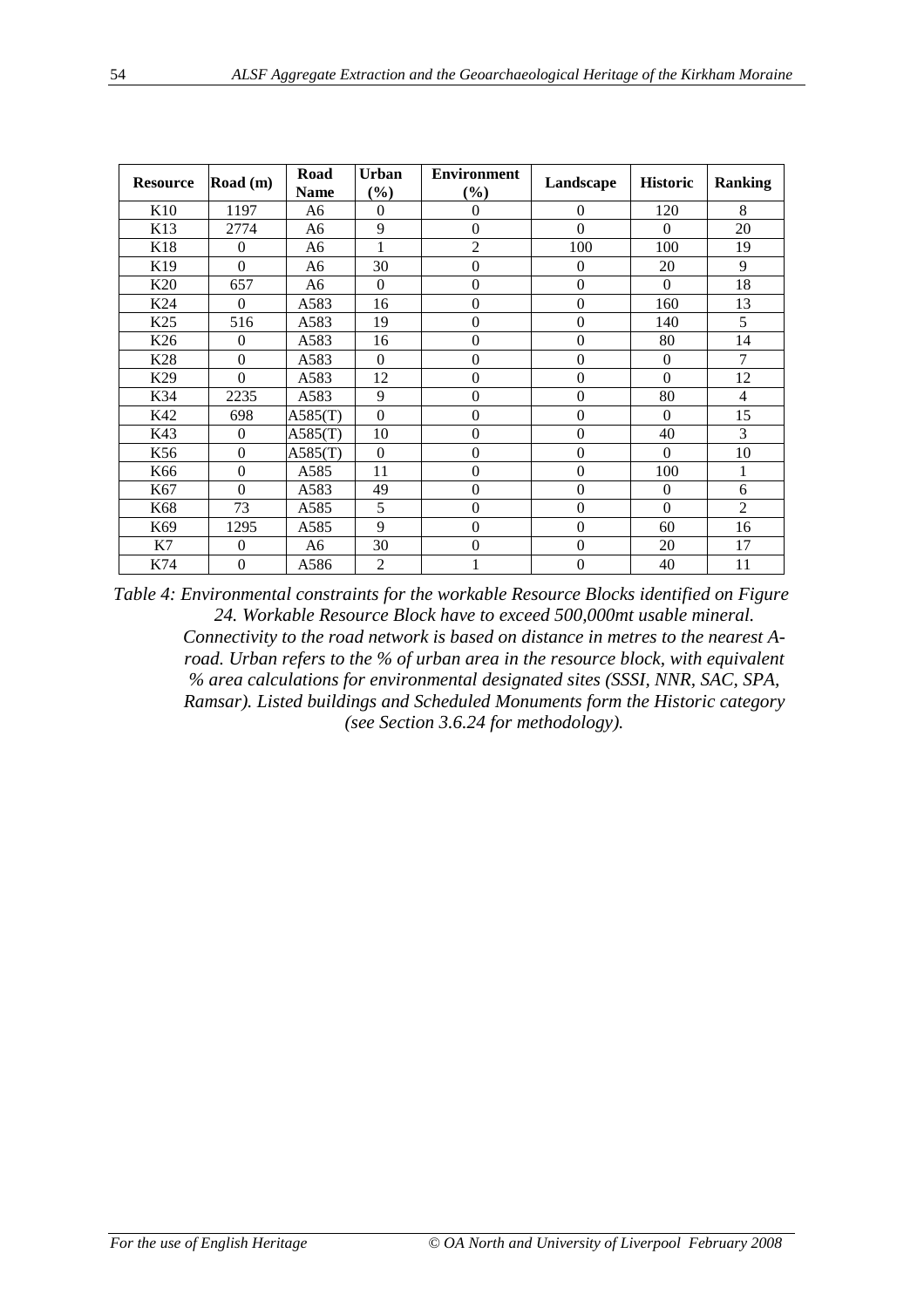# 5 ARCHAEOLOGICAL RESOURCE: RESULTS

## **5.1 INTRODUCTION**

- 5.1.1 The analysis of the archaeological resource was conducted in three phases. Firstly, a desk-based study examined the sources and collated the events and monuments arising from those (*Section 5.2*). Secondly, a quantitative and qualitative analysis was undertaken of their distribution throughout the landscape (*Sections 5.3-5.5*), and, thirdly, the threat from possible future aggregate extraction on both known monuments and potential new monuments was considered (*Sections 5.6-5.7*).
- 5.1.2 As a result of this study, 203 new monuments were recorded, in addition to the 768 already known. Throughout this report, monuments will be referred to by the reference number assigned to them in the database for this project, and will be prefixed 'KM'.

### **5.2 RESULTS OF THE DESK-BASED STUDY**

5.2.1 *Historic Mapping:* all the map sources consulted for the general historic background were examined (*Section 3.5.2*), but only those sources that identified monuments within the study area are listed below (Table 5).

| <b>Map Source</b>                        | Period        | Count |
|------------------------------------------|---------------|-------|
| First edition 6 inch to 1 Mile (1844-52) | Post-medieval | 83    |
|                                          | Unclassified  |       |
| First edition 25 inch to 1 mile (1893)   | Post-medieval | 42    |
| Second edition 6 inch to 1 Mile (1898)   | Post-medieval | 15    |
|                                          | <b>Total</b>  | 152   |

*Table 5: Breakdown of new monuments sourced from historic maps*

5.2.2 *Lancashire Historic Environment Records (HER):* there were 521 monuments listed in the Lancashire HER (Table 6). There were also 118 Listed Buildings recorded on the HER within the study area (Table 7), and 124 records made during the North West Wetlands Survey (Table 8; Middleton *et al* 1995). In addition, eight sites recorded by the Ribble Catchment Rapid Identification Survey (LUAU 1997; Table 9) had been entered into the HER, making a total of 768 records in all. Significantly, there were no Scheduled Monuments or Registered Parks and Gardens within the area.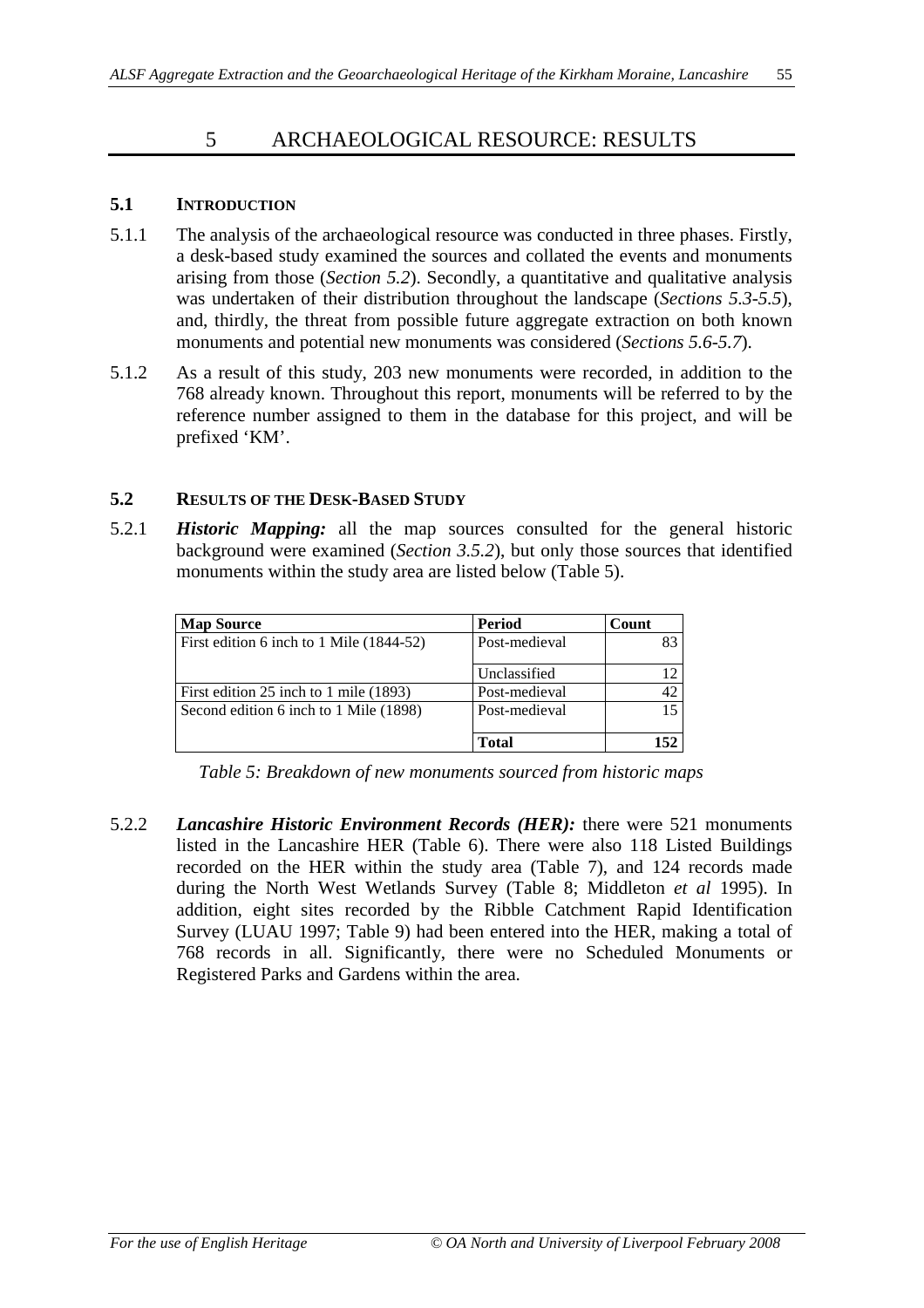| <b>Period</b>             | Count |
|---------------------------|-------|
| Early Neolithic           |       |
| Neolithic                 |       |
| <b>Bronze</b> Age         | 10    |
| Prehistoric (Unspecified) | 2     |
| Roman                     | 40    |
| Medieval                  | 49    |
| Post-medieval             | 271   |
| Modern                    |       |
| Unclassified              | 140   |
| <b>Total</b>              | 521   |

*Table 6: Breakdown of HER Monument records by period*

| <b>Period</b> | Count |
|---------------|-------|
| Post-medieval |       |
| Modern        |       |
| <b>Total</b>  |       |

*Table 7: Breakdown of Listed Building records by period*

| <b>Period</b>             | Count |
|---------------------------|-------|
| Neolithic                 |       |
| Prehistoric (Unspecified) |       |
| Roman                     |       |
| Medieval                  | 55    |
| Post-medieval             | 5     |
| Unclassified              | 15    |
| <b>Total</b>              | 124   |

*Table 8: Breakdown of North West Wetlands Survey records by period*

| <b>Period</b> | Count |
|---------------|-------|
| Roman         |       |
| Medieval      |       |
| Post-medieval |       |
| Total         |       |

*Table 9: Breakdown of Ribble Valley Rapid Identification Survey records by period*

5.2.3 *Grey Literature Search:* this examined unpublished reports of archaeological events that had occurred in the study area, which may have generated new monuments. The Excavation Index for England (NMR), the Archaeological Investigations Project (Bournemouth University), and the archives of OA North were all consulted. It also served, however, to establish an archaeological and historical context for the study area. Those records that fell within the study area were compared to both the events and monuments data supplied by the HER, to ensure that there were no omissions. The grey literature search identified 42 records in the study area and a further 158 records for the wider region (Table 10). Of those, it was established that the related monuments within the study area had already been accessioned into the HER, and did not require the creation of any additional monument records.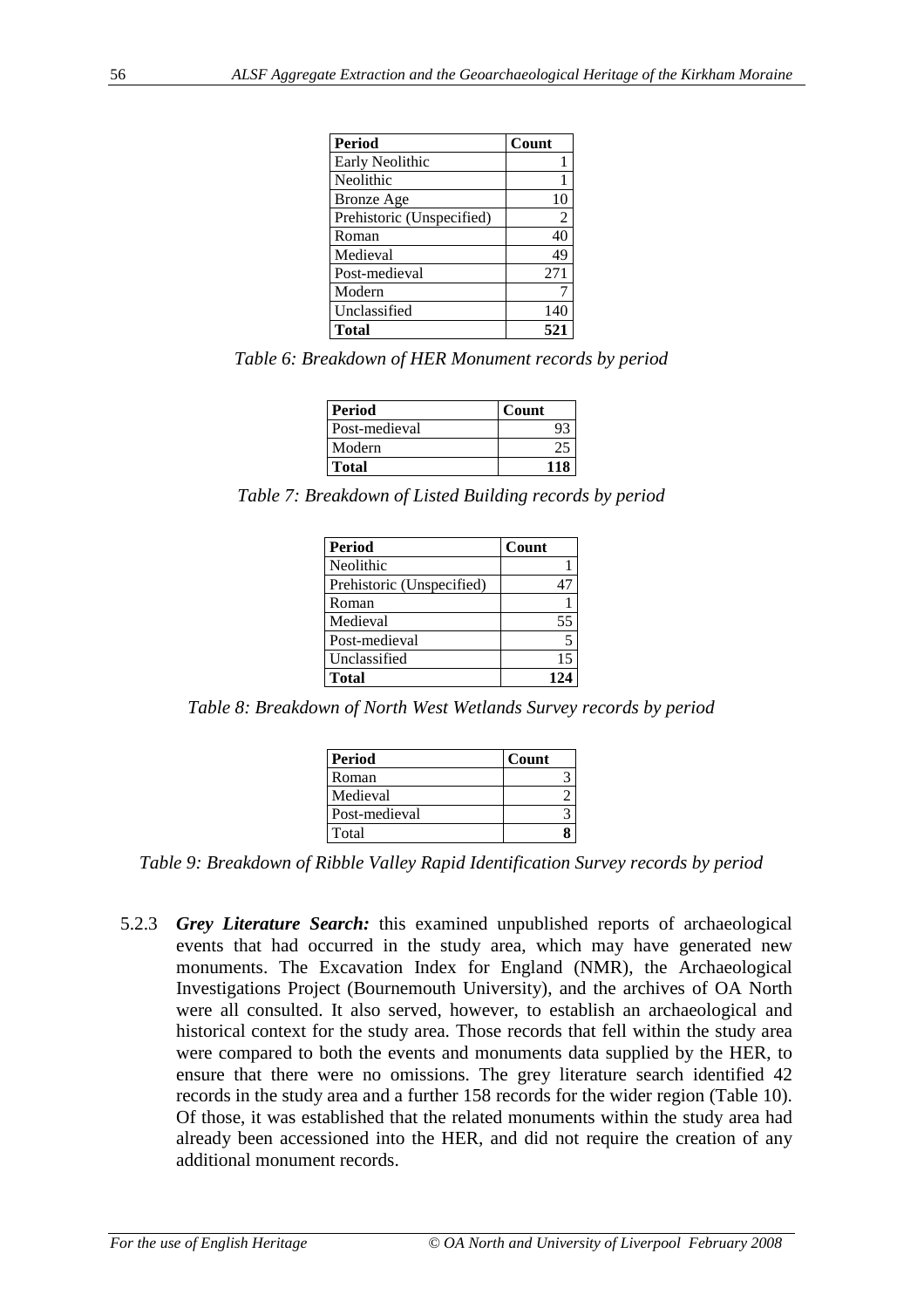| <b>Event Type</b>                             | Count          |
|-----------------------------------------------|----------------|
| Archaeological assessment                     | 20             |
| Archaeological assessment and walkover survey |                |
| Archaeological building survey                | 38             |
| Archaeological evaluation                     | 45             |
| Desk-based assessment                         |                |
| Environmental sampling                        |                |
| Geophysical survey                            | $\mathfrak{D}$ |
| Test pit excavation                           |                |
| Topographic survey                            |                |
| Unspecified                                   | 60             |
| Walkover survey                               |                |
| Watching brief                                | 24             |
| <b>Total</b>                                  |                |

*Table 10: Breakdown of Grey Literature Search records by Type*

- 5.2.4 *Aerial Photographs:* nine sites were identified from aerial photographs and their mapping, of which two have been listed as 'Unclassified', and the rest were ascribed a 'post-medieval' date (Table 11).
- 5.2.5 *LiDAR:* in the Ribble Valley ALSF project (OA North and University of Liverpool 2007a), LiDAR proved to be an invaluable resource in terms of determining new sites. In this project, 87 of the 203 new sites were discovered by the use of LiDAR techniques alone (*Sections 3.5.19–24*). A further 111 new sites were identified by combining information derived from LiDAR with that from historic maps, oblique and vertical aerial photographs (OAP/VAP). Therefore, only five new sites were not visible on the LiDAR, or were found in areas where there was no coverage.

| <b>Source</b>                     | <b>Period</b> | Count          |
|-----------------------------------|---------------|----------------|
| Aerial Photography Only           | Post-medieval |                |
|                                   | Unclassified  | $\overline{c}$ |
| Sub-total                         |               | $\overline{c}$ |
| LiDAR Only                        | Post-medieval | 30             |
|                                   | Unclassified  | 55             |
|                                   | Modern        | $\overline{2}$ |
| Sub-total                         |               | 87             |
| LiDAR and Second Edition OS maps  | Post-medieval | 14             |
| Sub-total                         |               | 14             |
| LiDAR and First Edition OS maps   | Post-medieval | 80             |
|                                   | Unclassified  | 12             |
| Sub-total                         |               | 92             |
| LiDAR, OAP/VAP                    | Post-medieval | $\overline{2}$ |
| Sub-total                         |               | $\overline{2}$ |
| LiDAR, First Edition OS maps, OAP | Post-medieval | 3              |
| Sub-total                         |               | $\mathfrak{Z}$ |
| Total                             |               | 198            |

*Table 11: Breakdown of monuments sourced from LiDAR, aerial photographic mapping and historic maps, by period*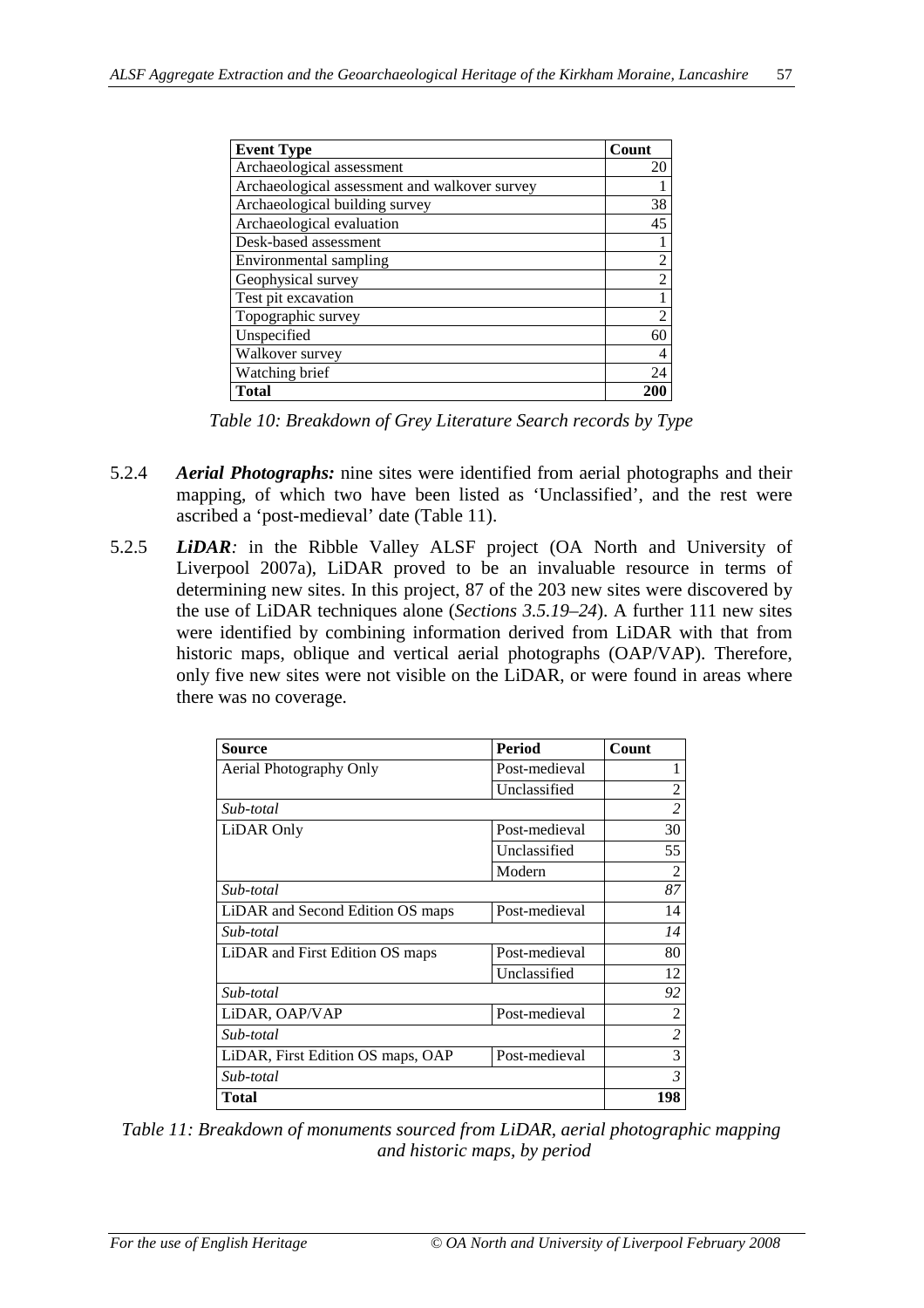5.2.6 *Compilation:* all the datasets were subject to a process of data cleansing and checking, the main focus of which was to ensure that there was no duplication of monument records and to check the accuracy of their location. The monuments were classified by class and period using the standard terminology used in the NMR Thesauri (English Heritage 2007, Table 12). The term 'Monument <by form> is used to classify monuments of unknown class.

| Neolithic<br>MONUMENT <by form=""><br/><math>\frac{2}{1}</math><br/>Sub-total<br/><math>\overline{6}</math><br/>MONUMENT <by form=""><br/><b>Bronze</b> Age<br/><math>\overline{4}</math><br/>RELIGIOUS RITUAL AND FUNERARY<br/>Sub-total<br/>Prehistoric<br/>MONUMENT <by form=""><br/>RELIGIOUS RITUAL AND FUNERARY<br/>49<br/>Sub-total<br/><math>\mathbf{1}</math><br/><b>DEFENCE</b><br/>Roman<br/>MONUMENT <by form=""><br/>24<br/>RELIGIOUS RITUAL AND FUNERARY<br/><math>\mathbf{1}</math><br/>12<br/><b>TRANSPORT</b><br/><b>UNASSIGNED</b><br/><math>\overline{2}</math><br/>40<br/>Sub-total<br/>Medieval<br/>AGRICULTURE AND SUBSISTENCE<br/>40<br/><math>\mathfrak{Z}</math><br/><b>CIVIL</b><br/>27<br/><b>DOMESTIC</b><br/><b>GARDENS PARKS AND URBAN SPACES</b><br/><math>\overline{2}</math><br/><b>INDUSTRIAL</b><br/><math>\overline{4}</math><br/>MONUMENT <by form=""><br/>27<br/>RELIGIOUS RITUAL AND FUNERARY<br/>20<br/>3<br/><b>TRANSPORT</b><br/>WATER SUPPLY AND DRAINAGE<br/><math>\mathbf{1}</math><br/>127<br/>Sub-total<br/>Post-medieval<br/>AGRICULTURE AND SUBSISTENCE<br/>65<br/><b>CIVIL</b><br/>8<br/>18<br/><b>COMMERCIAL</b><br/><b>COMMEMORATIVE</b><br/><math>\mathbf{1}</math><br/><b>COMMUNICATION</b><br/>8<br/><math>\mathbf{1}</math><br/><b>DEFENCE</b><br/><b>DOMESTIC</b><br/>60<br/>15<br/><b>EDUCATION</b><br/><b>GARDENS PARKS AND URBAN SPACES</b><br/><math display="inline">\sqrt{5}</math><br/><math>\overline{5}</math><br/>HEALTH AND WELFARE<br/>92<br/><b>INDUSTRIAL</b><br/>MONUMENT <by form=""><br/>41<br/><b>RECREATIONAL</b><br/>6<br/>RELIGIOUS RITUAL AND FUNERARY<br/>32<br/><b>TRANSPORT</b><br/>48<br/><b>UNASSIGNED</b><br/>8<br/>WATER SUPPLY AND DRAINAGE<br/>97<br/>Sub-total<br/>510<br/>Modern<br/>AGRICULTURE AND SUBSISTENCE<br/>2<br/><math display="inline">\sqrt{5}</math><br/>MONUMENT <by form=""><br/><math>\overline{2}</math><br/><b>UNASSIGNED</b><br/>9<br/>Sub-total<br/>Unclassified<br/>AGRICULTURE AND SUBSISTENCE<br/>29<br/><b>DOMESTIC</b><br/>6</by></by></by></by></by></by></by> | <b>Period</b> | <b>NMR Class</b> | Count          |
|------------------------------------------------------------------------------------------------------------------------------------------------------------------------------------------------------------------------------------------------------------------------------------------------------------------------------------------------------------------------------------------------------------------------------------------------------------------------------------------------------------------------------------------------------------------------------------------------------------------------------------------------------------------------------------------------------------------------------------------------------------------------------------------------------------------------------------------------------------------------------------------------------------------------------------------------------------------------------------------------------------------------------------------------------------------------------------------------------------------------------------------------------------------------------------------------------------------------------------------------------------------------------------------------------------------------------------------------------------------------------------------------------------------------------------------------------------------------------------------------------------------------------------------------------------------------------------------------------------------------------------------------------------------------------------------------------------------------------------------------------------------------------------------------------------------------------------------------------------------------------------------------------------------------------------------------------------------------------------------------------------------------------------------------------------------------------------|---------------|------------------|----------------|
|                                                                                                                                                                                                                                                                                                                                                                                                                                                                                                                                                                                                                                                                                                                                                                                                                                                                                                                                                                                                                                                                                                                                                                                                                                                                                                                                                                                                                                                                                                                                                                                                                                                                                                                                                                                                                                                                                                                                                                                                                                                                                    |               |                  | $\overline{c}$ |
|                                                                                                                                                                                                                                                                                                                                                                                                                                                                                                                                                                                                                                                                                                                                                                                                                                                                                                                                                                                                                                                                                                                                                                                                                                                                                                                                                                                                                                                                                                                                                                                                                                                                                                                                                                                                                                                                                                                                                                                                                                                                                    |               |                  |                |
|                                                                                                                                                                                                                                                                                                                                                                                                                                                                                                                                                                                                                                                                                                                                                                                                                                                                                                                                                                                                                                                                                                                                                                                                                                                                                                                                                                                                                                                                                                                                                                                                                                                                                                                                                                                                                                                                                                                                                                                                                                                                                    |               |                  |                |
|                                                                                                                                                                                                                                                                                                                                                                                                                                                                                                                                                                                                                                                                                                                                                                                                                                                                                                                                                                                                                                                                                                                                                                                                                                                                                                                                                                                                                                                                                                                                                                                                                                                                                                                                                                                                                                                                                                                                                                                                                                                                                    |               |                  |                |
|                                                                                                                                                                                                                                                                                                                                                                                                                                                                                                                                                                                                                                                                                                                                                                                                                                                                                                                                                                                                                                                                                                                                                                                                                                                                                                                                                                                                                                                                                                                                                                                                                                                                                                                                                                                                                                                                                                                                                                                                                                                                                    |               |                  | 10             |
|                                                                                                                                                                                                                                                                                                                                                                                                                                                                                                                                                                                                                                                                                                                                                                                                                                                                                                                                                                                                                                                                                                                                                                                                                                                                                                                                                                                                                                                                                                                                                                                                                                                                                                                                                                                                                                                                                                                                                                                                                                                                                    |               |                  | 47             |
|                                                                                                                                                                                                                                                                                                                                                                                                                                                                                                                                                                                                                                                                                                                                                                                                                                                                                                                                                                                                                                                                                                                                                                                                                                                                                                                                                                                                                                                                                                                                                                                                                                                                                                                                                                                                                                                                                                                                                                                                                                                                                    |               |                  | $\overline{2}$ |
|                                                                                                                                                                                                                                                                                                                                                                                                                                                                                                                                                                                                                                                                                                                                                                                                                                                                                                                                                                                                                                                                                                                                                                                                                                                                                                                                                                                                                                                                                                                                                                                                                                                                                                                                                                                                                                                                                                                                                                                                                                                                                    |               |                  |                |
|                                                                                                                                                                                                                                                                                                                                                                                                                                                                                                                                                                                                                                                                                                                                                                                                                                                                                                                                                                                                                                                                                                                                                                                                                                                                                                                                                                                                                                                                                                                                                                                                                                                                                                                                                                                                                                                                                                                                                                                                                                                                                    |               |                  |                |
|                                                                                                                                                                                                                                                                                                                                                                                                                                                                                                                                                                                                                                                                                                                                                                                                                                                                                                                                                                                                                                                                                                                                                                                                                                                                                                                                                                                                                                                                                                                                                                                                                                                                                                                                                                                                                                                                                                                                                                                                                                                                                    |               |                  |                |
|                                                                                                                                                                                                                                                                                                                                                                                                                                                                                                                                                                                                                                                                                                                                                                                                                                                                                                                                                                                                                                                                                                                                                                                                                                                                                                                                                                                                                                                                                                                                                                                                                                                                                                                                                                                                                                                                                                                                                                                                                                                                                    |               |                  |                |
|                                                                                                                                                                                                                                                                                                                                                                                                                                                                                                                                                                                                                                                                                                                                                                                                                                                                                                                                                                                                                                                                                                                                                                                                                                                                                                                                                                                                                                                                                                                                                                                                                                                                                                                                                                                                                                                                                                                                                                                                                                                                                    |               |                  |                |
|                                                                                                                                                                                                                                                                                                                                                                                                                                                                                                                                                                                                                                                                                                                                                                                                                                                                                                                                                                                                                                                                                                                                                                                                                                                                                                                                                                                                                                                                                                                                                                                                                                                                                                                                                                                                                                                                                                                                                                                                                                                                                    |               |                  |                |
|                                                                                                                                                                                                                                                                                                                                                                                                                                                                                                                                                                                                                                                                                                                                                                                                                                                                                                                                                                                                                                                                                                                                                                                                                                                                                                                                                                                                                                                                                                                                                                                                                                                                                                                                                                                                                                                                                                                                                                                                                                                                                    |               |                  |                |
|                                                                                                                                                                                                                                                                                                                                                                                                                                                                                                                                                                                                                                                                                                                                                                                                                                                                                                                                                                                                                                                                                                                                                                                                                                                                                                                                                                                                                                                                                                                                                                                                                                                                                                                                                                                                                                                                                                                                                                                                                                                                                    |               |                  |                |
|                                                                                                                                                                                                                                                                                                                                                                                                                                                                                                                                                                                                                                                                                                                                                                                                                                                                                                                                                                                                                                                                                                                                                                                                                                                                                                                                                                                                                                                                                                                                                                                                                                                                                                                                                                                                                                                                                                                                                                                                                                                                                    |               |                  |                |
|                                                                                                                                                                                                                                                                                                                                                                                                                                                                                                                                                                                                                                                                                                                                                                                                                                                                                                                                                                                                                                                                                                                                                                                                                                                                                                                                                                                                                                                                                                                                                                                                                                                                                                                                                                                                                                                                                                                                                                                                                                                                                    |               |                  |                |
|                                                                                                                                                                                                                                                                                                                                                                                                                                                                                                                                                                                                                                                                                                                                                                                                                                                                                                                                                                                                                                                                                                                                                                                                                                                                                                                                                                                                                                                                                                                                                                                                                                                                                                                                                                                                                                                                                                                                                                                                                                                                                    |               |                  |                |
|                                                                                                                                                                                                                                                                                                                                                                                                                                                                                                                                                                                                                                                                                                                                                                                                                                                                                                                                                                                                                                                                                                                                                                                                                                                                                                                                                                                                                                                                                                                                                                                                                                                                                                                                                                                                                                                                                                                                                                                                                                                                                    |               |                  |                |
|                                                                                                                                                                                                                                                                                                                                                                                                                                                                                                                                                                                                                                                                                                                                                                                                                                                                                                                                                                                                                                                                                                                                                                                                                                                                                                                                                                                                                                                                                                                                                                                                                                                                                                                                                                                                                                                                                                                                                                                                                                                                                    |               |                  |                |
|                                                                                                                                                                                                                                                                                                                                                                                                                                                                                                                                                                                                                                                                                                                                                                                                                                                                                                                                                                                                                                                                                                                                                                                                                                                                                                                                                                                                                                                                                                                                                                                                                                                                                                                                                                                                                                                                                                                                                                                                                                                                                    |               |                  |                |
|                                                                                                                                                                                                                                                                                                                                                                                                                                                                                                                                                                                                                                                                                                                                                                                                                                                                                                                                                                                                                                                                                                                                                                                                                                                                                                                                                                                                                                                                                                                                                                                                                                                                                                                                                                                                                                                                                                                                                                                                                                                                                    |               |                  |                |
|                                                                                                                                                                                                                                                                                                                                                                                                                                                                                                                                                                                                                                                                                                                                                                                                                                                                                                                                                                                                                                                                                                                                                                                                                                                                                                                                                                                                                                                                                                                                                                                                                                                                                                                                                                                                                                                                                                                                                                                                                                                                                    |               |                  |                |
|                                                                                                                                                                                                                                                                                                                                                                                                                                                                                                                                                                                                                                                                                                                                                                                                                                                                                                                                                                                                                                                                                                                                                                                                                                                                                                                                                                                                                                                                                                                                                                                                                                                                                                                                                                                                                                                                                                                                                                                                                                                                                    |               |                  |                |
|                                                                                                                                                                                                                                                                                                                                                                                                                                                                                                                                                                                                                                                                                                                                                                                                                                                                                                                                                                                                                                                                                                                                                                                                                                                                                                                                                                                                                                                                                                                                                                                                                                                                                                                                                                                                                                                                                                                                                                                                                                                                                    |               |                  |                |
|                                                                                                                                                                                                                                                                                                                                                                                                                                                                                                                                                                                                                                                                                                                                                                                                                                                                                                                                                                                                                                                                                                                                                                                                                                                                                                                                                                                                                                                                                                                                                                                                                                                                                                                                                                                                                                                                                                                                                                                                                                                                                    |               |                  |                |
|                                                                                                                                                                                                                                                                                                                                                                                                                                                                                                                                                                                                                                                                                                                                                                                                                                                                                                                                                                                                                                                                                                                                                                                                                                                                                                                                                                                                                                                                                                                                                                                                                                                                                                                                                                                                                                                                                                                                                                                                                                                                                    |               |                  |                |
|                                                                                                                                                                                                                                                                                                                                                                                                                                                                                                                                                                                                                                                                                                                                                                                                                                                                                                                                                                                                                                                                                                                                                                                                                                                                                                                                                                                                                                                                                                                                                                                                                                                                                                                                                                                                                                                                                                                                                                                                                                                                                    |               |                  |                |
|                                                                                                                                                                                                                                                                                                                                                                                                                                                                                                                                                                                                                                                                                                                                                                                                                                                                                                                                                                                                                                                                                                                                                                                                                                                                                                                                                                                                                                                                                                                                                                                                                                                                                                                                                                                                                                                                                                                                                                                                                                                                                    |               |                  |                |
|                                                                                                                                                                                                                                                                                                                                                                                                                                                                                                                                                                                                                                                                                                                                                                                                                                                                                                                                                                                                                                                                                                                                                                                                                                                                                                                                                                                                                                                                                                                                                                                                                                                                                                                                                                                                                                                                                                                                                                                                                                                                                    |               |                  |                |
|                                                                                                                                                                                                                                                                                                                                                                                                                                                                                                                                                                                                                                                                                                                                                                                                                                                                                                                                                                                                                                                                                                                                                                                                                                                                                                                                                                                                                                                                                                                                                                                                                                                                                                                                                                                                                                                                                                                                                                                                                                                                                    |               |                  |                |
|                                                                                                                                                                                                                                                                                                                                                                                                                                                                                                                                                                                                                                                                                                                                                                                                                                                                                                                                                                                                                                                                                                                                                                                                                                                                                                                                                                                                                                                                                                                                                                                                                                                                                                                                                                                                                                                                                                                                                                                                                                                                                    |               |                  |                |
|                                                                                                                                                                                                                                                                                                                                                                                                                                                                                                                                                                                                                                                                                                                                                                                                                                                                                                                                                                                                                                                                                                                                                                                                                                                                                                                                                                                                                                                                                                                                                                                                                                                                                                                                                                                                                                                                                                                                                                                                                                                                                    |               |                  |                |
|                                                                                                                                                                                                                                                                                                                                                                                                                                                                                                                                                                                                                                                                                                                                                                                                                                                                                                                                                                                                                                                                                                                                                                                                                                                                                                                                                                                                                                                                                                                                                                                                                                                                                                                                                                                                                                                                                                                                                                                                                                                                                    |               |                  |                |
|                                                                                                                                                                                                                                                                                                                                                                                                                                                                                                                                                                                                                                                                                                                                                                                                                                                                                                                                                                                                                                                                                                                                                                                                                                                                                                                                                                                                                                                                                                                                                                                                                                                                                                                                                                                                                                                                                                                                                                                                                                                                                    |               |                  |                |
|                                                                                                                                                                                                                                                                                                                                                                                                                                                                                                                                                                                                                                                                                                                                                                                                                                                                                                                                                                                                                                                                                                                                                                                                                                                                                                                                                                                                                                                                                                                                                                                                                                                                                                                                                                                                                                                                                                                                                                                                                                                                                    |               |                  |                |
|                                                                                                                                                                                                                                                                                                                                                                                                                                                                                                                                                                                                                                                                                                                                                                                                                                                                                                                                                                                                                                                                                                                                                                                                                                                                                                                                                                                                                                                                                                                                                                                                                                                                                                                                                                                                                                                                                                                                                                                                                                                                                    |               |                  |                |
|                                                                                                                                                                                                                                                                                                                                                                                                                                                                                                                                                                                                                                                                                                                                                                                                                                                                                                                                                                                                                                                                                                                                                                                                                                                                                                                                                                                                                                                                                                                                                                                                                                                                                                                                                                                                                                                                                                                                                                                                                                                                                    |               |                  |                |
|                                                                                                                                                                                                                                                                                                                                                                                                                                                                                                                                                                                                                                                                                                                                                                                                                                                                                                                                                                                                                                                                                                                                                                                                                                                                                                                                                                                                                                                                                                                                                                                                                                                                                                                                                                                                                                                                                                                                                                                                                                                                                    |               |                  |                |
|                                                                                                                                                                                                                                                                                                                                                                                                                                                                                                                                                                                                                                                                                                                                                                                                                                                                                                                                                                                                                                                                                                                                                                                                                                                                                                                                                                                                                                                                                                                                                                                                                                                                                                                                                                                                                                                                                                                                                                                                                                                                                    |               |                  |                |
|                                                                                                                                                                                                                                                                                                                                                                                                                                                                                                                                                                                                                                                                                                                                                                                                                                                                                                                                                                                                                                                                                                                                                                                                                                                                                                                                                                                                                                                                                                                                                                                                                                                                                                                                                                                                                                                                                                                                                                                                                                                                                    |               |                  |                |
|                                                                                                                                                                                                                                                                                                                                                                                                                                                                                                                                                                                                                                                                                                                                                                                                                                                                                                                                                                                                                                                                                                                                                                                                                                                                                                                                                                                                                                                                                                                                                                                                                                                                                                                                                                                                                                                                                                                                                                                                                                                                                    |               |                  |                |
|                                                                                                                                                                                                                                                                                                                                                                                                                                                                                                                                                                                                                                                                                                                                                                                                                                                                                                                                                                                                                                                                                                                                                                                                                                                                                                                                                                                                                                                                                                                                                                                                                                                                                                                                                                                                                                                                                                                                                                                                                                                                                    |               |                  |                |
|                                                                                                                                                                                                                                                                                                                                                                                                                                                                                                                                                                                                                                                                                                                                                                                                                                                                                                                                                                                                                                                                                                                                                                                                                                                                                                                                                                                                                                                                                                                                                                                                                                                                                                                                                                                                                                                                                                                                                                                                                                                                                    |               |                  |                |
|                                                                                                                                                                                                                                                                                                                                                                                                                                                                                                                                                                                                                                                                                                                                                                                                                                                                                                                                                                                                                                                                                                                                                                                                                                                                                                                                                                                                                                                                                                                                                                                                                                                                                                                                                                                                                                                                                                                                                                                                                                                                                    |               |                  |                |
|                                                                                                                                                                                                                                                                                                                                                                                                                                                                                                                                                                                                                                                                                                                                                                                                                                                                                                                                                                                                                                                                                                                                                                                                                                                                                                                                                                                                                                                                                                                                                                                                                                                                                                                                                                                                                                                                                                                                                                                                                                                                                    |               |                  |                |
|                                                                                                                                                                                                                                                                                                                                                                                                                                                                                                                                                                                                                                                                                                                                                                                                                                                                                                                                                                                                                                                                                                                                                                                                                                                                                                                                                                                                                                                                                                                                                                                                                                                                                                                                                                                                                                                                                                                                                                                                                                                                                    |               |                  |                |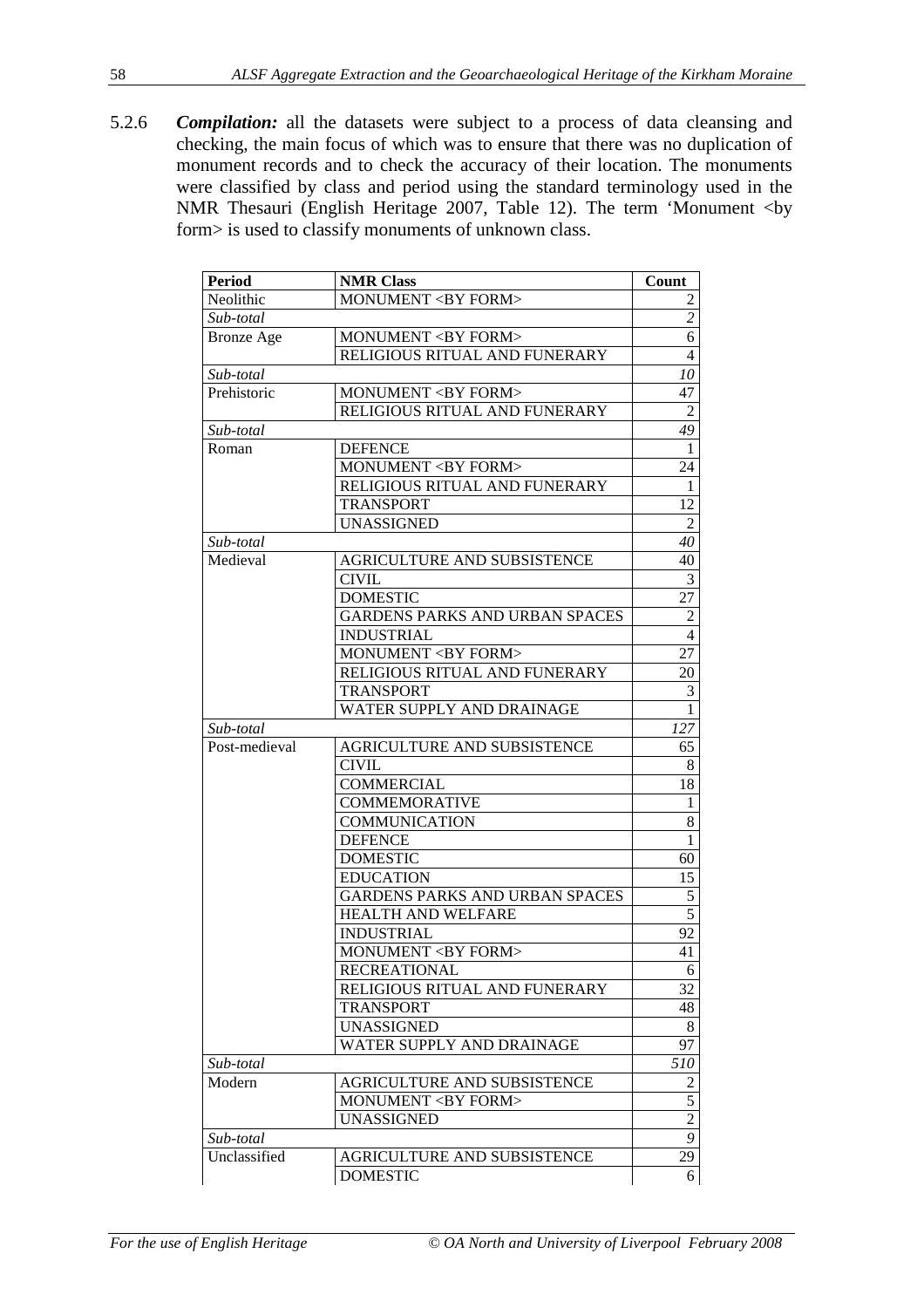| <b>Period</b> | <b>NMR Class</b>                     | Count |
|---------------|--------------------------------------|-------|
|               | <b>INDUSTRIAL</b>                    |       |
|               | <b>MONUMENT <by form=""></by></b>    | 28    |
|               | <b>RELIGIOUS RITUAL AND FUNERARY</b> |       |
|               | <b>TRANSPORT</b>                     |       |
|               | <b>UNASSIGNED</b>                    | 8     |
|               | WATER SUPPLY AND DRAINAGE            | 32    |
| Sub-total     |                                      | 212   |
| <b>Total</b>  |                                      | 050   |

*Table 12: Breakdown of all monuments by period and NMR Class*

#### **5.3 THE DISTRIBUTION OF MONUMENTS IN THE KIRKHAM STUDY AREA**

- 5.3.1 The range and quantity of monuments in the study area was essentially similar to that in the Ribble Valley ALSF project (OA North and University of Liverpool 2007a), in that the more recent periods had the greatest number of monuments. There were, however, more recorded sites of prehistoric date than there were from the Roman period, perhaps because this had been inflated by the results of the North West Wetlands Survey. This survey had substantially increased the number of Mesolithic sites within the area between the Ribble and the Lune (Middleton *et al* 1995, 202), for example, and highlights that areas outside their survey area will have a correspondingly lower density of similar monuments.
- 5.3.2 *Prehistoric period:* the earliest evidence of prehistoric activity in the study area comes from the flint and stone tools of the Neolithic period. Flints were generally found on land below 35m Ordnance Datum (OD), with broad clusters between 25m and 35m OD and between 10m and 15m OD. Broadly speaking, the monuments fell into two broad swathes of sites sitting on moraine ridges (Fig 26), one of which runs from the west of Kirkham, and extends north-north-west towards the village of Singleton. The other runs north of Kirkham towards the Skippool valley, and curves back north-east towards the village of Inskip.
- 5.3.3 Within the latter cluster, there is a substantial concentration of sites between Weeton and Westby reservoirs, around Whitprick Hill (Fig 27), comprising both scatters and individual flint finds. This concentration, however, may be a result of a bias in the North West Wetlands Survey (Middleton *et al* 1995). The quality of the agricultural land in this area is a direct result of the area having free-draining gravels, mixed with the boulder clay, and this drainage may have attracted occupation during the prehistoric past. This may, however, be the result of intensive fieldwork in this area by the North West Wetlands Survey (Middleton *et al* 1995), as good-quality arable land is frequently ploughed.
- 5.3.4 In addition to the flint finds, there are five records (KM0002–KM0006, *Appendix*1) attesting to the discovery, north of Weeton Road, near Stanley House Farm, of urns containing *'bones and ashes and broken pottery of rude workmanship in an extensive barrow in Lim'd Hall, Moorfield*' (Thornber 1837, 12-13). In 1850, Thornber referred to a possible second cairn in a field called Moor Hey, which, when robbed, *'yielded many rude urns and black earth*' (Thornber 1850, 120). A possible grass-covered, circular barrow, 18m in diameter and *c* 2.5m high, was located in a small pasture field to the north of Derby Hill Farm (KM0606). In combination with the distribution of flint finds, the burial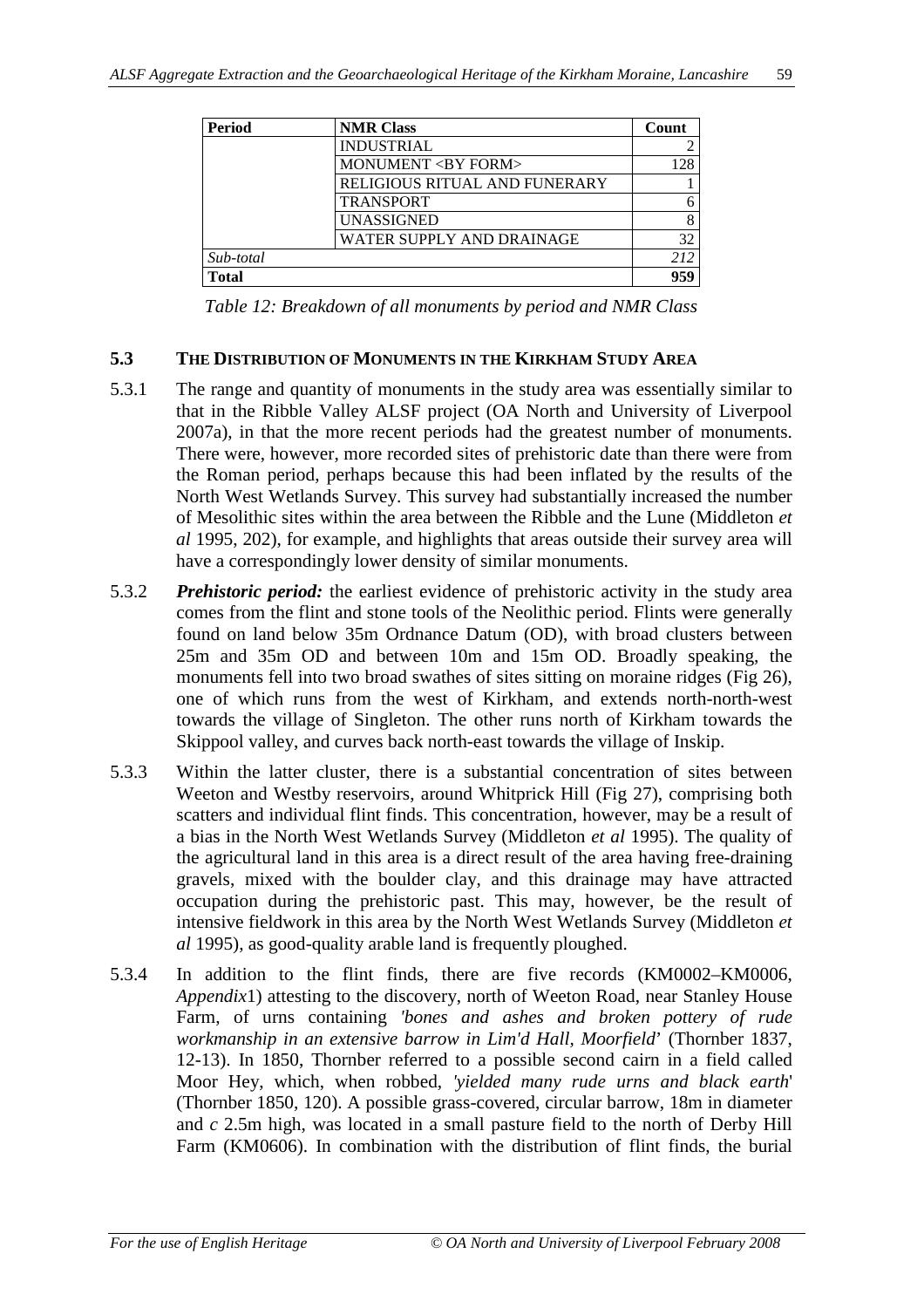remains appear to suggest that the Whitprick Hill area may have been a focus for settlement in prehistory.

- 5.3.5 A second concentration of flint was identified east of the village of Hardhorn, in the district of Staining (Fig 24). The area is riddled with drains and ponds and has a substantial drain running through it. LiDAR reveals a wide sunken, curving linear feature, seemingly a palaeochannel, and the prehistoric distribution closely mirrors this (Fig 28). It would suggest that the raised, well-drained floodplains on the edges of watercourses were favoured for prehistoric activity.
- 5.3.6 A second swath of prehistoric flint finds runs north of Salwick Bridge Farm, curving north west towards Roseacre, and then curving back north-east towards Inskip. At this time, no funerary remains have been found in this area. East of Salwick Hall, however, a possible ditched bowl barrow has been recorded in Many Pits Wood (KM0317; Fig 29). Several tumuli have also been recorded on the line of the Roman road from Kirkham to Preston (KM0010, Fig 29), some 40m south of the projected line of the Roman road. No evidence of later prehistoric activity has been recovered in the study area. Indeed, the only hint of Iron Age occupation comes from a piece of possibly locally made pottery from the fort site at Dowbridge (Howard-Davis and Buxton 2000; *Section 2.4.2*).
- 5.3.7 *Roman period:* the main Roman site in the area is the fort at Dowbridge, Kirkham (KM0015), which was built at the point where the Pennine route via the Ribble Valley would have met the coast (Howard-Davis and Buxton 2000). Together with the fort at Ribchester (Buxton and Howard-Davis 2000), and the apparently industrial complex at Walton-le-Dale (Gibbons *et al* forthcoming), this demonstrated a heightened level of military activity in the area, presumably because of the ease of access into the Ribble estuary. The largest concentration of Roman monuments was to be found around Kirkham, with 18 monuments recorded (Fig 30). Only a further ten are known within the rest of the study area (Fig 31). There are several dispersed findspots across the area, mainly representing coins and pottery, with the exceptions of a quernstone found at Wharles (KM0087) and a beehive quern found north of Carr Wood in the district of Medlar (KM0534, Fig 32). South of Salwick Station, an altar (KM0025) was found, which is now in the church of St John, near Clifton Mill Farm, used as a font. Whilst this distribution is not particularly informative, it would suggest some dispersed settlement in the period across the Kirkham Moraine.
- 5.3.8 *Early medieval period:* the only record of activity from the early medieval period is a cinerary urn from Crossmoor in Inskip (KM0016), which was associated with sword and dagger fragments, discovered by workmen in 1889 (HER PRN 74). The urn was attributed a 'Saxon' (ie early medieval) date on the basis of the metalwork.
- 5.3.9 *Medieval period:* much of the evidence for the medieval period comes from documentary sources, but there is also a broad range of archaeological monuments (127 monuments within the study area) ascribed to the period (Fig 33). There is a concentration of 20 findspots of pottery around the village of Crossmoor (*Section 2.6.6*, Fig 34), and there are Deserted Medieval Villages (DMV) sites postulated at Medlar, Bartle, Haighton, Westby, and Greenhalgh (Fig 35).
- 5.3.10 There are medieval 'Ritual Religious and Funerary' sites recorded in a line along the southern edge of the study area (Fig 36). These include crosses, chapels and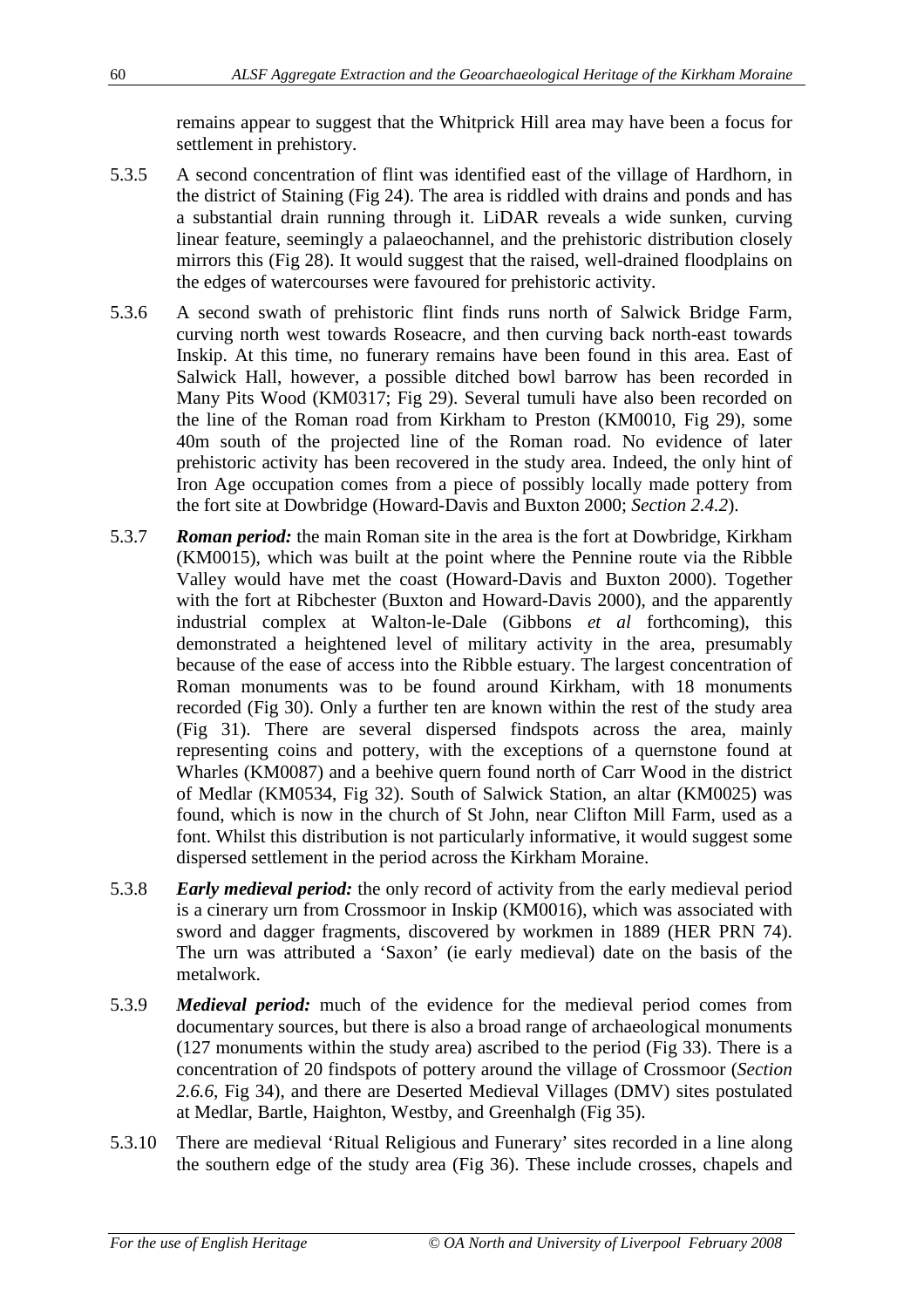churches, and it would appear that early settlement was concentrated around these southern margins. Ten moated sites are also recorded in the area, which again cluster to the south, and are for the most part close to the religious sites. Medieval domestic sites, such as houses, halls, cottages and farmhouses (Fig 37), are also more predominantly located on the better drained ground in the southern part of the study area, and similarly, the six findspots classified as medieval are located around the margins of the area (Fig 38). The rest of the study area was evidently farmed, however, as there are remains of broad ridge and furrow, and other field systems, clustered towards the centre and westwards, but generally not in the south where the settlement remains predominate (Fig 39). However, these do not provide a particularly reliable diagnostic indicator of medieval activity, as they can often be of post-medieval date. Given the paucity of medieval farmhouses surviving in the central area, it is possible either that these sites have disappeared or that much of this ridge and furrow is of post-medieval date.

- 5.3.11 Only four records in the HER refer to industrial monuments of the medieval period (Fig 40). There is a horse engine at Kirkham, which is first mentioned in 1337 (KM0044), and is thought to have been a corn mill. There are also two windmills, one at Carr Hill (KM0045), and 'Clifton Windmill' (KM0659) on Clifton Lane, Clifton, again both for grinding corn. At Inskip, an outbuilding, presently being used for storage, is considered to be a former wheelwright's shop of medieval date (KM0667).
- 5.3.12 *Post-medieval period:* there are 510 post-medieval monuments within the study area (Table 13), which reflect a marked increase over earlier periods. Many of these are new sites identified by the present project. Most are buildings and standing structures such as houses, banks, bridges, and stables.

| <b>NMR Class</b>                      | Count |
|---------------------------------------|-------|
| <b>AGRICULTURE AND SUBSISTENCE</b>    | 65    |
| <b>CIVIL</b>                          | 8     |
| COMMERCIAL                            | 18    |
| <b>COMMEMORATIVE</b>                  | 1     |
| <b>COMMUNICATION</b>                  | 8     |
| <b>DEFENCE</b>                        | 1     |
| <b>DOMESTIC</b>                       | 60    |
| <b>EDUCATION</b>                      | 15    |
| <b>GARDENS PARKS AND URBAN SPACES</b> | 5     |
| <b>HEALTH AND WELFARE</b>             | 5     |
| <b>INDUSTRIAL</b>                     | 92    |
| MONUMENT <by form=""></by>            | 41    |
| <b>RECREATIONAL</b>                   | 6     |
| RELIGIOUS, RITUAL AND FUNERARY        | 32    |
| <b>TRANSPORT</b>                      | 48    |
| <b>UNASSIGNED</b>                     | 8     |
| WATER SUPPLY AND DRAINAGE             | 97    |
| <b>Total</b>                          | 510   |

*Table 13: Breakdown of post-medieval monuments by Class*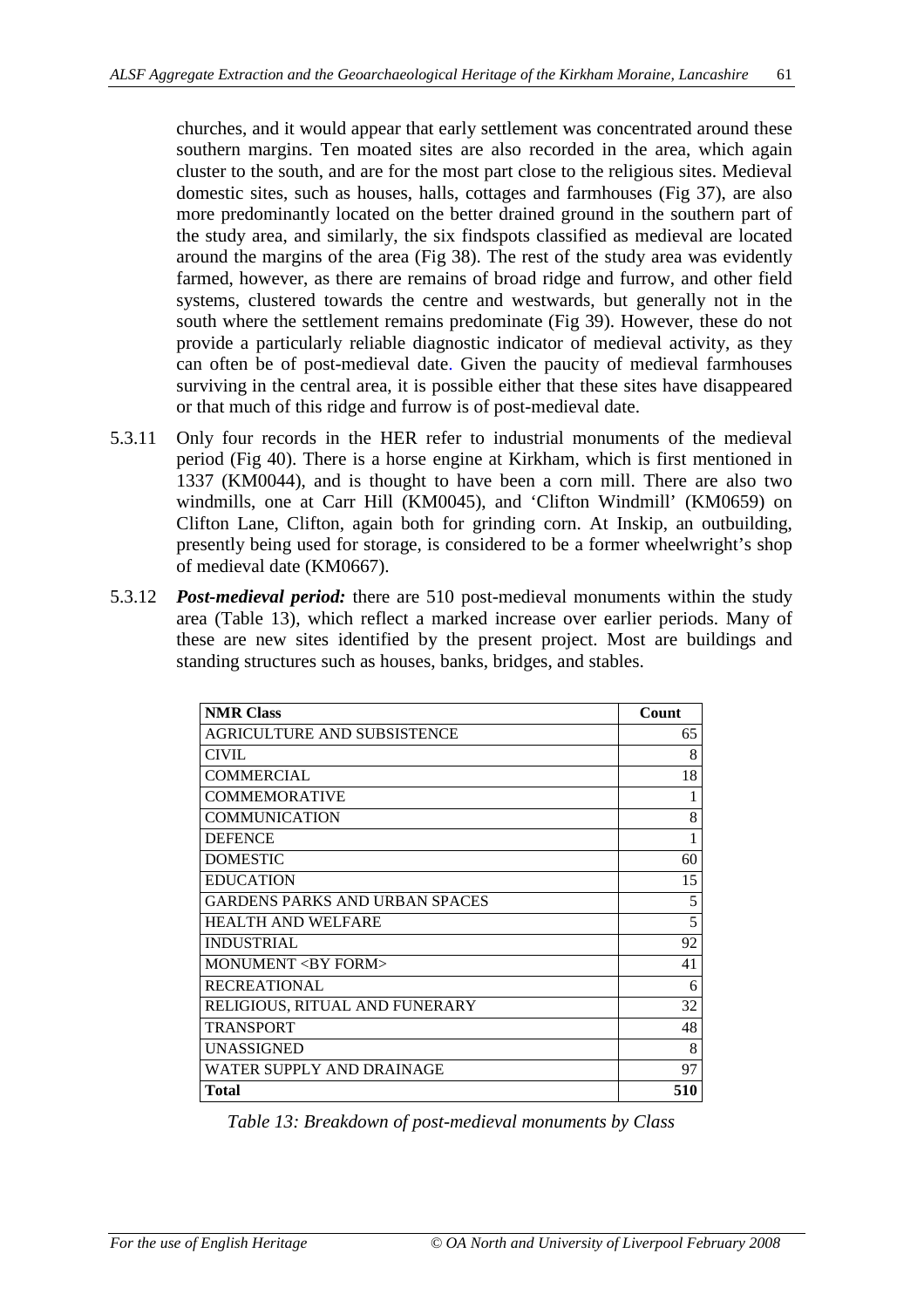- 5.3.13 The distribution of monuments (Fig 41) shows that farmhouses were located throughout the study area, including the central area, indicating that much wider agricultural exploitation was undertaken across the Central Fylde at this time (Fig 42). There was clearly increased reclamation of mosses and wetlands at this time, which can be seen in the changing patterns of field boundaries and enclosure. The most striking example of this (*Section 2.6.5*, Fig 14) is shown on the Ordnance Survey first edition map of 1850 around the village of Catforth, where a series of parallel lanes extends out to the former moss edge, presumably to provide access for turbary there. The former moss edge is now marked by a change to regular rectangular fields, which is often an indicator of reclaimed ground, although elsewhere rectangular fields are indicative of Parliamentary Enclosure (Whyte 2003). There were also substantial numbers of ponds in the area, which are likely to be water-filled marl pits, reflecting improvement of the reclaimed ground. In total, 90 were recorded during the survey, all of which were shown on the first edition Ordnance Survey maps (1844-52), but none of these are present on the modern Ordnance Survey mapping. Most, though, were still evident as earthworks on the LiDAR data.
- 5.3.14 *Industrial Monuments:* there is a huge increase in the number of industrial monuments dated to the post-medieval period (Fig 43). In particular, there are many clay pits, sand pits, and gravel pits, indicating a substantial increase in the level of extraction (Fig 44). This was occurring at a time of intensive land reclamation and parliamentary enclosure, and many of the clay pits and ponds may have been marl pits, created to improve the agricultural land. Given the absence of limestone to burn for agricultural land improvement, the practice of marling was widespread in the region for improving productivity. The reason for this was that the low-lying areas of the Fylde were inundated during marine transgressions and the primary colonisation of the drying land in the Neolithic period was by vegetation which eventually produced raised acid mires (*Section 2.3.4*). These areas were then drained and reclaimed in the later medieval and post-medieval periods, producing land with very acidic soils. The effect of marling was to reduce the acidity of the soil, and improve the land in a way similar to the practice of putting lime on the fields.
- 5.3.15 The industrial sand pits and gravel pits are predominantly found in the southern half of the study area (Fig 44), and may indicate a concentration in areas of geological resource on the Kirkham Moraine. Kirkham itself developed as a centre for flax and linen production, particularly during the late seventeenth and eighteenth centuries (Singleton 1980). This is reflected in the standing remains of weaving and sailcloth factories, and the associated workers' housing.
- 5.3.16 The development of the canal and, later on, the railways, has left a lasting mark on the study area. Most of these are now redundant, but their cuttings and embankments survive, and also many of the associated buildings and other furniture. There are records of signal boxes and posts, various bridges, toll gates and goods sheds, all associated with the network of different types of communication that developed in the post-medieval period.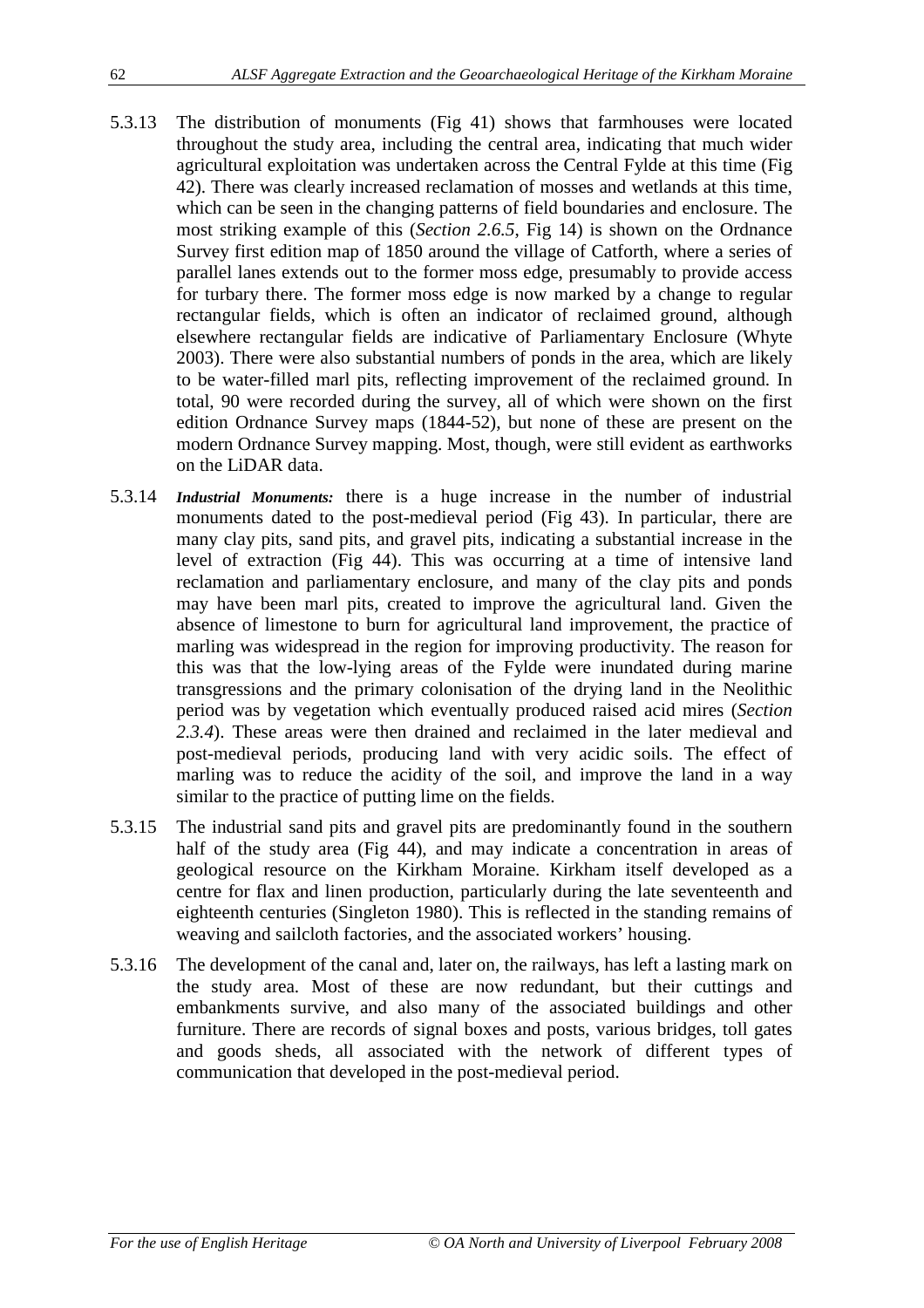#### **5.4 PRELIMINARY ANALYSIS AND ENHANCEMENT OF ARCHAEOLOGICAL DATASET**

- 5.4.1 The monument selections used for the initial analysis were based upon the observations made during the integration and analysis of aggregate, environment and heritage datasets (*Section 3.5.17*). This involved an examination of the coincidence of known (pre-enhancement) archaeological monuments, the Lancashire County Council principal areas of search suitable for aggregates extraction, topography, and existing geological mapping (*Section 3.5.18*).
- 5.4.2 Rather than analysing monuments of all periods and types in conjunction with the chosen parameters, a qualitative selection was made of those monument classes or periods thought to be most vulnerable to risk from aggregate extraction within the study area. The resulting selections were:
	- 'Prehistoric' all monuments that were dated to any prehistoric period;
	- 'Flint'- all flint finds including both individual stray finds and scatters;
	- 'Roman'- all monuments dated to the Roman period irrespective of type;
	- 'Medieval' all monuments dated to the medieval period;
	- 'Findspot' all monuments classed as 'Findspots':
	- 'Agriculture and Subsistence' class;
	- 'Domestic' class;
	- 'Industrial' class;
	- 'Monument <by form>' class.
- 5.4.3 All categories were combined with four variables, namely Slope, Aspect, Elevation, and existing BGS geological mapping. There was, however, a very limited correlation between the monument datasets and any of the test variables (Table 14).

| <b>Monument Selection</b>  | <b>Total Number of Slope</b> |                | Aspect         | <b>Elevation</b> | Geology        |
|----------------------------|------------------------------|----------------|----------------|------------------|----------------|
|                            | <b>Monuments</b>             |                |                |                  |                |
| Prehistoric                | 61                           | N <sub>0</sub> | N <sub>o</sub> | N <sub>o</sub>   | N <sub>o</sub> |
| Roman                      | 28                           | N <sub>0</sub> | N <sub>o</sub> | N <sub>o</sub>   | Yes            |
| Medieval                   | 127                          | N <sub>o</sub> | No             | No               | Yes            |
|                            |                              |                |                |                  |                |
| Agriculture and            | 117                          | N <sub>0</sub> | N <sub>o</sub> | No               | No             |
| Subsistence                |                              |                |                |                  |                |
| Domestic                   | 93                           | N <sub>o</sub> | N <sub>o</sub> | Yes              | No             |
| Industrial                 | 88                           | N <sub>0</sub> | N <sub>o</sub> | N <sub>o</sub>   | No             |
| Monument <by form=""></by> | 235                          | N <sub>0</sub> | No             | N <sub>0</sub>   | No             |
| Water<br>and<br>Supply     | 33 <sup>1</sup>              | N <sub>o</sub> | N <sub>o</sub> | No               | No             |
| Drainage                   |                              |                |                |                  |                |
|                            |                              |                |                |                  |                |
| Findspots                  | 45                           | N <sub>0</sub> | N <sub>o</sub> | N <sub>0</sub>   | No             |
| Flints                     | 46                           | N <sub>0</sub> | No             | N <sub>o</sub>   | No             |

*Table 14: Results of KS tests of monuments and variables*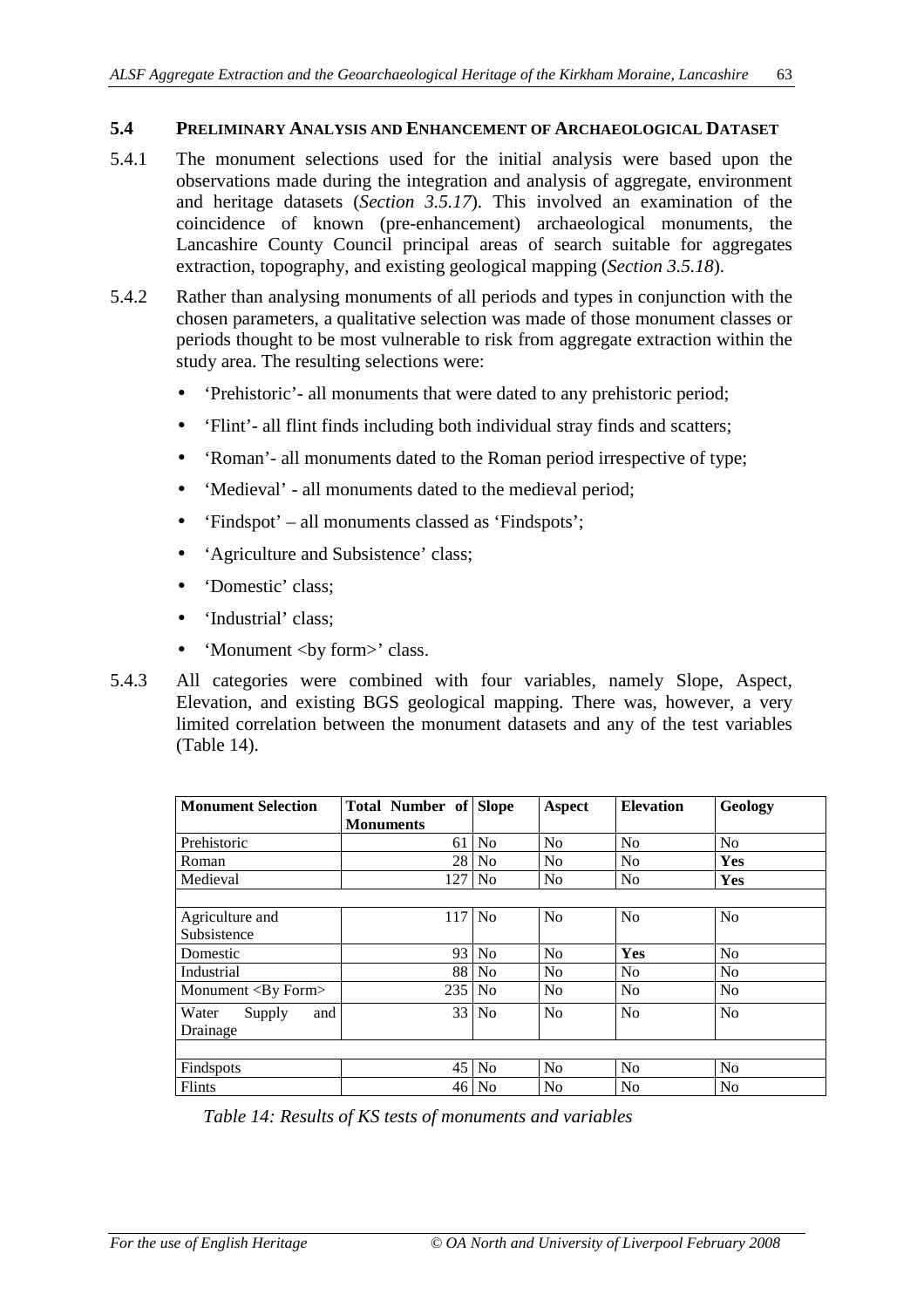- 5.4.4 The only correlations occurred between both Roman and medieval monuments and geology, and between domestic monuments and elevation. The analysis of the domestic monuments shows that 69 of the 93 monuments are between 10m and 30m OD.
- 5.4.5 Both the Roman and medieval selections correlate with the geology variable, with the majority of the Roman monuments being on Devensian Till (Fig 45), unsurprisingly clustered around Kirkham, with a distribution along the line of the Roman road to the east. The medieval monuments again mainly fall on the Devensian Till, with a cluster of pottery finds around Crossmoor, Inskip and Elswick (Fig 46).
- 5.4.6 The limited correlations shown in these tests provide little extra knowledge about the distribution of the monuments, but do serve to substantiate the assumptions one would make about the geology and general topography of the study area. The Fylde is essentially flat and low-lying, and the tests show that, of the  $127.41 \text{km}^2$  of the study area, some  $98.07 \text{km}^2$  (76%) falls between 10m and 30m OD. Also, 117 $\text{km}^2$ (92%) of the area lies on a slope of 0-5°. Furthermore, the study area has large areas of similar geological substrata (*Section 4.1.2*), and the tests show that, indeed,  $88 \text{km}^2$  (89%) of the area is classified by the BGS as Diamicton (Devensian Till). Essentially, the landscape exhibits little demonstrable variation in slope, aspect, elevation or underlying geology.

#### **5.5 ENHANCEMENT OF THE HLC**

- 5.5.1 A similar process of enhancement was undertaken to that in the Ribble Valley ALSF project (OA North and University of Liverpool 2007a). The 278 HLC polygons in the study area were enhanced to enable comparisons between the landscape types and the monuments/events (*Section 3.7.10*). These included the total counts (Table 15), counts per period, overall density, and density per period, of archaeological monuments. The number of events per polygon, geomorphological classification, level of ground disturbance, and geological prospect ranking were also attached to each polygon.
- 5.5.2 Out of the total (278), 112 polygons contained no monuments (Table 16), and of the remaining 166, the average was 5.77 monuments per polygon. Polygons containing no monuments were evenly distributed throughout the study area, indicating that there is little or no spatial clustering of monuments overall. Polygons containing no monuments are also distributed evenly across almost all landscape types, accounting for 15 of the 17 possible types within the study area. The exceptions are 'Modern Ornamental' and 'Ancient and Post-medieval Woodland'. This would appear to indicate that *lacunae* in the distribution of monuments are not related to landscape type.
- 5.5.3 The HLC landscape type with the lowest number of polygons containing no monuments, as a proportion of the total number, was 'Modern Enclosure' (Table 16). This landscape type is the most recent, indicating that the land has been subject to substantial change in modern times, and, therefore, is more likely to have been subject to some level of archaeological or antiquarian investigation. This 'Modern Enclosure' landscape type refers to fields that are likely to have been subject to deep ploughing, which would bring artefacts to the surface, and landscape features, such as ridge and furrow, may have been noted prior to later land improvements.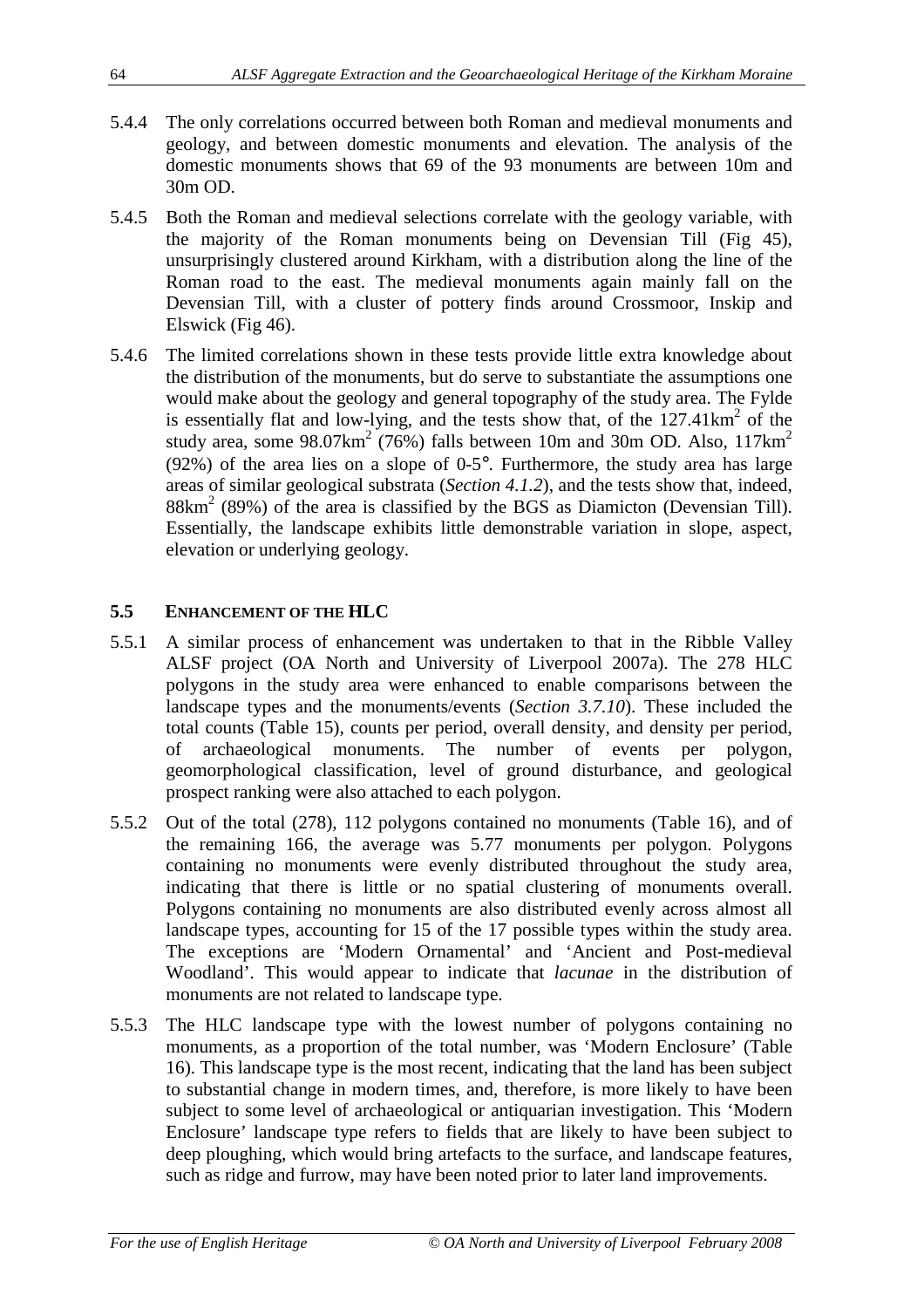| <b>HLC Broad Type</b>           | <b>Number</b>   |                  | of   Total Number of   Average number of |
|---------------------------------|-----------------|------------------|------------------------------------------|
|                                 | <b>Polygons</b> | <b>Monuments</b> | <b>Monuments</b>                         |
| Ancient<br>post-medieval<br>and | 10              | 18               | 1.8                                      |
| Ornamental                      |                 |                  |                                          |
| post-medieval<br>Ancient<br>and | 29              | 116              | 4                                        |
| Settlement                      |                 |                  |                                          |
| post-medieval<br>Ancient<br>and | 4               | 6                | 1.5 <sub>1</sub>                         |
| Woodland                        |                 |                  |                                          |
| <b>Ancient Enclosure</b>        | 76              | 253              | 3.3                                      |
| Lowland Moss and Grassland      |                 | $\Omega$         | 0                                        |
| <b>Modern Communication</b>     | 3               | 0                | $\Omega$                                 |
| Modern Enclosure                | 32              | 177              | 6.5                                      |
| Modern Industry                 | 3               | 2                | $0.6\,$                                  |
| Modern Military                 | 6               | 7                | 1.16                                     |
| Modern Ornamental               |                 |                  | 1.0                                      |
| <b>Modern Recreation</b>        |                 |                  | 1.0                                      |
| <b>Modern Settlement</b>        | 23              | 81               | 3.52                                     |
| Modern Woodland                 | 4               | 0                | $\Omega$                                 |
| Post-medieval Enclosure         | 79              | 295              | 3.7                                      |
| Salt Marsh                      |                 | 0                | $\theta$                                 |
| Sand and Mudflats               | 2               | 0                | $\Omega$                                 |
| Water                           | 3               | $\mathfrak{D}$   | 0.6                                      |
| <b>Total</b>                    | 278             | 959              | 1.59                                     |

*Table 15: HLC landscape types, showing the total and average number of monuments per polygon*

| <b>HLC Broad Type</b>                | <b>Total Number</b> | of   Number<br>of |
|--------------------------------------|---------------------|-------------------|
|                                      | Polygons            | Polygons with no  |
|                                      |                     | monuments         |
| Ancient and post-medieval Ornamental | 10                  | 5                 |
| Ancient and post-medieval Settlement | 29                  | 9                 |
| Ancient and post-medieval Woodland   | 4                   | $\theta$          |
| <b>Ancient Enclosure</b>             | 76                  | 29                |
| <b>Lowland Moss and Grassland</b>    |                     |                   |
| <b>Modern Communication</b>          | 3                   | 3                 |
| Modern Enclosure                     | 32                  | 6                 |
| Modern Industry                      | 3                   |                   |
| Modern Military                      | 6                   | 3                 |
| Modern Ornamental                    |                     | $\theta$          |
| <b>Modern Recreation</b>             |                     |                   |
| <b>Modern Settlement</b>             | 23                  | 12                |
| Modern Woodland                      | 4                   | 4                 |
| Post-medieval Enclosure              | 79                  | 34                |
| Salt Marsh                           |                     |                   |
| Sand and Mudflats                    | $\overline{c}$      | 2                 |
| Water                                | 3                   |                   |
| <b>Total</b>                         | 278                 | 112               |

*Table 16: HLC landscape types, showing numbers of polygons containing no monuments*

5.5.4 Polygon-based density maps were created for the total count of all monuments, and for the monument count per period for the prehistoric, Roman, and medieval periods. The polygon representing the Ancient and Post-medieval Settlement of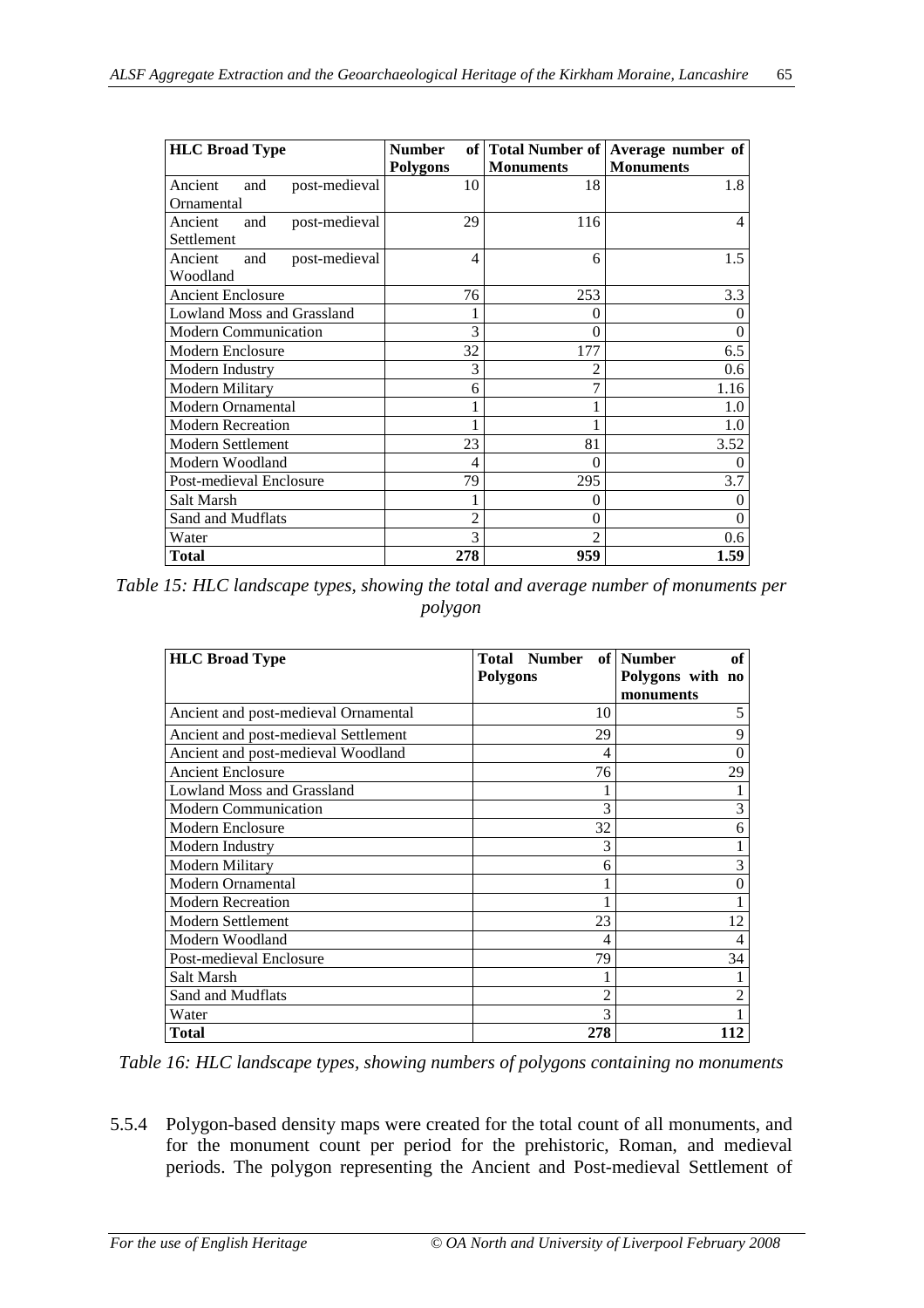Kirkham (HLC 3276), representing the historic core of the town, was found, not unsurprisingly, to contain the highest density (though not the highest number) of monuments within the study area (Fig 47). The most monuments and most events, however, have been recorded in the polygon defining the 'Modern Settlement' of Kirkham, which represents the modern expansion around the historic core. Rather than assuming that there is some archaeological significance to this high density, it is perhaps more likely to be a result of later building work occurring under development-control conditions, and hence an increased level of archaeological recording, producing larger numbers of monuments within the suburbs.

- 5.5.5 The polygon with the highest density of prehistoric monuments is that around Whitprick Hill (HLC 2877, Fig 48), whilst that with the highest density of Roman monuments is the historic settlement core of Kirkham (HLC 3276, Fig 49), which has been subject to several archaeological events. The polygon with the highest density of medieval monuments is that representing the core of the village of Little Plumpton (HLC 2914, Fig 50); however, this is a result of the small size of the polygon, comprising only the village core. It has been recorded as a shrunken medieval village (KM0064) and contains a correspondingly large number of individual monuments.
- 5.5.6 Interestingly, only four polygons (HLC 3271, 2879, 2873, 2918) contain monuments dated to all periods (prehistoric, Roman, and medieval). These are all in the south-western corner of the study area (Fig 51) and form a distinct group of three, with a single outlier. Only two of these contain events, however, and the polygon with the least events contains the highest number of monuments. This highlights a problem, in that events may sometimes be difficult to quantify in relation to monuments. The landscape represented by this polygon saw intensive fieldwalking as part of the North West Wetlands Survey (Middleton *et al* 1995), and as such shows as one event, but this led to multiple finds. It does, however, demonstrate the effectiveness of systematic fieldwalking for artefact recovery.
- 5.5.7 The polygon representing the modern settlement of Kirkham contains no prehistoric monuments, implying that it was not a settled area before the Roman period. This could have been because the land was not suitable for settlement, which seems unlikely, given that there are monuments for both the town and the surrounding area representing settlement and agricultural activity from the Roman period to the present day (Figs 11, 12, 15). However, alternative explanations include the possibility that the later Roman activity destroyed all traces of prehistoric settlement, or that the archaeological techniques used in the interventions within the polygon concentrated on finding Roman and medieval evidence, and were targeted accordingly; it would therefore have been a matter of chance if prehistoric sites were in the same precise locations as the later Roman and medieval sites.
- 5.5.8 *Survivability:* it was suggested in the Ribble Valley ALSF project (OA North and University of Liverpool 2007a) that in areas of below-ground disturbance, either archaeological intervention would have taken place and uncovered buried monuments, or that no archaeological intervention would have occurred, but the level of disturbance would have destroyed any monuments. The HLC polygons were classified in terms of the amount of disturbance that their landscape type would have caused (Fig 52, *Section 3.7.10*). Modern land uses that require considerable landscaping or excavation were classified as bad, whilst ancient land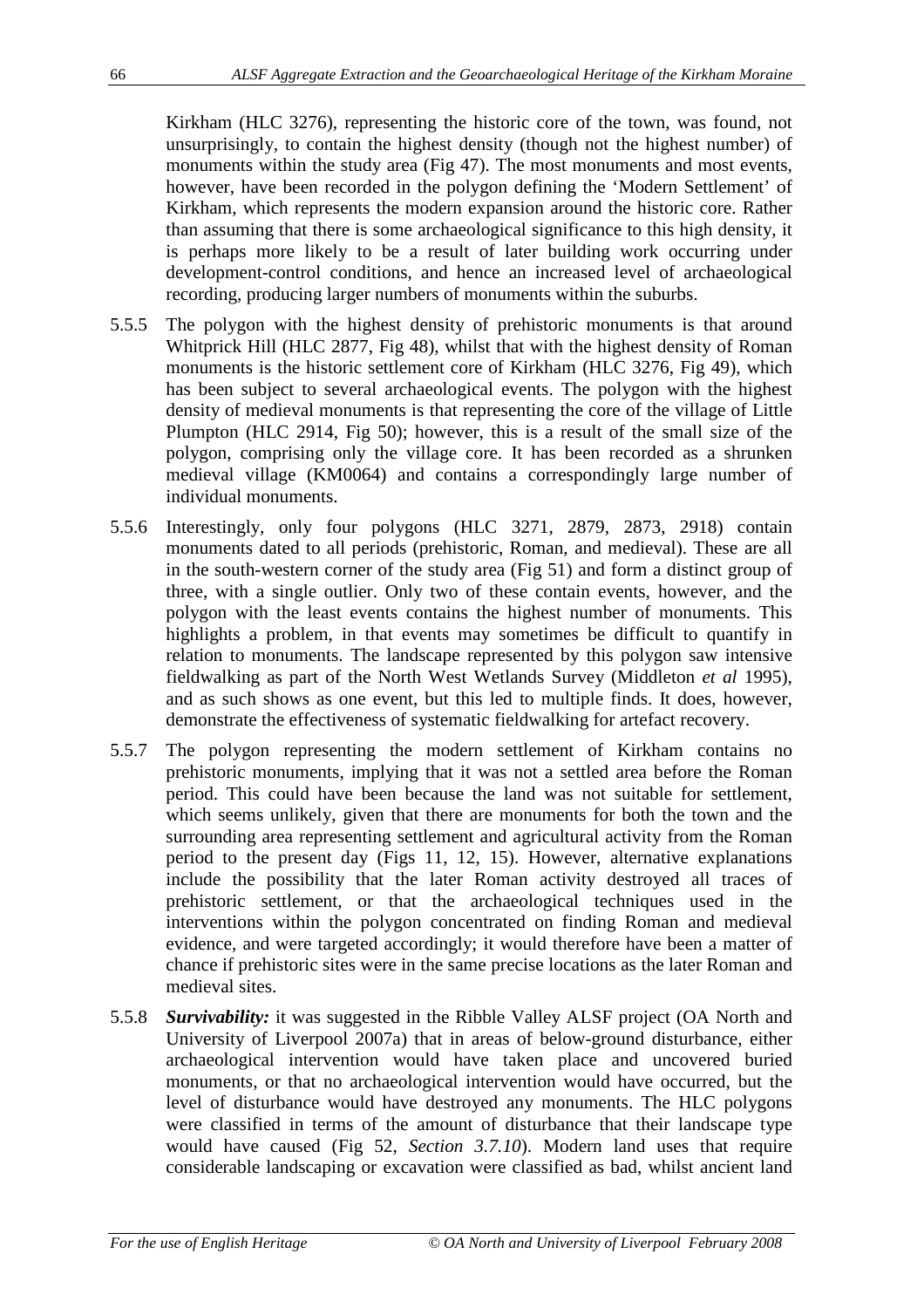| <b>HLC Landscape Type</b>            | <b>Disturbance Level</b> | <b>Count of Polygons</b> |
|--------------------------------------|--------------------------|--------------------------|
| Ancient and post-medieval Settlement | Good                     | 29                       |
| Ancient and post-medieval Ornamental | Medium                   | 10                       |
| Ancient and post-medieval Wood       | Good                     | 4                        |
| <b>Ancient Enclosure</b>             | Good                     | 76                       |
| <b>Lowland Moss and Grassland</b>    | Medium                   |                          |
| <b>Modern Communications</b>         | Bad                      | 3                        |
| Modern Enclosure                     | Medium                   | 32                       |
| Modern Industry                      | Bad                      | 3                        |
| Modern Military                      | Medium                   | 6                        |
| Modern Ornamental                    | Bad                      |                          |
| <b>Modern Recreation</b>             | Medium                   |                          |
| Modern Settlement                    | Bad                      | 23                       |
| Modern Woodland                      | Bad                      | $\overline{4}$           |
| Post-Medieval Enclosure              | Good                     | 79                       |
| Saltmarsh                            | Medium                   |                          |
| Sand and Mudflats                    | Medium                   | 2                        |
| Water                                | Medium                   | 3                        |

use types were considered to have less impact, and were classified as either medium or good (Table 17).

*Table 17: HLC landscape types, showing disturbance classification*

5.5.9 The levels of disturbance were then combined with the density maps for each period, to create basic maps of archaeological potential for each polygon. This was later combined with the potential for aggregate extraction allocated to each polygon, to create threat maps for the study area (*Section 5.7.1*).

#### **5.6 ANALYSIS AND SPATIAL PATTERNING OF ARCHAEOLOGY**

- 5.6.1 Following on from the initial tests, it was recognised that there was a need to examine the patterns for specific monument types. Large numbers of ponds were identified during the survey, and this category was correspondingly selected for further tests. It was also decided to examine the flint finds further, by separating out the scatters from individual finds. Roman roads and finds were also separated, and the distance of finds from the roads was examined. KS Tests were run again on these new selections and also kernel density calculations were made for:
	- 'Prehistoric'- all monuments dated to any prehistoric period irrespective of type;
	- 'Flint'- all flint finds, including both individual stray finds and scatters;
	- 'Roman'- all monuments dated to the Roman period irrespective of type, but **not** including records referring to Roman roads;
	- 'Medieval' all monuments dated to the medieval period irrespective of type.
- 5.6.2 Of the many ponds noted both on the current and historic maps, those seen only on LiDAR or historic mapping, but now no longer mapped, were recorded as new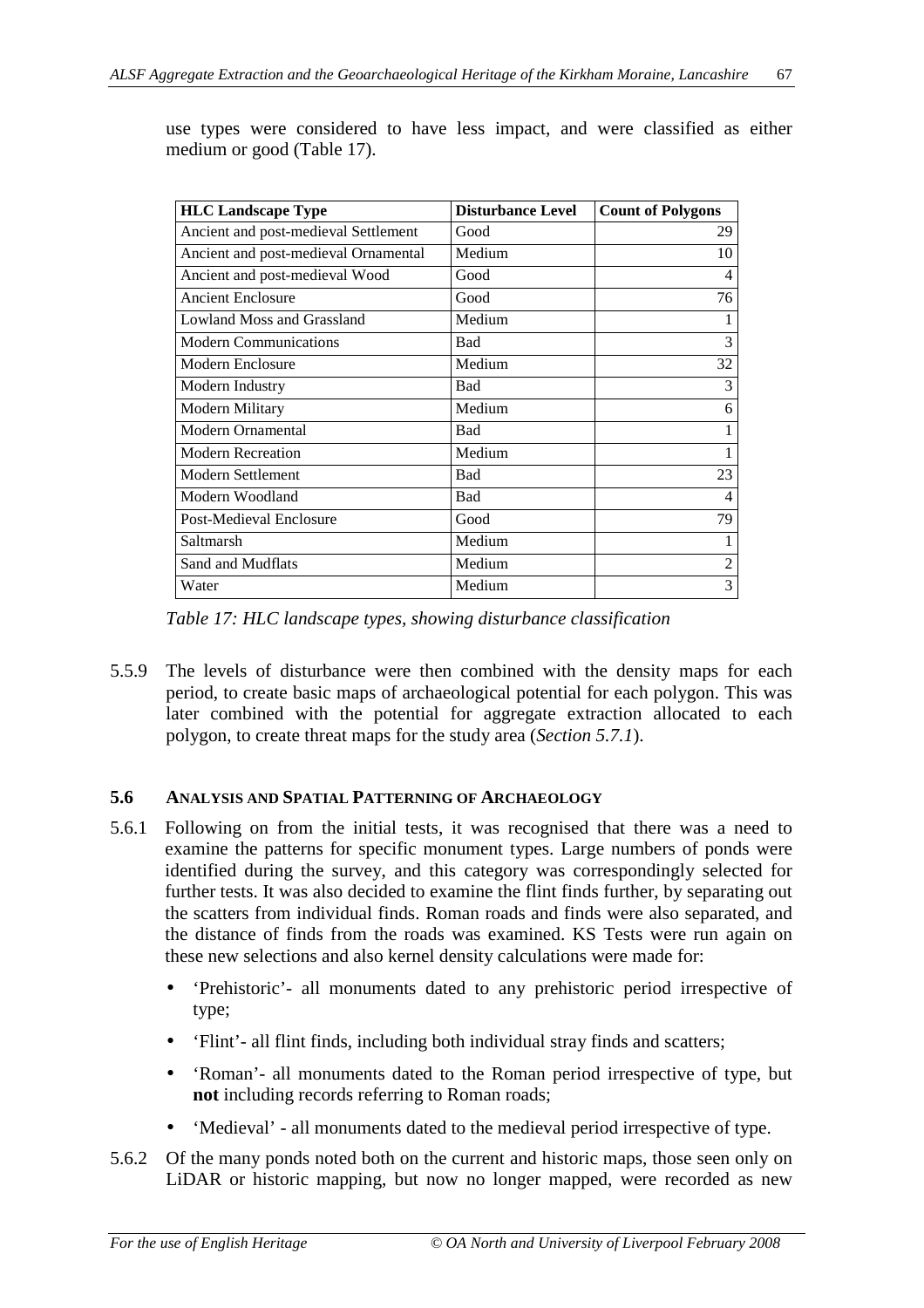sites. The ponds were combined with the four variables used for initial analysis, and were subjected to KS testing; however, there proved to be no statistical correlation between the landscape variables and these ponds. The largest numbers of ponds were, however, found between heights of 20m and 40m OD and concentrated on areas classed as Diamicton geology, and again this may simply be a reflection of the limited landscape variation across the study area.

- 5.6.3 There would appear to be a considerable need for drainage within the study area, as a substantial proportion has been reclaimed from former marshes; correspondingly, there are large numbers of watercourses and drains. While the large number of ponds may now be water management features providing water for stock, they are likely to have originally been marl pits. The effect of marling was to reduce the acidity of the soil, and improve the land in a way similar to the practice of putting lime on the fields. The effect of this was to bring buried materials, including finds, from the marl pits and scatter them across the fields.
- 5.6.4 Scatters of flint finds are concentrated on areas classed as Diamicton, as are the isolated flint finds, and they cluster between 10m and 35m OD. However, there were no statistical correlations between the flint finds or scatters as recorded in the HER, and the four landscape variables. When the proximity of isolated flint finds was compared, to identify whether they were part of clusters (*Section 3.7.17*), they were found to be at least 100m apart, which was considerably greater than any given in the descriptions of known scatters within the HER. While this would suggest that the isolated flints were not components of individual scatters, the existence of a single surface find can be an indicator of a much larger site if excavated (Cowell and Innes 1994).
- 5.6.5 Records specifically relating to the Roman roads (or parts thereof) were removed from the Roman monument dataset to examine the proximity of other types of Roman monument to the roads (*Section 3.7.14*). Of the remaining 28 Roman monuments, 20 were within 500m of the roads, which would support the supposition that the Roman activity in the study area was, for the most part, related to the known communications network. The eight sites located 500m or more away from the road (Fig 53) included two finds of quernstones, one at Wharles (KM0087) and one near Treales (KM0534). This limited evidence could be suggestive of settlement in the wider area beyond Kirkham and the road leading to it.

#### **5.7 CHARACTERISATION AND INCORPORATION OF GEOMORPHOLOGY**

- 5.7.1 The University of Liverpool provided the finalised geomorphological mapping, which was used as a fifth variable against which the monument selections used in both the initial and the refined stages (*Sections 5.4.2, 5.6.1*) could be combined. The only positive correlation to emerge from this set of KS tests was with flint finds (both scatters and individual finds).
- 5.7.2 The initial selections with positive correlations (*Section 5.4.3*), and the flint finds from the second round of tests, were then weighted according to the same scoring system used in the Ribble Valley ALSF (OA North and University of Liverpool 2007a), which resulted in a series of maps that were classed as areas of low, medium and high archaeological potential. Each in turn was then added to the raster for ground disturbance that had been created for the HLC enhancement stage;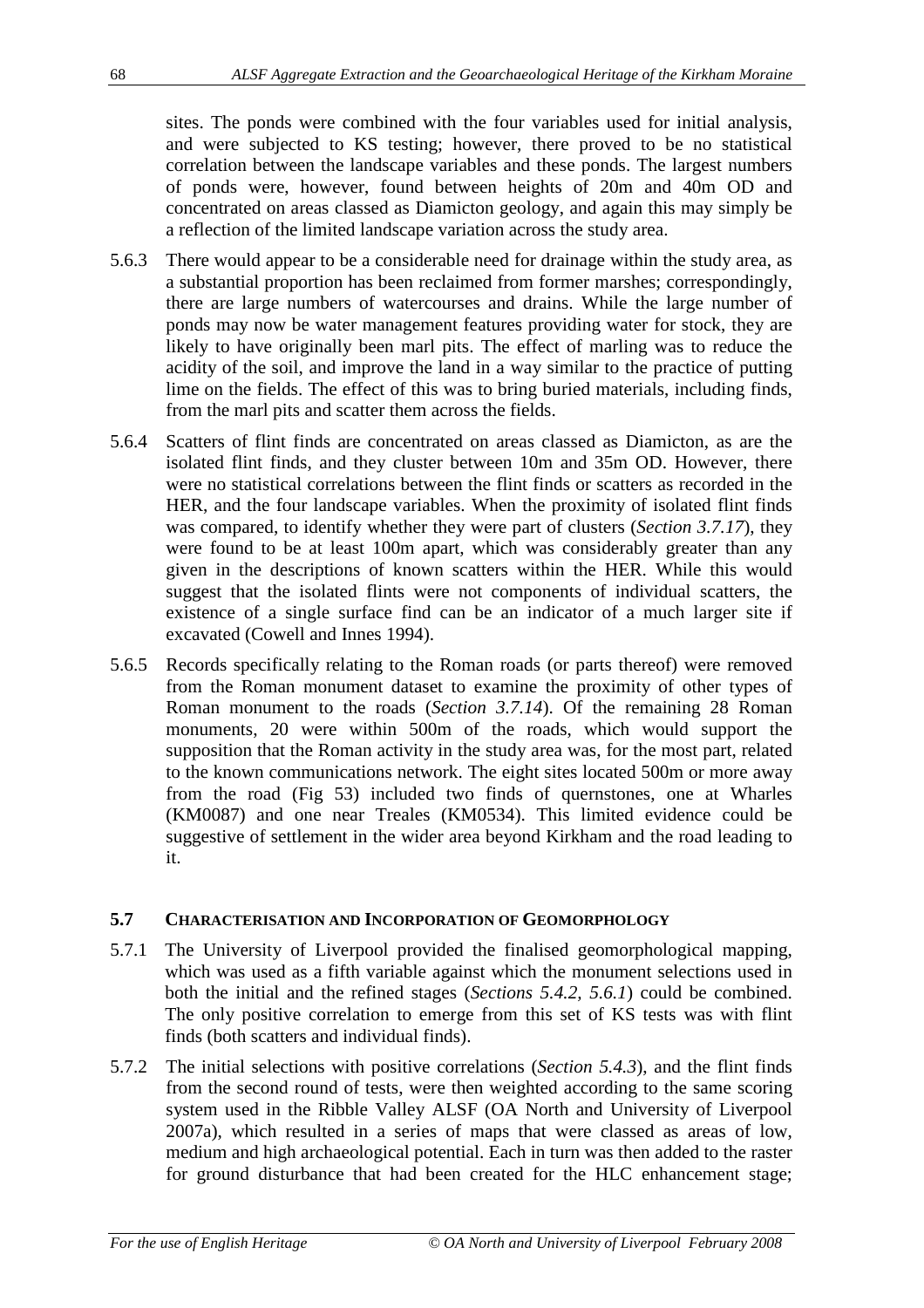combined, these resulted in the maps of archaeological potential for each of the monument selections.

- 5.7.3 *Flint Potential:* the correlation between the distribution of flint sites and the geomorphology bears out a simple broad pattern of land use. The geomorphological type 'Moraine Ridge' contains the highest concentration of flints, and statistically is proven to constrain the pattern of flint distribution. This geomorphological type is widespread across the area and therefore it can be concluded that the area has, in general, a high potential for prehistoric flints (Fig 54).
- 5.7.4 Additionally, there is a distinct spatial relationship between the topography of the study area, and the distribution of all prehistoric monuments. This is, however, not a statistical correlation, but the subjective evidence of coincidence is strong. This pattern shows clearly that within the areas of moraine ridges there are variations in the topography, which create islands of sand and gravel. It is on these islands that the known prehistoric monuments occur, almost without exception (Middleton *et al* 1995, 202). This would seems to suggest that prehistoric activity has been concentrated on the better drained islands; however, it may also reflect a bias of site visibility, in that the lower, poorly drained land often still retains peat cover which has the potential to restrict discovery of finds during fieldwalking (*op cit*, 200).
- 5.7.5 *Roman Potential:* there was no particular correlation between Roman monuments and any specific geomorphological types, and it seems the geomorphology does not specifically constrain the distribution of Roman monuments. The correlation between Roman monuments and the geological type known as 'Devensian Till' is clear (*Section 5.4.4*), and the conditions in which Roman finds occur are widely seen within the study area. It is likely, therefore, that the area generally has a high potential for Roman archaeology (Fig 55).
- 5.7.6 *Medieval Potential:* there was no particular correlation between medieval sites and any specific geomorphological types, and therefore the geomorphology does not specifically constrain the medieval site distribution. The correlation between medieval monuments and geological type known as 'Devensian Till' is again clear (*Section 5.4.4*), and again, such conditions in which medieval finds occur are widely spread across the study area. The area, therefore, generally has a high potential for medieval archaeology (Fig 56).
- 5.7.7 *Domestic Potential:* there was no particular correlation between domestic sites and any specific geomorphological types, largely because diamict covers most of the study area. The correlation between domestic monuments and elevation is again clear (*Section 5.4.3*), providing conditions in which domestic monuments occur widely across the study area. The area generally has a high potential for domestic monuments (Fig 57).
- 5.7.8 *Archaeological Threat:* all four aggregated maps demonstrated that the same areas had the highest coincidence of threat and potential for archaeology. The area of Whitprick Hill and Weeton, and between Singleton and Wesham, represent a large zone of considerable threat, and the threat is also high around the areas of Lea Town, Blackleach and Moorside to the east (Fig 58).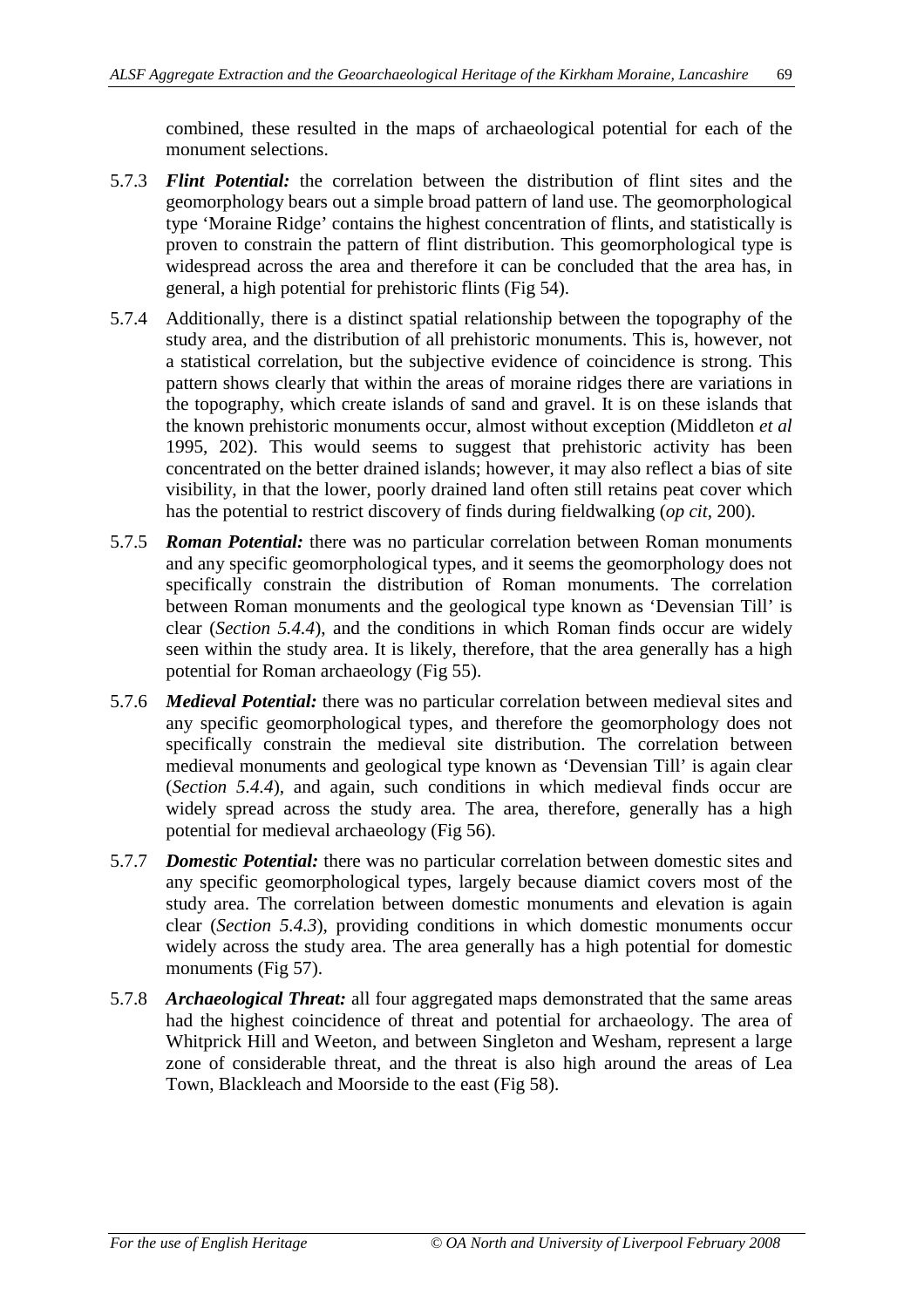#### **5.8 CONCLUSIONS**

- 5.8.1 Generally, the landscape contains dispersed ancient settlement and relatively regular field systems, which have predominantly come into being through a slow process of marshland reclamation. The KS test results show that the geological, geomorphological and topographical characteristics of the study area have exerted a limited influence on the distribution of archaeological monuments. Slope and aspect had no correlations with any selection of archaeological monuments, although elevation influenced the siting of domestic monuments of all periods, with activity being concentrated on the higher, better-drained ground. The distribution of Roman, medieval and flint finds have been influenced by the form of the geomorphology; where there is coincidence, however, it has been across wide areas, and is largely indicative of the low level of variations within the landscape, rather than being a reliable diagnostic indicator. This again indicates that the moraine ridges have, in general, been the focus of settlement and activity in the Fylde since prehistory.
- 5.8.2 This concept was first raised by the North West Wetlands Survey, which suggested that the areas adjacent to rivers and coasts offered the best range of resources, both from the rivers and sea, and from the hinterland. Indeed, it was in these areas that most of the prehistoric sites were found (Middleton *et al* 1995). This pattern of sites exists from the Late Mesolithic period and into the Bronze Age, with a preference for well-drained soils on moss edges and the coast *(ibid).* In the current project, the comparison of distribution with topography has provided a statistical support for the findings of the North West Wetlands Survey, clearly demonstrating the coincidence of prehistoric monuments and elevation, showing a distinct pattern of clustering at 25-35m OD and again at 10–15m OD (*Section 5.3.2*) on the moraine ridges.
- 5.8.3 There are distinct islands of sand and gravel within the moraine ridge, which rise slightly higher than the surrounding landscape. When the elevation is classified with a suitable colour stretch, and exaggerating the topography slightly, the coincidence of prehistoric monument distribution and landform is striking (Fig 59). The sea level fluctuations of the Lytham VI marine transgression, in the later Mesolithic and Neolithic periods (*Section 2.3.6*), inundated much of the low-lying Fylde, and Lytham and Blackpool were likely to have been islands (Tooley 1978). This reduced the extent of potentially habitable land, making the sand islands even more valuable and thus increasing the potential for prehistoric material to be found on them.
- 5.8.4 There are areas of sand islands in the study area which have as yet yielded no evidence of prehistoric activity (Fig 59), but these must be considered as having considerable potential for prehistoric activity, despite the lack of positive correlation in the statistical analysis.
- 5.8.5 If the visibility of prehistoric activity is biased, as a result of farming practices bringing finds to the surface, the lack of prehistoric evidence in the areas of reclaimed mosses and wetlands would seem unusual. Not only were these areas subject to ploughing, but poorer quality land required marling, which was primarily to neutralise the acidity of soils (Mathew 1993). The effect of marling was to distribute soil extracted from marl pits and redistribute it across the fields, thereby bringing any buried finds to the surface.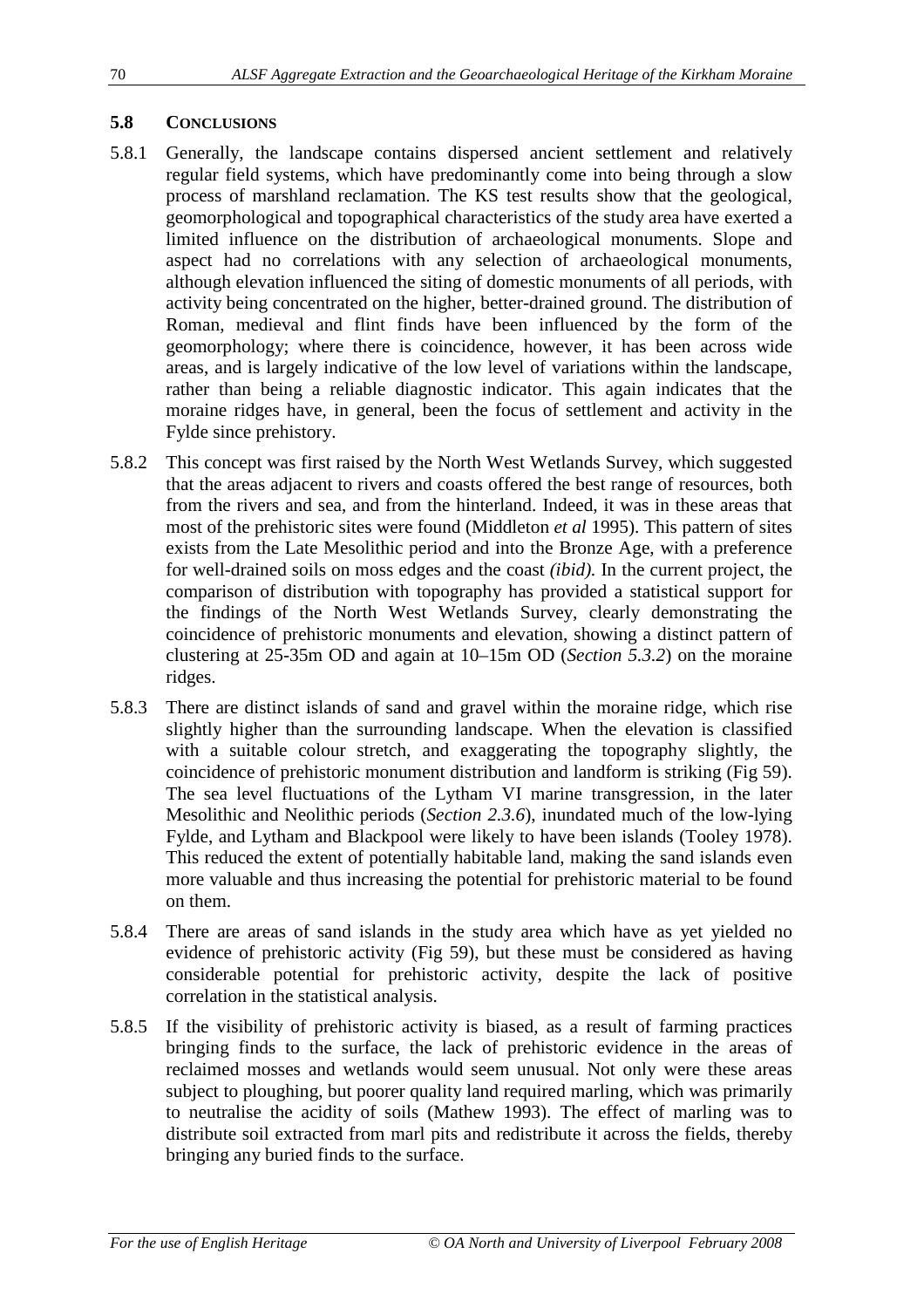- 5.8.6 In order to test this theory, a series of buffers were made around the 90 ponds recorded from the OS first edition map (but not shown on the current OS mapping) which were considered to have been former marl pits, but in the event only one flint fell within 100m of any pond. Given these increased levels of disturbance, coupled with a lack of finds, this affords more weight to the potential that the sand islands were preferred areas of prehistoric activity.
- 5.8.7 There is limited evidence of Roman activity away from Kirkham and the line of the Roman road; however, the lack of finds in the central parts of the study area is striking. It was not until the later medieval and post-medieval periods that the distribution of monuments in the study area significantly changes, and the central parts began to be exploited.
- 5.8.8 This project has shown that the geomorphology, geology, palaeoenvironmental history, agricultural history, and archaeological survey work undertaken in the study area can be drawn together to demonstrate that the moraine ridges were the principal focus of human activity, and that those sand islands which have not yet yielded archaeological remains represent, in the light of all available evidence to date, the areas of greatest potential for further archaeological discovery.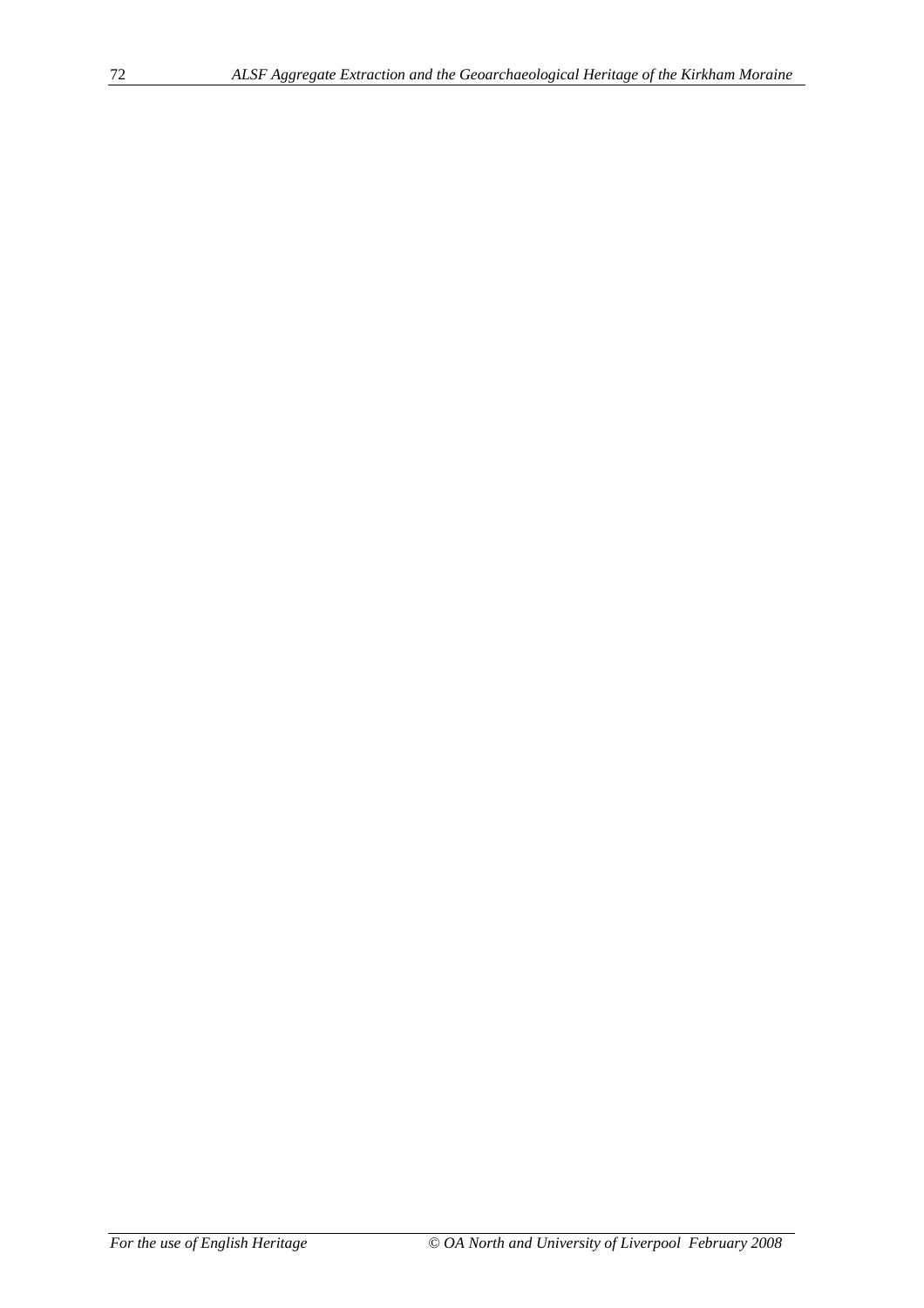# 6 AGGREGATE PROSPECT AND ARCHAEOLOGICAL POTENTIAL

#### **6.1 AGGREGATE PROSPECTS**

- 6.1.1 The Kirkham Moraine has proved to contain workable aggregate reserves across much of the area, and this assessment argues that it is one of the best prospects for the extraction of significant quantities of sand and gravel in Lancashire (*Section 4.2.1*). Equally, it has also been shown that the area has a substantial number of known archaeological monuments, and a considerable potential for, as yet, undiscovered archaeological remains; in particular, there is a high potential for the discovery of new prehistoric monuments. The areas of highest archaeological potential, coupled with those of greatest viable aggregate prospect, have been drawn together and subjected to assessment (*Section 5.8.8*)*.*
- 6.1.2 The geomorphological mapping has shown that the inter-moraine areas have thick areas of buried sands and gravel within the moraine complex, and that the thickest deposits are within the Skippool and Kirkham outwash channels (*Section 4.2.1*). As such, these areas provide the best prospect for aggregate extraction, represented by Resource Blocks K25, K34, K43, K66 and K68 (Fig 60).
- 6.1.3 The highest areas of archaeological potential are shown on Figure 61; the largest area is in the western half of the study area, centred on the village of Greenhalgh, and extends south to Kirkham and north to the village of Singleton, covering an area of 15.29km<sup>2</sup>. A second area to the east includes the settlements of Swillbrook and Blackleach, and is smaller, at  $1.9 \text{km}^2$ . The third general area of potential comprises a group of smaller blocks, of which the largest is around Sudell's Farm, at Lea Town  $(0.8 \text{km}^2)$ . Two smaller areas are at Bartle Hall  $(0.25 \text{km}^2)$ , and around Clock House Farm, on the outskirts of Preston  $(0.4 \text{km}^2)$ . In total, 107 known monuments fall within these broad areas of highest potential (Fig 59). When combined with the areas of greatest aggregate potential, these produce a map highlighting the areas of greatest potential impact to the archaeological resource (Fig 61).

#### **6.2 ARCHAEOLOGICAL POTENTIAL**

6.2.1 *The Moraine ridge between Kirkham and Singleton:* this large area is dominated by resource blocks K66, which is an area of moraine ridge, and also by K68 and K43, which are both sandur flats (Fig 60). These overlap the largest area of overall archaeological potential, around Whitprick Hill and south of Weeton (*Section 5.7.9*, Table 18). Within these Resource Blocks are 108 known monuments, representing all periods, which include 12 of the 17 NMR broad classes that are represented within the study area. Some 49 are post-medieval sites within the area, which are considered to be of less concern for future management, as any resource of this period is more likely to be visible, and therefore can be addressed reasonably easily as part of the planning process.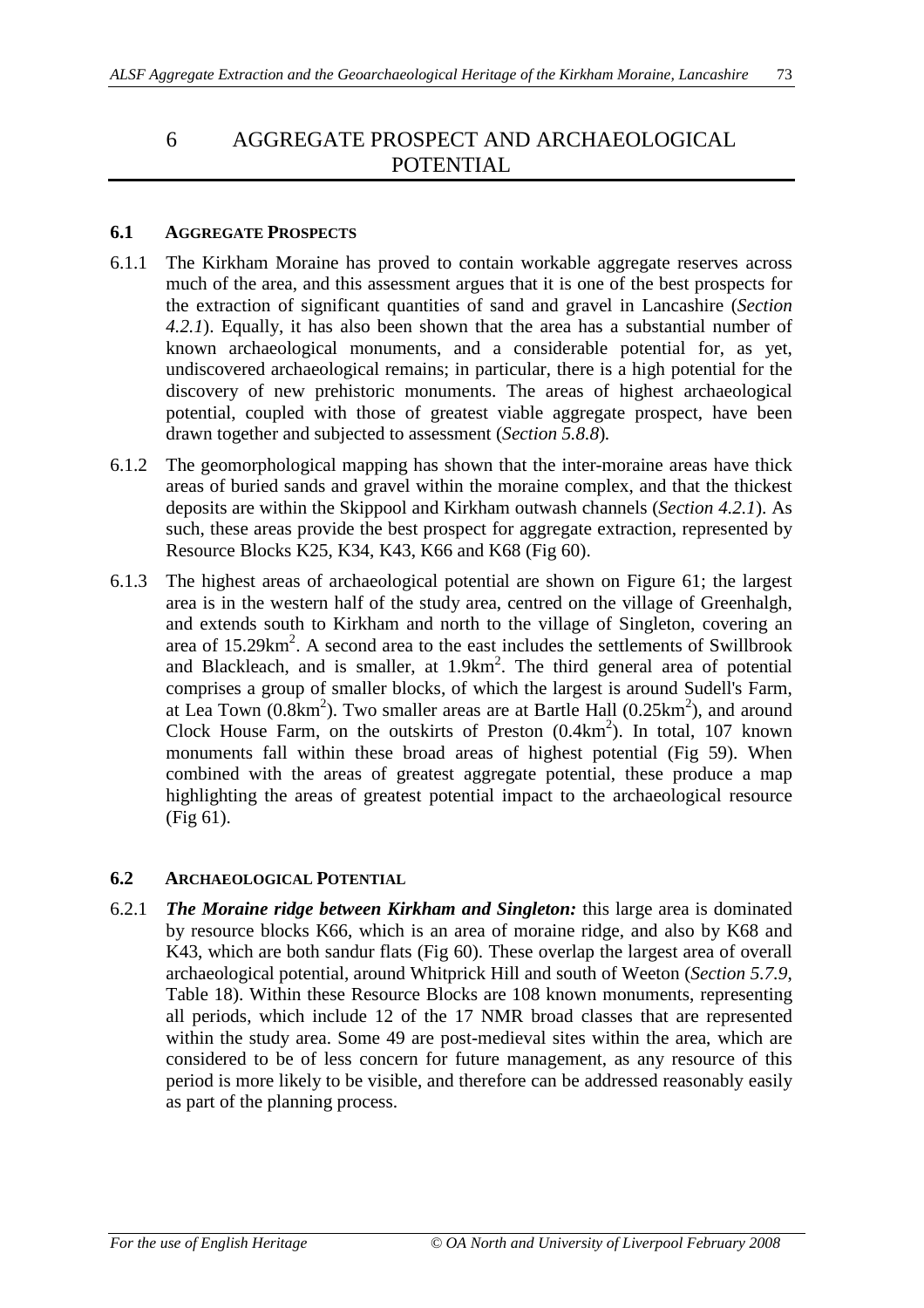| <b>Period</b>     | Number of<br><b>Monuments</b> |
|-------------------|-------------------------------|
| Prehistoric       | 11                            |
| <b>Bronze</b> Age | 5                             |
| Roman             | $\mathcal{D}_{\mathcal{L}}$   |
| Medieval          | 17                            |
| Post-medieval     | 49                            |
| Unassigned        | 24                            |

*Table 18: Monuments contained within Resource Blocks K66, K68 and K43, by period*

- 6.2.2 *Prehistoric Sites:* the known prehistoric sites under threat from extraction (KM0525- KM0531, KM0541, KM0551, KM0556 and KM0606) represent both individual flint finds and scatters, and are seen as being the most diagnostic indicator of prehistoric occupation / settlement in the absence of structural remains (Middleton *et al* 1995). The exception to this type of site is KM0606, which is a putative cairn in the field immediately north of Derby Hill Farm (Fig 60).
- 6.2.3 The five Bronze Age monuments (KM0002-KM0006) within the K66 resource block (Fig 60) represent 50% of the total number of Bronze Age monuments within the entire study area. All are funerary remains, and all were reported by antiquarians, either exposed by ploughing or stone was robbed from cairns, resulting in the discovery of cinerary urns. Of particular interest to this project is that at least one of the monuments was discovered during gravel extraction (KM0005), between Derby Hill Farm and Westby Wood, around 700m west of Whitprick Hill. When combined with the flint evidence, this area, south of the current M55 in the southern half of the K66 Resource Block, contains the strongest evidence for prehistoric activity. Given the number of sites discovered either by chance or fieldwalking, there is considerable potential for further discovery of flint artefacts and funerary structures that have been disturbed or hidden by later activity. The distribution of known monuments suggests that this area was a focus of activity during the prehistoric period, particularly since in the North West individual finds should be taken as potential indicators of larger, but buried, sites within the immediate environs (*Section 5.6.4;* Cowell and Innes 1994). Prehistoric activity in the area of Whitprick Hill is indicated by the presence of mortuary structures, although the evidence for settlements is as yet elusive. This is, perhaps, not surprising, as it is known that prehistoric communities typically endowed structures for the dead with more permanency than those of the living (Parker Pearson 1999); the physical remains of settlement are therefore expected to be less durable and less likely to survive in the archaeological record, without careful excavation. The concentrations of prehistoric remains in the Whitprick Hill area must, however, be treated as a reasonable indicator of further buried prehistoric remains.
- 6.2.4 *Roman Sites:* only two Roman monuments would be directly affected by any extraction in these resource blocks: KM0008, a findspot of a glass bead; and KM0022, a findspot of a metal 'Medal' (Fig 60). These were both discovered in the field to the south of the village of Weeton, *c*110m east of Knowsley Crescent. The findspots are 750m east of the projected line of the Roman road, and, given this line is not certain, there is little possibility that they reflect casual losses from traffic.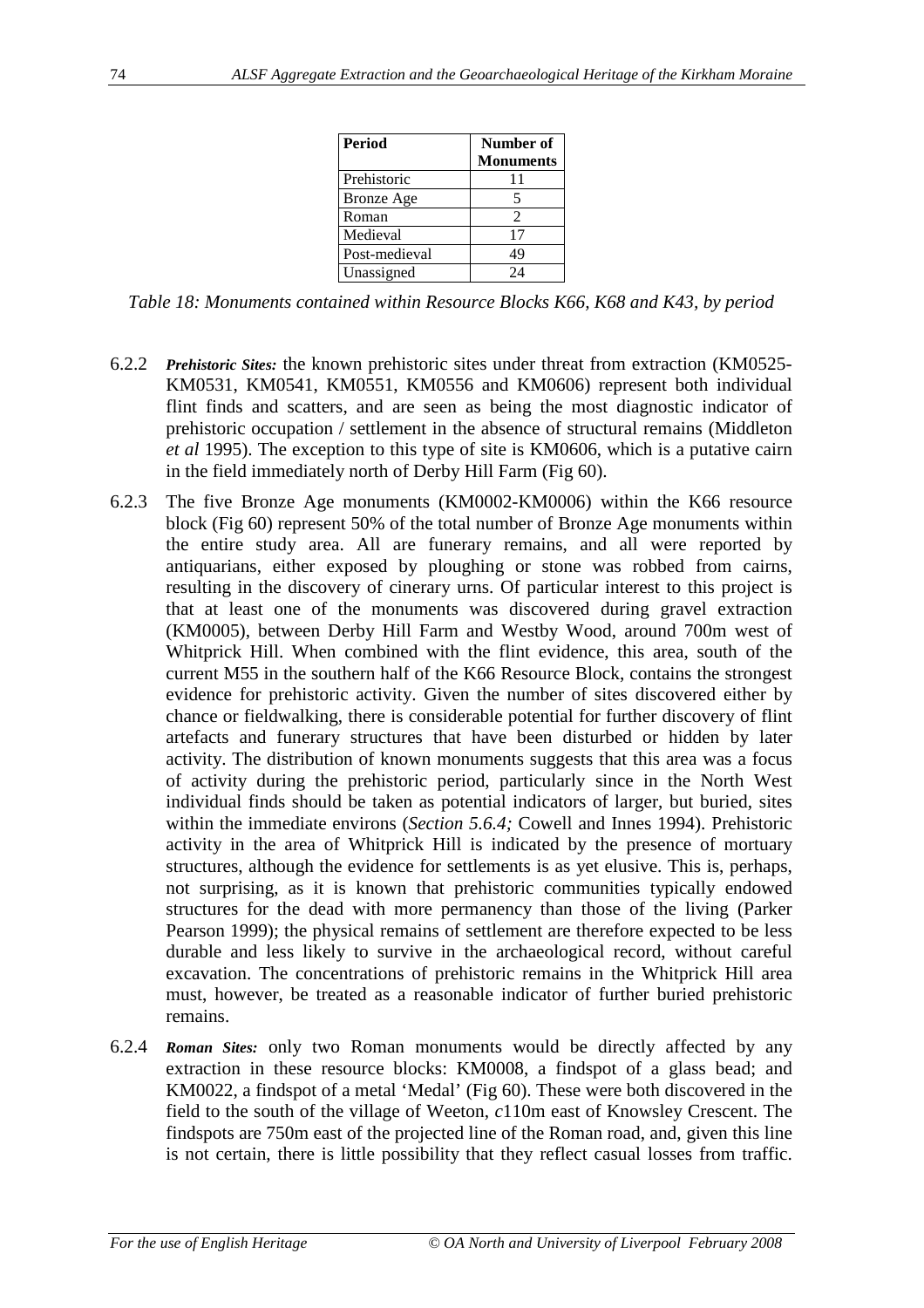They should therefore be regarded as being potential indicators of Roman occupation or activity within in the Weeton area.

- 6.2.5 The finds themselves were in close proximity to modern residential housing, and, while they may potentially be threatened by any expansion of that settlement, the presence of the housing will serve to discourage mineral extraction. As such, these sites would not appear to be under great threat within the context of the present study. It must, however, be noted that any extraction within this Resource Block may impact upon the remains of the Roman road, should this indeed exist, as it is projected to pass within 150m of K66.
- 6.2.6 *Medieval Sites:* there are 17 medieval monuments within these Resource Blocks (Fig 60; KM0001, KM0009, KM017, KM0034, KM0068, KM0069, KM0170, KM0319, KM0523, KM0548, KM0549, KM0550, KM0557, KM0558, KM0698, KM0742). Two were finds of horseshoes which have been attributed a medieval date by the HER (KM0001 and KM0009), but monuments KM0017 and KM0550 are both related to a moated site shown on the OS current map, although the latter refers to an area of ridge and furrow within the moated area. Bradkirk Hall (KM0034) is an occupied standing building and as such is unlikely to be under direct threat from mineral extraction. There is also a possible moat (KM0319) at Bradkirk Hall, as evidenced by earthworks to the north and south, but given the proximity to the hall, these features are unlikely to be under direct threat.
- 6.2.7 A cruck barn at Weeton (KM0742) stands at the entrance to a horticultural nursery and is in the centre of the village; again, this means that it is not under direct threat. Within the areas of Greenhalgh and Medlar (Fig 60), the most significant threat from extraction is posed to the potential Deserted Medieval Villages (DMV) (KM0068 and KM0069). The fields around these sites have largely been unaltered since the OS first edition map (1844-52), and there is still considerable potential for the buried remains from these, which would include field systems / earthworks, building foundations, and associated finds. Any surviving medieval fabric within the buildings of Weeton are not likely to be under direct threat from mineral extraction, as they stand within a residential area. The outlying fields which are classified within the HLC as 'Ancient Enclosure', are, however, more likely to be under threat.
- 6.2.8 *Unassigned Sites:* in addition to the dated monuments, there are 24 others within the Resource Blocks that have not been assigned a date by the HER; five of these are watercourses and/or palaeochannels (KM0134, KM0136, KM0138, KM0156, and KM0607) and may have potential to contain palaeoenvironmental remains. A further 11 monuments (KM0096 KM0110, KM0148, KM0149, KM0150, KM0151, KM0159, KM0169, KM0285, KM0297 and KM0511) are sites identified from aerial photography, either as cropmarks or earthworks. There is also a section of trackway (KM0283), two earthworks (KM0175, KM0934), two ponds (KM0819, KM0961), two putative moats (KM00179, KM0609) and a field system (KM0284). These are all potentially significant and would require further investigation should a threat from extraction be realised.
- 6.2.9 *Swillbrook sandur flat:* this flat has a good extraction prospect, located some 4km east of Kirkham, and comprises Resource Block K34. It contains 19 known monuments, comprising one prehistoric, three medieval, nine post-medieval, and six unassigned monuments. A single prehistoric flint was found on the south side of the road at Pepper Hill (KM0559), while three medieval monuments, in the same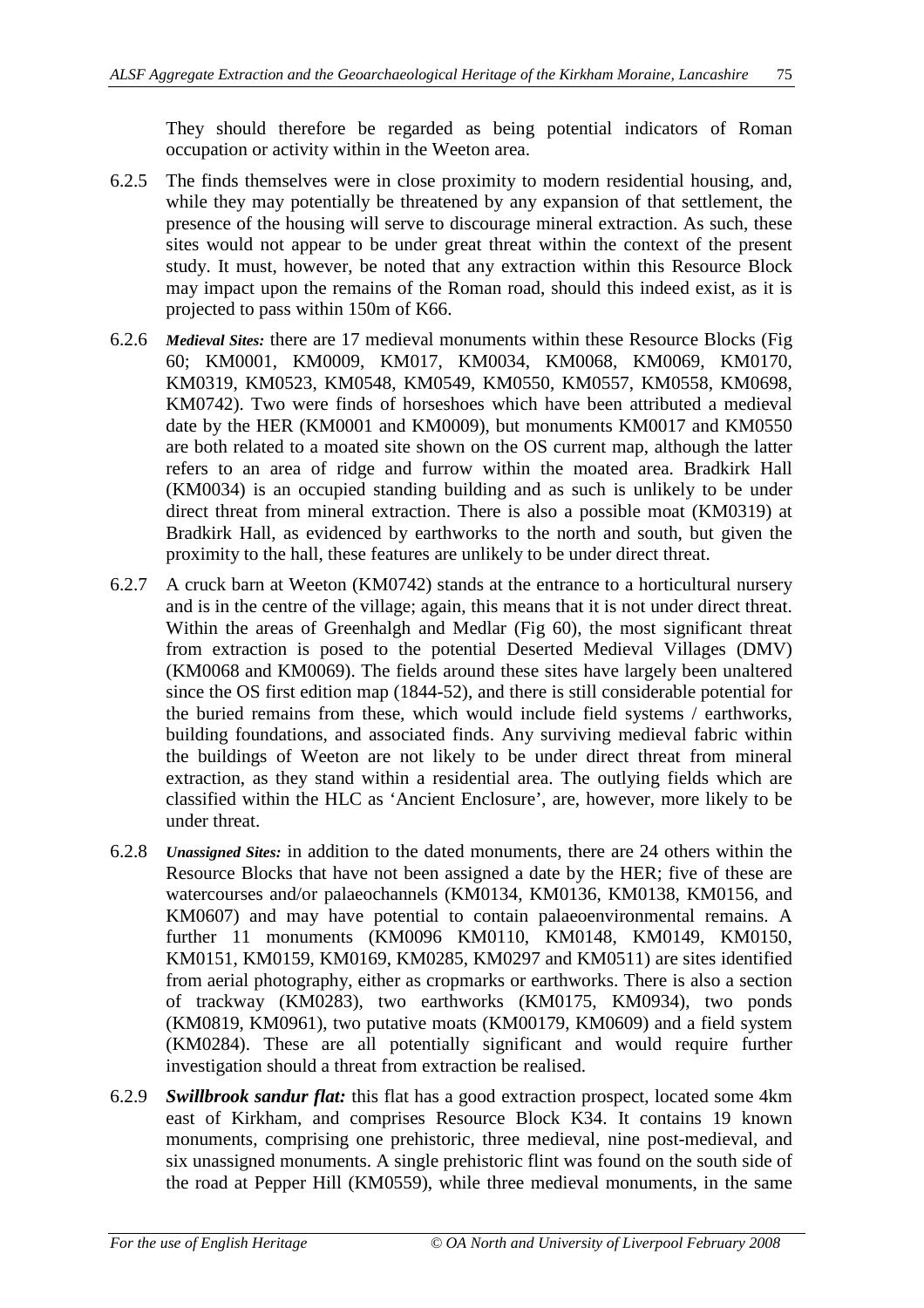area, comprise a milestone (KM0726) on 'Six Mile Bridge' (Salwick Bridge Farm), and two areas of ridge and furrow (KM0560 and KM0561) to the north-east of Pinfold Farm, Salwick. The unassigned monuments comprise four sites that have been identified from aerial photography as cropmarks and earthworks. The remaining two unassigned sites are earthworks. KM0287, to the west of Swillbrook Lodge, is a rectilinear earthwork, cut by ridge and furrow. KM0933 is an oval earthwork to the east of Swillbrook Bridge. No interpretation has been made of these features, and they would clearly require further investigation prior to any extraction.

6.2.10 *Lea Town Sandur Flat:* the Lea Town area is a sandur flat located north of Clifton, on the western urban fringe of Preston (Resource Block K25). This contains 26 monuments, comprising one Roman, four medieval, 20 post-medieval, and one unassigned site. The line of the Roman road is perhaps indicated by a hollow way (KM0363), although this is over 500m from the projected line of the Roman road ('classed as certain') in the Lancashire HER (Fig 62). A crucifix was found in a field east of the town, and north of what is now the Millennium Ribble Link (KM0088), and a cross base stands near the roundabout at Clock House Farm, Cottam. In the residential area of Lea Town is a further cross base (KM0658), and on its southern outskirts is a standing farmhouse (KM0677); both are unlikely to be affected by extraction, being close to residential areas. Overall, the main threat from any extraction in the area would be to the route of the Roman road, and by association, any contemporary roadside structures.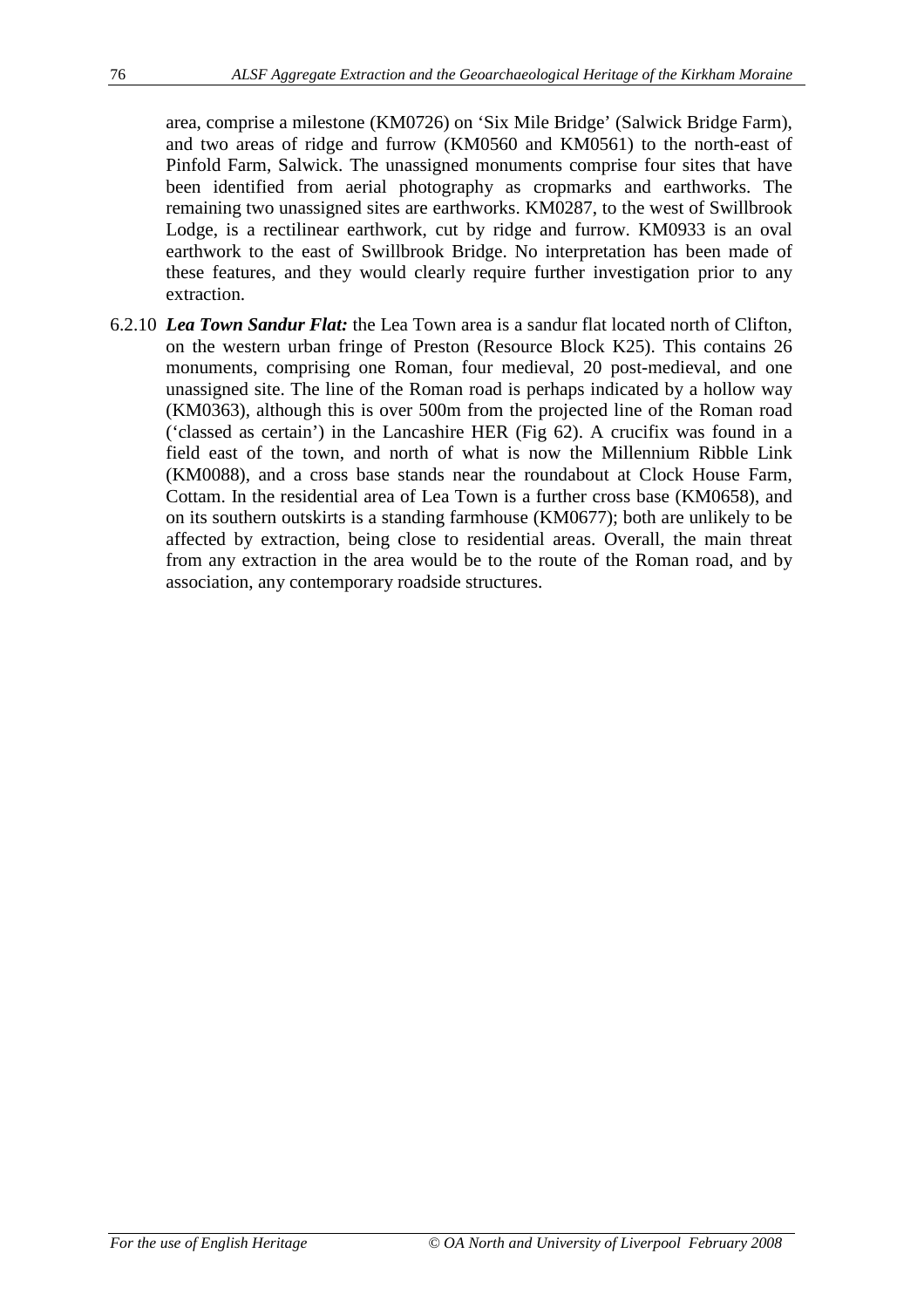## 7 RECOMMENDATIONS

#### **7.1 INTRODUCTION**

- 7.1.1 *Resource Blocks:* the prime Resource Blocks for future sand and gravel mineral aggregate extraction in the study area are zones of pro-glacial and ice-marginal sandur within the Kirkham Moraine. There are substantial thicknesses of sand and gravel, and well-sorted sands, in particular, within the areas of the moraine. However, the ice-marginal oscillations complicate the stratigraphy and in places surface diamicton overburden is sufficiently thick to preclude extraction. Nevertheless, in the inter-moraine ridge zones, and on the flanks of some ridges, the thickness of sand deposits is large, and the quantity of mineral is extremely large. In terms of extraction, Resource Blocks within the Kirkham Moraine make considerably more economic sense than the small, and environmentally problematic, river-side permissions in the Lower Ribble Valley (OA North and University of Liverpool 2007a). The dating for the Kirkham Moraine is generally uncertain, but it is clearly of late Devensian age, post-dating the advance to the last glacial maximum (LGM) limits near Wolverhampton, 30-22 ka (30,000-22,000bp) (Longworth 1985). In terms of ice source area, the Kirkham ridge is an icemarginal feature produced by ice issuing from east and central Cumbria, and reflects a fairly substantial marginal position of that ice-stream during the retreat from the LGM position. Interplay between the Eastern Lake District (ELD) icestream and the main eastern Irish Sea (EIS) ice-stream, extending southwards from Scotland through the Cheshire lowlands to the English Midlands, may also be responsible for the shape and form of the Kirkham Moraine.
- 7.1.2 In the instance of any extraction of glacial deposits in the Kirkham Moraine, any potential archaeological remains will overlie the target mineral. The present assessment of archaeological potential should therefore inform the strategies employed by the extractive industries at the planning and development stage. This information also provides a framework for the mitigation and monitoring programme necessary to characterise and record the archaeological and geological heritage in advance of mineral extraction.
- 7.1.3 *Archaeological Potential:* the archaeological study has demonstrated that there is a significant archaeological resource within the prime Resource Blocks. In particular, the K66 Resource Block, in the western part of the study area, has considerable potential for prehistoric remains, in the form of both flint scatters and Bronze Age funerary remains. Previous investigations as part of the North West Wetlands Survey in Merseyside (Cowell and Innes 1994) have demonstrated that very small surface scatters (of only two or three flints) can be an indicator of considerably larger scatters, which would potentially indicate prehistoric activity centres. On this basis, there is considerable potential for buried, and as yet undiscovered, archaeological remains. The distribution of monuments would indeed appear to reinforce the supposition, postulated during the North West Wetlands Survey of North Lancashire (Middleton *et al* 1995), that prehistoric activity was concentrated on the sand islands around and within the wetlands of the Fylde. This potential therefore inevitably coincides with the areas of sand and gravel resource that may be selected for future mineral extraction, and there is clearly a need for more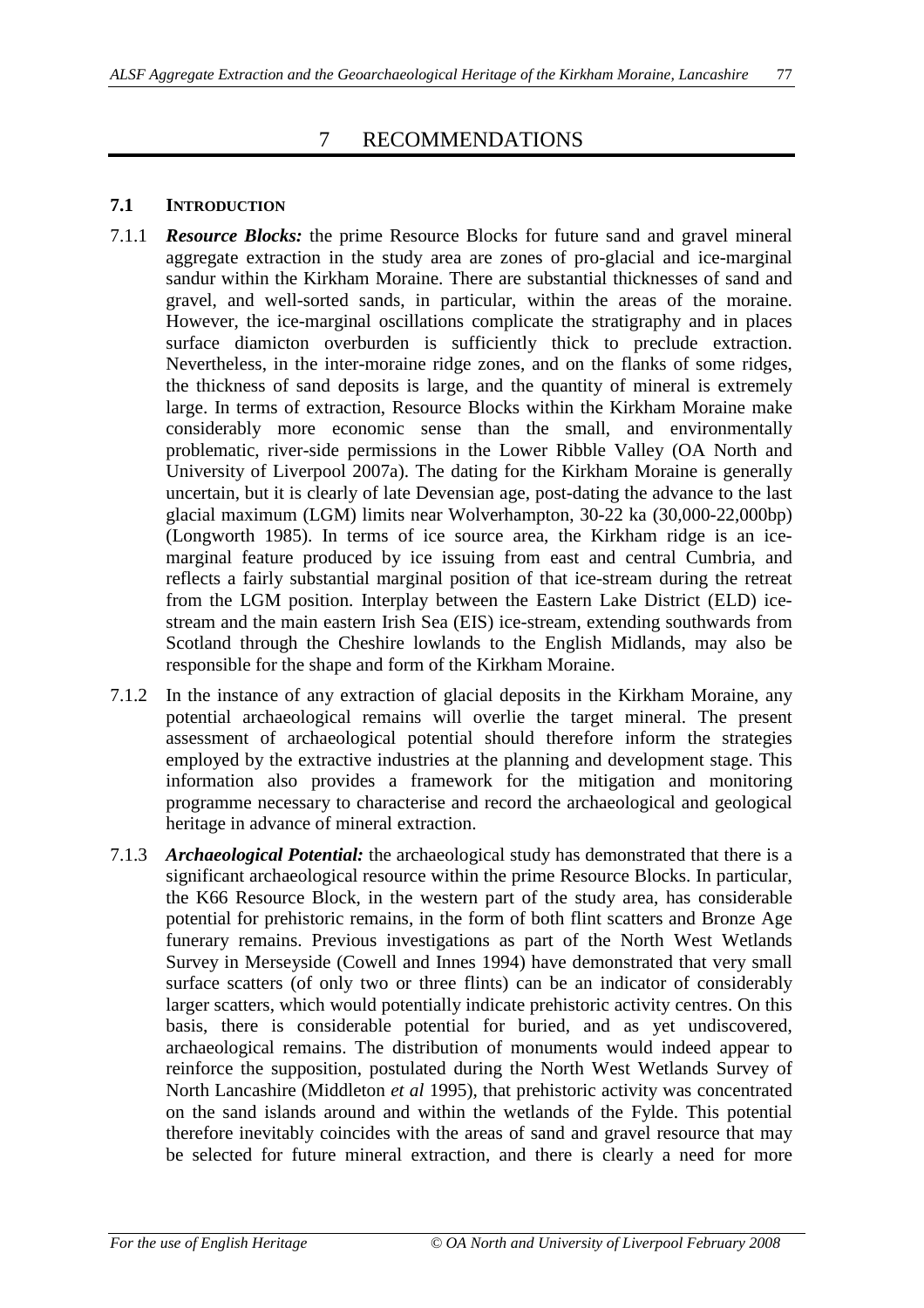detailed archaeological investigation in advance of establishing new sand and gravel works.

7.1.4 Resource Blocks K25 and K34 are at the eastern margins of the study area, and have a reduced potential for prehistoric and medieval remains by comparison with K66, but nevertheless have considerable potential for post-medieval remains. These later monuments are more likely to be visible on the surface and, because they are known sites, they can be more easily addressed by the planning process when establishing new mineral extraction sites.

#### **7.2 FURTHER WORK ON THE SAND AND GRAVEL RESOURCES**

- 7.2.1 The Regional Aggregate Working Party (North West Region) reports (RAWP 1999-2006) show that regional and individual Authority landbank levels across the region are generally well above the guideline levels in MPG6 (DoE 1994). This healthy landbank has been achieved largely through the success of MPG6's policy framework in delivering an adequate supply, and partly because of a downturn in annual production between 2002 and 2006, thereby enhancing reserves.
- 7.2.2 The North West, though, displays marked imbalances in the quantities available and the usage of crushed rock, and sand and gravel mineral aggregates between the constituent counties (Table 19). In terms of sand and gravel, both Cumbria and Cheshire possess extensive permitted reserves, whereas for Lancashire the landbank is much smaller. A result of this is that there has been investment by Lancashire County Council in several recent sand and gravel surveys. In addition, it has been a motivating factor behind both the present study and previous ALSFfunded projects commissioned and supported by English Heritage in the last few years (OA North and University of Liverpool 2007a). In these projects, two key aggregate provinces have received re-evaluation – the Ribble Valley, with one extant and one restored workings, and the Kirkham Moraine, with one exhausted and two restored workings. This report focuses on the Kirkham area, but the findings must be considered in the context of the wider resource within Lancashire and the North West RAWP.

|              | Rock<br>Landbank<br>(years) | Sand/gravel<br>Landbank<br>(years) | <b>Permitted reserves</b><br>(million tonnes)<br>2005 |                    | <b>Sales 2005</b><br>(million tonnes) |                    |
|--------------|-----------------------------|------------------------------------|-------------------------------------------------------|--------------------|---------------------------------------|--------------------|
|              |                             |                                    | Rock                                                  | Sand and<br>Gravel | Rock                                  | Sand and<br>Gravel |
| Cumbria      | 38.2                        | 13.1                               | 157                                                   | 9.18               | 3.7                                   | 0.7                |
| Lancashire   | 25.0                        | 8.8                                | 115                                                   | 4.4                | 3.7                                   | 0.38               |
| Cheshire     | 41.5                        | 10.42                              | 5.4                                                   | 20.53              | 0.03                                  | 1.58               |
| Metropolitan | 14.36                       | 34.3                               | 23.69                                                 | 8.91               | 1.2                                   | 0.4                |
| Total        |                             |                                    | 300                                                   | 43.02              | 8.63                                  | 3.06               |

*Table 19: Mineral aggregate statistics from the 2005-6 RAWP report issued in 2007 (RAWP 2006)*

7.2.3 Geomorphological interpretation, alongside the available borehole and section evidence, has improved our understanding of the distribution of mineral within the moraine complex. Clearly, the Kirkham Moraine is an area that contains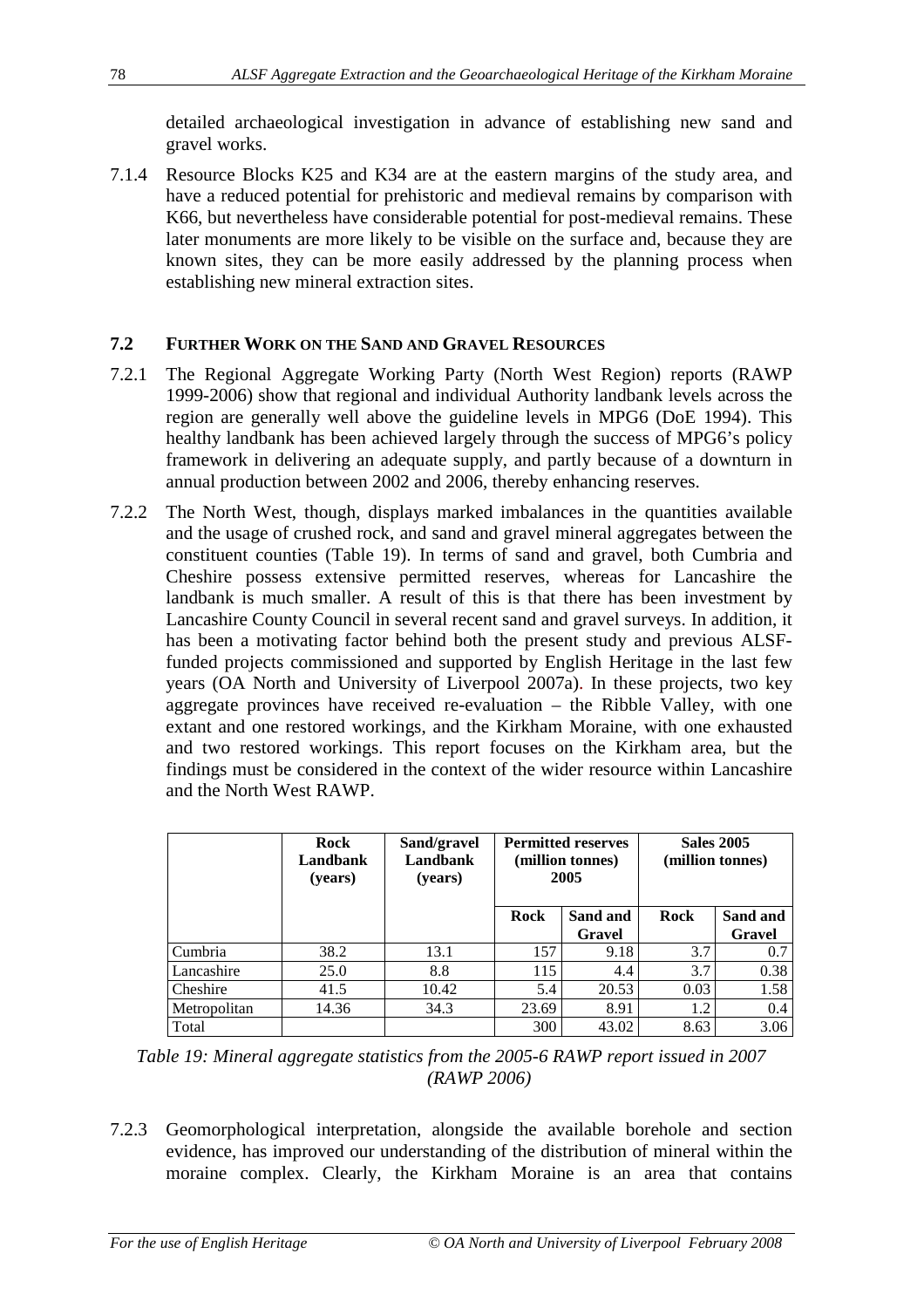considerable quantities of mineral aggregate. In terms of sand and gravel mineral aggregates, little future research is needed on the potential of the glacial landforms of the Kirkham Moraine. The aggregate inventory (*Section 4.2*) improves our understanding of the distribution of sand and gravel reserves, and will be of benefit to the extractive industries. In addition, the improved understanding of the deglacial history of the area (*Section 4.1*) should be used to inform future sand and gravel investigation within the wider county. However, prior to any proposed extraction, a comprehensive survey should be undertaken to confirm the aggregate resource in any particular locale.

- 7.2.4 *Leyland / Chorley Area:* elsewhere in lowland Lancashire, the evaluation of the deglacial history has highlighted other areas that may also have potential for sand and gravel mineral. The first of these was identified in the Ribble Valley ALSF project (OA North and University of Liverpool 2007a), to the south of the Ribble. It comprises a large fan-shaped landform that extends out from the area of the Ribble Valley (Fig 63). There is currently mineral extraction within this area, near Leyland, and the Geoplan Ltd (2006) report shows that mineral is present, but the geomorphology of the region is poorly understood and, given the ice-marginal context, proximity to the edges of major ice-streams and association with the Ribble ice-dammed lake, considerably more could be achieved through a programme of geomorphological research.
- 7.2.5 *The Lune and Wyre Valleys:* further north in Lancashire, potential resources of sand and gravel mineral are associated with the fluvial deposits of the Wyre and Lune systems, and the flanking glacial terrain. In these systems, as in the Ribble Valley, the older river terraces date to the deglacial period and early Holocene, and are potential sources of mineral aggregate. The Wyre and environs encompasses five areas of search utilised in the recent sand and gravel surveys produced for Lancashire County Council (LCC) (Geoplan Ltd 2006; Allot and Lomax 1990). In the last 100 years, there have been three sand and gravel pits within the Wyre area. The lower Lune and Keer have attracted no attention in the studies by LCC, but have considerable potential in terms of the resource, owing to substantial river terraces and associated deposits. The Keer in particular has sustained two sand and gravel workings in recent years, which are now dormant or restored. The lower Lune and Keer are, however, heavily constrained, being surrounded by the Lake District and Yorkshire Dales National Parks, and the Forest of Bowland and Arnside and Silverdale AONBs; indeed, part of the highlighted tract is AONB fringe (Fig 63).
- 7.2.6 *Cumbria:* in the wider North West RAWP region, zones of aggregate extraction in Cumbria are under some pressure and the County Council is keen to extend extraction into new areas. The pattern of aggregate extraction has focused upon the glacial deposits in a lowland belt extending along the Solway / northern part of the West coast and then across lowland Cumbria. These were lain down during deglaciation from the late glacial maximum of the last ice age (Devensian), and reflect the pattern of decoupling of an active ice-margin between Scottish ice and Lake District ice, together with locally passive ice wastage during the latter stages of deglaciation (Huddart 1994). As such, this belt forms a coherent area for assessing the deglacial geomorphology, geology, palaeoenvironments and chronology, which will help improve an understanding of both the glacial heritage and the aggregate potential. This area incorporates both the Brampton kames and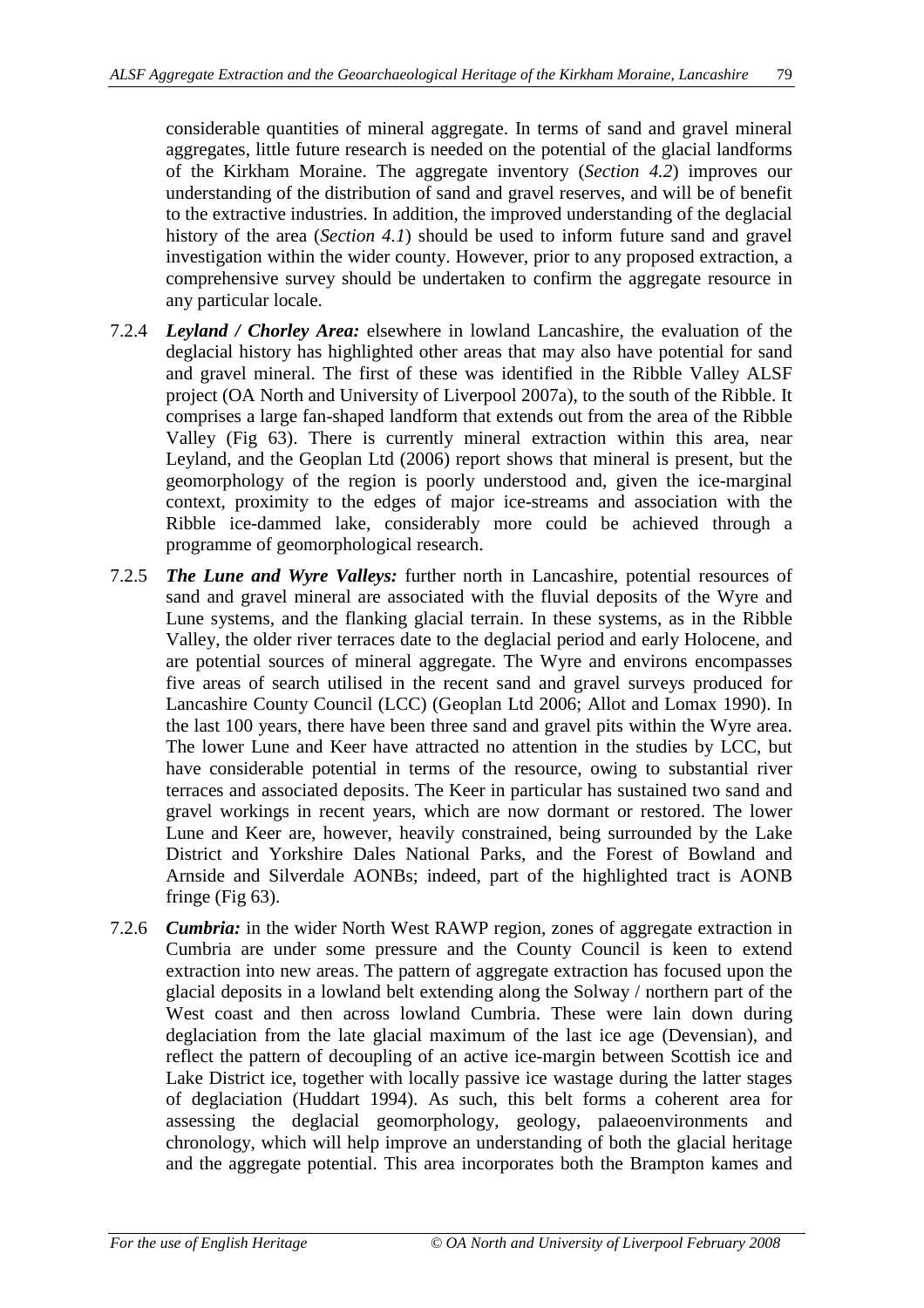the Abbeytown ridge, which would be key sites for extraction, but which also have considerable archaeological potential (*Section 7.4.15*). The river systems of Cumbria have also been utilised for aggregate extraction, but, compared to other rivers in northern England, such as the Ribble, Wear, North and South Tyne, Tees, Swale, Ure and Wharf, there has been relatively little research on the lowland alluvial geomorphology of Cumbria. This gap is unfortunate, because Holocene river terraces are an important archive of climatic and human history. The fluvial deposits of the Eden drainage basin form a coherent area for assessment of the aggregate potential, the research for which would address geomorphology, geology, environmental history and archaeology.

7.2.7 *Craven District, North Yorkshire:* the Craven District has been highlighted as an area of concern (OA North and University of Liverpool 2007a) and remains an area requiring further investigation as part of the overall ALSF programme. In the course of the earlier study (*ibid*), it became evident, following consultation with the North Yorkshire County Council Minerals Officer (Chris Jarvis), that the *Minerals Plan* for North Yorkshire County Council (NYCC 1997) included an area of search for aggregates that needed further investigation beyond the remit of that study. This reflected the fact that, in Craven District and the Yorkshire Dales National Park, the main source of aggregate is limestone rather than the soft geology. At present, the worked sources of aggregate are all limestone quarries within the Yorkshire Dales National Park, but it is North Yorkshire County Council's and the Yorkshire Dales National Park Authority's policy to discourage further extraction within these. Any applications for new quarries or extensions to existing quarries within the National Park will therefore be rejected. There is a need for extended research to include all areas of potential aggregate extraction, including hard rock geology resources, and this was the subject of a variation proposal during the Ribble Valley ALSF project (OA North and University of Liverpool 2007a) and a further proposal following completion of the project (OA North and University of Liverpool 2007c). In the event, the funding for a variation was not available in 2006/7 or 2007/8.

## **7.3 FUTURE ENVIRONMENTAL AND GEOMORPHOLOGICAL RESEARCH**

- 7.3.1 *Glacial and deglacial heritage of lowland Lancashire:* the landscape of Lancashire reflects the cumulative impacts of overriding ice, with the subsequent retreat clearly punctuated by the repeated oscillation of the ice margin, and possibly a substantial ice advance episode associated with the Kirkham Moraine complex, which is the most substantial glacigenic landform in lowland Lancashire. During deglaciation, there was a period when the decoupling of different ice-streams produced ice-free conditions in the Lower Ribble, Loud and Hodder valleys, with an extensive ice-dammed lake to the east of Preston, fed by waters draining from the retreating Ribble glacier. The work undertaken in this project has produced detailed information on the deglacial history of lowland Lancashire, providing research of some significance, given the current academic focus on ice-stream behaviour during deglaciation from the last glacial episode, and in particular the interplay between Eastern Lake District (ELD), Eastern Irish Sea (EIS) and Ribble ice-streams. The current work highlights two key avenues for further research.
- 7.3.2 *Late glacial palaeoenvironmental change***:** the morphology of the Kirkham Moraine comprises ridges, inter-moraine sandur and depressions that are former kettlehole basins. Kettleholes form as the margins of glaciers retreated, leaving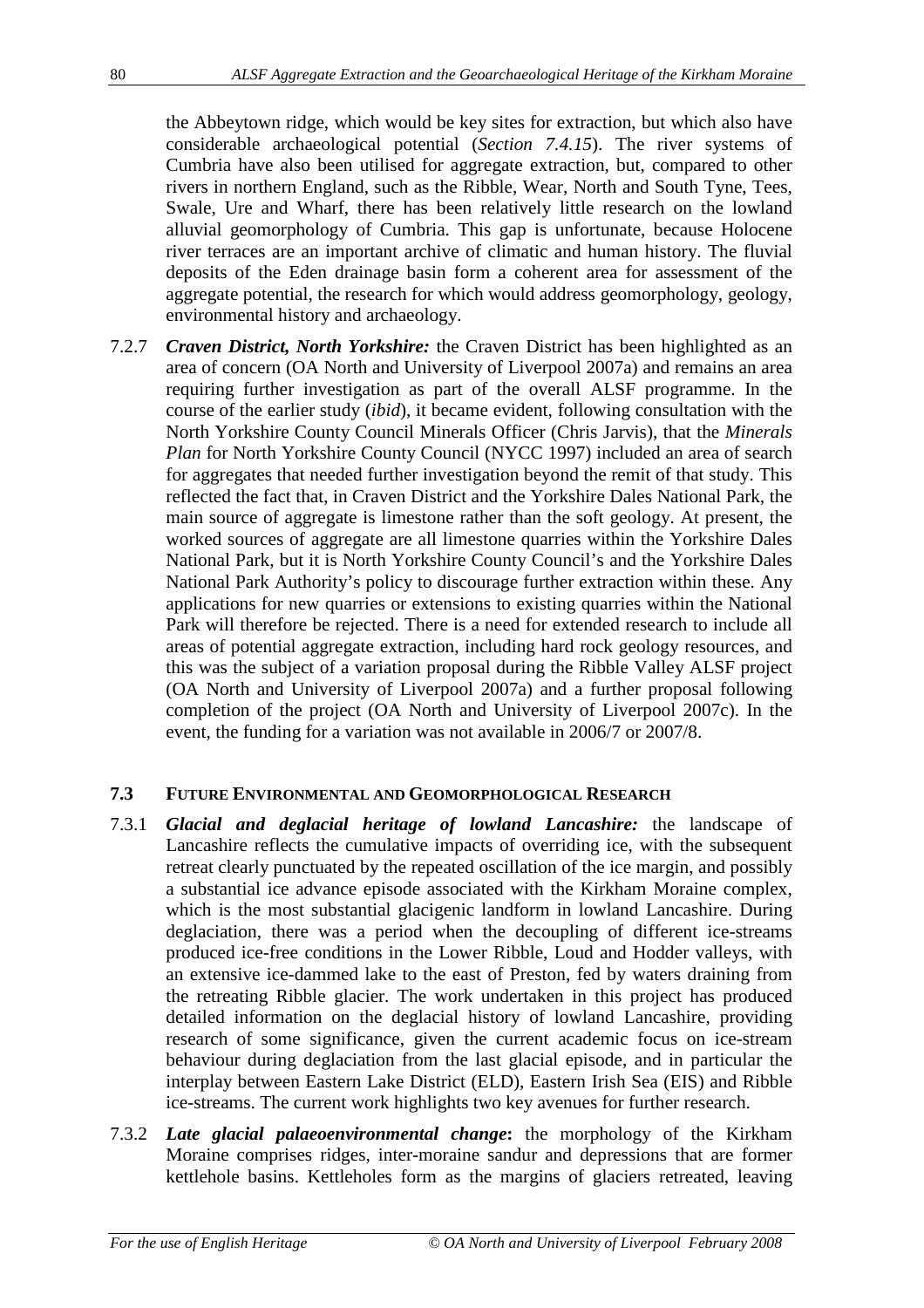stagnant blocks of dead-ice within moraine ridges or buried by outwash sediment. Eventually, these dead-ice blocks melt and the ground collapses, leaving waterfilled hollows called kettleholes. These are common features of the ice disintegration topography of the Kirkham Moraine. These kettlehole basins have attracted little attention from palaeoecologists, but, as the volume of research undertaken at Haweswater in the Silverdale area of north Lancashire (Marshall *et al* 2002) shows, they are of tremendous palaeoclimatic and palaeoenvironmental significance. At Haweswater, the oxygen isotope, pollen, and Chironomid techniques, amongst others, have been used to reconstruct the climate and environmental history for the last 15,000 years.

- 7.3.3 *The deglacial chronology in lowland Lancashire:* whilst the geomorphology and sedimentology of lowland Lancashire has become increasingly well resolved, there is no information about the timing of this sequence of events. The broad sequence shows that the Bowland Fells became ice-free relatively early, and the Ribble glacier, with its reduced source areas, was in a state of retreat, whilst the EIS and ELD ice-streams were still in comparatively advanced positions. The Kirkham Moraine is either a marginal position for the ELD ice-stream after the drainage of Lake Ribble, or a moraine marking the join between the two ice-streams. Our understanding of the timing of events is entirely underpinned by linking the retreat sequence to major ice-advance episodes, whereas a comprehensive programme of geochronological research is needed. Obtaining chronology for former ice-front positions is challenging, due to the scarcity of organic remains within glacigenic sediments, and thus radiocarbon dating has only limited applicability.
- 7.3.4 Optical Stimulated Luminescence (OSL) techniques circumvent this problem, in that the target quartz grains are readily available. OSL dating of glaciofluvial deposits in the British Isles has proven problematic, however, as a result of heterogeneous bleaching during glaciofluvial transport, and poor quartz luminescence properties. Recent advances in optical dating, such as the Single-Aliquot Regenerative-dose (SAR) protocol (Murray and Wintle 2000), the ability to use very small aliquots (~30 quartz grains), and the use of statistical models such as the Minimum Age Model (MAM) (Galbraith and Laslett 1993), enable the equivalent dose (De) to be calculated based on a positively skewed distribution, and has allowed the earlier problems to be overcome. Researchers at the University of Liverpool have generated results from former ice-marginal sandar at Orrisdale, Isle of Man (Thomas *et al* 2004), Wexford, south-east Ireland (Thomas and Kerr 1987) and Nefyn, north-west Wales (Thomas and Chiverrell 2007). This is the first time that a direct OSL chronology has been applied to sediments deposited as a result of the retreat of the Irish Sea Ice-Stream (ISIS). The optical ages of these sediments show a retreat sequence of the Irish Sea Ice-Stream ranging from the oldest samples from Wexford in the south of Ireland, coincident with a retreat from the LGM advance *c*21-26 ka (21,000 - 26,000bp), to the youngest samples from Orrisdale, thought to be broadly equivalent to the Heinrich Event 1 re-advance *c*15-17 ka, which produced dates of 13-17 ka.
- 7.3.5 Contrary to previous attempts to age quartz in northern Britain, this research has been successful. Each site has been dated and an age obtained, so overcoming the problems of poor quartz luminescence characteristics and heterogeneous bleaching that often plagues glaciofluvial sediments. The reasons for these successful applications of OSL, in contrast to the situation during the Ribble Valley ALSF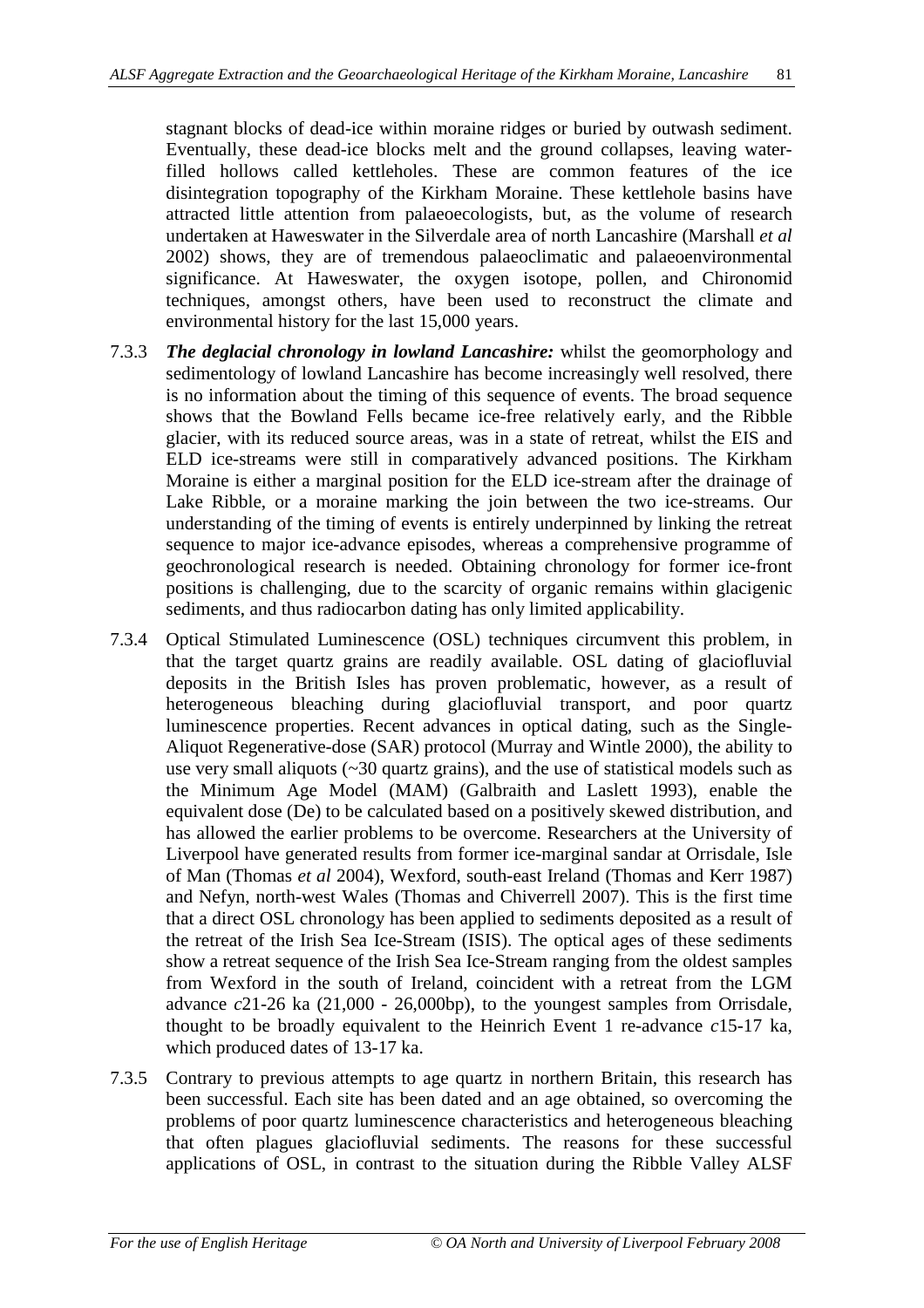project dating (OA North and University of Liverpool 2007a), is that a protocol has been developed for ascertaining likely success of OSL determination prior to lengthy and expensive analyses. The approach also targeted sites dominated by Permo-Triassic sandstone source areas and selected lithofacies subject to maximum sub-aerial exposure of the quartz during deposition. A significantly greater number of aliquots are analysed under this approach, and the greater volume of data appears to overcome problems of poor bleaching.

7.3.6 In parallel to further OSL research, more precision as to the timing of deglaciation in the British Isles is being secured by cosmogenic dating of rock-scour, transported boulders, and sediments. For this to be successful, the age since the last exposure of materials (erosion) is calculated by analysing the cosmogenic  $^{10}$ Be and  $36$ Cl accumulation to determine exposure age. This approach has some potential for securing the deglacial chronology in Lancashire, by targeting glacially scoured bedrock and surface boulders, though admittedly both of these need careful analysis to be certain of the erosion history, and analysis of surface sediments. The use of these cosmogenic isotopes will be able to improve our knowledge of the history of deglaciation in the British Isles.

## **7.4 ARCHAEOLOGICAL INVESTIGATION**

- 7.4.1 The present project has highlighted the degree to which known archaeological monuments coincided with the most economically exploitable reserves of aggregate, and has also demonstrated that selective areas have a high potential for significant buried archaeological remains. In particular, there is considerable potential for prehistoric remains on the well-drained sand islands of the western Resource Blocks (K43 and K66, Fig 61) which were favoured occupation / activity areas during these periods. As such, the project has provided valuable information that could be used to target future aggregate exploitation away from significant archaeological resources and has also considered the methodologies needed to assess the archaeological impact accurately in any particular area.
- 7.4.2 The project has also highlighted areas beyond the limited extent of the Kirkham Moraine study area, such as the Lune / Wyre Valleys and the Craven Gap, where there are economically viable sources of aggregate, and there is thus a need both to explore the potential of these reserves and to investigate the archaeological resource that may suffer adverse impact should the reserves be exploited.
- 7.4.3 *Further Investigation within the context of the Regional Research Agenda:* the *North West Archaeological Research Framework* (Brennand 2007) has identified a series of *lacunae* in archaeological knowledge within the North West. In particular, archaeological knowledge in Lancashire is perceived to be weak, for particular periods and for particular themes and subjects. Any future work within the county will have the potential to address many current research issues, and allow the formulation of appropriate mitigation strategies and methodologies. The Kirkham Moraine is an area of well-drained, good agricultural land surrounded by poorly drained bogland. As such, it has provided a focus for settlement and activity from the Mesolithic period through to the present. Prehistoric remains abound on its sand islands and the southern side of the morainal ridge has provided an arterial east/west communication route, established to serve the Roman fort at Kirkham, and has subsequently linked medieval settlements that exploited the same terrain.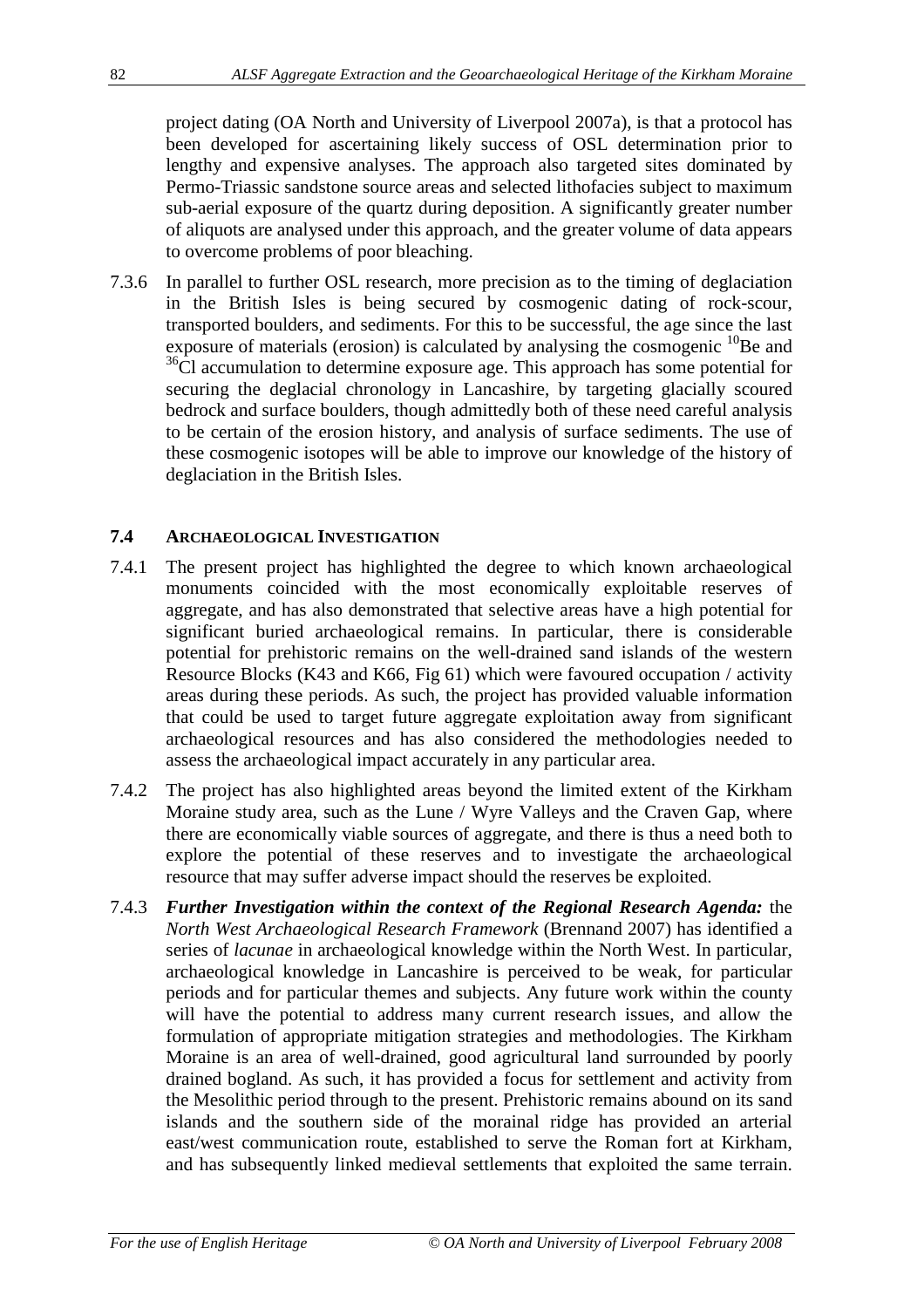The archaeological deposits on, and adjacent to, the moraine have the potential to contain evidence for multi-period episodes of occupation and landscape change, with significant potential for organic and palaeoenvironmental preservation.

- 7.4.4 The deposits within the Kirkham Moraine, and indeed, across north Lancashire, contain a significant palaeoenvironmental resource, especially for later prehistory and the historic period, where it has been widely acknowledged that 'considerable further work needs to be undertaken on environmental analyses, especially on lowland and later deposits that have not been truncated' (Chitty and Brennand 2007, 22). Analyses could build on the work of the North West Wetlands survey programme and examine the palynological relationship between lowland wetlands and the nearby better drained morainal landscape. Kettleholes have considerable environmental potential, not only from a geomorphological perspective (*Section 7.3.2*) but also from an archaeological one, and should be considered a priority for examining the impact of early man, climate change and sea level change (Hodgson and Brennand 2007, 35). In particular, kettleholes can provide extended palaeoenvironmental sequences that date back to the early Holocene, and as such have the potential to provide an important insight into man's earliest exploitation of the landscape.
- 7.4.5 *Prehistory:* period-specific studies have the potential to address the apparent changes in the type of evidence between Cumbria and Cheshire, for both prehistoric and historic periods. In particular, knowledge of Neolithic and Bronze Age religious / burial practices is predominantly reflected in monumental construction, which is not as evident in Lancashire as those areas to the north and south (Hodgson and Brennand 2007). Within Resource Block K66, a significant number of lowland Bronze Age burial monuments have been discovered, although they are only known from antiquarian reports. These appear to correspond to the form of 'flat cemeteries'; which have little or no above ground expression and is a class of monument that has seen little modern-day investigation, but which would undoubtedly warrant it (*op cit*, 45).
- 7.4.6 *Roman Period:* an improved understanding of the system of communications between sites at Walton-le-Dale, Kirkham, Ribchester, and Lancaster on the Lune, would have far-reaching implications for the study of military traffic, trade, taxation and policing. In particular, the extent and character of the Roman presence within the Fylde is still very uncertain. The elusive *Portus Setantiorum*, reported by Ptolemy (Berggren and Jones 2000) is purported by some to be in the Fylde (eg Dixon 1949), and a road between the area and the fort at Kirkham has been conjectured (Margary 1957), but not confirmed. The reality is that the existence of a western port, and associated infrastructure and communications in the Fylde, are uncertain, and the wider aspects have been highlighted as warranting further research (Philpott and Brennand 2007, 71).
- 7.4.7 *Early Medieval and Medieval Periods:* during the early medieval period, the Ribble and the Wyre estuaries would have provided access between the study area and the Irish Sea, then a busy and vibrant artery of communications for the western seaboard of Britain, Ireland and beyond; the potential significance of this marine routeway is highlighted by the discovery of the Cuerdale hoard beside the Ribble, to the east of the present study area. Added to this, the Ribble may once have operated as the southern boundary of the kingdom of Northumbria, with both differing styles of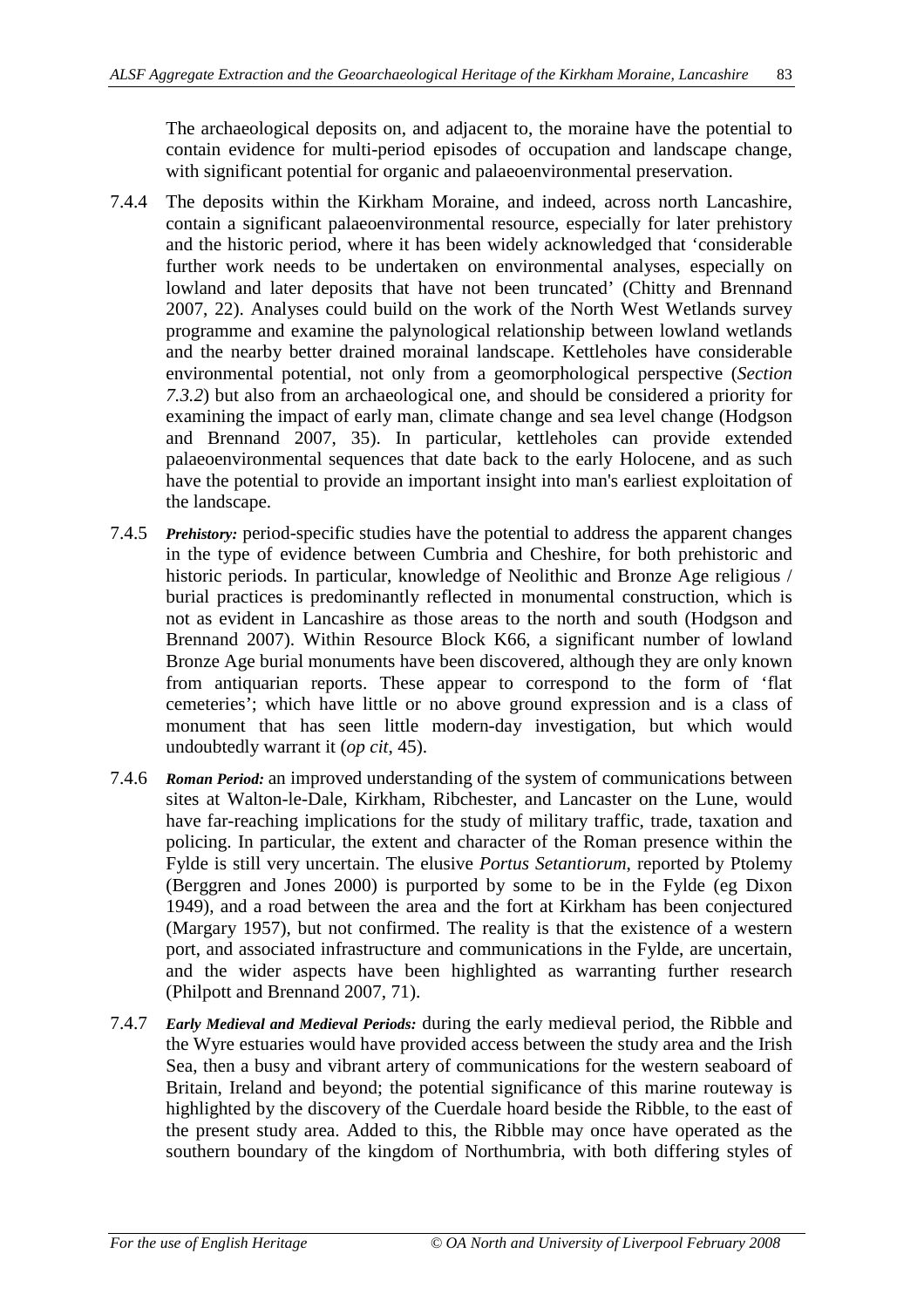stone sculpture and language or dialect on either side of the river (Newman and Brennand 2007).

- 7.4.8 The early medieval occupation of the Kirkham Moraine is still uncertain; while Kirkham seems to have existed in some form by the seventh century (Singleton 1980), the potential for continued occupation in the area from the Roman period can only be conjectured. Continuity of occupation, if only as a favoured place, is an aspect that has been highlighted as warranting further investigation (Newman and Brennand 2007).
- 7.4.9 The origins and growth of the medieval market towns of Kirkham, Freckleton and Clifton during the medieval period are key to the development of the Fylde; however, there are considerable uncertainties as to the relationships between the origins of the market places and the towns, and the corresponding relationship between the towns and surrounding settlement (Newman and Newman 2007). In particular, the present project has highlighted that there are uncertainties surrounding the extent and character of medieval rural settlement away from the southern part of the study area, and also as to the broad date at which there was an expansion onto the poorer drained lands to the north of the moraine.
- 7.4.10 *Other Areas of Potential Extraction Chorley and Leyland:* there is a significant prehistoric resource within the area south of the Ribble, which includes scatters of Mesolithic flints, located during the North West Wetlands Survey (Middleton *et al* forthcoming), along the boulder clay ridge extending from Hesketh Bank to Banks, and burial evidence from Astley Hall, Chorley and Winter Hill (Howard-Davis 1996). Roman activity is reflected in a Roman coin hoard from Chorley (Hallam 1980) and the line of a possible Roman road that crosses the area at Bamber Bridge (Graystone 1996). Moated sites at Broughton, Clayton-le-Woods and Farington testify to activity in the medieval period (LUAU 2000). The general character of the resource is that the area has been occupied from an early period and that there is potentially far more evidence to recover.
- 7.4.11 *Lower Lune Valley (Fig 63):* prehistoric activity has been recorded within the Lune Valley, indicated by Neolithic pottery found in Lancaster (Shotter and White 1990), flints found on the river terraces at Caton and Halton (Williams 1998; OA North 2006), and the possible Iron Age sites at Eller Beck, Kirkby Lonsdale and Castle Hill, Leck (Haselgrove 1996). The Lune Valley served as a garrisoned communications artery in the Roman period, represented by the line of forts from Lancaster, through Burrow in Lonsdale, and Low Borrowbridge to Brougham. The presence of a road along both the north and south banks of the Lune, to connect Lancaster to Nether Burrow, has also been postulated (Lancashire HER).
- 7.4.12 A line of medieval castles was built along the River Lune, which would appear to have formed the border between Norman England and the politically unstable lands to the north, at least for a short period (Higham 1991). These survive at Lancaster, Halton, Arkholme, Whittington, Kirkby Lonsdale, Melling and Hornby. Indeed, this valley has the greatest density of Norman castles outside of the Welsh border (Ede and Darlington 2002).
- 7.4.13 *Wyre Valley:* the area of Over Wyre has a good potential for prehistoric archaeology, with sites such as St Michael-on-Wyre and Rawcliffe Moss, which have revealed significant Neolithic and Mesolithic flint assemblages, and Winmarleigh Moss has yielded prehistoric metalwork. In addition, human remains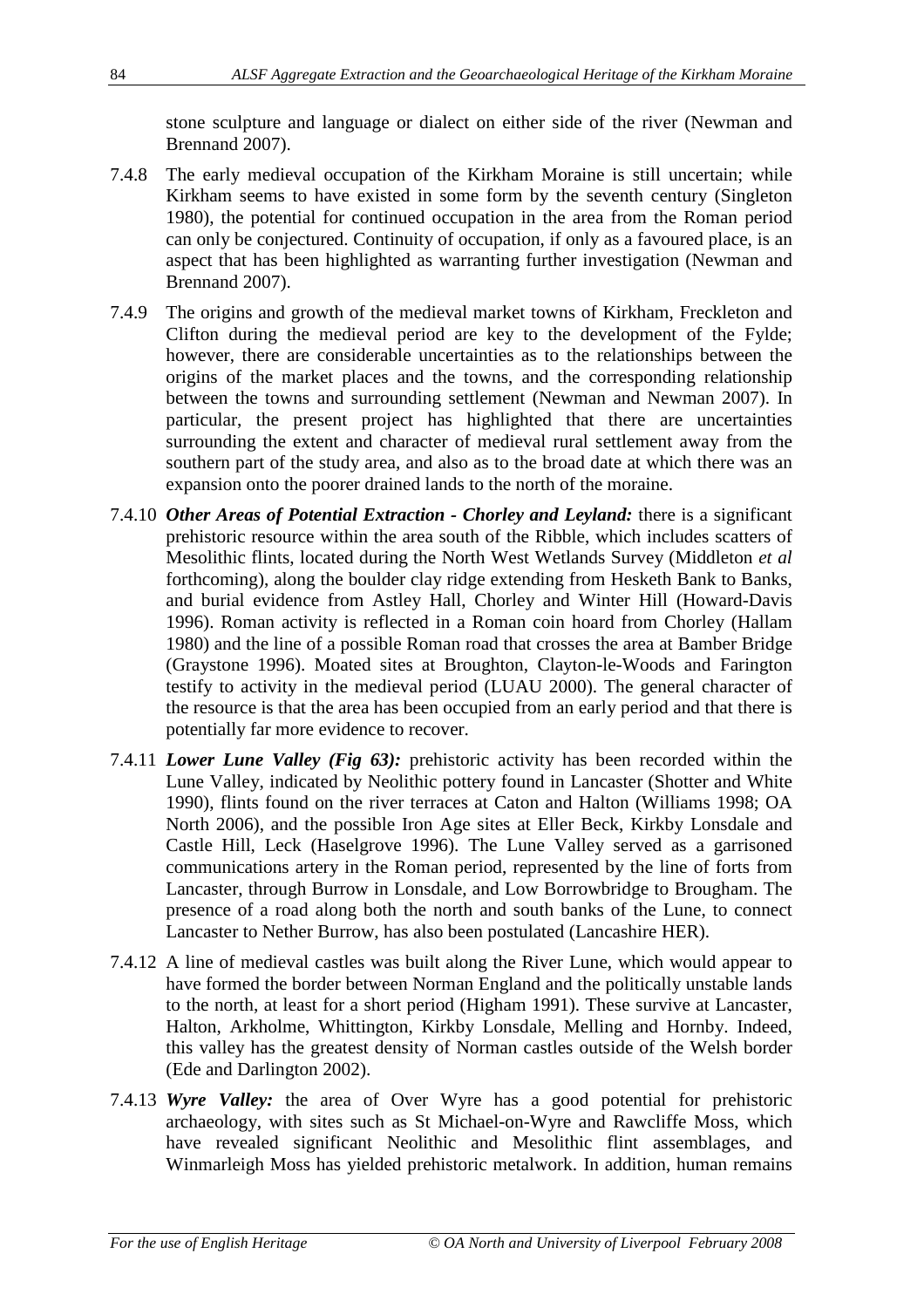have been recovered from Pilling Moss and from close to Poulton (Middleton *et al* 1995; Wells and Hodgkinson 2001). There is also evidence of Roman activity in the form of a putative Roman settlement at Poplar Grove Farm, on the edge of Rawcliffe Moss (A Plummer pers comm), and the Roman road from Preston to Lancaster runs through this area (Graystone 1996). A burial within a supposedly Bronze Age tumulus at Claughton Hall has revealed several weapons and a pair of 'tortoise' brooches, which are of Scandinavian origin, clearly from a secondary burial (Edwards 1998).

- 7.4.14 *River Keer:* the Carnforth Levels, west of the River Keer, are a perimarine zone a belt of land lying between the tidal flat and lagoonal zone to seaward and the rising till surfaces to landward, which was directly affected by marine transgressions (Tooley 1978, 142). The area contains prehistoric remains, such as a barrow and a possible stone circle near Yealand Conyers (North and Spence 1936), and flint scatters and stone and bronze implements from a limestone quarry at Webber (OA North 2003). At Manor Farm, Borwick, a Bronze Age cairn was excavated in 1982, which contained two primary inhumation burials, with associated high-status metalwork (Olivier 1987). The area is noted for having one of the larger Iron Age promontory hillforts within the region at Warton Crag (Hodgson and Brennand 2006).
- 7.4.15 At Tewitfield Farm, the 'Carnforth Viking Treasure' (White 1999) was discovered by two local metal detectorists, comprising two silver ingots, two bracelet fragments and three Kufic dirhems (coins). This is remarkably similar in character to material from the Cuerdale hoard (White 1999) which has been dated to AD 905 (Archibald 1992). Overall, the area has a rich archaeological resource, which is in need of further systematic investigation.
- 7.4.16 *North Cumbria (north-west coastal plain and Eden Valley):* the areas that seemingly have the greatest potential in Cumbria to contain aggregate suitable for extraction, the north-western coastal plain and the Eden Valley, also have a considerable potential for archaeological remains. The North Cumbrian coastal plain has been settled since at least the Mesolithic period, and settlements such as Ewanrigg and Plasketlands (Bewley 1994), identified from aerial photography, have been found to have a long development history through the later prehistoric period. The defensive system beyond Hadrian's Wall extends along the Solway coast to at least Maryport (Breeze 2006), and there is considerable Roman infrastructure associated with the frontier zone (Shotter 2004).
- 7.4.17 The Eden Valley contains some of the more significant prehistoric monuments of Cumbria, such as Long Meg and her Daughters stone circle, and the King Arthur's Round Table and Mayburgh henge monuments (Higham 1986). Some of the highest grade agricultural land in Cumbria is in the Eden Valley, and as such the valley bottom land has been extensively farmed, obscuring and degrading the remains of earlier activity. Significantly, most of the significant prehistoric remains surviving on the surface are on the marginal lands just above the valley bottom, suggesting that the archaeological resource within the valley is as rich, but buried.
- 7.4.18 The Eden Valley was followed by the major arterial Roman road linking Carlisle and York, which utilised one of the few, but very well travelled, natural crossings of the Pennines over Stainmore (Margary 1973). Such a route would have attracted settlement, and also military infrastructure from the Roman and subsequent periods. The Eden Valley was within a very disputed border region for much of the early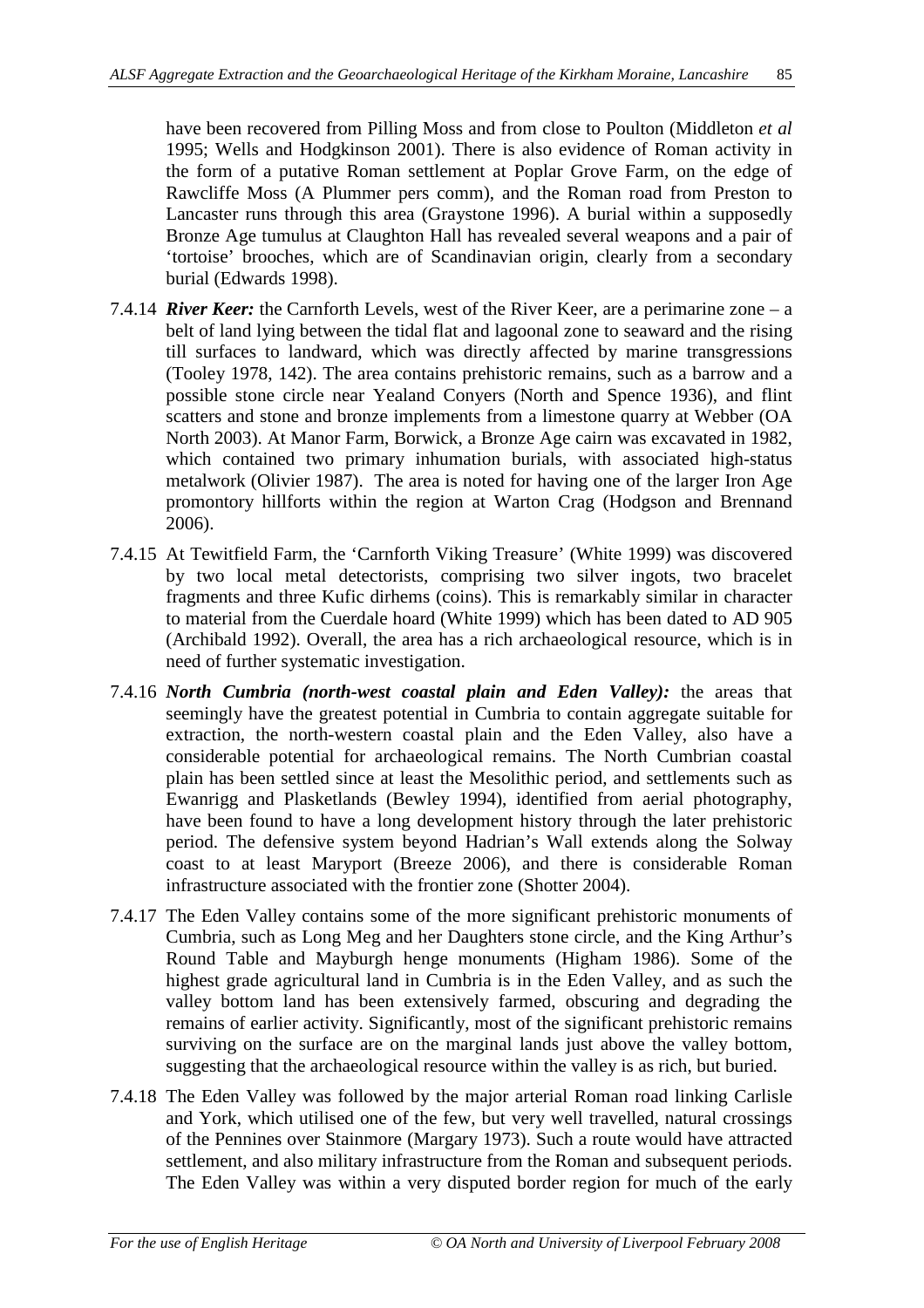medieval and medieval periods, and a major defensive line extends down the valley, including the castles of Bewcastle, Naworth, Appleby, Brougham, Brough, Hartley, and Pendragon (Jackson 1990). Given the considerable and ancient activity within the valley, the area has a correspondingly high archaeological potential.

- 7.4.19 *Craven District, North Yorkshire:* the Craven area in North Yorkshire has also been highlighted as an area suitable for the extraction of hard rock aggregate (*Section 7.2.7*). This area is rich in palaeoenvironmental and archaeological remains (Bartley *et al* 1990) and is a candidate for combined geomorphological and archaeological investigation similar to that undertaken on the Kirkham Moraine. It is therefore recommended that when any permission is sought for extraction, it should be accompanied by a programme of investigation.
- 7.4.20 *Mitigation Strategy***:** a programme of archaeological investigation would be needed to characterise and map these areas using a GIS, the County's Historic Environment Record, in relation to areas of past, present and potentially future extraction of sand and gravel. Through this mechanism, the County's capacity to manage the impact of aggregate extraction on the historic environment would be improved. Such work should include:

the validation and enhancement of the HER in relation to areas of sand and gravel extraction;

enhancement of an understanding of the palaeoenvironment in areas that are likely to be affected by aggregate working;

definition of the threat to geoarchaeology and historic landscapes and the modelling of risk from aggregate extraction;

use of the baseline data to map the historic environment's sensitivity to change from aggregate extraction.

- 7.4.21 The methodology employed to achieve such outcomes should largely follow that developed in the Ribble Valley ALSF project (OA North and University of Liverpool 2007a, *section 3*) and refined in the present project (*Section 3*), as this has proven to be a cost-effective way of collating and analysing data. GIS techniques are clearly integral to any such strategy, allowing the integration and analysis of a wide spectrum of data sources (documents, maps, HER, aerial photographs, LiDAR and limited ground-truthing). HLC enhancement should also result, where available, in providing a management tool for future planning.
- 7.4.22 This project has highlighted the success of a combined qualitative and statistical approach to analysing the data, and it is recommended that this approach be followed in any future projects. As in this project, the analysis should concentrate on the more sensitive, fragile and less-visible monuments rather than extant, robust, well-documented sites. In actuality, this would mean concentrating less on postmedieval sites, that are much more likely to be known and visible, and more on sites of earlier periods; however, it is anticipated that the exact nature of the analysis would only be decided after an initial assessment of the known archaeological resource had been undertaken.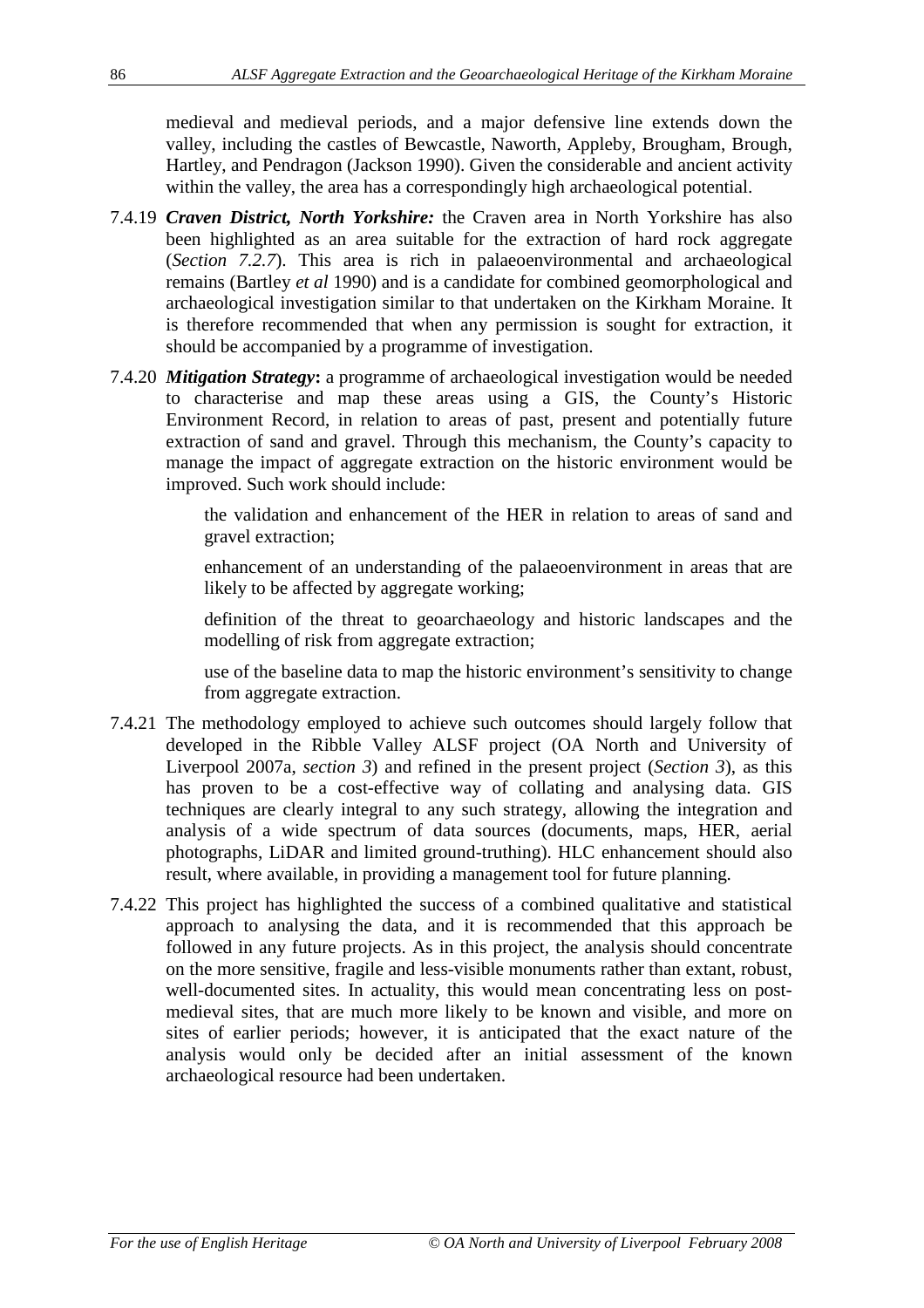#### **7.5 MANAGEMENT RECOMMENDATIONS**

- 7.5.1 If the areas highlighted by the present study within the Kirkham Moraine (*Section 6*) should be subject to aggregate extraction, it is clear that the potential for disturbance of archaeological remains would be substantial, and that a programme of archaeological investigation would be required to establish the character of the resource and the extent to which it would be impacted on by extraction. A programme of test-pits and field assessment should be undertaken that could operate in parallel with pre-extraction testing undertaken by the aggregate company. However, while this would determine the character and depth of any deposits, it would not provide a comprehensive assessment of any archaeological remains at this stage.
- 7.5.2 A further programme of archaeological evaluation should be undertaken prior to the application of planning permission, and preferably before the location of the extraction site had been finalised. The archaeological deposits will clearly overlie the target mineral deposits in the Kirkham Moraine area, and will not be at a great depth, minimising any difficulties in identifying them in the course of the archaeological evaluation. However, any remains, particularly of the prehistoric period, may be localised and of an insubstantial character. This would mean that a substantial proportion (at least *c*5%) of the area of the proposed development should be subject to trial trenching.
- 7.5.3 Where such pre-extraction evaluation has identified important archaeological, palaeoecological and geomorphological sites, a pre-defined programme of investigation may be necessary as part of the mitigation strategy, including palaeoecology, radiocarbon dating, and, if necessary, the *in-situ* preservation of archaeological remains. During the extraction process, a programme of field monitoring should be undertaken during site preparation and removal of overburden, as this may identify further archaeological remains.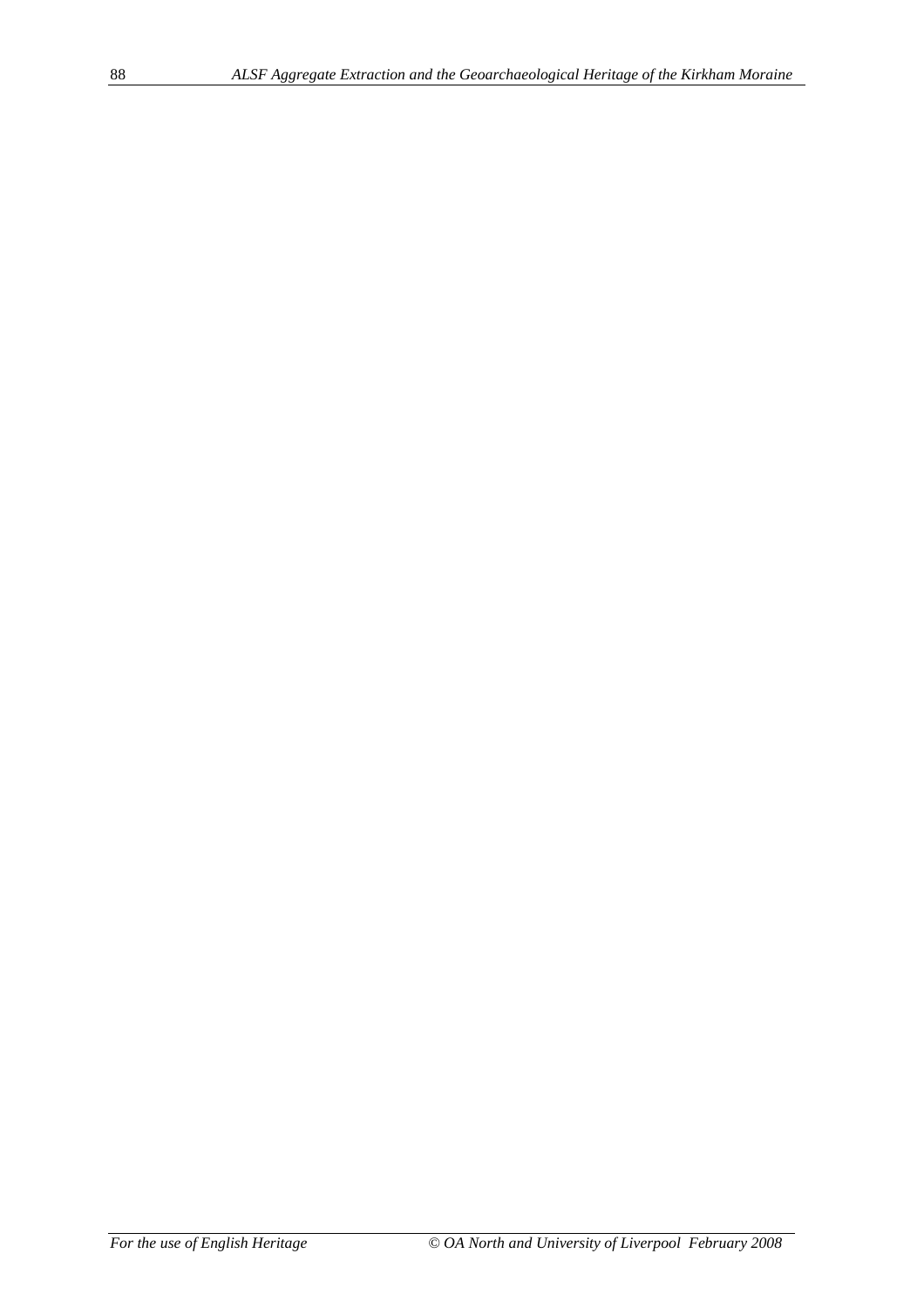## 8 BIBLIOGRAPHY

#### **CARTOGRAPHIC SOURCES**

BGS, 1982 Preston (E75) 1:50,000 Solid Geological Map

BGS, 1990 Garstang (E67) 1:50,000 Solid with Drift Geological Map

Ordnance Survey, 1844-1852 First Edition 6" to 1 mile maps

Ordnance Survey, 1893 First Edition 25" to 1 mile maps

Ordnance Survey, 1898 Second Edition 6" to 1 mile maps

Ordnance Survey, 1925 Third Edition 6" to 1 mile maps

Saxton, C, 1577 Survey of Northern England

Speed, J, 1610 Map of Lancashire

Yates, W, 1786 Map of Lancashire

#### **SECONDARY SOURCES**

Aitkenhead, N, Bridge, D McC, Riley, NJ, and Kimbell, SF, 1992 Geology of the country around Garstang, British Geol Surv Memoir, sheet 67, London

Allot and Lomax Ltd, 1990 *Sand and Gravel Resources of Lancashire*, unpubl rep

Archibald, MM, 1992 Dating Cuerdale: the Evidence of the Coins, in J Graham-Campbell (ed), *Viking treasure from the North West: the Cuerdale hoard in its context: selected papers from the Vikings of the Irish Sea conference, Liverpool, 18-20 May 1990*, National Museums and Galleries on Merseyside, Liverpool, 15-20

Bain, MG, 1991 *Palaeoecological studies in the Rivington Anglezarke Uplands Lancashire,* Unpubl PhD thesis, Univ Salford

Baines, E, 1824 *History, Directory and Gazetteer of the County Palatine of Lancaster*, **2**, London

Barnes, B, 1975 *Palaeoecological studies of the late Quaternary period in the North West Lancashire lowlands*, unpubl PhD thesis, Univ Lancaster

Barlow, F, 1999 *The Feudal Kingdom of England 1042-1216,* London

Bartley, DD, Jones, IP, and Smith, RT, 1990 Studies in the Flandrian History of the Craven District of the Yorkshire Lowlands, *J Ecol*, **78**, 611-32

Berggren, JL, and Jones, A, 2000 *Ptolemy's Geography: An Annotated Translation of the Theoretical Chapters,* Princeton and Oxford

Bewley, RH, 1994 Prehistoric and Romano-British Settlement in the Solway Plain Cumbria*, Oxbow Monog, 36, Oxford*

Binney, EW, 1852 Notes on the drift deposits found near Blackpool, *Lit Phil Soc Manchester*, **10**, 121-35

Boothroyd, JC, and Ashley, GM, 1975 Process, bar morphology and sedimentary structure on braided outwash fans, northeast Gulf of Alaska, in AV Jopling, and BC Walker (eds),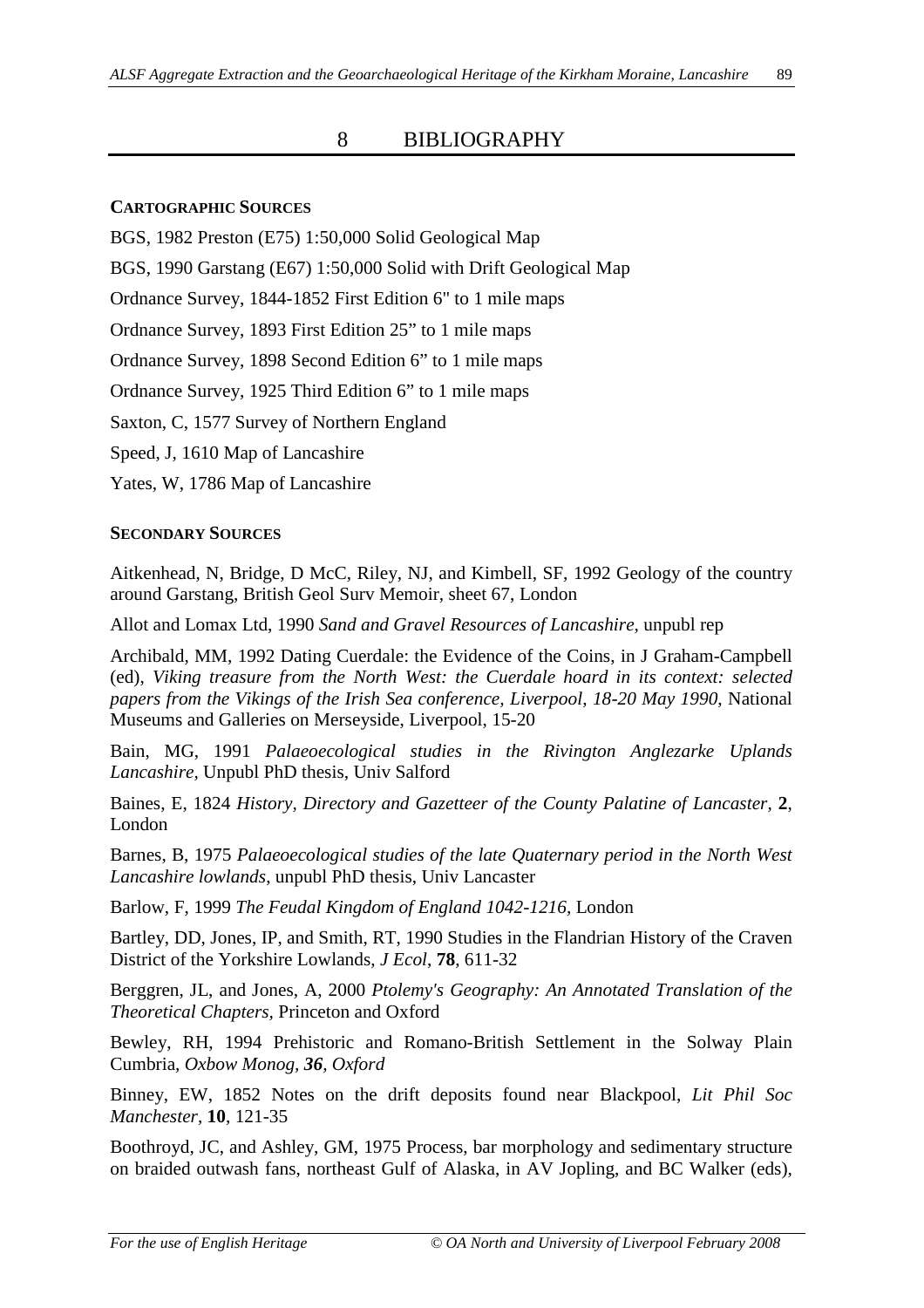*Glaciofluvial and glaciolacustrine sedimentation*, SEPM Special paper, **23**, New York, 193–222

Bowen, DQ, Phillips, FM, McCabe, AM, Kuntz, PC, and Sykes, GA, 2002 New data for the last Glacial Maximum in Great Britain and Ireland, *Quaternary Sci Rev*, **21**, 89-101

Bradley, R, and Edmonds, M, 1993 *Interpreting the Axe Trade: Production and Exchange in Neolithic Britain*, Cambridge

Breeze, DJ, 2006 *John Collingwood Bruce's Handbook to the Roman Wall*, 14<sup>th</sup> edn, Newcastle Upon Tyne

Brennand, M (ed), 2006 *The Archaeology of North West England: An Archaeological Research Framework for North West England: Volume 1, Resource Assessment*, Archaeology North West, **8**, Manchester

Brennand, M (ed), 2007 *Research and Archaeology in North West England: An Archaeological Research Framework for North West England: Volume 2, Resource Agenda and Strategy*, Archaeology North West, **9**, Manchester

Buxton, K, and Howard-Davis, CLE, 2000 *Bremetenacum: Excavations at Roman Ribchester, 1980, 1989-90,* Lancaster Imprints, **9**, Lancaster

Buxton, K, and Shotter, DCA, 1996 The Roman Period, in R Newman (ed), *The Archaeology of Lancashire: Present State and Future Priorities*, Lancaster, 75-91

Chadwick, RA, Jackson, DI, Barnes, RP, Kimbell, GS, Johnson, H, Chiverrell, RC, Thomas, GSP, Jones, NS, Riley, NJ, Pickett, EA, Young, B, Holliday, DW, Ball, DF, Molyneux, SG, Long, D, Power, GM, and Roberts, DH, 2001 Geology of the Isle of Man and its offshore area, *Brit Geol Surv Res Rep,* **RR/01/06**, Keyworth

Chapman, H, 2006, *Landscape Archaeology and GIS*, Brimscombe

Chitty, G, and Brennand, M, 2007 An archaeological research framework for the North West Region: Research Agenda Introduction, in Brennand 2007, 7-30

Chiverrell, RC, Thomas, GSP, and Foster, GC, in press Sediment–landform assemblages and digital elevation data: an improved methodology for the assessment of sand and gravel aggregate reserves, *Engineering Geology*

Clough, T, and Cummins, WA (eds), 1988 *Stone Axe Studies Vol 2: The Petrology of Prehistoric Stone Implements from the British Isles*, CBA Res Rep, **67**, London

Colgrave, B, and Mynors, RAB, 1969 *Bede's ecclesiastical history of the English People*, Oxford

Countryside Commission, 1998 *Countryside Character: the Character of England's Natural and Manmade Landscape, vol 2: the North West*, Cheltenham

Countryside Agency, 2005 Countryside Character Areas: North West Region, http://www.countryside.gov.uk/LivingLandscape/countryside\_character/north\_west/index. asp

Cowell, RW, 1991 The Prehistory of Merseyside, in The Archaeology of Merseyside, *J Merseyside Archaeol Soc*, **7**, 21-61

Cowell, RW, 1992 Wetland survey in Merseyside: Winter 1990/91, in R Middleton (ed), *North West Wetlands Survey Annual Report*, **2**, Lancaster, 13-20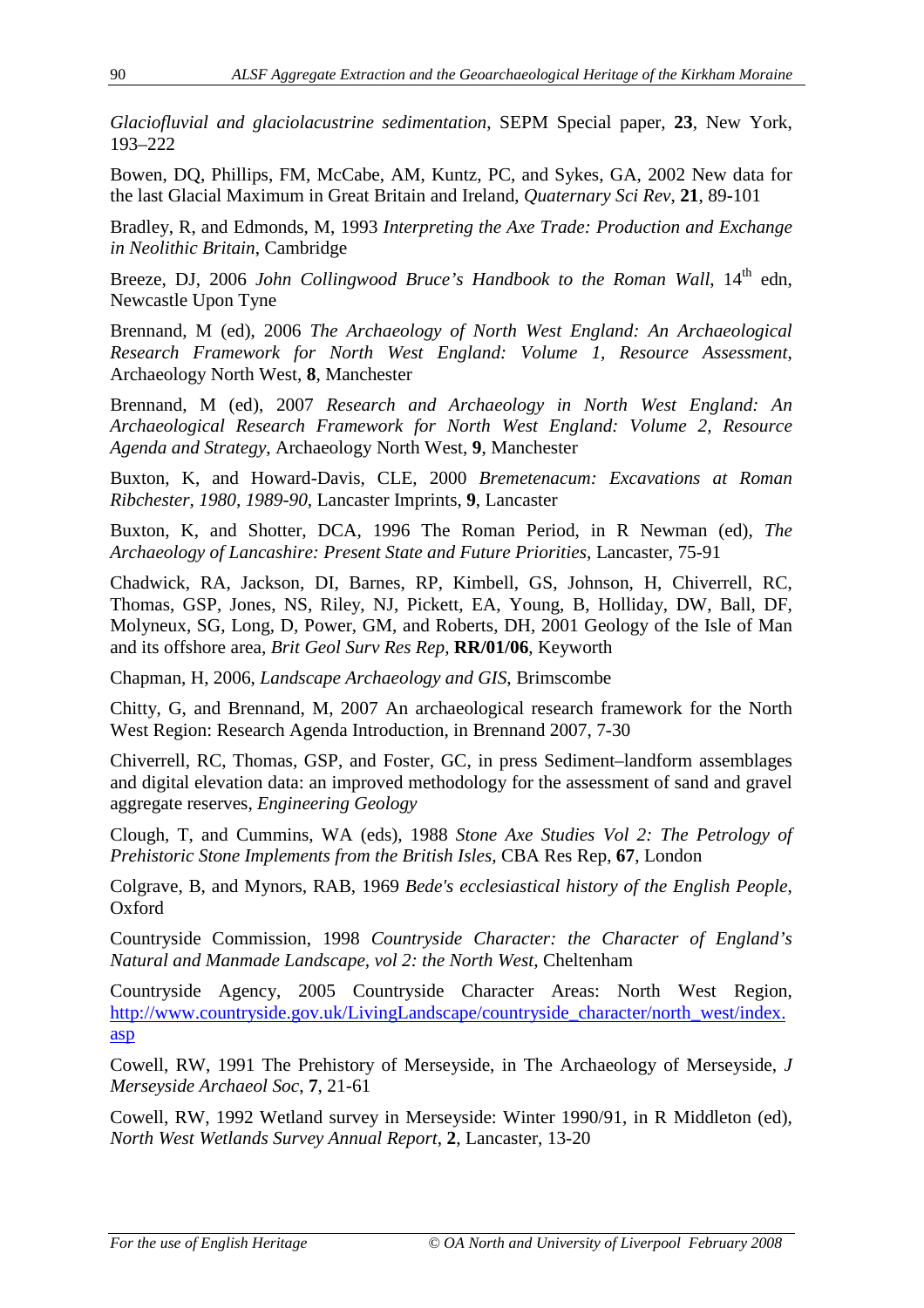Cowell, RW, 2003 *Prehistoric and Romano-British Excavations at Duttons Farm, Lathom, West Lancashire: Third interim report: 1999-2002*, Liverpool Museum unpubl rep

Cowell, RW, and Innes, JB, 1994 *The Wetlands of Merseyside*, Lancaster Imprints, **2**, Lancaster

Crimes, TP, Chester, DK, Hunt, NC, Lucas, GR, Mussett, AE, Thomas, GSP, and Thompson, A, 1994 Techniques used in aggregate resource analysis of four areas in the UK, *Engineering Geol*, **37**, 165-92

Crimes, TP, Chester, DK, and Thomas, DSP, 1992 Exploration of sand and gravel resources by geomorphological analysis in the glacial sediments of eastern Lleyn Peninsula, Gywnedd, North Wales, *Engineering Geol*, **32**, 137-56

Crofts, RG (ed), 2005 *Quaternary of Rossendale Forest and Greater Manchester, a field guide, Quaternary Res Assoc,* London

Crosby, A, 1994 The Towns of Medieval Lancashire: An Overview, *Lancaster University Centre for North-West Regional Studies Regional Bull*, n ser, **8**, Lancaster, 7-18

De Rance, CE, 1875 The geology of the country around Blackpool, Poulton and Fleetwood, *Mem Geol Surv England and Wales*, London

De Rance, CE, 1877a On the glacial phenomena of western Lancashire and Cheshire, *Quart J Geol Soc London*, **26**, 641-5

De Rance, CE, 1877b The superficial geology of the country adjoining the coasts of South West Lancashire, *Mem Geol Surv England and Wales*, London

Department of the Environment (DoE), 1994 *Minerals Planning Guidance 6, Guidelines for aggregate provision in England*, London

Dixon, A, 1949 *Portus Setantiorum*, unpubl doc, Fleetwood

Ede, J, and Darlington, J, 2002 *Lancashire Historic Landscape Characterisation Programme*, Preston

Edmonds, M, 1999 *Ancestral geographies of the Neolithic: Landscapes, monuments and memory*, London

Edwards, BJN, 1992 Bond's Farm, Pilling, Lancashire, in R Middleton (ed), *North West Wetlands Survey Ann Rep*, Lancaster, 42-3

Edwards, BJN, 1998 *Vikings in North West England – The artifacts*, Centre for North-West Regional Studies, Lancaster

Ellis, NV, Bowen, DQ, Campbell, S, Knill, JL, McKidy, AP, Prosser, CD, Vincent, MA, and Wilson, RCL, 2007 *Contents of an Introduction to the Geological Conservation review*, Joint Nature Conservation Committee (http://www.jncc.gov.uk/page-2965)

English Heritage, 2003 *MIDAS: a Manual and Data Standard for Monument Inventories*, Swindon

English Heritage, 2005 *English Heritage ALSF Programme: River Valleys,* http://www.english-heritage.org.uk/FileStore/archaeology/ALSF/River valley guidance draft2.doc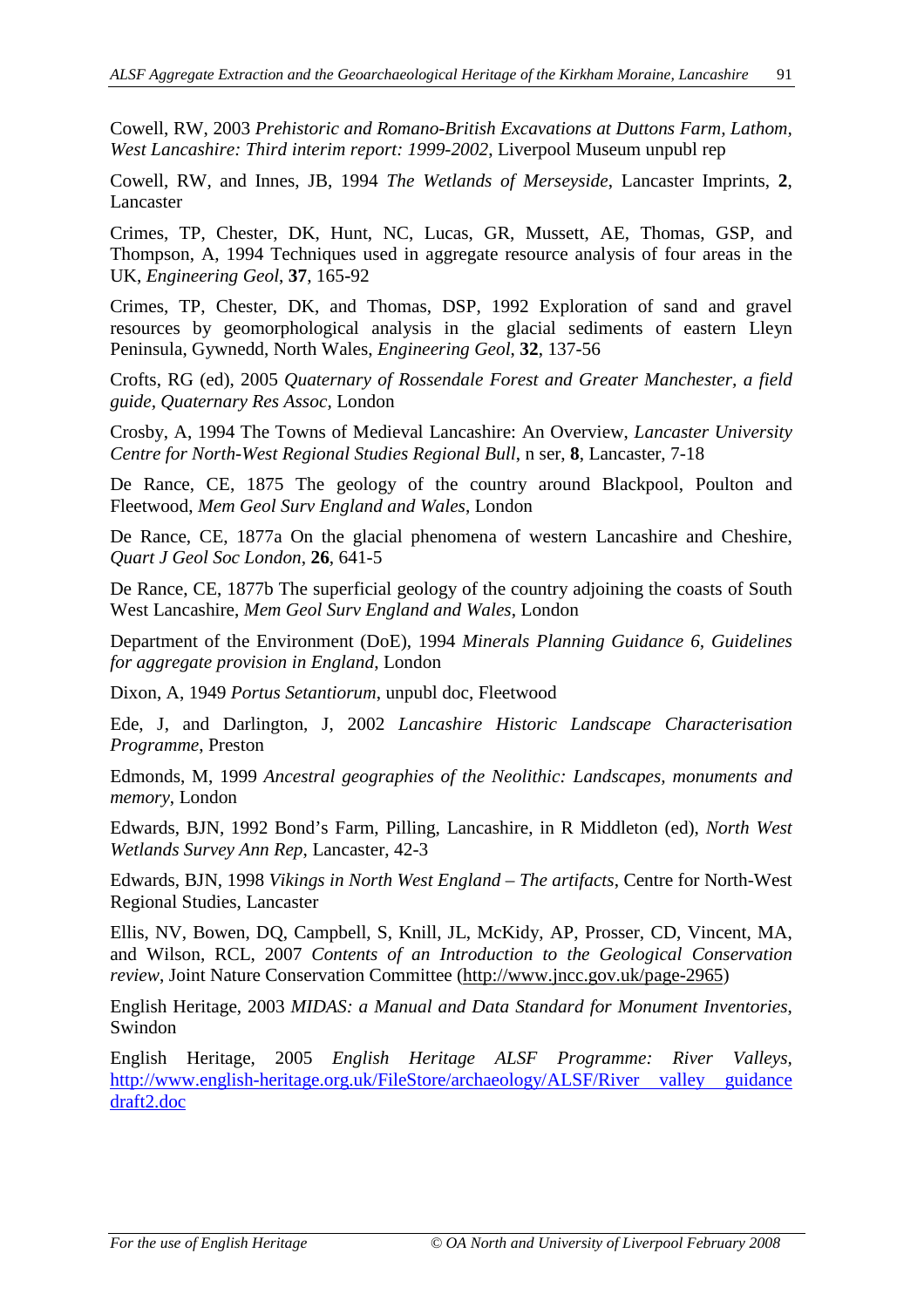English Heritage, 2007 NMR thesauri for monument and event types, http://thesaurus.english-heritge.or.uk/thesaurus.asp?thes\_no=1

English Nature, 1999a *Cumbria Fells and Dales Natural Area Profile*, unpubl rep

English Nature, 1999b *Lancashire Plain and Valleys Natural Area Profile*, unpubl rep

English Nature, 1999c *Urban Mersey Basin Natural Area Profile*, unpubl rep

Entec UK Ltd, 2005 Lancashire Minerals and Waste Local Plan Sand and Gravel Study, unpubl rep, http://www.lancashire.gov.uk/environment/lmwlp/sand1.asp

Evans, DJA, and Ó Cofaigh, C, 2003 Depositional evidence for marginal oscillations of the Irish Sea ice stream in southeast Ireland during the last glaciation, *Boreas*, **32**, 76–101

Eyles, N, and McCabe, AM, 1989 The Late Devensian (<22000BP) Irish Sea basin: The Sedimentary Record of a Collapsed Ice margin, *Quaternary Sci Rev*, **8 (4)**, 307-51

Faull, ML, and Stinson, M (eds), 1986 The Domesday Survey of Yorkshire, in J Morris (ed), *Domesday Book*, **30**, Chichester

FISH, 2007 Forum on Information standards in Heritage, http://www.fish-forum.info/

Fishwick, H, 1891 *The history of the parish of St Michael-on-Wyre in the county of Lancaster*, Chetham Soc, n ser, **25**, Manchester

Fishwick, H, 1907 *The history of the parish of Lytham in the county of Lancaster*, Chetham Soc, n ser, **60**, Manchester

Galbraith, RF, and Laslett, GM, 1993 Statistical models for mixed fission track ages, *Nuclear Tracks and Radiation Measurements*, **21(4)**, 459-70

Garmonsway, GN, 1967 *Anglo-Saxon Chronicle,* London

Garstang, J, 1906 Anglo-Saxon remains, in W Farrer and J Brownbill (eds), *Victoria history of the counties of England, Lancashire,* **1**, London, 257-68

Geoplan Ltd, 2006 *Sand and Gravel Study - Stage 2*, unpubl rep, http://www.lancashire.gov.uk/environment/lmwlp/sand2.asp

Gibbons, P, Howard-Davis, C, Garner, D, and Miller, I, forthcoming *Excavations at Walton-le-Dale, 1981-3*, 1996-7

Granlund, E, 1932 De svenska Hogmossarnas geologi, *Sver Geol Unders*, **26**, 1-93

Graystone, P, 1996 *Walking Roman Roads in the Fylde and the Ribble Valley*, Lancaster

Gresswell, RK, 1967a, The geomorphology of the Fylde, in RW Stell and R Lawton (eds), *Liverpool essays in geography: a Jubilee Collection*, London, 25-42

Gresswell, RK, 1967b *Physical Geography*, Hong Kong

Hallam, J, 1980 *Archaeology in the Central Lancashire New Town - Report on the Surveys and Excavations 1975-79*, Unpubl rep

Hallam, J, Edwards, BJN, Barnes, B, and Stuart, AJ, 1973 The remains of late Glacial Elk associated with barbed points, from High Furlong, near Blackpool, Lancashire, *Proc Prehist Soc*, **39**, 100-28

Haselgrove, C, 1996 The Iron Age, in R Newman (ed), *The Archaeology of Lancashire: Present State and Future Priorities*, Lancaster, 61-74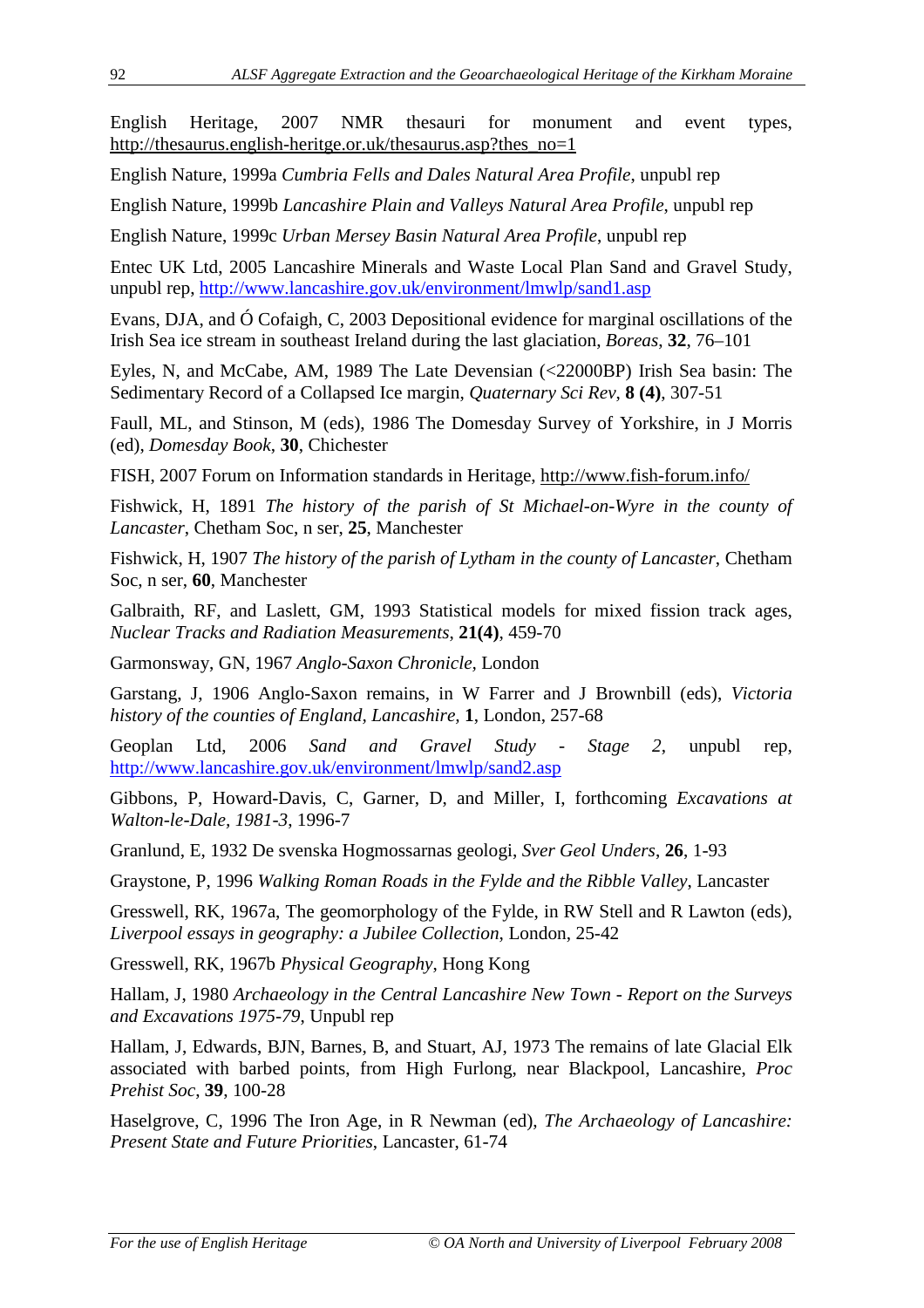Hibbert, FA, Switsur, VR, and West, RG, 1971 Radiocarbon dating of Flandrian pollen zones at Red Moss, Lancashire, *Proc Roy Soc London*, **B 177**, 161-76

Higham, MC, 1991 The mottes of North Lancashire, Lonsdale and South Cumbria, *Trans Cumberland Westmorland Antiq Archaeol Soc*, n ser, **91**, 79-90

Higham, NJ, 1980 Native settlements west of the Pennines, in K Brannigan (ed), *Rome and the Brigantes*, Sheffield, 41-7

Higham, NJ, 1986 *The Northern Counties to AD 1000*, London

Higham, NJ, 2004 *A frontier landscape: the North West in the Middle Ages,* Bollington

Higham, NJ, 2006 Northumbria's southern frontier: a review, *Early Medieval Europe,* **14 (4)**, 391-418

Hodgson, J, and Brennand, M, 2006 Prehistoric Period Resource Assessment, in Brennand 2006, 23-58

Hodgson, J, and Brennand, M, 2007 The Prehistoric Period Research Agenda, in Brennand 2007, 31-54

Howard-Davis, C, 1996 Seeing the sites: Survey and excavation on the Anglezarke Uplands Lancashire, *Proc Prehist Soc*, **61**, 133-66

Howard-Davis, C, and Buxton, K, 2000 *Roman Forts in the Fylde: Excavations at Dowbridge, Kirkham*, Lancaster University Centre for North West Regional Studies, Lancaster

Huckerby, E, 2001 Palynological assessment, in Wells and Hodgkinson 2001, 167-8

Huddart, D, 1994 The Late Quaternary Glacigenic Sequence: Landforms and Environments in Coastal Cumbria, in J Boardman and J Walden (eds), *Cumbria Field Guide,* Quaternary Res Assoc, Oxford, 59-77

Huddart, D, Tooley, MJ, and Carter, PA, 1977 The coasts of North-West England, in C Kidson and MJ Tooley (eds), The Quaternary history of the Irish Sea*, Geol J Spec Issue*, **7**, Liverpool, 119-54

Hull, E, 1864 Geology of the country around Oldham, including Manchester and its suburbs, *Mem Geol Survey Great Britain*, London

Jackson, MJ, 1990 *Castles of Cumbria*, Carlisle

Jacobi, RM, Gowlett, JAJ, Hedges, REM, and Gillespie, R, 1986 Accelerator Mass Spectrometry dating of Upper Palaeolithic finds with the Poulton elk as an example, in D Roe (ed), *Studies in the Upper Palaeolithic of Britain and Northwest Europe*, Brit Archaeol Rep, Int Ser, **296**, Oxford, 121-8

Johnson, D, 2004 *Excavation of Broadwood Enclosure, Thornton in Lonsdale, North Yorkshire: Report on the excavation of a Romano-British enclosure and 17th-century lime kiln*, Ingleton

Johnson, RH, 1985 The imprint of glaciation on the West Pennine Uplands*,* in RH Johnson (ed), *The geomorphology of north-west England*, Manchester, 237-62

Jones, RT, Marshall, JD, and Crowley, SF, 2002 A high resolution, multiproxy Lateglacial record of climate change and intrasystem responses in North West England, *J Quaternary Sci*, **17 (4)**, 329-40

Kenyon, D, 1991 *The Origins of Lancashire*, Manchester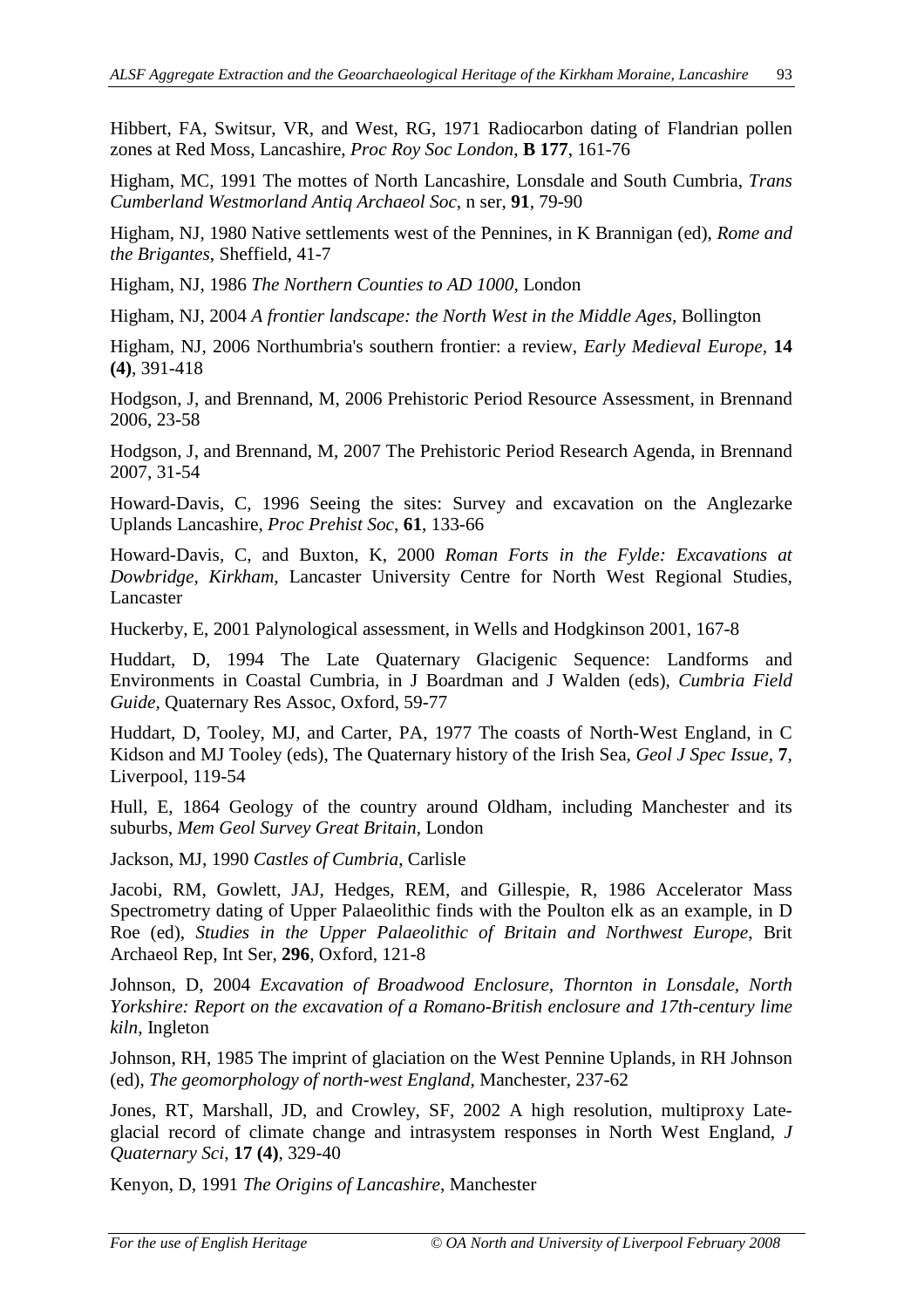Kirkman, R, and Van Zeller, P, 1991 *Rails to the Lancashire Coast,* Clapham, Lancaster

Kvamme, KL, 1990 One-sample Tests in Regional Archaeological Analysis: New possibilities through Computer Technology, *American Antiq*, **55.2**, 367-81

Lamb, HH, 1977 *Climate, past, present and future. 2: climatic history and the modern world*, Cambridge

Lancashire HER, 2006 *Documentary Survey of 1890s mapping*, unpubl rep

Lancaster University Archaeological Unit (LUAU), 1997 *River Ribble Catchment Lancashire and North Yorkshire Archaeological Rapid Identification Survey*, unpubl rep

Lancaster University Archaeological Unit (LUAU), 2000 *Clayton Hall, Clayton-le-Woods, Lancashire, Archaeological Evaluation Report*, unpubl rep

Langdon, J, 2002 *Horses, Oxen and Technological Innovation: The Use of Draught Animals in English Farming from 1066-1500,* Cambridge

Longworth, D, 1985 The Quaternary history of the Lancashire Plain*,* in RH Johnson (ed), *The geomorphology of north-west England*, Manchester,178-200

Lønne, I, 1995 Sedimentary facies and depositional architecture of ice-contact glaciomarine systems, in SK Chough and GJ Orton (eds), Fan deltas: Depositional Styles and Controls, *Sedimentary Geol*, **98**, 13-43

McCabe, AM, Clark, PU, Clark, J, and Dunlop, P, 2007 Radiocarbon constraints on readvances of the British-Irish Ice Sheet in the northern Irish Sea Basin during the last deglaciation, *Quaternary Sci Rev*, **26 (9-10)**, 1204-11

McCabe, AM, Dardis, GF, and Hanvey, PM, 1984 Sedimentology of a Late Pleistocene submarine-moraine complex, County Down, Northern Ireland, *J Sedimentary Petrol*, **54 (3)**, 716-30

McCabe, AM, Dardis, GF, and Hanvey, P, 1987 Sedimentation at the margins of a late Pleistocene ice-lobe terminating in shallow marine environments, *Sedimentol*, **34,** 473–93

Mannex, PJ, 1851 *History, topography, and directory, of Westmorland; and of the hundreds of Lonsdale and Amounderness in Lancashire ... by Mannex & Co*, Beverley

Margary, ID, 1957 *Roman roads in Britain, Vol II, North of the Foss Way - British Channel (inc Wales and Scotland)*, London

*Margary, ID 1973* Roman Roads in Britain, 3<sup>rd</sup> edn, London

Marshall, JD, Jones, RT, Crowley, SF, Oldfield, F, Nash, S, and Bedford, A, 2002 A high resolution Late-Glacial isotopic record from Haweswater, Northwest England, Climatic oscillations and comparison of palaeotemperature proxies*, Palaeogeog Paleoclimatol Palaeoecol*, **185**, 25-40

Mathew, WM, 1993 Marling in British Agriculture: a Case of Partial Identity, *Ag Hist Rev,* **41, 2**, 97-110

Merritt, JW, and Auton, CA, 2000 An outline of the lithostratigraphy and depositional history of Quaternary deposits in the Sellafield district, west Cumbria*, Proc Yorkshire Geol Soc*, **53**, 129–54

Middleton, R, 1993 Landscape Archaeology in the North West and the definition of surface lithic scatter sites, in R Middleton (ed), *North West Wetlands Survey Annual Report 1993*, Lancaster, 1-8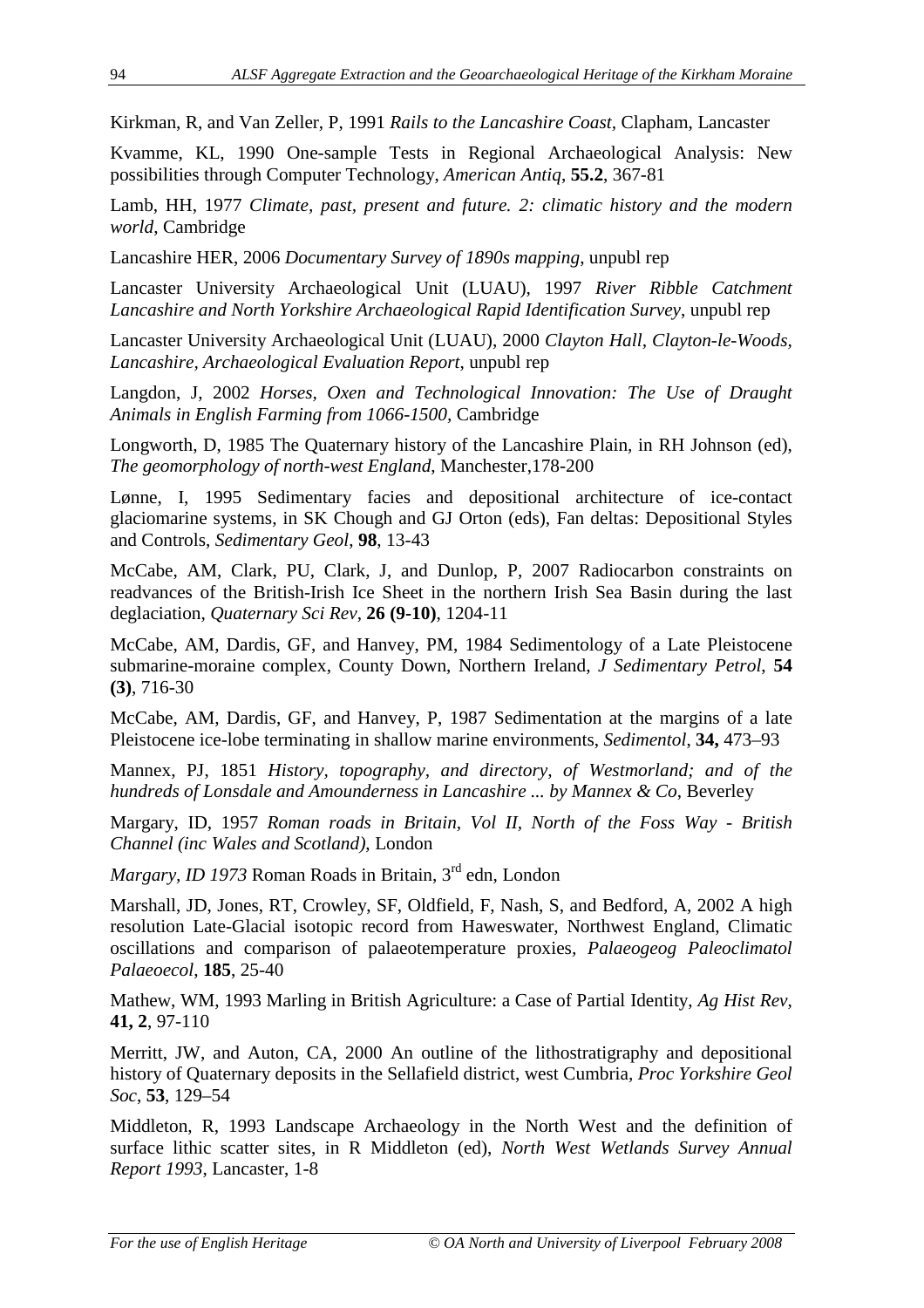Middleton, R, 1996 The Neolithic and Bronze Age, in R Newman (ed), *The Archaeology of Lancashire: Present State and Future Priorities,* Lancaster, 35-59

Middleton, R, Wells, C, and Huckerby, E, 1995 *The Wetlands of North Lancashire, Lancaster Imprints*, **4**, Lancaster

Middleton, R, Tooley, M, and Innes, JB, forthcoming *The Wetlands of South West Lancashire*, Lancaster Imprints, Lancaster

Mills, D, 1976 *The place-names of Lancashire,* London

Morgan, P, 1978 The Domesday survey of Cheshire, in J Morris (ed), *Domesday Book*, **26**, Chichester

Murray, AS, and Wintle, AG, 2000 Luminescence dating of quartz using an improved single-aliquot regenerative-dose protocol, *Radiation Measurements*, **32**, 57-73

Natural England, 2007 Sites of Special Scientific Interest: New Notifications, http://www.english-nature.org.uk/special/sssi/notification.asp

Newman, R, 1996 Medieval Rural Settlement in R Newman (ed), *The Archaeology of Lancashire: Present State and Future Priorities*, Lancaster, 109-24

Newman, RM, 1996 The Dark Ages, in R Newman (ed), *The Archaeology of Lancashire: Present State and Future Priorities*, Lancaster, 93-108

Newman, RM, and Brennand, M, 2007 The Early Medieval Period Research Agenda, in Brennand 2007, 74-94

Newman, C, and Newman, R, 2007 The Medieval Period Research Agenda, in Brennand 2007, 95-114

North, OH, and Spence, JE, 1936 Stone Circle, Summerhouse hill, Yealand Conyers, *Trans Cumberland Westmorland Antiq Archaeol Soc*, n ser, **36**, 69-70

North Yorkshire County Council (NYCC), 1997 *North Yorkshire Minerals Local Plan*, unpubl rep

OA North, 2002 *Survey Levels*, unpubl doc

OA North 2003 *Tewitfield Marina, Priest Hutton, Lancashire: Archaeological Desk-Based Assessment* unpubl rep

OA North, 2004 *South West Campus, Lancaster University, Lancaster: Excavation Assessment Report*, unpubl rep

OA North, 2006 *The Caton River Terrace, Lancashire: Archaeological Excavation Assessment Report*, unpubl rep

OA North, in prep The Upland Peats of the North West, unpubl doc

OA North and University of Liverpool, 2007a *Aggregate extraction in the Lower Ribble Valley: Final Report*, unpubl doc

OA North and University of Liverpool, 2007b *ALSF Aggregate Extraction in the Kirkham Area: Project Design*, unpubl doc

OA North and University of Liverpool, 2007c *ALSF Aggregate Extraction in the Craven Lowland and Kirkham Areas: Project Design*, unpubl doc

Oldfield, F, and Statham, DC, 1965 Stratigraphy and pollen analysis on Cockerham and Pilling Moses, North Lancashire, *Mem Proc Manchester Lit Phil Soc*, **107**, 70-85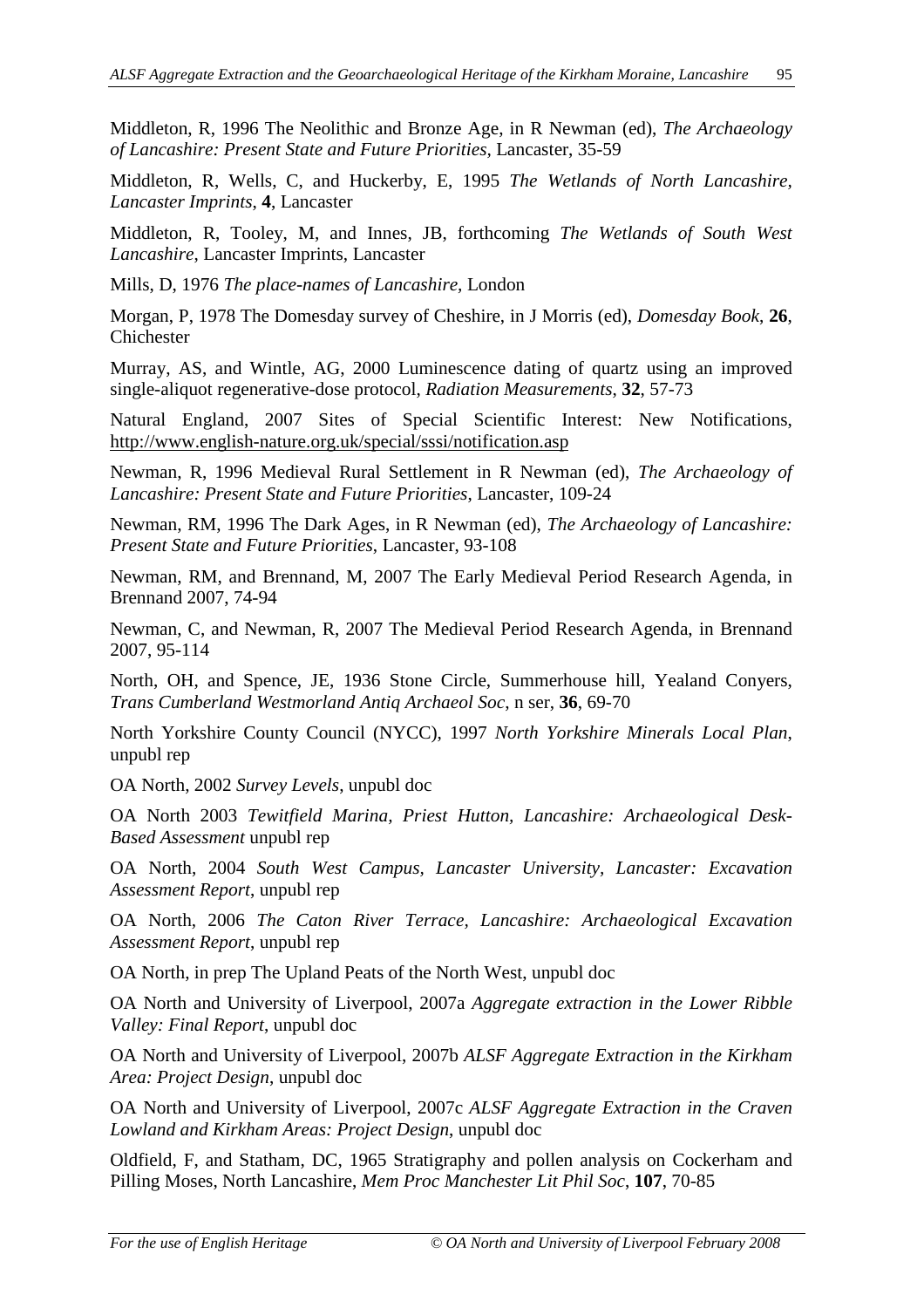Olivier, ACH, 1987 Excavations of a Bronze Age Funerary Cairn at Manor Farm, Near Borwick, North Lancashire, *Proc Prehist Soc,* **53**, 129-86

Parker Pearson, M, 1999 *The Archaeology of Death and Burial,* Stroud

Penney, SH, 1981 *Lancaster: the evolution of its townscape to 1800*, Centre for North-West Regional Studies Occ Pap, **9**, Lancaster

Philpott, R, and Brennand, M, 2007 The Romano-British period Research Agenda, in Brennand 2007, 55-73

Porter, J, 1876 *The History of the Fylde of Lancashire,* repr 1968, Fleetwood and Blackpool

Potter, TW, and Andrews, RD, 1994 Excavation and survey at St Patrick's Chapel and St Peter's Church, Heysham, 1977-8, *Antiq J*, **74**, 55-134

Poulton-le-Fylde Historical and Civic Society, 2007 *A Brief History of Poulton*, http://www.poulton-le-fylde-hcs.co.uk/html/body\_brief\_history.html (retrieved December 2007)

Quartermaine, J, and Leech, R, forthcoming *The later prehistory of the Lake District, the results of recent surveys*, Lancaster Imprints

Regional Aggregate Working Party (RAWP), 1999-2006 *Regional Aggregate Reports*, http://www.communities.gov.uk/

Rose, J, 1985 The Dimlington Stadial/Dimlington Chronozone: a proposal for naming the main glacial episode of the Late Devensian in Britain, *Boreas*, **14 (3)**, 225-30

Rothwell, C, 1994 *Around Kirkham in Old Photographs*, Stroud

Shotter, DCA, 1999 Cerialis, Agricola and the Conquest of Northern Britain, *Contrebis*, **24**, 3-8

Shotter, DCA, 2004 *Romans and Britons in North West England,* 2nd rev*,* Lancaster

Shotter, DCA, and White, A, 1990 *The Roman Fort and Town and Lancaster*, Lancaster

Shotter, DCA, and White, A, 1995 *The Romans in Lunesdale*, Lancaster

Singleton, FJ, 1980 *Kirkham – A Short History,* Lytham St Annes

Smith, MJ, Rose, J, and Booth, S, 2006 Geomorphological mapping of glacial landforms from remotely sensed data: An evaluation of the principal data sources and an assessment of their quality, *Geomorphol*, **6(1-2)**, 145-65

Stead, IM, Bourke, JB, and Brothwell, D (eds), 1986 *Lindow Man: the Body in the Bog*, London

Taylor, C, 1983 *Village and Farmstead: A History of Rural Settlement in England*, London

Thomas, GSP, 1977 The Quaternary of the Isle of Man, in C Kidson and MJ Tooley (eds), *The Quaternary of the Irish Sea*, Geol J special issue, **7**, Liverpool, 155–79

Thomas, GSP, 1984 A Late Devensian glaciolacustrine fan-delta at Rhosesmor, Clwyd, North Wales, *Geol J,* **19**,125–41

Thomas, GSP, 1985 The Quaternary of the northern Irish Sea Basin, in RH Johnson (ed), *The geomorphology of north-west England*, 143-58

Thomas, GSP, 1989 The Late Devensian glaciation along the western margin of the Cheshire-Shropshire lowland, *J Quaternary Sci*, **4**, 167-81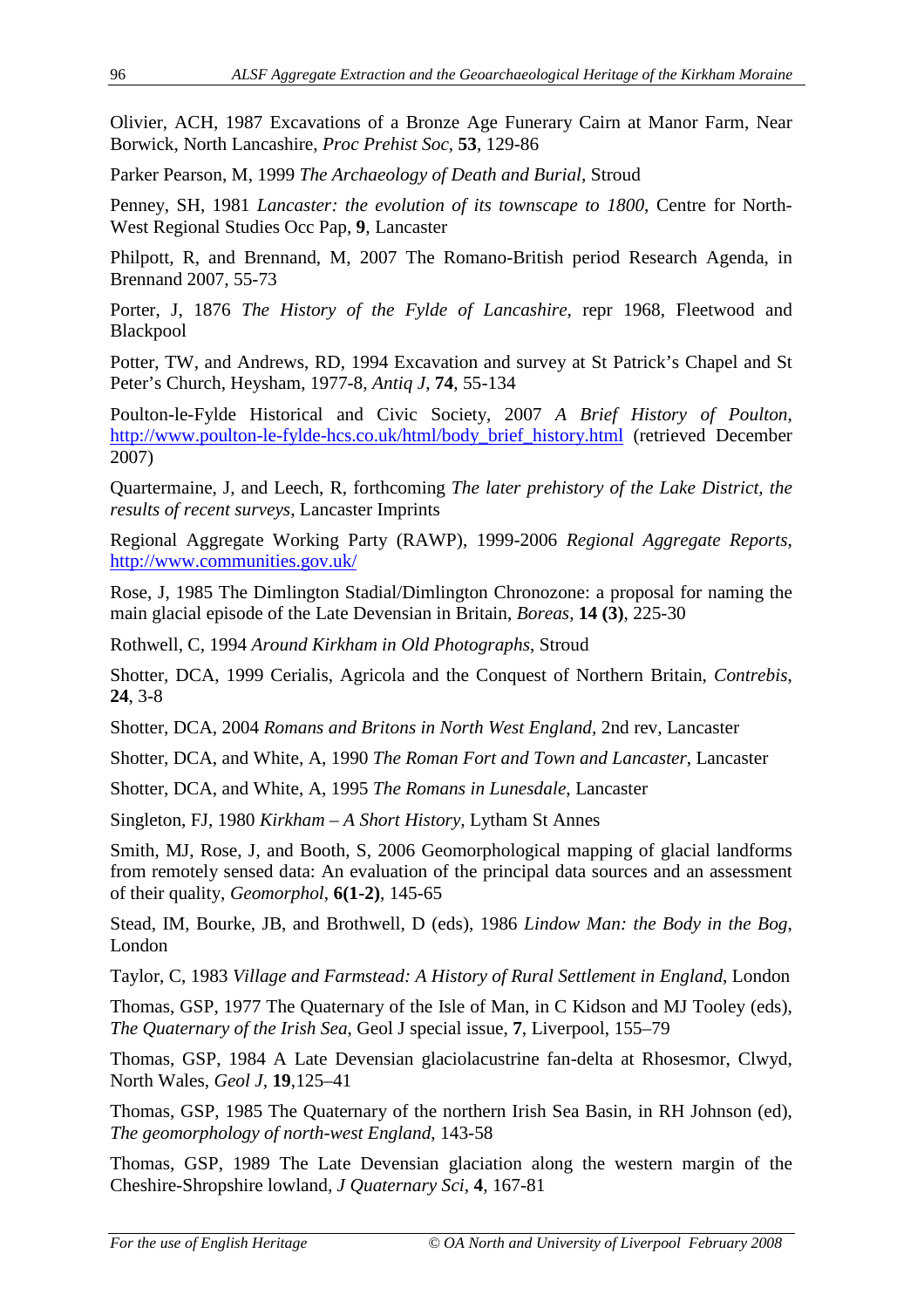Thomas, GSP, 1999 Northern England, in DQ Bowen, AM McCabe, DG Sutherland, DR Bridgland, TDJ Cameron, PL Gibbard, R Holmes, SG Lewis, D Maddy, RC Preece and GSP Thomas, *Correlation of Quaternary deposits in the British Isles*, Geol Soc, Spec Rep **4**, London, 179-93

Thomas, GSP, Chiverrell, RC, and Huddart, D, 2004 Ice-marginal depositional responses to probable Heinrich events in the Devensian deglaciation of the Isle of Man, *Quaternary Sci Rev*, **23 (1–2)**, 85–106

Thomas, GSP, and Chiverrell, RC, 2007 Structural and depositional evidence for repeated ice-marginal oscillation along the eastern margin of the Late Devensian Irish Sea Ice Stream, *Quaternary Sci Rev*, **26 (19-21)**, 2375-405

Thomas, GSP, Connaughton, M, and Dackombe, RV, 1985 Facies variation in a supraglacial outwash sandur from the Isle of Man, *Geol J,* **20**, 193–213

Thomas, GSP, and Kerr, P, 1987 The stratigraphy, sedimentology and palaeontology of the Pleistocene Knocknasilloge Member, Co Wexford, Ireland, *Geol J*, **22 (2)**, 67-82

Thomas, GSP, and Summers, AJ, 1983 The Quaternary stratigraphy between Blackwater Harbour and Tinnaberna, Co Wexford*, J Earth Sci*, **5**, 121–34

Thomas, GSP, and Summers, AJ, 1984 Glacio-dynamic structures from the Blackwater Formation, Co Wexford, Ireland, *Boreas,* **13**, 5–12

Thornber, W, 1837 *An historical and descriptive account of Blackpool and its neighbourhood*, Poulton

Thornber, W, 1850 *Remarks on the Roman occupation in the Fylde District,* Trans Hist Soc Lancashire Cheshire, **3**, 116-26

Tooley, MJ, 1978 *Sea-level changes in north west England during the Flandrian Stage*, Oxford

Tupling, GH, 1957 The pre-Reformation parishes and chapeleries of Lancashire*, Trans Lancashire Cheshire Antiq Soc*, **67**, 78-89

Turner, J, 1981 The Iron Age, in I Simmons and MJ Tooley (eds), *The environment and prehistory*, London, 250-81

UKRIGS, 2007 http://www.ukrigs.org.uk/html/ukrigs.php

Warren, WP, and Ashley, GM, 1994 Origins of the ice-contact stratified ridges (eskers) of Ireland, *J Sedimentary Res*, **A 64**, 433–49

Weber, CA, 1926 Grenhorizont und Klimaschwankungen, *Abh Nat Bremen*, **28**, **H1**, 57-65

Wells, CE, and Hodgkinson, D, 2001 A late Bronze Age human skull and associated worked wood from a Lancashire Wetland, *Proc Prehist Soc*, **67**, 163-74

Wells, C, Huckerby, E, and Hall, V, 1997 Mid- and Late- Holocene vegetation history and tephra studies at Fenton Cottage, Lancashire, UK*, Vegetation Hist and Archaeobot*, **6(34)**, 153-66

White, AJ, 1996 Medieval Towns, in R Newman (ed), *The Archaeology of Lancashire: Present State and Future Priorities,* Lancaster, 125-38

White, AJ, 1999 Carnforth Viking Treasure, *Contrebis,* **29***,* 12-14

Whyte, ID, 2003 *Transforming Fell and Valley: Landscape and parliamentary enclosure in North West England*, Lancaster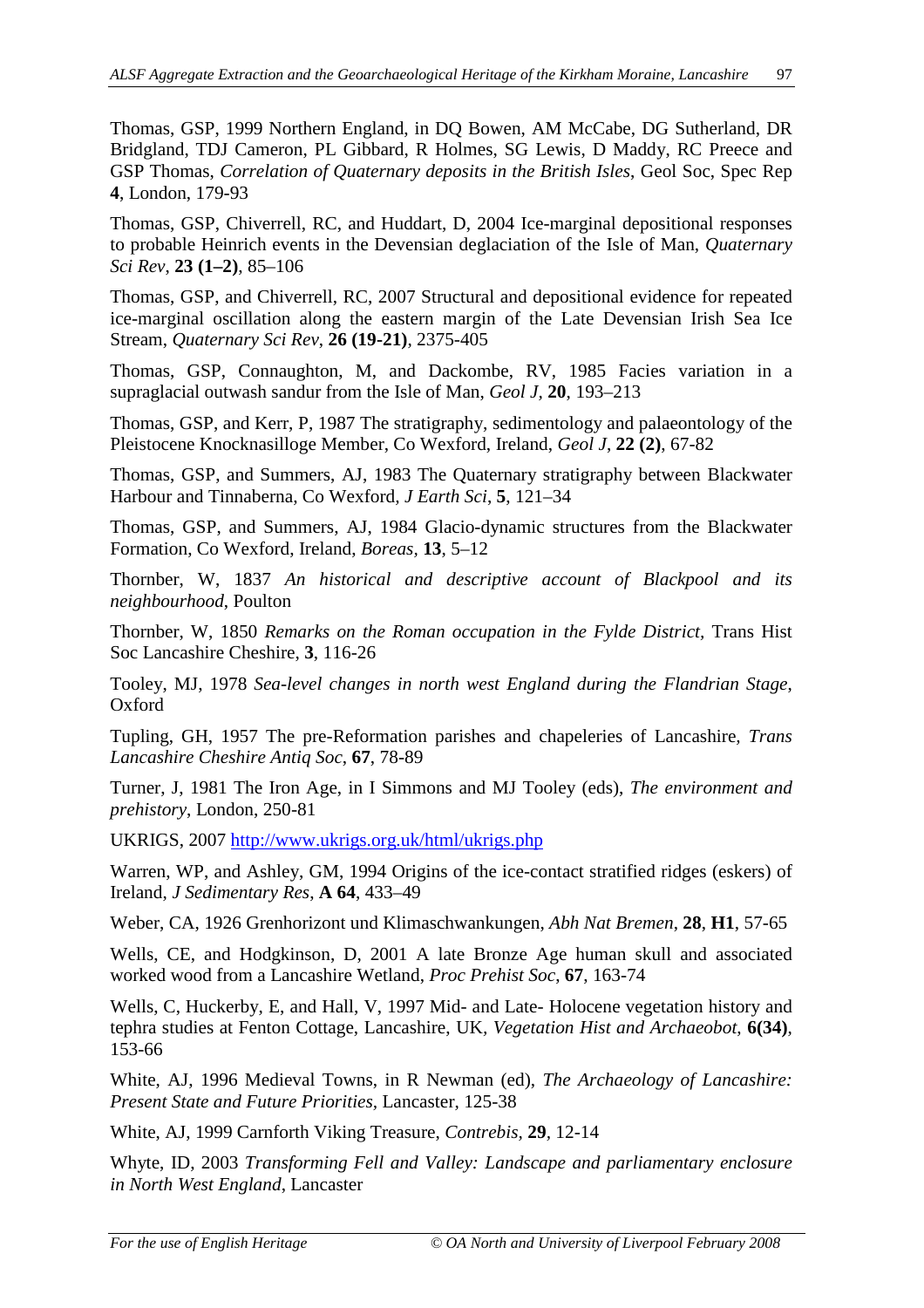Williams, GD, Brabham, PJ, Eaton, GP, and Harris, C, 2001 Late Devensian glaciotectonic deformation at St Bees, Cumbria: a critical wedge model*, J Geol Soc London*, **158**, 125–35

Williams, R, 1998 A conjectural mesolithic Scatter Site on the River Lune at Halton *Contrebis,* **23,** 12-4

Wilson, AA, and Evans, WB, 1990, Geology of the country around Blackpool*, British Geol Surv Memoir*, sheet 66, London

Winchester, AJL, 1987 *Landscape and Society in Medieval Cumbria,* Edinburgh

Winchester, AJL (ed), 2006 *England's Landscape, The North West*, London

Young, R, 2002 The Palaeolithic and Mesolithic Periods in Northern England: An Overview, in C Brooks, R Daniels, and A Harding (eds), *Past Present and Future, The Archaeology of Northern England*, Architect Archaeol Soc Durham Northumberland, Res Rep, **5**, Durham, 19-27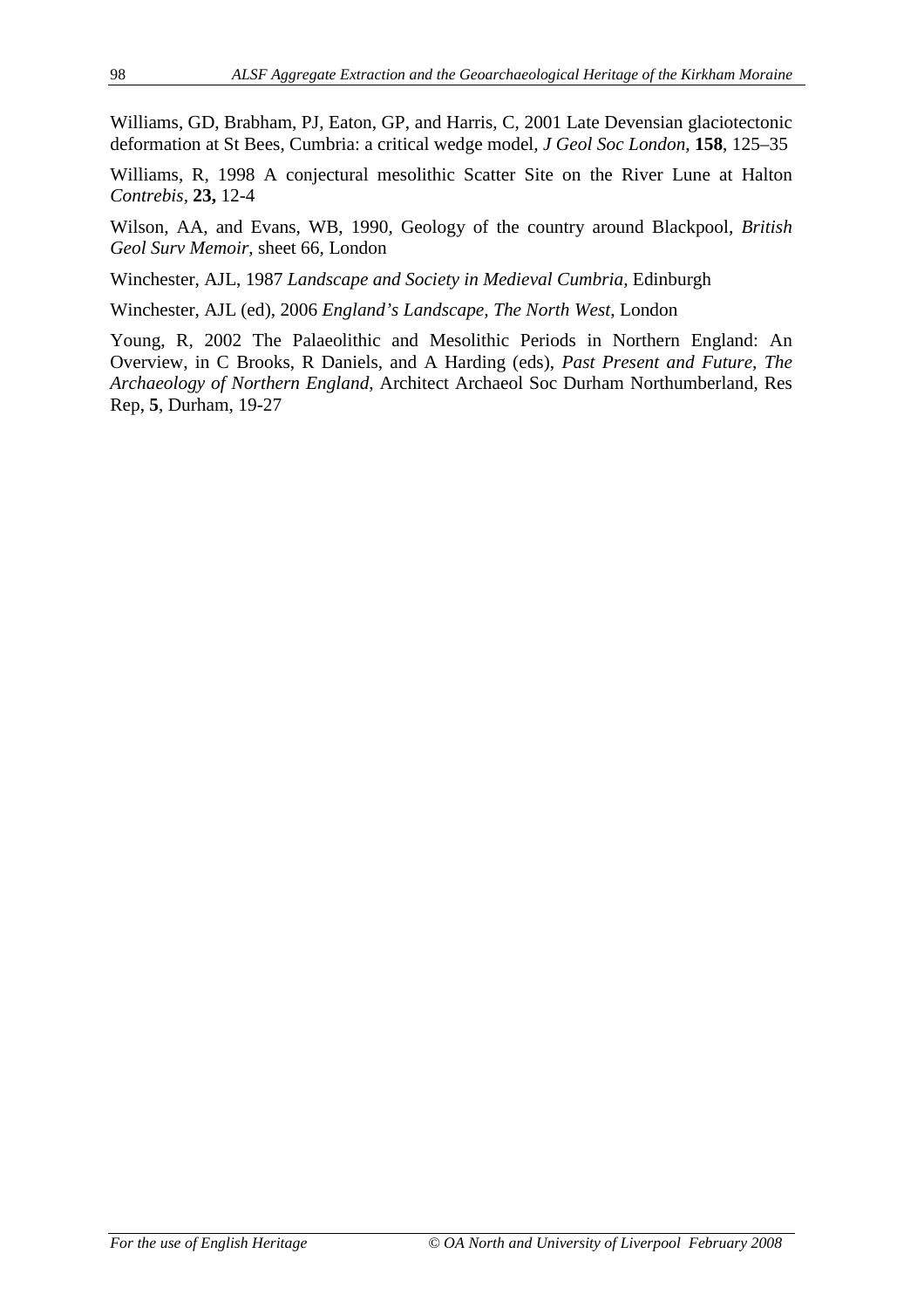## APPENDIX 1: SUMMARY GAZETTEER OF PROJECT DATABASE

| <b>Database</b>  | <b>Site Name</b>                                         | <b>Monument Type</b>   | <b>Period</b>     |
|------------------|----------------------------------------------------------|------------------------|-------------------|
| <b>Reference</b> |                                                          |                        |                   |
| <b>Number</b>    |                                                          |                        |                   |
| <b>KM0001</b>    | Weeton horseshoe                                         | Findspot: Horseshoe    | Medieval          |
| <b>KM0002</b>    | <b>Weeton Lane Ends</b>                                  | Findspot: Cinerary Urn | <b>Bronze</b> Age |
| KM0003           | Weeton Lane Heads Round Cairn                            | Cairn                  | <b>Bronze</b> Age |
| <b>KM0004</b>    | Weeton Lane Heads, Moor Hey Field Cairn                  | <b>Barrow</b>          | <b>Bronze</b> Age |
| KM0005           | Weeton Lane Heads, Moor Hey Field Gravel Pit             | Findspot: Cinerary Urn | <b>Bronze</b> Age |
| <b>KM0006</b>    | Weeton Lane Heads Lim'd Hall, Moorfield,                 | <b>Barrow</b>          | <b>Bronze</b> Age |
| <b>KM0007</b>    | Weeton palstave                                          | Findspot: Palstave     | <b>Bronze Age</b> |
| <b>KM0008</b>    | Weeton, South of Kirkham Road, bead                      | Findspot: Bead         | Roman             |
| <b>KM0009</b>    | Weeton: horseshoe                                        | Findspot: Horseshoe    | Medieval          |
| <b>KM0010</b>    | Moss Side Farm, Salwick                                  | <b>Barrow</b>          | <b>Bronze Age</b> |
| KM0011           | Salwick Hall, Salwick                                    | Findspot: Palstave     | <b>Bronze Age</b> |
| KM0012           | Church House Farm, Woodplumpton                          | Findspot: Coin         | Roman             |
| KM0013           | Kirkgate Street (north), Kirkham                         | Findspot: Pottery      | Roman             |
| KM0014           | Kirkham                                                  | Findspot: Coin         | Roman             |
| KM0015           | Dowbridge, Kirkham                                       | Fort                   | Roman             |
| KM0016           | Crossmoor, Inskip                                        | Findspot: Cinerary Urn | Unknown           |
| KM0017           | Pasture Barn, Medlar, Wesham                             | Moat                   | Medieval          |
| KM0018           | Friary Close, Dowbridge, Kirkham                         | <b>Building</b>        | Roman             |
| KM0019           | Nan's Flats, Dowbridge Road                              | Findspot               | Roman             |
| <b>KM0020</b>    | <b>St Michaels Road</b>                                  | Findspot: Shield Boss  | Roman             |
| KM0021           | Walton Hall, Wrongway Brook, Kirkham                     | House                  | Post-medieval     |
| KM0022           | Weeton                                                   | Findspot: Metal        | Roman             |
| KM0023           | Weeton                                                   | Findspot: Coin         | Roman             |
| KM0024           | St Michael's Church, Kirkham                             | Gravestone             | Roman             |
| KM0025           | St Johns Church near Kirkham                             | Findspot: Altar Stone  | Roman             |
| KM0026           | Todderstaffe Hall, Fairfield Road, Poulton-le-Fylde      | House                  | Medieval          |
| KM0027           | Preese Hall, built 1732 on site of cottages              | <b>Great Hall</b>      | Post-medieval     |
| <b>KM0028</b>    | Cock Sod                                                 | Cockpit                | Post-medieval     |
| KM0029           | Green Ridges, Great Plumpton                             | Cross                  | Medieval          |
| <b>KM0030</b>    | Westby Hall and Chapel, Westby                           | Chapel                 | Medieval          |
| KM0031           | <b>Weeton with Preese</b>                                | <b>Manor House</b>     | Medieval          |
| KM0032           | Weeton                                                   | Findspot: Stone axe    | Neolithic         |
| KM0033           | Catforth Hall, Woodplumpton                              | <b>Great Hall</b>      | Post-medieval     |
| KM0034           | <b>Bradkirk Hall</b>                                     | House                  | Medieval          |
| KM0035           | Mowbeck Hall, Medlar with Wesham                         | <b>Great Hall</b>      | Post-medieval     |
| KM0036           | Thatched House Tavern, Weeton Road, Wesham               | Inn                    | Post-medieval     |
| <b>KM0037</b>    | Wrangway Bridge                                          | <b>Bridge</b>          | Post-medieval     |
| <b>KM0038</b>    | Parsonage, Kirkham                                       | Vicarage               | Medieval          |
| KM0039           | Free Grammar School, Kirkham                             | School                 | Post-medieval     |
| <b>KM0040</b>    | Carr Lane Bridge, Kirkham                                | <b>Bridge</b>          | Post-medieval     |
| KM0041           | Moor Street, Kirkham                                     | Pound                  | Post-medieval     |
| KM0042           | Kirkgate, Kirkham                                        | Findspot: Coin         | Roman             |
| KM0043           | The Moot Hall, Kirkham                                   | Moot                   | Medieval          |
| <b>KM0044</b>    | Preston Street, Kirkham                                  | Horse Engine           | Medieval          |
| KM0045           | Windmill,<br>Carr Hill,<br>'Glebe<br>Mill',<br>sometimes | Windmill               | Medieval          |
|                  | Kirkham Mill'                                            |                        |                   |
| KM0046           | Ribby Hall                                               | Fishpond               | Post-medieval     |
| <b>KM0047</b>    | Dowbridge                                                | <b>Bridge</b>          | Medieval          |
| <b>KM0048</b>    | Dowbridge Cross                                          | Cross                  | Medieval          |
| KM0049           | <b>Headless Cross</b>                                    | Cross                  | Medieval          |
| <b>KM0050</b>    | Freckleton                                               | Cross                  | Medieval          |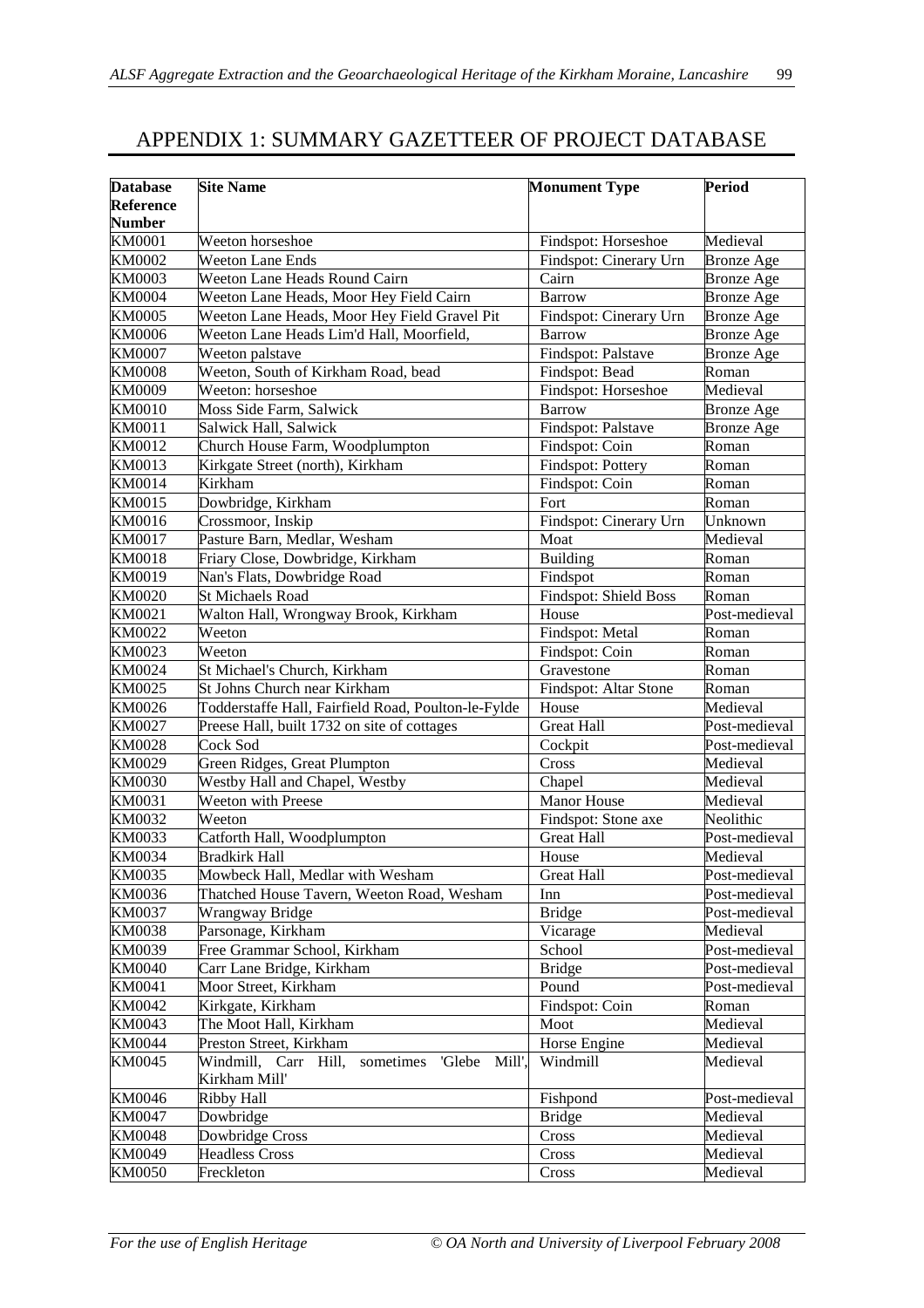| <b>Database</b>  | <b>Site Name</b>                                                  | <b>Monument Type</b>                 | <b>Period</b>        |
|------------------|-------------------------------------------------------------------|--------------------------------------|----------------------|
| <b>Reference</b> |                                                                   |                                      |                      |
| <b>Number</b>    |                                                                   |                                      |                      |
| KM0051           | Dow Bridge                                                        | Findspot: Pottery                    | Roman                |
| KM0052           | Myrtle Drive, Carr Hill, Kirkham                                  | Findspot: Pottery                    | Roman                |
| KM0053           | The Old Schoolhouse, Woodplumpton                                 | School                               | Post-medieval        |
| <b>KM0054</b>    | Moor Hall, Bartle, Woodplumpton<br>Salwick Hall                   | <b>Great Hall</b><br>Moat            | Medieval<br>Medieval |
| KM0055<br>KM0056 | Clock House Farm, Lea                                             | Cross                                | Medieval             |
| <b>KM0057</b>    | Ward's House                                                      | House                                | Post-medieval        |
| <b>KM0058</b>    | <b>Lund Cross</b>                                                 | Cross                                | Medieval             |
| KM0059           | St John's Church                                                  | Private Chapel                       | Medieval             |
| KM0060           | Danes Pad                                                         | Farmhouse                            | Post-medieval        |
| KM0061           | <b>Westleigh Cottage</b>                                          | Farmhouse                            | Post-medieval        |
| KM0062           | Treales                                                           | Hermitage                            | Medieval             |
| KM0063           | Pudding Pie Nook, Wrea Green                                      | <b>Cruck House</b>                   | Post-medieval        |
| KM0064           | Little Plumpton                                                   | Shrunken Village                     | Medieval             |
| KM0065           | Mythop                                                            | Shrunken Village                     | Medieval             |
| KM0066           | Westby                                                            | <b>Deserted Settlement</b>           | Medieval             |
| KM0067           | <b>Near Slack House</b>                                           | Findspot: Axe                        | <b>Bronze Age</b>    |
| <b>KM0068</b>    | Medlar DMV                                                        | <b>Deserted Settlement</b>           | Medieval             |
| KM0069           | Greenhalgh DMV                                                    | <b>Deserted Settlement</b>           | Medieval             |
| <b>KM0070</b>    | Adjacent to Moorside Villa                                        | <b>Tithe Barn</b>                    | Post-medieval        |
| KM0071           | Tarnbrick Cross                                                   | Cross                                | Medieval             |
| KM0072           | <b>Bartle DMV</b>                                                 | <b>Deserted Settlement</b>           | Medieval             |
| KM0073           | Daniel's Cross                                                    | Cross                                | Medieval             |
| KM0074           | Duxen Dean                                                        | Cross                                | Medieval             |
| KM0075           | Newsham Hall                                                      | <b>Great Hall</b>                    | Post-medieval        |
| KM0076           | Old Hall (Broughton Hall or Row), Broughton                       | <b>Great Hall</b>                    | Post-medieval        |
| <b>KM0077</b>    | Catholic Chapel, near Dean House,<br>Roman<br>Whittingham         | Chapel                               | Post-medieval        |
| <b>KM0078</b>    | Brabiner House Farm, formerly Braboner's House                    | House                                | Post-medieval        |
| KM0079           | <b>Haighton DMV</b>                                               | <b>Deserted Settlement</b>           | Medieval             |
| <b>KM0080</b>    | <b>Broughton Churchyard Cross</b>                                 | Cross                                | Medieval             |
| <b>KM0081</b>    | Oak Bank Farm Cross                                               | Cross                                | Medieval             |
| <b>KM0082</b>    | Free Grammar School, Broughton                                    | School                               | Post-medieval        |
| KM0083           | <b>Haighton Green Cross</b>                                       | Cross                                | Post-medieval        |
| <b>KM0084</b>    | Gerard Hall Farm, formerly Old Gerard Hall, Farmhouse<br>Haighton |                                      | Post-medieval        |
| <b>KM0085</b>    | <b>Broughton Churchyard</b>                                       | Findspot: Metal                      | Roman                |
| <b>KM0086</b>    | <b>Bickerstaffe</b>                                               | Findspot: Coin                       | Roman                |
| <b>KM0087</b>    | Wharles                                                           | Findspot: Quernstone                 | Roman                |
| <b>KM0088</b>    | Lea, near Preston                                                 | Findspot: Crucifix                   | Medieval             |
| <b>KM0089</b>    | 1, Myrtle Drive, Carrhill, Kirkham                                | Findspot: Multiple                   | Roman                |
| <b>KM0090</b>    | Carr Hill, Kirkham                                                | Findspot: Pottery                    | Roman                |
| KM0091           | Carr Hill, Kirkham                                                | Findspot: Textile                    | Roman                |
| KM0092           | Pennine View, Kirkham                                             | Findspot: Pottery                    | Roman                |
| KM0093           | Roots Bridge and Intack Farm                                      | Ridge and Furrow                     | Unknown              |
| <b>KM0094</b>    | <b>Locking Stoops</b>                                             | Soil Marks                           | Unknown              |
| KM0095           | Wrea Green                                                        | Cropmarks                            | Unknown              |
| KM0096           | Whitprick Hill                                                    | Soil Marks                           | Unknown              |
| <b>KM0097</b>    | Mythop                                                            | Earthwork                            | Unknown              |
| <b>KM0098</b>    | Main Dyke, Mythop                                                 | Cropmarks                            | Unknown              |
| KM0099           | North of Haighton Hall                                            | Soil Marks                           | Unknown              |
| <b>KM0100</b>    | South-west of Salwick Hall                                        | Earthwork<br><b>Field Boundaries</b> | Unknown<br>Unknown   |
| KM0101<br>KM0102 | Preston New Road, Westby-with-Plumpton<br>Woodplumpton            | Earthwork                            | Unknown              |
| KM0103           | Cardwells Farm, Treales, aerial photographic site                 | Earthwork                            | Unknown              |
|                  |                                                                   |                                      |                      |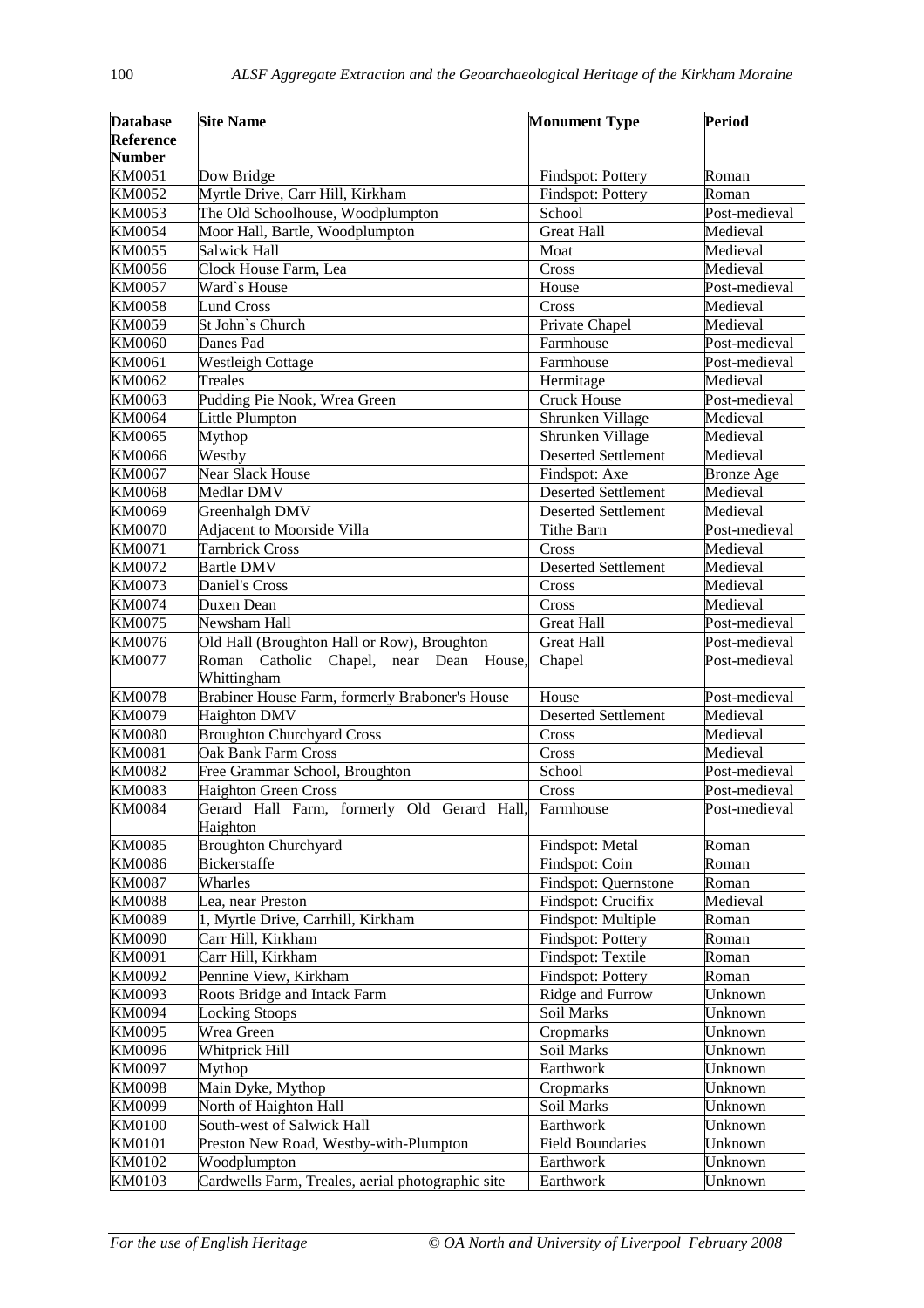| <b>Database</b> | <b>Site Name</b>                                              | <b>Monument Type</b>    | Period        |
|-----------------|---------------------------------------------------------------|-------------------------|---------------|
| Reference       |                                                               |                         |               |
| <b>Number</b>   |                                                               |                         |               |
| KM0104          | Earthworks, Moss Lane West, Treales                           | Earthworks              | Unknown       |
| KM0105          | Town Head Farm, Thistleton                                    | <b>Field Boundaries</b> | Unknown       |
| KM0106          | Town Head Farm                                                | Trackway                | Unknown       |
| KM0107          | Singleton                                                     | Earthworks              | Unknown       |
| <b>KM0108</b>   | Manor Farm and area                                           | Earthworks              | Unknown       |
| KM0109          | Pool Foot Lane, Singleton                                     | <b>Field Boundaries</b> | Unknown       |
| KM0110          | Swarbrick Hall                                                | Earthworks              | Unknown       |
| KM0111          | Carr Lane, Singleton                                          | Hollow Way              | Unknown       |
| KM0112          | Singleton                                                     | Hollow Way              | Unknown       |
| KM0113          | Kirkham i'th' Fields                                          | Earthwork               | Unknown       |
| KM0114          | South of Blackleach                                           | Cropmark                | Unknown       |
| KM0115          | Blue Moor, aerial photographic site                           | Ridge and Furrow        | Unknown       |
| KM0116          | <b>Toplands Farm</b>                                          | Cropmark                | Unknown       |
| KM0117          | <b>Boyse's Farm</b>                                           | Earthworks              | Unknown       |
| KM0118          | <b>Broughton</b>                                              | Earthwork               | Unknown       |
| KM0119          | Main Dyke, Mythop Bridge - Garstang Road,<br>Poulton-le-Fylde | Peat deposit            | Unknown       |
| KM0120          | Puddle House Wood (East)                                      | Peat deposit            | Unknown       |
| KM0121          | Poultry Houses, Hall's House Farm                             | Peat deposit            | Unknown       |
| KM0122          | Preese Hall (South)                                           | Site: Unknown           | Unknown       |
| KM0123          | 16 Myrtle Drive, Kirkham                                      | Findspot: Pottery       | Roman         |
| KM0124          | Singleton Windmill                                            | Post Mill               | Post-medieval |
| KM0125          | <b>Great Plumpton</b>                                         | Spa                     | Post-medieval |
| KM0126          | <b>Broughton Church Lane</b>                                  | Holy Well               | Medieval      |
| KM0127          | Main Dyke (South), Mythop                                     | Ridge and Furrow        | Unknown       |
| KM0128          | Mythop Hall                                                   | Ridge and Furrow        | Unknown       |
| KM0129          | Clinkum Wood (North)                                          | Ridge and Furrow        | Unknown       |
| KM0130          | Carr Wood                                                     | Ridge and Furrow        | Unknown       |
| KM0131          | Carr Wood, Poulton-le-Fylde                                   | Ridge and Furrow        | Unknown       |
| KM0132          | Greenacres (South), Poulton-le-Fylde                          | Ridge and Furrow        | Unknown       |
| KM0133          | <b>Brakinscale</b>                                            | Ridge and Furrow        | Unknown       |
| KM0134          | Kirby's Farm                                                  | Ridge and Furrow        | Unknown       |
| KM0135          | Lucas Flash Wood                                              | Ridge and Furrow        | Unknown       |
| KM0136          | Whitmoor Farm (West)                                          | Watercourse             | Unknown       |
| KM0137          | Mythop Road, Weeton                                           | Watercourse             | Unknown       |
| KM0138          | Whitprick Hill (North)                                        | Watercourse             | Unknown       |
| KM0139          | Moss Wood (North)                                             | Ridge and Furrow        | Unknown       |
| KM0140          | West Lynn (South)                                             | Ridge and Furrow        | Unknown       |
| KM0141          | Madeline Cottage (North-west)                                 | Ridge and Furrow        | Unknown       |
| KM0142          | Weeton Road                                                   | Watercourse             | Unknown       |
| KM0143          | Moss Farm                                                     | Watercourse             | Unknown       |
| KM0144          | Moss Cottage (West)                                           | Watercourse             | Unknown       |
| KM0145          | Hale Hall                                                     | Watercourse             | Unknown       |
| KM0146          | Roseacre Farm                                                 | Watercourse             | Unknown       |
| KM0147          | <b>Spring Plantation</b>                                      | Watercourse             | Unknown       |
| KM0148          | Moor Hey (North)                                              | Watercourse             | Unknown       |
| KM0149          | Leeming Nursery (North)                                       | Watercourse             | Unknown       |
| KM0150          | <b>Beech View</b>                                             | Watercourse             | Unknown       |
| KM0151          | Whin Wood                                                     | Watercourse             | Unknown       |
| KM0152          | White Carr Farm                                               | Watercourse             | Unknown       |
| KM0153          | Moss House Farm                                               | Watercourse             | Unknown       |
| KM0154          | Dingle Farm (North)                                           | Watercourse             | Unknown       |
| KM0155          | New Bridge                                                    | Watercourse             | Unknown       |
| KM0156          | <b>Bradkirk Hall (North)</b>                                  | Ridge and Furrow        | Unknown       |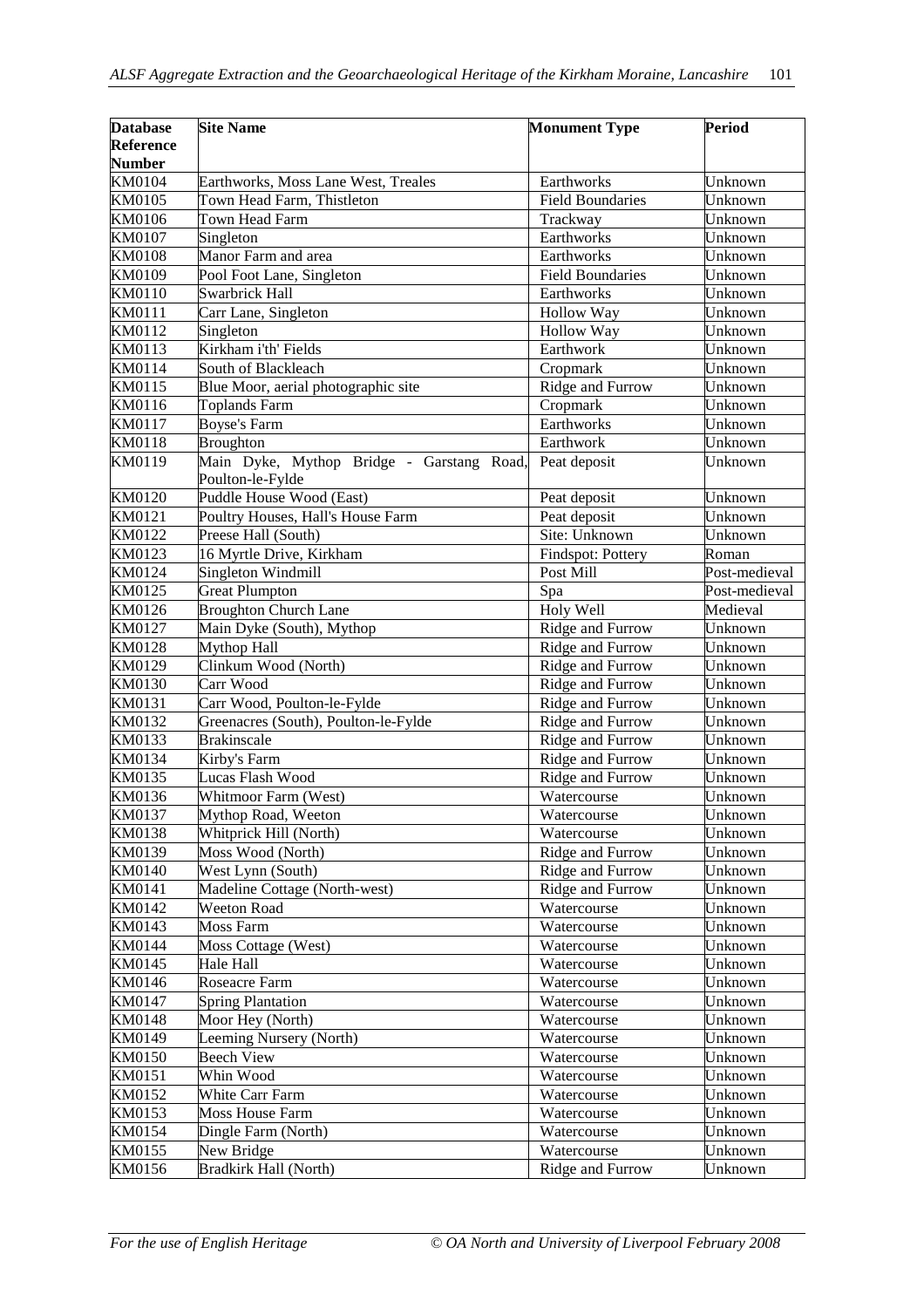| <b>Database</b>  | <b>Site Name</b>                                 | <b>Monument Type</b>         | <b>Period</b>     |
|------------------|--------------------------------------------------|------------------------------|-------------------|
| <b>Reference</b> |                                                  |                              |                   |
| <b>Number</b>    |                                                  |                              |                   |
| KM0157           | Rose Villas                                      | Ridge and Furrow             | Unknown           |
| KM0158           | <b>Scholar Brook</b>                             | Ridge and Furrow             | Unknown           |
| KM0159           | <b>School House Farm</b>                         | Ridge and Furrow             | Unknown           |
| KM0160           | <b>Bolton Houses</b>                             | Ridge and Furrow             | Unknown           |
| KM0161           | White Hall                                       | Watercourse                  | Unknown           |
| KM0162           | Freshfield Farm                                  | Ridge and Furrow             | Unknown           |
| KM0163           | Tarnbrick Farm                                   | Ridge and Furrow             | Unknown           |
| KM0164           | <b>Blundel Brook</b>                             | Ridge and Furrow             | Unknown           |
| KM0165           | Greenhalgh                                       | Kettleholes                  | Unknown           |
| KM0166           | Westfield Cottages, Weeton with Preese           | Site:multiple                | Unknown           |
| KM0167           | Mythop Moss, Weeton with Preese                  | Enclosure                    | Unknown           |
| KM0168           | Mythop Moss, Weeton with Preese                  | Site:multiple                | Unknown           |
| KM0169           | Medlar with Wesham                               | Ridge and Furrow             | Unknown           |
| KM0170           | Pasture Barn, Medlar                             | Moat                         | Medieval          |
| KM0171           | Treales etc                                      | Site:multiple                | Unknown           |
| KM0172           | North Greenfield, Medlar with Wesham             | Site:multiple                | Unknown           |
| KM0173           | Treales etc                                      | Ridge and Furrow             | Unknown           |
| KM0174           | Inskip Lodge                                     | Site:multiple                | Unknown           |
| KM0175           | Windmill Farm                                    | Earthwork                    | Unknown           |
| KM0176           | Barnfield Street, Kirkham                        | Weaving Shed                 | Post-medieval     |
| KM0177           | 14 Myrtle Drive, Kirkham                         | <b>Building</b>              | Roman             |
| KM0178           | Boyse's Farm, Broughton                          | Site:multiple                | Unknown           |
| KM0179           | Pasture Barn, Medlar                             | Moat                         | Unknown           |
| KM0180           | <b>Inskip Lodge</b>                              | Earthwork                    | Unknown           |
| KM0181           | <b>Bracken Strip Wood</b>                        | Site:multiple                | Unknown           |
| KM0182           | Wrea Green, West                                 | Possible Quarry              | Unknown           |
| KM0183           | Haighton Hall                                    | Site:unknown                 | Unknown           |
| KM0184           | Haighton Manor                                   | Site:multiple                | Unknown           |
| KM0185           | <b>Blundel Brook</b>                             | Site:multiple                | Unknown           |
| KM0186           | Avenham Wood                                     | Cropmark                     | Unknown           |
| KM0187           | Pinfold Farm                                     | Cropmarks                    | Unknown           |
| KM0188           | Salwick Bridge Farm                              | <b>Track</b>                 | Unknown           |
| KM0189           | <b>Grange Cottage, Treales</b>                   | Site:multiple                | Unknown           |
| KM0190           | Salwick Hall Farm                                | Earthworks                   | Unknown           |
| KM0191           | <b>Salwick Station</b>                           | Cropmarks                    | Unknown           |
| KM0192           | <b>Newton Grange</b>                             | Ridge and Furrow             | Unknown           |
| KM0193           | Carr Wood                                        | Cropmarks                    | Unknown           |
| KM0194           | Pop Hall Farm                                    | Cropmarks                    | Unknown           |
| KM0195           | Wharles                                          | Cropmarks                    | Unknown           |
| KM0196           | Keeps Barn Farm, Cross Moor, Inskip with Sowerby | Findspot: Axe                | Prehistoric       |
| KM0197           | Little Singleton                                 | Findspot: Flat Axe           | <b>Bronze Age</b> |
| <b>KM0198</b>    | The Butts, Treales                               | <b>Cruck House</b>           | Post-medieval     |
| KM0199           | Eagle and Child Inn, Weeton                      | House                        | Post-medieval     |
| <b>KM0200</b>    | Jolly's Farm, Mythop                             | Farmhouse                    | Post-medieval     |
| KM0201           | <b>Christ Church near Moorside</b>               | School                       | Post-medieval     |
| KM0202           | Near Ferdys' Wood                                | House                        | Post-medieval     |
| KM0203           | Wharles                                          | <b>Blacksmiths' Workshop</b> | Post-medieval     |
| KM0204           | Wharles                                          | Well                         | Post-medieval     |
| KM0205           | Roseacre                                         | Well                         | Post-medieval     |
| KM0206           | Over Scholar Brook                               | <b>Bridge</b>                | Post-medieval     |
| KM0207           | Corner Row Farm, Fleetwood Road                  | Well                         | Post-medieval     |
| <b>KM0208</b>    | <b>Swillbrook Police Station</b>                 | <b>Police Station</b>        | Post-medieval     |
| KM0209           | Inskip                                           | Well                         | Post-medieval     |
| KM0210           | Next to Tynewold Cottage, Catforth               | <b>Blacksmiths' Workshop</b> | Post-medieval     |
| KM0211           | Moor Side                                        | Chapel                       | Post-medieval     |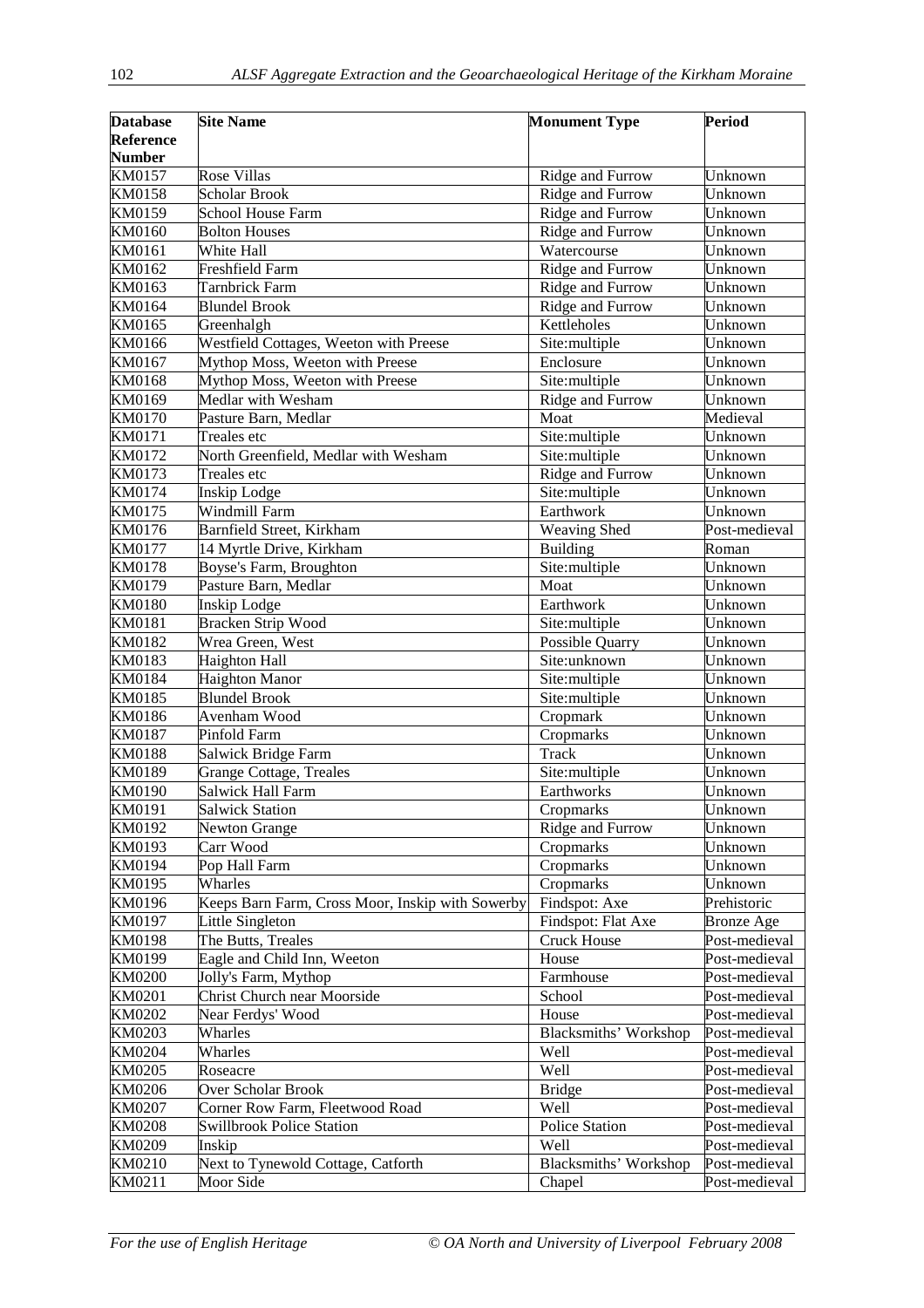| <b>Database</b><br><b>Reference</b> | <b>Site Name</b>                                                                                | <b>Monument Type</b>         | <b>Period</b>                  |
|-------------------------------------|-------------------------------------------------------------------------------------------------|------------------------------|--------------------------------|
| <b>Number</b>                       |                                                                                                 |                              |                                |
| KM0212                              | Moor Side, Woodplumpton                                                                         | Workhouse                    | Post-medieval                  |
| KM0213                              | Cuddy Hill, near Tanyard Farm                                                                   | Tannery                      | Post-medieval                  |
| KM0214                              | Inskip                                                                                          | Chapel                       | Post-medieval                  |
| KM0215                              | School House, Inskip                                                                            | School                       | Post-medieval                  |
| KM0216                              | Inskip Mill                                                                                     | Water Mill                   | Post-medieval<br>Post-medieval |
| KM0217<br>KM0218                    | Derby Arms Hotel<br>Lowther Hill Farm                                                           | <b>Stocks</b><br>Well        | Post-medieval                  |
| KM0219                              | Woodplumpton                                                                                    | Corn Mill                    | Post-medieval                  |
| KM0220                              | <b>Lancaster Canal</b>                                                                          | Canal                        | Post-medieval                  |
| KM0221                              | Plumpton Lane                                                                                   | Cross                        | Post-medieval                  |
| KM0222                              | Woodplumpton<br>Brook,<br>On<br>south-east<br>of<br>Woodplumpton                                | Corn Mill                    | Post-medieval                  |
| KM0223                              | Puddle House, Hardham                                                                           | House                        | Post-medieval                  |
| KM0224                              | Summerer House, Singleton                                                                       | House                        | Post-medieval                  |
| KM0225                              | Moss House, Weeton                                                                              | House                        | Post-medieval                  |
| KM0226                              | Swarbrick Hall, Weeton                                                                          | House                        | Post-medieval                  |
| KM0227                              | Hill House, Weeton                                                                              | House                        | Post-medieval                  |
| KM0228                              | Singleton Grange and Farm, Singleton                                                            | House                        | Post-medieval                  |
| KM0229                              | Singleton Lodge                                                                                 | House                        | Post-medieval                  |
| KM0230                              | Bankfield House, Little Singleton                                                               | House                        | Post-medieval                  |
| KM0231                              | Old Bankfield, Little Singleton                                                                 | House                        | Post-medieval                  |
| KM0232                              | Pointer House, Little Singleton                                                                 | House                        | Post-medieval                  |
| KM0233                              | Mythop Road, Weeton                                                                             | <b>Gravel Pit</b>            | Post-medieval                  |
| KM0234                              | Weeton                                                                                          | School                       | Post-medieval                  |
| KM0235                              | Greenhalgh with Thistleton, near crossroads                                                     | <b>Sign Post</b>             | Post-medieval                  |
| KM0236                              | Grange Farm, Fleetwood Road, Greenhalgh with<br>Thistleton                                      | House                        | Post-medieval                  |
| KM0237                              | Greenhalgh with Thistleton                                                                      | House                        | Post-medieval                  |
| KM0238                              | <b>Barton</b>                                                                                   | Farmstead                    | Post-medieval                  |
| KM0239                              | Broughton Bridge, near Church Farm                                                              | <b>Blacksmiths' Workshop</b> | Post-medieval                  |
| KM0240                              | <b>Brabiner House Farm</b>                                                                      | Well                         | Post-medieval                  |
| KM0241                              | Lawton House, Bartle                                                                            | House                        | Post-medieval                  |
| KM0242                              | Bartle Hall, Bartle                                                                             | <b>Great Hall</b>            | Post-medieval                  |
| KM0243                              | Saddle Inn, Sidgreaves Lane, Bartle                                                             | Inn                          | Post-medieval                  |
| KM0244                              | Gravel Pit, Newton with Clifton                                                                 | <b>Gravel Pit</b>            | Post-medieval                  |
| KM0245                              | <b>Near Salwick Station</b>                                                                     | <b>Watch House</b>           | Post-medieval                  |
| KM0246                              | Moss House, Great Plumpton                                                                      | House                        | Post-medieval                  |
| KM0247                              | Sandpit, Great Plumpton                                                                         | Sand Pit                     | Post-medieval                  |
| KM0248                              | Westby Windmill, and corn kiln near Whinbrick                                                   | Windmill                     | Post-medieval                  |
| KM0249                              | Wrea Green Station, Preston and Wyre railway                                                    | <b>Railway Station</b>       | Post-medieval                  |
| KM0250                              | Wrea Green Windmill, Mill Lane                                                                  | Windmill                     | Post-medieval                  |
| KM0251                              | Roman Road, called Danes Pad, Kirkham                                                           | Road                         | Roman                          |
| KM0252                              | Manor House, Blackburns Farm, Ribby with Wrea                                                   | House                        | Post-medieval                  |
| KM0253                              | Browns House, Browns Lane, Ribby with Wrea                                                      | House                        | Post-medieval                  |
| KM0254                              | Walton House Farm, Hill Farm, Ribby with Wrea                                                   | House                        | Post-medieval                  |
| KM0255                              | Lightfoot Green Farm, Woodplumpton                                                              | House                        | Post-medieval                  |
| KM0256<br>KM0257                    | Parsonage, Lower Bartle, Preston<br>Spa Cottages, formerly Murton Row, Lower Bartle,<br>Preston | Vicarage<br>House            | Post-medieval<br>Post-medieval |
| KM0258                              | Smithy, near Sitting Goose inn, Lower Bartle                                                    | <b>Blacksmiths' Workshop</b> | Post-medieval                  |
| KM0259                              | Lea Free school, Lea Road, Sidgreaves Lane                                                      | School                       | Post-medieval                  |
| KM0260                              | Quaker Lodge, Lea                                                                               | House                        | Post-medieval                  |
| KM0261                              | Malt Kiln, near Danes Pad Farm                                                                  | Malt Kiln                    | Post-medieval                  |
| KM0262                              | Lund Vicarage, Vicarage Lane                                                                    | Vicarage                     | Post-medieval                  |
| KM0263                              | Grace Mire House, near Salwick bridge                                                           | House                        | Post-medieval                  |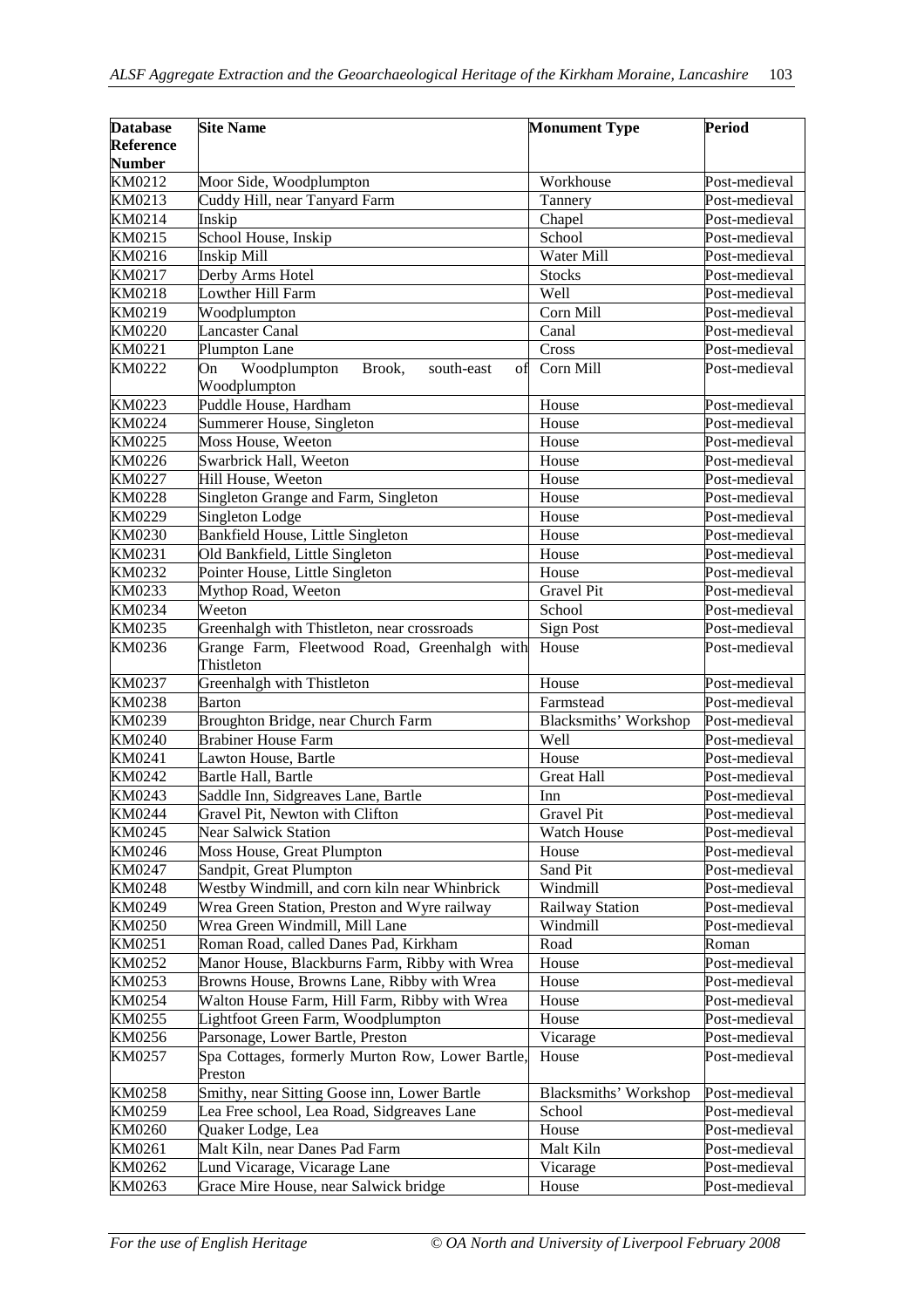| <b>Database</b>  | <b>Site Name</b>                                                       | <b>Monument Type</b>       | <b>Period</b>            |
|------------------|------------------------------------------------------------------------|----------------------------|--------------------------|
| <b>Reference</b> |                                                                        |                            |                          |
| <b>Number</b>    |                                                                        |                            |                          |
| KM0264           | Chapel, school and burial ground                                       | Church                     | Post-medieval            |
| KM0265           | Pear Tree House, Deepdale Lane                                         | House                      | Post-medieval            |
| KM0266           | Kirkham and Wesham station                                             | Railway Station            | Post-medieval            |
| KM0267           | Kirkham Linen Mill                                                     | Linen Mill                 | Post-medieval            |
| KM0268           | Gasometer, just north of Kirkham linen mill                            | <b>Gas Works</b>           | Post-medieval            |
| KM0269           | Fylde Union Workhouse, Kirkham                                         | Workhouse                  | Post-medieval            |
| KM0270           | Freckleton Street, Kirkham                                             | Chapel                     | Post-medieval            |
| KM0271           | Gas works, Moor Street and Poulton Street                              | Gas Works                  | Post-medieval            |
| KM0272           | Warehouse and houses, Mill Street, Kirkham                             | Warehouse                  | Post-medieval            |
| KM0273           | Gravel Pit, near Dowbridge House                                       | <b>Gravel Pit</b>          | Post-medieval            |
| KM0274           | Wesham Hall, Medlar with Wesham                                        | House                      | Post-medieval            |
| KM0275           | Gravel Pit, Treales, Roseacre and Wharles                              | <b>Gravel Pit</b>          | Post-medieval            |
| KM0276           | Smiths Mill Windmill, Medlar with Wesham                               | Windmill                   | Post-medieval            |
| KM0277           | <b>Bolton Houses, Treales</b>                                          | House                      | Post-medieval            |
| KM0278           | Highgate Inn, Blackpool Road                                           | Inn                        | Post-medieval            |
| KM0279           | Sand Pit, near Church Street, Kirkham                                  | Sand Pit                   | Post-medieval            |
| KM0280           | New Hey Farm                                                           | Site:unknown               | Unknown                  |
| KM0281           | Sidings Farm, Dowbridge                                                | Earthworks                 | Unknown                  |
| KM0282           | Central Kirkham                                                        | $\overline{\text{Church}}$ | Unknown                  |
| KM0283           | Wesham                                                                 | Trackway                   | Unknown                  |
| KM0284           | <b>Bradshaw Farm</b>                                                   | Field System               | Unknown                  |
| KM0285           | Grange Wood                                                            | Cropmarks                  | Unknown                  |
| KM0286           | <b>Stanley Grange</b>                                                  | <b>Field Boundaries</b>    | Unknown                  |
| KM0287           | Swillbrook Lodge                                                       | Earthwork                  | Unknown                  |
| <b>KM0288</b>    | Weeton Windmill, Weeton Lane Head                                      | Windmill                   | Post-medieval            |
| KM0289           | Newton with Clifton                                                    | Canal                      | Post-medieval            |
| KM0290           | Woodplumpton                                                           | Canal                      | Post-medieval            |
| KM0291           | Lodge House, Mill Street, Kirkham                                      | House                      | Post-medieval            |
| KM0292           | <b>Moss House Farm</b>                                                 | Ridge and Furrow           | Unknown                  |
| KM0293           | Isaac Ball's Workshop, Wharles                                         | Works                      | Post-medieval            |
| KM0294<br>KM0295 | Near Mains Hall, off Mains Lane, Singleton<br>Moss House Farm, Treales | Dovecote<br>Site: unknown  | Post-medieval<br>Unknown |
| KM0296           | New Bridge                                                             | Enclosure                  | Unknown                  |
| KM0297           | Pedders House, Weeton with Preese                                      | Site: unknown              | Unknown                  |
| KM0298           | Mythop                                                                 | Ridge and Furrow           | Medieval                 |
| KM0299           | 86-94 Poulton Street, Kirkham                                          | Well                       | Post-medieval            |
| <b>KM0300</b>    | Church of St John the Evangelist, Lund                                 | Church                     | Post-medieval            |
| KM0301           | <b>Weeton with Preese</b>                                              | Findspot: Coin             | Post-medieval            |
| KM0302           | <b>Weeton with Preese</b>                                              | Findspot: Coin             | Post-medieval            |
| KM0303           | <b>Weeton with Preese</b>                                              | Findspot: Coin             | Post-medieval            |
| KM0304           | Singleton                                                              | Findspot: Seal             | Medieval                 |
| KM0305           | Kirkham                                                                | Findspot: Token            | Post-medieval            |
| KM0306           | Weeton with Preese                                                     | Findspot: Coin             | Roman                    |
| KM0307           | <b>Weeton with Preese</b>                                              | Findspot: Buckle           | Post-medieval            |
| <b>KM0308</b>    | <b>Weeton with Preese</b>                                              | Findspot: Spindle Whorl    | Medieval                 |
| KM0309           | Kirkham                                                                | Findspot: Coin             | Medieval                 |
| KM0310           | Kirkham                                                                | Findspot: Coin             | Post-medieval            |
| KM0311           | Leyland Hall, Medlar                                                   | Findspot: 'Horn Book'      | Post-medieval            |
| KM0312           | Bradshaw Lane, Greenhalgh                                              | Earthwork                  | Unknown                  |
| KM0313           | Staining                                                               | Moat                       | Unknown                  |
| KM0314           | Mains Hall                                                             | Jetty                      | Unknown                  |
| KM0315           | River Wyre near Pool Foot Farm                                         | Jetty                      | Unknown                  |
| KM0316           | Earth Mounds north of Mythop Hall                                      | Earthwork                  | Unknown                  |
| KM0317           | Many Pits Wood                                                         | <b>Barrow</b>              | Prehistoric              |
| KM0318           | Ferndale Farm                                                          | Mound                      | Unknown                  |
|                  |                                                                        |                            |                          |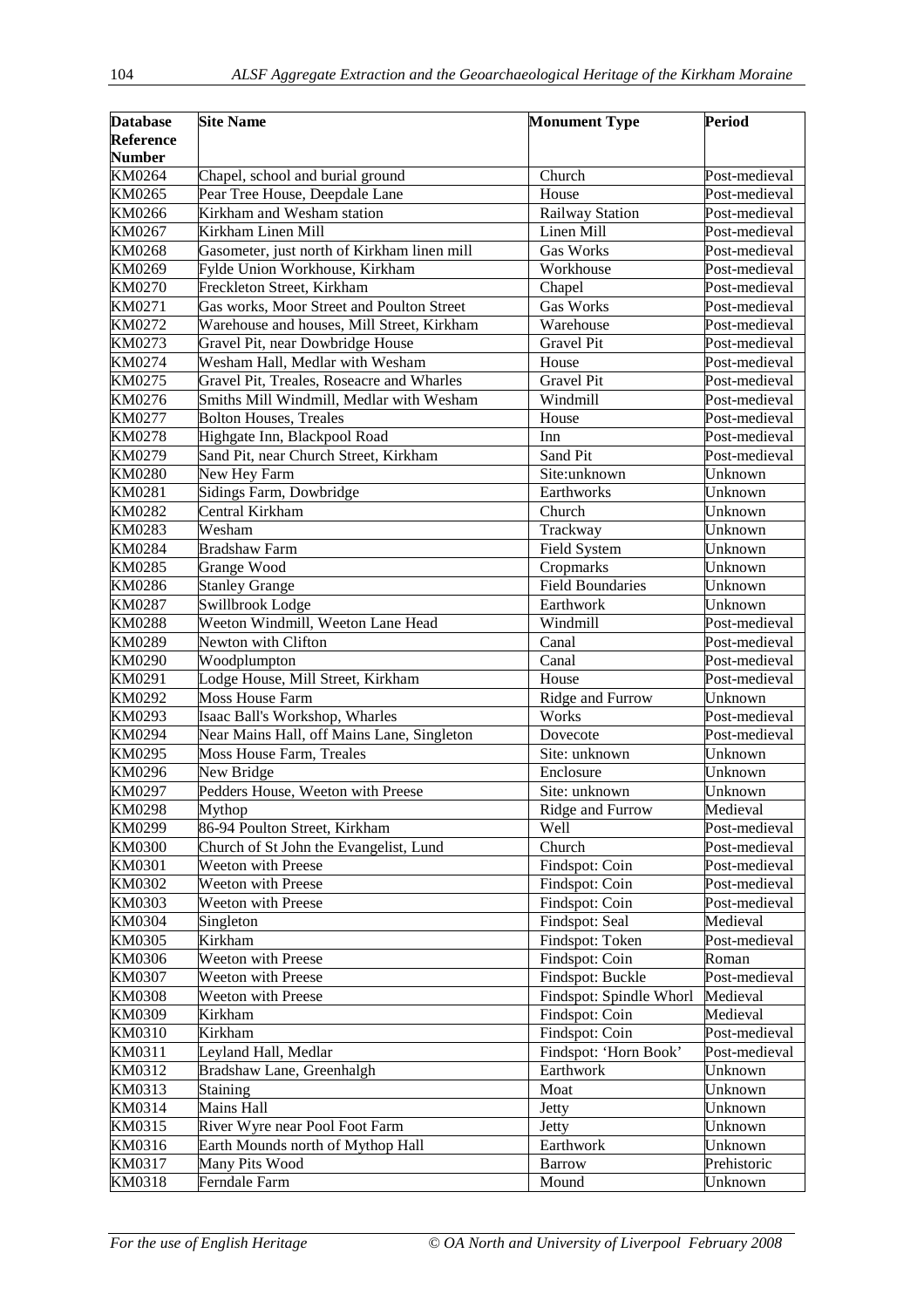| <b>Database</b>  | <b>Site Name</b>                                                       | <b>Monument Type</b> | <b>Period</b>                  |
|------------------|------------------------------------------------------------------------|----------------------|--------------------------------|
| <b>Reference</b> |                                                                        |                      |                                |
| <b>Number</b>    |                                                                        |                      |                                |
| KM0319           | <b>Bradkirk Hall Farm</b>                                              | Moat                 | Medieval                       |
| KM0320           | Harbour Farm, Salwick                                                  | Moat                 | Unknown                        |
| KM0321           | Lund church to New Hay Lane, Newton                                    | Road                 | Roman                          |
| KM0322           | Church Farm, formerly D'Urton<br>Lane<br>End,<br><b>Broughton</b>      | Farmstead            | Post-medieval                  |
| KM0323           | D'Urton Lane, Broughton                                                | Road                 | Post-medieval                  |
| KM0324           | D'Urton Lane, Broughton                                                | Marl Pit             | Post-medieval                  |
| KM0325           | Off D'Urton Lane, Broughton                                            | Trackway             | Post-medieval                  |
| KM0326           | near Church Hill Farm, Broughton                                       | Ridge and Furrow     | Post-medieval                  |
| KM0327           | <b>Brooklands Park, Broughton</b>                                      | Park                 | Post-medieval                  |
| KM0328           | Brooklands, Broughton                                                  | Ridge and Furrow     | Post-medieval                  |
| KM0329           | Near Brooklands, Broughton                                             | Field Boundary       | Post-medieval                  |
| KM0330           | Near Broughton Park, Broughton                                         | Trackway             | Post-medieval                  |
| KM0331           | Near Broughton Park, Broughton                                         | Pond                 | Post-medieval                  |
| KM0332           | Near Broughton Park, Broughton                                         | Field Boundary       | Post-medieval                  |
| KM0333           | Near Broughton Park, Broughton                                         | Pond                 | Post-medieval                  |
| KM0334           | Near Broughton Park, Broughton                                         | Field Boundary       | Post-medieval                  |
| KM0335           | Near Broughton Park, Broughton                                         | Pond                 | Post-medieval                  |
| KM0336           | Near Broughton Park, Broughton                                         | Pond                 | Post-medieval                  |
| KM0337           | Near Broughton Park, Broughton                                         | Marl Pit             | Post-medieval                  |
| KM0338           | Near Broughton Park, Broughton                                         | Trackway             | Post-medieval                  |
| KM0339           | Near Broughton Park, Broughton                                         | Pond                 | Post-medieval                  |
| KM0340           | Near Broughton Park, Broughton                                         | Pond                 | Post-medieval                  |
| KM0341           | Near Broughton Park, Broughton                                         | Field Boundary       | Post-medieval                  |
| KM0342           | Near Broughton Park, Broughton                                         | Pond<br>Road         | Post-medieval                  |
| KM0343<br>KM0344 | Whittingham Lane, Broughton                                            | Trackway             | Post-medieval<br>Post-medieval |
| KM0345           | Off Whittingham Lane, Broughton<br>Near Whittingham Lane, Broughton    | Pond                 | Post-medieval                  |
| KM0346           | Near Hoole's Farm, Broughton                                           | Pond                 | Post-medieval                  |
| KM0347           | Near Barton Park, Barton                                               | Marl Pit             | Post-medieval                  |
| KM0348           | <b>Barton Park, Barton</b>                                             | Park                 | Post-medieval                  |
| KM0349           | Barton Park, Barton                                                    | Marl Pit             | Post-medieval                  |
| KM0350           | Barton Park, Barton                                                    | Field Boundary       | Post-medieval                  |
| KM0351           | Barton Park, Barton                                                    | Marl Pit             | Post-medieval                  |
| KM0352           | Garstang Road, Barton                                                  | Road                 | Post-medieval                  |
| KM0353           | Old Hall Farm, Broughton                                               | Fishpond             | Medieval                       |
| KM0354           | Old Hall Farm, Broughton                                               | Garden               | Medieval                       |
| KM0355           | South-east of Old Hall Farm, Broughton                                 | Earthwork            | Medieval                       |
| KM0356           | The Mere, east of Little Plumpton                                      | Moat                 | Medieval                       |
| KM0357           | South-west of The Mere, Little Plumpton                                | Moat                 | Medieval                       |
| KM0358           | South-west of The Mere, Little Plumpton                                | Moat                 | Medieval                       |
| KM0359           | North-west of The Mere, Little Plumpton                                | Lake                 | Unknown                        |
| KM0360           | North-west of The Mere, Little Plumpton                                | Kiln                 | Unknown                        |
| KM0361           | 'Muskett' (field name) north of The Mere, Little                       | Lake                 | Unknown                        |
|                  | Plumpton                                                               |                      |                                |
| KM0362           | Bailey's Bridge, Woodplumpton                                          | Moat                 | Medieval                       |
| KM0363           | Wadebridgegate, Darkinsons Lane                                        | Road                 | Roman                          |
| KM0364           | Weeton                                                                 | <b>Bear Pit</b>      | Post-medieval                  |
| KM0365           | Chain Lane, Staining                                                   | Findspot: Coin       | Roman                          |
| KM0366           | Poulton-le-Fylde<br>Roman<br>Ribchester<br>Road<br>to<br>(Margary 703) | Road                 | Roman                          |
| KM0367           | Ribchester<br>Poulton-le-Fylde<br>Roman<br>Road<br>to<br>(Margary 703) | Road                 | Roman                          |
| KM0368           | Ribchester<br>Poulton-le-Fylde<br>Roman<br>to<br>(Margary 703)         | Road Road            | Roman                          |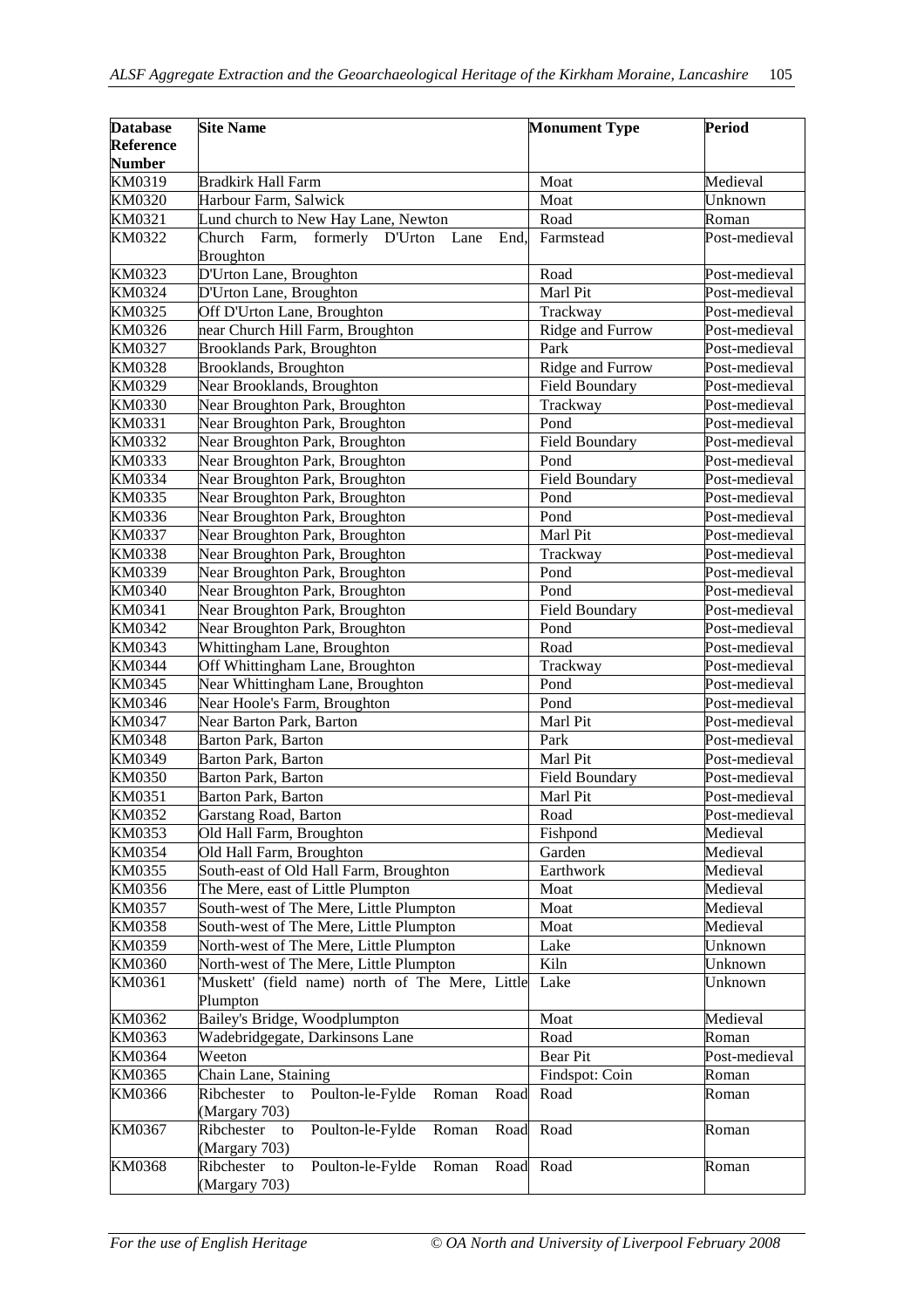| <b>Database</b><br>Reference<br><b>Number</b> | <b>Site Name</b>                                                                           | <b>Monument Type</b> | <b>Period</b> |
|-----------------------------------------------|--------------------------------------------------------------------------------------------|----------------------|---------------|
| KM0369                                        | Poulton-le-Fylde<br>Ribchester<br>Roman<br>to<br>(Margary 703)                             | Road Road            | Roman         |
| KM0370                                        | Danes Pad, Poulton-le-Fylde                                                                | Road                 | Roman         |
| KM0371                                        | Preston to Lancaster Roman Road (Margary 70d)                                              | Road                 | Roman         |
| KM0372                                        | 1 Carr Lane, Kirkham                                                                       | Findspot: Bracelet   | Roman         |
| KM0373                                        | Dowbridge                                                                                  | Wall                 | Unknown       |
| KM0374                                        | Railway Goods Shed, Kirkham                                                                | Goods Shed           | Post-medieval |
| KM0375                                        | <b>Kirkham North Junction</b>                                                              | Signal Box           | Post-medieval |
| KM0376                                        | Barton                                                                                     | <b>Swing Bridge</b>  | Post-medieval |
| <b>KM0377</b>                                 | Roots Bridge                                                                               | Canal Bridge         | Post-medieval |
| KM0378                                        | Swillbrook Bridge                                                                          | Canal Bridge         | Post-medieval |
| KM0379                                        | <b>Stone Chimneys Bridge</b>                                                               | Canal Bridge         | Post-medieval |
| <b>KM0380</b>                                 | Gornall's Mill, Whitworth Street                                                           | Corn Mill            | Post-medieval |
| KM0381                                        | Hall Cross                                                                                 | Weaving Shed         | Post-medieval |
| KM0382                                        | Singleton                                                                                  | <b>Gas Works</b>     | Post-medieval |
| KM0383                                        | Windmill, Town End, Kirkham                                                                | Windmill             | Post-medieval |
| KM0384                                        | Worsicks Farm, The Village, Singleton                                                      | Barn                 | Post-medieval |
| KM0385                                        | Barn at Highfield Farm, Lea Lane, Lea                                                      | Barn                 | Post-medieval |
| KM0386                                        | Old Hall Farm, Whittington                                                                 | Wall                 | Unknown       |
| <b>KM0387</b>                                 | Old Clay Pit, east of A585 Fleetwood Road, north-<br>east of Wesham House                  | Clay Pit             | Post-medieval |
| <b>KM0388</b>                                 | Thatched House Tavern, 31 Weeton Road, Wesham                                              | Public House         | Post-medieval |
| KM0389                                        | School, A585 Garstang Road North (opposite nos<br>10-20), Wesham                           | School               | Post-medieval |
| KM0390                                        | School, site of present St Joseph's RC School,<br>Fleetwood Road, Wesham                   | School               | Post-medieval |
| KM0391                                        | St Joseph's Church, Fleetwood Road, Wesham                                                 | Church               | Post-medieval |
| KM0392                                        | Presbytery, west of 2-4 Mowbreck Lane,<br>off<br>Fleetwood Road, Wesham                    | Priest's House       | Post-medieval |
| KM0393                                        | Lecture Hall, Porter Street East, off Garstang Road Lecture Theatre<br>South, Wesham       |                      | Post-medieval |
| KM0394                                        | Post Office, 20 Station Road, Wesham                                                       | Post Office          | Post-medieval |
| KM0395                                        | Signal Box, Kirkham and Wesham Station, Station Signal Box<br>Road, Kirkham                |                      | Post-medieval |
| KM0396                                        | Cattle Pens, north side of railway line west of Cattle Pen<br>Kirkham and Wesham Street    |                      | Post-medieval |
| KM0397                                        | Coal Yard, north of railway line, to rear of 2-4 Segar<br>Street, off Station Road, Medlar | Yard                 | Post-medieval |
| <b>KM0398</b>                                 | Milepost, adjacent to the railway line to rear of<br>works, Richard's Street, Medlar       | Milepost             | Post-medieval |
| KM0399                                        | Crane, to rear of factory off Foxwood Drive, off<br>A585 Fleetwood Road, Kirkham           | Crane                | Post-medieval |
| <b>KM0400</b>                                 | Wesham Mill, site of present depot, west side of<br>junction of Brook Street, Medlar       | Cotton Mill          | Post-medieval |
| KM0401                                        | Brook Mill, Brook Street, off Richard's Street,<br>Kirkham                                 | <b>Cotton Mill</b>   | Post-medieval |
| KM0402                                        | Bone Mill, 11-17 Marquis Street, off Station Road,<br>Kirkham                              | <b>Bone Mill</b>     | Post-medieval |
| KM0403                                        | Signal Box, adjacent to railway line near Carr Farm,<br>off Church Street, Kirkham         | Signal Box           | Post-medieval |
| KM0404                                        | Signal Box, north of railway line at Sidings Farm,<br>Carr Lane, Kirkham                   | Signal Box           | Post-medieval |
| KM0405                                        | Milepost, south of railway line, west of Sidings<br>Farm, Carr Lane, Kirkham               | Milepost             | Post-medieval |
| KM0406                                        | East Lodge, Mowbreck Lane, Wesham                                                          | Lodge                | Post-medieval |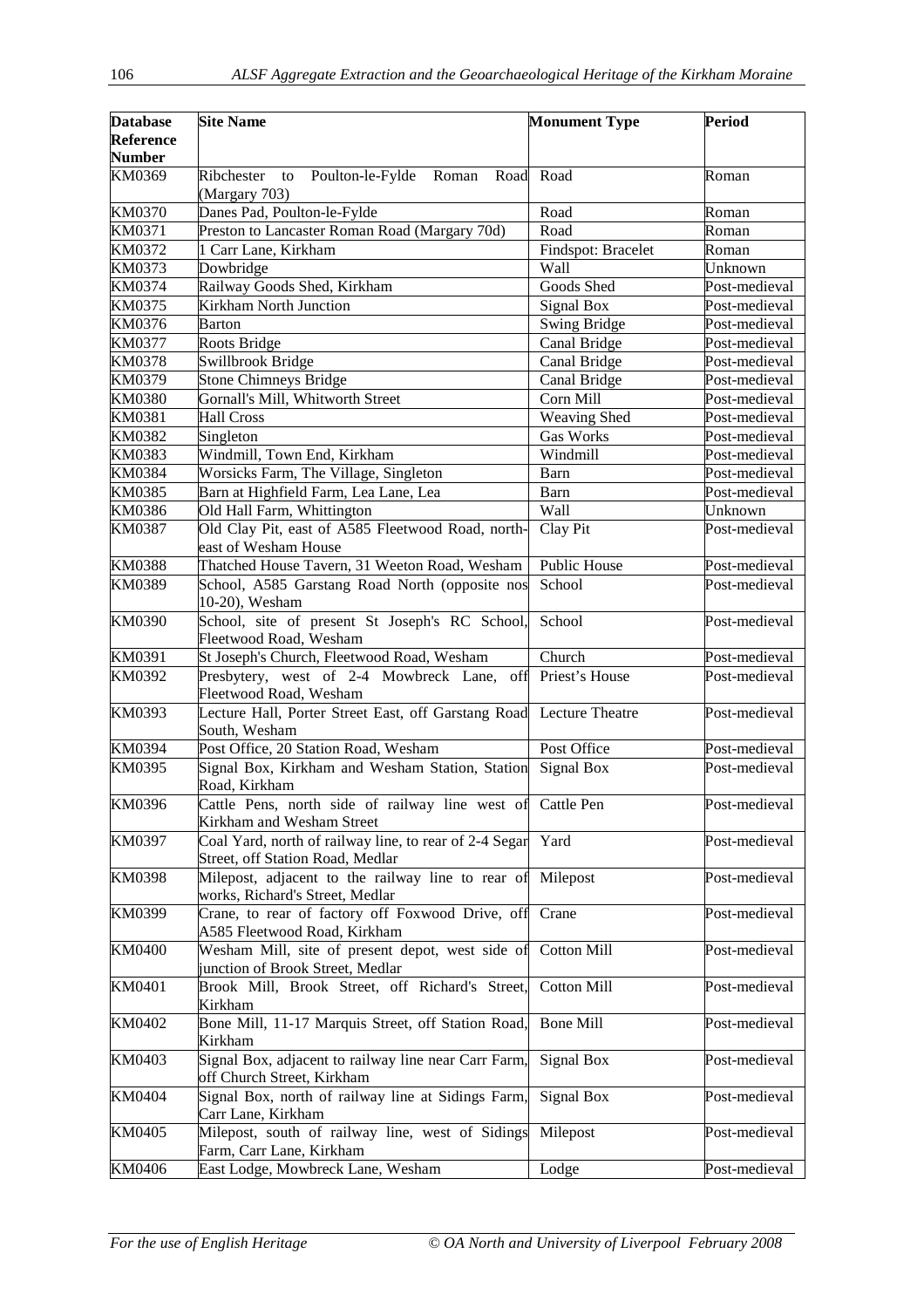| <b>Database</b>            | <b>Site Name</b>                                                                                  | <b>Monument Type</b>         | <b>Period</b> |
|----------------------------|---------------------------------------------------------------------------------------------------|------------------------------|---------------|
| Reference<br><b>Number</b> |                                                                                                   |                              |               |
| <b>KM0407</b>              | Old Clay Pit, south of Mowbreck Lane, to south-east Clay Pit<br>of East Lodge, Wesham             |                              | Post-medieval |
| <b>KM0408</b>              | Old Clay Pit, south of Mowbreck Manor, Mowbreck<br>Lane, Wesham                                   | Clay Pit                     | Post-medieval |
| KM0409                     | Old Clay Pit, east of Ravenglass Close, off Park<br>Lane, Wesham                                  | Clay Pit                     | Post-medieval |
| KM0410                     | Lodge, north of Mowbreck Lane at junction with Lodge<br>Pine Way, Wesham                          |                              | Post-medieval |
| KM0411                     | Old Clay Pit, Grange Wood, north of Mowbreck<br>Lane near Wesham Hall, Wesham                     | Clay Pit                     | Post-medieval |
| KM0412                     | Old Clay Pit, Grange Wood, north of Mowbreck<br>Lane near Wesham Hall, Wesham                     | Clay Pit                     | Post-medieval |
| KM0413                     | Old Clay Pit, south-west of Ash Tree Farm,<br>Moorside, near Wesham                               | Clay Pit                     | Post-medieval |
| KM0414                     | Well, 'Northwood', south side of junction of Well<br>Kirkham Road with Lower Lane                 |                              | Post-medieval |
| KM0415                     | Football Ground, Kirkham Bypass, rear of 29-37 Football Ground<br>Southlands and Gleneagles Court |                              | Post-medieval |
| KM0416                     | Old Sand Pit, A583 Blackpool Road, south of 4<br>Cherry Close, Kirkham                            | Sand Pit                     | Post-medieval |
| KM0417                     | School, 85b Ribby Road and 1 Bryning Fern Lane,<br>Kirkham                                        | School                       | Post-medieval |
| KM0418                     | Cricket Ground, off Woodlands Avenue, to rear of<br>Mellor Road, Kirkham                          | Cricket Ground               | Post-medieval |
| KM0419                     | Methodist Chapel, Woodlands Avenue, off Mellor<br>Road, Kirkham                                   | Wesleyan Methodist<br>Chapel | Post-medieval |
| KM0420                     | Gasometer, 9-11 Milton Crescent, Kirkham                                                          | <b>Gas Holder</b>            | Post-medieval |
| KM0421                     | Fire Engine Station, opposite 44 Station Road,<br>Kirkham                                         | Workhouse                    | Post-medieval |
| KM0422                     | Gun Tavern, adjacent to 17 Station Road, Kirkham                                                  | Public House                 | Post-medieval |
| KM0423                     | Inn, 106-108 Poulton Street, Kirkham                                                              | Inn                          | Post-medieval |
| KM0424                     | Inn, site of present Swan Hotel, junction of Poulton<br><b>Street with Orders Lane</b>            | Inn                          | Post-medieval |
| KM0425                     | Presbytery, Willows Lane, off Ribby Road, Kirkham                                                 | Priest's House               | Post-medieval |
| KM0426                     | Cotton Mill, Greenacres Avenue, Kirkham                                                           | <b>Cotton Mill</b>           | Post-medieval |
| KM0427                     | Local Board Office, near 10 Station Road, Kirkham                                                 | Office                       | Post-medieval |
| KM0428                     | Fylde Union Workhouse, site of present Pear Tree<br>School, Holmeswood                            | Workhouse                    | Post-medieval |
| KM0429                     | Inn, site of present church adjacent to 82 Poulton<br>Street, Kirkham                             | Inn                          | Post-medieval |
| KM0430                     | Inn, 38 Marsden Street, Kirkham                                                                   | Inn                          | Post-medieval |
| KM0431                     | Bank, St Theresa's Court, off Marsden Street,<br>Kirkham                                          | Bank (Financial)             | Post-medieval |
| KM0432                     | Inn, site of present public house adjacent to 16<br>Freckleton Street, Kirkham                    | Inn                          | Post-medieval |
| KM0433                     | Post Office, 25 Poulton Street, Kirkham                                                           | Post Office                  | Post-medieval |
| KM0434                     | Inn, 19-21 Poulton Street, Kirkham                                                                | Inn                          | Post-medieval |
| KM0435                     | Drill Hall, site of present Community Centre, Birley<br>Street, off Poulton Street, Kirkham       | Drill Hall                   | Post-medieval |
| KM0436                     | Zion Chapel, near 72-74 Marsden Street, Kirkham                                                   | Congregational Chapel        | Post-medieval |
| KM0437                     | Police station, north of present police station,<br>Freckleton Road, Kirkham                      | Police Station               | Post-medieval |
| KM0438                     | Cotton Mill, Old Row, off Freckleton Street,<br>Kirkham                                           | <b>Cotton Mill</b>           | Post-medieval |
| KM0439                     | Inn, 25 Preston Street, Kirkham                                                                   | Inn                          | Post-medieval |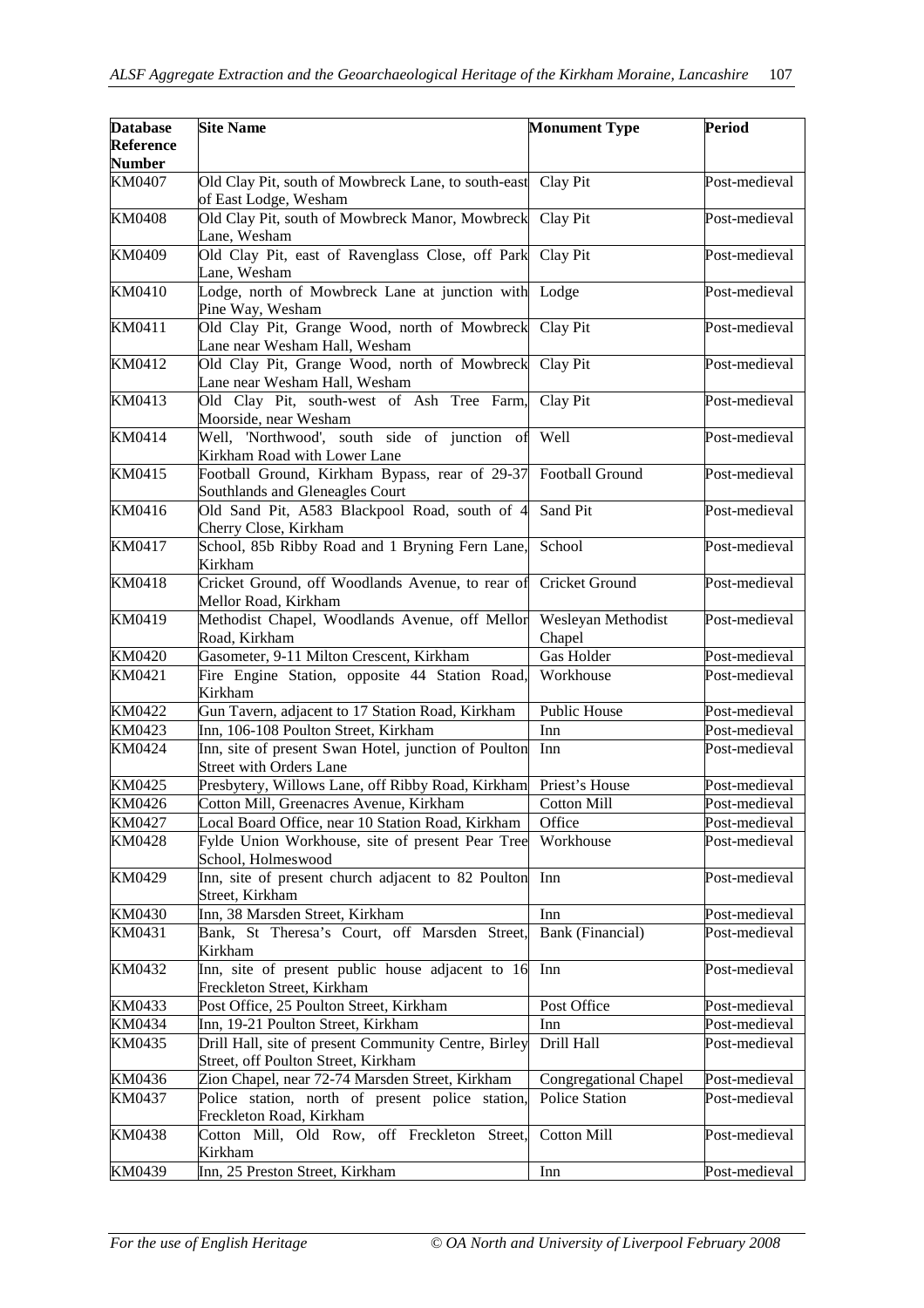| <b>Database</b><br><b>Reference</b> | <b>Site Name</b>                                                                              | <b>Monument Type</b> | <b>Period</b>                  |
|-------------------------------------|-----------------------------------------------------------------------------------------------|----------------------|--------------------------------|
| <b>Number</b>                       |                                                                                               | Hotel                |                                |
| <b>KM0440</b><br>KM0441             | Black Horse Hotel, 29 Preston Street, Kirkham                                                 |                      | Post-medieval<br>Post-medieval |
|                                     | Vicarage, site of present Glebe House, School Lane,<br>off Church Street, Kirkham             | Vicarage             |                                |
| KM0442                              | Kennels, off Carr Lane, south of Sidings Farm,<br>Kirkham                                     | Kennels              | Post-medieval                  |
| KM0443                              | Rifle Range, south of Carr Lane near Sidings Farm,<br>Kirkham                                 | Firing Range         | Post-medieval                  |
| <b>KM0444</b>                       | Tile and Drain Pipe Works, south of Carr Lane near<br>Sidings Farm, Kirkham                   | Tile Works           | Post-medieval                  |
| KM0445                              | Clay Pit, south of Carr Lane near Sidings Farm                                                | Clay Pit             | Post-medieval                  |
| KM0446                              | Old Clay Pit, north of Cemetery, Garstang Road<br>East, Poulton-le-Fylde                      | Clay Pit             | Post-medieval                  |
| KM0447                              | Well, north of Fairfield Road, west of junction with<br>Puddle House Lane, Hardhorn           | Well                 | Post-medieval                  |
| <b>KM0448</b>                       | Old Clay Pit, Puddle House Lane near Puddle House<br>Nurseries, Hardhorn                      | Clay Pit             | Post-medieval                  |
| KM0449                              | Old Clay Pit, north of junction between Fairfield<br>Road and Station Road                    | Clay Pit             | Post-medieval                  |
| KM0450                              | Old Clay Pits, north of Fairfield Farm, Fairfield<br>Road, Hardhorn                           | Clay Pit             | Post-medieval                  |
| KM0451                              | Milepost, north-east of Fairfield Farm, Fairfield<br>Road, Hardhorn                           | Milepost             | Post-medieval                  |
| KM0452                              | Old Clay Pit, north-east of Puddle House Farm,<br>Puddle House Lane, Hardhorn                 | Clay Pit             | Post-medieval                  |
| KM0453                              | Sand Pit, south-east of Shire Farm, Oldfield Carr<br>Lane, Poulton-le-Fylde                   | Sand Pit             | Post-medieval                  |
| KM0454                              | Signal Box, east of railway line to south-east of<br>Posh Paws Cattery                        | <b>Signal Box</b>    | Post-medieval                  |
| KM0455                              | Well, Heights Farm, Moorside, near Kirkham                                                    | Well                 | Post-medieval                  |
| KM0456                              | Brickfield, east of Brookfield and Greylands, off<br>A583 Kirkham Bypass, Kirkham             | <b>Brickfield</b>    | Post-medieval                  |
| KM0457                              | Singleton Hall, Lodge Lane, Singleton                                                         | House                | Post-medieval                  |
| <b>KM0458</b>                       | Old Clay Pit, south-east of Saddle Inn Public House,<br>Sidgreave Lane, near Cottam           | Clay Pit             | Post-medieval                  |
| KM0459                              | Old Clay Pit, east of Crow Lady Farm, Lea Lane                                                | Clay Pit             | Post-medieval                  |
| KM0460                              | Old Clay Pit, east of Adamson Farm, Rosemary<br>Lane, near Cottam                             | Clay Pit             | Post-medieval                  |
| KM0461                              | Birley Arms, site of present Sitting Goose Inn, Lea<br>Lane, near Cottam                      | Public House         | Post-medieval                  |
| KM0462                              | Old Clay Pit, east of Stott's Farm and south-east of<br>Bridge House, Tabley Lane             | Clay Pit             | Post-medieval                  |
| KM0463                              | Old Clay Pit, east of Bridge House and north-east of<br>Stott's Farm, Tabley Lane             | Clay Pit             | Post-medieval                  |
| <b>KM0464</b>                       | Old Clay Pit, north of M55 Motorway near<br>Houghton House Farm and Lightfoot Farm            | Clay Pit             | Post-medieval                  |
| KM0465                              | Old Clay Pit, beneath M55 Motorway to south-west<br>of Tabley Farm, Tabley Lane               | Clay Pit             | Post-medieval                  |
| KM0466                              | Old Clay Pit, north of Darkinson Lane and south of<br>railway line, to west of Halsall's Farm | Clay Pit             | Post-medieval                  |
| KM0467                              | Old Clay Pit, south-west of Quaker's Bridge,<br>Darkinson Lane-Sidgreaves Lane, Lea           | Clay Pit             | Post-medieval                  |
| KM0468                              | Old Clay Pits, south-west of Earl's Farm, Sidgreaves<br>Lane, Lea                             | Clay Pit             | Post-medieval                  |
| KM0469                              | Tabley Arms, site of present Bridge House, Tabley<br>Lane, Higher Bartle                      | Public House         | Post-medieval                  |
| <b>KM0470</b>                       | Old Clay Pit, east of Tabley Farm, Tabley Lane, Clay Pit                                      |                      | Post-medieval                  |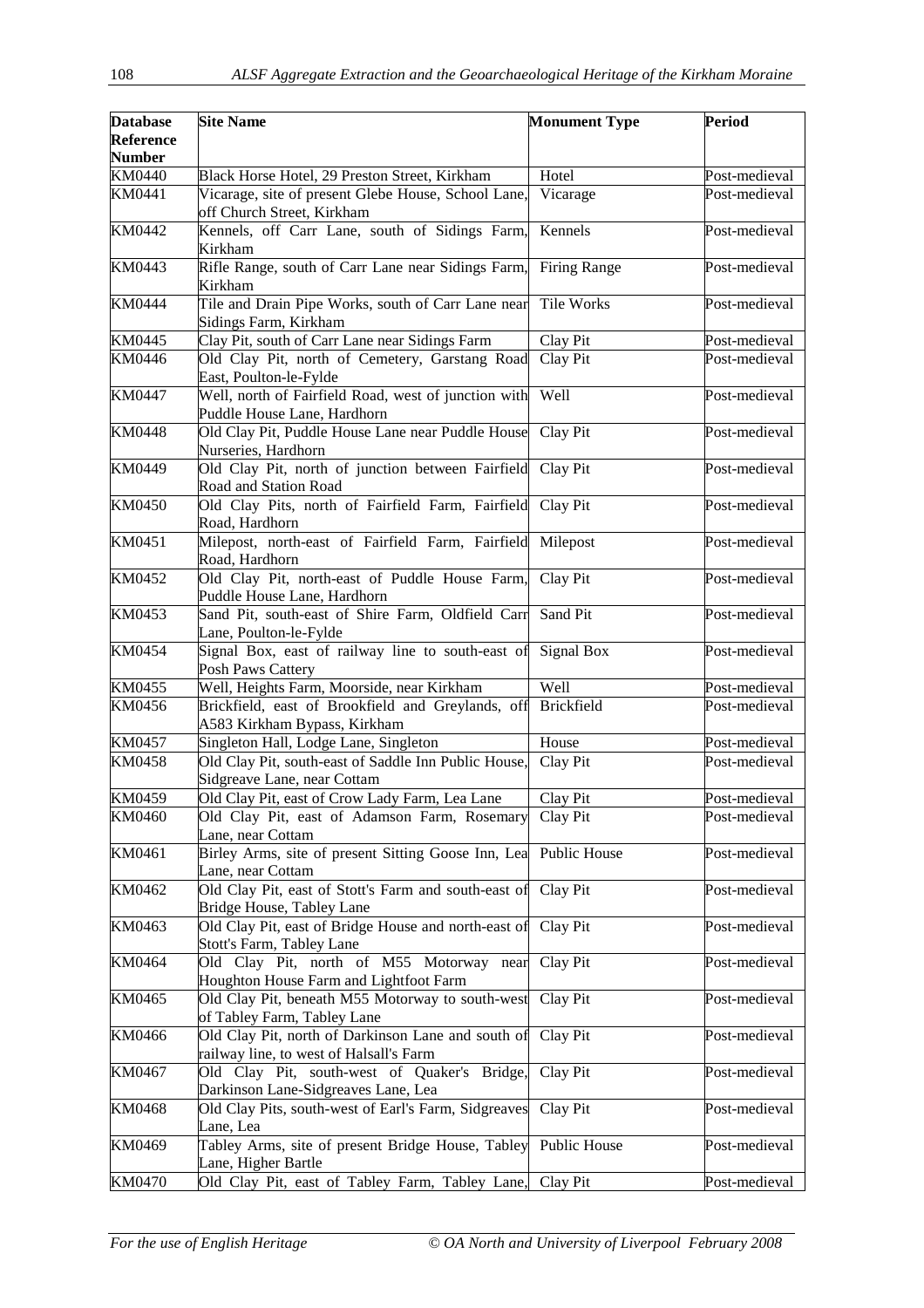| <b>Database</b><br><b>Reference</b><br><b>Number</b> | <b>Site Name</b>                                                             | <b>Monument Type</b>    | <b>Period</b> |
|------------------------------------------------------|------------------------------------------------------------------------------|-------------------------|---------------|
|                                                      | <b>Higher Bartle</b>                                                         |                         |               |
| KM0471                                               | 14 Myrtle Drive, Kirkham                                                     | Site:multiple           | Unknown       |
| KM0472                                               | Bankfield Street, Kirkham                                                    | Site:multiple           | Unknown       |
| KM0473                                               | Lodge House, Mill Street, Kirkham                                            | Site:multiple           | Unknown       |
| KM0474                                               | Poulton Street, Kirkham                                                      | Site:multiple           | Unknown       |
| KM0475                                               | Poulton Street, Kirkham                                                      | Site:multiple           | Unknown       |
| KM0476                                               | Freckleton Street, Kirkham                                                   | Site:unknown            | Unknown       |
| KM0477                                               | Worsick's Farm, Singleton                                                    | Farm                    | Unknown       |
| <b>KM0478</b>                                        | St John's Church, Lund                                                       | Site:multiple           | Unknown       |
| KM0479                                               | Petroleum Exploration Site, Mythop                                           | Site:multiple           | Unknown       |
| KM0480                                               | Dowbridge, Kirkham                                                           | Site:multiple           | Unknown       |
| KM0481                                               | Barn at Highfield Farm, Lea Lane, Lea, Preston                               | Barn                    | Unknown       |
| KM0482                                               | <b>Broughton Bypass</b> , Preston                                            | Site:multiple           | Unknown       |
| KM0483                                               | Land at Mythop Hall Farm                                                     | Site:multiple           | Modern        |
| KM0484                                               | 49 Dowbridge, Kirkham                                                        | Site:unknown            | Modern        |
| KM0485                                               | Land south of Mythop Road, Weeton                                            | Site:multiple           | Unknown       |
| KM0486                                               | South of Grange Cottages, Mythop                                             | <b>Artefact Scatter</b> | Neolithic     |
| KM0487                                               | Cuckoo House and Lane, Mythop                                                | House                   | Post-medieval |
| <b>KM0488</b>                                        | Mythop Windmill, Weeton                                                      | Windmill                | Post-medieval |
| KM0489                                               | 77 Dowbridge, Kirkham                                                        | Site:multiple           | Unknown       |
| KM0490                                               | 73 Dowbridge, Kirkham                                                        | Site:unknown            | Unknown       |
| KM0491                                               | 36 Dowbridge Close, Kirkham                                                  | Site:multiple           | Unknown       |
| KM0492                                               | Proposed Golf Course at Dover Lodge Farm, Chain<br>Lane, Staining, Blackpool | Site:multiple           | Unknown       |
| KM0493                                               | Gateposts on Chain Lane, Staining                                            | <b>Gate Pier</b>        | Post-medieval |
| KM0494                                               | Gateposts on Chain Lane, Staining                                            | Gate Pier               | Modern        |
| KM0495                                               | Gateposts 235m east of Chain Lane, Staining                                  | Gate Pier               | Modern        |
| KM0496                                               | Danes Pad Roman Road (RR 703)                                                | Road                    | Roman         |
| KM0497                                               | Old Clay Pits                                                                | Clay Pit                | Post-medieval |
| <b>KM0498</b>                                        | Dains's Path Carr                                                            | Field                   | Unknown       |
| KM0499                                               | 'Pit Carr' south-west of Hall's House Farm                                   | Marl Pit                | Post-medieval |
| <b>KM0500</b>                                        | Former wind-pump near Hall House Farm                                        | Wind Pump               | Post-medieval |
| KM0501                                               | Stable Farm' near Hall's House Farm                                          | Stable                  | Post-medieval |
| KM0502                                               | Kiln Field' near Dover Lodge Farm                                            | Kiln                    | Post-medieval |
| <b>KM0503</b>                                        | 'Kiln Field' north of Dover Lodge Farm                                       | Kiln                    | Post-medieval |
| KM0504                                               | Well near Main Dyke                                                          | Well                    | Post-medieval |
| KM0505                                               | Former structure west of Hall's House Farm                                   | <b>Building</b>         | Post-medieval |
| KM0506                                               | Mythorp Toll Gate                                                            | <b>Toll Gate</b>        | Post-medieval |
| KM0507                                               | <b>Thatchpat Bridge</b>                                                      | Suspension Bridge       | Post-medieval |
| <b>KM0508</b>                                        | Main Dyke foot stick                                                         | Footbridge              | Post-medieval |
| KM0509                                               | Possible evidence for Dane's Pad north of Main<br>Dyke                       | Road                    | Roman         |
| KM0510                                               | Roman Road 703 Ribchester - Poulton-le-Fylde                                 | Road                    | Roman         |
| KM0511                                               | Mythop Road, Weeton                                                          | Site:multiple           | Unknown       |
| KM0512                                               | North of Mythop Road, Weeton                                                 | <b>Building</b>         | Post-medieval |
| KM0513                                               | Hornby's sailcloth factory, Orders Lane, Kirkham                             | <b>Textile Factory</b>  | Post-medieval |
| KM0514                                               | 34 Roman Way, Kirkham                                                        | Site:multiple           | Modern        |
| KM0515                                               | High Bank Farm, Fairfield Road, Hardhorn,<br>Poulton-le-Fylde                | Site:multiple           | Modern        |
| KM0516                                               | Building 1, High Bank Farm, Fairfield Road,<br>Hardhorn                      | Stable                  | Post-medieval |
| KM0517                                               | Building 2, High Bank Farm, Fairfield Road,<br>Hardhorn                      | Barn                    | Post-medieval |
| KM0518                                               | Playing Fields Site, Singleton CE Primary School,<br>Singleton               | Site:multiple           | Modern        |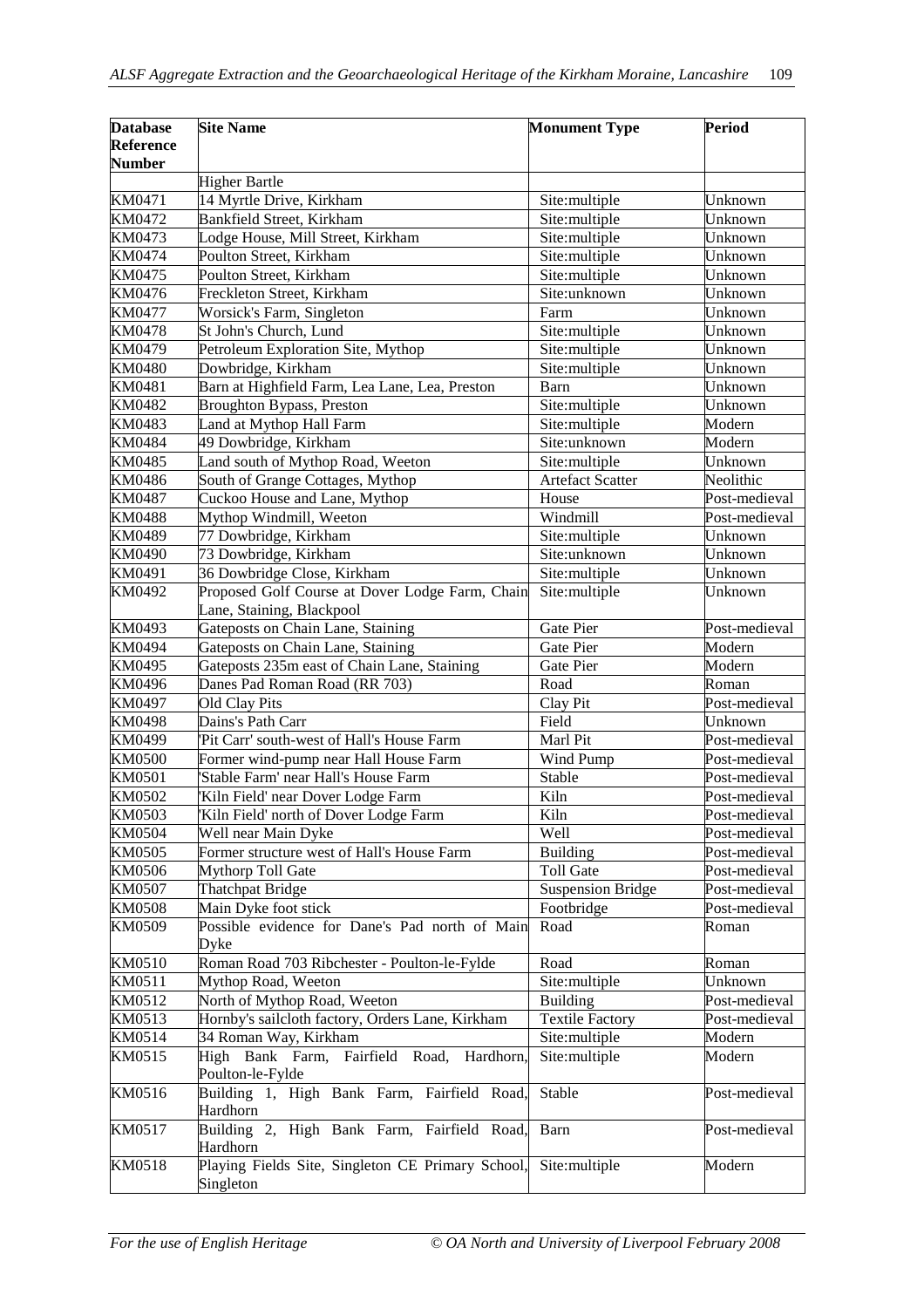| <b>Database</b><br><b>Reference</b> | <b>Site Name</b>                                                    | <b>Monument Type</b>      | <b>Period</b> |
|-------------------------------------|---------------------------------------------------------------------|---------------------------|---------------|
| <b>Number</b>                       |                                                                     |                           |               |
| KM0519                              | Diffuse scatter of flint, Singleton                                 | Stone: Flint              | Prehistoric   |
| KM0520                              | Duplicate entry                                                     |                           |               |
| KM0521                              | South side of small stream, Singleton                               | Stone: Flint Tool         | Prehistoric   |
| KM0522                              | Singleton                                                           | Ridge and Furrow          | Medieval      |
| KM0523                              | Singleton                                                           | Ridge and Furrow          | Medieval      |
| KM0524                              | Trackway, headlands, and associated traces of ridge                 | Field System              | Medieval      |
|                                     | and furrow, Weeton-with-Preese                                      |                           |               |
| KM0525                              | Weeton-with-Preese                                                  | Stone: Flint              | Prehistoric   |
| KM0526                              | Weeton-with-Preese                                                  | Stone: Flint              | Prehistoric   |
| KM0527                              | South of Stanley House Farm, Weeton-with-Preese                     | Stone: Flint              | Prehistoric   |
| <b>KM0528</b>                       | Weeton-with-Preese                                                  | Stone: Flint Blade        | Prehistoric   |
| KM0529                              | Weeton-with-Preese                                                  | Stone: Flint              | Prehistoric   |
| KM0530                              | Weeton-with-Preese                                                  | Stone: Flint              | Prehistoric   |
| KM0531                              | Medlar-with-Wesham                                                  | Stone: Flint              | Prehistoric   |
| KM0532                              | Small ridge, Medlar-with-Wesham                                     | Stone: Flint Scraper      | Prehistoric   |
| KM0533                              | Medlar-with-Wesham                                                  | Ridge and Furrow          | Medieval      |
| KM0534                              | Treales, Roseacre and Wharles                                       | Stone: Beehive quern      | Roman         |
| KM0535                              | Medlar-with-Wesham                                                  | Ridge and Furrow          | Medieval      |
| KM0536                              | Medlar-with-Wesham                                                  | Ridge and Furrow          | Medieval      |
| KM0537                              | Treales, Roseacre and Wharles                                       | Ridge and Furrow          | Medieval      |
| <b>KM0538</b>                       | Westby-with-Plumptons                                               | Stone: Flint              | Prehistoric   |
| KM0539                              | Westby-with-Plumptons                                               | Stone: Flint              | Prehistoric   |
| <b>KM0540</b>                       | Boulder-clay ridge, Westby-with-Plumptons                           | Ridge and Furrow          | Medieval      |
| KM0541                              | <b>Immediately West of Wesham</b>                                   | Stone: Flint Scraper      | Prehistoric   |
| KM0542                              | Westby-with-Plumptons                                               | Stone: Flint              | Prehistoric   |
| KM0543                              | Flint finds, Westby-with-Plumptons                                  | Stone: Gun Flint          | Post-medieval |
| <b>KM0544</b>                       | <b>East of Great Plumpton</b>                                       | Stone: Flint              | Prehistoric   |
| KM0545                              | Small flint scatter, Westby-with-Plumptons                          | Stone: Flint              | Prehistoric   |
| KM0546                              | Cross Hill, unworked flint nearby                                   | Stone: Flint Tool         | Prehistoric   |
| <b>KM0547</b>                       | Treales, Roseacre and Wharles                                       | Ridge and Furrow          | Medieval      |
| <b>KM0548</b>                       | Medlar-with-Wesham                                                  | Ridge and Furrow          | Medieval      |
| KM0549                              | Denuded ridge and furrow, Medlar-with-Wesham                        | Ridge and Furrow          | Medieval      |
| KM0550                              | South-west of Pasture Barn, Medlar-with-Wesham<br>(SMR 0075)        | Moat                      | Medieval      |
| $\overline{\text{KM}0551}$          | Greenhalgh-with-Thistleton with some raw material                   | Stone: Flint              | Prehistoric   |
| KM0552                              | Single burnt flake, Kirkham                                         | Stone: Flint              | Prehistoric   |
| KM0553                              | Moss Side Farm                                                      | Stone: Flint              | Prehistoric   |
| KM0554                              | Moss Side Farm                                                      | <b>Stone: Flint Flake</b> | Prehistoric   |
| KM0555                              | Medlar-with-Wesham                                                  | Ceramic: Pottery          | Medieval      |
| KM0556                              | South of Mowbreck Hall                                              | Stone: Flint Tool         | Prehistoric   |
| KM0557                              | Medlar-with-Wesham, with unworked flints                            | Ceramic: Pottery          | Medieval      |
| <b>KM0558</b>                       | Medlar-with-Wesham                                                  | Ridge and Furrow          | Medieval      |
| KM0559                              | North-west of Pepper Hill Farm                                      | Stone: Flint              | Prehistoric   |
| KM0560                              | Newton-with-Clifton                                                 | Ridge and Furrow          | Medieval      |
| KM0561                              | Two areas south of Pepper Hill                                      | Ridge and Furrow          | Medieval      |
| KM0562                              | Treales, Roseacre and Wharles                                       | Ceramic: Pottery          | Medieval      |
| KM0563                              | Grit-tempered<br>Roseacre<br>pottery,<br>Treales,<br>and<br>Wharles | Ceramic: Pottery          | Medieval      |
| KM0564                              | Treales, Roseacre and Wharles                                       | Ceramic: Pottery          | Medieval      |
| KM0565                              | Treales, Roseacre and Wharles                                       | Ceramic: Pottery          | Medieval      |
| KM0566                              | Treales, Roseacre and Wharles                                       | Ridge and Furrow          | Medieval      |
| KM0567                              | Treales, Roseacre and Wharles                                       | Ridge and Furrow          | Medieval      |
| KM0568                              | Treales, Roseacre and Wharles                                       | Stone: Flint Tool         | Prehistoric   |
| KM0569                              | Treales, Roseacre and Wharles                                       | Field System              | Medieval      |
| KM0570                              | Treales, Roseacre and Wharles                                       | Ridge and Furrow          | Post-medieval |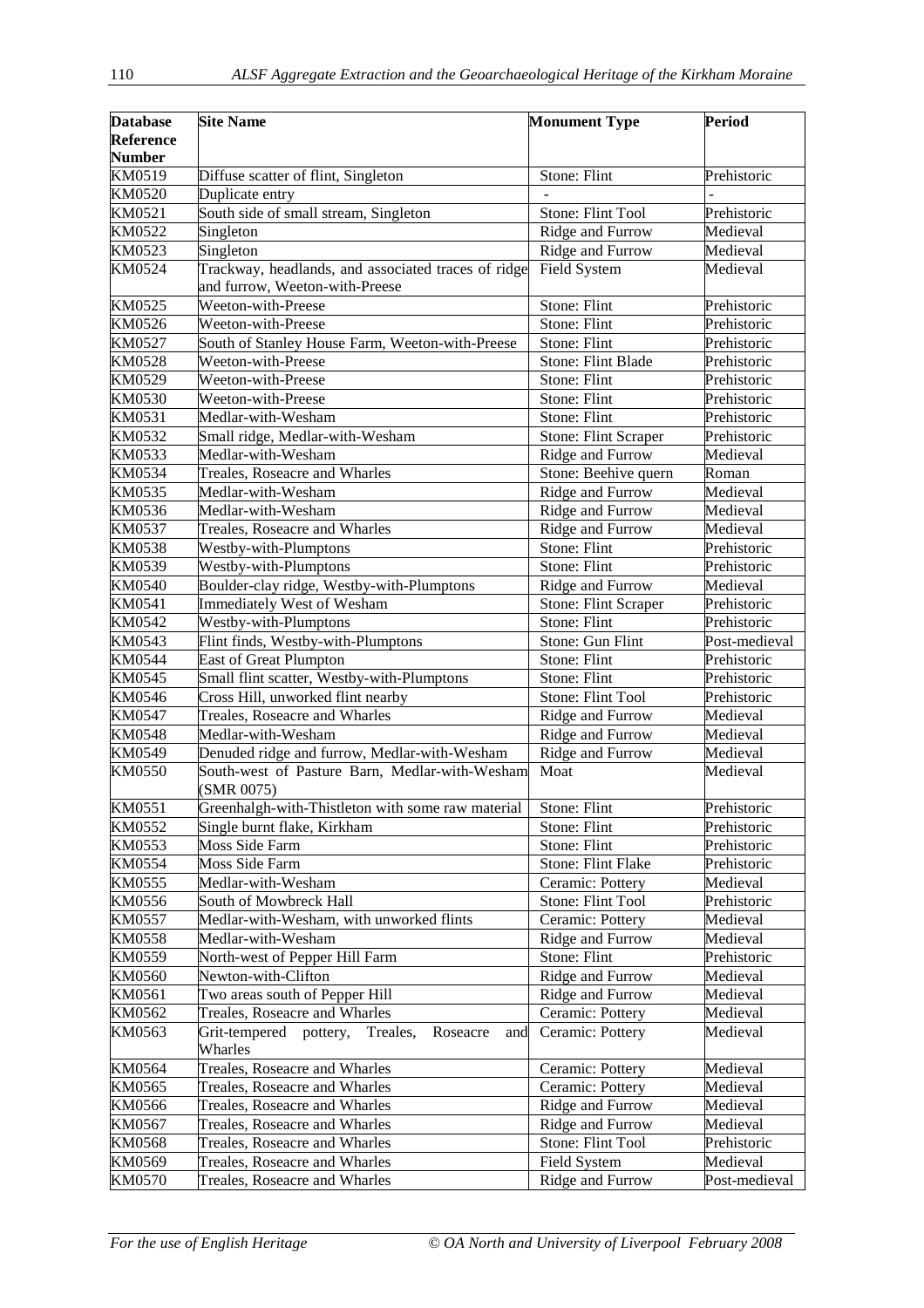| <b>Database</b> | <b>Site Name</b>                                                                                                                                                       | <b>Monument Type</b> | <b>Period</b>  |
|-----------------|------------------------------------------------------------------------------------------------------------------------------------------------------------------------|----------------------|----------------|
| Reference       |                                                                                                                                                                        |                      |                |
| <b>Number</b>   |                                                                                                                                                                        |                      |                |
| KM0571          | North-west of Post Farm                                                                                                                                                | Ceramic: Pottery     | Medieval       |
| KM0572          | North-west of Post Farm                                                                                                                                                | Stone: Flint         | Prehistoric    |
| KM0573          | North-east of Boundary Farm                                                                                                                                            | Stone: Flint         | Prehistoric    |
| KM0574          | North of Pea Nook                                                                                                                                                      | Stone: Flint         | Prehistoric    |
| KM0575          | West of Elswick Lodge                                                                                                                                                  | Ridge and Furrow     | Medieval       |
| KM0576          | South-west of Salwick House                                                                                                                                            | Ridge and Furrow     | Medieval       |
| KM0577          | South of Grange Road, Elswick, three areas                                                                                                                             | Ridge and Furrow     | Medieval       |
| <b>KM0578</b>   | North-east of Elswick Grange Farm                                                                                                                                      | Ridge and Furrow     | Medieval       |
| KM0579          | Inskip-with-Sowerby, unretouched flint                                                                                                                                 | Stone: Flint Tool    | Prehistoric    |
| KM0580          | South-west of Chesham House, narrow ridges                                                                                                                             | Ridge and Furrow     | Medieval       |
| KM0581          | Inskip-with-Sowerby, large spread                                                                                                                                      | Ceramic: Pottery     | Medieval       |
| KM0582          | Inskip-with-Sowerby, large spread                                                                                                                                      | Ceramic: Pottery     | Medieval       |
| KM0583          | Inskip-with-Sowerby, large spread                                                                                                                                      | Ceramic: Pottery     | Medieval       |
| KM0584          | Coarse, gritty ware, Inskip-with-Sowerby                                                                                                                               | Ceramic: Pottery     | Medieval       |
| KM0585          | Inskip-with-Sowerby, large spread                                                                                                                                      | Ceramic: Pottery     | Medieval       |
| KM0586          | Treales, Roseacre and Wharles, two large fields                                                                                                                        | Ridge and Furrow     | Medieval       |
| KM0587          | Between Gorst Farm and Elswick Hospital, three<br>fields                                                                                                               | Ridge and Furrow     | Medieval       |
| <b>KM0588</b>   | Ridge and furrow, relict field boundaries, east of<br>Carr House Farm                                                                                                  | Ridge and Furrow     | Medieval       |
| KM0589          | East of Hodgkinson Farm                                                                                                                                                | Ridge and Furrow     | Medieval       |
| KM0590          | East of Inkskip CE School                                                                                                                                              | Ceramic: Pottery     | Medieval       |
| KM0591          | Greenhalgh-with-Thistleton                                                                                                                                             | Ceramic: Pottery     | Medieval       |
| KM0592          | Greenhalgh-with-Thistleton                                                                                                                                             | Ceramic: Pottery     | Medieval       |
| KM0593          | Greenhalgh-with-Thistleton                                                                                                                                             | Ceramic: Pottery     | Medieval       |
| KM0594          | Greenhalgh-with-Thistleton, probably locally made                                                                                                                      | Ceramic: Jug         | Medieval       |
| KM0595          | Greenhalgh-with-Thistleton                                                                                                                                             | Ceramic: Cooking pot | Medieval       |
| KM0596          | North and East of Walker House Farm                                                                                                                                    | Ridge and Furrow     | Medieval       |
| KM0597          | North-east and South of Higham Side, possibly<br>drainage                                                                                                              | Ridge and Furrow     | Medieval       |
| <b>KM0598</b>   | South-west of the Derby Arms Hotel                                                                                                                                     | Ridge and Furrow     | Medieval       |
| KM0599          | East of Inskip Lodge                                                                                                                                                   | Ceramic: Pottery     | Medieval       |
| <b>KM0600</b>   | East of Inskip Lodge                                                                                                                                                   | Stone: Flint Tool    | Prehistoric    |
| KM0601          | East of Inskip Lodge                                                                                                                                                   | Stone: Flint Tool    | Prehistoric    |
| KM0602          | East of Inskip Lodge                                                                                                                                                   | Ceramic: Pottery     | Medieval       |
| KM0603          | East of Pad End Farm                                                                                                                                                   | Stone: Flint Tool    | Prehistoric    |
| KM0604          | West of Moor House Farm, narrow ridges                                                                                                                                 | Ridge and Furrow     | Medieval       |
| KM0605          | North-west of Moor House Farm                                                                                                                                          | Stone: Flint Scraper | Prehistoric    |
| KM0606          | $% \left( \left( \mathcal{A},\mathcal{A}\right) \right) =\left( \mathcal{A},\mathcal{A}\right)$ of<br>North<br>Derby<br>Hill<br>Farm,<br>grass-covered,<br>unconfirmed | Barrow               | Prehistoric    |
| KM0607          | Cropmark, Weeton-with-Preese                                                                                                                                           | Watercourse          | Unknown        |
| KM0608          | Cropmarks, Medlar-with-Wesham                                                                                                                                          | Watercourse          | Unknown        |
| KM0609          | Moat, field boundaries, and drainage, Medlar-with-<br>Wesham                                                                                                           | Moat                 | Unknown        |
| KM0610          | Duplicate entry                                                                                                                                                        |                      |                |
| KM0611          | <b>Elswick Manor</b>                                                                                                                                                   | Ridge and Furrow     | Post-medieval  |
| KM0612          | Inskip-with-Sowerby, probably agricultural                                                                                                                             | Enclosure            | Unknown        |
| KM0613          | Treales, Roseacre and Wharles                                                                                                                                          | Enclosure            | Unknown        |
| KM0614          | Duplicate entry                                                                                                                                                        |                      | $\overline{a}$ |
| KM0615          | Duplicate entry                                                                                                                                                        |                      | $\overline{a}$ |
| KM0616          | Treales, Roseacre and Wharles, with watercourses<br>and narrow ridge and furrow                                                                                        | Field Boundary       | Unknown        |
| KM0617          | Duplicate entry                                                                                                                                                        |                      |                |
| KM0618          | Treales, Roseacre and Wharles, with watercourses<br>and narrow ridge and furrow                                                                                        | Field Boundary       | Unknown        |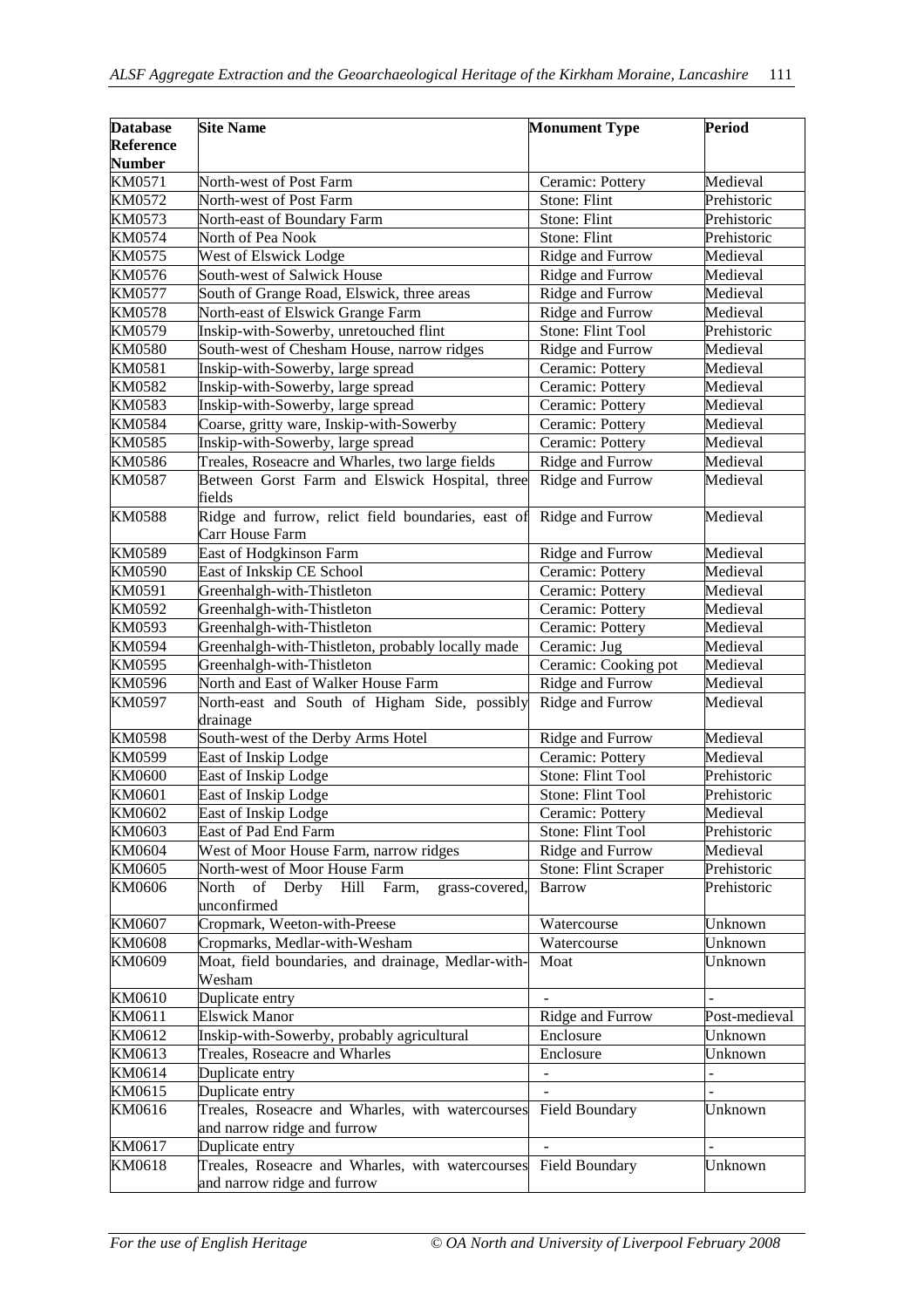| <b>Database</b>  | <b>Site Name</b>                                  | <b>Monument Type</b>            | <b>Period</b> |
|------------------|---------------------------------------------------|---------------------------------|---------------|
| <b>Reference</b> |                                                   |                                 |               |
| <b>Number</b>    |                                                   |                                 |               |
| KM0619           | Treales, Roseacre and Wharles                     |                                 | Unknown       |
| KM0620           |                                                   | Field System                    |               |
|                  | Duplicate entry                                   |                                 |               |
| KM0621           | Duplicate entry                                   |                                 |               |
| KM0622           | Newton-with-Clifton, with watercourses            | Field Boundary                  | Unknown       |
| KM0623           | Woodplumpton                                      | Ridge and Furrow                | Post-medieval |
| KM0624           | Inskip-with-Sowerby, with narrow ridge and furrow | Field Boundary                  | Post-medieval |
| KM0625           | Inskip-with-Sowerby                               | Watercourse                     | Unknown       |
| KM0626           | Adjacent to former Weeton Moss                    | Stone: Flint Tool               | Prehistoric   |
| KM0627           | Duplicate entry                                   |                                 |               |
| KM0628           | Rise above Lytham-Skippool Valley                 | Stone: Flint                    | Prehistoric   |
| KM0629           | Weeton-with-Preese                                | Stone: Flint Tool               | Prehistoric   |
| KM0630           | Small rise within Lytham-Skippool Valley          | Stone: Flint Tool               | Prehistoric   |
| KM0631           | Isolated flint near Clinkum Wood                  | Stone: Flint                    | Prehistoric   |
| KM0632           | Near Clinkum Wood                                 | Stone: Flint                    | Prehistoric   |
| KM0633           | <b>Staining</b>                                   | <b>Stone: Flint Scraper</b>     | Prehistoric   |
| KM0634           | Staining                                          | <b>Stone: Flint Scraper</b>     | Prehistoric   |
| KM0635           | South of Fairfield Cottages, Staining             | Stone: Flint                    | Prehistoric   |
| KM0636           | Staining, respected by surviving boundaries       | Ridge and Furrow                | Medieval      |
| KM0637           | Find of a 'large horn' in the 1980s, Staining     | Organic: Animal Horn            | Prehistoric   |
| KM0638           | Duplicate entry                                   |                                 |               |
| KM0639           | South of Mythop Grange                            | Ridge and Furrow                | Medieval      |
| KM0640           | Weeton-with-Preese                                | Stone: Flint                    | Prehistoric   |
| KM0641           | Singleton, scatter                                | Stone: Flint                    | Prehistoric   |
| KM0642           | Singleton, crudely worked lump                    | Stone: Flint                    | Prehistoric   |
| KM0643           | Singleton, with medieval pottery                  | Stone: Flint                    | Prehistoric   |
| KM0644           | Features relating to Lancaster Canal, Singleton   | Canal                           | Post-medieval |
| KM0645           | The Old Cottage, Fairfield Road, Hardhorn         | House                           | Post-medieval |
| KM0646           | St Mary's Chapel and St Anne's Church, Singleton  | Chapel                          | Medieval      |
| KM0647           | Fox Lane Ends Cross, Wrea Green, Westby-with-     | Cross                           | Post-medieval |
|                  | Plumptons                                         |                                 |               |
| KM0648           | Canal Bridge, Lea Road, Lea                       | Canal Bridge                    | Post-medieval |
| KM0649           | Quaker's Bridge, Darkinson Lane, Lea              | Canal Bridge                    | Post-medieval |
| KM0650           | Ambrose Hall, Woodplumpton                        | Hall                            | Post-medieval |
| KM0651           | Treales Windmill                                  | Windmill                        | Post-medieval |
| KM0652           | St Michael's Church, Kirkham                      | Church                          | Medieval      |
| KM0653           | Kirkham Market Cross and fish stones              | Cross                           | Post-medieval |
| KM0654           | St Anne's Church, Woodplumpton                    | Chapel                          | Medieval      |
| KM0655           | Church of St Anne, Plumpton Road, Woodplumpton    | Sundial                         | Post-medieval |
| KM0656           | Church of St Anne, Plumpton Lane, Woodplumpton    | Gate Pier                       | Post-medieval |
| KM0657           | Fernyhalgh Lane, Broughton                        | School                          | Post-medieval |
| KM0658           | Darkinson Lane, Lea                               | Cross                           | Medieval      |
| KM0659           | Clifton Windmill, Clifton Lane, Clifton           | Windmill                        | Medieval      |
| KM0660           | South of Church of St John the Baptist, Broughton | Sundial                         | Post-medieval |
| KM0661           | Church of St John the Baptist, Broughton          | <b>Mounting Block</b>           | Post-medieval |
| KM0662           | Church Cottage, off Garstang Road, Broughton      | House                           | Medieval      |
| KM0663           | Barn, approximately 15m south of Catforth Hall,   | Cowhouse                        | Medieval      |
|                  | Woodplumpton                                      |                                 |               |
| KM0664           | Mill House, B5269, Inskip                         | House                           | Post-medieval |
| KM0665           | Church of St Peter, Inskip                        | Church                          | Post-medieval |
| KM0666           | Whitehouse Farmhouse, B5269, Inskip               | Farmhouse                       | Post-medieval |
| KM0667           | Outbuilding south-east of Brook House, Lewth      | Wheelwrights' Workshop Medieval |               |
|                  | Lane, Inskip                                      |                                 |               |
| KM0668           | Haighton Hall, Haighton                           | Farmhouse                       | Post-medieval |
| KM0669           | Bank Hall, Broughton                              | Hall                            | Post-medieval |
| KM0670           | St John the Baptist's Church, Broughton           | Church                          | Medieval      |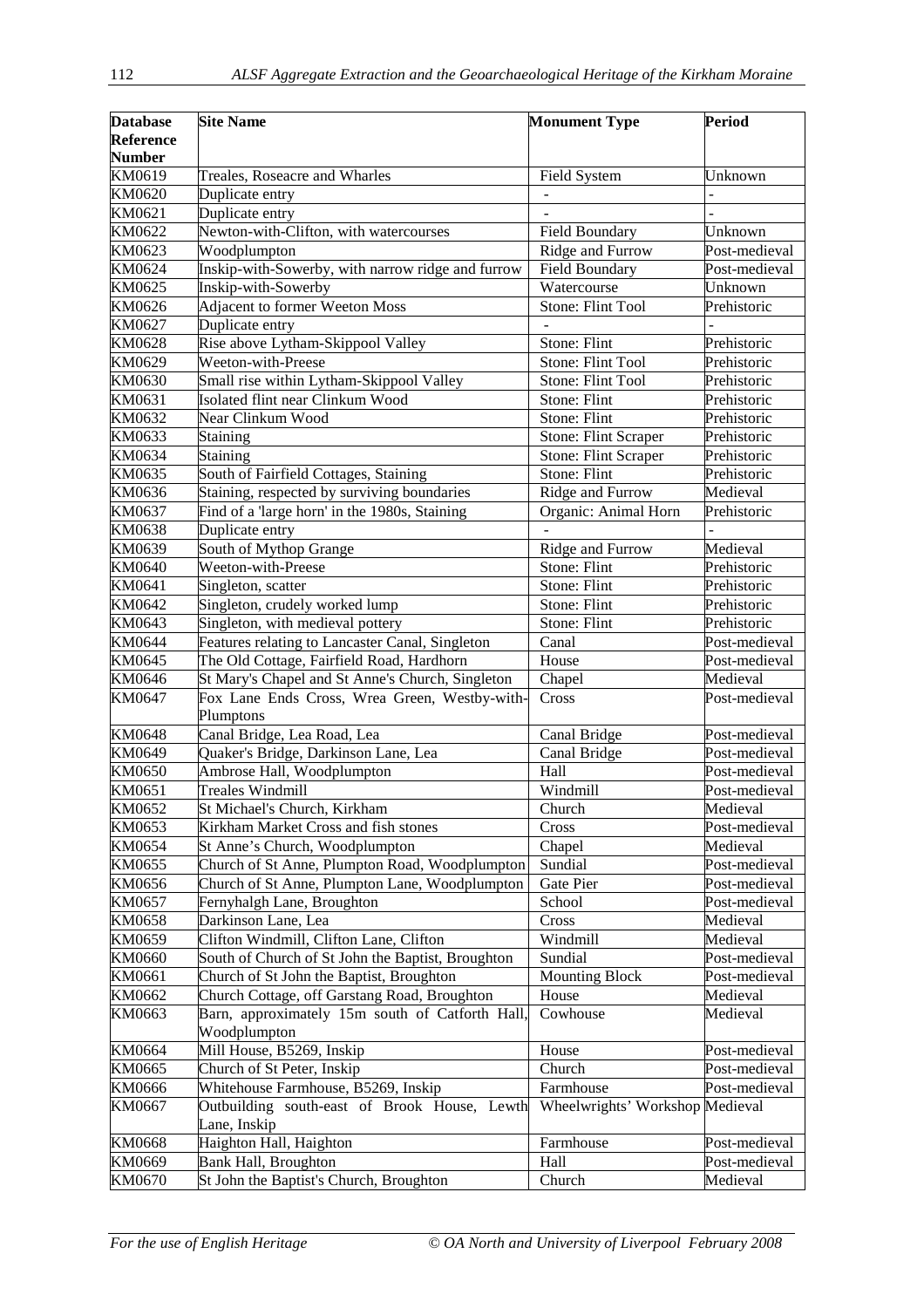| <b>Database</b><br>Reference<br><b>Number</b> | <b>Site Name</b>                                                        | <b>Monument Type</b>  | <b>Period</b> |
|-----------------------------------------------|-------------------------------------------------------------------------|-----------------------|---------------|
| KM0671                                        | <b>Broughton Primary School, Broughton</b>                              | School                | Post-medieval |
| KM0672                                        | The Stone House, Whittingham Lane, Broughton                            | House                 | Post-medieval |
| KM0673                                        | Haighton Manor (Haighton House), Haighton Green<br>Lane                 | Manor House           | Post-medieval |
| KM0674                                        | Haighton House, Cow Hill, Haighton                                      | House                 | Medieval      |
| KM0675                                        | Haighton Top Farmhouse, Haighton Green Lane,<br>Haighton                | Farmhouse             | Post-medieval |
| KM0676                                        | Seamark Farmhouse, Haighton                                             | Farmhouse             | Post-medieval |
| KM0677                                        | Raikes Farmhouse, Lea Lane, Lea                                         | Farmhouse             | Medieval      |
| KM0678                                        | Clock House, Lea Road, Lea                                              | House                 | Post-medieval |
| KM0679                                        | Back Lane Farm, Whittingham                                             | Farmhouse             | Post-medieval |
| <b>KM0680</b>                                 | Pudding Pie Nook, Whittingham                                           | Farmhouse             | Post-medieval |
| KM0681                                        | Farmhouse,<br>Eaves<br>Cottage<br>and<br>Eaves,<br>Woodplumpton         | Farmhouse             | Post-medieval |
| KM0682                                        | Anderton House, Bartle                                                  | Farmhouse             | Post-medieval |
| KM0683                                        | Wearden House, Bartle                                                   | Farmhouse             | Post-medieval |
| KM0684                                        | Hollowforth Hall, Woodplumpton                                          | House                 | Post-medieval |
| KM0685                                        | South View, Woodplumpton                                                | Farmhouse             | Post-medieval |
| KM0686                                        | Cuckstool Farmhouse, Woodplumpton                                       | Farmhouse             | Medieval      |
| KM0687                                        | Church House Farmhouse, Woodplumpton                                    | Farmhouse             | Post-medieval |
| KM0688                                        | St Anne's Church, Woodplumpton                                          | <b>Mounting Block</b> | Medieval      |
| KM0689                                        | Chapel Farmhouse, Back Lane, Elswick                                    | Cruck Barn            | Medieval      |
| KM0690                                        | Forest Farmhouse, High Street                                           | Farmhouse             | Medieval      |
| KM0691                                        | Old Congregational Chapel, Lodge Lane                                   | Gravestone            | Post-medieval |
| KM0692                                        | Elswick Manor, Watery Gate Lane                                         | Manor House           | Post-medieval |
| KM0693                                        | Elswick Manor, Watery Gate Lane                                         | Stable                | Post-medieval |
| KM0694                                        | Elswick Manor, Watery Gate Lane                                         | Gate Lodge            | Post-medieval |
| KM0695                                        | Elswick Lodge Farmhouse, Watery Gate Lane                               | Farmhouse             | Post-medieval |
| KM0696                                        | Hall Cross Farmhouse, Kirkham Road, Freckleton                          | Farmhouse             | Post-medieval |
| KM0697                                        | 'By-the-Way', Fleetwood Road                                            | House                 | Post-medieval |
| KM0698                                        | Guild Farmhouse, Fleetwood Road                                         | Barn                  | Medieval      |
| KM0699                                        | Plane Tree Farmhouse, Thistleton                                        | Farmhouse             | Post-medieval |
| <b>KM0700</b>                                 | Malt Kiln Farmhouse, Thistleton                                         | Farmhouse             | Post-medieval |
| KM0701                                        | Ivy House, Thistleton                                                   | Farmhouse             | Post-medieval |
| KM0702                                        | Ash Tree House, 2 Church Street, Kirkham                                | House                 | Post-medieval |
| KM0703                                        | 4 Church Street, Kirkham                                                | House                 | Post-medieval |
| <b>KM0704</b>                                 | Sundial at Church of St Michael, Church Street,<br>Kirkham              | Sundial               | Medieval      |
| KM0705                                        | Tomb of E and E Birley, Church of St Michael,<br>Church Street, Kirkham | <b>Chest Tomb</b>     | Post-medieval |
| <b>KM0706</b>                                 | Tomb of W Birley, Church of St Michael, Church<br>Street, Kirkham       | Tomb                  | Post-medieval |
| <b>KM0707</b>                                 | King tomb, Church of St Michael, Church Street,<br>Kirkham              | <b>Chest Tomb</b>     | Post-medieval |
| <b>KM0708</b>                                 | 4 and 6, Freckleton Street                                              | Inn                   | Post-medieval |
| <b>KM0709</b>                                 | 32 Poulton Street, Kirkham                                              | House                 | Post-medieval |
| KM0710                                        | Trustee Savings Bank, Poulton Street                                    | <b>Charity School</b> | Post-medieval |
| KM0711                                        | Poulton Street, Kirkham                                                 | Telephone Box         | Post-medieval |
| KM0712                                        | 14 Preston Street, Kirkham                                              | House                 | Post-medieval |
| KM0713                                        | 48 Hillside, Preston Street, Kirkham                                    | House                 | Post-medieval |
| KM0714                                        | Church of St John the Evangelist, Ribby Road,<br>Kirkham                | Wall                  | Post-medieval |
| KM0715                                        | Grammar School, Ribby Road, Kirkham                                     | Grammar School        | Post-medieval |
| KM0716                                        | Railway Hotel, Station Road, Kirkham                                    | Hotel                 | Post-medieval |
| KM0717                                        | Christ Church, Fleetwood Road, Wesham                                   | Church                | Post-medieval |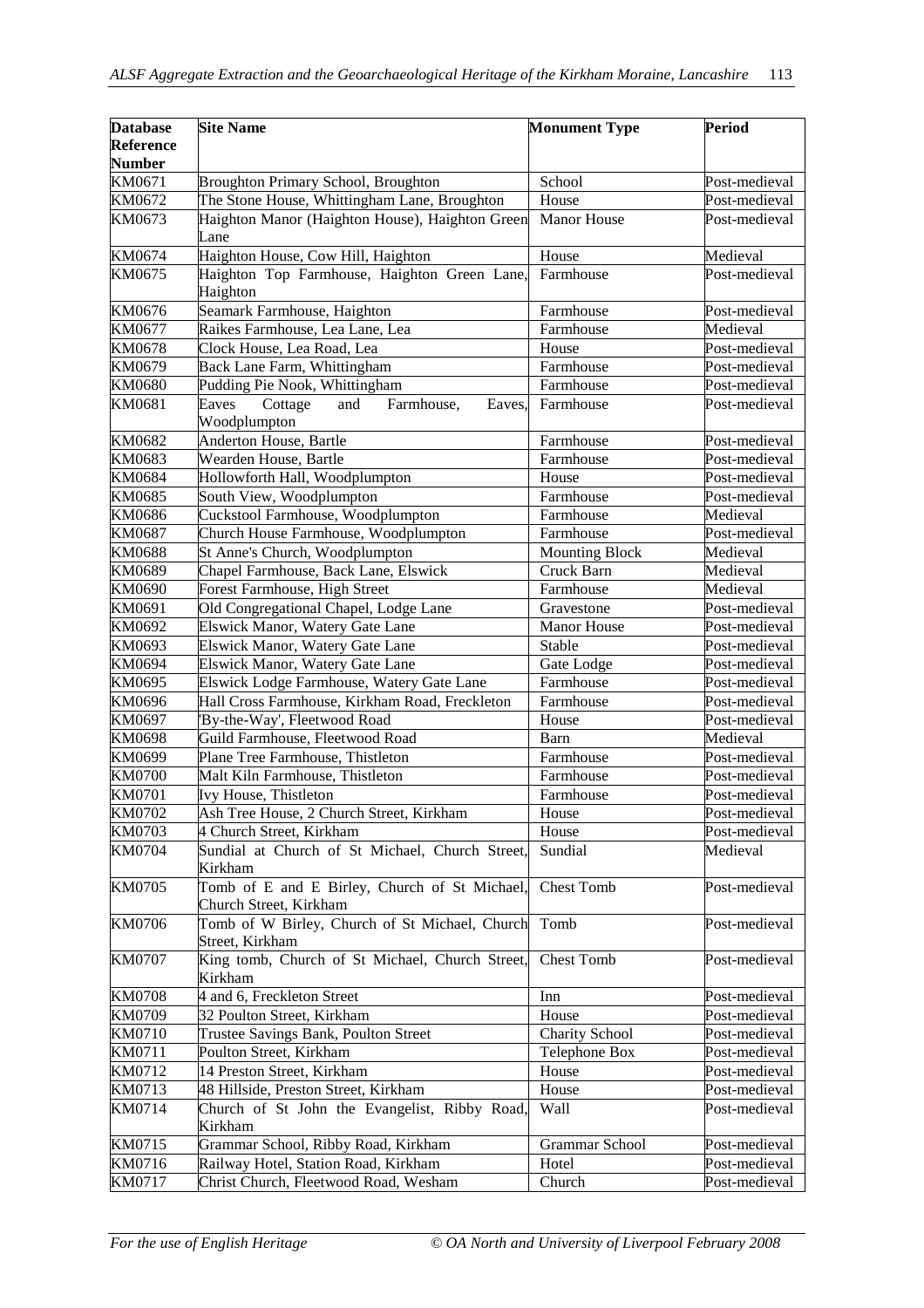| <b>Database</b>                   | <b>Site Name</b>                                                                                  | <b>Monument Type</b>       | <b>Period</b> |
|-----------------------------------|---------------------------------------------------------------------------------------------------|----------------------------|---------------|
| <b>Reference</b><br><b>Number</b> |                                                                                                   |                            |               |
| <b>KM0718</b>                     | War Memorial, Garstang Road, Wesham                                                               | War memorial               | Post-medieval |
| KM0719                            | Bradkirk Hall Farmhouse, Weeton Road, Wesham                                                      | Farmhouse                  | Post-medieval |
| KM0720                            | Canal bridge No 22, Lea Town                                                                      | Canal Bridge               | Post-medieval |
| KM0721                            | Ward's House Bridge (No 23), Lea Town                                                             | Canal Bridge               | Post-medieval |
| KM0722                            | Salwick Hall Bridge (No 24), Salwick                                                              | Canal Bridge               | Post-medieval |
| KM0723                            | Wilsons Bridge (No 25), Salwick                                                                   | Canal Bridge               | Post-medieval |
| KM0724                            | Salwick Bridge (No 26), Salwick                                                                   | Canal Bridge               | Post-medieval |
| KM0725                            | Six Mile Bridge (No 27), Salwick                                                                  | Canal Bridge               | Post-medieval |
| KM0726                            | Six Mile Bridge, Salwick                                                                          | Milestone                  | Medieval      |
| KM0727                            | New Bridge, Salwick                                                                               | Canal Bridge               | Post-medieval |
| <b>KM0728</b>                     | Kellets Bridge (No 29), Blackleach                                                                | Canal Bridge               | Post-medieval |
| KM0729                            | Ribby Hall, Ribby Road, Ribby                                                                     | House                      | Post-medieval |
| KM0730                            | Church of St Nicholas, Wrea Green                                                                 | $\overline{\text{Church}}$ | Post-medieval |
| KM0731                            | Church Grove House, 2 Ribby Road, Wrea Green                                                      | House                      | Post-medieval |
| KM0732                            | Hawthorn House, 27 Ribby Road, Wrea Green                                                         | Farmhouse                  | Post-medieval |
| KM0733                            | Church of St Anne, Church Road, Singleton                                                         | Lych Gate                  | Post-medieval |
| KM0734                            | Church Road and Miller Road, Singleton                                                            | Fire Engine House          | Post-medieval |
| KM0735                            | Treales CE Primary School, Church Road, Treales                                                   | School                     | Post-medieval |
| KM0736                            | Derby Arms Inn, Church Road, Treales                                                              | Farmhouse                  | Post-medieval |
| KM0737                            | Rhododendron Cottage, Cross Lane, Moorside,<br>Treales                                            | <b>Cruck House</b>         | Medieval      |
| <b>KM0738</b>                     | Pointer House, Higham Road, Wharles                                                               | Farmhouse                  | Post-medieval |
| KM0739                            | Ivy Dene Farm, Moorside Lane, Moorside, Treales                                                   | Farmhouse                  | Post-medieval |
| <b>KM0740</b>                     | Smithy Farmhouse, Kirkham Road, Treales                                                           | Farmhouse                  | Post-medieval |
| KM0741                            | Church of St Michael, Church Road, Weeton                                                         | Church                     | Post-medieval |
| KM0742                            | Barn (Crooke Barn) approximately 50m west of<br>Church Road End Farmhouse, Mythop Road,<br>Weeton | Cruck Barn                 | Medieval      |
| KM0743                            | Willow Cottage, Ballam Road, Wrea Green                                                           | House                      | Medieval      |
| <b>KM0744</b>                     | Westby House, Ballam Road, Westby                                                                 | Barn                       | Medieval      |
| KM0745                            | Church of St Anne, Weeton Road, Great Plumpton                                                    | Church                     | Post-medieval |
| KM0746                            | Moon's Bridge (No 36), Hollowforth Lane                                                           | Canal Bridge               | Post-medieval |
| <b>KM0747</b>                     | Bell Fold Bridge (No 35), Plumpton Lane,<br>Woodplumpton                                          | Canal Bridge               | Post-medieval |
| <b>KM0748</b>                     | Whinnyfield Bridge (No 34) Woodplumpton                                                           | Canal Bridge               | Post-medieval |
| KM0749                            | Singleton Hall, Lodge Lane, Singleton                                                             | Icehouse                   | Post-medieval |
| <b>KM0750</b>                     | approximately 50 m North of Helm's<br>Milestone<br>Farm                                           | Milestone                  | Post-medieval |
| KM0751                            | St Anne's Church, Woodplumpton                                                                    | <b>Stocks</b>              | Medieval      |
| KM0752                            | <b>Broughton Churchyard</b>                                                                       | <b>Stocks</b>              | Medieval      |
| KM0753                            | <b>Adamsons Farm, Eaves</b>                                                                       | Farmhouse                  | Post-medieval |
| KM0754                            | Fox's Farm, Hardhorn                                                                              | Farmhouse                  | Post-medieval |
| KM0755                            | Knowsley Farmhouse, Weeton                                                                        | Farmhouse                  | Post-medieval |
| KM0756                            | Moons Farm, Hollowforth                                                                           | Farmhouse                  | Post-medieval |
| KM0757                            | Elswick, Church and Sunday school                                                                 | Chapel                     | Post-medieval |
| <b>KM0758</b>                     | Mains Hall, Mains Lane, Little Singleton                                                          | House                      | Post-medieval |
| KM0759                            | Near Keyfold, Broughton                                                                           | Pound                      | Medieval      |
| KM0760                            | Church of St Mary, Fernyhalgh Lane, Broughton                                                     | Church                     | Post-medieval |
| KM0761                            | Church of St John the Evangelist, Ribby Road,<br>Kirkham                                          | Church                     | Post-medieval |
| KM0762                            | Brook Mill Pond, Kirkham, Lancashire                                                              | Mill Pond                  | Post-medieval |
| KM0763                            | Brook Farm, Dowbridge                                                                             | Well                       | Post-medieval |
| KM0764                            | Book Mill, Cotton Mill, Kirkham                                                                   | Mill                       | Post-medieval |
| KM0765                            | <b>Wesham Cotton Mill</b>                                                                         | Mill                       | Post-medieval |
| KM0766                            | Moss House Farm, Peel Hill, Weeton-with-Preese                                                    | <b>Bank</b>                | Unknown       |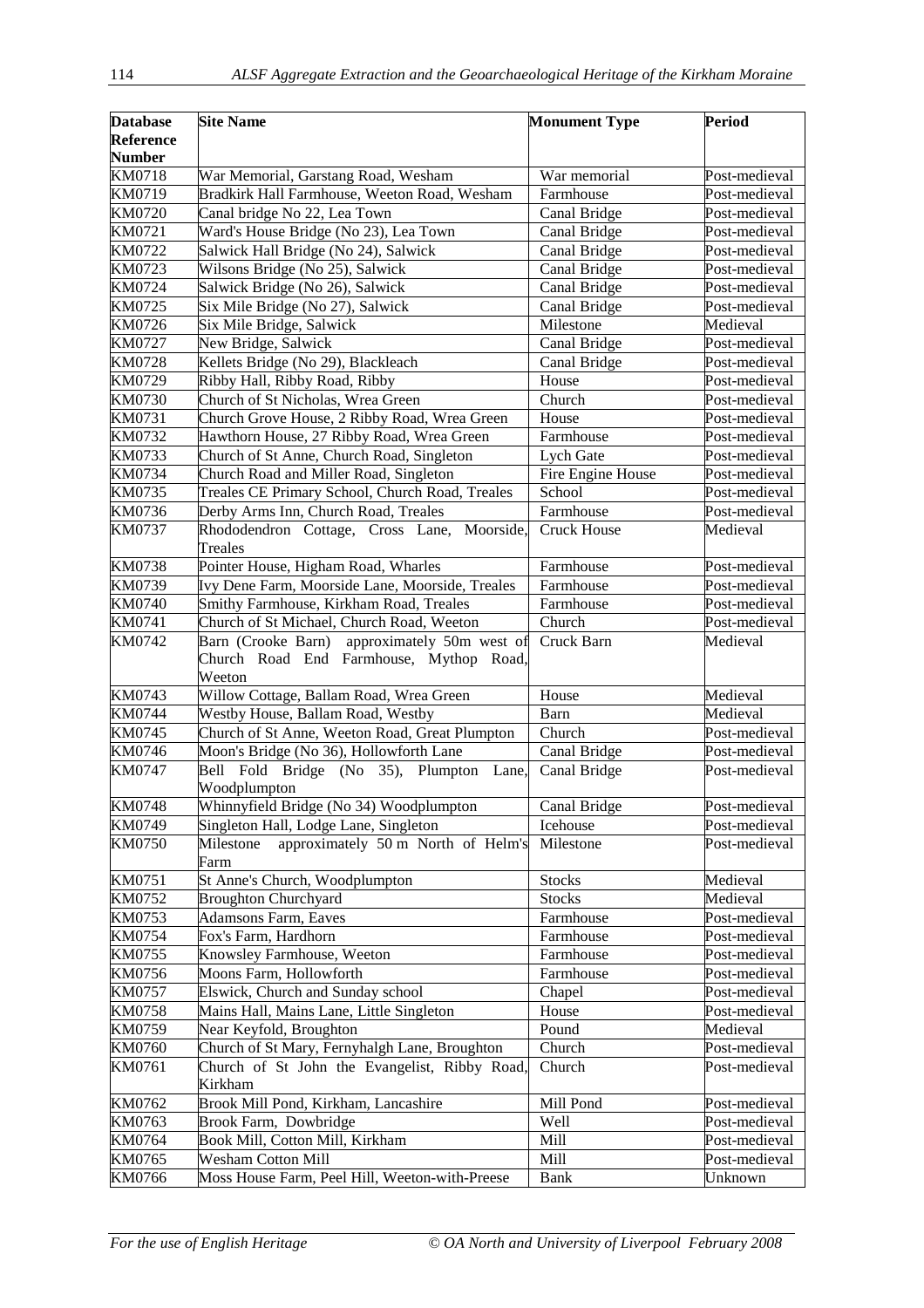| <b>Database</b><br><b>Reference</b> | <b>Site Name</b>                                                        | <b>Monument Type</b>   | Period        |
|-------------------------------------|-------------------------------------------------------------------------|------------------------|---------------|
| <b>Number</b><br>KM0767             |                                                                         | Earthwork              | Post-medieval |
| <b>KM0768</b>                       | Mythop Hall Cottages, Mythop, Weeton with Preese<br>Mythop Hall, Mythop | Ridge and Furrow       | Post-medieval |
| KM0769                              | Mythop Hall, Weeton-with-Preese                                         | Palaeochannel          | Unknown       |
| <b>KM0770</b>                       | Halls House Farm, Staining                                              | Pond                   | Post-medieval |
| KM0771                              | Hawes House Farm, Newton                                                | Pond                   | Post-medieval |
| KM0772                              | Hawes House Farm, Newton                                                | Trackway               | Post-medieval |
| KM0773                              | Todderstall Hall, Newton                                                | Pond                   | Post-medieval |
| <b>KM0774</b>                       | Todderstall Hall, Staining                                              | Pond                   | Post-medieval |
| KM0775                              | Todderstaffe Hall, Staining                                             | Pond                   | Post-medieval |
| KM0776                              | Hawes House Farm, Staining                                              | Pond                   | Post-medieval |
| <b>KM0777</b>                       | Todderstaffe Woods, Newton                                              | Watercourse            | Unknown       |
| <b>KM0778</b>                       | Fairfield cottages to Todderstaffe Wood, Newton                         | Unassigned             | Unknown       |
| KM0779                              | Todderstaffe Hall, Staining                                             | Earthwork              | Post-medieval |
| <b>KM0780</b>                       | Todderstaffe Hall                                                       | Pond                   | Post-medieval |
| KM0781                              | Garstang Road, Little Singleton                                         | Ridge and Furrow       | Post-medieval |
| KM0782                              | Greenways Nursery, Little Singleton                                     | Ridge and Furrow       | Unknown       |
| <b>KM0783</b>                       | Singleton Park, Singleton                                               | Pond                   | Post-medieval |
| <b>KM0784</b>                       | Rogue Wood, Singleton                                                   | Sand Pit               | Post-medieval |
| KM0785                              | Rouge Wood, Singleton                                                   | Ridge and Furrow       | Unknown       |
| KM0786                              | Little Singleton                                                        | Pond                   | Post-medieval |
| <b>KM0787</b>                       | Little Singleton                                                        | Pond                   | Post-medieval |
| <b>KM0788</b>                       | Plough Marks, Kennel Woods, Singleton                                   | Ridge and Furrow       | Post-medieval |
| KM0789                              | Game Farm, Station Road, Singleton                                      | Pond                   | Post-medieval |
| <b>KM0790</b>                       | Game Farm, Station Road, Singleton                                      | $\overline{C}$ lay Pit | Post-medieval |
| KM0791                              | Avenham Wood, Station Road, Singleton                                   | Trackway               | Post-medieval |
| KM0792                              | Avenham Wood, Singleton                                                 | Pond                   | Post-medieval |
| KM0793                              | Knowle Hill Wood, Singleton                                             | Trackway               | Post-medieval |
| KM0794                              | Singleton Lodge, Singleton                                              | Ridge and Furrow       | Post-medieval |
| KM0795                              | Swarbrick Hall, Weeton camp, Weeton-with-Preese                         | Pond                   | Post-medieval |
| KM0796                              | Swarbrick Hall, Weeton camp, Weeton                                     | Pond                   | Post-medieval |
| <b>KM0797</b>                       | Stanley Bank, Weeton                                                    | Ridge and Furrow       | Post-medieval |
| <b>KM0798</b>                       | Little Tarnbrick Farm, Kirkham                                          | Pond                   | Post-medieval |
| KM0799                              | Parkwood Nurseries, Wrea Green                                          | Pond                   | Post-medieval |
| <b>KM0800</b>                       | Parkwood Nurseries, Wrea Green                                          | Pond                   | Post-medieval |
| <b>KM0801</b>                       | Prospect Farm, Ribby With Wrea                                          | Pond                   | Post-medieval |
| <b>KM0802</b>                       | Fishers Slack Wood, Singleton                                           | Earthwork              | Unknown       |
| KM0803                              | Fishers Slack Wood, Singleton                                           | Pond                   | Post-medieval |
| <b>KM0804</b>                       | Kirkham i'th' Fields Farm, Singleton                                    | Field Boundary         | Post-medieval |
| <b>KM0805</b>                       | Fisher's Slack Wood, Singleton                                          | Pond                   | Post-medieval |
| <b>KM0806</b>                       | Fisher's Slack Cottage, Singleton                                       | Ridge and Furrow       | Post-medieval |
| <b>KM0807</b>                       | East of Round Wood, Singleton                                           | Pond                   | Post-medieval |
| <b>KM0808</b>                       | Duplicate entry                                                         |                        |               |
| <b>KM0809</b>                       | Tile Croft Wood, Thistleton                                             | Ridge and Furrow       | Post-medieval |
| KM0810                              | Copthorn Wood /Rogue Wood, Singleton                                    | Earthwork              | Unknown       |
| KM0811                              | Brackenscales Farm, Singleton                                           | Pond                   | Post-medieval |
| KM0812                              | Brackenscales Farm, Singleton                                           | Pond                   | Post-medieval |
| KM0813                              | Thistleton House, Thistleton                                            | Road                   | Post-medieval |
| KM0814                              | Thistleton Lodge, Thistleton                                            | Earthwork              | Unknown       |
| KM0815                              | Thistleton House, Thistleton                                            | Earthwork              | Unknown       |
| KM0816                              | Thistleton Lodge, Thistleton                                            | Clay Pit               | Post-medieval |
| KM0817                              | Thistleton Lodge, Thistleton                                            | Field Boundary         | Post-medieval |
| KM0818                              | Bracken Scales Farm, Greenhalgh                                         | Pond                   | Post-medieval |
| KM0819                              | Moss House Farm, Weeton                                                 | Pond                   | Unknown       |
| KM0820                              | Manor Farm, Singleton                                                   | Earthwork              | Unknown       |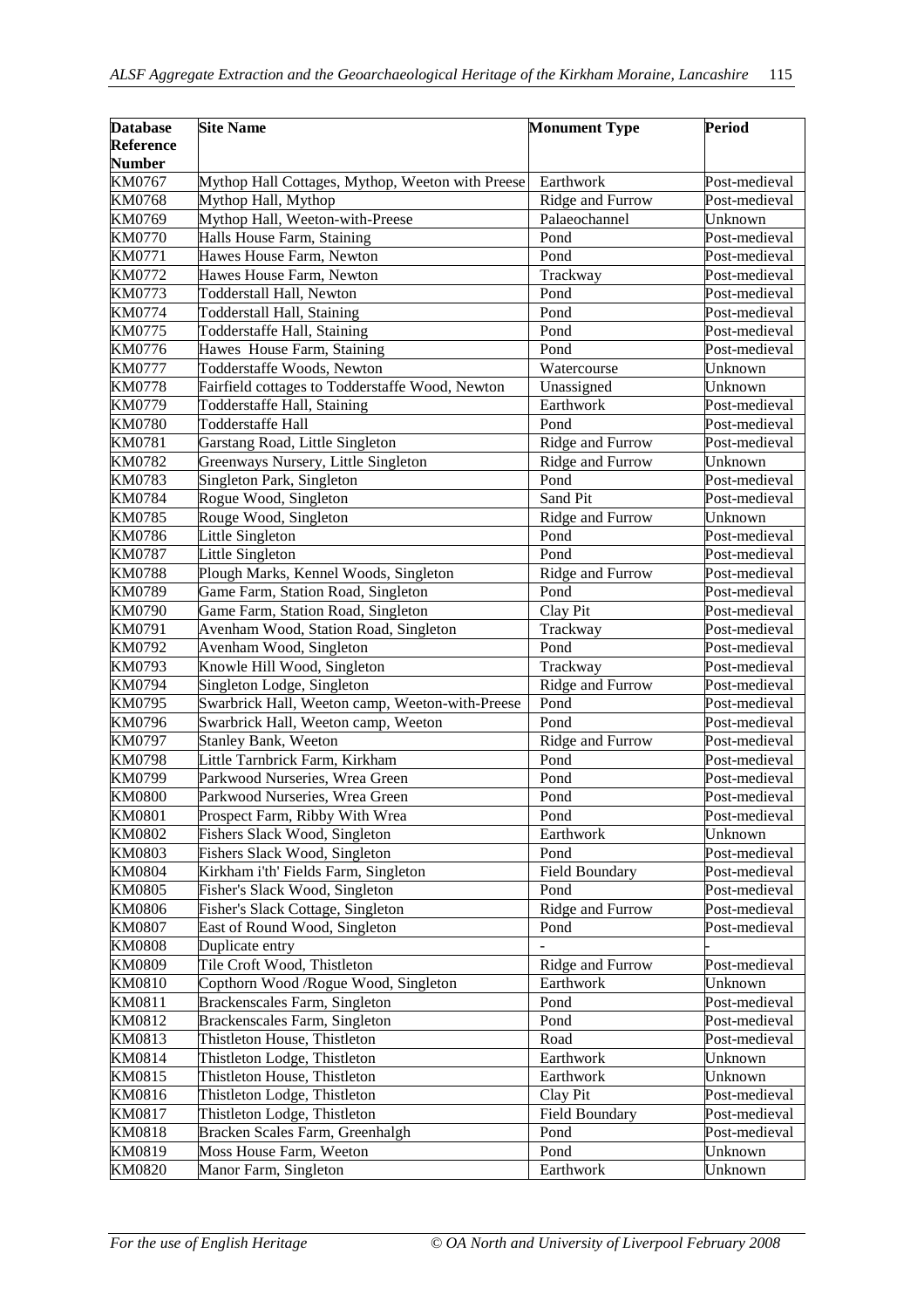| <b>Database</b>  | <b>Site Name</b>                            | <b>Monument Type</b>  | <b>Period</b> |
|------------------|---------------------------------------------|-----------------------|---------------|
| <b>Reference</b> |                                             |                       |               |
| <b>Number</b>    |                                             |                       |               |
| KM0821           | Kirkham i'th' Fields Farm, Thistleton       | Pond                  | Post-medieval |
| KM0822           | Fisher's Slack Woods, Thistleton            | Pond                  | Post-medieval |
| KM0823           | Kineton Lodge, Weeton                       | Earthwork             | Post-medieval |
| KM0824           | Derby Hill, Weeton                          | Pond                  | Post-medieval |
| KM0825           | Duplicate entry                             |                       |               |
| KM0826           | Slack Wood, Weeton                          | Clay Pit              | Post-medieval |
| KM0827           | <b>Stanley House Farm, Weeton</b>           | Pit                   | Post-medieval |
| <b>KM0828</b>    | Hill House, Weeton                          | Pond                  | Post-medieval |
| KM0829           | Westby Wood, Weeton                         | Earthwork             | Unknown       |
| <b>KM0830</b>    | North of Westby Reservoir, Great Plumpton   | Clay Pit              | Post-medieval |
| KM0831           | North of Westby Reservoir, Great Plumpton   | <b>Brick Works</b>    | Post-medieval |
| KM0832           | North of Westby Reservoir, Great Plumpton   | Palaeochannel         | Unknown       |
| KM0833           | Inglenook Farm, Kirkham                     | Earthwork             | Post-medieval |
| KM0834           | Prospect Farm, Wrea Green                   | Pond                  | Post-medieval |
| KM0835           | Copper house Farm, Kirkham                  | Pond                  | Post-medieval |
| KM0836           | Swimza Butts Farm, Freckleton               | Earthwork             | Unknown       |
| <b>KM0837</b>    | Crooks Plantation, Kirkham                  | Ridge and Furrow      | Modern        |
| <b>KM0838</b>    | <b>Crooks Plantation</b> , Kirkham          | Ridge and Furrow      | Modern        |
| KM0839           | Lund Vicarage, Newton with Scales           | Pond                  | Post-medieval |
| <b>KM0840</b>    | Clifton Mill Farm, Clifton                  | Palaeochannel         | Post-medieval |
| KM0841           | East of Cardwells Farm, Treales             | <b>Gravel Pit</b>     | Unknown       |
| <b>KM0842</b>    | Molly's Plantation, Clifton                 | <b>Bank</b>           | Unknown       |
| KM0843           | Grange Farm, Clifton                        | Earthwork             | Unknown       |
| <b>KM0844</b>    | <b>Bucks Moss Wood, Clifton</b>             | Field Boundary        | Post-medieval |
| KM0845           | <b>Bucks Moss Wood, Clifton</b>             | Earthwork             | Unknown       |
| KM0846           | Moss Side Farm, Treales                     | Pond                  | Post-medieval |
| <b>KM0847</b>    | Kays Farm, Dagger Road, Woodplumpton        | Earthwork             | Unknown       |
| <b>KM0848</b>    | Locking Stoops, Kellets Bridge, Black Leach | Earthwork             | Unknown       |
| <b>KM0849</b>    | Locking Stoops, Kellets Bridge, Black Leach | Pond                  | Post-medieval |
| <b>KM0850</b>    | Locking Stoops, Kellets Bridge, Black Leach | Field Boundary        | Post-medieval |
| KM0851           | Locking Stoops, Kellets Bridge, Black Leach | Road                  | Post-medieval |
| KM0852           | Locking Stoops, Kellets Bridge, Black Leach | Pond                  | Post-medieval |
| KM0853           | Locking Stoops, Kellets Bridge, Black Leach | Pond                  | Post-medieval |
| <b>KM0854</b>    | <b>Stanley Bridge</b>                       | Earthwork             | Unknown       |
| KM0855           | Hale Hall, Wharles                          | Earthwork             | Post-medieval |
| KM0856           | Stanley Lodge, Wharles                      | Pond                  | Unknown       |
| <b>KM0857</b>    | Hale Hall, Wharles                          | <b>Field Boundary</b> | Post-medieval |
| <b>KM0858</b>    | East of Stanley Lodge, Wharles              | Pond                  | Post-medieval |
| KM0859           | East of Stanley Lodge, Wharles              | Pond                  | Post-medieval |
| <b>KM0860</b>    | East of Stanley Lodge, Wharles              | <b>Field Boundary</b> | Post-medieval |
| KM0861           | Willacy Lane End, Catforth                  | <b>Field Boundary</b> | Post-medieval |
| KM0862           | Mellings Farm, Catforth                     | Trackway              | Post-medieval |
| KM0863           | Mellings Farm, Catforth                     | <b>Field Boundary</b> | Post-medieval |
| <b>KM0864</b>    | Mellings Farm, Catforth                     | <b>Field Boundary</b> | Post-medieval |
| KM0865           | <b>Moss House</b>                           | Pond                  | Post-medieval |
| <b>KM0866</b>    | Moss House Lane, Catforth                   | Palaeochannel         | Post-medieval |
| <b>KM0867</b>    | Wolf Farm, Catforth                         | Palaeochannel         | Unknown       |
| <b>KM0868</b>    | Higham Grange, Inskip                       | Earthwork             | Post-medieval |
| KM0869           | Higham Grange, Inskip                       | Field Boundary        | Post-medieval |
| <b>KM0870</b>    | Higham Grange, Inskip                       | Pond                  | Post-medieval |
| KM0871           | Walker House Farm, Inskip                   | Earthwork             | Unknown       |
| KM0872           | Higham Grange, Inskip                       | Earthwork             | Unknown       |
| KM0873           | Higham Grange, Inskip                       | Pond                  | Post-medieval |
| <b>KM0874</b>    | Two Shoots Plantation, Inskip               | Earthwork             | Unknown       |
| KM0875           | Woodsfold Bridge, Lewth                     | Field Boundary        | Post-medieval |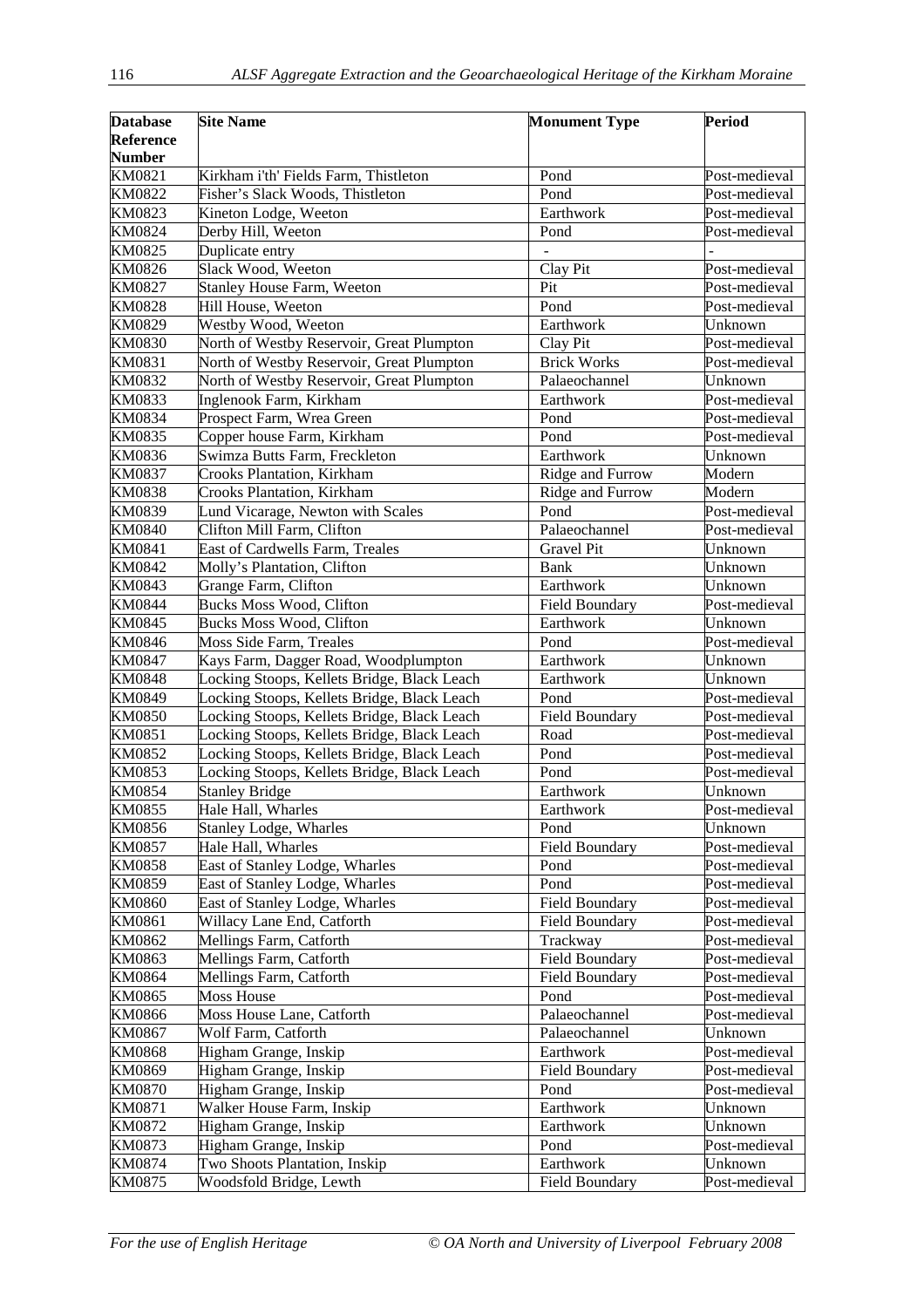| <b>Database</b><br><b>Reference</b><br><b>Number</b> | <b>Site Name</b>                               | <b>Monument Type</b> | <b>Period</b> |
|------------------------------------------------------|------------------------------------------------|----------------------|---------------|
| KM0876                                               | New Woodsfold Farm, Lewth                      | Palaeochannel        | Unknown       |
| <b>KM0877</b>                                        | Lyndale Fields, Lewth                          | Earthwork            | Unknown       |
| <b>KM0878</b>                                        | Lyndale Fields, Lewth                          | Earthwork            | Post-medieval |
| KM0879                                               | New Mill Brook, west of Hankinson House, Lewth | Palaeochannel        | Unknown       |
| <b>KM0880</b>                                        | Cuddy Hill, Lewth                              | Pond                 | Post-medieval |
| KM0881                                               | Higham Nook (Airfield), Lewth                  | Earthwork            | Post-medieval |
| <b>KM0882</b>                                        | Higham Nook (Airfield), Lewth                  | Pond                 | Post-medieval |
| KM0883                                               | <b>Stanley Farm, Roseacre</b>                  | Pond                 | Post-medieval |
| <b>KM0884</b>                                        | Nigget Wood, Stanley Farm, Roseacre            | Pond                 | Post-medieval |
| <b>KM0885</b>                                        | Higher Slip Inn Farm, Inskip                   | Field Boundary       | Post-medieval |
| <b>KM0886</b>                                        | Hodgkinson's Farm, Inskip                      | Pond                 | Post-medieval |
| <b>KM0887</b>                                        | Walker House Farm, Inskip                      | Pond                 | Post-medieval |
| <b>KM0888</b>                                        | Walker House Farm, Inskip                      | Earthwork            | Unknown       |
| <b>KM0889</b>                                        | Porters Farm, Inskip                           | Palaeochannel        | Unknown       |
| <b>KM0890</b>                                        | Grove House, Inskip                            | Ridge and Furrow     | Post-medieval |
| KM0891                                               | Toplands Farm, Woodplumpton                    | Pond                 | Unknown       |
| KM0892                                               | Threllfalls Farm, Broughton                    | Earthwork            | Unknown       |
| KM0893                                               | West of Bridge Bridge, Broughton               | Earthwork            | Unknown       |
| <b>KM0894</b>                                        | Crow Hall, Broughton                           | Earthwork            | Unknown       |
| KM0895                                               | <b>Barton Park</b>                             | Pond                 | Unknown       |
| KM0896                                               | <b>Bank Hall Farm</b>                          | Field Boundary       | Unknown       |
| <b>KM0897</b>                                        | War Memorial, Garstang Road, Broughton         | Pond                 | Post-medieval |
| <b>KM0898</b>                                        | <b>Bank Hall Farm Broughton</b>                | Pond                 | Unknown       |
| KM0899                                               | Broughton House, Broughton                     | Earthwork            | Unknown       |
| <b>KM0900</b>                                        | Yates's Farm, Broughton                        | Pond                 | Unknown       |
| KM0901                                               | Old Hall Park, Broughton                       | Pond                 | Unknown       |
| KM0902                                               | <b>Orchard Farm</b>                            | Pond                 | Post-medieval |
| KM0903                                               | New Chingle Hall, Haighton Green               | Earthwork            | Post-medieval |
| KM0904                                               | New Chingle Hall, Haighton Green               | Ridge and Furrow     | Post-medieval |
| KM0905                                               | New Chingle Hall, Haighton Green               | Pond                 | Post-medieval |
| KM0906                                               | New Chingle Hall, Haighton Green               | Field Boundary       | Post-medieval |
| <b>KM0907</b>                                        | New Chingle Hall, Haighton Green               | Pond                 | Post-medieval |
| <b>KM0908</b>                                        | New Chingle Hall, Haighton Green               | Field Boundary       | Post-medieval |
| KM0909                                               | <b>Beesley House Farm</b>                      | Pond                 | Unknown       |
| KM0910                                               | South of Whitehead Farm, Whittington           | Pond                 | Unknown       |
| KM0911                                               | Primrose Farm, Haighton                        | Building             | Unknown       |
| KM0912                                               | Primrose Farm, Haighton                        | Pond                 | Unknown       |
| KM0913                                               | Simpson House Farm, Haighton Top               | Pond                 | Unknown       |
| KM0914                                               | Edmondson's Farm, Haighton Top                 | Pond                 | Unknown       |
| KM0915                                               | Rose Acre Wood                                 | Pond                 | Unknown       |
| KM0916                                               | Dean House, Broughton                          | Pond                 | Post-medieval |
| KM0917                                               | Dean House, Goosnargh                          | Pond                 | Unknown       |
| KM0918                                               | Cockshoot Wood, Preston                        | Pond                 | Post-medieval |
| KM0919                                               | 'Sea Mark' Haighton Top                        | Ridge and Furrow     | Post-medieval |
| KM0920                                               | 'Sea Mark' Haighton Top                        | Pond                 | Post-medieval |
| KM0921                                               | South of Whitehead Farm, Haighton top          | Ridge and Furrow     | Post-medieval |
| KM0922                                               | Whitehead Farm, Lea Town                       | Ridge and Furrow     | Post-medieval |
| KM0923                                               | Hallsall's Farm                                | Ridge and Furrow     | Post-medieval |
| KM0924                                               | Quakers Bridge, Lea Town                       | Pond                 | Post-medieval |
| KM0925                                               | Earles Farm, Lea Town                          | Pond                 | Post-medieval |
| KM0926                                               | Earles Farm, Lea Town                          | Palaeochannel        | Unknown       |
| KM0927                                               | Moor Hall Farm, Tanterton                      | Pond                 | Unknown       |
| <b>KM0928</b>                                        | Lawton House, Lower Bartle                     | Earthwork            | Post-medieval |
| KM0929                                               | Brookfield Farm, Higher Bartle                 | Field Boundary       | Post-medieval |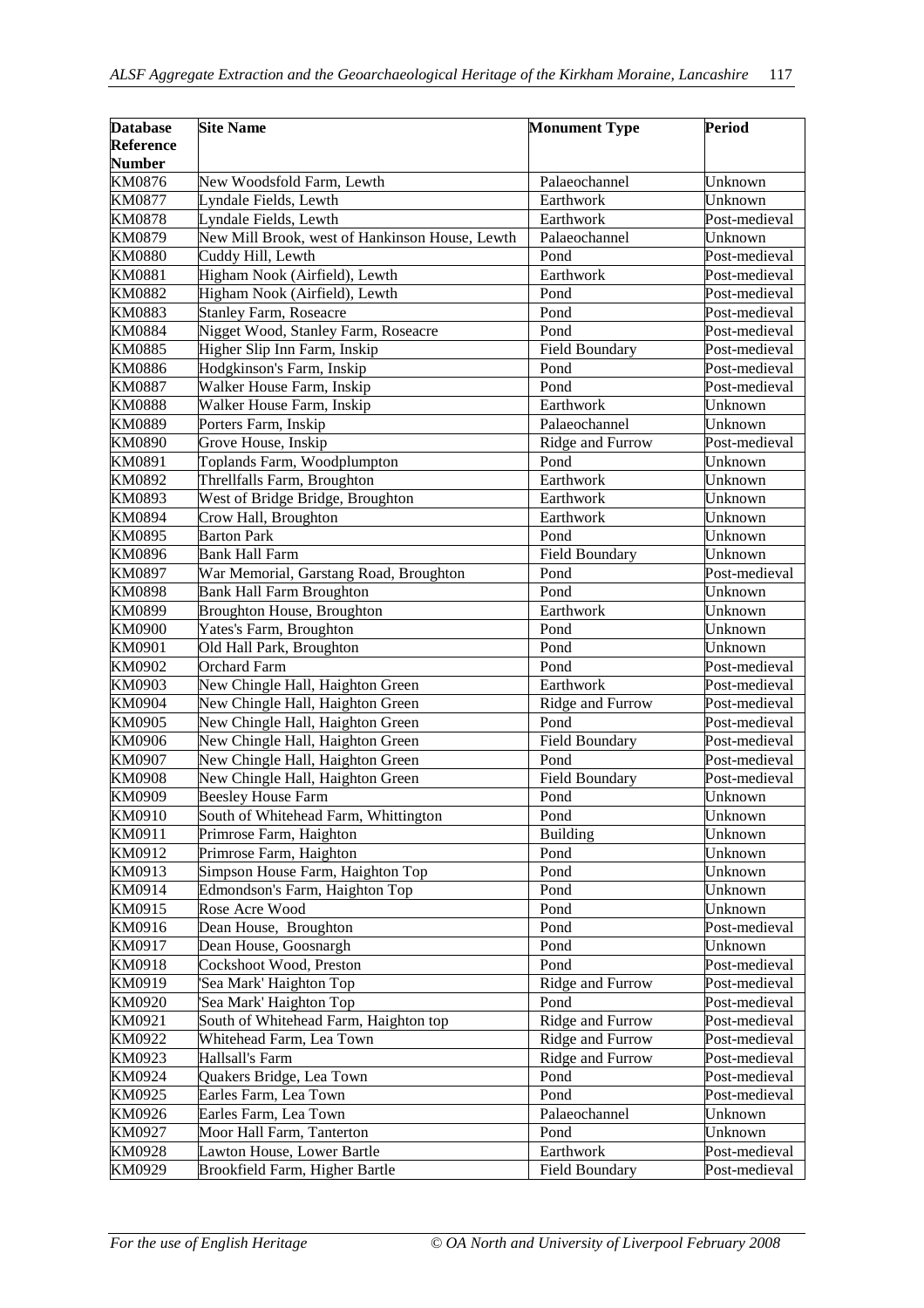| <b>Database</b> | <b>Site Name</b>                             | <b>Monument Type</b>  | <b>Period</b> |
|-----------------|----------------------------------------------|-----------------------|---------------|
| Reference       |                                              |                       |               |
| <b>Number</b>   |                                              |                       |               |
| KM0930          | Haydock Farm, Nog Tow                        | Pond                  | Unknown       |
| KM0931          | East of Adamson Farm                         | Earthwork             | Unknown       |
| KM0932          | Swillbrook Grange, Swillbrook                | Field Boundary        | Post-medieval |
| KM0933          | Swillbrook Grange, Swillbrook                | Earthwork             | Unknown       |
| KM0934          | Carrot Wood, Wesham                          | Earthwork             | Unknown       |
| KM0935          | Mee Farm, Treales                            | Sand Pit              | Post-medieval |
| KM0936          | Hall Cross Farm, Freckleton                  | Pond                  | Post-medieval |
| KM0937          | Newfold Farm, Kirkham                        | Pond                  | Post-medieval |
| <b>KM0938</b>   | Dale Farm, Kirkham                           | <b>Field Boundary</b> | Post-medieval |
| KM0939          | Dale Farm, Kirkham                           | Pond                  | Post-medieval |
| KM0940          | Fairfield Farm, Kirkham                      | Pond                  | Post-medieval |
| KM0941          | Windtop Farm, Ribby-with-Wrea                | Pond                  | Post-medieval |
| KM0942          | Wood View Farm, Woodplumpton                 | <b>Field Boundary</b> | Post-medieval |
| KM0943          | Wood View Farm, Woodplumpton                 | Pond                  | Post-medieval |
| <b>KM0944</b>   | Inglenook Farm, Kirkham                      | Pond                  | Post-medieval |
| KM0945          | Westby Wood, Woodplumpton                    | Pond                  | Post-medieval |
| KM0946          | Westby Wood, Woodplumpton                    | Trackway              | Post-medieval |
| KM0947          | Westby Wood, Woodplumpton                    | Pond                  | Post-medieval |
| <b>KM0948</b>   | Westby Wood, Woodplumpton                    | Ridge and Furrow      | Post-medieval |
| KM0949          | Fox Lane Farm, Wrea Green                    | Pond                  | Post-medieval |
| KM0950          | Willows Farm, Wrea Green                     | Ridge and Furrow      | Post-medieval |
| KM0951          | Willows Farm, Wrea Green                     | Pond                  | Post-medieval |
| KM0952          | Fox Lane Ends Farm, Wrea Green               | Pond                  | Post-medieval |
| KM0953          | Corner Farm, Great Plumpton                  | Pond                  | Post-medieval |
| KM0954          | Wood View Farm, Great Plumpton               | Earthwork             | Post-medieval |
| KM0955          | Ream Hills Farm, Mythop Bridge, Weeton-with- | Earthwork             | Unknown       |
|                 | Preese                                       |                       |               |
| KM0956          | Ream Hills Farm, Mythop Bridge, Weeton-with- | Clay Pit              | Post-medieval |
|                 | Preese                                       |                       |               |
| KM0957          | Knowle Hill Wood, Singleton                  | Pond                  | Post-medieval |
| <b>KM0958</b>   | Singleton Carr, Singleton                    | Pond                  | Unknown       |
| KM0959          | Gamekeeper's cottages, Mile Road, Singleton  | Pond                  | Unknown       |
| KM0960          | Thistleton House, Thistleton                 | Pond                  | Unknown       |
| KM0961          | Medlar Fall Farm                             | Pond                  | Unknown       |
| KM0962          | Bell Fold, Wood Plumpton                     | Pond                  | Unknown       |
| KM0963          | Catforth Hall, Catforth, Woodplumpton        | Pond                  | Post-medieval |
| KM0964          | Mowbreck Hall Park, Caravan Park, Kirkham    | Ridge and Furrow      | Post-medieval |
| KM0965          | Mowbreck Hall Park, Caravan Park, Kirkham    | Field System          | Post-medieval |
| KM0966          | Mowbreck Hall Park, Caravan Park, Kirkham    | Ridge and Furrow      | Post-medieval |
| KM0967          | Many Pits Woods, Highfield Farm, Lea Town    | Pond                  | Post-medieval |
| <b>KM0968</b>   | Harbour Farm, Lea Town                       | Gravel Pit            | Post-medieval |
| KM0969          | Kellets Bridge, Black Leach, Woodplumpton    | Drain                 | Post-medieval |
| KM0970          | Woodfield House, Woodplumpton                | Pond                  | Post-medieval |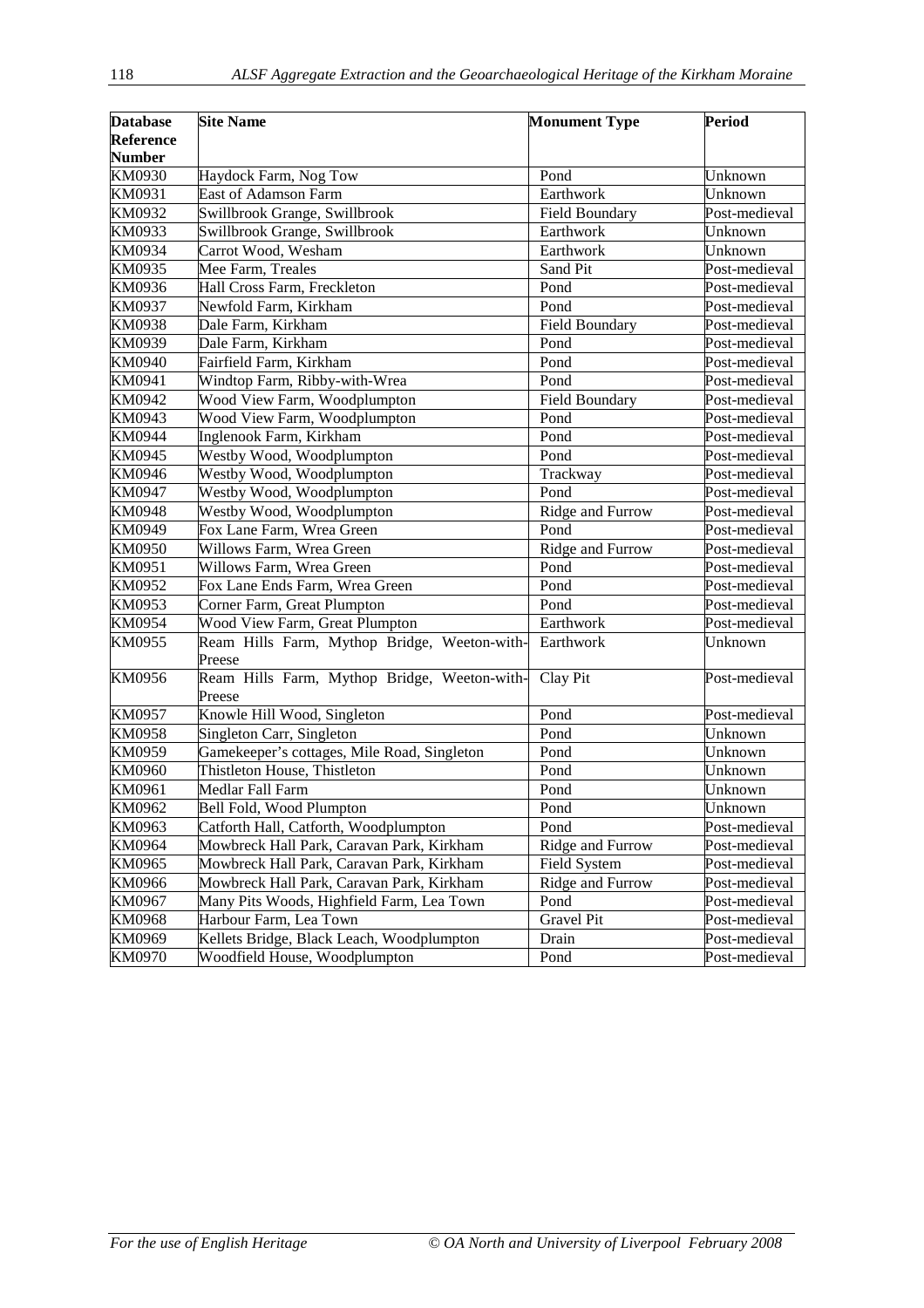## FIGURES

- 1. Location of Study Area
- 2. Coastal sections at Blackpool from the researches of Binney (1852) and De Rance (1877a)
- 3. The Devensian glaciation of north-west England
- 4. Depth of the rock-head beneath the lowlands of the Fylde derived from the borehole coverage, based on Ordnance Survey 1:50,000 series
- 5. North West Region Joint Character Areas (after the Countryside Commission 1998)
- 6. Early Prehistoric sites referred to in the text
- 7. Distribution of flints, showing the increased concentration in the west of the study area
- 8. Fenton Cottage pollen diagram selected trees
- 9. Fenton Cottage pollen diagram selected herbs
- 10. Later Prehistoric sites referred to in the text
- 11. Romano-British sites referred to in the text
- 12. Early-medieval and medieval sites referred to in the text
- 13. Early-medieval stone sculptures referred to in the text
- 14. Ordnance Survey First Edition map (1844) showing field pattern at Catforth
- 15. Post-medieval sites referred to in the text
- 16. Available LiDAR coverage
- 17. Distribution of boreholes and the lineations of boreholes used to produce stratigraphic long sections
- 18. Outline geomorphological map of the Fylde
- 19. Borehole series compiled to produce serial sections for lines directed across the moraine in an up-ice direction, moraine dip sections. Lines 1-6
- 20. A recompilation of the boreholes (Line 7) through Blackpool against a topography derived from the NextMAP DEM (redrawn from Wilson and Evans 1990)
- 21. The a) M6 (line 11) and b) M55 (line 7) borehole series, a strike section along the moraine complex, previously presented by Wilson and Evans 1990; Aitkenhead *et al* 1992, plotted against a topography derived from the NextMAP DEM
- 22. Borehole series compiled to produce serial sections for lines directed across the moraine in an up-ice direction, moraine dip sections. Lines 9-11
- 23. Distribution of Lancashire CC study areas, extraction sites, the geomorphology and the lineations of boreholes
- 24. Resource Block ranking in terms of aggregate quality and quantity
- 25. Distribution of Resource Blocks in the Kirkham Moraine, highlighting relative viability
- 26. Distribution of prehistoric monuments within the study area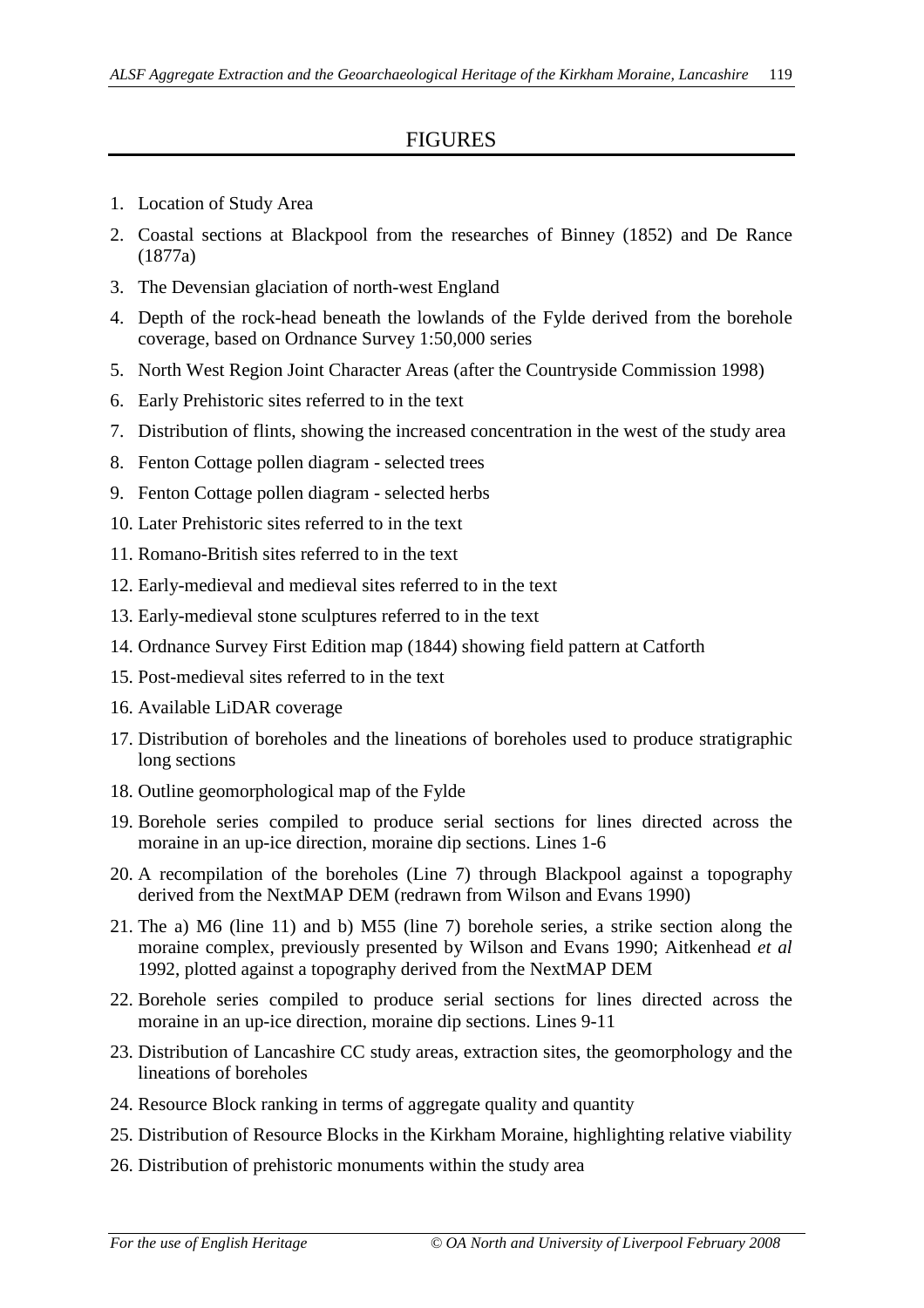- 27. Flints and funerary monuments/urns found in the area of Whitprick Hill
- 28. Distribution of prehistoric monuments along palaeochannel north of Hardhorn Village, with additional topographic detail from available LiDAR coverage
- 29. Finds in the area of Salwick Hall
- 30. Roman monuments around Kirkham
- 31. Distribution of Roman monuments within the study area
- 32. Roman quernstone findspots near Wharles
- 33. Distribution of medieval monuments within the study area
- 34. Concentration of medieval ceramic findspots near Crossmoor
- 35. Distribution of deserted medieval villages within the study area
- 36. Distribution of medieval 'religious, ritual and funerary' monuments within the study area
- 37. Distribution of medieval domestic sites within the study area
- 38. Distribution of medieval findspots within the study area
- 39. Distribution of medieval field systems, ridge and furrow, and farmhouses within the study area
- 40. Distribution of medieval industrial monuments within the study area
- 41. Distribution of post-medieval monuments within the study area
- 42. Distribution of post-medieval farmhouses within the study area
- 43. Distribution of post-medieval industrial monuments within the study area
- 44. Distribution of post-medieval extraction pits within the study area
- 45. Distribution of Roman monuments superimposed onto geology mapped by the British Geological Survey (BGS)
- 46. Distribution of medieval monuments superimposed onto geology mapped by the BGS
- 47. HLC polygons within the study area, classified by the overall density of monuments per polygon
- 48. HLC polygons within the study area, classified by density of prehistoric monuments
- 49. HLC polygons within the study area, classified by density of Roman monuments
- 50. HLC polygons within the study area, classified by density of medieval monuments
- 51. HLC polygons containing prehistoric, Roman, and medieval monuments
- 52. HLC polygons within the study area, classified by level of below-ground disturbance
- 53. Distribution of Roman monuments, compared to the line of the Roman roads
- 54. Potential for prehistoric flint finds and scatters within the study area
- 55. Potential for Roman monuments within the study area
- 56. Potential for medieval monuments within the study area
- 57. Potential for domestic monuments within the study area
- 58. Areas of overall threat to monuments of all periods